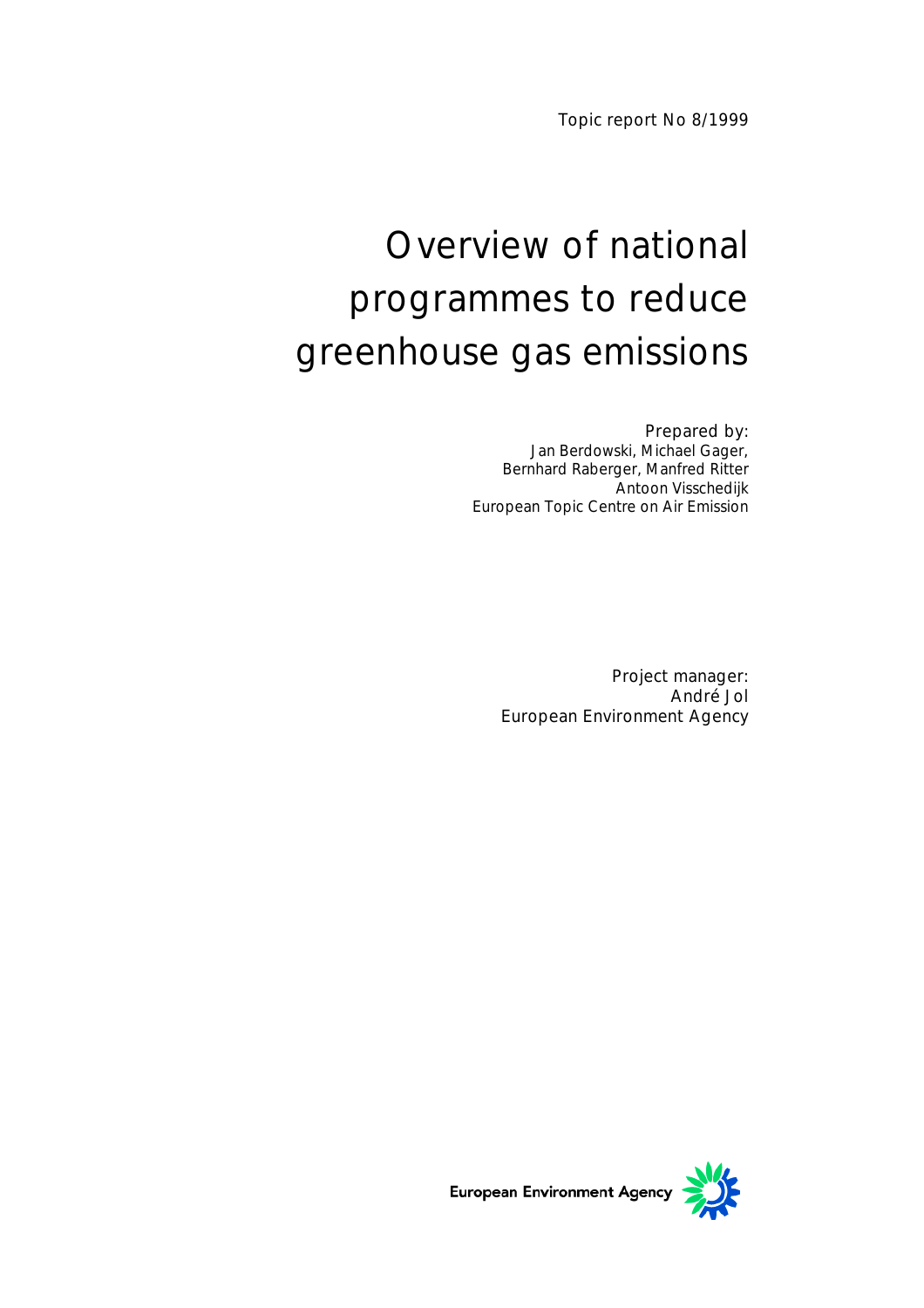#### Cover design: Rolf Kuchling, EEA

#### Legal notice

The contents of this report do not necessarily reflect the official opinion of the European Communities or other European Communities institutions. Neither the European Environment Agency nor any person or company acting on the behalf of the Agency is responsible for the use that may be made of the information contained in this report.

A great deal of additional information on the European Union is available on the Internet. It can be accessed through the Europa server (http://europa.eu.int)

©EEA, Copenhagen, 1999

Reproduction is authorised provided the source is acknowledged

Printed in Italy

Printed on recycled and chlorine-free bleached paper

ISBN 92-9167-143-6

European Environment Agency Kongens Nytorv 6 DK-1050 Copenhagen K Denmark Tel: +45 33 36 71 00 Fax: +45 33 36 71 99 E-mail: eea@eea.eu.int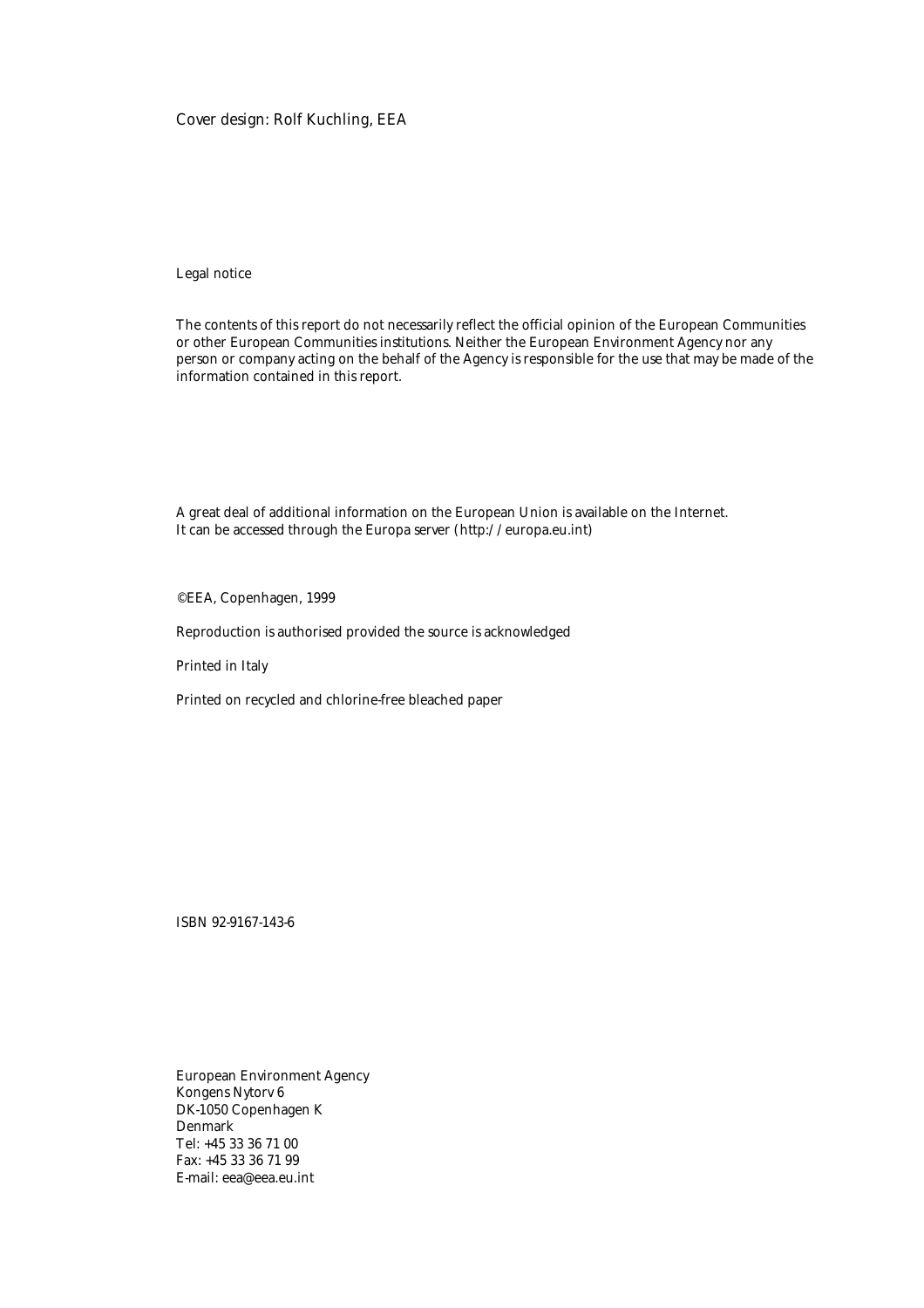# **Contents**

| 2. The EU15 inventory of greenhouse gas emissions and removals  9               |  |
|---------------------------------------------------------------------------------|--|
|                                                                                 |  |
| 3. Evaluation of progress towards the stabilisation target 14                   |  |
| 3.2.2. The projection for the European Union based on Member States projections |  |
|                                                                                 |  |
|                                                                                 |  |
|                                                                                 |  |
|                                                                                 |  |
| References for the emission inventories, measures, and policies of the          |  |
|                                                                                 |  |
| Annex 1                                                                         |  |
| Annex 2A Summary of national total emissions of HFC, PFC, and SF <sub>6</sub>   |  |
| Annex 2B Summary of national total emissions of $NOx$ , CO, and                 |  |
| Annex 3A National projections and targets for 2000 and measures                 |  |
| Annex 3B IPCC standard data tables 7A of the EU Member States 67                |  |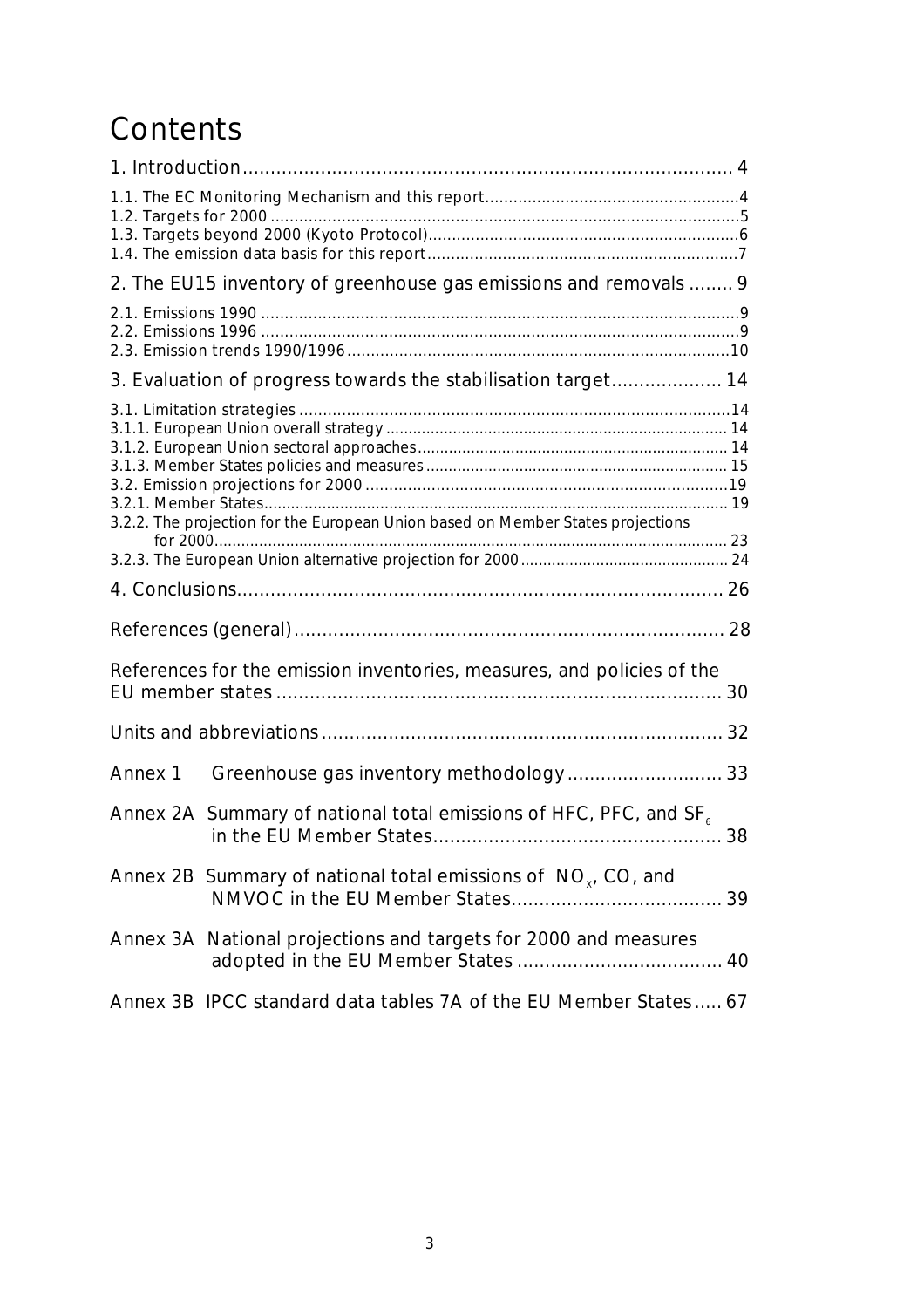### 1. Introduction

#### 1.1. The EC Monitoring Mechanism and this report

This report was prepared by the European Environment Agency at the request of the European Commission (DGXI). The report is based on data and information provided by the Member States to the Commission as required under the Decision on the EC Monitoring Mechanism.

In 1993, the Council of Ministers adopted Decision 93/389/EEC to establish a Monitoring Mechanism for anthropogenic CO<sub>2</sub> and other greenhouse gas emissions in the Community (excluding gases controlled by the Montreal Protocol). The purpose of the Monitoring Mechanism is to monitor whether progress by the Community as a whole is sufficient to ensure compliance with greenhouse gas emission targets laid down by the EC itself and with international legal obligations of the European Community.

According to the Monitoring Mechanism Decision the European Commission is required to report on an annual basis to the Council of Ministers and to the European Parliament on the progress towards stabilisation of CO<sub>2</sub> emissions in the Member States of the European Union (EU15) at 1990 levels by the year 2000, and fulfilment of the Community's commitment relating to the limitation of CO<sub>2</sub> emissions under the United Nations Framework Convention on Climate Change (UNFCCC, ratified by the European Community on 21 December 1993). So far, the European Commission has presented two evaluation reports (COM(94) 67 final, 10.3.1994, and COM(96) 91 final, 14.3.1996).

This report, prepared by EEA, can be seen as a contribution to the work on collection of information required for the forthcoming third evaluation report required under Decision 93/389/EEC, that the Commission will prepare and present to Council and Parliament. This report is based on information submitted by the Member States to the Commission under the Monitoring Mechanism and on the Member States' Second National Communications and subsequent Annual Submissions to the UNFCCC, as available to the Commission by April 1999. Additional sources of information used for the preparation of this report were the Community's Second Communication to the UNFCCC (July 1998), CO<sub>2</sub> emission estimates and GDP data from Eurostat, and EU CO<sub>s</sub> emissions projections from the pre-Kyoto energy scenario (COM(97)196).

After a description of the applicable emission targets and the data basis for this report, Chapter 2 presents the EU15 inventory of emissions of carbon dioxide, methane, and nitrous oxide, as well as reported removals of carbon dioxide, for the years 1990 and 1996. Detailed tables of emissions and removals of  $CO<sub>2</sub>$ , as well as emissions of  $CH<sub>4</sub>$ , N<sub>2</sub>O, NO<sub>y</sub>, CO, and NMVOCs for the years 1990, 1994, 1995, and 1996, as well as the available emission data on HFCs, PFCs and SF<sub>e</sub> are included in the Annexes 2A, 2B and 3B. Additionally, Chapter 3 presents an evaluation of progress towards the Community CO<sub>2</sub> stabilisation target and, where relevant, national targets. It reviews the content of national programmes, national emission projections (for the year 2000), and the effect of national measures. Also in Chapter 3, the pre-Kyoto (alternative) emission projections, prepared by the Commission, are described and compared with the EU15 inventory based on the Member States' own emission projections. In line with the main objective of the Monitoring Mechanism of Community CO<sub>2</sub> and other greenhouse gas emissions, the present report primarily focuses on the reporting and evaluation of CO<sub>2</sub> emissions and on the stabilisation of those CO<sub>2</sub> emissions by 2000 on 1990 levels by the Community as a whole (see Articles 2 (1), 5, and 6 of Decision 93/389/EEC). Chapter 4 concludes with the overall findings and conclusions.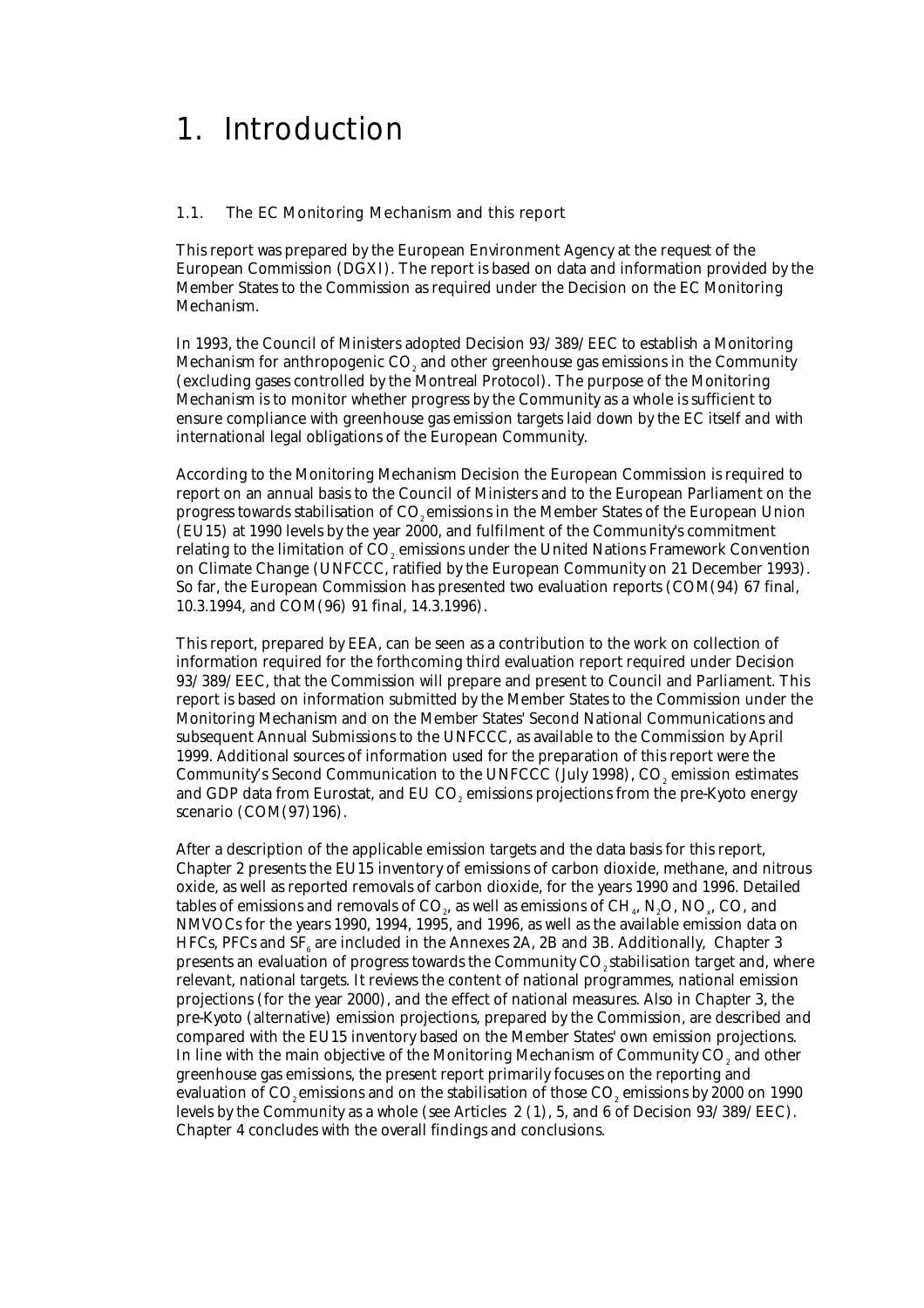#### 1.2. Targets for 2000

In 1990, the Council of Ministers (joint Energy/Environment) of 29 October agreed on the objective to stabilise EU CO<sub>2</sub> emissions by 2000 at the 1990 emission levels.

Additionally, Article 4 of the UN Framework Convention on Climate Change (UNFCCC), adopted in Rio de Janeiro in June 1992, establishes that Annex I parties to this Convention (including all EU Member States and the European Community as parties) have to adopt policies and measures with the aim of returning their anthropogenic CO<sub>2</sub> and other greenhouse gas emissions, individually or jointly, by the year 2000 to 1990 levels.

The Member States of the European Community aimed at achieving this objective of stabilisation throughout the EU as a whole, which was later repeated and confirmed in the Council Decision on the Monitoring Mechanism of Community CO<sub>2</sub> and other greenhouse gas emissions (Council Decision 93/389/EEC). In the Decision on the Monitoring Mechanism, the stabilisation target was linked to the Community's stabilisation and reduction commitments under the UNFCCC. In order to review progress on emission reductions, Member States are obliged under the Monitoring Mechanism to prepare greenhouse gas emissions inventories and national programmes for limiting anthropogenic CO<sub>2</sub> emissions and submit these regularly to the European Commission. The Commission then evaluates the national programmes and reports the results to the Council and European Parliament.

The objective of stabilisation of CO<sub>2</sub> emissions was agreed for the European Union as a whole, but Member States contribute in different ways to achieve this target. Most, but not all, Member States have set national CO<sub>2</sub> limitation targets or objectives.

Five Member States aim at reducing CO<sub>2</sub> emissions by 2000 (or 2005) compared to emissions in 1990 (or 1988) with specific national emission reduction targets, namely, *Austria, Belgium, Denmark, Germany* and *the Netherlands*:

| Austria            | 20 % reduction by 2005 compared to 1988 levels (in addition to the target<br>of stabilising 2000 emissions at 1990 level)                                                                                                                                   |
|--------------------|-------------------------------------------------------------------------------------------------------------------------------------------------------------------------------------------------------------------------------------------------------------|
| <b>Belgium</b>     | 5 % reduction by 2000 compared to 1990 levels (corrected for temperature<br>variations).                                                                                                                                                                    |
| <b>Denmark</b>     | 5 % reduction by 2000 compared to 1990; 20 % reduction from energy and<br>transport by 2005 compared to 1988 levels (corrected for temperature<br>variations and calculated as if all electricity used in Denmark were<br>produced in Denmark)              |
| <i>Germany</i>     | 25 % reduction by 2005 compared to 1990                                                                                                                                                                                                                     |
| <b>Netherlands</b> | 3 % reduction by 2000 compared to 1990 emissions (corrected for<br>temperature variations); 10 % reduction for CH <sub>4</sub> and stabilisation of N <sub>2</sub> O<br>during the same period; after 2000 stabilisation on 2000 levels for CO <sub>2</sub> |

Five of the Member States have targets to stabilise their CO<sub>2</sub> emissions by 2000 at the 1990 level: *Austria, Italy, Luxembourg, Sweden* and the *United Kingdom*. *Sweden* intends to reduce its methane emissions from waste disposal by 30 % over the period 1990-2000. The other EU Member States have all committed themselves to limit their annual CO<sub>2</sub> emissions over the period 1990-2000 (to a different extent):

| Finland       | Limitation of the increase of CO <sub>2</sub> emissions from energy production and<br>consumption by the end of the 1990's                                                                                                                                                                                              |
|---------------|-------------------------------------------------------------------------------------------------------------------------------------------------------------------------------------------------------------------------------------------------------------------------------------------------------------------------|
| <i>France</i> | Stabilisation of the per capita fossil-fuel related CO <sub>2</sub> emissions at less than 2<br>tons of carbon $(=7.3 \text{ tons of CO}_{2})$ per year<br>(considering the projected population of 59.4 million for 2000 this equals a<br>15 % increase of total national CO <sub>2</sub> emissions from 1990 to 2000) |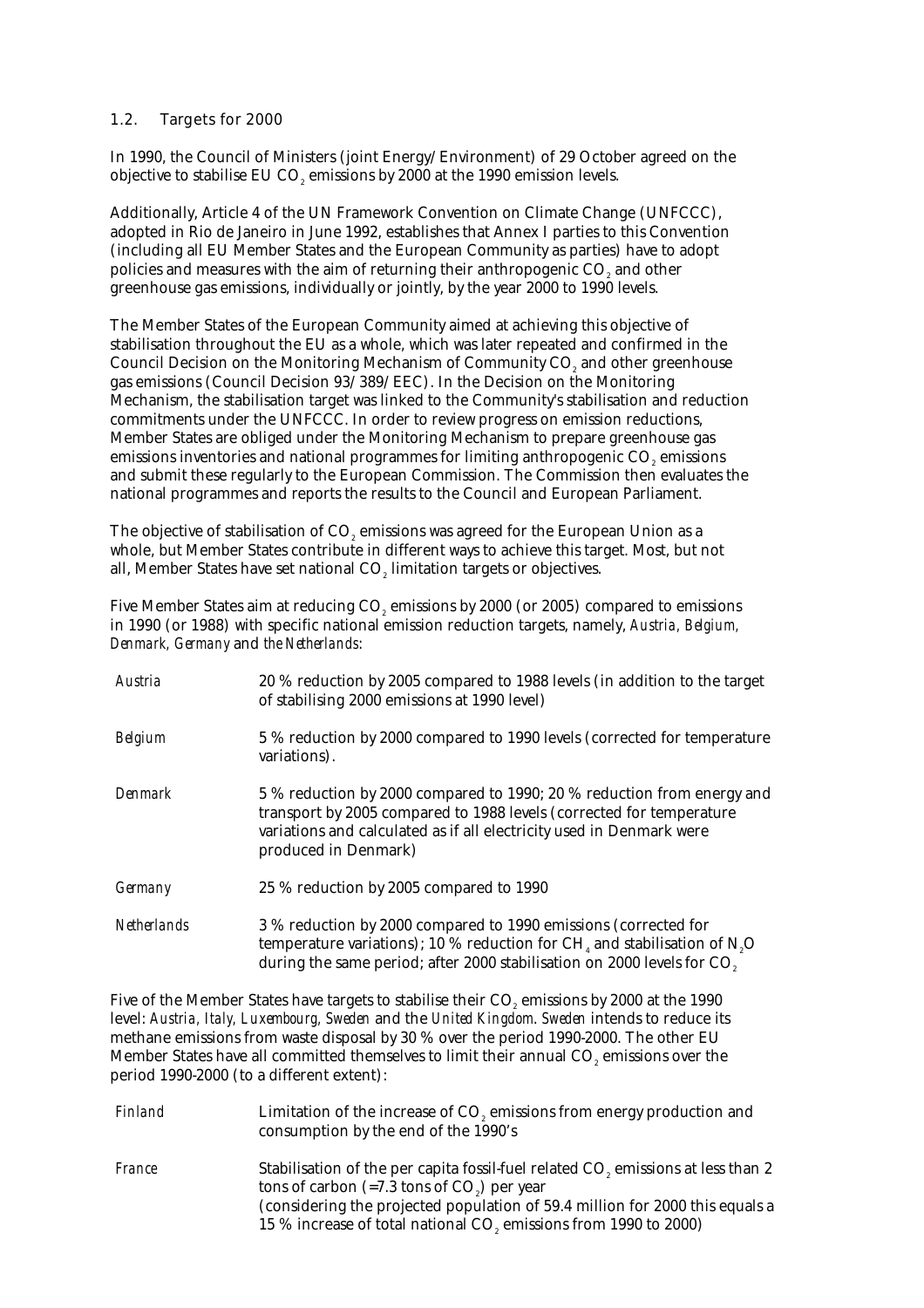| Greece         | Limitation of the increase in $CO$ , emissions to 15 %, during the period<br>1990 to 2000                                                          |
|----------------|----------------------------------------------------------------------------------------------------------------------------------------------------|
| <i>Ireland</i> | Limitation of the increase in $CO$ , emissions to 20 % during the period<br>1990-2000, or to 11 % if carbon sinks are also included in calculation |
| Portugal       | Limitation of the increase in $COz$ emissions to 40 % during the period<br>1990-2010                                                               |
| Spain          | Limitation of the increase in $COs$ emissions to 11 to 13 % during the period<br>1990-2000                                                         |

### 1.3. Targets beyond 2000 (Kyoto Protocol)

At the third Conference of Parties (COP-3) to the UNFCCC, held in Kyoto (Japan) in December 1997, the Parties adopted the Kyoto Protocol to the UNFCCC, which sets different binding emission targets − in Annex B of this Protocol − for a number of Parties including the European Community and all of its Member States. This Protocol aims at a reduction of the aggregated emissions of six greenhouse gases by the Annex B Parties by at least 5 % from 1990 levels during the commitment period from 2008 to 2012. The six gases included in the Kyoto greenhouse gas basket are carbon dioxide  $(CO<sub>2</sub>)$ , methane  $(CH<sub>4</sub>)$ , nitrous oxide (N2O), hydrofluorocarbons (HFCs), perfluorocarbons (PFCs) and sulphur hexafluoride  $(SF<sub>s</sub>)$ . Emissions of the gases are expressed in CO<sub>2</sub>-equivalents based on their 100-year global warming potential.

According to Article 3 (1) of the Protocol, the overall reduction target of at least 5 % for the Annex B countries of the Kyoto Protocol shall be achieved individually or jointly, which is of importance for the European Community and the Member States, as it recognises an European Community approach towards meeting the Community's commitments. In accordance with Article 3 (7), each Annex B Party is allowed an assigned amount of greenhouse gas emissions that it may emit over the five year commitment period 2008- 2012, relative to its carbon dioxide equivalent emissions of all six greenhouse gases in the base year 1990. The European Community and each of its Member States were assigned a yearly amount of 92 % of 1990 emissions. The EU combined reduction target is therefore minus 8 % based on 1990 levels, to be achieved during the period 2008 to 2012. In Kyoto no agreement was found on a binding reduction target for the year 2005 as had been proposed by the EU, but Article 3 (2) of the Kyoto Protocol requires Parties to make demonstrable progress by 2005.

The adoption of the Kyoto Protocol – which is still subject to a complicated process of ratification before it will enter into force − has led to the agreement on an 'EU burden sharing' mechanism, agreed upon by the Council of Ministers in June 1998 (see Table 1.1). According to this scheme, different emission targets apply for the EU Member States.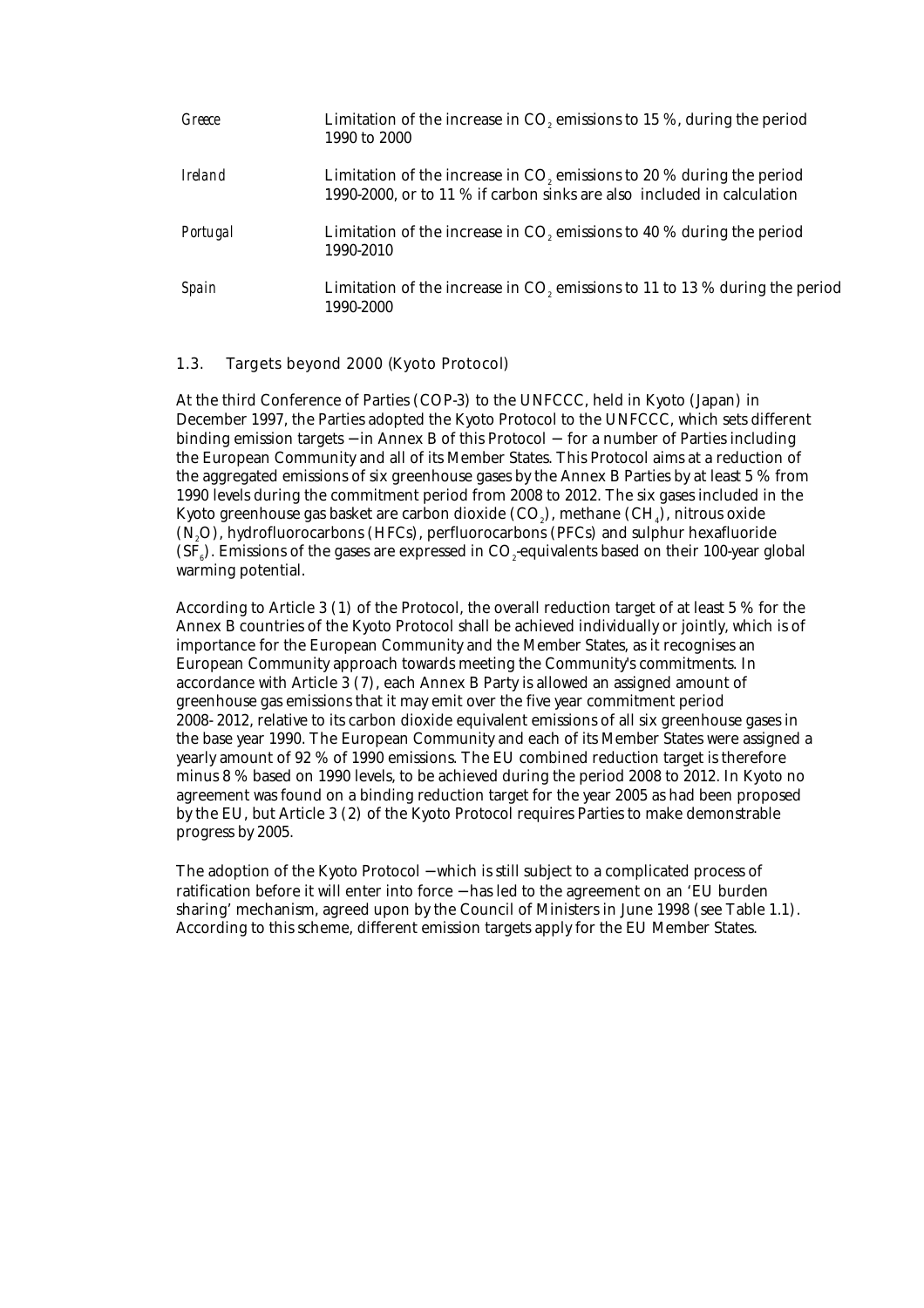Table 1.1: Member States commitments in accordance with art. 4 of the Kyoto protocol (emission targets incl. reductions by sinks), emissions of the six-GHG-basket for 2008 to 2012 relative to 1990 base year levels, agreed upon by the Council of Ministers (EU burden sharing, June 1998)

| <b>COMMITMENTS IN ACCORDANCE WITH</b><br><b>MEMBER STATE</b> |                                        |  |  |  |  |
|--------------------------------------------------------------|----------------------------------------|--|--|--|--|
|                                                              | <b>ARTICLE 4 OF THE KYOTO PROTOCOL</b> |  |  |  |  |
|                                                              |                                        |  |  |  |  |
| Austria                                                      | $-13%$                                 |  |  |  |  |
| Belgium                                                      | $-7.5%$                                |  |  |  |  |
| Denmark <sup>1</sup>                                         | $-21%$                                 |  |  |  |  |
| Finland                                                      | $0\%$                                  |  |  |  |  |
| France                                                       | $0\%$                                  |  |  |  |  |
| Germany                                                      | $-21%$                                 |  |  |  |  |
| Greece                                                       | $+25%$                                 |  |  |  |  |
| Ireland                                                      | $+13%$                                 |  |  |  |  |
| Italy                                                        | $-6.5%$                                |  |  |  |  |
| Luxembourg                                                   | $-28%$                                 |  |  |  |  |
| <b>Netherlands</b>                                           | -6 %                                   |  |  |  |  |
| Portugal                                                     | $+27%$                                 |  |  |  |  |
| Spain                                                        | $+15%$                                 |  |  |  |  |
| Sweden                                                       | $+4%$                                  |  |  |  |  |
| United Kingdom                                               | $-12.5%$                               |  |  |  |  |

<sup>1</sup> In connection with the agreement Denmark made the following statement:

'Denmark is able to reduce its emissions by 17 % in the first commitment period compared to its 1990 level of about 80 million tonnes corrected CO<sub>2</sub>-equivalents through domestic policies and measures and present measures adopted by the Community. In making its legal commitment to a 21 % reduction as set out in the agreement, Denmark has assumed the further elaboration and adoption of common and co-ordinated policies and measures (CCPMs) prior to the ratification of the Kyoto Protocol.'

Whereas the three new GHGs are not part of the required evaluation under the current Monitoring Mechanism, the Annexes 2A and 3B of this report present relevant data reported to the Commission by the Member States. In this context, it should be noted that the Monitoring Mechanism is currently being revised with the aim to include reporting on the three additional gases, as well as to guarantee reporting after 2000.

#### 1.4. The emission data basis for this report

In preparing this report EEA has made use of greenhouse inventories submitted to the Commission by April 1999. This did not provide a complete EU15 inventory for CO<sub>2</sub> emissions for 1996 nor for 1997, as would have been expected according to the requirements under the Article 3 (2) of the (current) Monitoring Mechanism Decision. By 31 July 1997 the first national CO<sub>2</sub> emissions estimates for 1996 should have been submitted by the Member States to the Commission, and by 31 July 1998 the first estimates for 1997.

Most Member States submitted updated CO<sub>2</sub> emission estimates for 1990, differing from the second evaluation report. Changes to earlier reported 1990 data resulted from methodology improvements and the 1996 revision of the Intergovernmental Panel on Climate Change (IPCC) Guidelines for national greenhouse gas inventories. Updating the whole time series was essential for reasons of consistency and comparison to allow for a more accurate trend analysis than was possible in the second evaluation report. CO<sub>2</sub> projections for 2000 were submitted by all Member States.

Only a few Member States had submitted 1996 estimates by 31 July 1997 under the Monitoring Mechanism. By April 1999, twelve out of the fifteen Member States had provided 1996 estimates (accounting for 78 % of the estimated 1996 EU15 CO, emission total) and the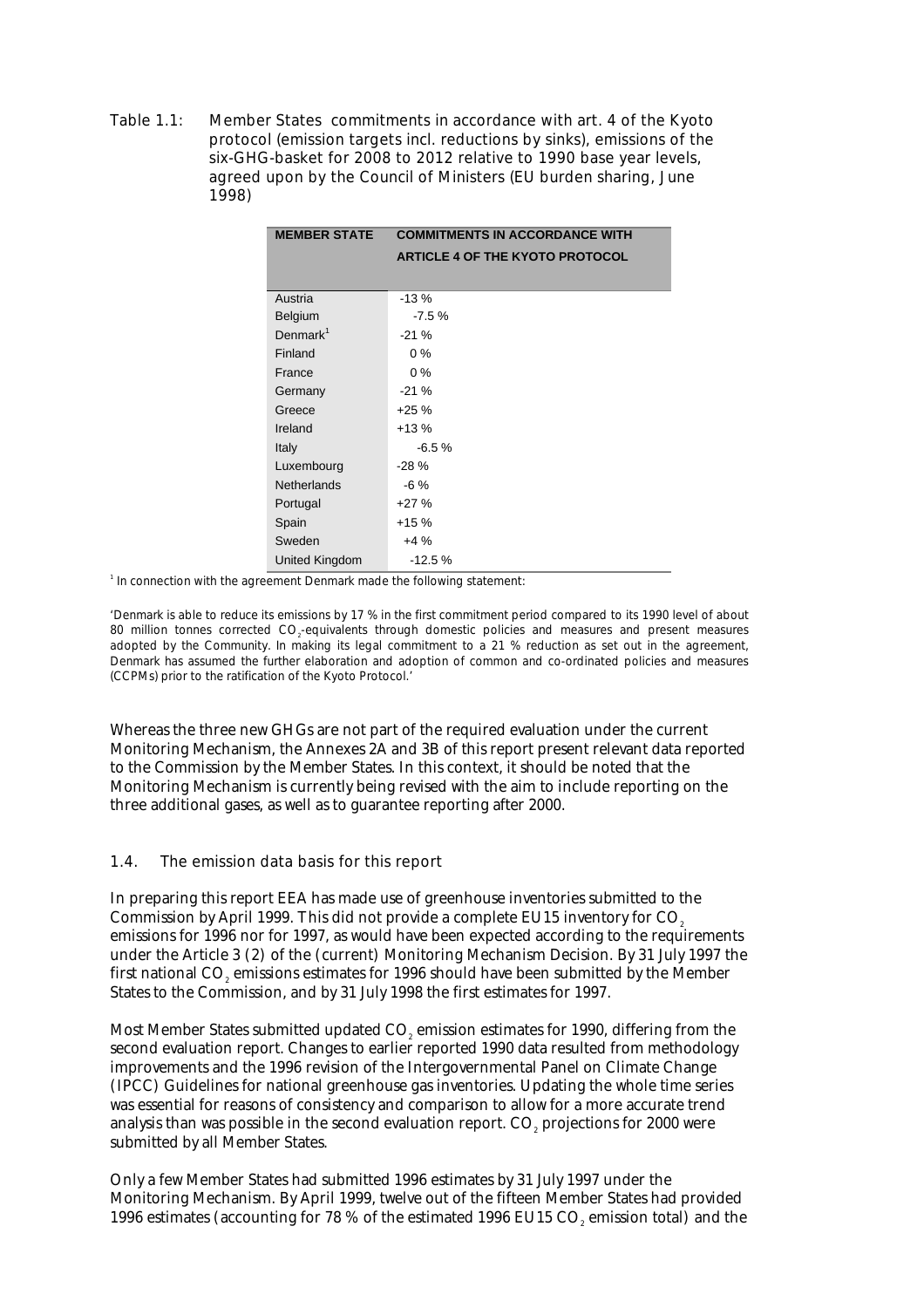following Member States had reported their 1997 estimates: Austria, Finland, Germany, Luxembourg, Ireland, and Sweden (relevant updates for the years 1990-1996 in these latest inventories were taken into account for the preparation of this report).

A similarly incomplete record of submission of inventories is observed with regard to reporting under the UNFCCC (April 1997 deadline for the Second National Communications to the UNFCCC, and annual 15 April deadline in 1998 for the subsequent reporting of annual GHG inventories) which is a valuable source of information for the preparation of the evaluation report under the Monitoring Mechanism.

Since by April 1999, 1996 is the latest year for which a majority of Member States national inventories had been made available to the Commission by the Member States, the EU15 inventory could only be estimated by EEA for the years up to 1996.

The delay in reporting of national data and also of programmes by the Member States to the European Commission and to the Secretariat of the UNFCCC was one of the reasons for a delay in the preparation of this report (as well as of the Second National Communication of the EC to the UNFCCC, June 1998, and of the Annual EC Greenhouse Gas Inventory 1990- 1996, that has been prepared for Submission to the UNFCCC in April 1999). It should be noted that the date of 31 July for submissions of annual GHG inventories for the previous year in the Council's Common Position on the revision of Decision 93/389/EEC is changed to 31 December.

As not all Member States have submitted 1996 data, the provisional EU15 inventory estimates in this report for 1996 are compiled from a mixture of different information. In order to present a EU15 1996 inventory, the inventory as reported by the relevant Member State for the most recent previous year was taken as a first estimate for the missing year. The EU15 1996 inventory is therefore based on national GHG emission data from 1996, 1995, and/or 1994:

- 1996 Covering 78.5 % of the total of EU15 CO<sub>2</sub> emissions, data from 12 countries: Austria, Belgium, Denmark, Finland, France, Germany, Greece, Ireland, Luxembourg, the Netherlands, Sweden, and the United Kingdom
- 1995 Covering 20 % of the total of EU15 CO<sub>2</sub> emissions, data from 2 countries: Italy, and Spain
- 1994 Covering 1.5 % of the total of EU15 CO<sub>2</sub> emissions, data from 1 country: Portugal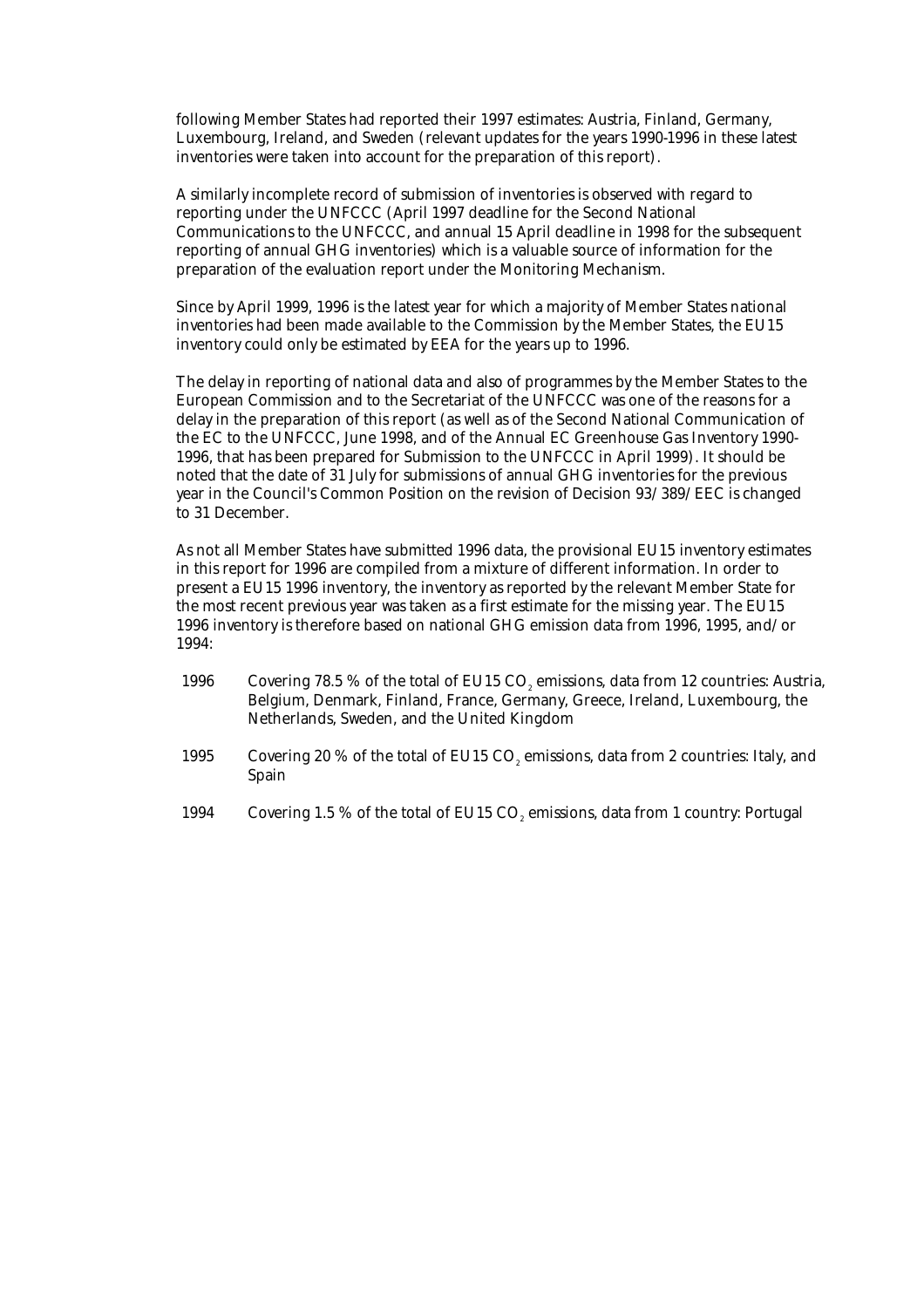# 2. The EU15 inventory of greenhouse gas emissions and removals

This chapter outlines the European Community (EU15) inventory of greenhouse gas emissions of CO<sub>2</sub> (carbon dioxide), CH<sub>4</sub> (methane) and N<sub>2</sub>O (nitrous oxide) and removals of CO<sub>2</sub> for 1990 and 1996. It is intended to provide an indication of progress towards the stabilisation of CO2 and other GHG emissions throughout the European Union. Data on the emission of HFCs, PFCs, and  $SF<sub>6</sub>$  as well as on the ozone precursors NMVOC, CO, and NO<sub>x</sub> can be found in Annexes 2A and 2B. An explicit list of information sources by country can be found in the References. Supplementary information on inventory methodologies is presented in Annex 1.

The Member State emission inventories for 1990, 1994, 1995, and 1996 − as available to the Commission − are presented in Annex 3B, which presents these inventories in the format required under the United Nations Framework Convention on Climate Change laid down by the Intergovernmental Panel on Climate Change (IPCC).

It should be noted that − according to this format − emissions resulting from *international bunkers* are not included in the national emission totals. This category includes emissions from international shipping and aviation both between Member States of the European Union and third countries, as well as between the Member States themselves. As EU totals are calculated as the sum of the Member States' totals, emissions from intra-EU trans-boundary shipping and aviation are therefore not included in EU total bunker emissions.

#### 2.1. Emissions 1990

Table 2.1 presents national and European Union emissions of the anthropogenic greenhouse gases  $CO<sub>2</sub>$ , CH<sub>4</sub> and N<sub>2</sub>O for the year 1990, which is the base year for both the Monitoring Mechanism and the targets of the UNFCCC. For CO<sub>2</sub>, anthropogenic emissions and removals by sinks are presented. These emission data have been updated by several Member States to reflect improvements in understanding emission sources and methodologies for emission estimation as provided in the complementary IPCC Guidelines for National Greenhouse Gas Inventories and the EMEP/CORINAIR Atmospheric Emission Inventory Guidebook (see also Annex 1). The differences between these updated emission data for EU15 in 1990 and the data presented for 1990 in the Second Evaluation Report (14 March 1996) are 5.3 %, -6.5 % and 35.9 % for  $CO<sub>2</sub>$ , CH<sub>4</sub> and N<sub>2</sub>O respectively (the negative sign for  $CH<sub>4</sub>$  indicates a lower value for the updated version). Relevant country-specific details can be found in Annex 1 (methodology) and Annex 3B (emission inventories).

#### 2.2. Emissions 1996

By 31 December 1998 almost all Member States (except for Portugal and Spain) had submitted data on CO<sub>3</sub>, CH<sub>1</sub>, and N<sub>2</sub>O for 1995. Belgium, Denmark, France, Germany, Greece, Ireland (also 1997), Luxembourg, the Netherlands, Sweden and the United Kingdom had also provided GHG emission estimates for 1996. By April 1999, 1996 inventory data on the major greenhouse gases had been made available to the Commission for all Member States except Italy, Portugal, and Spain.

Aiming at the compilation of a complete EU15 inventory of GHG emissions for 1996, for Italy and Spain 1995 data and for Portugal 1994 data have been used as a first estimate for 1996.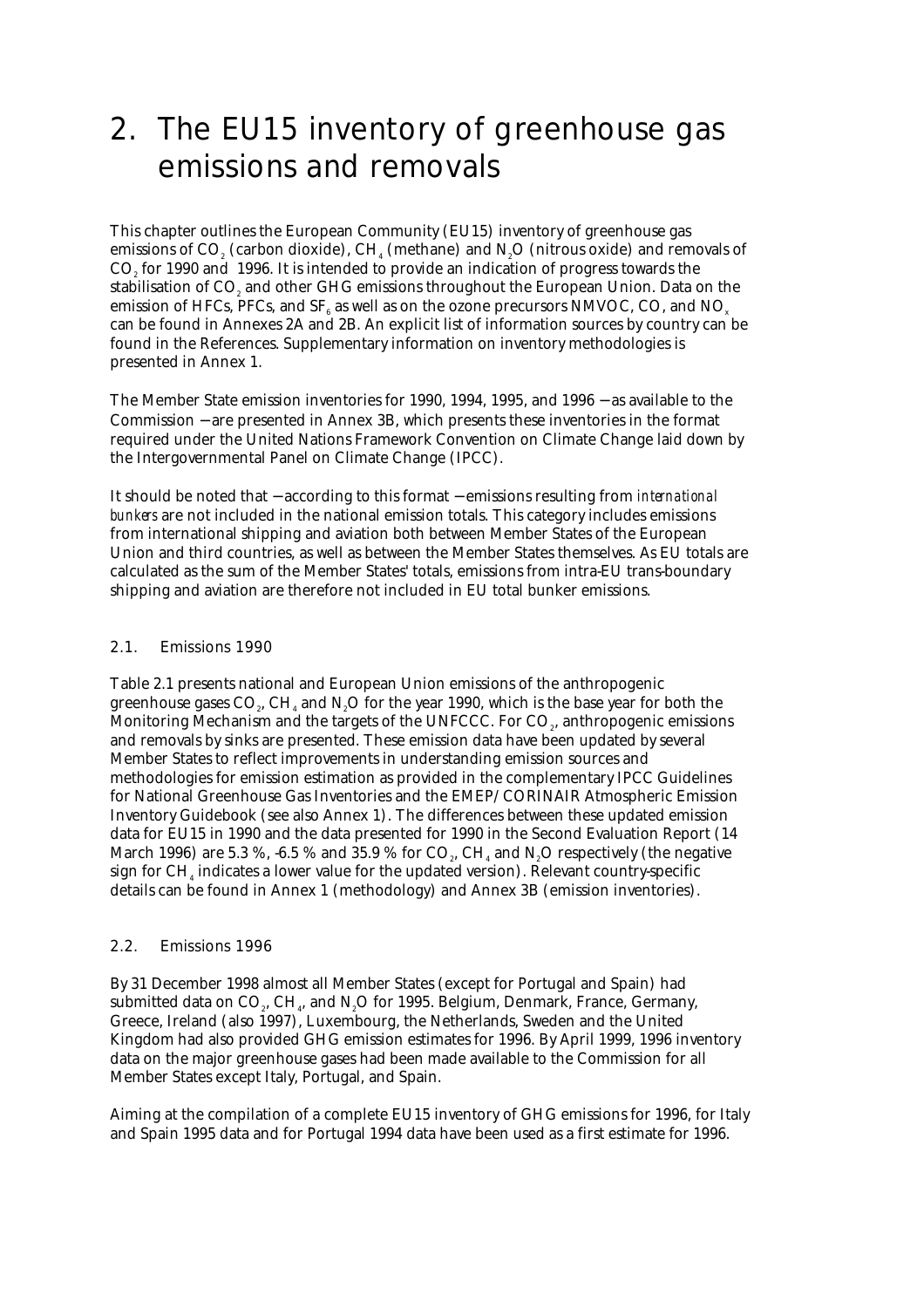|                     |           | CO <sub>2</sub> | CH <sub>4</sub> | N <sub>2</sub> O |
|---------------------|-----------|-----------------|-----------------|------------------|
| <b>MEMBER STATE</b> | Emissions | Removals        |                 |                  |
| Austria             | 62,042    | 13,300          | 460             | 7                |
| <b>Belgium</b>      | 116,090   | 2,057           | 634             | 31               |
| Denmark $1$         | 52,277    | 924             | 421             | 34               |
| Finland             | 59,300    | 30,600          | 358             | 19               |
| France <sup>2</sup> | 478,001   | 117,609         | 3,018           | 309              |
| Germany             | 1,014,500 | 3,862           | 5,571           | 225              |
| Greece              | 85,349    | $\Omega$        | 437             | 30               |
| Ireland             | 30,719    | 5,160           | 811             | 29               |
| <b>Italy</b>        | 441,653   | 35,891          | 2,329           | 165              |
| Luxembourg          | 13,300    | $\Omega$        | 24              | 1                |
| <b>Netherlands</b>  | 161,360   | 1,500           | 1,292           | 64               |
| Portugal            | 47,123    | 1,152           | 816             | 14               |
| Spain               | 226,423   | 28,970          | 2,181           | 94               |
| Sweden              | 55,443    | 34,368          | 284             | 26               |
| United Kingdom      | 614,825   | 11,453          | 4,438           | 215              |
| <b>EU-15</b>        | 3,458,405 | 286,846         | 23,074          | 1,261            |

Table 2.1: Anthropogenic emissions of GHG 1990 (Gigagrams)

<sup>1</sup> The corrected CO<sub>2</sub> emission is 60,233 Gg (see note 1 to table 1.1)

2 French emission data include metropolitan area and overseas territories

|                       |           | CO <sub>2</sub> | CH <sub>4</sub> | N <sub>2</sub> O |
|-----------------------|-----------|-----------------|-----------------|------------------|
| <b>MEMBER STATE</b>   | Emissions | Removals        |                 |                  |
| Austria               | 64,026    | 13,753          | 447             | $\overline{7}$   |
| <b>Belgium</b>        | 128,547   | 2,057           | 591             | 35               |
| Denmark <sup>1</sup>  | 73,236    | 981             | 425             | 34               |
| Finland               | 66,400    | 14,300          | 270             | 19               |
| France <sup>2</sup>   | 493,512   | 128,095         | 2,712           | 297              |
| Germany               | 918,932   | 35,006          | 3,573           | 224              |
| Greece                | 91,978    | $\Omega$        | 457             | 29               |
| Ireland               | 34,819    | 6,497           | 800             | 26               |
| <b>Italy</b>          | 447,644   | 36,199          | 2,516           | 162              |
| Luxembourg            | 7,098     | 295             | 24              | 1                |
| <b>Netherlands</b>    | 184,870   | 1,700           | 1,179           | 72               |
| Portugal              | 50,841    | 1,152           | 834             | 14               |
| Spain                 | 247,703   | 28,970          | 2,370           | 90               |
| Sweden                | 63,352    | 31,774          | 261             | 26               |
| <b>United Kingdom</b> | 593,422   | 18,672          | 3,712           | 189              |
| <b>EU-15</b>          | 3,466,381 | 319,451         | 20,170          | 1,227            |

### Table 2.2: Anthropogenic emissions of GHG 1996 (Gigagrams)

Cells marked light grey indicate 1995 data, shown in order to present EU15 totals

**Cells marked dark grey indicate 1994 data, shown in order to present EU15 totals** 

 $^{\rm 1}$  The corrected CO $_{\rm 2}$  emission is 58,736 Gg (see note 1 to table 1.1)

<sup>2</sup> French emission data include metropolitan area and overseas territories

#### 2.3. Emission trends 1990/1996

Based on the indicative 1996  $CO<sub>2</sub>$  emission estimate for the European Union as presented in Table 2.2, the overall trend in  $\overline{CO}$ , emissions shows a slight increase of 0.2 % from 1990 to 1996, while emissions increased by 2.7 % from 1995 to 1996.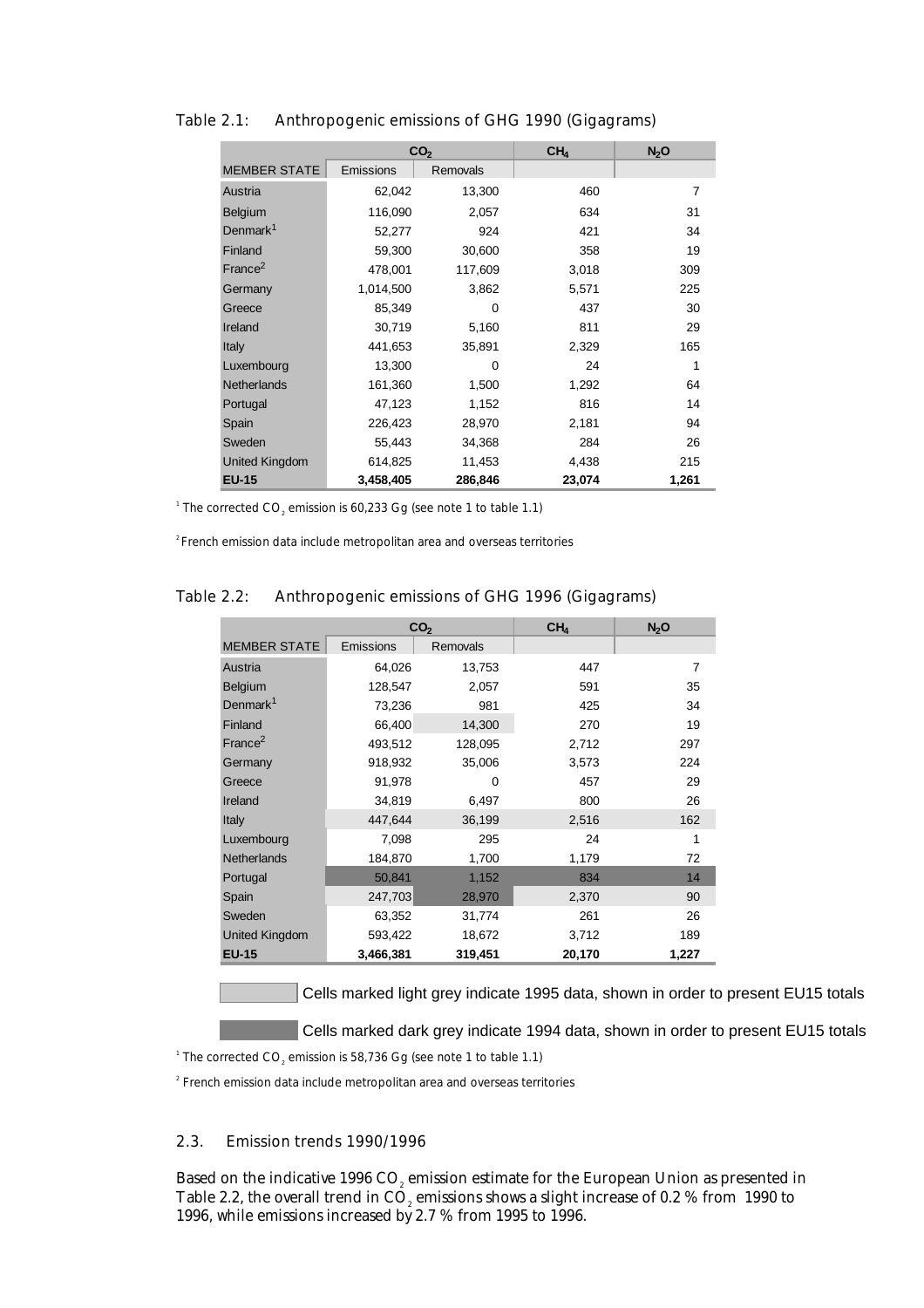However, this trend varies considerably when looking at the Member States level. Given that three Member States still have to submit their actual 1996 emission inventories further changes to this figure might be expected in future.

The Community-wide trend of a 1996 CO<sub>2</sub> emission level nearly equal to the 1990 level is based on emission reductions in only three Member States: Luxembourg (-46.6 %), Germany  $(-9.4\%)$  and the UK  $(-3.5\%)$ . Together, these account for a reduction of 123 Tg while in all other Member States emissions increased during the same period, by a total of 131 Tg. The largest absolute decreases in CO<sub>2</sub> emissions occurred in Germany (reduction of 95.6 Tg) and the United Kingdom (reduction of 21.4 Tg). These two Member States were the two largest emitters in 1990 (with a contribution of 29.3 % and 17.8 % to the total EU CO<sub>2</sub> emissions respectively).

The German emission reduction is mainly caused by the economic restructuring of the five new *Länder*, which indicates that it may not be sustained at similarly high levels throughout the remaining period until the year 2000. Other factors positively influencing the reduction of emissions in Germany were increasing efficiency in power and heating plants, the substitution of brown coal by natural gas and gas oil, and reduced energy consumption in final consumption sectors. The reduction of  $CO<sub>z</sub>$  emissions in the UK was primarily the result of switching from oil and coal to gas in the energy sector and of productivity improvements in the nuclear power sector. Luxembourg reduced its  $CO<sub>2</sub>$  emissions from 13.3 Tg to 7.1 Tg, during the same period.

The third and fourth largest emitters in the EU15 − France and Italy – (contributing 13.8 % and 12.8 % of EU15 total CO<sub>2</sub> emissions in 1990) showed an increase of emissions of 3.2 % (France 1990/1996) and 1.4 % (Italy 1990/1995). Spain, the fifth largest emitting country in the EU, showed an increase of 9.4 % over the reported period (1990/1995).

It should be noted in this context, that CO<sub>2</sub> emissions are affected by outdoor temperature (e.g. cold or mild winters), because of the influence of temperature on the energy consumption for space heating. Some countries prepare therefore CO<sub>2</sub> emission estimates, that are corrected for temperature-related effects in order to provide a better analysis of structural developments in CO<sub>2</sub> emissions. The increase in EU15 CO<sub>2</sub> emissions from 1995 to 1996 was most likely partly caused by the relatively cold weather conditions for that period (compared to earlier years). This temperature effect has however not been taken into account in full detail by the EEA for the EU15 inventory, as most Member States reported non-temperature adjusted data only. The same applies for the Danish adjustments made for electricity imports/exports, which are reported by Denmark in order to allow for the analysis of specific trends and the effects of specific measures, in line with a relevant encouragement by the UNFCCC to report any adjusted data available (while non-adjusted data must still be provided; see para 39 of Annex to Dec 9/CP.2, in FCCC/CP/1996/15/Add.1). For reasons of consistency, the unadjusted trends, which are required to be reported by all Member States under the UNFCCC, are presented in the tables of this report for Member States as well as for EU15 (however with in addition adjusted data, if these were reported by Member States, presented in footnotes where appropriate).

When comparing the CO<sub>2</sub> emissions trend with data on the economic development during 1990 and 1996, some connections between the changes in CO<sub>2</sub> emissions and the trend in GDP can be observed (see figure 2.1). However, it should be noted that other effects counteract this interdependency, in particular the gradual increase in energy efficiency, dematerialization of industries and the effects of policies and measures to reduce GHG emissions (this analysis is further elaborated in chapter 3). The interdependency and the emission reduction effect of currently implemented policies and measures in the Member States is in general difficult to assess, but particularly in special situations (for example in Denmark, where the inter-annual effect of electricity trade on the national emissions can be large). A more detailed analysis would be necessary to explain trends in specific sectors within each Member State (see also chapter 3).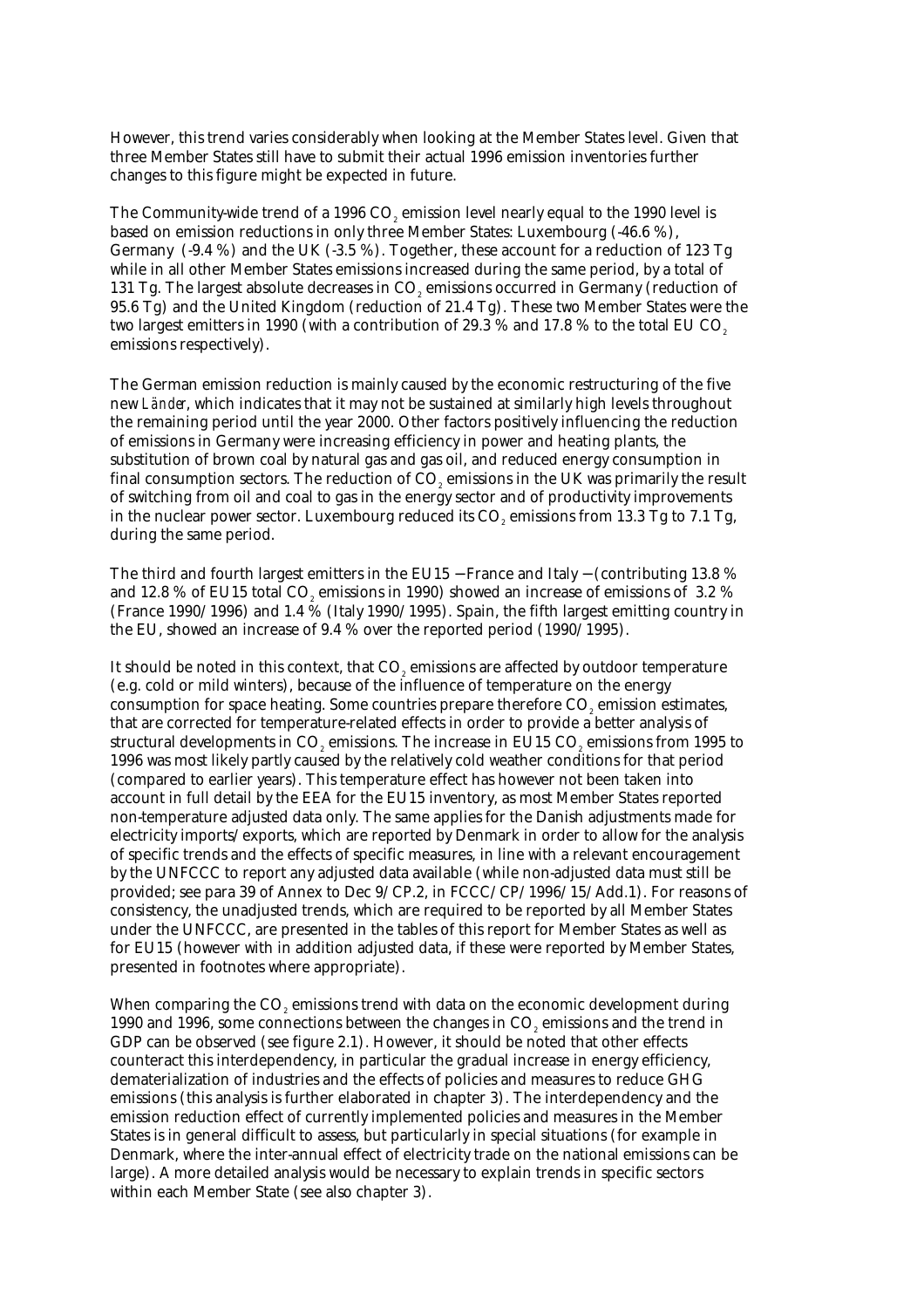For the EU15 as a whole, growth of GDP in the period 1990 to 1996 was 9 % (while this was 5.7 % between 1990 and 1995). This is a relatively low growth figure, since − with the exception of the second oil crisis in the early 1980s – the 5-year GDP growth figure in the period 1960 to 1990 varied between 8 % and 28 % and was on average about 16 %. This explains partly the relative low increase of EU15 CO<sub>2</sub> emissions between 1990 and 1996 (in addition to other effects mentioned above).



Figure 2.1: Anthropogenic CO<sub>2</sub> emission trends 1990/1996 and trend of GDP in 1990/1996

For the period 1990 to 1996, fossil fuel combustion-related CO<sub>2</sub> emission estimates are also available from Eurostat (Table 2.3). Fuel combustion-related emissions account for about 95 % of total CO<sub>2</sub> emissions, the remainder mainly from cement production and other nonenergy related sources. The Eurostat estimates in Table 2.3 are based on the official energy balances per country compiled by Eurostat from national energy statistics (see also annex 1). Over the period 1990 to 1996 an increase of 2.0  $%$  in fuel combustion-related CO<sub>2</sub> emissions can be observed for EU15 from the Eurostat estimates, whereas Eurostat data for 1995 still indicated a decrease from 1990 emission levels (0.9 %).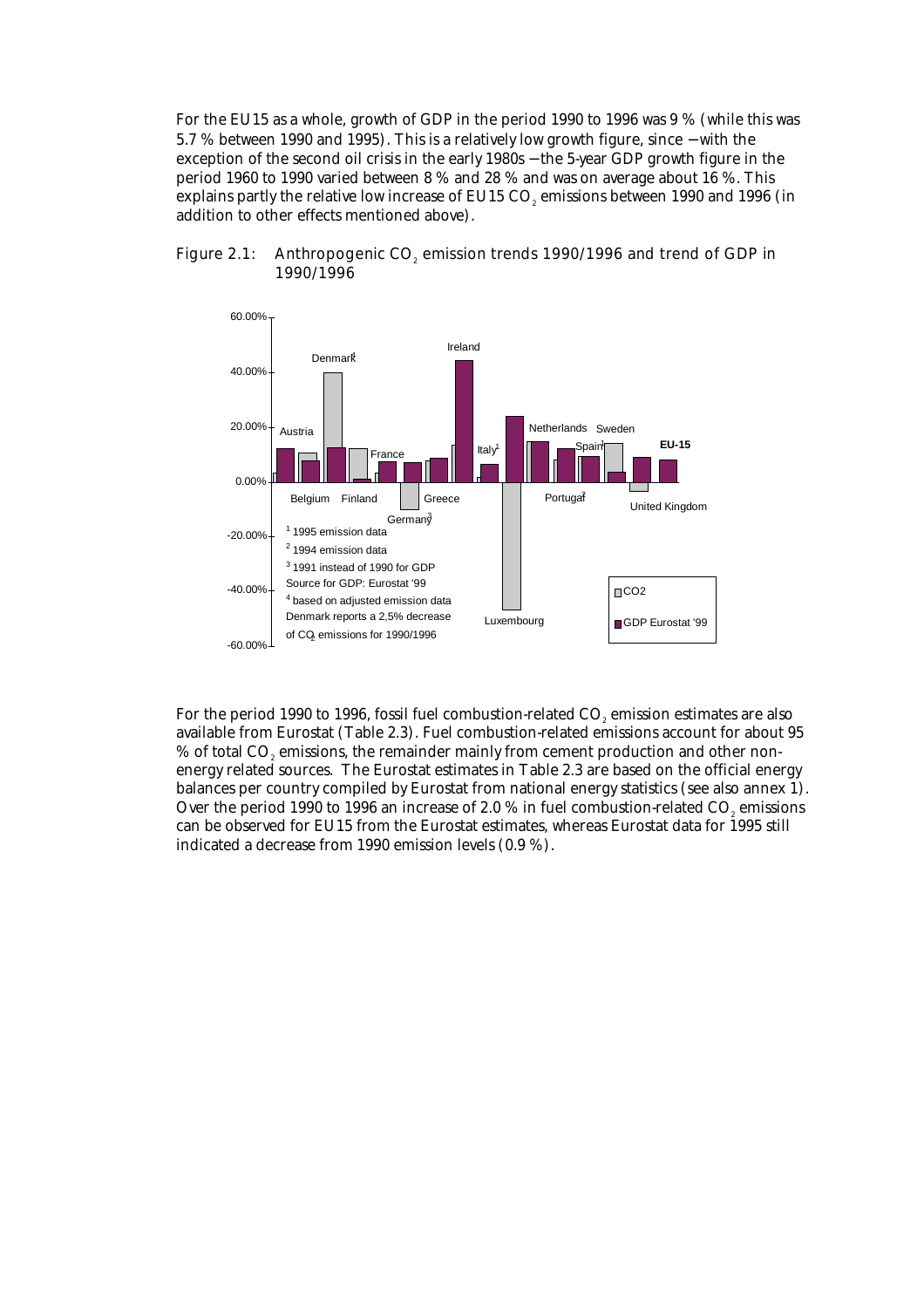Table 2.3: Anthropogenic  $CO<sub>2</sub>$  emissions (Tg) and trends (change in %) from fossil fuel combustion for 1990, 1995 and 1996 as estimated by Eurostat in 1998

|                     | $CO2$ fossil fuels |           |           |           |           |  |  |
|---------------------|--------------------|-----------|-----------|-----------|-----------|--|--|
| <b>MEMBER STATE</b> | 1990 (Tg)          | 1995 (Tg) | 1990/1995 | 1996 (Tg) | 1990/1996 |  |  |
| Austria             | 55.0               | 56.7      | 3.1%      | 58.8      | 6.9%      |  |  |
| Belgium             | 104.8              | 111.3     | 6.2%      | 117.0     | 11.6%     |  |  |
| Denmark $1$         | 52.8               | 59.9      | 13.4 %    | 73.9      | 40.0%     |  |  |
| Finland             | 51.6               | 57.1      | 10.7%     | 60.1      | 16.5%     |  |  |
| France              | 354.1              | 347.2     | $-1.9%$   | 366.0     | 3.4%      |  |  |
| Germany             | 953.3              | 865.7     | $-9.2%$   | 889.0     | -6.7 %    |  |  |
| Greece              | 71.1               | 78.2      | 10.0%     | 82.1      | 15.5%     |  |  |
| Ireland             | 30.1               | 33.1      | 10.0%     | 34.8      | 15.6%     |  |  |
| Italy               | 390.8              | 405.1     | 3.7%      | 401.0     | 2.6 %     |  |  |
| Luxembourg          | 10.6               | 8.7       | $-17.9%$  | 8.9       | $-16.0%$  |  |  |
| <b>Netherlands</b>  | 153.0              | 167.0     | 9.2%      | 177.8     | 16.2%     |  |  |
| Portugal            | 39.1               | 47.9      | 22.5%     | 43.4      | 11.0%     |  |  |
| Spain               | 203.8              | 237.5     | 16.5%     | 226.6     | 11.2%     |  |  |
| Sweden              | 50.6               | 53.6      | 5.9%      | 58.4      | 15.4 %    |  |  |
| United Kingdom      | 567.7              | 532.3     | $-6.2%$   | 551.2     | $-2.9%$   |  |  |
| <b>EU15</b>         | 3,088.5            | 3,061.3   | $-0.9%$   | 3,149.1   | 2.0%      |  |  |

1 the trend from the Eurostat figures for Denmark with corrections (see note 1 to table 1.1) would be: 60.8 Tg in 1990, 59.3 Tg in 1995, -2.4 % for 1990/1995, 59.4 Tg in 1996, and -2.2 % for 1990/1996

While for most Member States the trend in fuel combustion-related  $CO<sub>2</sub>$  emissions as presented by Eurostat for the period 1990-1996 is in reasonable agreement with the total CO<sub>2</sub> emission trend based on the estimates in their own national inventories, differences remain for some Member States. The Eurostat estimates can be seen as a method of validation of the national estimates (see Annex 1). It should be noted however, that Eurostat uses the IPCC Reference Approach with different emission factors and lower heat values for fuels, while most of the Member States are following the sectoral IPCC methodology. Furthermore the Eurostat estimates include emissions associated with international aviation, which are excluded from the Member States national total estimates. Differences should be analysed and further explained with the aim to improve the quality and consistency of the national estimates.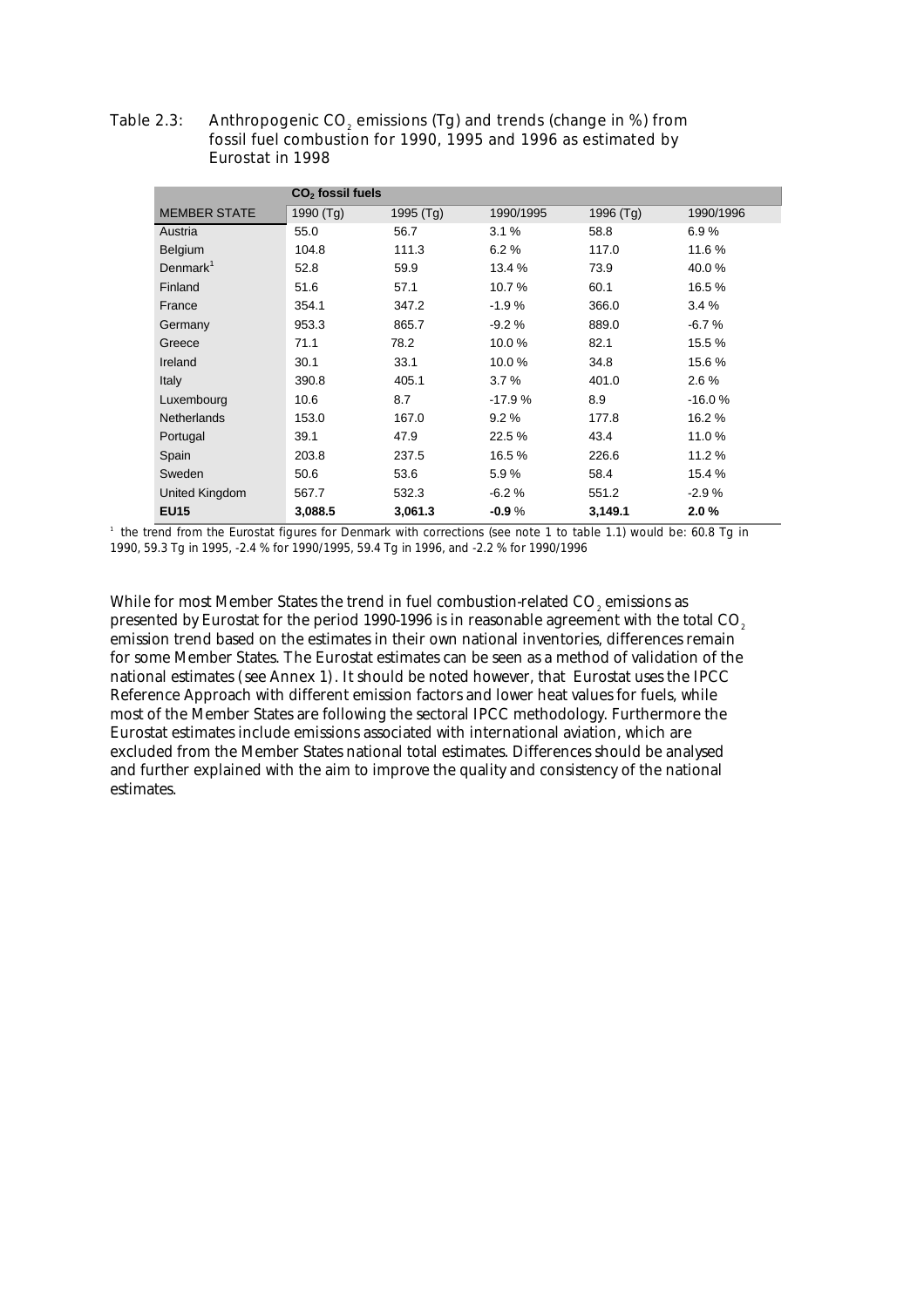# 3. Evaluation of progress towards the stabilisation target

This chapter presents an overview of the limitation strategies (policies and measures) of the EU and of the individual Member States in place in 1998 and the projected 1990-2000 emission trends. Furthermore it gives a brief overview of alternative emission projections, prepared by the European Commission. For a detailed analysis of the Member States' projections and targets for 2000, and relevant measures adopted, see Annex 3A.

### 3.1. Limitation strategies

#### *3.1.1. European Union overall strategy*

The introduction of a mandatory EU-wide energy and CO<sub>2</sub> tax has been proposed by the European Commission but no agreement has yet been reached. In 1997, the European Commission presented a proposal for a comprehensive energy products tax, to extend the scope of the existing EU-wide excise system to cover natural gas, coal, and electricity  $(COM(90)30)$ . Various Member States have implemented energy/ $CO$ , taxes to some extent: Austria, Belgium, Denmark, Finland, the Netherlands, and Sweden (see for an overview of national environmental taxes in the Member States reference EC, 1999).

In September 1997, the European Commission adopted a Communication on 'Climate Change − the EU Approach to Kyoto' (COM(97) 481). This Communication analysed the technical feasibility of reducing CO<sub>2</sub> emissions from key socio-economic sectors (transport, industry, energy intensive industry, power generation, domestic sector) and the costs and benefits of meeting the pre-Kyoto EU negotiating position of an emission reduction of minus 15 %. It showed that reaching a 15 % reduction in  $CO<sub>e</sub>$  emissions would be technically feasible and that the overall costs were economically manageable provided that other industrialised countries take comparable actions to reduce their emissions.

In June 1998, the European Commission adopted a Communication on Climate Change (COM(98) 353). The communication contains an analysis of the Kyoto Protocol and its implications for the EU, the main issues being the future coverage of six instead of three greenhouse gases, joint implementation, emission trading among (industrialised) Annex-I countries, and the clean development mechanism which involves co-operation with non-Annex I countries. The Communication also indicated potential EU policies and measures to meet the Kyoto Protocol commitments. Based on the outcome of COP-4, the Buenos Aires Action Plan, and taking into account strategies of the Member States, it is expected that the European Commission will prepare a more complete strategy in 1999.

#### *3.1.2. European Union sectoral approaches*

In May 1997, the European Commission adopted a communication on the 'Energy Dimension of Climate Change' (COM(97) 196), which focuses on the implications for the energy sector of meeting the EU's pre-Kyoto objective of a 15 % reduction for the basket of three greenhouse gases in 2010 compared to 1990. A number of potential areas of action are presented in the Communication, including energy efficiency and energy saving, initiatives in power/heat production, technology, innovation, and fiscal instruments.

A Communication on 'Energy efficiency in the European Community − towards a strategy for rational use of energy' (COM(1998) 246) was presented by the European Commission in 1998. It presents the potential for energy efficiency improvements until 2010, the institutional, technical and financial barriers to the exploitation of this potential, the economic rationale to remove these barriers and the elements for a future action plan to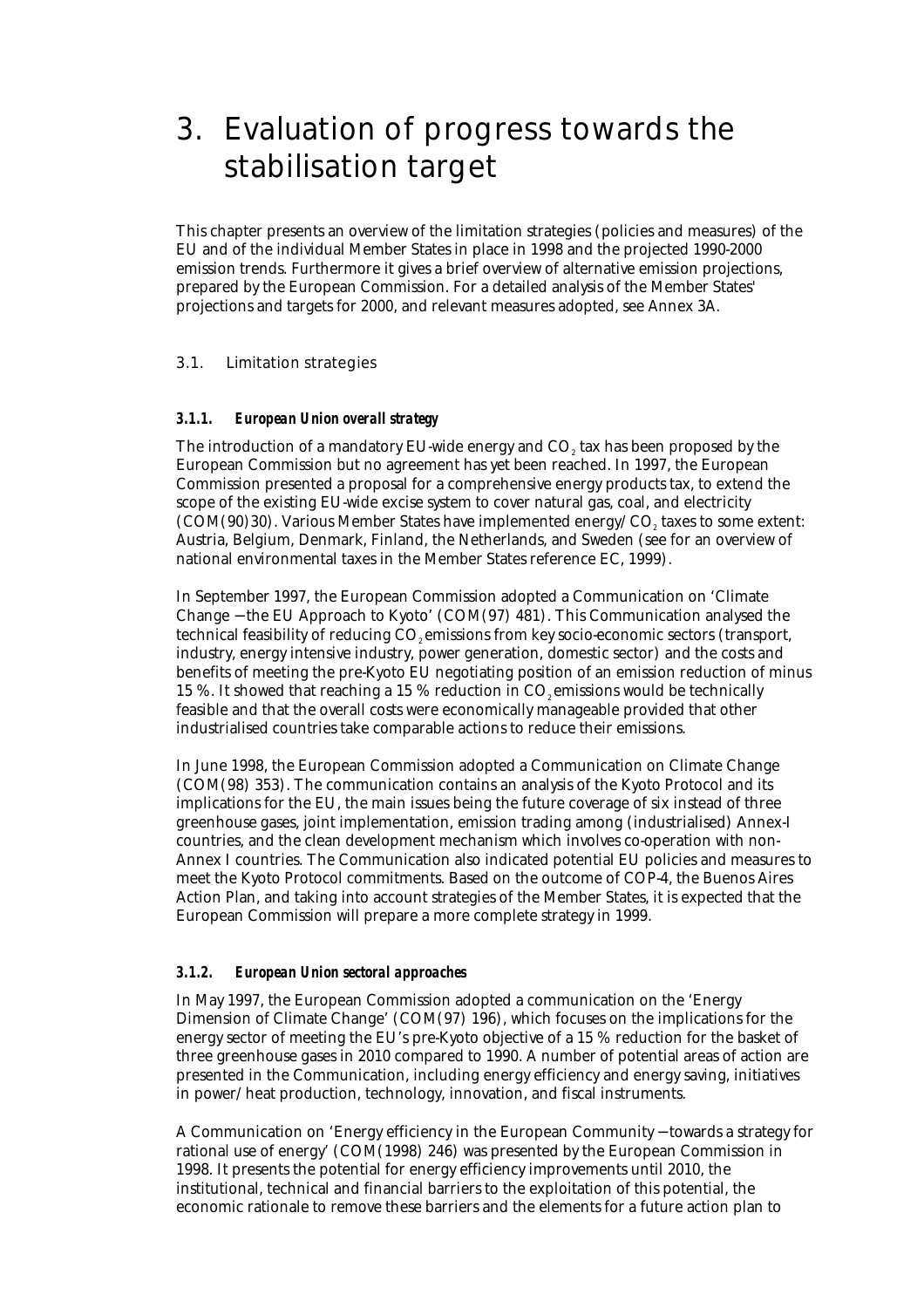contribute to achieving the Kyoto Protocol commitments. It also summarises Member State programmes for improving energy efficiency.

The EU programmes ALTENER (promotion of renewable energy sources), SAVE (promotion of energy efficiency with non-technological measures) and JOULE-THERMIE (promotion of clean and energy-efficient technologies) were of importance for the energy sector and transformation industries (including refineries). Continuing programmes provide for the creation of local energy agencies to promote renewable energies (SAVE II) and support the development of sectoral market energy strategies (ALTENER II).

Regarding the transport sector, an agreement was reached with the European car industry to reduce CO<sub>2</sub> emissions from new passenger cars by 25 % between 1995 and 2008 (COM(1998) 495) in 1998. The car industry commits itself to reducing average CO<sub>2</sub> emissions from new passenger cars to 140 g/km by 2008. The Commission's target in the long run is to improve fuel efficiency of passenger cars to 120 g/km. It recently proposed a scheme for energy labelling of new passenger cars to achieve this target.

The IPPC Directive (1996) for the industry sector includes energy efficiency as a criterion for the determination of best available technology (BAT) and defines the efficient use of energy as one of the general principles governing the basic obligations for the operator.

The revised proposal for a Directive on the landfill of waste aims at reducing landfill methane emissions. Member States would need to fit all new and existing landfills which receive biodegradable waste with a landfill gas control mechanism, where possible using the gas collected for energy production and the directive sets binding targets for the reduction of the amounts of municipal organic waste.

In the agriculture sector, the reform of the Common Agricultural Policy of 1992 could indirectly lead to reduction of methane emissions, caused by reduced numbers of cattle and reduction of nitrous oxide emissions due to reduced amounts of mineral fertilisers applied. Increased non-food biomass production on set-aside land could help to substitute fossil fuel with biofuel. Regarding the forestry sector, financial support will be provided by the EU for afforestation of agricultural land (Regulation 2080/92/EEC).

Regarding the households sector several Directives have been adopted on energy-efficiency requirements for appliances and various agreements with manufacturers and importers on minimum energy standards have been reached.

### *3.1.3. Member States policies and measures*

Table 3.1 summarises various Member States' policies and measures for reducing greenhouse gas emissions. The national policies and measures presented here are those presented in the most recent national document available to EEA, and with some quantitative estimates of their emission reduction effect. In many cases the Second National Communication was used, see for a complete overview of sources of information the overview in the report (*References for the emission inventories, measures and policies of the EU Member States* and further Annex 3A).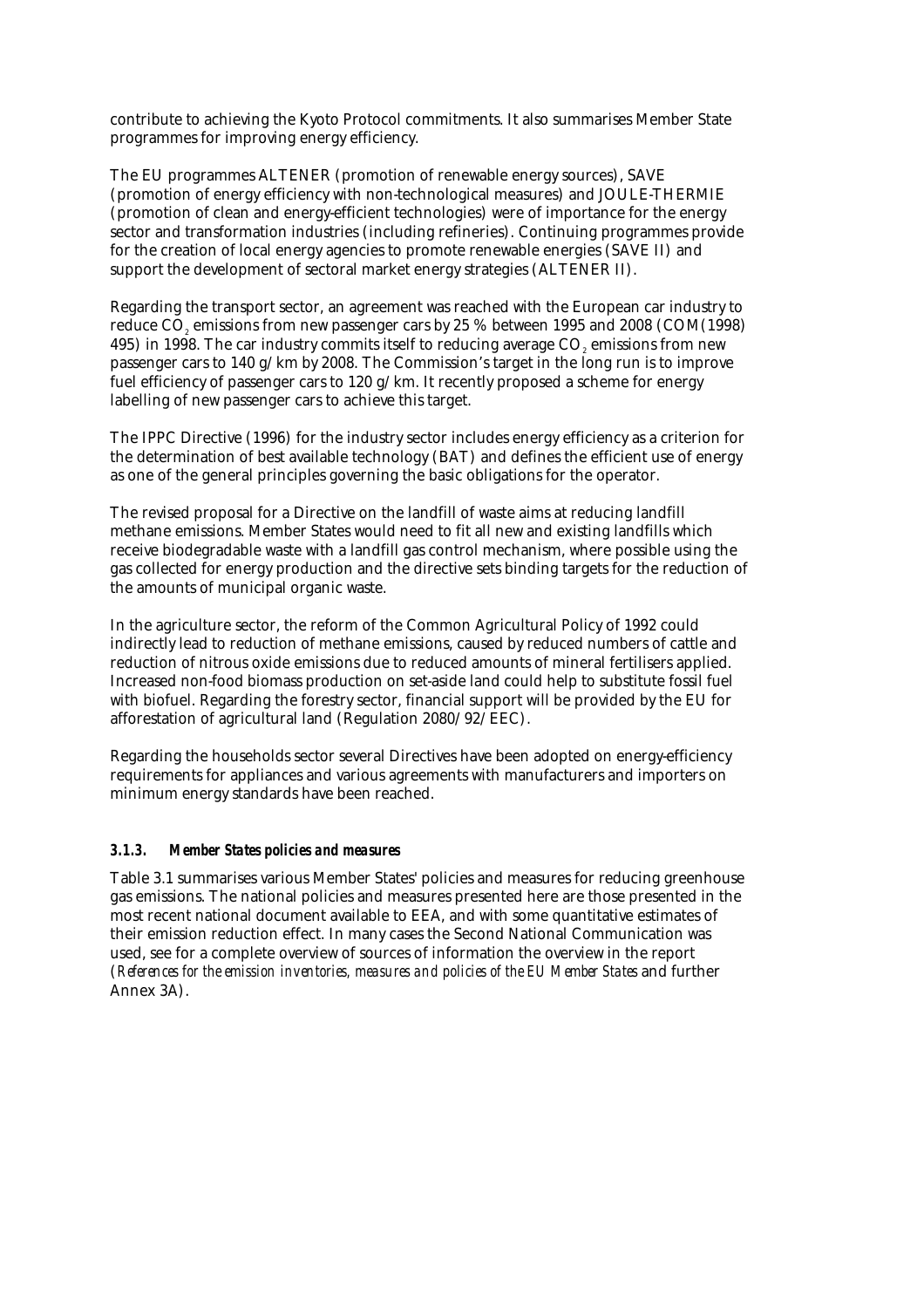|                | <b>Energy general</b>                                                                                            | <b>Power generation</b>                                                                                                                                                                                                                                                                           | <b>Industry</b>                                                                                                                         | <b>Transport</b>                                                                                                                                                            | <b>Residential</b>                                                                                                                                                                   | <b>Others</b>                                                                                                                                                                                                                                           |
|----------------|------------------------------------------------------------------------------------------------------------------|---------------------------------------------------------------------------------------------------------------------------------------------------------------------------------------------------------------------------------------------------------------------------------------------------|-----------------------------------------------------------------------------------------------------------------------------------------|-----------------------------------------------------------------------------------------------------------------------------------------------------------------------------|--------------------------------------------------------------------------------------------------------------------------------------------------------------------------------------|---------------------------------------------------------------------------------------------------------------------------------------------------------------------------------------------------------------------------------------------------------|
| <b>Austria</b> | Energy/CO <sub>2</sub> tax<br>implemented                                                                        | Promotion of combined<br>heat and power (CHP)<br>plants and renewable<br>energy                                                                                                                                                                                                                   |                                                                                                                                         |                                                                                                                                                                             | Tightening of<br>energy-relevant<br>regulations for<br>buildings                                                                                                                     |                                                                                                                                                                                                                                                         |
| <b>Belgium</b> | Energy tax (levy on<br>energy - parafiscal<br>tax) implemented                                                   | Promotion of CHP and<br>renewable energy                                                                                                                                                                                                                                                          |                                                                                                                                         | Improvement of<br>public transport,<br>promotion of<br>combined rail and<br>road transport                                                                                  | Improved energy<br>efficiency                                                                                                                                                        |                                                                                                                                                                                                                                                         |
| <b>Denmark</b> | Energy/CO <sub>2</sub> tax<br>implemented for<br>households and for<br>the industry sector<br>(green tax reform) | Promotion of CHP,<br>renewable energy (large<br>scale wind energy, solar)<br>and electricity<br>production from<br>biomass. Construction<br>of new gas-fired<br>(replacing coal) power<br>plants after 2000.<br>Providing adequate<br>payments for energy<br>generated from<br>renewable sources. | Promotion of<br>energy<br>efficiency<br>through energy<br>auditing<br>schemes.<br>voluntary<br>agreements and<br>CO <sub>2</sub> taxes. | Promoting public<br>transport and<br>combined rail and<br>road transport.<br><b>Financial support</b><br>for purchase of<br>clean vehicles.<br>further taxation of<br>fuel. | Tightening of<br>energy relevant<br>regulations for<br>buildings. Energy<br>Performance<br>standards, promote<br>energy efficient<br>products,<br>appliances and heat<br>insulation. | Forestry: measures to enhance<br>carbon sequestration through an<br>afforestation programme<br>Waste treatment: from 1997 the<br>disposal of combustible waste at<br>landfills is prohibited. All waste<br>incineration is used for energy<br>purposes. |
| <b>Finland</b> | Energy/CO <sub>2</sub> tax<br>implemented                                                                        | Efficiency<br>improvements,<br>promotion of CHP,<br>electricity production<br>from biomass                                                                                                                                                                                                        | Promotion of<br>energy saving<br>through<br>voluntary<br>agreements                                                                     |                                                                                                                                                                             |                                                                                                                                                                                      | Forestry: measures to enhance<br>carbon sequestration                                                                                                                                                                                                   |
| <b>France</b>  |                                                                                                                  | Demand-side<br>management                                                                                                                                                                                                                                                                         |                                                                                                                                         | More energy-<br>efficient transport                                                                                                                                         | Increasing energy<br>efficiency in<br>buildings                                                                                                                                      | Forestry: increasing forest<br>carbon sequestration                                                                                                                                                                                                     |

Table 3.1: Some national EU Member States policies and measures for reducing greenhouse gas emissions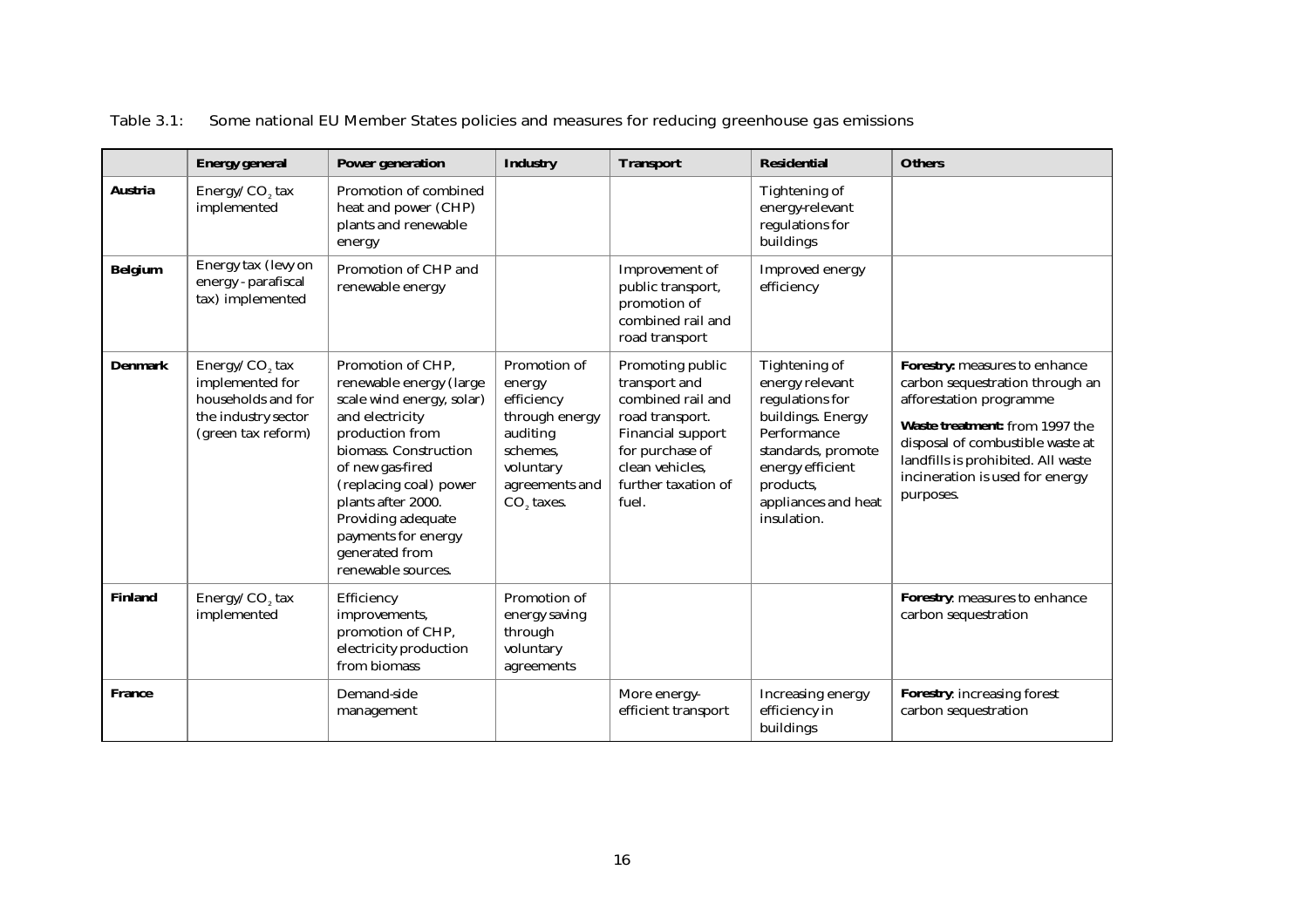|                 | <b>Energy general</b> | <b>Power generation</b>                                                                                                                         | <b>Industry</b>                                             | <b>Transport</b>                                                     | <b>Residential</b>                                                                  | <b>Others</b>                                                                                                                                                                                 |
|-----------------|-----------------------|-------------------------------------------------------------------------------------------------------------------------------------------------|-------------------------------------------------------------|----------------------------------------------------------------------|-------------------------------------------------------------------------------------|-----------------------------------------------------------------------------------------------------------------------------------------------------------------------------------------------|
| <b>Germany</b>  |                       | Voluntary commitment<br>on improved energy<br>efficiency, legislation on<br>the sale of electricity<br>generated from<br>renewables to the grid | Voluntary<br>measures.<br>improving<br>energy<br>efficiency | Energy-efficient<br>transportation<br>policy                         |                                                                                     | New Länder: emission<br>reductions by replacement of<br>lignite by other fuels,<br>modernisation of industrial<br>installations, improvement of<br>energy efficiency (industry,<br>buildings) |
| <b>Greece</b>   |                       | Introduction of natural<br>gas, development of<br>CHP, large scale<br>exploitation of solar<br>energy                                           | Introduction of<br>natural gas                              | Metro in Athens<br>and Thessaloniki                                  | Introduction of<br>natural gas                                                      | Forestry: Control of forest<br>resources, re-afforestation<br>programme.                                                                                                                      |
| <b>Ireland</b>  |                       | <b>Energy efficiency</b><br>improvements, fuel<br>switching to natural gas,<br>promotion of CHP,<br>increasing the use of<br>renewables.        | <b>Energy</b><br>efficiency<br>improvements                 | Investment<br>programme for<br>roads and rail<br>networks            | <b>Energy efficiency</b><br>improvements                                            | <b>Forestry: afforestation</b><br>programme.                                                                                                                                                  |
| <b>Italy</b>    |                       | Efficiency improvement,<br>increasing use of<br>renewables                                                                                      | Increased use<br>of natural gas                             | Traffic control and<br>rationalisation of<br>urban mobility          | Increased use of<br>natural gas,<br>increasing energy<br>efficiency in<br>buildings |                                                                                                                                                                                               |
| Luxem-<br>bourg |                       |                                                                                                                                                 |                                                             | Promotion of public<br>transport, rail<br>transport and<br>waterways | Promotion of CHP                                                                    |                                                                                                                                                                                               |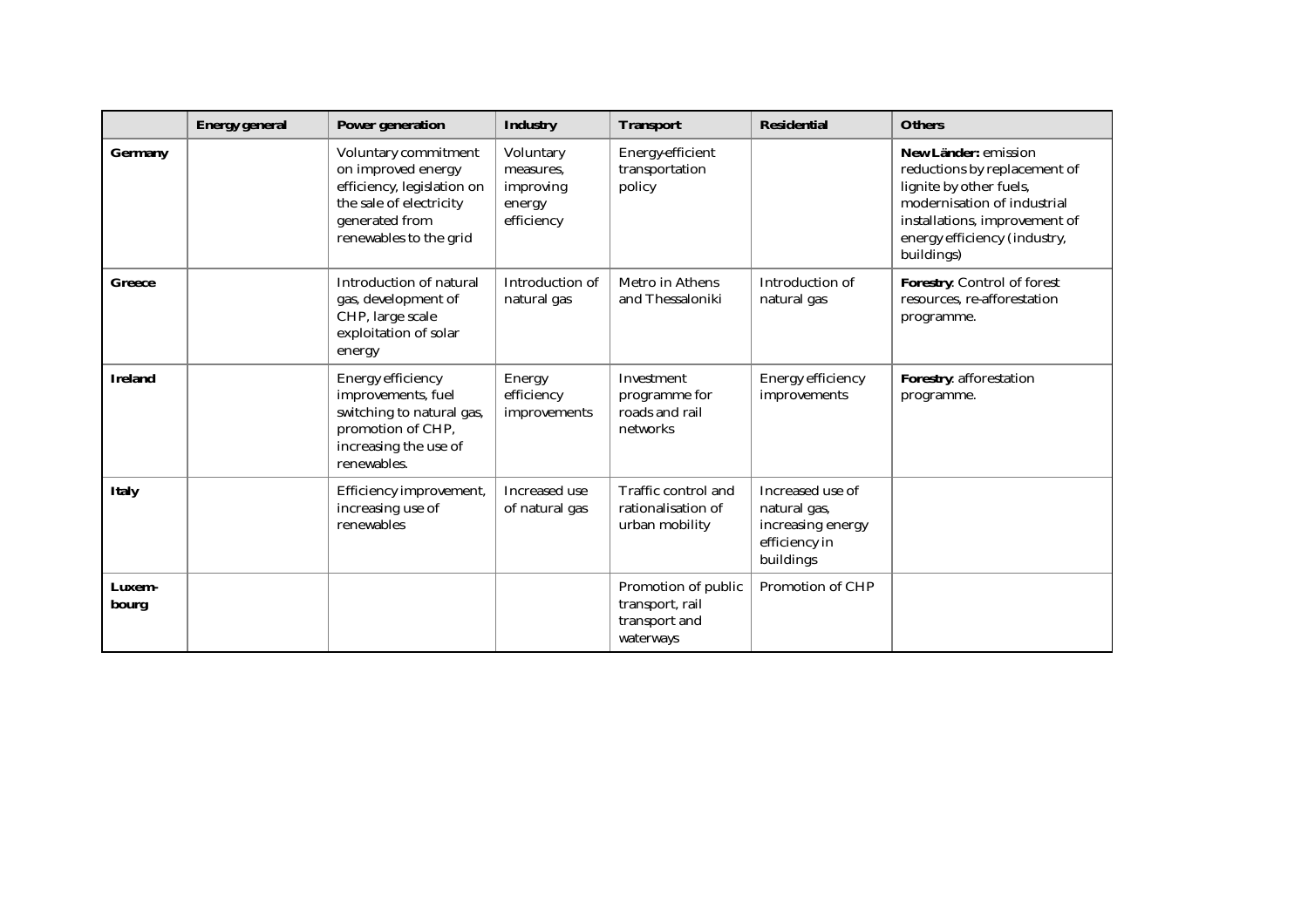|                                 | <b>Energy general</b>                     | <b>Power generation</b>                                                                                                                                                    | <b>Industry</b>                                                                                                                                     | <b>Transport</b>                                                                                                    | <b>Residential</b>                                                                                                                                                                   | <b>Others</b>                                                                                                                                                                                                    |
|---------------------------------|-------------------------------------------|----------------------------------------------------------------------------------------------------------------------------------------------------------------------------|-----------------------------------------------------------------------------------------------------------------------------------------------------|---------------------------------------------------------------------------------------------------------------------|--------------------------------------------------------------------------------------------------------------------------------------------------------------------------------------|------------------------------------------------------------------------------------------------------------------------------------------------------------------------------------------------------------------|
| Nether-<br>lands                | Energy/ $CO2$ tax<br>implemented          | Increase of CHP,<br>increasing renewable<br>energy and partial fuel<br>switch to wood:<br>providing adequate<br>payments for energy<br>generated from<br>renewable sources | Voluntary<br>agreements on<br>energy<br>efficiency<br>SMEs:<br>Environmental<br><b>Action Plans for</b><br>small and<br>medium sized<br>enterprises | Shift to more<br>efficient cars,<br>improvement public<br>transport                                                 | Energy<br>performance<br>standards,<br>promotion of<br>energy-efficient<br>products,<br>appliances and heat<br>insulation,<br>Environmental<br><b>Action Plans for</b><br>households | Waste treatment: 5 million<br>tonnes of waste for energy<br>purposes by 2000<br>Service sector: energy<br>performance standards,<br>promotion of energy efficient<br>products, appliances and heat<br>insulation |
| <b>Portugal</b>                 |                                           | Introduction of natural<br>gas, increased use of<br>renewables,<br>technological<br>improvements                                                                           |                                                                                                                                                     | Alternative fuels<br>and infrastructural<br>improvements                                                            |                                                                                                                                                                                      |                                                                                                                                                                                                                  |
| <b>Spain</b>                    |                                           |                                                                                                                                                                            | Energy<br>conservation.<br>fuel switching,<br>promotion of<br>natural gas and<br><b>CHP</b>                                                         | Subsidising public<br>transport,<br>investment in rail<br>infrastructure                                            | Energy<br>conservation, fuel<br>switching,<br>promotion of<br>natural gas and<br><b>CHP</b>                                                                                          |                                                                                                                                                                                                                  |
| <b>Sweden</b>                   | Energy/CO <sub>2</sub> tax<br>implemented | Promote renewable<br>energy (biofuels, wind<br>power and solar<br>energy), increase<br>efficiency                                                                          |                                                                                                                                                     | Tax on petrol                                                                                                       |                                                                                                                                                                                      | Forestry: switch to sustainable<br>practices                                                                                                                                                                     |
| <b>United</b><br><b>Kingdom</b> |                                           | Switch from coal to<br>natural gas continuing,<br>improvements in the<br>productivity of the<br>nuclear plants, increase<br>CHP, promote<br>renewable sources of<br>energy | Voluntary<br>agreements<br>regarding<br>energy savings,<br>promotion of<br>energy<br>efficiency                                                     | Increase road fuel<br>duties, fuel<br>efficiency<br>improvement of<br>vehicles,<br>encouraging energy<br>efficiency | <b>Stricter regulations</b><br>for energy efficiency<br>for new buildings                                                                                                            |                                                                                                                                                                                                                  |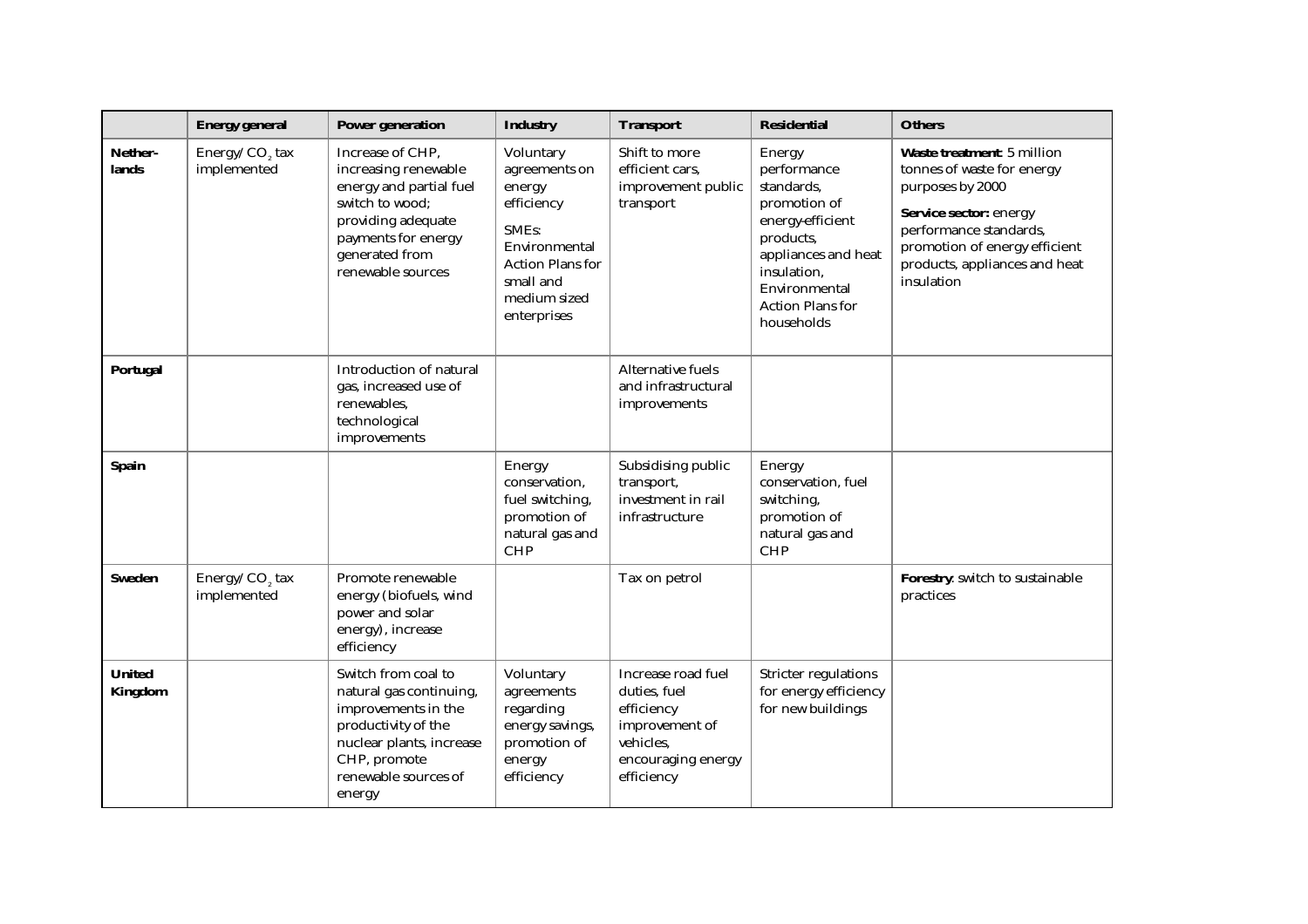### 3.2. Emission projections for 2000

### *3.2.1. Member States*

The likelihood of achieving the EU CO<sub>2</sub> stabilisation target by 2000 depends on socioeconomic developments as well as on the effect of policies and measures, but also other nonstructural effects such as outdoor temperature (influencing energy consumption for space heating) and for some Member States electricity trade. In the national programmes, Member States have presented scenarios of projected emissions in 2000, based on different macroeconomic and other models and assumptions. The status of policy measures (whether adopted and implemented, in the process of adoption, or merely considered) is not always clearly stated in the national programmes. In addition a quantification of the effect of individual policies and measures in terms of reductions of emissions in absolute figures is often not available or incomplete.

To improve the analysis in this report and to help reducing gaps and inconsistencies in the Member States' emission projections, an (alternative) EU15 emission projection prepared by the European Commission, based on a pre-Kyoto energy scenario, is presented and discussed in section 3.2.3. Despite the problems mentioned above, an attempt has been made in this report to summarise and quantify the main national policies and measures and their emission reduction potential in 2000, based on the national programmes.

Table 3.2 presents the national total CO<sub>2</sub> emissions data for the individual Member States and the European Union for the years 1990 and 1996 and the projected emissions for 2000, with and without the effect of emission reduction measures (based on the latest available national programmes and/or second national communications to UNFCCC).  $CO<sub>s</sub>$  removals (by sinks) due to afforestation and other activities (like carbon uptake in soils) are not included.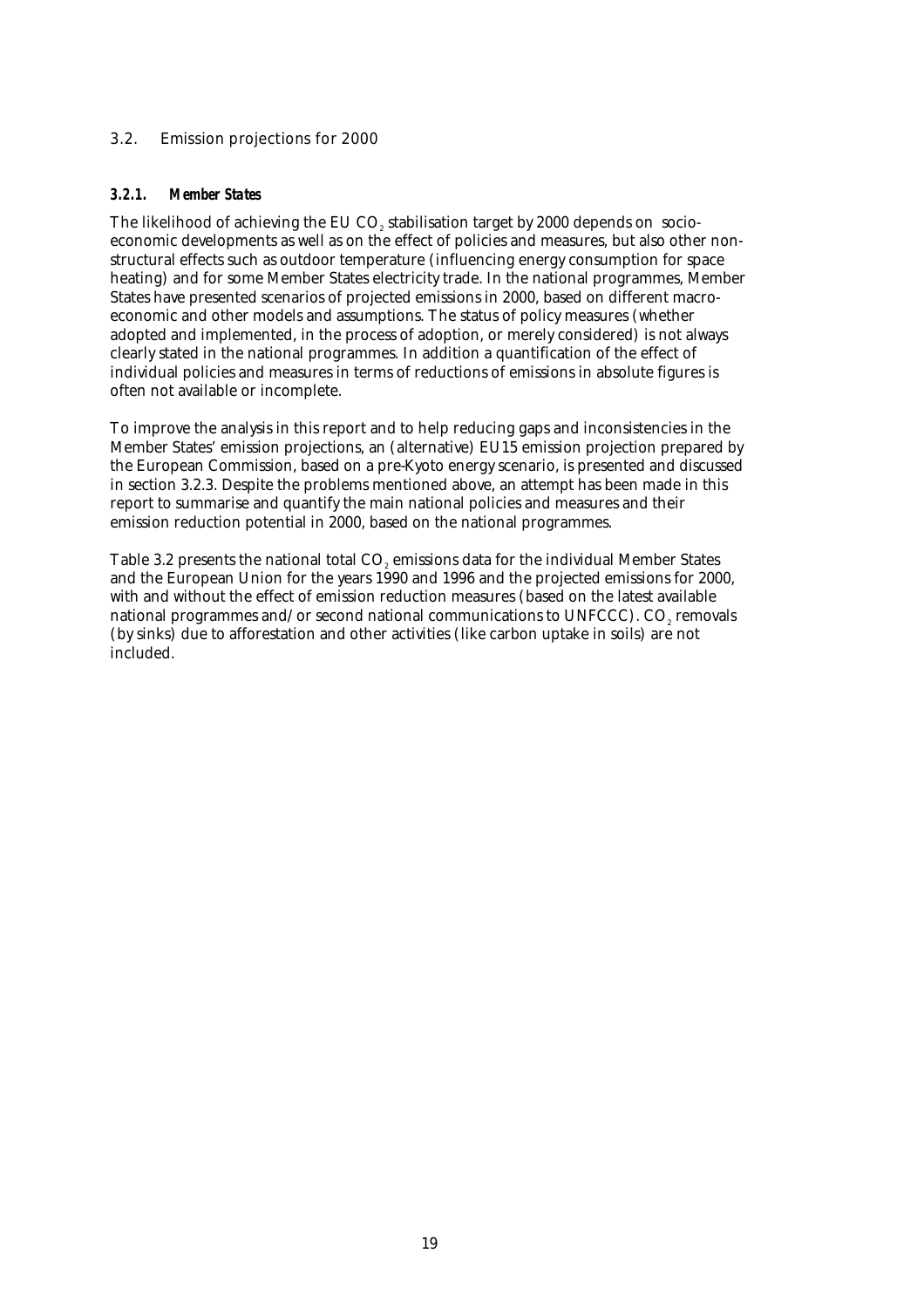|                          |           | Inventory | Projection 2000      |                      |  |
|--------------------------|-----------|-----------|----------------------|----------------------|--|
| <b>MEMBER STATE</b>      | 1990      | 1996      | without<br>measures  | with measures        |  |
| Austria                  | 62,042    | 64,026    | 63,500               | 57,300               |  |
| Belgium <sup>1</sup>     | 116,090   | 128,547   | 129,300              | 125,200              |  |
| Denmark <sup>1</sup>     | 52,277    | 73,236    | 66,000 <sup>3</sup>  | 54,309 <sup>3</sup>  |  |
| Finland                  | 59,300    | 66,400    |                      | 60,000               |  |
| France <sup>2</sup>      | 478,001   | 493,512   | 492,417 <sup>4</sup> | 474,417 <sup>4</sup> |  |
| Germany                  | 1,014,500 | 918,932   | 960,400              | 893,900              |  |
| Greece                   | 85,349    | 91,978    | 106,000 <sup>5</sup> | 98,000 <sup>5</sup>  |  |
| Ireland                  | 30,719    | 34,819    |                      | 34,998               |  |
| Italy                    | 441,653   | 447,644   | 459,038              | 446,200              |  |
| Luxembourg               | 13,300    | 7,098     | 7,423                | 7,423                |  |
| Netherlands <sup>1</sup> | 161,360   | 184,870   | 189,000 <sup>6</sup> | 189,000              |  |
| Portugal                 | 47,123    | 50,841    |                      | 50,103               |  |
| Spain                    | 226,423   | 247,703   |                      | 258,247              |  |
| Sweden <sup>1</sup>      | 55,443    | 63,352    |                      | 60,100               |  |
| <b>United Kingdom</b>    | 614,825   | 593,422   | 707,600              | 578,000              |  |
| <b>EU-15</b>             | 3,458,405 | 3,466,381 |                      | 3,387,197            |  |

### Table 3.2: Reported historic and projected anthropogenic CO<sub>2</sub> emissions (Gigagrams)

Cells marked light grey indicate 1995 data, shown in order to present

#### Cells marked dark grey indicate 1994 data, shown in order to present

*<sup>1</sup>*For four Member States corrected estimates (for temperature or electricity trade) are available. These corrected estimates are:

| country            | 1990   | 1995   | 1996  |
|--------------------|--------|--------|-------|
| Belgium            | 121100 | -      | ۰     |
| Denmark            | 60233  | 58917  | 58736 |
| <b>Netherlands</b> | 167600 | 180400 | ٠     |
| Sweden             | 57620  | 58470  | -     |

For Belgium, the projection data in Table 3.2. originates from the first Belgian National Communication to the UNFCCC (January 1997)

<sup>2</sup> For France, inventory data is presented for the metropolitan area and overseas territories, whereas projections for 2000 relate only to the metropolitan area

3 The reported projected anthropogenic emissions for 2000 without and with measures are the same with or without corrections (based on temperature and precipitation projected to be normal).

4 Overall projections for France in 2000 have been reprocessed by IFEN, based on trends for combustion related emissions only, proposed in France's Second National Communication to the UNFCCC. For this projection non energy-emissions and sinks have not been changed compared to their 1990 level.

<sup>5</sup> Figures for 'without measures' and 'with measures' are based on different scenario assumptions.

6 The number presented for the Netherlands under 'without measures' presents an estimation of emissions for 2000 based on all measures taken until 1 January 1997.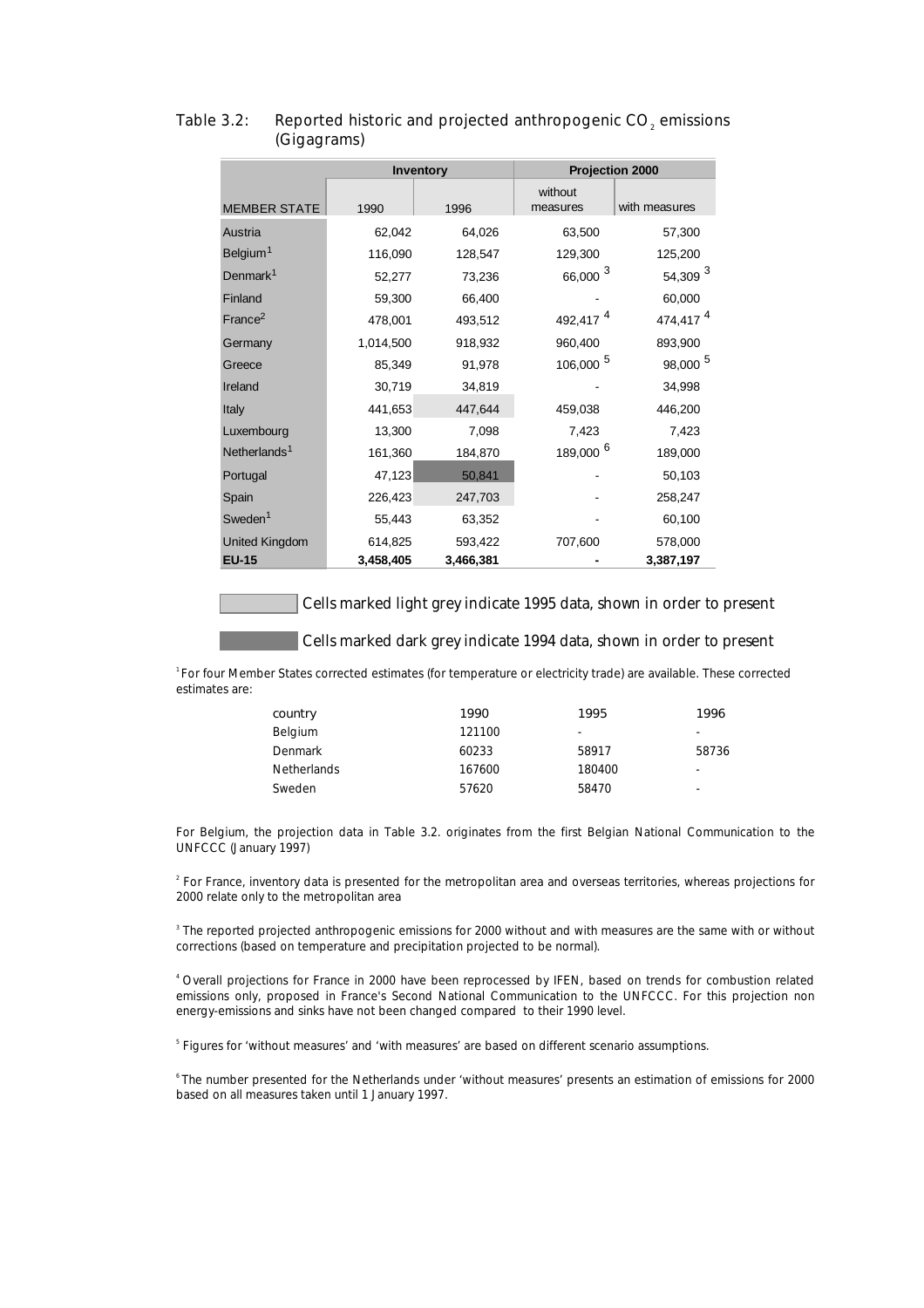The column 'without measures' represents a baseline scenario, where available, presenting the estimates for the case that no additional mitigating measures would be taken. The column 'with measures' represents the expected emissions taking into account the policies and measures for which an estimation of their reduction potential was available from the national programmes. The 'with measures' estimations represent the effect of policies and measures that were already adopted by the Member States.

It should be noted that the national definitions of the 'without measures' and 'with measures' scenarios differ considerably between Member States. Especially, there is not one harmonised date (year) set for assigning the effect of adopted measures to either the 'without measures' or 'with measures' scenario. In order to improve the reliability and consistency of the EU15 emission projection, further harmonisation efforts with regard to such a single 'cut off-date' seems to be useful.

In Table 3.3 the changes (relative to 1990 data) between 1990-1996 and 1990-2000 (projected) are shown, based on the data presented in Table 3.2.

| Table $3.3:$ | Trend of CO <sub>2</sub> emissions for 1990/1996 and 1990/2000 (change in %) |
|--------------|------------------------------------------------------------------------------|
|              | and observed and projected trend of GDP (change in %) for                    |
|              | 1990/1996 and 1996/2000                                                      |
|              |                                                                              |

|                       | Inventory | Projection 1990/2000 |                       | $GDP^5$                 |                     |                              |
|-----------------------|-----------|----------------------|-----------------------|-------------------------|---------------------|------------------------------|
| <b>MEMBER STATE</b>   | 1990/1996 | without<br>measures  | with<br>measures      | 1990/1996<br>(Eurostat) | 1996/2000<br>(NTUA) | 1995/2000<br>(Member States) |
| Austria               | 3.2%      | 2.4%                 | $-7.6%$               | 11.9%                   | 10.5%               | 10.4%                        |
| Belgium <sup>1</sup>  | 10.7%     | 11.4 % $1$           | $7.8 \%$ <sup>1</sup> | 7.8%                    | 11.2 %              | 9,9/12,6%                    |
| Denmark               | 40.1%     | 26.3%                | 3.9%                  | 8.7%                    | 12.5 %              | 11.5%                        |
| Finland               | 12.0%     |                      | 1.2%                  | $-3.4%$                 | 14.4 %              | 13.1 %                       |
| France                | 3.2%      | $3.0\%$ <sup>2</sup> | $-0.7%^{2}$           | 4.8%                    | 11.3%               | 12,0/13,7%                   |
| Germany               | $-9.4%$   | $-5.3%$              | $-11.9%$              | $9.5%^{3}$              | 11.7%               | 12.6%                        |
| Greece                | 7.8%      | 24.2 % $4$           | 14.8 % $4$            | 7.2%                    | 12.5 %              |                              |
| Ireland               | 13.3 %    |                      | 13.9%                 | 35.7%                   | 22.0%               | 21.7 %                       |
| Italy                 | 1.4%      | 3.9%                 | 1.0%                  | 6.8%                    | 10.0%               | 10.4%                        |
| Luxembourg            | $-46.6%$  | $-44.2%$             | $-44.2%$              |                         |                     |                              |
| Netherlands           | 14.6%     | 17.1%                | 17.1%                 | 9.5%                    | 12.4 %              | 17.6%                        |
| Portugal              | 7.9%      |                      | 6.3%                  | 8.9%                    | 13.7%               | 19.9%                        |
| Spain                 | 9.4%      |                      | 14.1%                 | 7.8%                    | 13.9%               |                              |
| Sweden                | 14.3%     |                      | 8.4%                  | 4.7%                    | 10.7%               | 8.3%                         |
| <b>United Kingdom</b> | $-3.5%$   | 15.1%                | $-6.0%$               | 6.5%                    | 12.5 %              | 15.6%                        |
| <b>EU-15</b>          | 0.2%      |                      | $-2.1%$               | $9.0\%$                 | 11.8%               |                              |

Cells marked light grey indicate 1995 data, shown in order to present EU15

Cells marked dark grey indicate 1994 data, shown in order to present EU15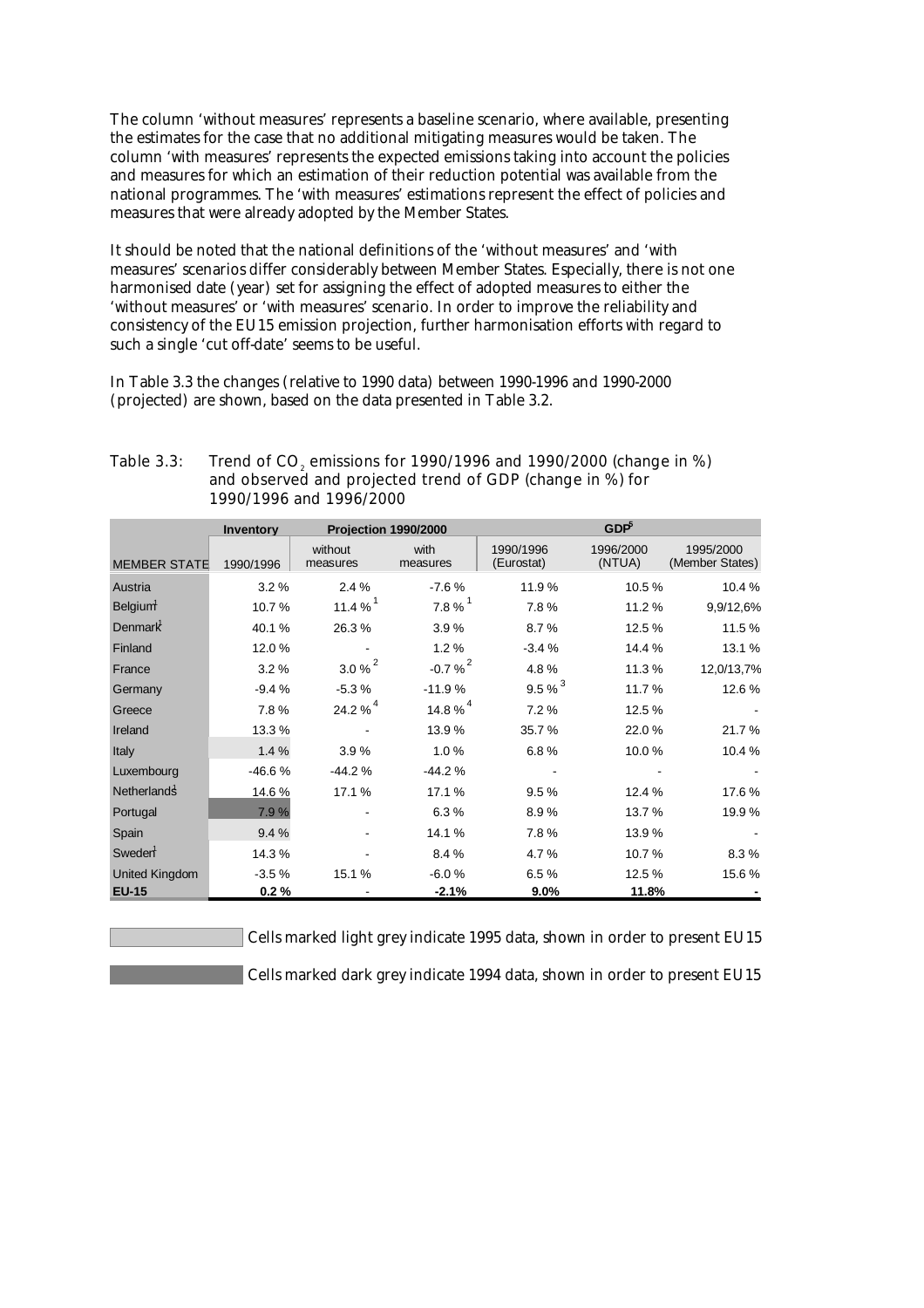<sup>1</sup> For four Member States corrected values (for temperature or electricity trade) are available. Corrected trends are:

| country            | 1990/95                  | 1990/96                  | 1990/2000                | 1990/2000 |
|--------------------|--------------------------|--------------------------|--------------------------|-----------|
|                    |                          |                          | without                  | with      |
| <b>Belgium</b>     | $\overline{\phantom{a}}$ | -                        | 6.8%                     | 3.4%      |
| Denmark            | $-2.2%$                  | $-2.5%$                  | 9.6%                     | $-9.8%$   |
| <b>Netherlands</b> | 7.6%                     | $\overline{\phantom{a}}$ | 12.8%                    | 12.8%     |
| Sweden             | 1.5%                     | $\overline{\phantom{0}}$ | $\overline{\phantom{0}}$ | 4.3%      |

In addition to the trends based on corrected figures under the with measures 1990/2000 scenario, Belgium, comparing the projected emissions with the base year data used as input for those emissions, reports a percentage increase of actual emissions of 11.7 % under the without measures scenario, as well as of 8.1 % under the with measures scenario.

2 based on projections above, see note 4 to table 3.2

3 Based on 1991 data

4 Figures for 'without measures' and 'with measures' are based on different scenario assumptions.

5 Source for GDP trends: 1990-1996 (5th column): Eurostat; 1996-2000 (6th column): Capros, NTUA, 1997. Business as usual scenario, Member States own information in 7th column (only '95-'00 available).

For the three Member States with additional national reduction targets for the year 2000 compared to 1990 emissions (Belgium, Denmark and the Netherlands), the figures in the table and footnotes above indicate that only one is likely to reach its target: Denmark with a target of 5 % reduction in 2000 from 1990 levels (provided that corrections for temperature and electricity import/export are taken into account). Belgium and the Netherlands currently project emissions to be higher in 2000 than in 1990. Germany has an additional target for 2005, namely a 25 % reduction. The projected emission from Germany in 2000 implies a reduction of 11.9 % and the emission projection for 2005 suggests a 14.5 % reduction between 1990 and 2005. This indicates that the additional German target of 25 % reduction over the period 1990-2005 might be difficult to meet. Similarly, strong efforts are required for reaching the national target of a 20 % reduction from 1988 levels by 2005 in Austria.

Of the five Member States with stabilisation targets based on 1990 levels for the year 2000, Italy and Sweden currently project an increase of emissions by 2000. The other three (Austria, Luxembourg and the United Kingdom) as well as France expect to reach values below the 1990 emissions.

Table 3.4 briefly comments on the emission projections for 2000 presented by Member States. A more detailed analysis is presented in Annex 3A.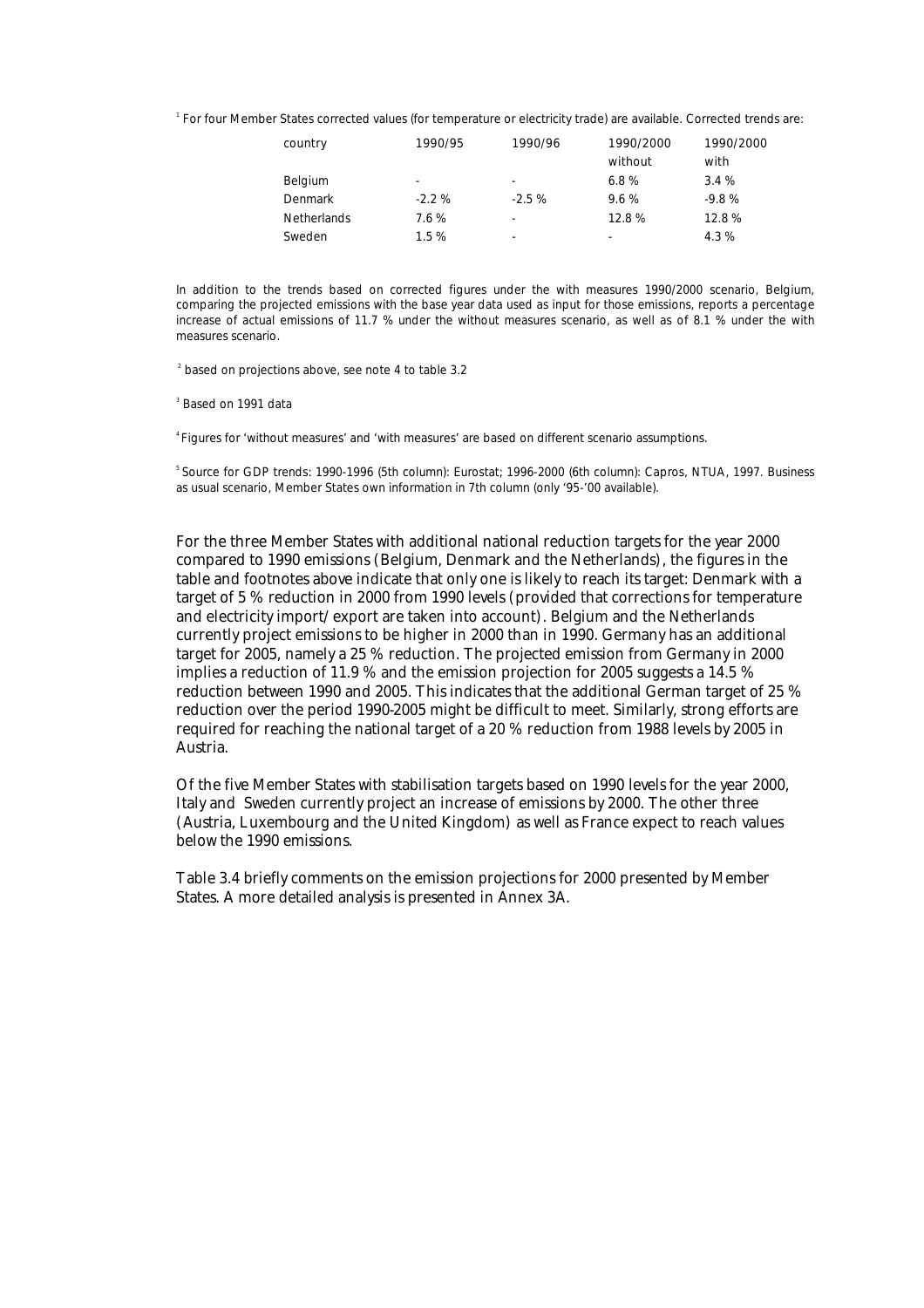| <b>Member State</b> | · Comments                                                                                                                                                                                                                                                                                                                    |
|---------------------|-------------------------------------------------------------------------------------------------------------------------------------------------------------------------------------------------------------------------------------------------------------------------------------------------------------------------------|
| Austria             | $CO2$ emissions for the year 1996 are 3% above the emissions in 1990<br>Meeting the stabilisation target for 2000 in reference to 1990 still seems<br>achievable, according to 2000 projection with measures, depending on the impact<br>of such national measures                                                            |
| Belgium             | In spite of measures $CO_2$ emission is forecasted to grow by 8 % for 1990 to 2000.<br>Fulfilling the national target of a $5\%$ reduction or the EU stabilisation target<br>(both based on 1990) seems unlikely.                                                                                                             |
| Denmark             | The national 5 % reduction target for 2000 is expected to be reached but only if<br>corrections for temperature and electricity trade are taken into account                                                                                                                                                                  |
| Finland             | emissions have risen by 12 % from 1990 to 1996, it is not clear whether the<br>projected measures will bring emissions back to nearly 1990 levels by 2000<br>(significant changes to older projections)                                                                                                                       |
| France              | $\cdot$ The increase of CO <sub>2</sub> emissions in France in the period between 1990 and 1996<br>could by 2000 be reversed as a result of measures<br>The fossil fuel related emission per capita is projected to be 6.2-6.5 tonnes $CO2$ in<br>2000, in line with the French target of an upper limit of 7.3 tonnes/capita |
| Germany             | With measures, a 12 % reduction of $CO2$ emissions between 1990 and 2000 is<br>expected, which is clearly in line with the EU stabilisation target<br>The national target of $25\%$ reduction by 2005 could be difficult to reach                                                                                             |
| Greece              | Reduction of GHG emission is technically possible; however, the national<br>programme identifies various practical restrictions in reducing GHG emission<br>With measures, the increase in 2000 is expected to be approximately 15 $\%$<br>compared to 1990 levels                                                            |
| Ireland             | With measures, $CO_2$ emissions will increase by 14 % compared to 1990 levels by<br>2000<br>The increase is in line with the national objective to limit the increase to 20 $\%$<br>over the period 1990-2000                                                                                                                 |
| Italy               | $CO2$ emissions are is projected to rise by 1 % from $\overline{1990}$ to 2000, which is almost<br>in line with the national objective of stabilisation                                                                                                                                                                       |
| Luxembourg          | With measures, emissions of CO <sub>2</sub> for 2000 will be reduced by 44 % compared to<br>1990, which exceeds the stabilisation objective                                                                                                                                                                                   |
| The<br>Netherlands  | The projected $CO_2$ emissions in 2000 are expected to be 17 % higher than the<br>1990 emissions. The national target is $3\%$ emission reduction from the 1990<br>levels which seems unlikely to be reached                                                                                                                  |
| Portugal            | The projected $\mathrm{CO}_2$ emissions in Portugal in 2000 show an increase of 6 % from<br>the 1990 emission levels, in spite of measures<br>Substantial further increase is expected after 2000                                                                                                                             |
| Spain               | The projected $CO_2$ emissions in the year 2000 are 14 % above 1990 emission<br>levels, with measures implemented<br>This is almost in line with the national target of limiting the emission increase to a<br>range of 11-13 % in 2000                                                                                       |
| Sweden              | $\cdot$ The CO <sub>2</sub> emissions after implementation of measures are projected to increase by<br>8 % between 1990 and 2000, which is not in line with the target of stabilisation of<br>emissions in 2000 at the 1990 emissions level                                                                                   |
| United<br>Kingdom   | The $CO2$ emissions are projected to decrease by 6 % from 1990 levels which<br>exceeds the national objective to stabilise greenhouse gas emissions by the year<br>2000 at 1990 emission levels                                                                                                                               |

Table 3.4: Short evaluation of the  $CO<sub>2</sub>$  emission projections for 2000, by Member State

### *3.2.2. The projection for the European Union based on Member States projections for 2000*

By adding up the individual Member State emission projections, with measures, for 2000, it is possible to estimate the EU15 (Community) emissions in 2000. However, this will only provide indicative results as the different models and assumptions applied by the Member States might well cause inconsistencies between the several emission projection results.

The Member States' emission projections under the 'with measures' scenario for 2000, based on economic growth assumptions and implemented measures as described in their national programmes, indicate that the EU CO<sub>2</sub> emissions in 2000 could be 2 % (see Table 3.3) below the 1990 emission levels.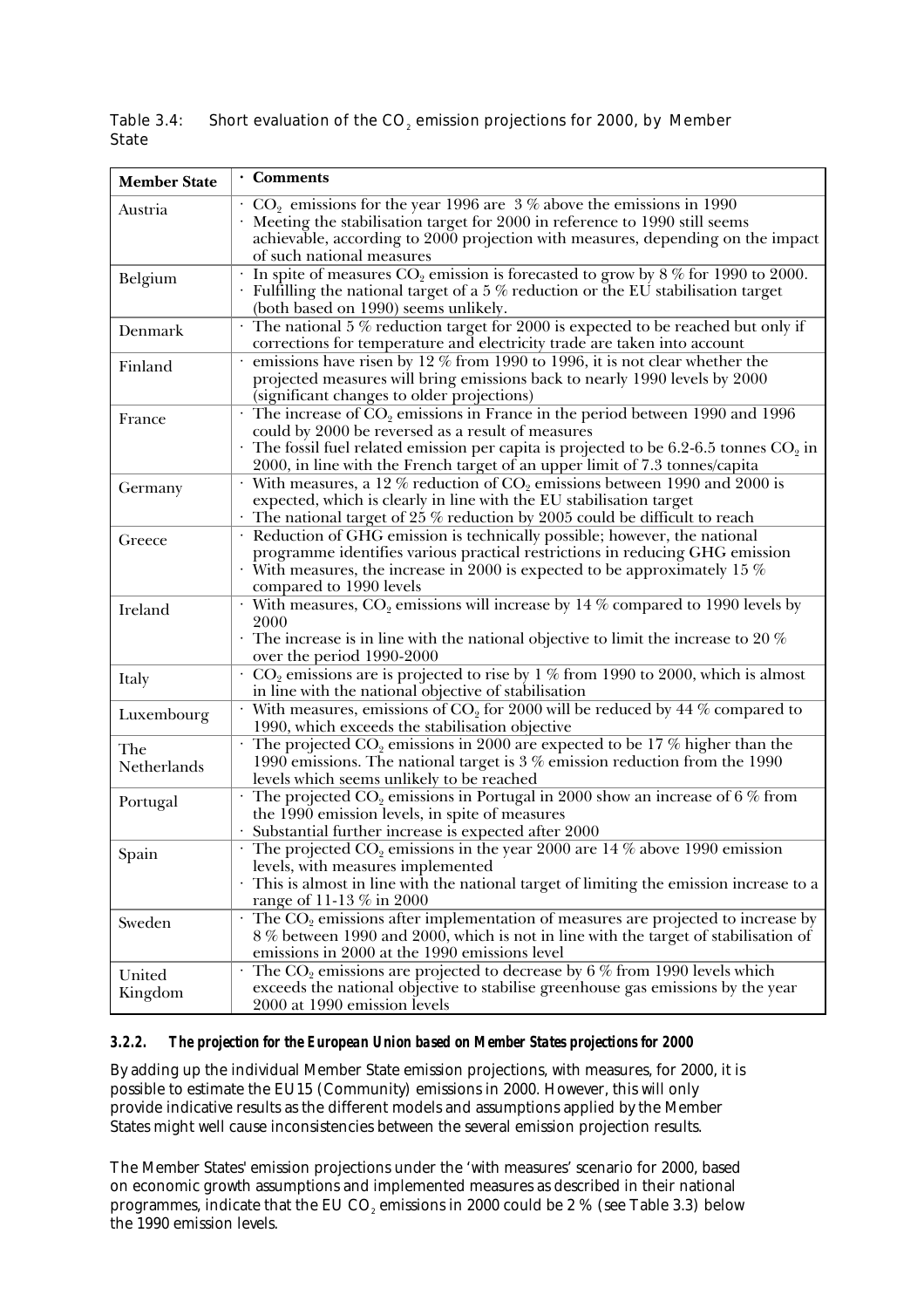The range of uncertainty for this prediction is difficult to estimate, as the underlying information on inventory and projection methodology, models, and assumptions is incomplete. Also, the effect of measures indicated by the Member States remains uncertain.

The emission estimates presented in Table 3.3 indicate that the largest emitter, Germany, expects a much smaller reduction for 1996-2000 compared to the actual reduction achieved in the period 1990-1996. This means that Germany will probably account for a smaller positive contribution to the 2000 stabilisation target of the Community in the period 1996-  $2000$  than it did up to 1996. Of the two other major emitters of  $CO<sub>a</sub>$  among the Member States, France expects a reduction for the period 1996-2000 compared to the rising emissions in the first half of the 1990ies, whereas the United Kingdom forecasts a stabilisation from 1995 to 2000.

#### *3.2.3. The European Union alternative projection for 2000*

Because of the problems with differences in methodology and assumptions used by individual Member States for the preparation of their own emission projections for 2000, it is useful to estimate the EU15 (Community) emission projection in an alternative way. The EU15  $CO<sub>2</sub>$ emission projections from the pre-Kyoto energy scenario, presented in 'The energy dimension of climate change' (COM(97) 196), provide such an alternative. The results of the pre-Kyoto energy scenario are briefly described here.

The 'business as usual' pre-Kyoto scenario of CO<sub>2</sub> emission trends and their socio-economic driving forces is based upon policies and measures in place by the end of 1997, implying an absence of EU policy action for CO<sub>2</sub> abatement after 1997. The main assumptions in the pre-Kyoto scenario for the period 1990-2000 are for EU15 (Capros, NTUA, 1998):

|                                                                    | $%$ change /year |
|--------------------------------------------------------------------|------------------|
| Population (million)                                               | 0.8              |
| GDP (billion ECU 1985)                                             | 2.1              |
| <b>Gross Inland Consumption</b>                                    | 1.1              |
| CO <sub>2</sub> Emission Index (1990=100)                          | 0.2              |
| CO <sub>2</sub> /Gross Inland Consumption (t CO <sub>2</sub> /toe) | $-0.8$           |

It should be noted that the 'business as usual' scenario only includes the fossil fuel related  $CO<sub>z</sub>$  emissions (accounting for approximately 95 % of the total  $CO<sub>z</sub>$  emissions), while the Member States' inventories and projections also include other source sectors, such as industrial process emissions. Table 3.5 presents the total and sectoral breakdown of the projected energy related CO<sub>2</sub> emissions.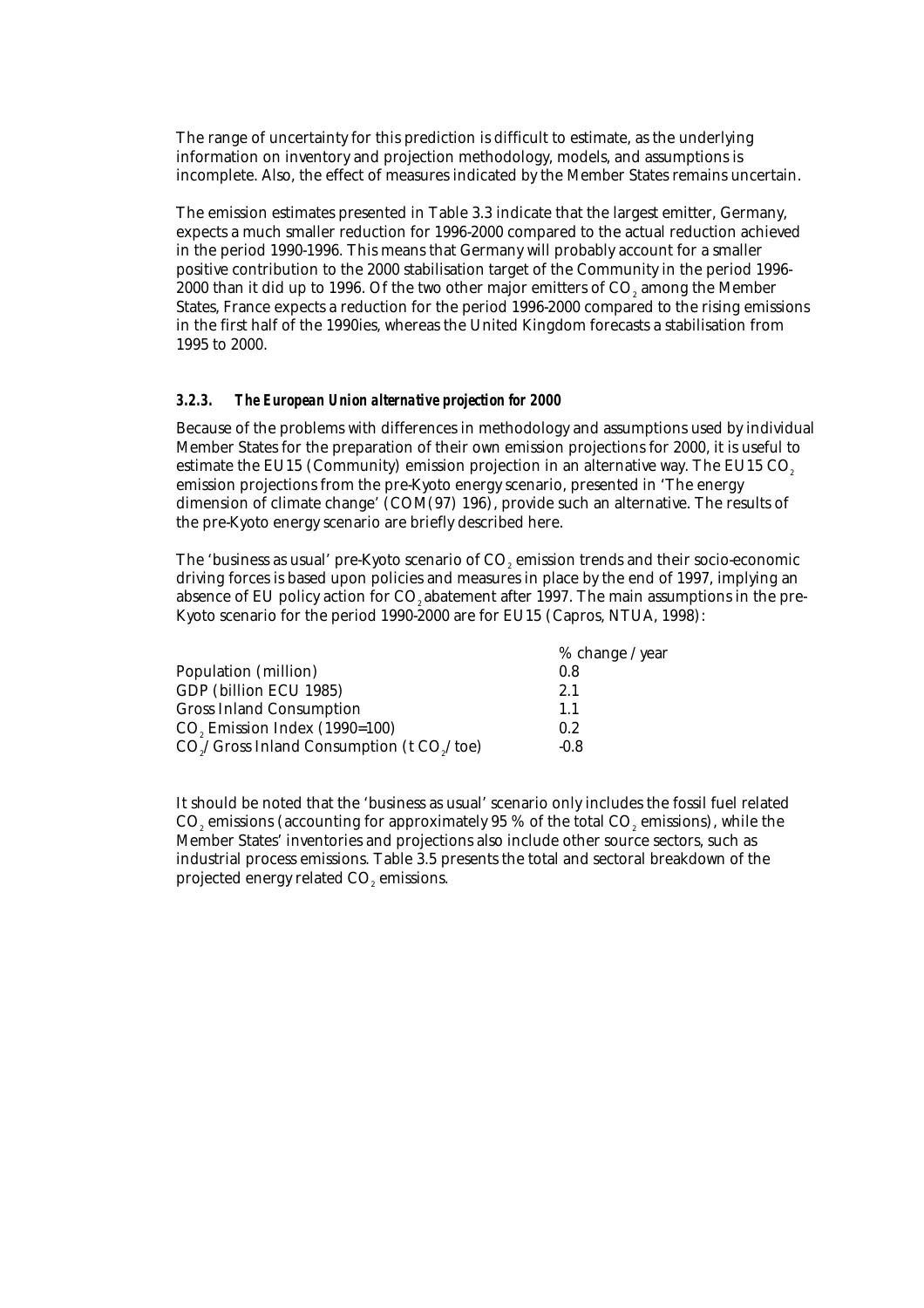Table 3.5: Energy related  $CO<sub>2</sub>$  emissions (Tg  $CO<sub>2</sub>/year$ ) by sector from the pre-Kyoto 'business as usual' energy scenario for a number of years.

|                          | % change over 1990 |        |        |        |        |
|--------------------------|--------------------|--------|--------|--------|--------|
| <b>SECTOR</b>            | 1990               | 2000   | 2005   | 2010   | 2020   |
| Industry                 | 626                | $-14%$ | $-14%$ | $-15%$ | $-15%$ |
| Transport                | 743                | $+22%$ | $+31%$ | $+39%$ | $+49%$ |
| Domestic/tertiary        | 654                | $-1%$  | $+2%$  | $+4%$  | $+6%$  |
| Power/heat<br>production | 1,036              | $-2%$  | $+2%$  | $+2%$  | $+17%$ |
| Energy sector            | 141                | $+9%$  | $+11%$ | $+12%$ | $+13%$ |
| <b>Total emissions</b>   | 3,200              | $+2%$  | $+6%$  | $+8%$  | $+16%$ |

The energy related  $CO<sub>2</sub>$  emissions in the EU are projected in the pre-Kyoto 'business as usual' scenario to increase from 1990 levels through to 2020: by 2 % in 2000, 8 % in 2010, and 16 % in 2020.

The transport sector has the fastest growth with emissions projected to increase over the 1990 level by 22 % in 2000 and 39 % in 2010.

Industrial CO<sub>2</sub> emissions are expected to decrease by 14 % between 1990 and 2000. CO<sub>2</sub> emissions in the domestic/tertiary sector are expected to remain more or less stable over the next years, but they might increase after 2000. In this scenario, CO<sub>2</sub> reduction and limitation in the industrial and domestic/tertiary sectors are brought about through increased market penetration of electricity and heat co-generation.

Despite strongly growing electricity and heat demand, CO<sub>2</sub> emissions in the power and heat producing sector are projected to remain almost constant on the 1990 emission level through to 2010. However, after 2010, changes in the power generation structure (e.g. closing down nuclear power plants at the end of their lifetime) may cause CO<sub>2</sub> emissions to rise strongly again.

Summarised the total fossil-fuel related CO<sub>2</sub> emissions are projected to be 2 % above 1990 levels in 2000 according to this pre-Kyoto business-as-usual scenario.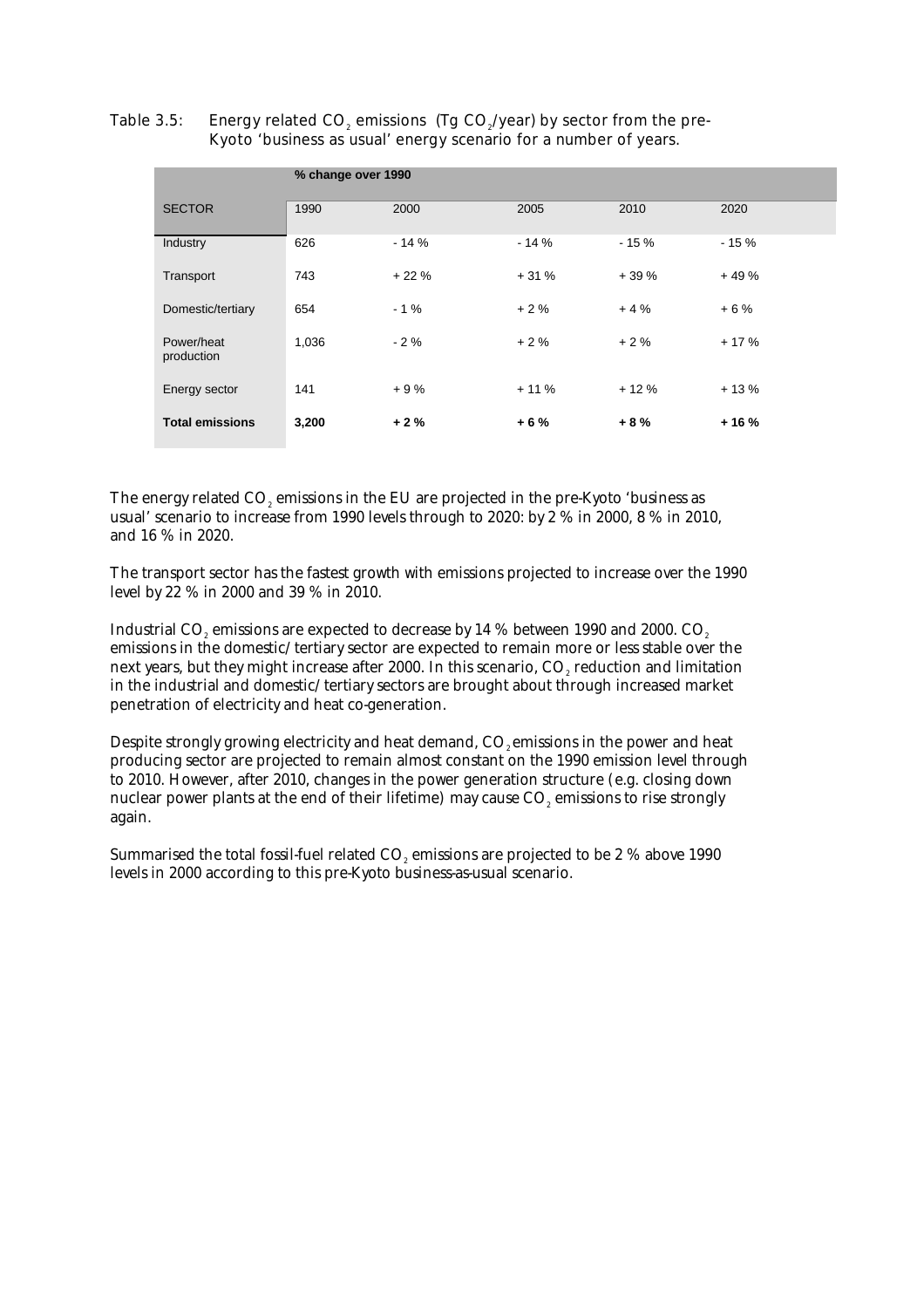### 4. Conclusions

In preparing this report EEA has made use of greenhouse inventories submitted by Member States to the Commission by April 1999. This did not provide a complete EU15 inventory for CO2 emissions for 1996 nor for 1997, as would have been expected according to the requirements under the Article 3 (2) of the Monitoring Mechanism Decision (93/389/EEC). By April 1999, twelve out of the fifteen Member States had provided 1996 CO<sub>2</sub> emission estimates (accounting for 78 % of the estimated 1996 EU15 CO<sub>2</sub> emission total), although 1997 data should also have been provided (1997 data were provided by six Member States). The most recent emission data submitted to the Commission by each of the fifteen Member States were used to prepare indicative 1996 CO<sub>2</sub> emission estimates and 1990-1996 trends for the EU15.

This report provides furthermore an evaluation of progress towards stabilisation of CO<sub>2</sub> emissions in the Member States of the European Union (EU15) at 1990 levels by the year 2000. The report can be seen as a contribution to the work on collection of information required for the forthcoming third evaluation report required under Decision 93/389/EEC, while the second evaluation report was prepared by the Commission in 1996.

This report is based on information submitted by the Member States to the Commission under the Monitoring Mechanism and on the Member States' Second National Communications and subsequent Annual Submissions to the UNFCCC, as available to the Commission by April 1999. Additional sources of information used for the preparation of this report were the Community's Second Communication to the UNFCCC (July 1998), CO<sub>2</sub> emission estimates and GDP data from Eurostat, and EU CO<sub>2</sub> emissions projections from the pre-Kyoto energy scenario (COM(97)196).

For reasons of consistency, unadjusted emission estimates (historic and projected) are presented in this report, however where appropriate also in some cases adjusted data are presented, if these were reported by Member States.

Based on the indicative 1996 CO<sub>2</sub> emission estimates, the overall trend in total CO<sub>2</sub> emissions for the European Union showed an increase of 0.2 % during the period from 1990 to 1996, while emissions increased by 2.7  $%$  from 1995 to 1996. If this EU15 CO<sub>2</sub> emission increase from 1995 to 1996 should continue throughout the remaining period until 2000, a stabilisation of CO<sub>2</sub> emissions compared to 1990 would become unlikely. However, the large increase from 1995 to 1996 was partly caused by the relatively cold weather conditions and the resulting increased energy consumption for space heating for that period (compared to earlier years).

These trend figures are based on estimates provided by the Member States, using the detailed IPCC sectoral approach. In comparison, the fossil fuel related CO<sub>2</sub> emissions, typically 95  $%$ of total CO<sub>2</sub> emissions, estimated by Eurostat with the IPCC reference approach, showed an increase of 2.0 % for 1990-1996 and a decrease of 0.9 % for 1990-1995. It is therefore important to obtain actual national emission estimates for all member states for the year 1996 in order to confirm the actual trends from 1990 to 1996.

The GDP trends for EU15 over the periods 1990-1995 and 1990-1996 showed a 6 % and 9 % increase respectively, while between 1960 and 1990, growth for each 5 year period varied in EU Member States between 8 % and 28 %. This indicates that the trend of  $CO<sub>2</sub>$  emissions observed for the period between 1990 and 1996 (+0.2 %) and the earlier reduction of 2.4 % below 1990 levels in 1995 were partly related to the relatively low GDP growth in this period but also partly due to an increase in energy efficiency, the dematerialisation of industries and the effects of policies and measures to reduce GHG emissions.

However, only three of the fifteen Member States show a decreasing  $CO<sub>2</sub>$  emission trend over the period from 1990 to 1996, while significant increases are observed for some of the other Member States. The (nearly) stabilisation of emissions for the EU as a whole between 1990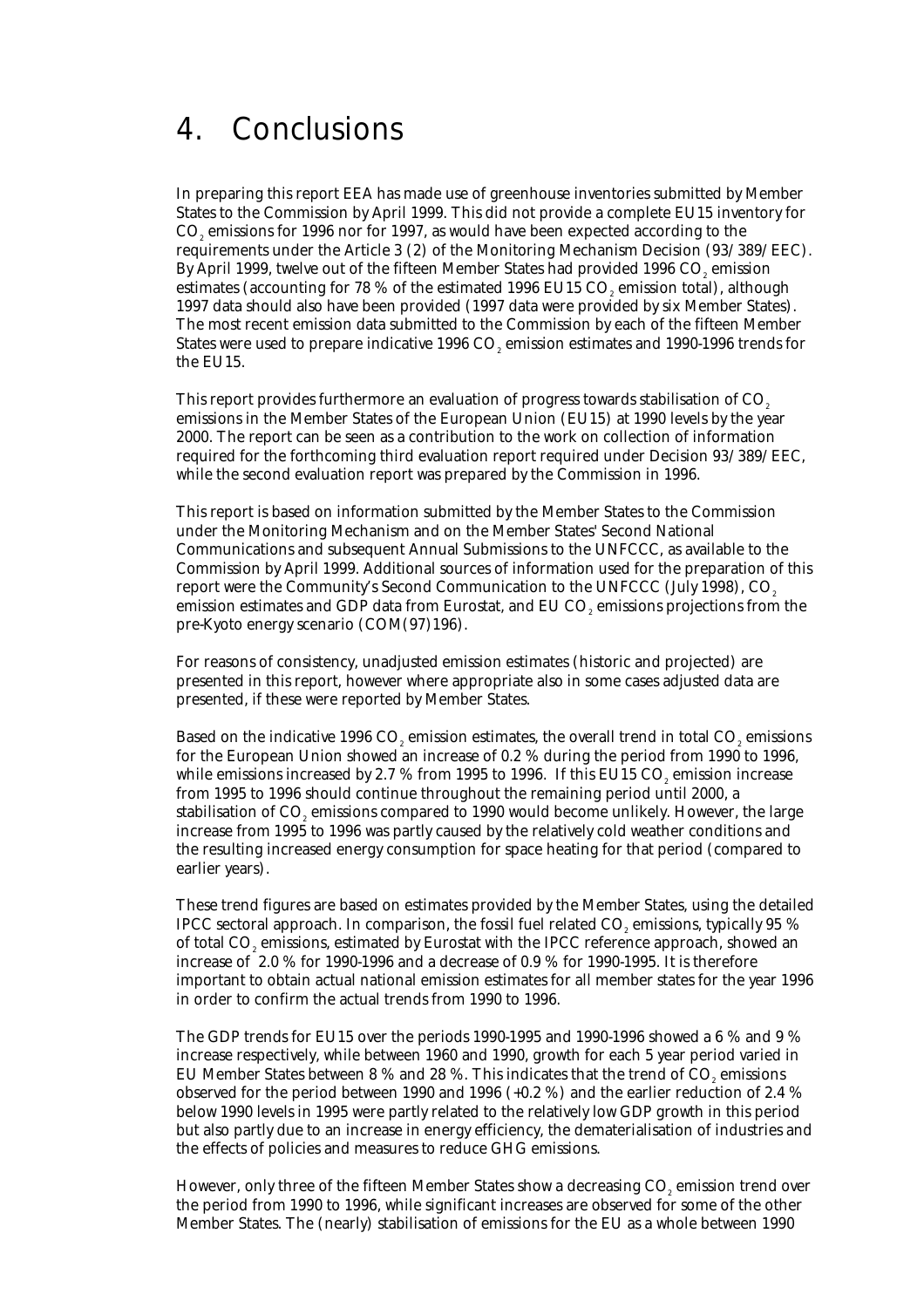and 1996 depends strongly on the reductions in Germany and the United Kingdom. Germany, having the largest national CO<sub>2</sub> emissions in the EU (26 % of the estimated EU15 emissions in 1996) reduced its absolute emissions of CO<sub>2</sub> by 96 Tg between 1990 and 1996. This was mainly caused by the economic restructuring of the five new *Länder* following German unification, but also a result of other factors (see chapter 2.3). In the UK, the second largest absolute  $CO<sub>s</sub>$  reduction took place  $(21 \text{ Tg})$ , mainly caused by fuel switching from coal to natural gas. Luxembourg reduced its  $CO<sub>z</sub>$  emissions with 6 Tg, during the same period. All other Member States reported increases in their CO<sub>2</sub> emissions from 1990 to 1996, with a total increase of 131 Tg.

Information on emissions and removals from the Member States has improved compared to the second evaluation report of the Commission and the reported inventory estimates are more consistent with the IPCC Guidelines for estimation and reporting required under both the UNFCCC and the EC Monitoring Mechanism. However, inconsistencies and methodological questions still remain to be addressed by the Member States, in co-operation with UNFCCC/IPCC and other organisations, including EEA and its European Topic Centre on Air Emissions, in order to further improve the comparability, completeness, transparency and consistency of emission inventories. The main issues still to be resolved are guaranteeing consistent use of the revised 1996 IPCC Guidelines by the Member States (including the current and future definitions of emissions and removals from land-use change and forestry), and the inclusion of actual emissions from non-energy fossil fuel use ('feedstocks'), international bunkers, and from biomass used as fuel.

The Member States' own emission projections for the year 2000, including the expected effect of measures in place, indicate a projected decrease in CO<sub>2</sub> emissions for five Member States (or six, if Denmark's electricity import/export adjusted data are taken into account). The CO2 emission estimate for 2000 for the EU15, calculated by adding up the 'with measures' national emission projections for 2000, indicates a projected decrease of 2 % below the 1990 emissions level.

However it should be noted that the national emission estimates and especially the national emission projections include several uncertainties related to predictions of socio-economic developments and the expected results of mitigating policies and measures. The differences in the various models and assumptions employed by the Member States are not always transparent and fully documented in the national programmes.

It is therefore informative to compare the EU15 emission estimates for 2000 based on data from the Member States, with the alternative 'top-down' estimate, which was prepared by the European Commission based on a consistent energy scenario for EU15. The CO<sub>2</sub> emission trends from this pre-Kyoto 'business as usual' energy scenario are based on the assumption of an absence of EU policy action for CO, abatement after 1997. The main result of this pre-Kyoto 'business as usual' scenario is a projected rise of energy-related CO<sub>2</sub> emissions in the European Union by 2 % in 2000 from 1990 levels. According to this estimate, transport is the strongest growing sector, with CO<sub>2</sub> emissions in 2000 increasing by 22 % compared to 1990.

In order to properly monitor whether the progress in the Community as a whole is sufficient to ensure stabilisation of CO<sub>2</sub> emissions at 1990 levels in the year 2000, the results of both estimates described above should be compared. The combination of the two projection evaluations suggest that the EU15 CO<sub>2</sub> emissions could be in the range of about -2 % to +2 % by 2000 compared to 1990 levels.

It should be noted that a decrease or increase within this band-width is in the range of uncertainty of the underlying estimates. This range of uncertainty could further be reduced when more recent emission estimates become available. This once more underlines the need to ensure timely reporting by the Member States under the Monitoring Mechanism and the UNFCCC.

In particular, a complete picture of the 1996 emission estimates for all Member States − rather than estimates partly based on 1995 or 1994 data − is essential to accurately monitor the progress of the European Union towards the stabilisation target for CO<sub>2</sub> emissions in 2000.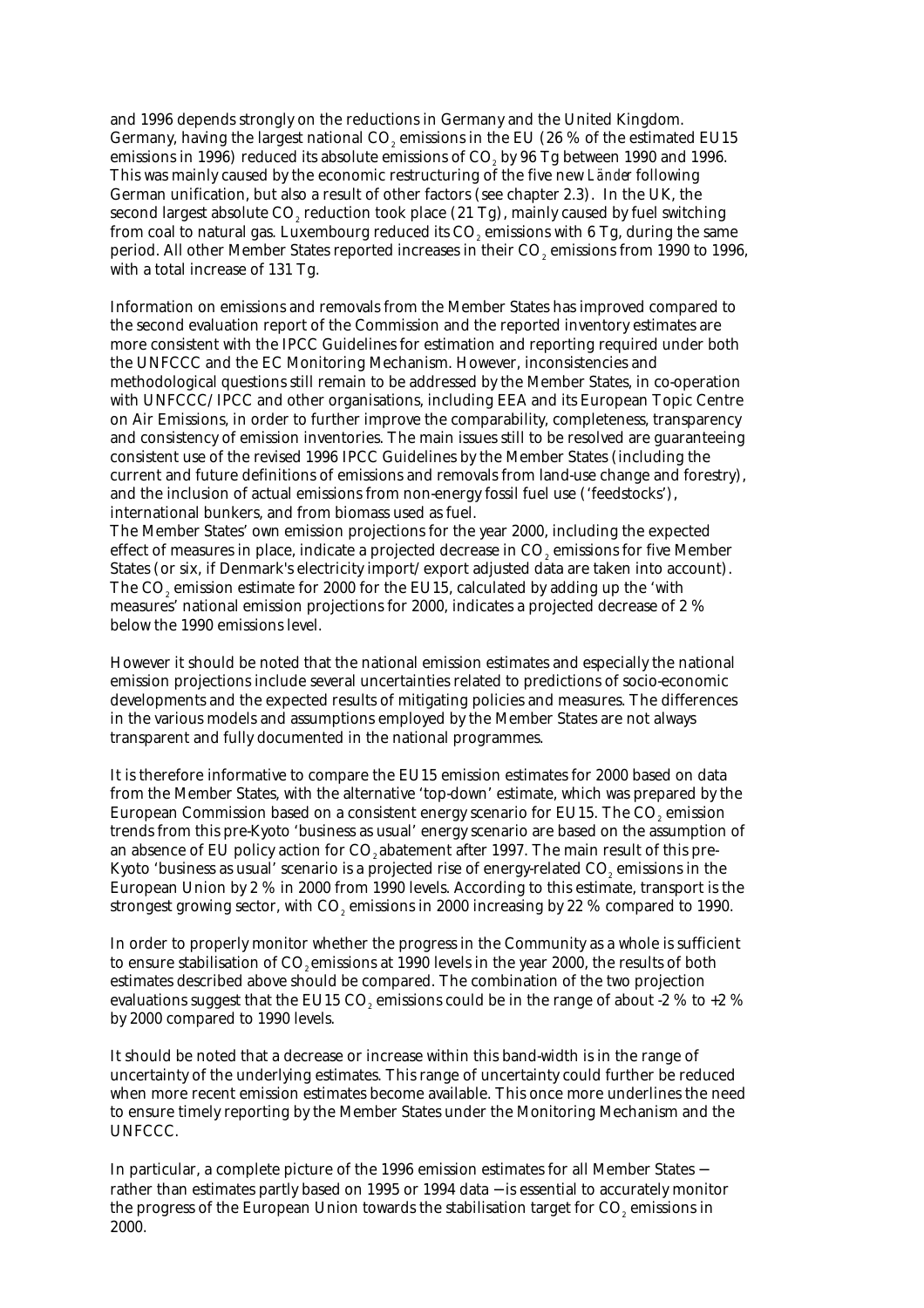### References (general)

Capros, P. et al. National Technical University of Athens (NTUA). Business as Usual Scenario for the EU Energy System 1995-2020 − Final Report to European Commission, DG XVII/A2, 1997.

Capros, P. National Technical University of Athens (NTUA). Note on the costs for the EU of meeting the Kyoto target, April 1998.

EC (1993). Council Decision of 24 June 1993 for a monitoring mechanism of Community CO<sub>2</sub> and other greenhouse gas emissions (93/389/EEC).

EC (1994). First Evaluation of Existing National Programmes under the Monitoring Mechanism of Community CO<sub>2</sub> and other Greenhouse Gas Emissions, COM(94) 67, 10 March 94.

EC (1996). Communication from the European Community under the UN Framework Convention on Climate Change, 11 June 1996 COM(96) 217.

EC (1996). Second Evaluation of National Programmes under the Monitoring Mechanism of Community CO<sub>2</sub> and other GHG Emissions, 14 March 1996 COM(96) 91.

EC (1996). Strategy paper for reducing methane emissions, COM(96) 557, 15 November 1996.

EC (1996). Council Directive 96/61/EC concerning integrated pollution prevention and control (IPPC), 10 October 1996.

EC (1997). Climate Change − the EU approach to Kyoto, COM(97) 481, September 1997.

EC (1997). The energy dimension of climate change, COM(97) 196, 14 May 1997.

EC (1998). Proposal for a Council Decision amending Decision 93/389/EEC for a monitoring mechanism of Community CO<sub>2</sub> and other greenhouse gas emissions, COM(98) 108 final, 2 March 1998.

EC (1998). Energy efficiency in the European Community − towards a strategy for the rational use of energy, COM(1998) 246, 29 April 1998.

EC (1998). Second Communication from the European Community under the UN Framework Convention on Climate Change, July 1998, DGXI.

EC (1998). Community strategy on climate change − Towards an EU Post-Kyoto Strategy, COM(98) 353, June 1998.

EC (1998). Community strategy on climate change, EU Environment Council conclusions, June 1998.

EC (1998). Communication on implementing the Community strategy to reduce CO<sub>2</sub> emissions from cars : an environmental agreement with the European automobile industry COM(1998) 495, 1998.

EC (1999). Overview of national environmental taxes in the EU Member States, DGXI Internet web site (http://europa.eu.int/comm/dg11/enveco/index.htm).

Eurostat (1998). Carbon dioxide emissions from fossil fuels 1985-1996, Commission of the European Communities, Eurostat.

IPCC (1995). IPCC Guidelines for National Greenhouse Gas Inventories, Volume I-III. Greenhouse Gas Inventory Reporting Instructions, UNEP, OECD, IEA, IPCC.

IPCC (1997). Revised 1996 IPCC Guidelines for National Greenhouse Gas Inventories, Volume I-III. Greenhouse Gas Inventory Reporting Instructions, UNEP, OECD, IEA, IPCC.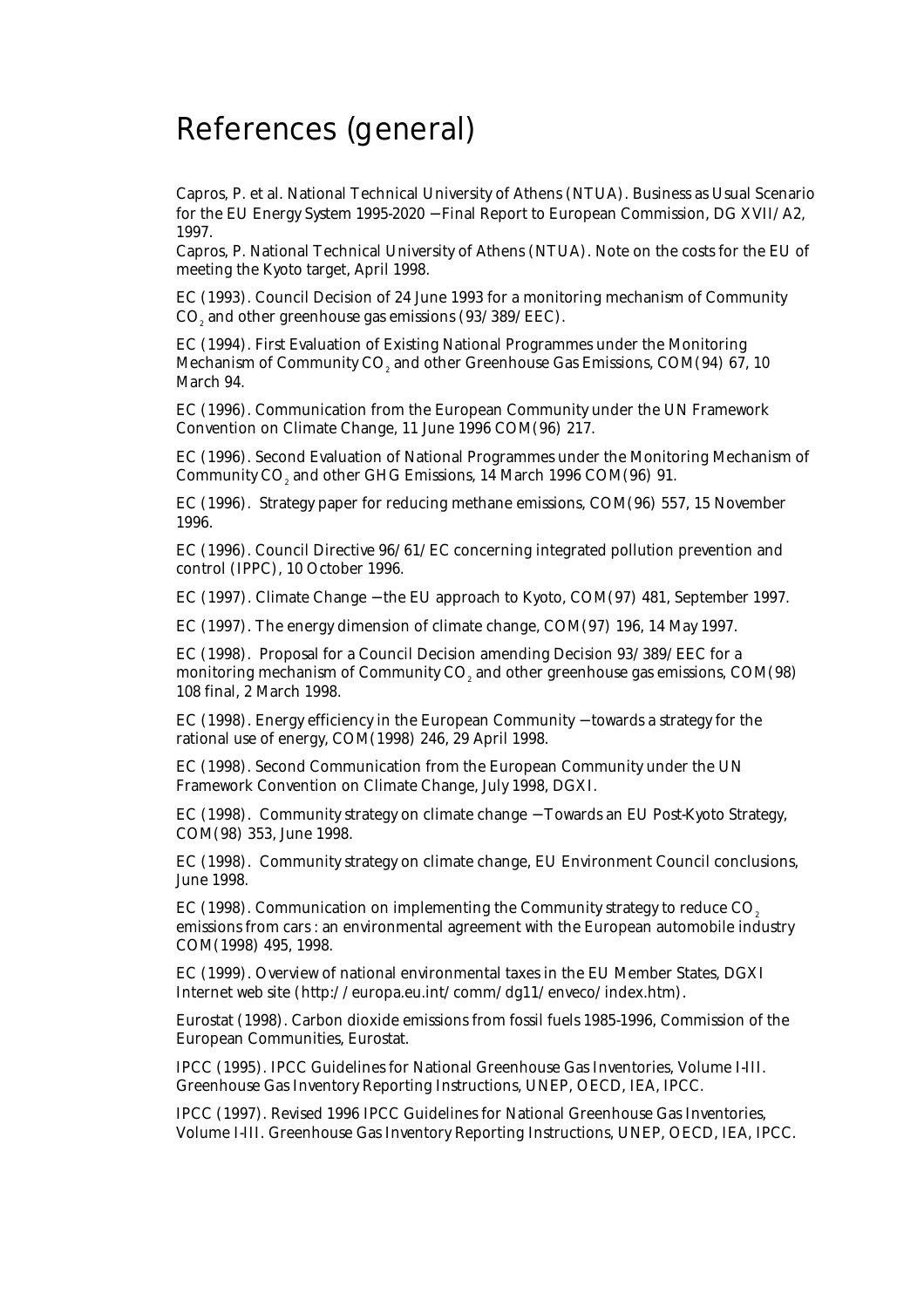IPCC (1996). Expert Group Meeting on Methods for Assessment of Inventory Quality, 5-7 Nov. 97, Bilthoven. IPCC/OECD/IEA Programme on National Greenhouse Gas Inventories, Meeting Report.

OECD (1997). Ensuring compliance with a global climate change agreement, ENV/EPOC(98)5. OECD information paper.

UNFCCC (1996). Report of the Conference of Parties on its Second Session − Addendum - Actions taken by the CoP at its Second Session, 29 October 1996. Conference of Parties to the UNFCCC at its Second Session.

UNFCCC (1997). Framework Convention on Climate Change. UNFCCC secretariat.

UNFCCC (1997). Report on the in-depth review of the national communication of the European Community, 15 July 1997. UNFCCC Secretariat.

UNFCCC (1998). Second compilation and synthesis of second national communications from Annex I Parties, 6 October 1998, FCCC/CP/1998/11 (incl. Add.1 & Add.2). UNFCCC secretariat.

UNFCCC (1998).). Methodological issues related to greenhouse gas inventories, note by the secretariat, 9 September 1998, FCCC/SBSTA/1998/8, UNFCCC secretariat.

UNFCCC (1998). Kyoto Protocol to the UN Framework Convention on Climate Change, FCCC/CP/1997/L.7/Add.1. UNFCCC secretariat.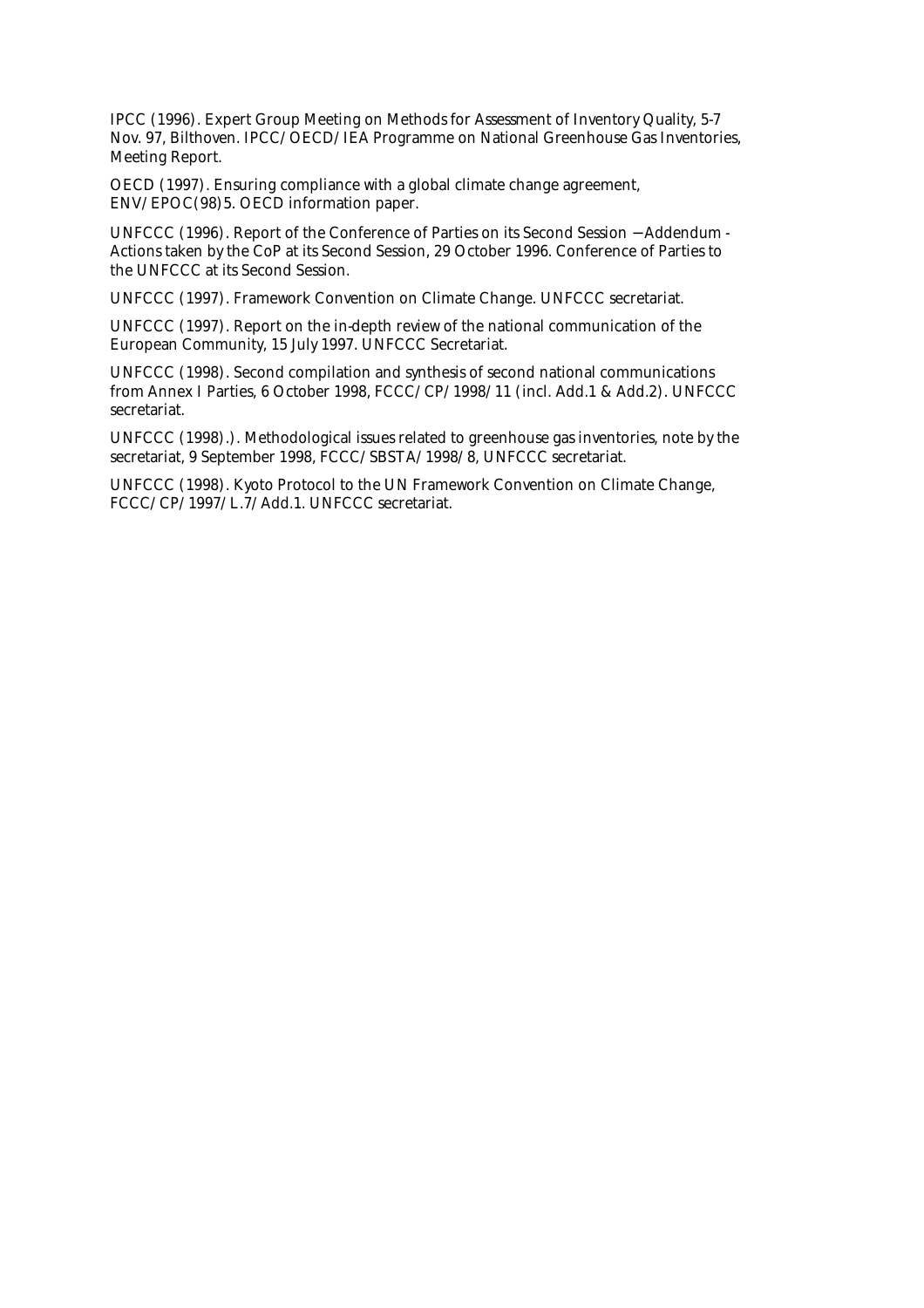# References for the emission inventories, measures, and policies of the EU member states

### **Country Reference**

| AT | Austrian Second National Communication under the UNFCCC, May 1997.                                               |
|----|------------------------------------------------------------------------------------------------------------------|
|    | Austria's Annual National Greenhouse Gas Inventory 1980-1997, Submission to the                                  |
|    | Secretariat of the UNFCCC, prepared by the Austrian Federal Environment Agency for the                           |
|    | Federal Ministry for the Environment, Youth and Family Affairs, Vienna, April 1999.                              |
| BE | Convention- cadre des Nations Unies - Deuxième communication nationale conformément                              |
|    | aux articles 4 et 12 de la Convention, Royaume de Belgique, Ministère des Affaires sociales,                     |
|    | de la Santé publique et de l'Environnement, August 1997.                                                         |
|    | Inventory of greenhouse gas emissions in Belgium 1990-1995/1996, Report to the                                   |
|    | Conference of the Parties to the Convention on Climate Change (UNFCCC), Ministry of                              |
|    | Social Affairs, Public Health and the Environment, Brussels, June 1998.                                          |
| DK | Denmark's Second National Communication on Climate Change, Ministry of the                                       |
|    | Environment and Energy, Danish Environmental Protection Agency, 1997.                                            |
|    | National Inventory Data on Emissions of Greenhouse Gases for Denmark 1996, Danish                                |
|    | Submission of the UNFCCC inventory under the Monitoring Mechanism, Ministry of                                   |
|    | Environment and Energy - Danish Environmental Protection Agency, 22 June 1998.                                   |
| FI | Finland's National Greenhouse Gas Inventory to the UN's Framework Convention on                                  |
|    | Climate Change, years 1992-1994                                                                                  |
|    | Finland's Second Report under the Framework Convention on Climate Change, April 1997.                            |
|    | (draft) Finland's National Greenhouse Gas inventory to the UNFCCC Years 1990, 1995-1997,                         |
|    | Submission under the Monitoring Mechanism, Ministry of the Environment, 3 March 1999.                            |
| FR | Second National Communication of France under the Climate Convention, November 1997.                             |
|    | Emission Inventories 1990 - 1996, Submission of 1990 to 1996 data to DGXI under the                              |
|    | Monitoring Mechanism, Mission Interministérielle de Serre (MIES), 7 Oct 1998.                                    |
| DE | Second National Communication of Germany, 16 April 1997.                                                         |
|    | Germany's comments to the CO <sub>2</sub> Overview Report, Submission of data to the EEA for 1990 to             |
|    | 1996 for Germany by the Umweltbundesamt Berlin, 25 March 1999.                                                   |
|    | Updated national GHG Inventories 1990-96 and inventory 1997 (CO <sub>2</sub> also 1998);                         |
|    | Submission by Umweltbundesamt Berlin to the EEA, 19 April 1999.                                                  |
| GR | Greece's Second National Communication to the UNFCCC, June 1997, Ministry for the                                |
|    | Environment, Physical Planning and Public Works, Athens, June 1998.                                              |
|    | Climate Change Emissions Inventory, National Inventory for Greenhouse and Other Gases                            |
|    | for the years 1990-1996, Ministry for the Environment, Physical Planning and Public Works,<br>Athens, June 1998. |
| IE | Ireland - Second National Communication under the United Nations Framework                                       |
|    | Convention on Climate Change, Department for the Environment.                                                    |
|    | Ireland: Greenhouse Gas Inventories and Projections, Department of the Environment and                           |
|    | Local Government, 22 July 1998.                                                                                  |
| IT | Excerpt from the Second National Communication to the United Nations Framework                                   |
|    | Convention on Climate Change, Ministry of the Environment, Department for Air and Noise                          |
|    | Pollution and Industrial Risk, submitted to the Commission on 24 March 1998.                                     |
|    | Revision of Italy's GHG emissions and projections, Notification to DGXI by the Italian                           |
|    | Ministry of the Environment, February 1999.                                                                      |
| LX | Rapport National de Luxembourg en vue de la 1e Conférence des parties à la Convention-                           |
|    | Cadre des Nations-Unies sur les Changements Climatiques, Ministère de l'Environnement,                           |
|    | <b>March 1995.</b>                                                                                               |
|    | Luxembourg CO <sub>2</sub> emissions in 1994 and 1995, Administration de l'Environnement, Grand                  |
|    | Duché de Luxembourg, 29 August 1996.                                                                             |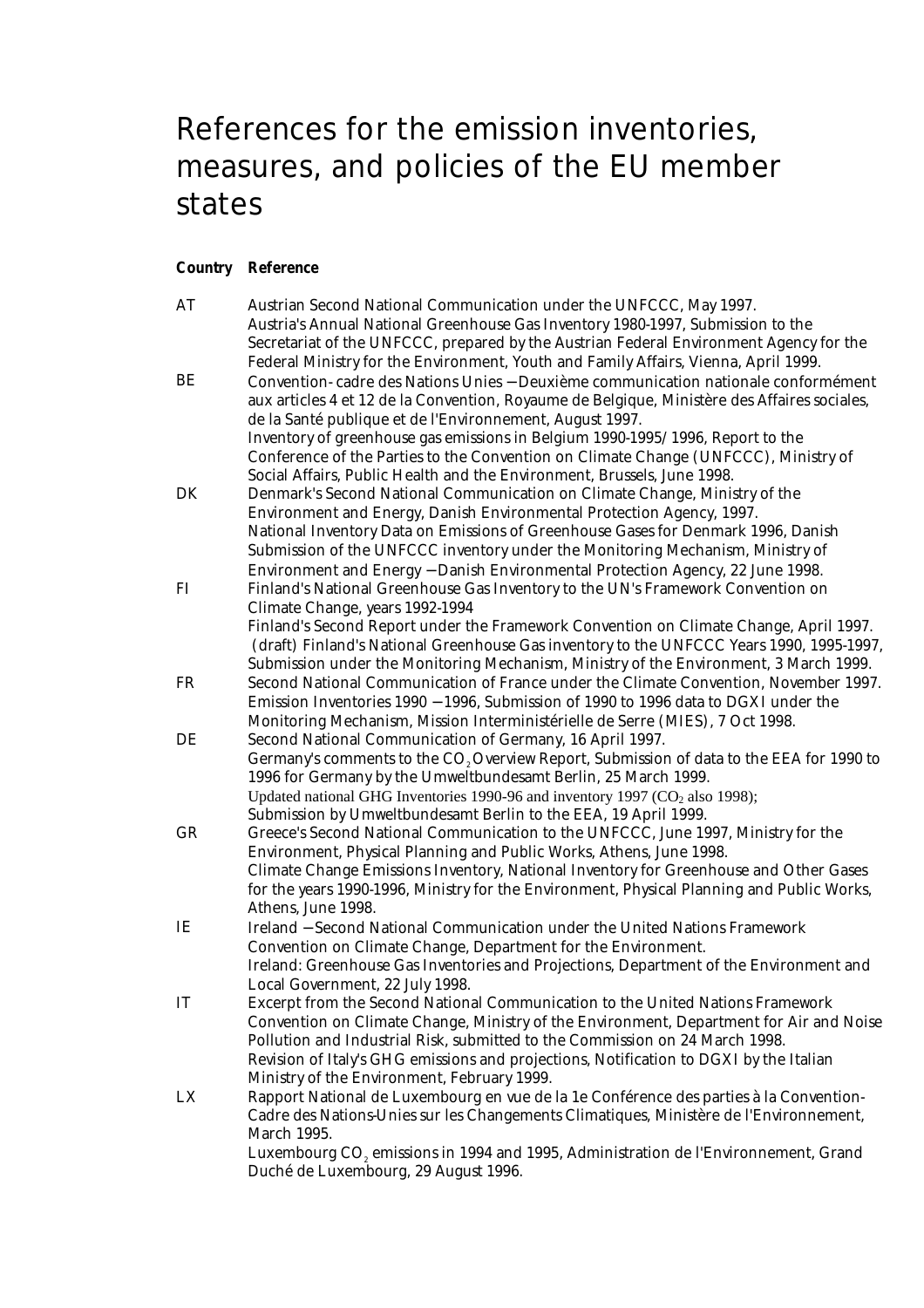Emissions de CO<sub>2</sub> et autres gaz à effet de serre du Grand-Duché de Luxembourg, informations fournies conformément à la décision du Conseil N° 93/389/EEC, Représentation Permanente du Grand-Duché de Luxembourg auprès de l'Union Européenne, 4 August 1998.

Emissions de CO<sub>2</sub> et autres gaz à effet de serre du Grand-Duché de Luxembourg de 1996 et de 1997 (valeurs provisoires pour 1997), Représentation Permanente du Grand-Duché de Luxembourg auprès de l'Union Européenne, 15 September 1998.

- NL Greenhouse gas emissions in the Netherlands 1990-1996: Updated methodology. A report on the International Commitments with respect to Greenhouse Gas Emission Inventories for the United Nations Framework Convention on Climate Change and the European Union's Greenhouse Gas Monitoring Mechanism, National Institute of Public Health and the Environment, Bilthoven, The Netherlands, December 1997.
- PT Portugal's Second Report to be submitted to the Conference of Parties to the Framework Convention on Climate Change, Ministry of the Environment, 1997.
- SP Spanish information relative to the 7th meeting of the Committee under the Community CO<sub>2</sub> and other greenhouse gases monitoring mechanism on 20th January 1997, Ministerio de Medio Ambiente, 15 January 1997. Segunda Communicacion Nacional de España, Ministerio de Medio Ambiente, 1997. Inventario de gases de effecto invernadero 1990-1995, Submission to the Commission under the Monitoring Mechanism, 5 March 1999.
- SE Sweden's Second National Communication on Climate Change, Report adopted by the Swedish Government on 17 April 1997. Swedish submission of annual inventories of greenhouse gases for 1996 (preliminary) and revisions for the years 1990 through 1995, Ministry of the Environment, 9 March 1998. Updated national GHG inventories 1990, 1996, and inventory 1997; Submission by the Swedish EPA to the EEA, 1 April 1999.
- UK Submission of annual inventories and updates of national programmes, policies and measures, Department of the Environment, Transport and the Regions, 15 August 1997.
- UK Climate Change, The UK Programme, United Kingdom's Second Report under the Framework Convention on Climate Change, February 1997. UK Greenhouse Gas Emission Inventory, 1990 to 1996, December 1998.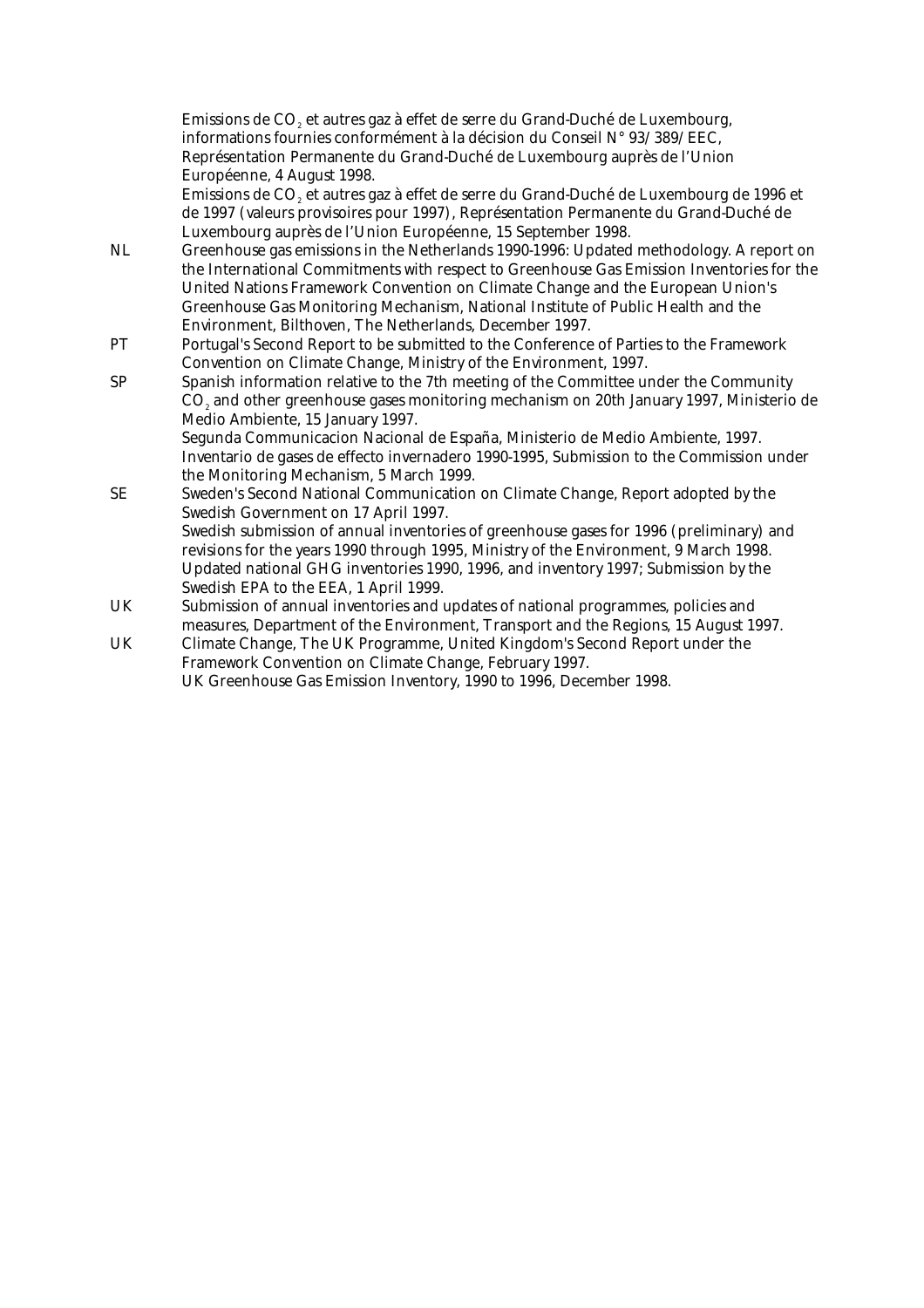# Units and abbreviations

| $\mathbf t$     | 1 megagram (Mg) = $10^6$ g = 1 tonne (metric) |
|-----------------|-----------------------------------------------|
| Mg              | 1 megagram = $10^6$ g = 1 tonne (t)           |
| Gg              | 1 gigagram = $10^9$ g = 1 kilotonne (kt)      |
| Tg              | 1 teragram = $10^{12}$ g = 1 megatonne (Mt)   |
| toe             | tonnes oil equivalent                         |
|                 |                                               |
| GDP             | <b>Gross Domestic Production</b>              |
| GHG             | Greenhouse gas                                |
| <b>NA</b>       | Not Available                                 |
| NE              | Not Estimated                                 |
| NO <sub>1</sub> | Not Occurring                                 |
| IE.             | Included Elsewhere                            |
|                 |                                               |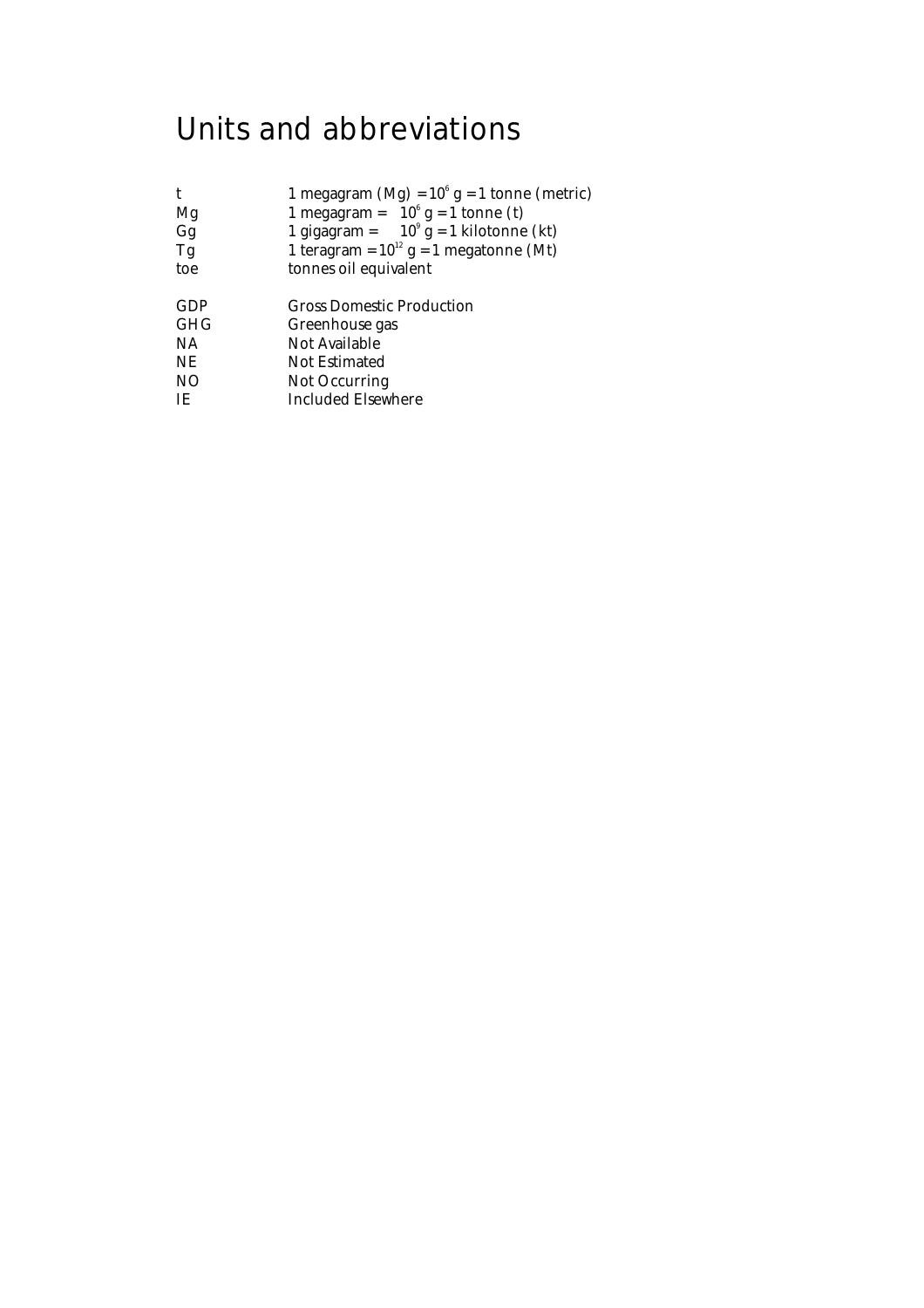# Annex 1 Greenhouse gas inventory methodology

This annex presents the most important aspects of national inventory methodologies in relation to the requirements of the Monitoring Mechanism and the UNFCCC and its Guidelines (defined by the Intergovernmental Panel on Climate Change, IPCC). Currently existing inconsistencies and methodological issues that Member States have to address in future are summarised.

UNFCCC is also addressing methodological issues related to greenhouse gas inventories, for example through the work in 1999 and beyond on the revision of the UNFCCC Guidelines for the preparation of national communications by Parties included in Annex 1 to the convention, Part 1 : Inventories of greenhouse gas emissions by sources and removals by sinks (see FCCC/SB/1999/1).

All Member States indicated that they followed IPCC guidelines in preparing their greenhouse gas emission inventories. Nevertheless, some methodological inconsistencies between Member States remain as well as some gaps in the inventories and improvements are required in order to comply fully with the IPCC guidelines for the Community as a Party to UNFCCC.

The following methodological issues are discussed in this annex: recalculation of 1990 emissions; changes in the IPCC Guidelines in 1996/1997; change in land-use change and forestry emissions due to the Kyoto Protocol; potential CO<sub>2</sub> emissions from stored carbon ('feedstocks'); CO<sub>2</sub> emissions from international bunkers; emissions from biomass (as a fuel).

Also, Eurostat emission estimates as well as uncertainties of emissions estimates are discussed.

Furthermore some Member States have presented adjusted national emission estimates, using their own methodologies, in addition to their national emissions estimates, calculated following IPCC Guidelines. Such adjustments are mainly made for electricity imports and exports and for outside temperatures (deviations from normal average years). In such cases in this report the unadjusted emission estimates have been used and presented with relevant notes on the adjusted emissions where available.

According to the IPCC Guidelines, Parties are requested to report their inventory estimates at least at the level of aggregation of the Standard Data (Sectoral) Tables. However, these tables were not available to EEA and ETC/AE for all Member States for all years in the period 1990 to 1996. The more aggregated level of the IPCC table 7A was available for all Member States and has therefore been used for the preparation of this report and for the discussion in this chapter.

#### **Recalculation of 1990 emissions**

Estimates have been updated by several Member States to reflect improvements in understanding emission sources. This was for example due to revisions in the methodologies for emission estimation provided in the complementary IPCC Guidelines for National Greenhouse Gas Inventories and the EMEP/CORINAIR Atmospheric Emission Inventory Guidebook. In general there is a need to establish consistent time series of emissions estimates based on the latest knowledge and data.

In Table A1.1 differences between the 1990 estimates given in the second evaluation report (March 1996) and the most recent 1990 estimates are presented. The changes between these updates in emission estimates and the previous estimates of the EU totals remain within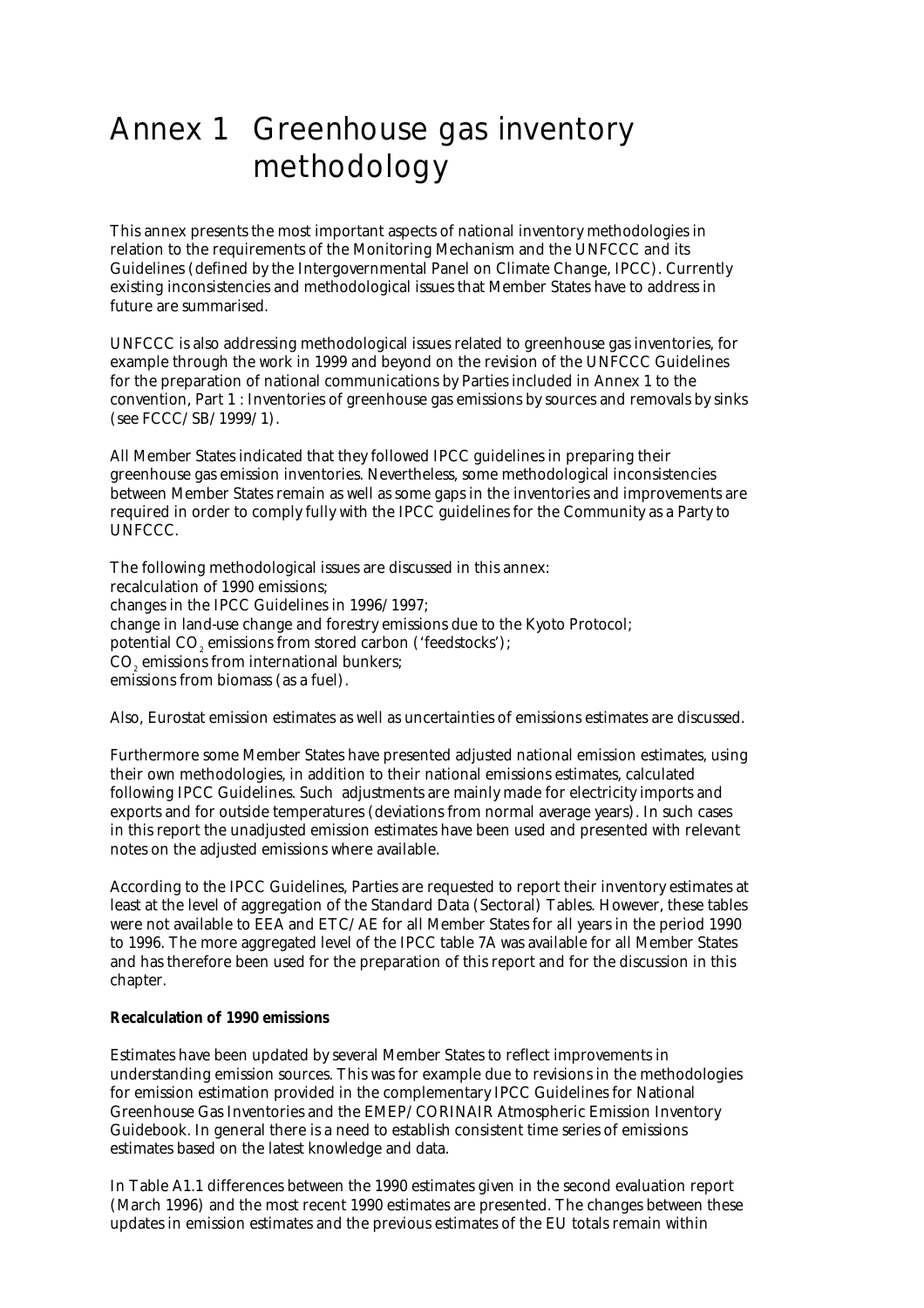about  $\pm 6$  % for CO<sub>2</sub> and CH<sub>1</sub>, while amounting to 36 % for N<sub>2</sub>O. For CH<sub>4</sub> and N<sub>2</sub>O changes for some Member States in the range of about -50 % to 260 % were observed, whereas the older estimates for CO<sub>2</sub> were generally more reliable.

The main reasons for updating the CO<sub>2</sub> emission estimates for 1990 were: availability of updated fuel statistics, revision of the applied methodology and availability of new point source data. For non-CO<sub>2</sub> greenhouse gases, the differences between the recent and previous estimates of 1990 emissions are mainly due to the inclusion of emission sources previously not included in the inventory. The emission sources of non-CO<sub>2</sub> greenhouse gases are less well known than of CO<sub>2</sub> and methods for estimating emissions are still being developed, in particular within the IPCC. It can be expected that for non-CO<sub>2</sub> GHGs further revision of the 1990 inventory will be required due to improvements in the emission estimation methodologies.

|                     | CO <sub>2</sub> | CH <sub>4</sub> | N <sub>2</sub> O |
|---------------------|-----------------|-----------------|------------------|
| <b>MEMBER STATE</b> | Emissions       |                 |                  |
| Austria             | 4.8%            | $-23.8%$        | 63.7%            |
| Belgium             | 1.4%            | 76.6%           | 39.9%            |
| Denmark             | $0.3\%$         | 3.7%            | 209.1 %          |
| Finland             | 10.0%           | 42.1 %          | $-15.5%$         |
| France              | 30.4 %          | 4.2%            | 75.4 %           |
| Germany             | $0.1 \%$        | $-10.4%$        | 0.7%             |
| Greece              | $-0.9%$         | $-53.3%$        | 24.6%            |
| Ireland             | $0.0\%$         | 1.9%            | $-30.1%$         |
| <b>Italy</b>        | $1.2\%$         | $-40.1%$        | 41.8%            |
| Luxembourg          | $0.0\%$         | $0.0\%$         | <b>NE</b>        |
| <b>Netherlands</b>  | 6.3%            | 21.1%           | 8.3%             |
| Portugal            | 10.9%           | 259.4 %         | 30.5%            |
| Spain               | $-0.4%$         | 1.4%            | 0.2%             |
| Sweden              | $-9.6%$         | $-13.7%$        | 73.3%            |
| United Kingdom      | 6.6%            | $-2.1%$         | 99.1 %           |
| <b>EU-15</b>        | 5.3%            | $-6.5%$         | 35.9%            |

Table A1.1: Changes in emission estimates for 1990, compared to estimates presented in the second Evaluation Report, 14 March 1996 (Change in %)

The 30 % increase for CO<sub>2</sub> presented in this table for France highlights that amendments to the methodology of estimating greenhouse gas emissions (adaptation of national reporting in order to comply with IPCC guidelines) can lead to substantial changes of the reported totals. In the case of France, the Second Evaluation Report's total emission figure of 366.5 Tg was based on emissions minus removals, whereas in this report removals are presented separately.

#### **Revised guidelines**

In March 1995, the Conference of the Parties (CoP) of the Framework Convention on Climate Change (UNFCCC) adopted the Guidelines for the preparation of National Communications by Annex I Parties of the Convention (1995 Guidelines). At its Twelfth Session (Mexico City, September 1996) the IPCC adopted the Revised 1996 Guidelines for National Greenhouse Gas Inventories (Revised 1996 Guidelines). However some details of these Revised Guidelines were agreed in a later stage and the final version of the Revised 1996 Guidelines was only published and made available to all Parties of the UNFCCC in mid 1997.

The 1995 Guidelines and the Revised 1996 Guidelines provide the methodology for estimating national greenhouse gases (GHG) in accordance with Articles 4 and 12 of the UNFCCC. The Conference of Parties of the UNFCCC decided that the Revised 1996 Guidelines should be applied by Annex I Parties on a voluntary basis for the inventories for 1990 to 1995 due in April 1997 and on a mandatory basis for inventories (1990 to 1996) due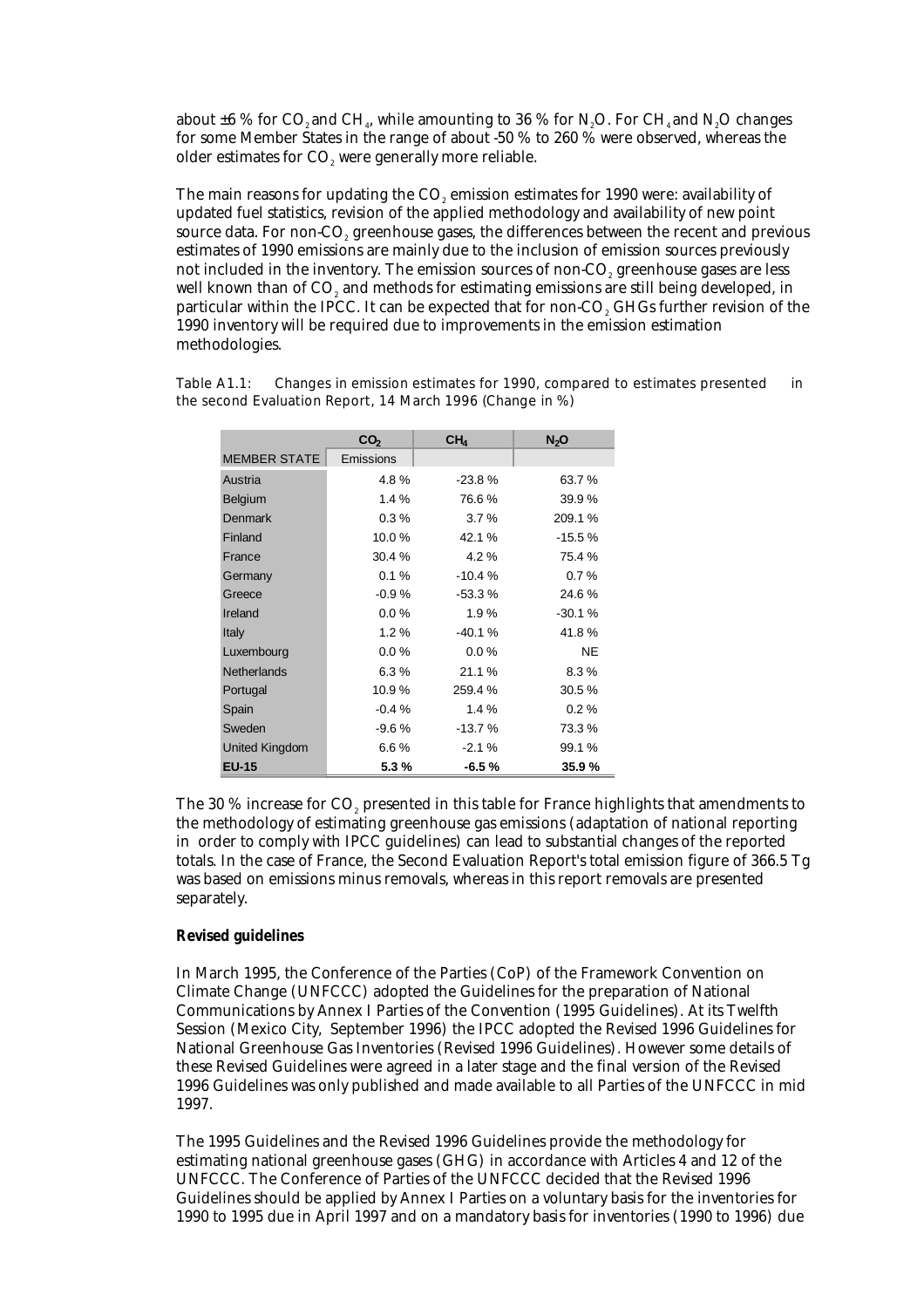in April 1998 and beyond. When applying the Revised 1996 Guidelines, these Parties should also recalculate the base year greenhouse gas inventory in a transparent way and are requested to submit updated time series data for the years in between. In providing greenhouse gas inventories due in the years 1997 and 1998, Annex I Parties should indicate clearly whether they used 1995 Guidelines or Revised 1996 Guidelines.

Therefore, the use of the Revised 1996 Guidelines was only voluntary for the Member States in preparing their Second National Communications (due in April 1997), and also for the data submitted under the Monitoring Mechanism in 1997 since this follows the reporting requirements of UNFCCC/IPCC.

The Revised 1996 Guidelines include additional methods, various new default emission factors and other required data, developed since the previous 1995 Guidelines were prepared. These revisions, when applied, could result in higher national emissions from EU Member States and subsequently higher EU15 total emissions.

However, not all Member States specified that they used the Revised 1996 Guidelines for their national communications. For the Community as a whole, the issue of consistency in the use of one set of Guidelines should be resolved in the future as more and more Member States comply with the Revised 1996 Guidelines in forthcoming inventories. For consistency the tables in Annex 3B of this report are presented in the format defined in the Revised 1996 Guidelines.

#### **Land-use change and forestry (sinks)**

Almost all Member States reported CO<sub>2</sub> emissions and removals from Land-Use Change and Forestry (LUCF) following IPCC guidelines. These estimates have either been given as the total net effect of emissions and removals for the total LUCF sector (Austria, Belgium, Denmark, Finland, France, Germany, Ireland, the Netherlands, Portugal, Spain and Sweden) or as net emissions and removals for the sub-sectors separately (Italy and UK).

This report presents the sum of all emissions and removals in the LUCF sector for the EU as a whole, based on the reported emissions and removals by the Member States.

However, the guidelines for reporting emissions from LUCF will be revised in the future in order to take into account the results of the most recent UNFCCC decisions (Kyoto Protocol). The Kyoto Protocol limits the human-induced land-use change and forestry activities, that can be used to meet the commitments, to afforestation, reforestation and deforestation since 1990. These are to be measured as verifiable changes in stocks (Article 3.3).

According to these requirements future inventories will need to make a distinction between the LUCF activities according to the Kyoto Protocol and other LUCF activities. The reported amount of CO<sub>2</sub> removals for the EU as a whole, for the LUCF source categories mentioned in the Kyoto Protocol, is expected to be less than the currently reported total LUCF removals (as presented in Table 2.2). How large this change will be, depends on the exact definition of the terms afforestation, reforestation and deforestation, which are currently being discussed within IPCC and UNFCCC. Therefore, the Kyoto Protocol LUCF CO<sub>2</sub> removals estimates will probably be (much) lower than the present total LUCF CO<sub>2</sub> removal estimates. The IPCC is expected to produce a special report on these issues by 2000 and further decisions within the UNFCCC framework will rely on the outcomes of this report.

A good example for these expected changes is highlighted by Denmark. According to the Danish emission inventory for 1996, submitted under the Monitoring Mechanism, Denmark estimates CO<sub>2</sub> removals at 981 Gg using the generally applied pre-Kyoto CO<sub>2</sub> removal definition. If however for the same year only *Kyoto-forests* are taken into account (activities after 1990, see above), the Danish  $CO<sub>a</sub>$  removal figure is reduced drastically to 24 Gg. Once the Kyoto protocol enters into force, and once the relevant methodology is unambiguously defined, similar large changes should be expected for the other Member States, and of course the subsequent EU15 total.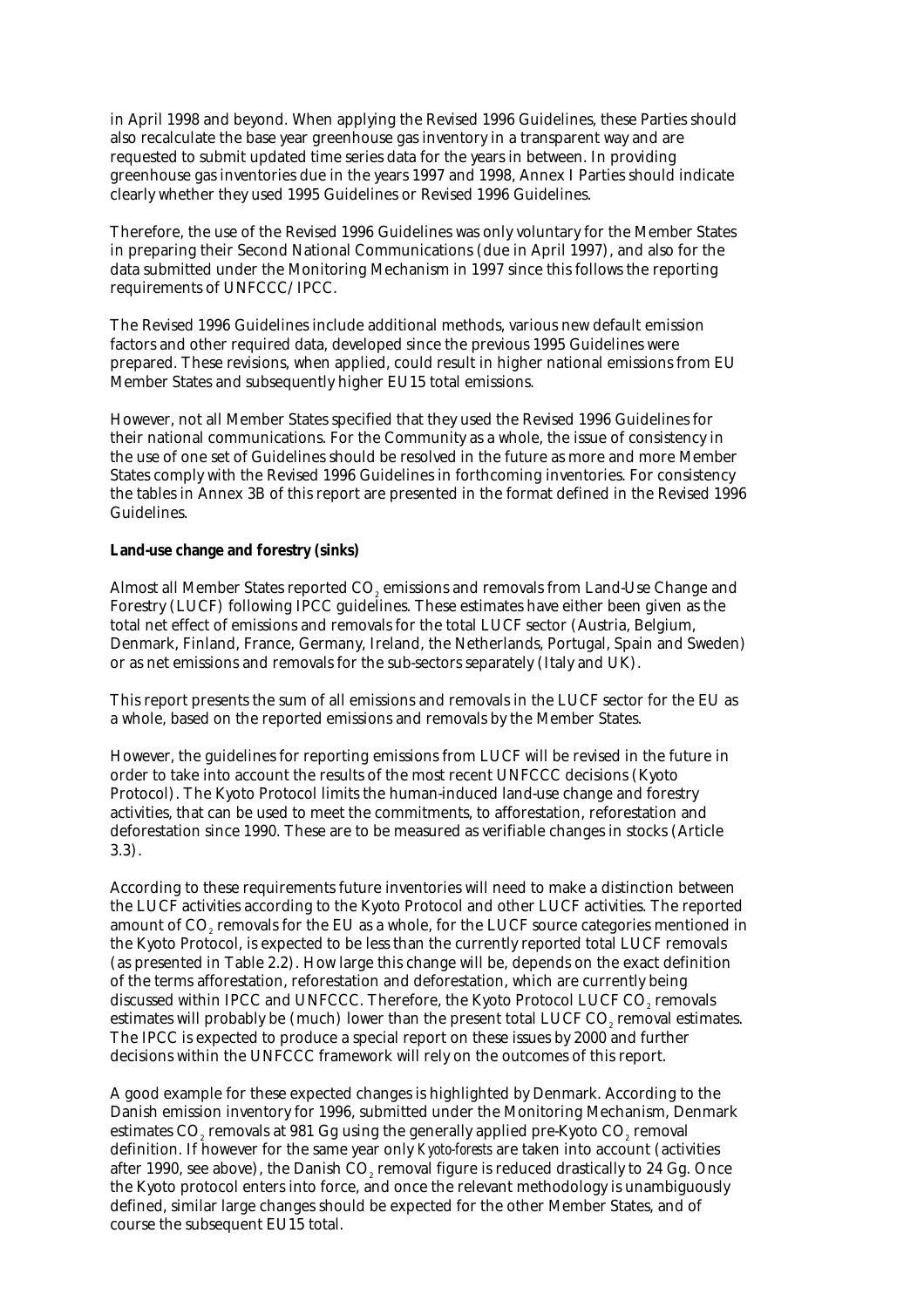#### Potential CO<sub>2</sub> emissions from stored carbon (in feedstock)

Potential CO<sub>2</sub> emissions occur due to the fact that a part of the fossil fuel is not burnt but used as a raw material (or feedstock) to manufacture products for non-energy-use (e.g. bitumen for road construction, lubricants, plastics, fertilisers). This stored carbon from fossil fuel potentially could be released over time.

The Revised IPCC Guidelines present and discuss alternative approaches to estimate stored carbon. However, the national communications of most Member States do not describe the approach used to calculate potential and actual emissions from non-energy use of fossil fuels and thus an overview based on countries submissions is not possible.

#### **CO2 emissions from international bunkers**

According to the IPCC guidelines, CO<sub>2</sub> emissions from international marine and aviation bunkers should not be included in the total emissions, but have to be reported separately. A distinction between domestic and international flights (and shipping) is therefore needed for all Member States. In addition, the definition used to separate domestic versus international aviation may differ between Member States.

For the Community as a whole, the national estimates of emissions from international bunkers have been added together in this report, thereby neglecting intra-EU travel, which should be subtracted from the EU total for 'international total/bunkers' and added to the EU 'domestic (internal) total'. For Member States not providing marine and aviation bunker emissions separately, Eurostat estimates for emissions from international marine bunkers have been used.

For future inventories it is recommended that Member States, in co-operation with international organisations and Eurostat where necessary, will aim at improving the availability of statistics on domestic, intra-EU and international aircraft and shipping fuel consumption, which is needed to be able to estimate international bunker emissions.

#### **Emissions from biomass (used as fuel)**

According to the IPCC guidelines, CO<sub>2</sub> emissions from biomass used as fuel have to be excluded from the national total, because these emissions do not contribute to the long-term climate change problem. However, emissions of non-CO<sub>2</sub> GHG and ozone precursor emissions from biomass, should be included in the emission inventories, under the source category of the energy sector.

Emissions from biomass have not been treated consistently in the national inventories by the Member States. In some cases non-CO<sub>2</sub> GHG emissions were provided in the national reports but excluded from the national total. In these cases for the purpose of this report for consistency reasons, these emissions have been added to the national totals, in accordance with to IPCC guidelines. Furthermore, some Member States did not report CO<sub>2</sub> emissions from biomass separately. Due to lack of data it was not possible to check whether the EU totals are in full compliance with the IPCC guidelines. It is therefore recommended that Member States in future reports follow the IPCC Guidelines for emissions from biomass used as a fuel.

#### **Eurostat CO<sub>2</sub> emission estimates**

The method used by Eurostat is the IPCC Reference Approach, while most Member States use the more detailed Sectoral Approach. Underlying each country's own CO<sub>2</sub> emission estimates may lay other, more up-to-date and detailed information. Furthermore, CO<sub>2</sub> emission factors used by Eurostat might differ slightly from the factors the Member States have used. However, the EU15 total fuel combustion-related CO<sub>2</sub> emissions estimated by Eurostat re quite similar to the EU15 fuel combustion  $CO<sub>2</sub>$  emissions reported in Annex 3B.

#### **Uncertainties**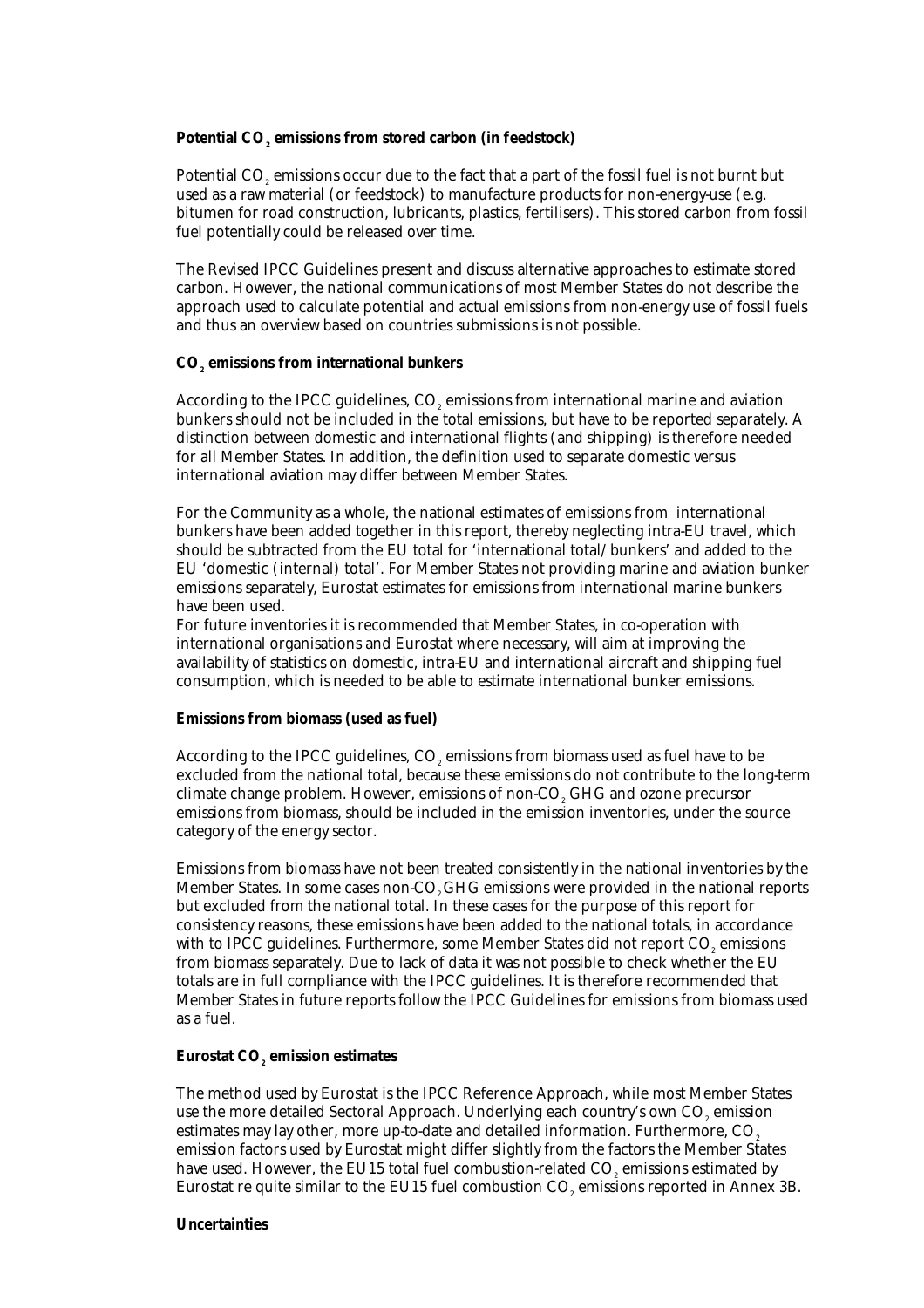Generally, the issue of uncertainty is addressed under the heading of data quality by IPCC. This is done in a similar way within the UNECE Convention on Long Range Transboundary Air Pollution (CLRTAP). In the IPCC Guidelines data quality is defined by three concepts: accuracy, precision and uncertainty. These terms are defined as follows: accuracy as the exactness of an estimate; precision as the reproducibility of an estimate; and uncertainty as the range of error of an estimate. Past efforts to develop data quality requirements of in particular IPCC have mostly concentrated on improvement of the quality of the estimates (exactness, reproducibility). For example this was done by clear definition of source categories and estimation methodology, resulting in the Revised 1996 IPCC Guidelines.

The IPCC 1996 Guidelines give an overview of sources of uncertainty in the section on 'managing uncertainty' as well as procedures for quantification of uncertainty of national inventories. However in 1998 IPCC started to evaluate methods to qualify and quantify the uncertainty range of emission estimates further. IPCC organised expert workshops on this issue in 1997 and 1998. It is expected that IPCC will advise UNFCCC in 1999 and beyond on the issue of improvement of the quality of national inventories and in particular on how to further reduce and quantify uncertainty. This is likely to result in more detailed recommendations to parties to UNFCCC.

Estimates of CO2 emissions from fuel combustion, based on reasonably accurate energy balances, will generally have the least uncertainty. The uncertainty in these emissions is estimated by various Member States to be in the order of 2 % to 5 %. However, the results of recalculating CO<sub>2</sub> emissions for 1990 by the Member States (Table A1.1) show that differences in the range of 5-10 % have been reported by quite some countries (on the special case of France, see above).

The uncertainty in estimates of non-CO<sub>2</sub> greenhouse gas emissions is usually considerably higher, due to the lack of knowledge of some of the sources and appropriate emission factors for these gases. This state of uncertainty is reflected in the continual development of the IPCC guidelines, especially for these gases. As there may be some yet unknown sources of these gases, current estimates of these emissions are likely to be somewhat underestimated.

The issue of treating uncertainties in greenhouse gas emission inventories is the subject of study by IPCC through a range of workshops in 1998 and 1999.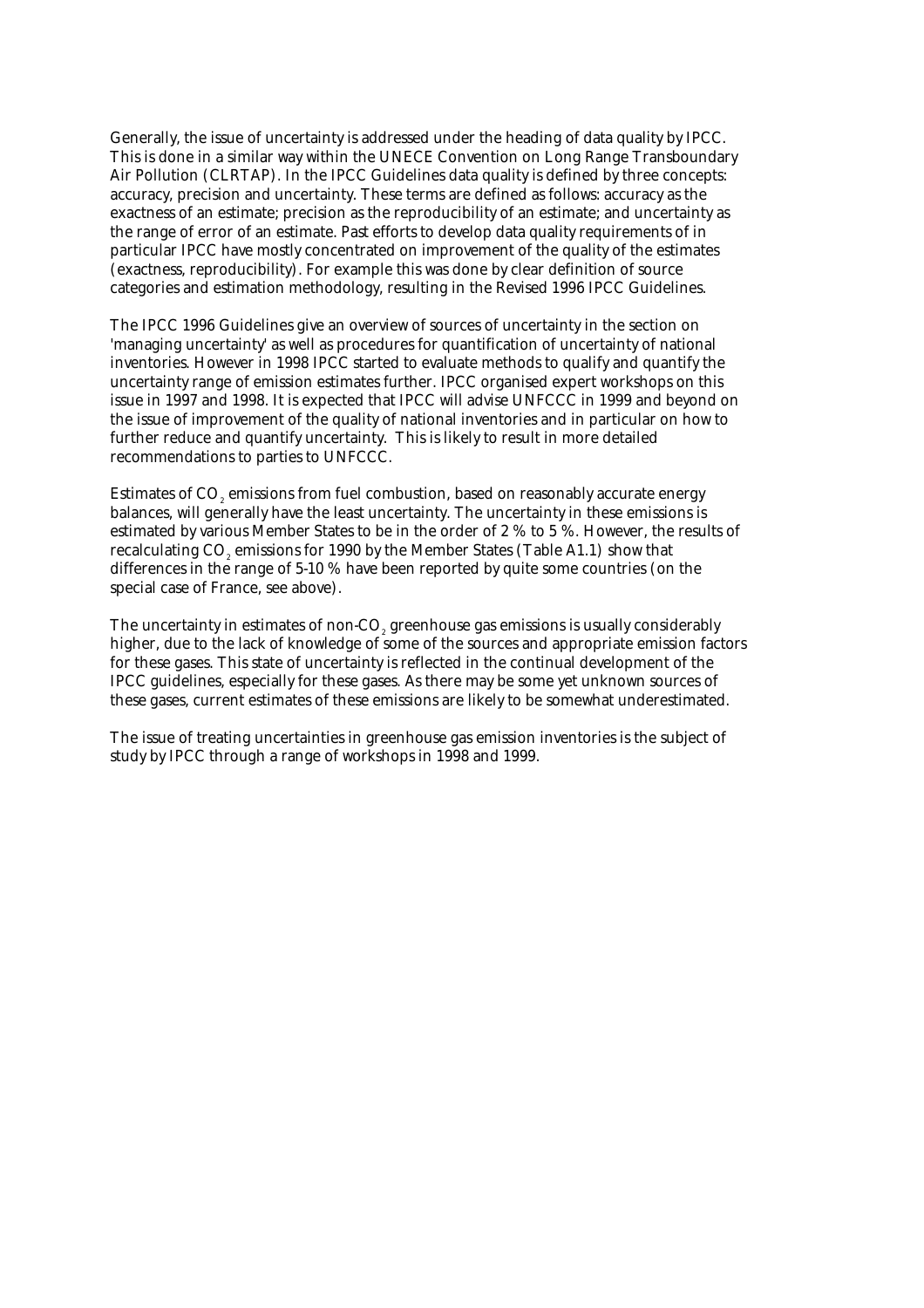# Annex 2A Summary of national total emissions of HFC, PFC, and  $SF<sub>6</sub>$  in the EU Member States

# Table A2A.1: Anthropogenic emissions of HFC, PFC, SF<sub>6</sub>, actual (A) emissions and/or potential (P) emissions 1990/95/96  $(Gi)$ <sup>1</sup>

|                     |                          |                          | <b>HFC Emissions (Gg)</b> |                          |        |                          |                          |                          |                | <b>PFC Emissions (Gg)</b> |                          |                |                          |                          |                          | SF <sub>6</sub> Emissions (Gg) |                          |       |
|---------------------|--------------------------|--------------------------|---------------------------|--------------------------|--------|--------------------------|--------------------------|--------------------------|----------------|---------------------------|--------------------------|----------------|--------------------------|--------------------------|--------------------------|--------------------------------|--------------------------|-------|
|                     | 1990                     |                          | 1995                      |                          | 1996   |                          | 1990                     |                          | 1995           |                           | 1996                     |                | 1990                     |                          | 1995                     |                                | 1996                     |       |
| <b>MEMBER STATE</b> | P                        | Α                        | P                         | Α                        | P      | A                        | P                        | A                        | P              | A                         | P                        | A              | P                        | A                        | P                        | Α                              | P                        | A     |
| Austria             |                          |                          | $\overline{\phantom{0}}$  | 0.421                    |        |                          |                          |                          |                | 0.002                     |                          |                |                          |                          | $\blacksquare$           | 0.035                          |                          |       |
| Belgium             |                          |                          |                           |                          |        |                          |                          |                          |                |                           |                          |                |                          |                          |                          |                                |                          |       |
| <b>Denmark</b>      | 0.000                    | $\sim$                   | 0.750                     | 0.197                    |        | 0.290                    | $\overline{\phantom{a}}$ | $\overline{\phantom{a}}$ | 0.002          | 0.0002                    | $\overline{\phantom{a}}$ | 0.0004         | 0.015                    | $\overline{\phantom{a}}$ | 0.014                    | 0.009                          | $\overline{\phantom{0}}$ | 0.006 |
| Finland             | 0.100                    | $\overline{\phantom{a}}$ | 0.110                     | $\overline{\phantom{a}}$ | 0.170  | $\overline{\phantom{a}}$ | <b>NA</b>                | $\blacksquare$           | <b>NA</b>      | $\overline{\phantom{a}}$  | <b>NA</b>                | $\blacksquare$ | 0.004                    | $\overline{\phantom{a}}$ | 0.004                    | $\overline{a}$                 | 0.005                    |       |
| France              | $\overline{\phantom{a}}$ | 0.256                    | $\sim$                    | 0.805                    | $\sim$ | 1.550                    | $\sim$                   | 0.432                    | $\blacksquare$ | 0.180                     | $\sim$                   | 0.199          | $\overline{\phantom{a}}$ | 0.102                    | $\overline{\phantom{a}}$ | 0.110                          | $\sim$                   | 0.113 |
| Germany             | $\overline{\phantom{0}}$ | 0.200                    | $\sim$                    | 2.030                    | $\sim$ | 2.275                    | $\overline{\phantom{a}}$ | 0.397                    | $\sim$         | 0.245                     | $\sim$                   | 0.256          | $\overline{\phantom{a}}$ | 0.163                    | $\overline{\phantom{a}}$ | 0.261                          | $\sim$                   | 0.244 |
| Greece              | $\overline{\phantom{0}}$ | 0.080                    | $\blacksquare$            | 0.278                    | $\sim$ | 0.320                    | 0.000                    | 0.075                    | $\sim$         | 0.057                     | $\sim$                   | 0.057          | $\overline{\phantom{a}}$ | 0.000                    | $\sim$                   | 0.000                          | $\sim$                   | 0.000 |
| Ireland             |                          |                          |                           |                          |        |                          |                          |                          |                |                           |                          |                |                          |                          |                          |                                |                          |       |
| Italy               |                          |                          |                           |                          |        |                          |                          |                          |                |                           |                          |                |                          |                          |                          |                                |                          |       |
| Luxembourg          |                          |                          |                           |                          |        |                          |                          |                          |                |                           |                          |                |                          |                          |                          |                                |                          |       |
| Netherlands         | $\overline{\phantom{0}}$ | 0.489                    | $\blacksquare$            | 0.855                    | $\sim$ | .187                     | $\blacksquare$           | 0.363                    | $\blacksquare$ | 0.353                     | $\overline{\phantom{a}}$ | 0.343          | 0.058                    | $\overline{\phantom{a}}$ | 0.061                    | $\sim$                         | 0.061                    |       |
| Portugal            | $\overline{\phantom{a}}$ |                          |                           |                          |        |                          |                          |                          |                |                           |                          |                |                          |                          |                          |                                |                          |       |
| Spain               |                          |                          |                           |                          |        |                          |                          |                          |                |                           |                          |                |                          |                          |                          |                                |                          |       |
| Sweden              | 0.000                    | 0.000                    | $\overline{\phantom{a}}$  | 0.150                    | 0.000  | 0.000                    | 0.000                    | <b>NE</b>                |                | 0.060                     | 0.000                    | 0.000          | 0.000                    | <b>NE</b>                | -                        | 0.050                          | 0.000                    | 0.000 |
| United Kingdom      | 0.034                    | 1.049                    | .903                      | 1.958                    | 2.509  | 2.150                    | 0.037                    | 0.308                    | 0.122          | 0.081                     | 0.128                    | 0.079          | 0.100                    | 0.024                    | 0.105                    | 0.030                          | 0.110                    | 0.035 |
| <b>EU-15</b>        |                          |                          |                           |                          |        |                          |                          |                          |                |                           |                          |                |                          |                          |                          |                                |                          |       |

<sup>1</sup> based on data in Annex 3B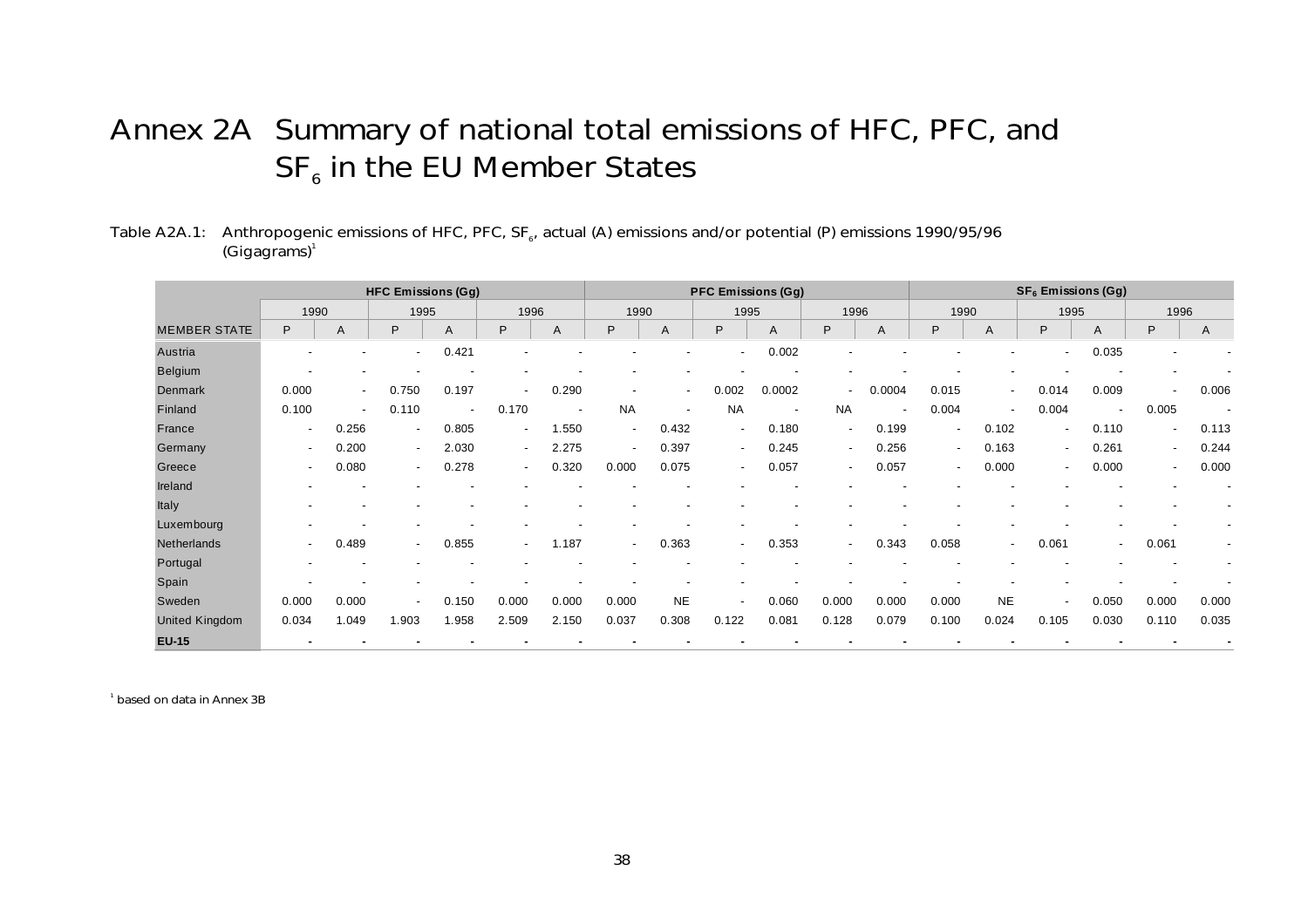# Annex 2B Summary of national total emissions of  $NO_{x}$ , CO, and NMVOC in the EU Member **States**

|                       |        | <b>NO<sub>x</sub></b> Emissions (Gg) |                |        | <b>CO Emissions (Gq)</b> |                          |        | <b>NMVOC Emissions (Gg)</b> |       |
|-----------------------|--------|--------------------------------------|----------------|--------|--------------------------|--------------------------|--------|-----------------------------|-------|
| <b>MEMBER STATE</b>   | 1990   | 1995                                 | 1996           | 1990   | 1995                     | 1996                     | 1990   | 1995                        | 1996  |
| Austria               | 194    | 170                                  | 161            | 1,286  | 1,013                    | 1,020                    | 350    | 269                         | 260   |
| Belgium               | 339    | 333                                  | 328            | 1,127  | 1,424                    | 1,415                    | 331    | 301                         | 301   |
| Denmark               | 280    | 253                                  | 291            | 785    | 702                      | 616                      | 179    | 162                         | 139   |
| Finland               | 295    | 259                                  |                | 487    | 434                      |                          | 213    | 182                         |       |
| France                | 1,952  | 1,864                                | 1,783          | 10,398 | 8,634                    | 8,350                    | 2,971  | 2,666                       | 2,539 |
| Germany               | 2,709  | 1,946                                | 1,887          | 11,219 | 6,885                    | 6,717                    | 3,225  | 1,981                       | 1,877 |
| Greece                | 343    | 358                                  | 374            | 1,338  | 1,318                    | 1,334                    | 373    | 397                         | 409   |
| Ireland               | 115    | 113                                  |                | 429    | 302                      | $\overline{\phantom{a}}$ | 180    | 175                         |       |
| Italy                 | 1,943  | 1,849                                | -              | 7,892  | 7,786                    |                          | 2,222  | 2,375                       |       |
| Luxembourg            | 23     | 20                                   | 22             | 171    | 104                      | 102                      | 19     | 17                          | 17    |
| <b>Netherlands</b>    | 563    | 481                                  | 471            | 1,139  | 890                      | 860                      | 500    | 363                         | 347   |
| Portugal              | 346    | 379                                  | -              | 1,254  | 1,462                    | $\overline{\phantom{a}}$ | 282    | 319                         |       |
| Spain                 | 1,164  | 1,222                                |                | 4,734  | 4,357                    |                          | 1,123  | 1,152                       |       |
| Sweden                | 336    | 309                                  | 301            | 1,211  | 1,089                    | 1,082                    | 516    | 457                         | 458   |
| <b>United Kingdom</b> | 2,747  | 2,137                                | 2,052          | 6,685  | 4,935                    | 4,641                    | 2,550  | 2,117                       | 2,028 |
| <b>EU-15</b>          | 13,350 | 11,692                               | $\blacksquare$ | 50,155 | 41,335                   | $\blacksquare$           | 15.034 | 12,932                      |       |

# Table A2B.1: Anthropogenic emissions of  $NO<sub>x</sub>$ , CO and NMVOC, 1990/95/96  $(Gigagrams)^1$

rounded ; based on data in Annex 3B

| Table A2B.2: Percentage change in NO <sub>v</sub> , CO and NMVOC emissions, 1990/95 and |
|-----------------------------------------------------------------------------------------|
| $1990/96$ <sup>1</sup>                                                                  |

|                       | NO <sub>x</sub> |          | CO       |          | <b>NMVOC</b> |          |
|-----------------------|-----------------|----------|----------|----------|--------------|----------|
| <b>MEMBER STATE</b>   | 90/95           | 90/96    | 90/95    | 90/96    | 90/95        | 90/96    |
| Austria               | $-12.6%$        | $-16.8%$ | $-21.2%$ | $-20.7%$ | $-23.1%$     | $-25.7%$ |
| Belgium               | $-1.7%$         | $-3.2%$  | 26.4%    | 25.6%    | $-9.2%$      | $-9.1%$  |
| <b>Denmark</b>        | $-9.6%$         | 4.0%     | $-10.6%$ | $-21.5%$ | $-9.5%$      | $-22.1%$ |
| Finland               | $-12.2%$        |          | $-10.9%$ |          | $-14.6%$     |          |
| France                | $-4.5%$         | $-8.7%$  | $-17.0%$ | $-19.7%$ | $-10.3%$     | $-14.5%$ |
| Germany               | $-28.2%$        | $-30.3%$ | $-38.6%$ | $-40.1%$ | $-38.6%$     | $-41.8%$ |
| Greece                | 4.3%            | 8.9%     | $-1.5%$  | $-0.3%$  | 6.4 %        | 9.6%     |
| Ireland               | $-1.3%$         |          | $-29.5%$ |          | $-2.9%$      |          |
| Italy                 | $-4.8%$         |          | $-1.3%$  |          | 6.9%         |          |
| Luxembourg            | $-13.1%$        | $-4.6%$  | $-39.1%$ | $-40.2%$ | $-8.2%$      | $-8.4%$  |
| <b>Netherlands</b>    | $-14.6%$        | $-16.3%$ | $-21.9%$ | $-24.5%$ | $-27.4%$     | $-30.5%$ |
| Portugal              | 9.5%            |          | 16.6%    |          | 12.9 %       |          |
| Spain                 | 4.9%            |          | $-8.0%$  |          | 2.5%         |          |
| Sweden                | $-8.0%$         | $-10.4%$ | $-10.1%$ | $-10.7%$ | $-11.4%$     | $-11.2%$ |
| <b>United Kingdom</b> | $-22.2%$        | $-25.3%$ | $-26.2%$ | $-30.6%$ | $-17.0%$     | $-20.5%$ |
| <b>EU-15</b>          | $-12.4%$        |          | $-17.6%$ |          | $-14.0%$     |          |

<sup>1</sup> calculated using data from Annex 3B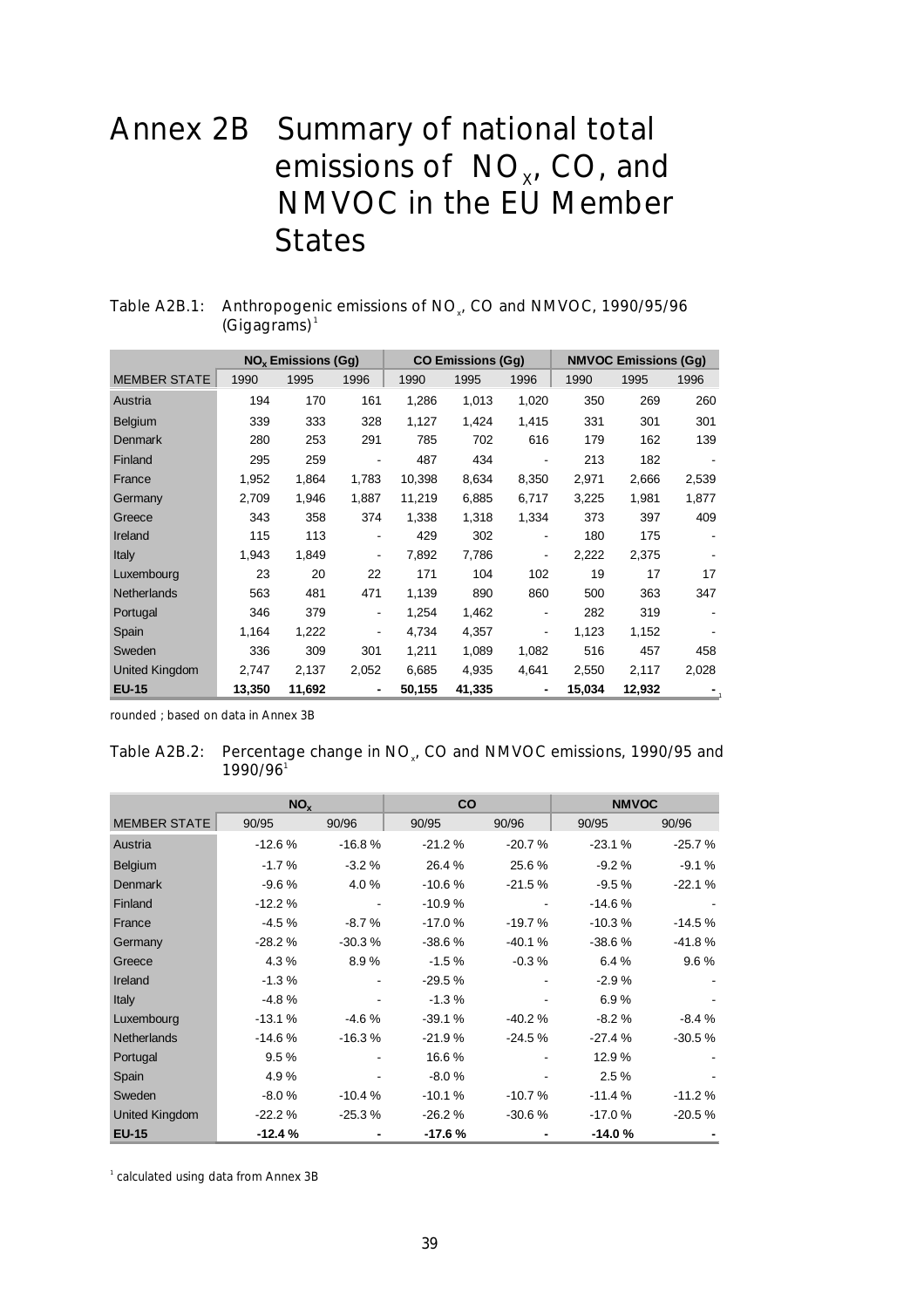# Annex 3A National projections and targets for 2000 and measures adopted in the EU Member States

## AUSTRIA

| $G_{\rm H}$ emissions (immion metric tonnes = $1g$ ) in 1990 and 1990. |                  |                             |                 |         |                 |      |              |  |
|------------------------------------------------------------------------|------------------|-----------------------------|-----------------|---------|-----------------|------|--------------|--|
|                                                                        | CO2<br>emissions | CO <sub>2</sub><br>removals | CH <sub>4</sub> | $N_2$ O | NO <sub>x</sub> | CО   | <b>NMVOC</b> |  |
| 1990                                                                   | 62.0             | 13.3                        | 0.46            | 0.007   | 0.19            | 1.29 | 0.35         |  |
| 1996                                                                   | 64.0             | 13.8                        | 0.45            | 0.007   | 0.16            | 1.02 | 0.26         |  |

 $CHC$  emissions (million metric tonnes  $= \text{Tr}(\cdot)$  in 1990 and 1998.

*Target/objective and comments:* Concluding from the Second National Communication a stabilisation scenario (by 2000) and a reduction target for  $CO<sub>4</sub>$  emission committed to 20 % by 2005, based on emission in 1988 (Toronto Target) are aimed at. There have been no changes since the First National Communication.

*Summary of measures:* Austria has updated its programme of measures to reduce climate change several times since the first UNFCCC national communication. The Austrian programme is divided into four groups of measures: 1) voluntary measures and subsidies under implementation, 2) (mandatory) measures under implementation, 3) planned measures, and 4) measures that are in a conceptual stage and will require more time to be realised and to become effective. The emission reduction measures are grouped according to the following emitting sources: energy supply and transformation, traffic, industry, small consumers, agriculture, forestry and land-use and cross sectoral measures (see table below for specific measures). Priority is paid to tightening of energy relevant regulations for buildings (introduction of characteristic energy indices, more rigorous criteria for building subsidies); promotion of combined heat and power plants (regulations for electric energy supply); promotion of renewable energy (biomass, sun, heat pumps, wind, geothermal energy, subsidies); and subsidy instruments in general.

*Quantified measures:* There are conservative quantitative estimates of reduction potentials per measure available which do not include effects of supportive measures (such as economic instruments). For the groups of measures 1 to 3 the reduction potentials in 2005 and if possible in 2010 have been estimated: For group 1 (voluntary measures and subsidies) and group 2 (mandatory measures) the total reduction potential in 2005 amounts to about 9.8 Tg CO2. Because of an expected synergy of measures, adding the reduction potentials should be done with care. It should furthermore be noted that this evaluation of the CO<sub>2</sub> reduction does not take into account the fixation of carbon by Austria's forest. Thus, these measures can imply a reduction in 2005 from 58.7 to 48.9 Tg. Although no figures per measure are available for 2000, the total reduction reported in the scenario calculations for this year is, although somewhat lower, grossly in the order of the sum of reductions per measure reported for 2005. Considering the group 3 measures, which are planned and have a reduction potential of about 4.9 Tg, it seems possible for Austria to reduce its  $CO<sub>e</sub>$  emissions to 44.0 Tg, well below the Toronto target (providing uncertainties in quantifying reductions). The group of measures 1 to 3 also contain measures that have not been quantified, but that can also contribute to the reduction of GHG's. Specified: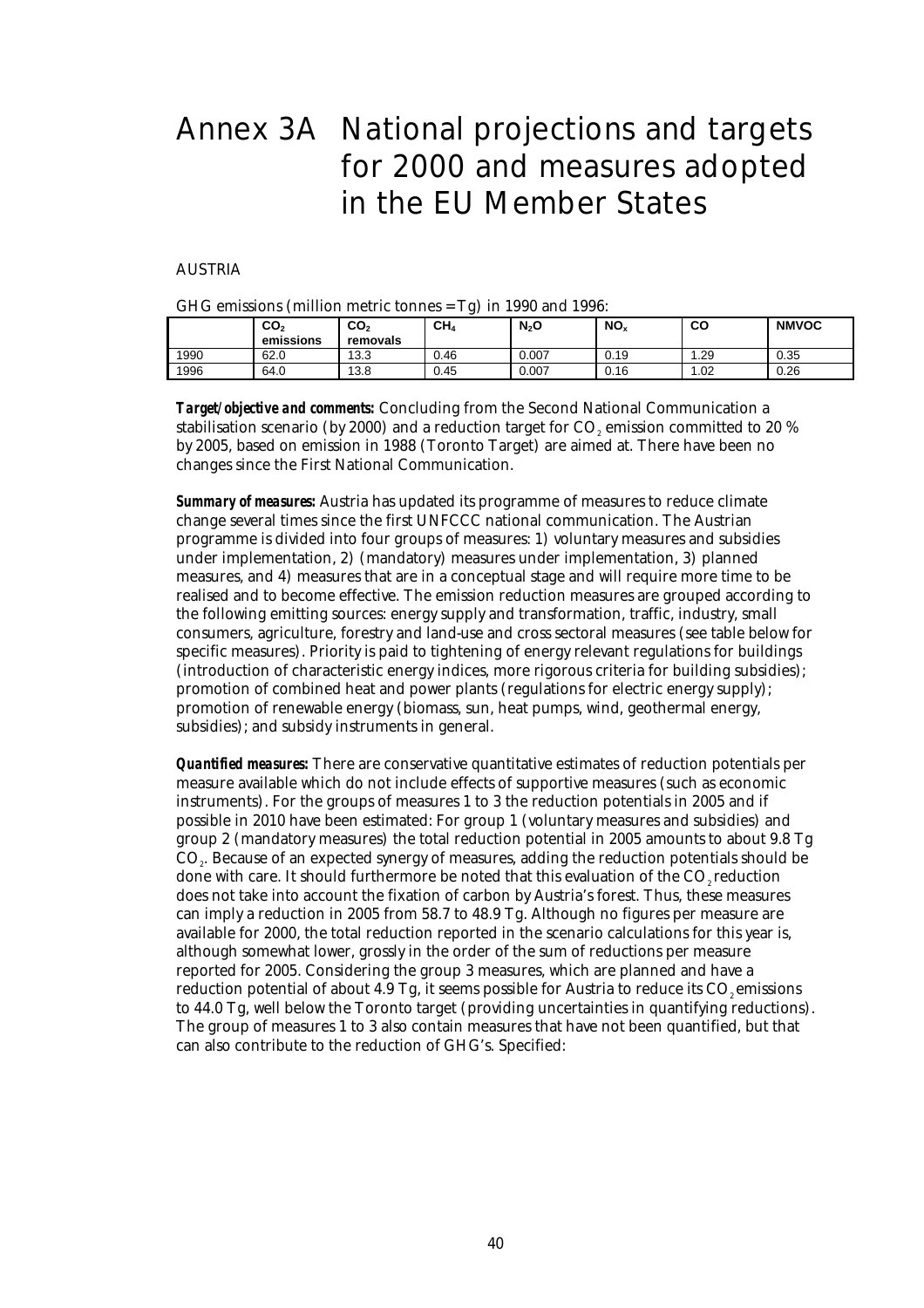|                                   | Policy or measure                                                                                             | Reduction potential until 2005/2010 (Mio t CO <sub>2</sub> /a) |
|-----------------------------------|---------------------------------------------------------------------------------------------------------------|----------------------------------------------------------------|
|                                   | CO <sub>2</sub> : Energy supply and transformation                                                            |                                                                |
|                                   | Voluntary measures and subsidies under implementation                                                         |                                                                |
| 1.1.1                             | Promotion of district and block heating                                                                       | 1.25 / 2.50                                                    |
| 1.1.2                             | Utilisation of renewable energy sources                                                                       | see no. 1.7                                                    |
| 1.1.3                             | Supply of electricity into the public grid                                                                    | 0.5/1.1                                                        |
|                                   | Measures under implementation                                                                                 |                                                                |
| 1.1.4                             | Mineral oil tax for heating fuels                                                                             | not estimated                                                  |
| 1.1.5                             | Energy $CO2$ taxation                                                                                         | $0.90/-$                                                       |
| Planned measures                  |                                                                                                               |                                                                |
| 1.1.6                             | Tightening of the energy relevant regulations for<br>buildings, regional and land use planning                | new buildings: 0.23 / 0.50; existing buildings: 1.5 /<br>3.2   |
| 1.1.7                             | Treaty between Federation and Federal Provinces<br>on achieving the CO <sub>2</sub> emission reduction target | $\blacksquare$                                                 |
| 1.1.8                             | Promotion of combined heat and power (industry,<br>space heating)                                             | $\Box$                                                         |
| 1.1.9                             | Continuation of electricity tariff reform                                                                     | $\Box$                                                         |
| CO <sub>2</sub> : Traffic         |                                                                                                               |                                                                |
|                                   | Measures under implementation                                                                                 |                                                                |
| 1.2.1                             | Tax on standard fuel consumption and reform of the                                                            | 0.35/                                                          |
|                                   | tax on motor vehicles                                                                                         |                                                                |
| 1.2.2                             | Mineral oil taxation                                                                                          | $0.10/-$                                                       |
| 1.2.3                             | Night driving ban for HGV's                                                                                   | $0.02/ -$                                                      |
| 1.2.4                             | Electronic speed limitation for trucks and buses                                                              | 0.12                                                           |
| 1.2.5                             | Forced monitoring of the adherence to existing<br>speed limits                                                | 0.18/                                                          |
| 1.2.6                             | Restrictive quota regulations for HGV's and buses<br>with all eastern neighbouring states                     | not estimated                                                  |
| 1.2.7                             | Continued implementation of the guide-lines in the<br>1991 Master Transportation Concept                      | $0.70/-$                                                       |
| 1.2.8                             | Federal Traffic Route Plan                                                                                    | not estimated                                                  |
| Planned implementation            |                                                                                                               |                                                                |
| 1.2.9                             | Reduction in fuel consumption of aircraft                                                                     | not estimated                                                  |
| 1.2.10                            | Reduction in fuel consumption of motor vehicles                                                               | $0.60/-$                                                       |
| 1.2.11                            | Use of biogenic fuels in ecologically sensitive areas                                                         | $0.10/-$                                                       |
| 1.2.12                            | Road pricing                                                                                                  | $0.50/-$                                                       |
| 1.2.13                            | Stepwise emission reduction in transport                                                                      | not estimated                                                  |
| 1.2.14                            | Environmentally friendly traffic behaviour                                                                    | not estimated                                                  |
|                                   | $CO2$ : Industry – Combustion and Processes                                                                   |                                                                |
|                                   | Voluntary measures - subsidies under implementation                                                           |                                                                |
| 1.3.1                             | Combined heat and power installations                                                                         | $\blacksquare$                                                 |
| 1.3.2                             | Optimalisation of mechanical systems                                                                          | 0.80/                                                          |
| 1.3.3                             | Fuel switch                                                                                                   | $0.30/$ -                                                      |
| 1.3.4                             | Improving information about the energy flow in                                                                | 0.30/                                                          |
|                                   | enterprises                                                                                                   |                                                                |
| CO <sub>2</sub> : Small Consumers |                                                                                                               |                                                                |
|                                   | Measures under implementation                                                                                 |                                                                |
| 1.4.1                             | Consumption related heating costs accounting                                                                  |                                                                |
| Planned implementation            |                                                                                                               |                                                                |
| 1.4.2                             | Consumption reduction for el. equipments and<br>motors as well as lighting and electronic systems             | 0.60 / 0.80                                                    |
| 1.4.3                             | Improving thermal quality of old and new structures                                                           | included in 1.1.5                                              |
| 1.4.4                             | Improvement of thermal quality of heating systems                                                             | $1.40/-$                                                       |
| CO <sub>2</sub> : Agriculture     |                                                                                                               |                                                                |
|                                   | Voluntary measures - subsidies under implementation                                                           |                                                                |
| 1.5.1                             | Extension of biological farming and integrated<br>husbandry                                                   | $0.10/-$                                                       |
| 1.5.2                             | Cultivation of oil-seed crops aimed at substituting<br>fossil fuels and fossil raw material                   | $0.30/-$                                                       |
| 1.5.3                             | Utilising the energy of surplus straw                                                                         | included in 1.7.1                                              |
| 1.5.4                             | Substitution of fossil fuels with biogas                                                                      | 0.05 / 0.07                                                    |
|                                   | CO <sub>2</sub> : Forestry and land use                                                                       |                                                                |
|                                   | Measures under implementation - planned implementation                                                        |                                                                |
| 1.6.1                             | Maintenance of a vital forest as CO <sub>2</sub> sink                                                         | 0                                                              |
| 1.6.2                             | Extension of the forest area                                                                                  | $0.255/ -$                                                     |
| 1.6.3                             | Increase of biomass                                                                                           | $13.4/-$                                                       |
| 1.6.4                             | Doubling of the use of long-lived wood products                                                               | $0.15/ -$                                                      |
|                                   | CO <sub>2</sub> : Cross-sectoral measures                                                                     |                                                                |
|                                   | Voluntary measures - subsidies under implementation<br>Use of biomass as a fuel and raw material              |                                                                |
| 1.7.1<br>1.7.2                    | Utilisation of solar energy especially for water                                                              | 1.45 / 2.90<br>$1.00/-$                                        |
|                                   |                                                                                                               |                                                                |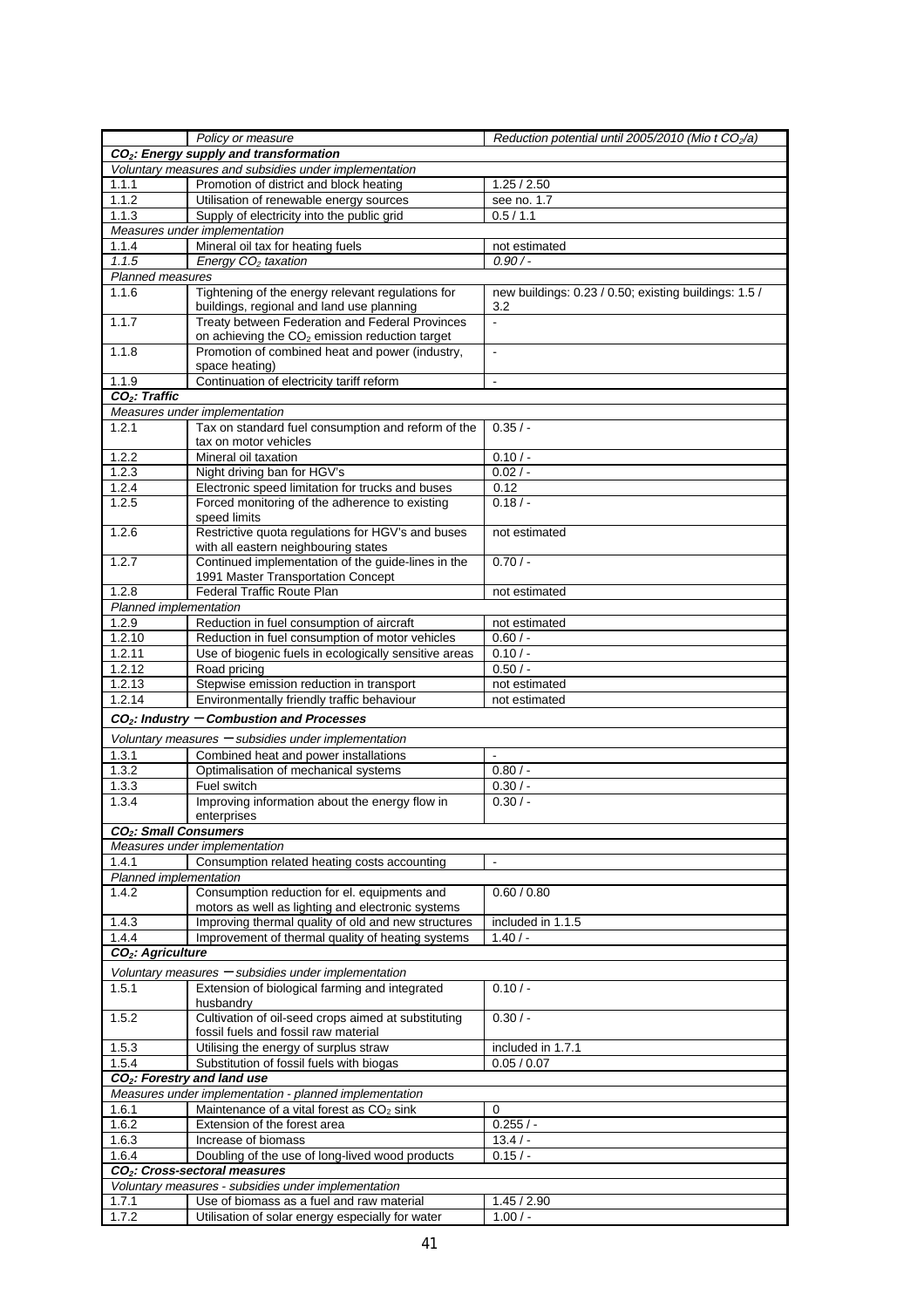|                        | heating; use of solar collectors; passive solar<br>energy utilisation |                                             |
|------------------------|-----------------------------------------------------------------------|---------------------------------------------|
| 1.7.3                  | Photovoltaic utilisation of solar energy                              | 0.04 / 0.08                                 |
| 1.7.4                  | Utilisation of environmental energy by means of                       | 0.75/1.10                                   |
|                        | heat pumps                                                            |                                             |
| 1.7.5                  | Utilisation of wind-energy                                            | 0.16 / 0.26                                 |
| 1.7.6                  | Utilisation of geothermal energy                                      | 0.06 / 0.08                                 |
| 1.7.7                  | Analysis of the Austrian subsidies                                    | O                                           |
|                        | CH <sub>4</sub> : Waste and Waste water treatment                     |                                             |
| Planned implementation |                                                                       |                                             |
| 2.1.1                  | Energy utilisation of landfill gas                                    | $0.10 / -$ ; 2,000 / - t CH <sub>4</sub> /a |
| 2.1.2                  | Energy utilisation of sewage gas                                      | 5.800 t CH4/a                               |
| 2.1.3                  | Energy utilisation of cooker waste from the pulp                      | not estimated                               |
|                        | and paper industry                                                    |                                             |
| 2.1.4                  | Energy utilisation of waste                                           | not estimated                               |

*Categorisation of measures:* 1) voluntary measures and subsidies under implementation, 2) (mandatory) measures under implementation, 3) planned measures, and 4) measures in a conceptual stage that will require more time to be realised and to become effective (see table above).

*Projected CO<sub>2</sub> emissions in 2000 relative to target/objective:* On the basis of all measures, it is being anticipated by Austria that the reduction measures already under realisation could stabilise Austria's CO<sub>2</sub> emissions at the 1990 level by 2000. The potentials of the additional measures have been judged by Austria to be sufficient to reduce the level of emissions well below the stabilisation target, with a fair chance to reach the Toronto target nationally. The expectation of reaching the Toronto target relies on an immediate implementation of the additional measures.

Austria's GHG emissions for 1990 and 1996, and the expected projections in 2000 in Gg, CO<sub>2</sub> in Tg:

| <b>Substance</b> | 1990  | 1996     | 2000 without measures | 2000 with measures |
|------------------|-------|----------|-----------------------|--------------------|
| CO <sub>2</sub>  | 62.0  | 64.0     | 63.5                  | 57.3               |
| CH <sub>4</sub>  | 459.8 | 446.6    | not available         | 600.0              |
| N <sub>2</sub> O | 6.5   | 70<br>ں. | not available         | not available      |

The CO<sub>2</sub> emissions for the year 1996 are 2 million metric tonnes above the value for the year 1990 (some  $3\%$ ). While both the projected CO<sub>2</sub> emissions for 2000 (57.3 Tg) and for 2005  $(58.7 \text{ Tg})$  are lower than Austria's CO<sub>2</sub> emissions in 1990, the adopted measures do not yet show significant impact on the reduction of CO<sub>2</sub> emissions. Achieving the 57.3 Tg 'with measures' projection will depend on strong reductions during the next few years. While stabilisation on 1990 levels by 2000 could be reached with lesser efforts, it would still require a shift from growing to falling CO<sub>2</sub> emissions. CH<sub>4</sub> emissions slightly decreased, whereas N<sub>2</sub>O emissions increased from 6.5 to 7.3 Gg during 1990-1996. From 1995 to 2000 Austria GDP growth is forecasted to be 2.0 % per year.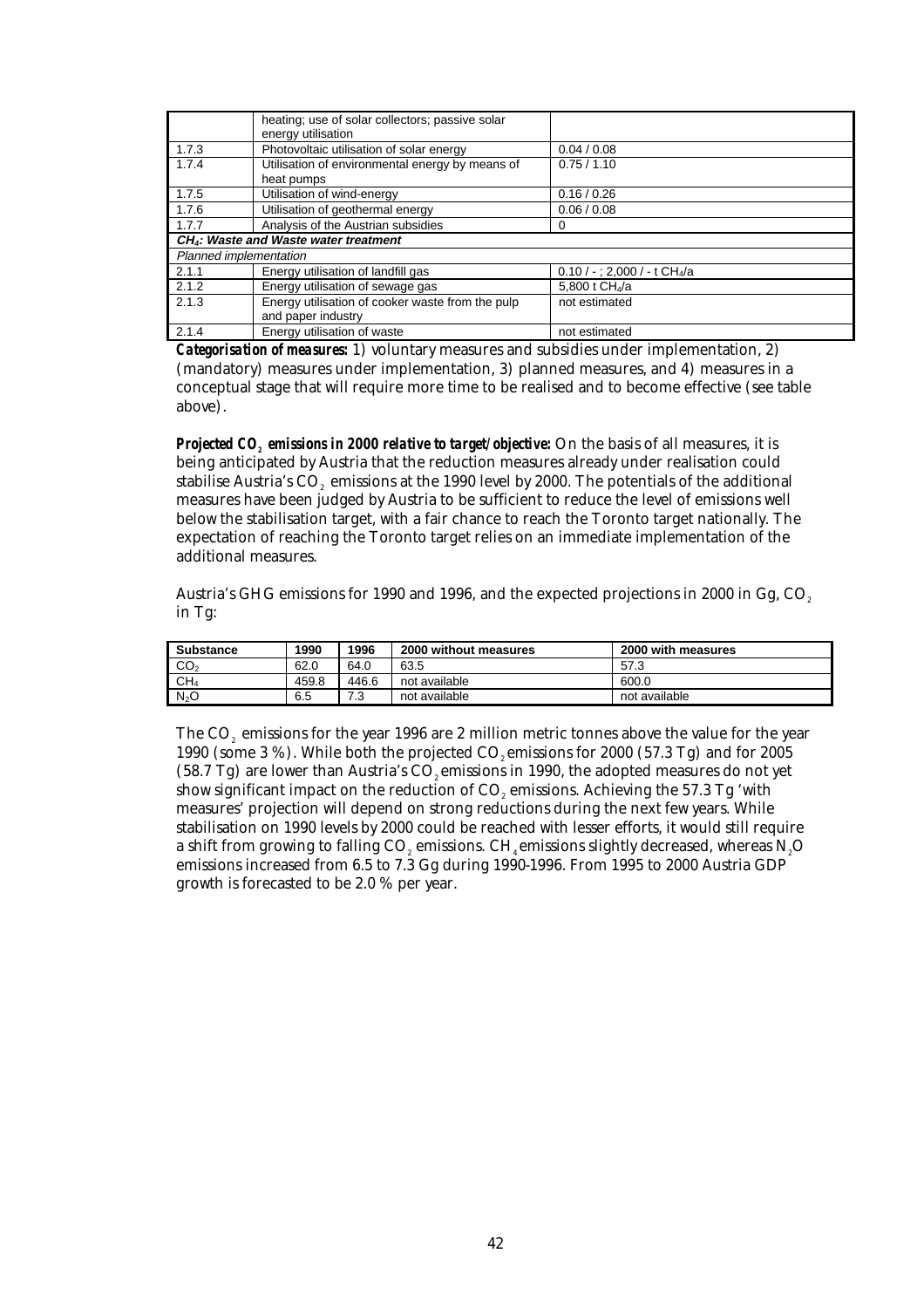## BELGIUM

|      |                              |                             | c               | ____    |                 |            |              |
|------|------------------------------|-----------------------------|-----------------|---------|-----------------|------------|--------------|
|      | CO <sub>2</sub><br>emissions | CO <sub>2</sub><br>removals | CH <sub>A</sub> | $N_2$ O | NO <sub>x</sub> | co         | <b>NMVOC</b> |
| 1990 | 116.1                        | 2.06                        | 0.63            | 0.031   | 0.34            | 12<br>د ۱۰ | 0.33         |
| 1996 | 128.5                        | 2.06                        | 0.59            | 0.035   | 0.33            | .42        | 0.30         |

| GHG emissions (million metric tonnes = Tg) in 1990 and 1996: |  |
|--------------------------------------------------------------|--|
|--------------------------------------------------------------|--|

*Target/objective and comments:* A 5 % emissions reduction in the year 2000 compared with the 1990 CO2 emissions. The target is based on temperature-corrected emission data. Information given in the Second National Communication has reconfirmed the above mentioned target-objective.

*Summary of measures:* The Belgian Government has implemented several tax incentives which although not primarily aimed at reducing greenhouse gases will have a considerable effect on CO2 emission. Moreover in 1994 the Government approved the 'Belgian National Program on Reduction of CO<sub>2</sub> Emissions' which comprised a range of predominantly non-fiscal measures. This program has so far been partly implemented. The third category of measures comprises among others the introduction of a CO<sub>2</sub>/energy levy (1992 Commission proposal for a CO<sub>2</sub>/energy tax) which so far has not been adopted. The Belgian Government regards this measure essential in order to meet the national reduction target. The  $CO_2/e$ nergy levy is expected to reach its full impact on the longer term (after 2000). Apart from anticipated effects of the above-listed measures, which are regarded economically feasible and are the basis of the medium term projections for the years 2000 and 2005, from mere a technical point of view even more effective results then the currently foreseen can be achieved within the context of the currently foreseen measures according to the Belgian Second National Communication. In addition measures within the framework of the 'Belgian National Program on Reduction of CO<sub>2</sub> Emission' that have not yet been implemented and possible further non-fiscal measures in the transport sector are mentioned. A large reserve of emission reduction potential is foreseen from all this.

*Quantified measures:* In the Belgian Second National Communication the anticipated effects of greenhouse gas reduction policies/measures have not been specified per measure, instead reduction totals are given categorised according to type (fiscal, non-fiscal or additional) and sector. There is a synergy between measures; the introduction of the CO<sub>2</sub>/energy levy is estimated to increase the effect of the 'Belgian National Program on Reduction of CO<sub>2</sub> Emission'.

| Policy or measure                                                                               | Reduction potential around 2000 (Mio t $CO2/a$ ) |
|-------------------------------------------------------------------------------------------------|--------------------------------------------------|
| $CO2$ : measures/policies implemented:                                                          |                                                  |
| tax incentives, all sectors                                                                     | 2.1                                              |
| non-fiscal measures, all sectors                                                                | 1.9                                              |
| $CO2$ : measures/policies intended:                                                             |                                                  |
| introduction of CO <sub>2</sub> /energy levy (including                                         | 9                                                |
| stimulating effect on above mentioned non-fiscal                                                |                                                  |
| measures), all sectors                                                                          |                                                  |
| CO <sub>2</sub> : possible additional measures/policies; maximum technical potential assumption |                                                  |
| tax incentives, all sectors                                                                     | 1.46                                             |
| non-fiscal measures, all sectors                                                                | 8.70                                             |
| $CO2/energy$ levy                                                                               | 16.27                                            |

*Categorisation of measures:* The fiscal measures presented in the third row of the table above have all been implemented by 1994. Non-fiscal measures within the context of the 'Belgian National Program on Reduction of CO<sub>2</sub> Emission' (fourth row) have been approved but have so far been only partly implemented. The introduction of the  $CO<sub>s</sub>/energy$  levy (sixth row) is intended to be phased in as soon as there is agreement within the EU. The Belgian Second National Communication stresses the necessity of this measure in order to have Belgium meet its target-objective. The measures/policies listed in the eight, ninth and tenth row comprise a more stringent policy within the current approach to greenhouse gas reduction plus some additional measures. These figures are an indication of the technically achievable emission reduction and are considered as intended measures on the longer term. Different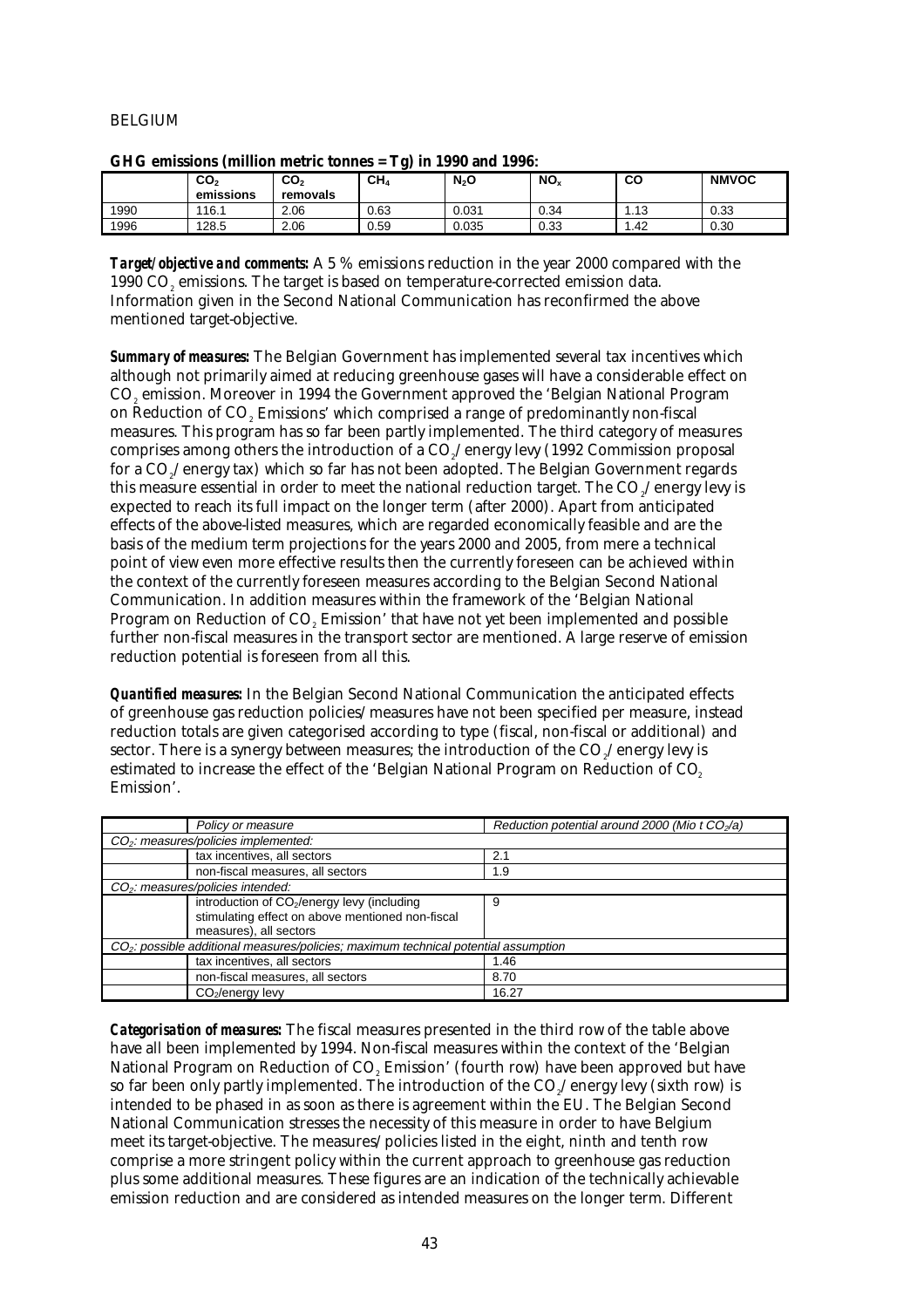economic models are used to forecast these emission reduction values, hence the reported lower effect of the tax incentives compared to the first scenario.

*Projected CO<sub>2</sub> emissions in 2000 relative to target:* Belgium's GHG emissions for 1990 and 1996, and the expected projections in 2000 in Gg, CO<sub>2</sub> in Tg:

| <b>Substance</b> | 1990  | 1996  | 2000 without measures | 2000 with implemented<br>measures | 2000 with implemented<br>measures and<br>CO <sub>2</sub> /energy levy |
|------------------|-------|-------|-----------------------|-----------------------------------|-----------------------------------------------------------------------|
| CO <sub>2</sub>  | 116.1 | 128.5 | 129.3                 | 125.2                             | 116.3                                                                 |
| CH <sub>4</sub>  | 634   | 591   | not estimated         | 530                               | not estimated                                                         |
| N <sub>2</sub> O | 31    | 35    | not estimated         | 30.4                              | not estimated                                                         |

In the Belgian projections according to the scenario with implemented measures the largest emission increase is reported for the transport sector (18.5 vs. 25.8 Tg CO<sub>2</sub>) while changes in other sectors are less pronounced. Following this scenario, the total emissions will increase between 1990-2000 from 116.1 Tg to 125.2 Tg − an increase of 7.8 %. Belgium is not likely to fulfil both its national target of  $5\%$  reduction (i.e. 110 Tg CO<sub>2</sub> emission in 2000) and the EU target of stabilisation at the level of 1990. After temperature correction of the emission data for 1990 (121.1 Tg), the foreseen increase still amounts to 3.4 %. Estimates for the growth of GDP during 1995 to 2000 range from 1.9 to 2.4 % per year.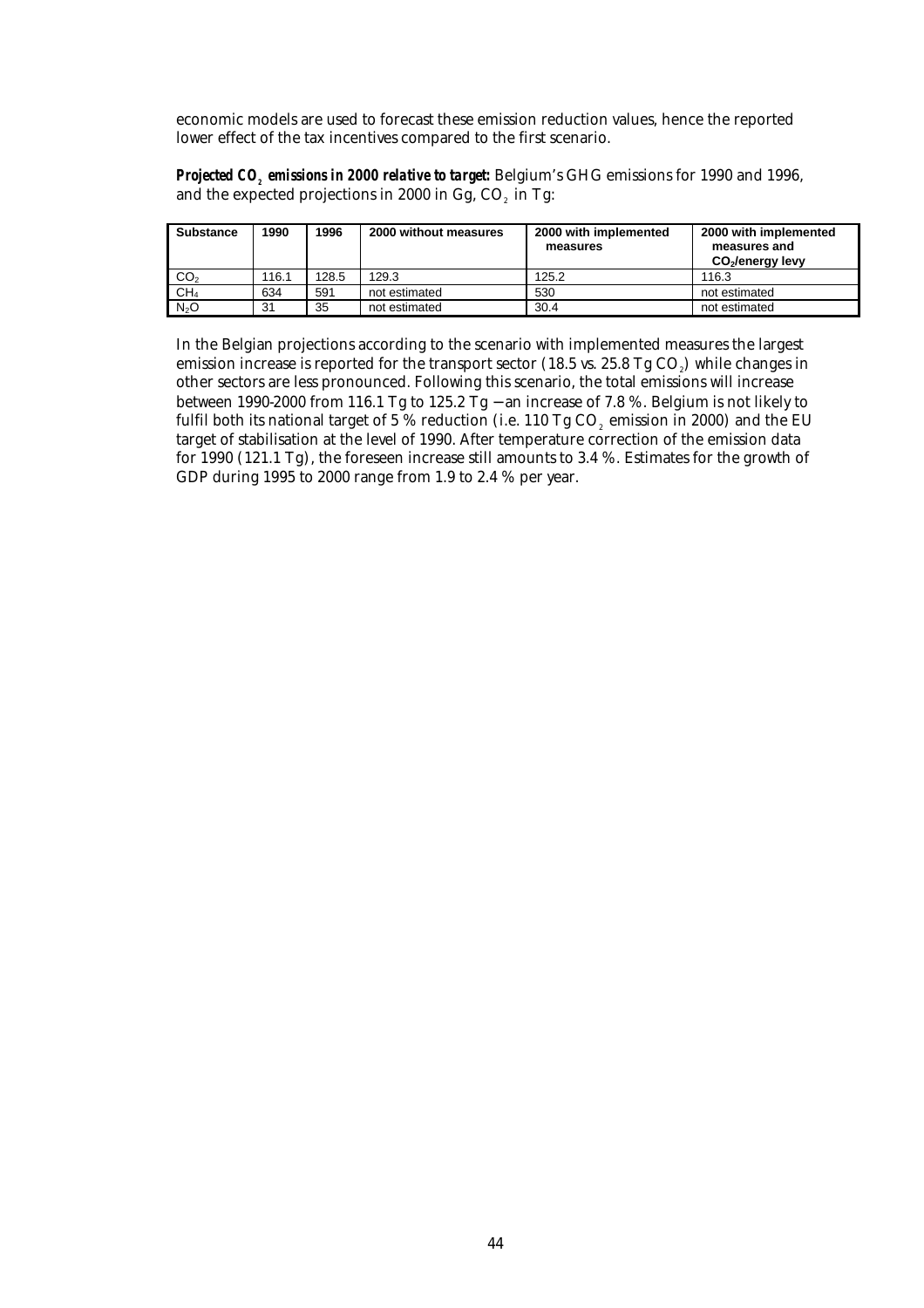## DENMARK

| . .  |                              |                             |                 |         |                 |      |              |  |
|------|------------------------------|-----------------------------|-----------------|---------|-----------------|------|--------------|--|
|      | CO <sub>2</sub><br>emissions | CO <sub>2</sub><br>removals | CH <sub>4</sub> | $N_2$ O | NO <sub>x</sub> | CO   | <b>NMVOC</b> |  |
| 1990 | 52.3                         | 0.92                        | 0.42            | 0.034   | 0.28            | 0.79 | 0.18         |  |
| 1996 | 73.2                         | 0.98                        | 0.43            | 0.034   | 0.29            | 0.62 | 0.14         |  |
|      |                              |                             |                 |         |                 |      |              |  |

|  |  |  |  | GHG emissions (million metric tonnes = Tg) in 1990 and 1996: |
|--|--|--|--|--------------------------------------------------------------|
|--|--|--|--|--------------------------------------------------------------|

<sup>1</sup>Not corrected for electricity exchange and outside temperature

*Target/objective and comments:* Internationally, Denmark has committed itself to stabilise emissions at the 1990 level by 2000 within the framework of the UNFCCC, and as a contribution to overall stabilisation by the year 2000 for the countries of the EU to achieve a 5 % reduction in 2000 compared with 1990.

The Danish Government's target is to reduce  $CO<sub>a</sub>$  emissions from the energy consuming sectors by 20 % by the year 2005 as compared to 1988 (Transport Action Plan and Energy 2000). The target is defined in terms of emission values, corrected for variation in electricity exchange and outside temperature, including international air traffic, but excluding marine bunkers and flaring. It entails a reduction of 12.2 Tg  $CO<sub>2</sub>$  emission out of a total of 61.2 Tg  $CO<sub>2</sub>$ .

The Danish target objectives have not been changed since the First National Communication.

*Summary of measures:* New Energy Action Plan (approved in April 1996), to supplement the old one from 1990. Measures introduced: Electricity Saving Fund − support the conversion from electrical heating to district heating or natural gas for private consumers; Establishing of Council for Environment and Energy − advisory body for Parliament and Government, provoke debate; Work in electricity- and CHP-sector;  $6$  measures on renewables. For  $CO<sub>2</sub>$ , the focus is on the energy, transport and agriculture sector, while for methane there is emphasis on measures in the waste and agriculture sector. In total, there are 26 energy policy measures reported, plus various measures and options for the other sectors. Efficiency improvements in end use through the implementation of efficiency standards for electrical appliances and other equipment are expected to make a large contribution to CO2 reductions. Also important is promotion of CHP through subsidies. New generating capacity will come from construction of gas-fired plants after 2000. Denmark has a CO<sub>2</sub> tax in place for households since 1993 and in 1996 it was increased for the industrial sector to the level of households. Then intention is to introduce more green taxes in all the sectors of the economy. In the transport sector emphasis is on promoting public transport, e.g. investment support for purchase of clean vehicles. Other measures include promotion of energy efficient driving through information and training and promotion of rail transport. From 1989 an afforestation programme with the aim of doubling forest area within the next 80-100 years has been in force and in 1998 an action plan on the water environment included measures to secure the necessary afforestation rate over the next 4 years.

*Quantified measures:* Of the reported greenhouse gas reduction measures for Denmark there are none for which the anticipated effects in terms of emission reduction is specified per measure.

*Categorisation of measures:* All of the reported reduction measures are under implementation.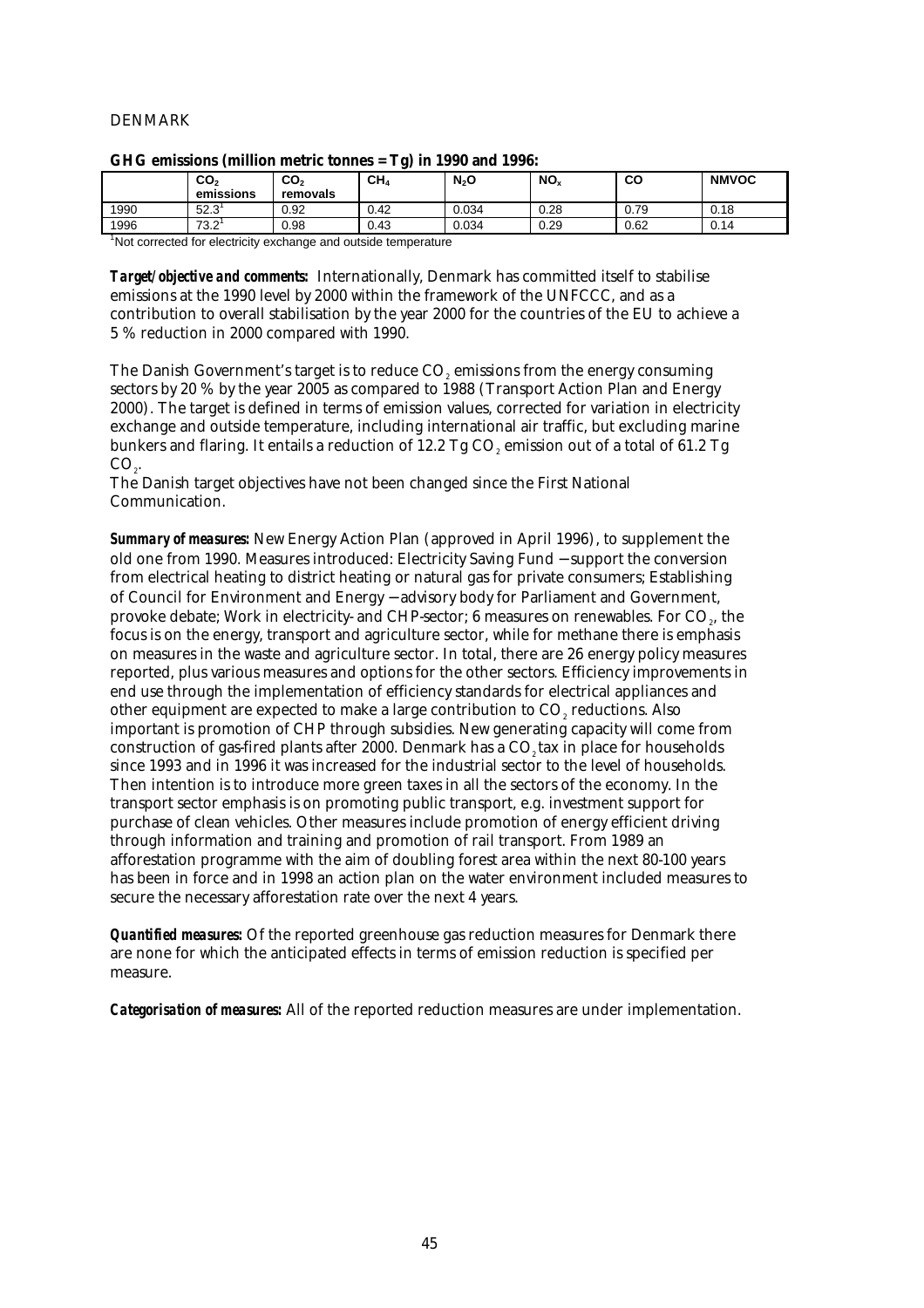*Projected CO<sub>2</sub> emissions in 2000 relative to target:* Denmark's (adjusted) GHG emissions for 1990 and 1996, and the expected projections in 2000 in Gg, CO<sub>2</sub> in Tg:

| <b>Substance</b> | 1990 | 1996 | 2000 without measures | 2000 with measures |
|------------------|------|------|-----------------------|--------------------|
| CO <sub>2</sub>  | 60.2 | 58.9 | ±66                   | 54.3'              |
| CH4              | 421  | 425  | -                     | 408                |
| N <sub>2</sub> O | 34   | 34   | -                     | 28                 |

<sup>1</sup> Corrected for electricity exchange and outside temperature

The projected  $CO<sub>2</sub>$  emission for 2000 is 54.3 Tg (corrected for electricity exchange and outside temperature, both projected to be normal) whereas economic growth is expected to be 2.2 % annually for 1995 to 2000. This corresponds to a 9.8 % decrease of the adjusted 1990 emission of 60.2 Tg (corrected for electricity exchange and outside temperature). This indicates that the 5 % reduction target for 2000 is expected to be fulfilled, given that the adjustments on electricity and temperature are taken into account. In the Danish Second National Communication all scenario calculations are corrected for electricity exchange and outside temperature.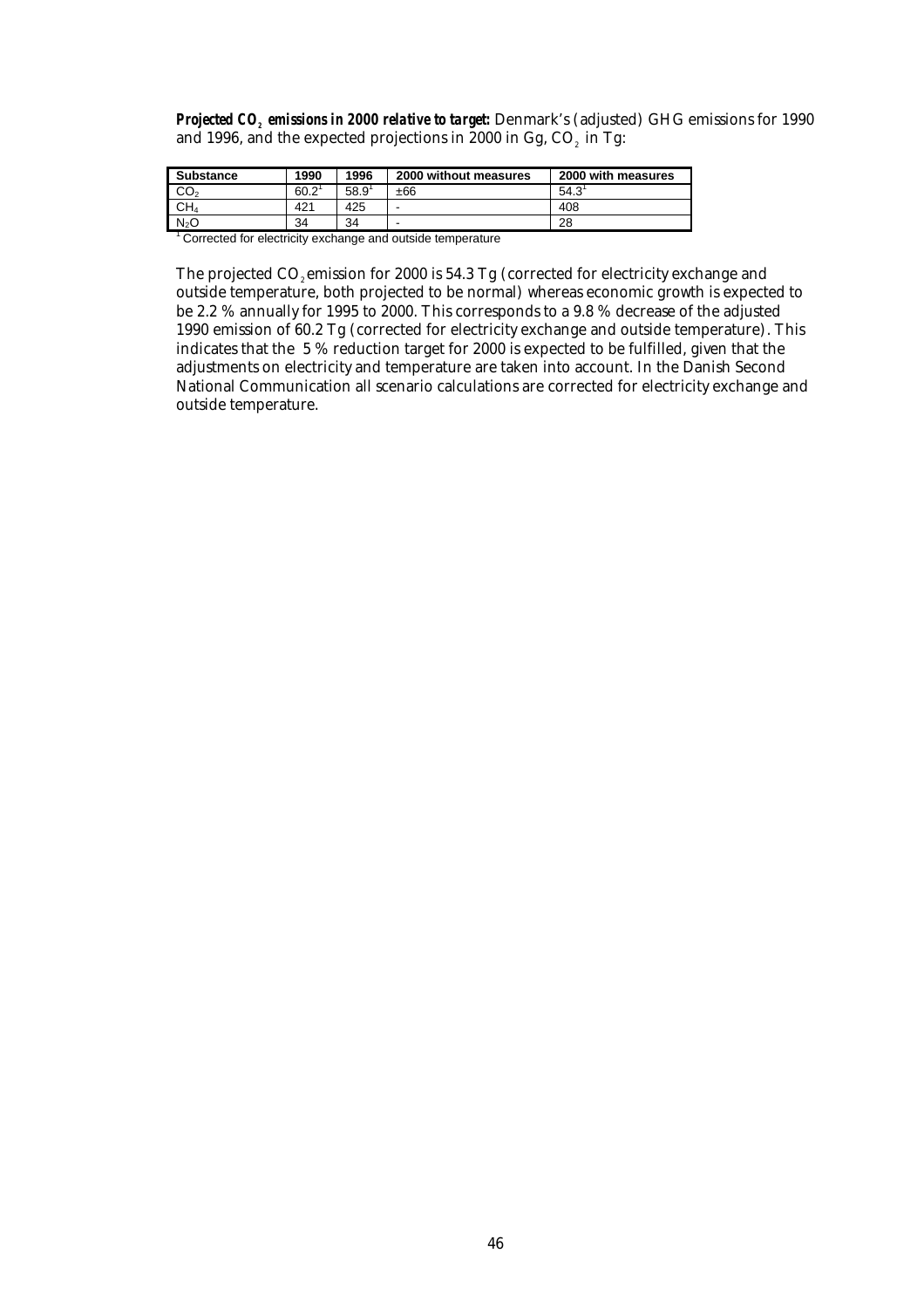## FINLAND

|      |                              |                             | . .             |         |                 |      |              |
|------|------------------------------|-----------------------------|-----------------|---------|-----------------|------|--------------|
|      | CO <sub>2</sub><br>emissions | CO <sub>2</sub><br>removals | CH <sub>A</sub> | $N_2$ O | NO <sub>x</sub> | CO   | <b>NMVOC</b> |
|      |                              |                             |                 |         |                 |      |              |
| 1990 | 59.3                         | 30.6                        | 0.36            | 0.019   | 0.30            | 0.49 | 0.21         |
| 1995 | 60.9                         | 14.3                        | 0.27            | 0.018   | 0.26            | 0.43 | 0.18         |
| 1996 | 66.4                         | ne                          | 0.27            | 0.019   | ne              | ne   | ne           |

#### **GHG emissions (million metric tonnes = Tg) in 1990, 1995, and 1996:**

**Target/objective and comments:** Stopping increases in CO<sub>2</sub> emissions from energy production and use by the end of the 1990s (Energy Report, 1993). In the Second National Communication this target is maintained.

*Summary of measures:* Intensification of programmes that are already on their way, such as efficiency improvements in the energy production and utilisation system, CHP production, electricity production from biomass and use of energy and carbon taxes. Besides limiting emissions of CO2 and other greenhouse gases, the Finnish action programme also includes measures to enhance carbon reservoirs and sinks. The Energy Efficiency Programme 1996-2010 will bring about economical and normative measures that promote energy saving, voluntary agreements with industry and other energy users.

**Quantified measures:** A summary of implemented policies and measures to reduce CO<sub>2</sub> emissions is given in the table below. The reductions listed are included in Finland's Energy Market Scenario (scenario without taking into account further GHG reduction measures).

| <b>Policy - measure</b>     | <b>Type of instrument</b>                                                                                                               | Estimated mitigation impact ( $TgCO2$ )<br>in 2000 |
|-----------------------------|-----------------------------------------------------------------------------------------------------------------------------------------|----------------------------------------------------|
| Fuel switching              | Market liberalisation. Energy taxation                                                                                                  |                                                    |
| Renewable energy            | R&D of new technology. Market<br>liberalisation. Energy taxation.                                                                       |                                                    |
| Energy efficiency programme | Saving targets. Information and<br>incentives. Voluntary agreements.<br>Regulation, advice, grants, labelling.<br>R&D of new technology |                                                    |
| Total                       |                                                                                                                                         | ิค                                                 |

The CO<sub>2</sub> based energy tax currently levied in Finland is expected to reduce CO<sub>2</sub> emissions about 4-5 % by the year 2000 compared to 1990 level, that is, by 2 Tg, if it proves possible to pursue this policy consistently. The implementation of the energy conservation programme would mean a cut of some  $6-8$  Tg of CO<sub>2</sub> by the year 2000, though with the provision of a gradually rising tax. More extensive use of wood of biofuels will help to achieve the  $CO<sub>2</sub>$ reduction targets. By 2000, it would cut about 3 Tg (6-7 %) off total emissions at installations where wood will replace coal.

*Categorisation of measures:* Energy Report (1993 approved) and under implementation; Forestry Environmental Programme (1994 ratified); Energy efficiency programme 1996-2010 (1995 decided upon by Government). All quantified measures are implemented. As is described above further reductions are possible although implementation is not certain at present.

*Projected CO<sub>2</sub> emissions in 2000 relative to target:* Finland's GHG emissions for 1990 and 1996, and the expected projections in 2000 in Gg, CO<sub>2</sub> in Tg:

| <b>Substance</b> | 1990 | 1996 | 2000 with current measures |
|------------------|------|------|----------------------------|
| CO <sub>2</sub>  | 59.3 | 66.4 | 60.0                       |
| CH4              | 358  | 270  | 226                        |
| N2O              | 19   | 19   | $19 - 20$                  |

Under the most likely policy option, emissions from energy production and consumption would be 60 Tg in 2000. This option takes into account cuts brought about by energy taxation, energy conservation, increased use of bio energy and the adoption of new technologies. For the year 2000 no figures are available for the 'without measures' scenario. Economic growth is estimated to be around 2.5 % per year. In 2020, without measures,  $CO<sub>2</sub>$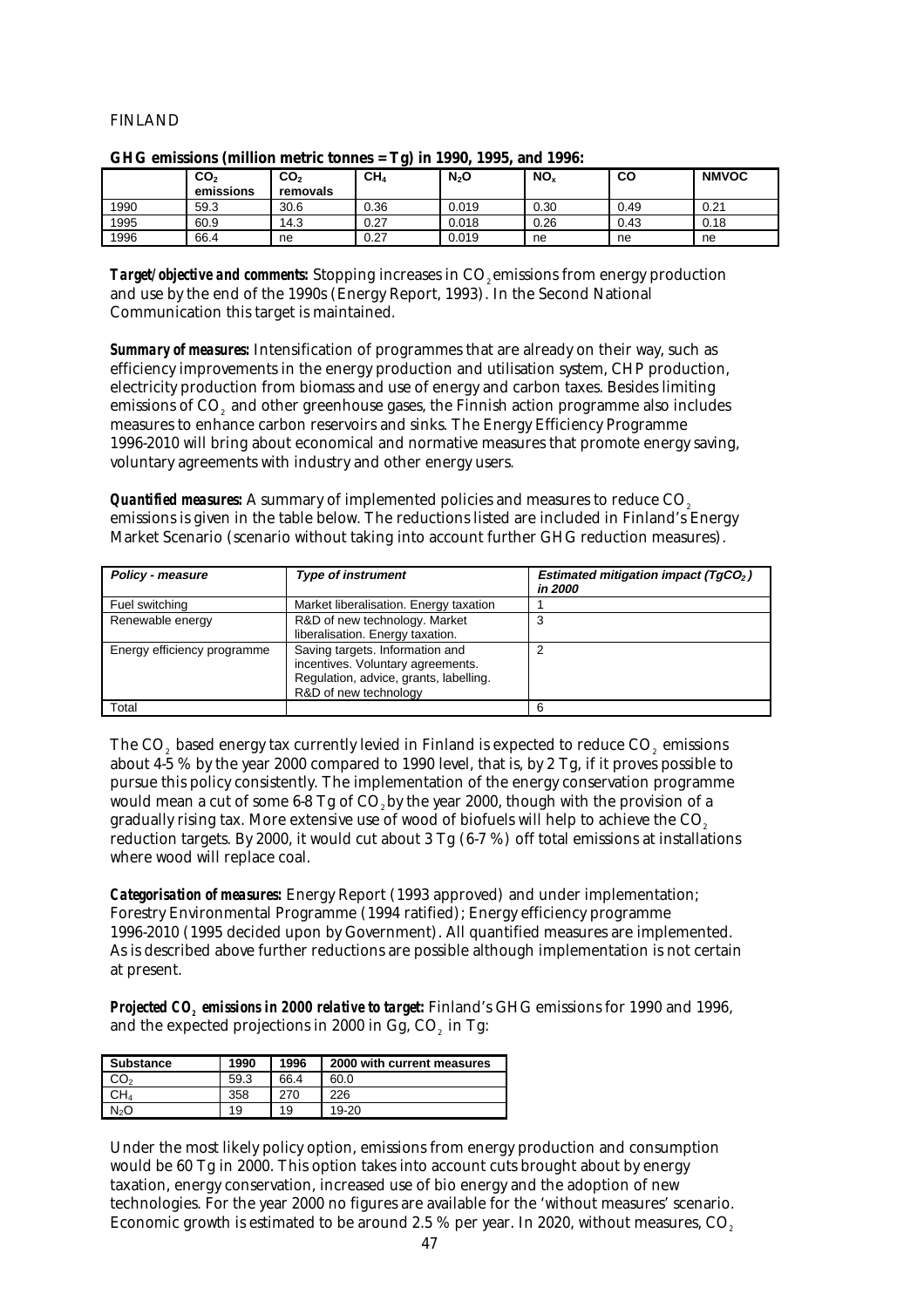emissions might well rise to as much as 79 Tg. As a result of a range of measures in the most likely policy option, emissions would be between 60-70 Tg in 2010, even possibly 65 Tg.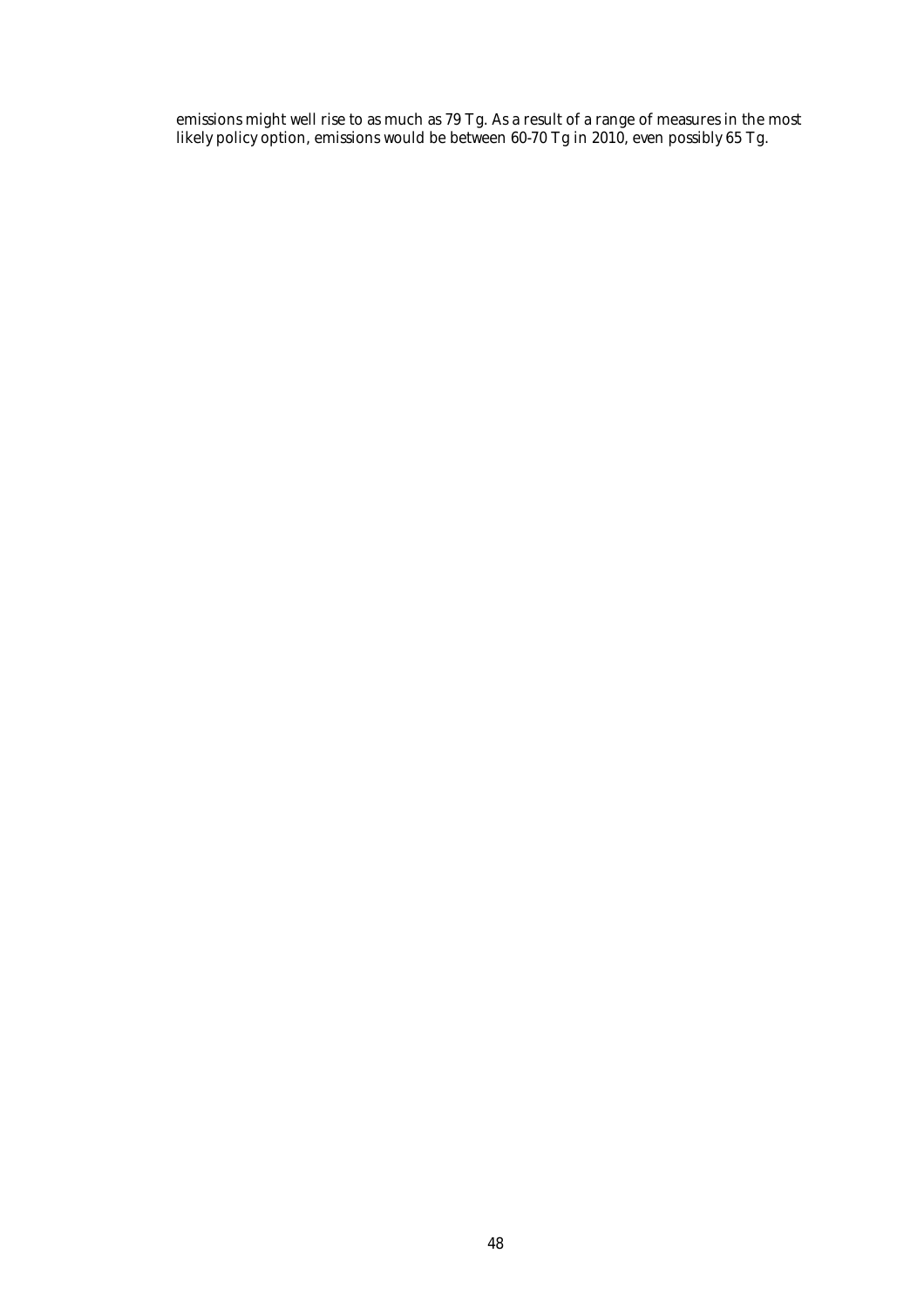## FRANCE

| and chosens (minon mean tomes $-$ ig) in 1000 and 1000. |                              |                 |                 |         |                 |       |              |  |
|---------------------------------------------------------|------------------------------|-----------------|-----------------|---------|-----------------|-------|--------------|--|
|                                                         | CO <sub>2</sub><br>emissions | CO,<br>removals | CH <sub>A</sub> | $N_2$ O | NO <sub>x</sub> | CО    | <b>NMVOC</b> |  |
| 1990                                                    | 478                          | 118             | 3.02            | 0.309   | .95             | 10.40 | 2.97         |  |
| 1996                                                    | 494                          | 128             | 2.71            | 0.297   | .78             | 8.35  | 2.54         |  |

**GHG emissions (million metric tonnes = Tg) in 1990 and 1996:**

*Target/objective and comments:* Stabilisation of the fossil fuel related emissions at less than 2tC  $(7.33 \text{ tonnes } CO_{\odot})$  per capita per year by 2000. Considering the projected 59.4 million population for 2000 this is equivalent to a maximum 15 % increase relative to 1990 levels. In the French Second National Communication no additional target-objectives are mentioned.

**Summary of measures:** The policies and measures aimed at reduction of CO<sub>2</sub> emissions described in the French second national Communication concern both emissions linked to the use of fossil fuels as well as the management of carbon-sinks linked to biomass and soil organic matter. Energy-related measures focus on increasing energy efficiency of buildings, energy savings and fuel substitutions in industry on a voluntary basis, improvement of more energy efficient transportation means and infrastructural improvements. Measures range from subsidies for attempts to energy saving and financial support for R&D initiatives to tax incentives and the implementation of new and tight requirements for energy efficiency. Agreements with large energy consuming companies and industrial branches are still being negotiated. Policies regarding existing buildings should tap the considerable reserve of energy savings potential. Reductions are also expected to result from increasing forest carbon sequestration and the application of renewable energy such as the use of wood and agricultural waste as heating fuel. In agriculture no significant reduction of emission is yet expected in the foreseeable future. Due to the high penetration of nuclear power in the French electricity generating field, possibilities for CO<sub>2</sub> reduction are considered limited in the energy sector, although the intended promotion of co-generation and the employment of 'Demand Side Management' (DMS) need to be mentioned in this respect. Possibly, in the future new combined-cycle gas powered capacity could be introduced at the cost of nuclear power, hence increasing greenhouse gas emission.

*Quantified measures:* For the majority of the listed measures an estimate of the CO<sub>2</sub> reduction potential is given, although these figures in some cases refer to the total reserve of  $CO<sub>2</sub>$ reduction potential. In the French emission projections it is apparently expected that currently foreseen actions can only partly draw from this potential. In the French Second National Communication the anticipated effects are predominantly expressed as million metric tonnes of carbon per year but sometimes also as tonnes oil equivalent per year. Usually a cumulative effect starting from the year 2000 towards 2010 and 2020 is reported. In the table below specific policy instruments are categorised per sector and per pollutant and the specified impact potential regarding greenhouse gas emissions is shown per measure. Also indicated in italics is the actual reduction that is foreseen and used in the scenario calculations per sector.

|                                                                                       | Policy or measure                                                                                        | Reduction potential around 2000<br>(Mio t $CO2/a1$ ) |
|---------------------------------------------------------------------------------------|----------------------------------------------------------------------------------------------------------|------------------------------------------------------|
| CO <sub>2</sub> : Heating of buildings                                                |                                                                                                          |                                                      |
| 1.1.1                                                                                 | Tightening of regulations on energy<br>efficiency for new buildings (both<br>residential and commercial) | 76 ktoe/a                                            |
| 1.1.2                                                                                 | Obligatory standardised specification<br>of energy costs for new buildings                               | not estimated                                        |
| 1.1.3                                                                                 | Encouragement for energy saving<br>improvements for existing buildings                                   |                                                      |
|                                                                                       | Improvements of energy efficiency of<br>state buildings                                                  | 0.73                                                 |
|                                                                                       | Fuel taxation (measure not yet<br>certain)                                                               |                                                      |
|                                                                                       | All of the measures under 1.1.3:                                                                         | 7900 ktoe/a (full potential)                         |
| 1.1.4.                                                                                | Promotion of the use of timber in<br>construction                                                        | 1.28                                                 |
| Reduction assumed in projections for fuel<br>combustion in residential and commercial |                                                                                                          | 4                                                    |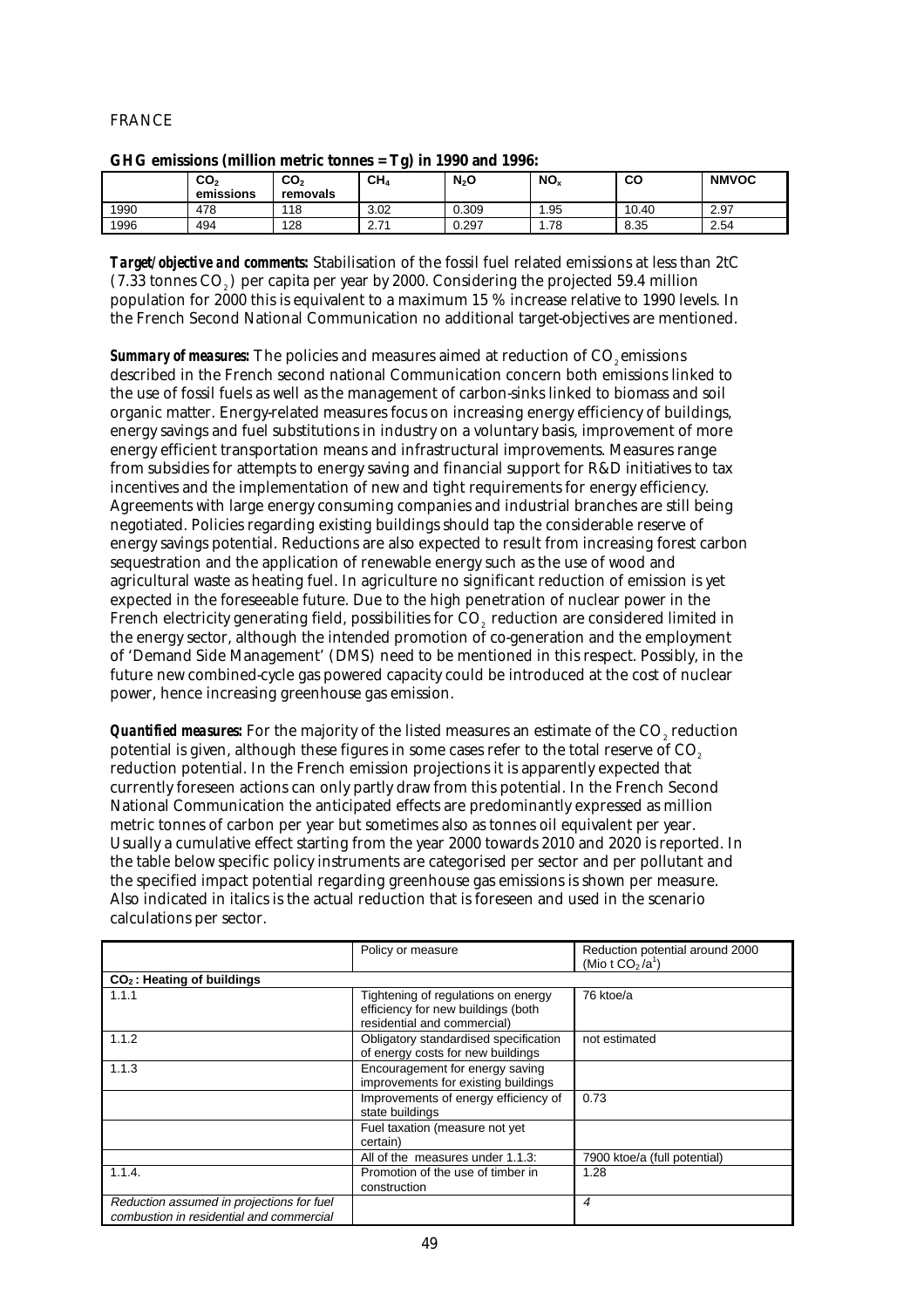| sector (low case scenario)                                                            |                                                                 |                                                     |
|---------------------------------------------------------------------------------------|-----------------------------------------------------------------|-----------------------------------------------------|
| $CO2$ : Industry                                                                      |                                                                 |                                                     |
| Voluntary agreements                                                                  |                                                                 |                                                     |
| 1.2.1<br>Supporting measures                                                          | Energy savings and fuel substitutions                           | 18.3 (full potential)                               |
| 1.2.2                                                                                 | Support for R&D                                                 | not estimated                                       |
| 1.2.2                                                                                 | Tax incentives                                                  | not estimated                                       |
| Reduction assumed in projections for fuel                                             |                                                                 | 4                                                   |
| combustion in industrial sector (low case                                             |                                                                 |                                                     |
| scenario)                                                                             |                                                                 |                                                     |
| CO <sub>2</sub> : Transportation                                                      |                                                                 |                                                     |
| Freight transport<br>1.3.1.1                                                          | Technical provisions concerning                                 |                                                     |
|                                                                                       | heavy trucks                                                    |                                                     |
| 1.3.1.2                                                                               | Institutional actions                                           |                                                     |
| 1.3.1.3                                                                               | Development of intermodal freight                               |                                                     |
|                                                                                       | transportation                                                  |                                                     |
|                                                                                       | All of the measures under 1.3.1:                                | 1.28                                                |
| Passenger transportation, technical improvements to vehicles<br>1.3.2.1.1             |                                                                 |                                                     |
|                                                                                       | Reduction in specific consumption of<br>new vehicles            | not estimated for 2000, 17.2 in 2010                |
| 1.3.2.1.2                                                                             | Safety checks for circulation vehicles                          | not estimated                                       |
| 1.3.2.1.3                                                                             | Bonus for destruction of vehicles over                          | not estimated                                       |
|                                                                                       | 10 years old                                                    |                                                     |
| 1.3.2.1.4                                                                             | Developing vehicles designed for                                | not estimated                                       |
|                                                                                       | urban areas                                                     |                                                     |
| Passenger transportation, other measures<br>1.3.2.1.5                                 | Promoting electric vehicles and other                           | not estimated                                       |
|                                                                                       | alternative vehicles                                            |                                                     |
| 1.3.2.2                                                                               | Promotion of organised travel                                   | $\blacksquare$                                      |
| 1.3.2.3                                                                               | Developing options of inter-regional                            | 0.48                                                |
|                                                                                       | travel                                                          |                                                     |
| Reduction assumed in projections for fuel<br>combustion in transportation sector (low |                                                                 | 4.4                                                 |
| case scenario)                                                                        |                                                                 |                                                     |
| CO <sub>2</sub> : Energy sector                                                       |                                                                 |                                                     |
| 1.4.1                                                                                 | Investments in new nuclear power                                | not estimated                                       |
|                                                                                       | plants                                                          |                                                     |
| 1.4.3<br>1.4.4                                                                        | Development of co-generation<br>Reducing peak demand curves &   | 5.87<br>1.28                                        |
|                                                                                       | application of demand side                                      |                                                     |
|                                                                                       | management                                                      |                                                     |
| Reduction assumed in projections for fuel                                             |                                                                 | $\overline{7}$                                      |
| combustion in energy production and                                                   |                                                                 |                                                     |
| processing sector (low case scenario)<br>CO <sub>2</sub> : Forests management         |                                                                 |                                                     |
| 1.5.3                                                                                 | Increasing forest carbon                                        | 62.3                                                |
|                                                                                       | sequestration                                                   |                                                     |
| 1.5.4                                                                                 | Protection against forest fires                                 | not estimated                                       |
| $CO2$ : New and renewable energies                                                    |                                                                 |                                                     |
| 1.7.1                                                                                 | Developing wind energy use                                      | $\blacksquare$                                      |
| 1.7.2                                                                                 | Developing use of wood energy                                   | ÷.                                                  |
| 1.7.3                                                                                 | Development of agricultural biomass<br>products for energy use  | 0.99                                                |
| 1.7.4                                                                                 | Increasing energy production from                               | 0.73                                                |
|                                                                                       | waste                                                           |                                                     |
| Reduction assumed for measures for                                                    |                                                                 | $-4$                                                |
| waste incineration                                                                    |                                                                 |                                                     |
| Total reduction for overseas areas                                                    |                                                                 | (0.27)                                              |
|                                                                                       | Policy or measure                                               | Reduction potential around 2000<br>(Mio t $CH2/a$ ) |
| CH <sub>4</sub> : Landfill methane emissions                                          |                                                                 |                                                     |
| 2.2.1                                                                                 | Ordinary waste no longer be landfilled                          | $\blacksquare$                                      |
| 2.2.2                                                                                 | Increasing landfill methane recovery                            | 0.4                                                 |
| CH <sub>4</sub> : Natural gas distribution                                            |                                                                 |                                                     |
| 2.3                                                                                   | Replacement of old distribution                                 |                                                     |
|                                                                                       | networks                                                        |                                                     |
| 2.3                                                                                   | Improvement of management<br>procedures for operating incidents |                                                     |
|                                                                                       | Both measures under 2.3                                         | 0.064                                               |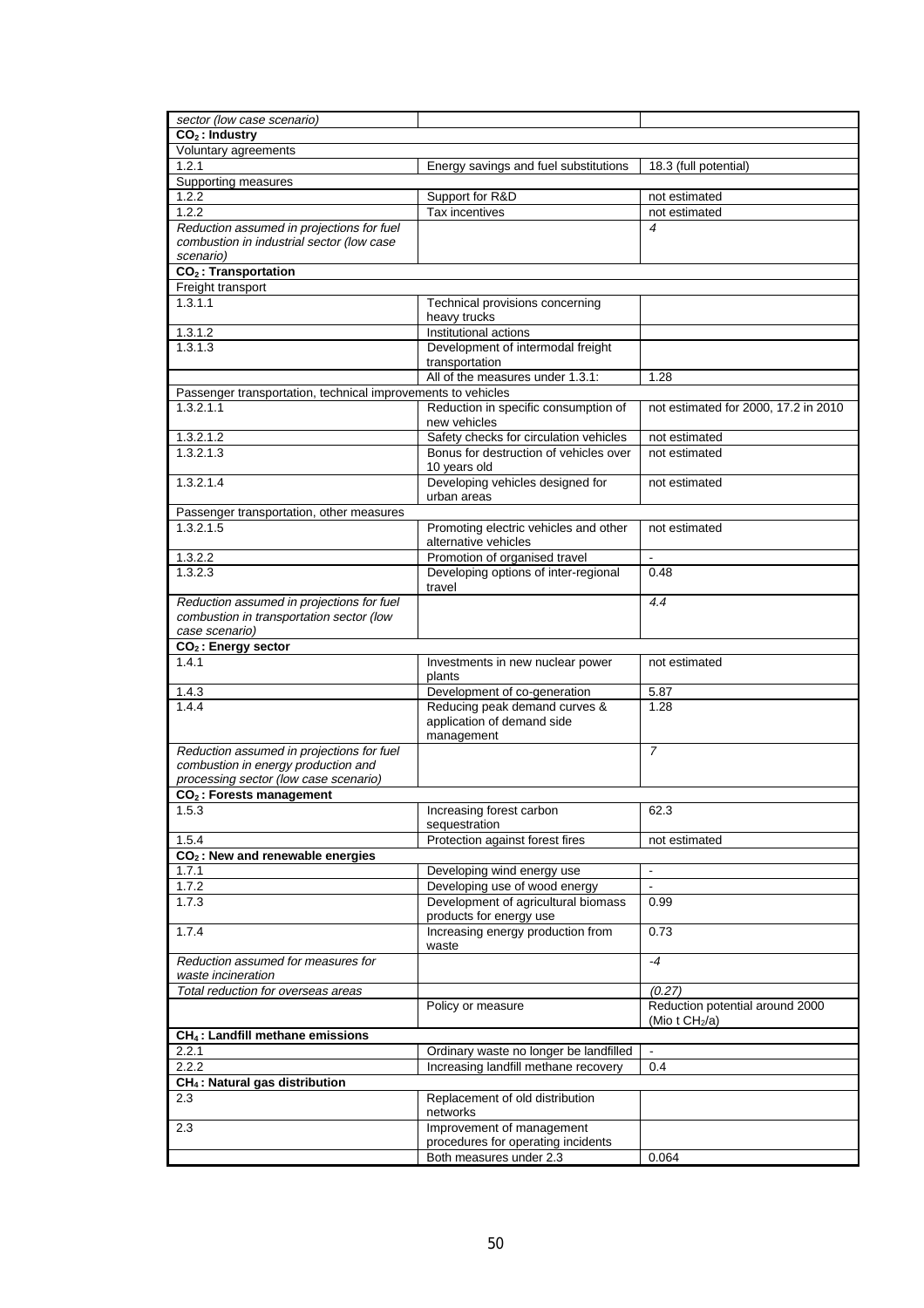| $CH4$ : Coal mining                                     |                                                                   |                                                      |  |  |  |
|---------------------------------------------------------|-------------------------------------------------------------------|------------------------------------------------------|--|--|--|
| 2.4                                                     | Closure of French coal mines                                      | not estimated                                        |  |  |  |
|                                                         | Policy or measure                                                 | Reduction potential around 2000<br>(Mio t $N_2O/a$ ) |  |  |  |
| $N2O$ : Adipic acid production                          |                                                                   |                                                      |  |  |  |
| 3.1.1                                                   | Processing of gas effluents                                       | 0.05                                                 |  |  |  |
| $N2O$ : Nitric acid production                          |                                                                   |                                                      |  |  |  |
| 3.1.2                                                   | Stricter emission regulations                                     | 0.0046                                               |  |  |  |
| N <sub>2</sub> O: Glyoxylic acid and glyoxal production |                                                                   |                                                      |  |  |  |
| 3.1.3                                                   | Stricter emission regulations                                     | 0.008                                                |  |  |  |
| $N2O$ : agricultural sector                             |                                                                   |                                                      |  |  |  |
| 3.2                                                     | Mandatory set-aside provisions                                    |                                                      |  |  |  |
| 3.2                                                     | De-intensification in arable crop<br>production                   |                                                      |  |  |  |
| 3.2                                                     | EU directives on nitrates                                         |                                                      |  |  |  |
| 3.2                                                     | Advice on reduction of nitrate<br>pollution, 'Fertimieux' program |                                                      |  |  |  |
|                                                         | All measures under 3.2                                            | 0.0075                                               |  |  |  |

<sup>1</sup> Unless otherwise specified

*Categorisation of measures:* The majority of the measures are adopted and under implementation although on several fields a further emission reduction, compared what is currently foreseen in the emission projections, could be possible. Judging from the reduction potentials reported for the quantified measures, the best possibilities are offered by an additional improvement of the energy efficiency of existing buildings, further energy savings and fuel substitutions in industry and a reduction of the specific fuel consumption of vehicles.

*Projected CO2 emissions in 2000 relative to target-objective:* The French GHG emissions for 1990 and 1996, and the expected projections in 2000 in Gg,  $CO<sub>2</sub>$  in Tg:

| <b>Emissions of</b> | 1990  | 1996  | 2000 without<br>measures <sup>*</sup> | 2000 with measures |
|---------------------|-------|-------|---------------------------------------|--------------------|
| CO <sub>2</sub>     | 478   | 494   | 492                                   | 474                |
| CH <sub>4</sub>     | 3.018 | 2.712 | 3.070                                 | 2.810              |
| N <sub>2</sub> O    | 308   | 297   | 143                                   | 80                 |

**<sup>1</sup>** including DOMs and TOMs (overseas departements and territories)

<sup>2</sup> Continental France only, low case scenario

According to the scenario for the year 2000 with measures, the current trend of CO<sub>2</sub> emissions increase will be shifted towards falling emissions whereas basic scenario assumptions include an estimated annual growth of GPD ranging from 2.3 to 2.6 %. The currently foreseen measures should enable maintaining emissions in the year 2000 at their 1990 levels. The impact of energy-related measures is reported to be 15.8 and 19.1 Tg  $CO<sub>2</sub>$ per year in 2000 for the low and high case scenario, respectively. The fossil fuel related emission per capita amounted to  $6.5$  tonnes  $CO<sub>2</sub>$  in 1990 and is projected to be  $6.2-6.5$  tonnes CO<sub>2</sub> in 2000, depending on the low or high case assumptions. This is as such in line with the French national target of an upper limit of 7.33 tonnes CO, per capita.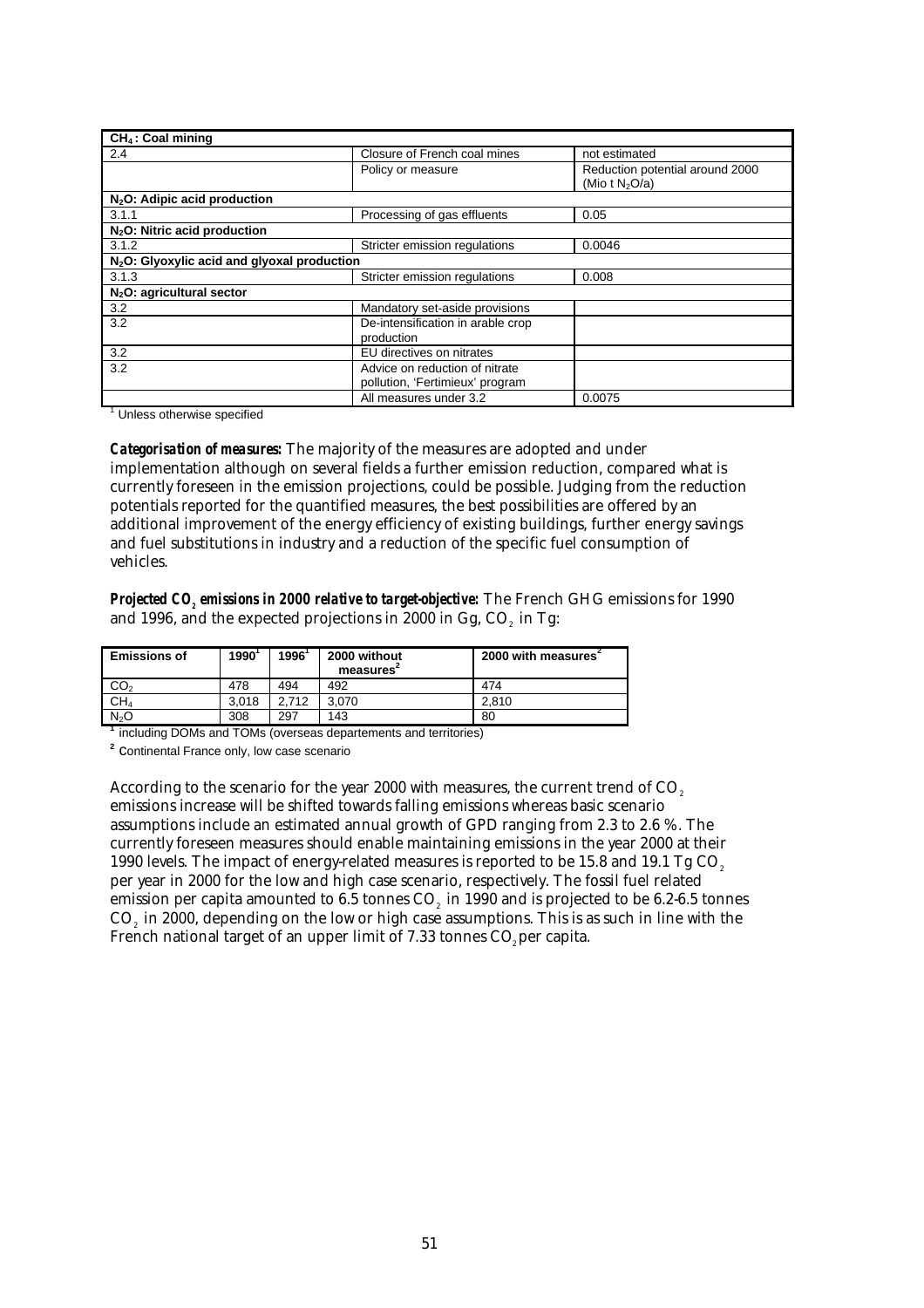#### GERMANY

|      | MIVUMUVUUV LUV VAHAVVIVIIV IMMAAVII MIVUIV LVIIILVV |                         | $101$ mas $1000$ while $1000$ |                  |                                      |                                   |              |
|------|-----------------------------------------------------|-------------------------|-------------------------------|------------------|--------------------------------------|-----------------------------------|--------------|
|      | emissions<br>CO <sub>2</sub>                        | CO <sub>2</sub> removal | CH <sub>4</sub>               | N <sub>2</sub> O | NO.                                  | CО                                | <b>NMVOC</b> |
| 1990 | .015                                                |                         | 5.57                          | 0.22             | $\overline{\phantom{a}}$<br><u>.</u> | $\overline{44}$<br>$\overline{1}$ | 3.22         |
| 1996 | 919                                                 | 35<br>ູບປ               | 3.57                          | റാ<br>U.ZZ       | .89                                  | 0.70<br>6.7Z                      | 1.88         |

| Greenhouse gas emissions (million metric tonnes = Tg) in 1990 and 1996: |  |  |
|-------------------------------------------------------------------------|--|--|
|-------------------------------------------------------------------------|--|--|

*Target/objective and comments:* The federal government aims at a 25 % reduction of CO<sub>2</sub> in 2005 compared to the 1990 level. For the other greenhouse gases reduction and limitation targets are set, but not quantified in the Second National Communication. The national target has remained unchanged since the First National Communication.

*Summary of measures:* The measures are a mix of economic, legislative and R&D incentives, voluntary agreements and educational programmes. They cover about all sectors relevant for emissions of greenhouse gases. Major efforts are put in voluntary reduction measures in the industry, energy efficiency, a transportation policy and conservation of existing forests. Special attention was, is and will be paid to the former GDR (the new Länder). Emission reductions in that part of the country have been and will be achieved by replacement of lignite by other fuels, modernisation of industrial installations and improvement of energy efficiency. In the period 1990-1995 the emissions of greenhouse gases have substantially dropped in the former GDR and not only due to the decrease in economic activity.

*Quantified measures:* Whenever possible the CO<sub>2</sub> mitigation impacts of the German reduction measures have been estimated for the years 2000 and 2005. The anticipated effects are summarised in the table below for all quantified measures that are currently foreseen. Although the effects are reported to be corrected to account for synergy and overlap between measures, and should be summable, the total reduction impact thus calculated does not account for the difference between scenario estimates with and without measures in the emission projections for 2000. For 2000, the difference between the scenario forecast and the quantified measures (10.2 Tg  $CO<sub>a</sub>$ ) could be explained by a reported  $CO<sub>a</sub>$  fixation through renewable energy of 10.2 Tg CO<sub>2</sub>. However for 2005 for which there are also discrepancies this does not seem to be the case.

| Sector                         | Policy or measure                                                                                                   | Reduction potential in<br>2000 (Gg $CO2$ ) |
|--------------------------------|---------------------------------------------------------------------------------------------------------------------|--------------------------------------------|
| Cross-sectoral                 | Support for renewable energy                                                                                        | 143                                        |
|                                | Support to companies, workshops, forums, education, etc.                                                            |                                            |
|                                | R&D for energy efficiency                                                                                           |                                            |
|                                | Industry's declaration on climate protection                                                                        | 18200                                      |
|                                | Dissemination of information on environmental protection (on all levels)                                            |                                            |
|                                | Special effort in the new Länder (former GDR) to meet environmental aims<br>(modernisation in all sorts of sectors) |                                            |
| Agriculture                    | Initiatives on renewable raw materials                                                                              |                                            |
|                                | Improvement in agricultural structure and coastal protection                                                        |                                            |
|                                | Land set-asides                                                                                                     |                                            |
| Power                          | Improvement of energy efficiency                                                                                    |                                            |
| generation                     |                                                                                                                     |                                            |
|                                | Agreement on sale to the electricity network by renewable energy users (e.g.<br>wind power)                         | 4863                                       |
|                                | Renewable energy (power generation and residential)                                                                 | 620                                        |
| Other Energy<br>transformation | Use of pit gas from hard coal mining                                                                                | 580                                        |
| Land-use                       | Forest conservation and reforestation                                                                               | (30600)                                    |
| Residents, etc.                | Amendment of existing ordinances                                                                                    | 8300                                       |
|                                | Energy efficiency in both existing and new houses                                                                   | 8900                                       |
|                                | Solar energy                                                                                                        | 34                                         |
|                                | Amendment of the ordinance on the small firing installations                                                        | 700                                        |
|                                | Support for providing information regarding third-party financing                                                   | 400                                        |
|                                | Joint programme 'Economic recovery in the former GDR' (Aufschwung Ost)                                              | 1400                                       |
| Waste                          | Technical instructions on waste management                                                                          | 668                                        |
| disposal                       |                                                                                                                     |                                            |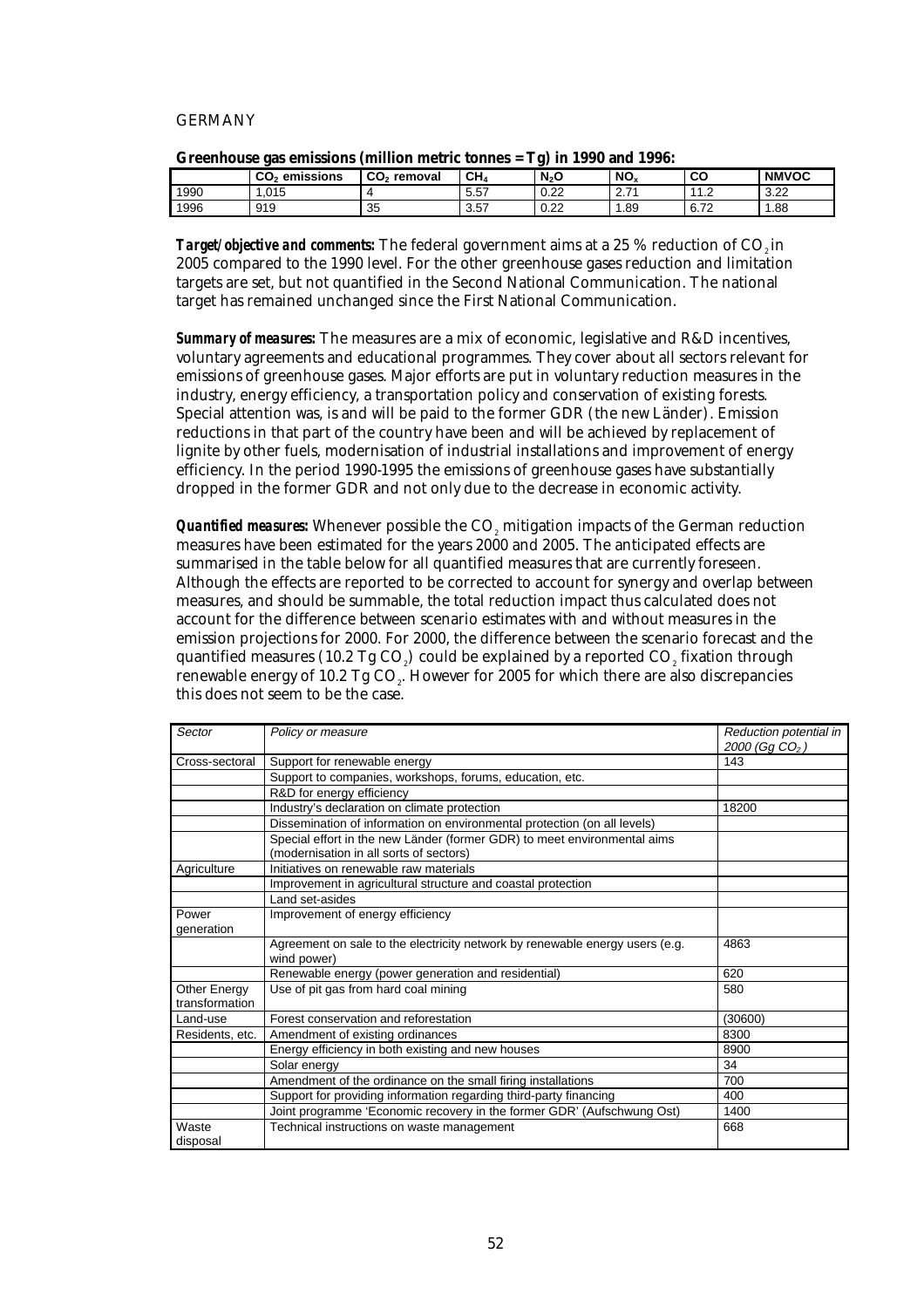| Transportation | <b>Taxation of fuels</b>                                | 3500 |
|----------------|---------------------------------------------------------|------|
|                | Improvement of infrastructure                           | 1000 |
|                | Improvement of continuity of traffic flow               | 600  |
|                | 'Low emission' automobiles                              | 3000 |
|                | Improvement and promotion of public transport           | 3000 |
|                | Shift in and combination of means of transport of goods | 400  |

## Estimated  $CH<sub>4</sub>$  reduction potential of measures

| Sector       | Policy or measure                                          | Reduction potential in 2000 (Gq $CH4$ ) |
|--------------|------------------------------------------------------------|-----------------------------------------|
|              | Waste handling   Technical instructions on waste and waste | 668                                     |
|              | management                                                 |                                         |
| <b>Power</b> | Use of gas from hard coal pits                             | 580                                     |
| generation   |                                                            |                                         |

## Estimated N2O reduction potential of measures

| Sector      | Policy or measure                                | Reduction potential in 2000 (Gq<br>N <sub>2</sub> O |
|-------------|--------------------------------------------------|-----------------------------------------------------|
| Agriculture | Fertiliser ordinance                             |                                                     |
| Industry    | Technical measures for adipic acid<br>production |                                                     |

#### *Categorisation of measures:*

The measures presented in the section 'Quantified measures' are either implemented or in progress. Some future measures reported in the Second National Communication were not described in above section but are proposed and planned in order to enable further GHG reduction.

## *Projected greenhouse gas emissions in 2000/2005 relative to target-objective:* Germany's GHG emissions for 1990 and 1996 and the expected projections in 2000 in Gg, CO<sub>2</sub> in Tg:

|                  | 1990  | 1996  | 2000<br>without measures' | 2000<br>with measures | 2005<br>without measures' | 2005<br>with measures |
|------------------|-------|-------|---------------------------|-----------------------|---------------------------|-----------------------|
| CO <sub>2</sub>  | .015  | 919   | 960                       | 894                   | 984                       | 867                   |
| CH <sub>4</sub>  | 5.571 | 3.573 | 4.737                     | 3.892                 | 4.490                     | 3.004                 |
| N <sub>2</sub> O | 225   | 224   | 250                       | 162                   | 248                       | 159                   |

without measures: some energy efficiency-related measures (not primarily aimed at CO2 reduction) implemented; with measures: additional GHG emission reduction measures implemented

Between 1990 and 2000 a 11.9 % reduction of  $CO<sub>s</sub>$  emissions is expected, which is more than in line with the EU stabilisation target. During this period GDP is expected to grow by 2.4 % annually. For the year 2005 a 14.6 % reduction compared to the 1990 emissions is projected for Germany, which is less than the national reduction target of 25 %. Although a great deal has already been accomplished, considerable additional efforts will be required to achieve the national objective. The  $4<sup>th</sup>$  Report of the 'CO<sub>2</sub> Reduction' Interministerial Working Group has the task of providing the Federal Cabinet with recommendations for additional measures.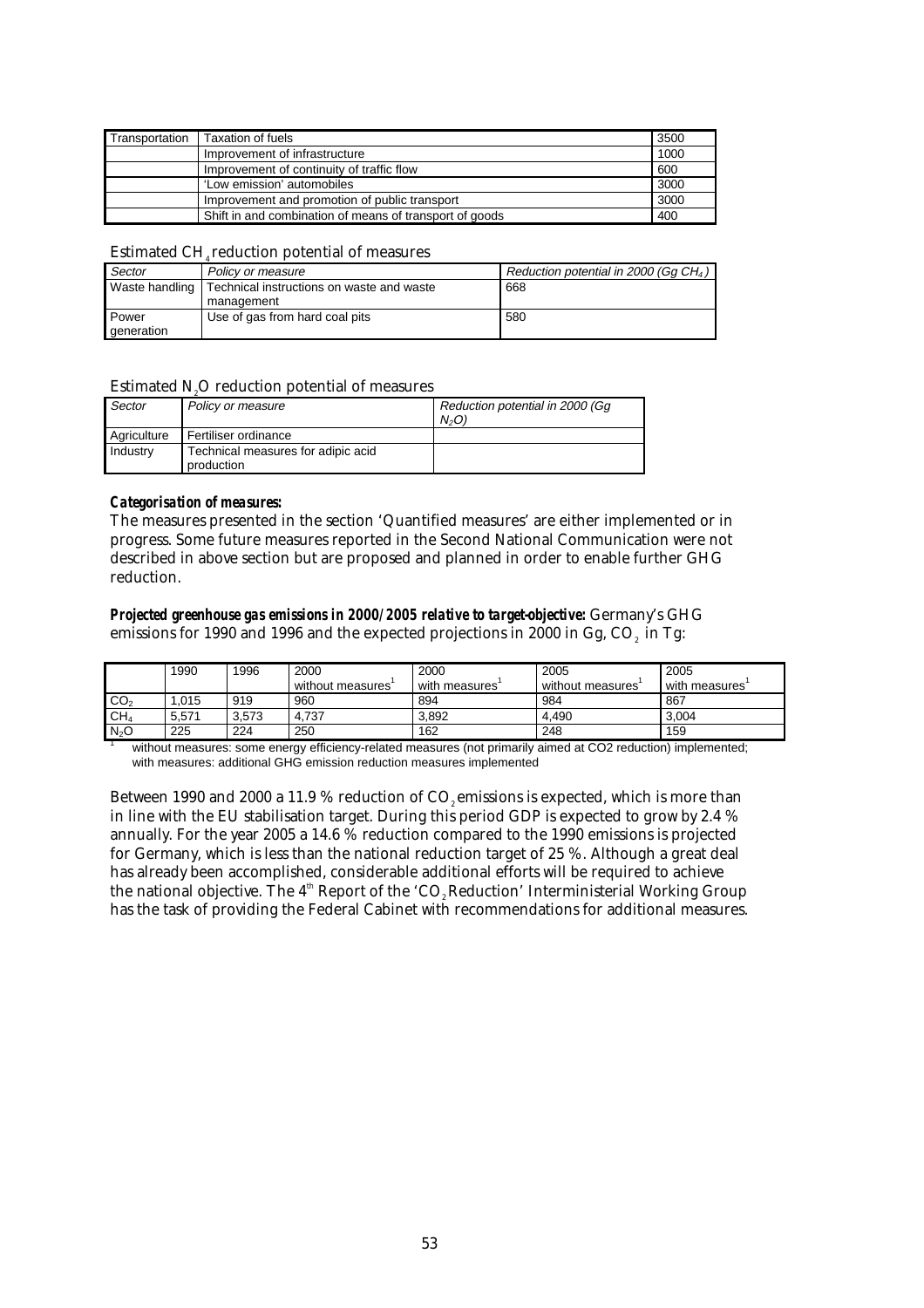## **GREECE**

|      | $\mathsf{CO}_2$<br>emissions | CO <sub>2</sub><br>removals | CH <sub>4</sub> | c<br>$N_2$ O | NO <sub>x</sub> | co   | <b>NMVOC</b> |
|------|------------------------------|-----------------------------|-----------------|--------------|-----------------|------|--------------|
| 1990 | 85.3                         |                             | 0.44            | 0.030        | 0.34            | 1.34 | 0.37         |
| 1996 | 92.0                         |                             | 0.46            | 0.029        | 0.37            | 1.33 | 0.41         |

|  | Greenhouse gas emissions (thousand metric tonnes = Tg) in 1990 and 1996: |  |
|--|--------------------------------------------------------------------------|--|
|--|--------------------------------------------------------------------------|--|

**Target/objective and comments:** The Greek government considers as a realistic objective for its national programme the restriction of the total increase in CO<sub>2</sub> emissions during the 1990-2000 period to 15 % (or 12.4 Tg)  $\pm 3$  %. This is 9.6 less than the earlier reported increase (before the First National Communication) in emissions calculated with 'business-as-usual' course of development actions (i.e. an increase of emissions between 1990-2000 with 22 Tg CO<sub>2</sub>). Compared to the First National Communication, in the Second N.C. the realistic emission forecast for 2000 has risen about 1 % to approximately 16 %.

Scientific research revealed that it would be theoretically possible, in terms of technological criteria, to achieve a much greater abatement of CO<sub>2</sub> and other GHG, even to approximate the stabilisation objective in the year 2000. However, in practical terms, this objective is dismissed as utterly unfeasible due to the pressing time factor and other serious restrictions such as the limited availability of financial resources, the weaknesses of the Greek Administration, the inflexibility of the production system and inertia shown by consumers.

**Summary of measures:** The Greek national action plan for the reduction of CO<sub>2</sub> and other GHG involves on the supply side, for electricity generation, the introduction of natural gas, modernisation of the existing system, development of co-generation units in the existing and planned power stations and a large scale exploitation of renewable energies. On the demand side the introduction of natural gas in the industrial, tertiary and residential sector, energy conservation measures in buildings and manufacturing units as well as measures effecting energy consumption in the transport sector are aimed at. Further measures inlude management of biological resources, support for the utilisation of agricultural by-products, protection of soils from erosion, control of forest resources, rational use of farmland, acceleration of the re-afforestation programme.

*Quantified measures:* For all reported GHG reduction measures the CO<sub>2</sub> mitigation potential is specified. The effects of the individual measures can be summarised, however since maximal reduction potentials are given the realistic anticipated result is somewhat lower compared to the sum of all potential effects (13,383 vs. 9,600 ktonnes). There have been no emission projections made for 2000 which demonstrate exclusively the mitigation effect of measures, therefore the anticipated result (9600 ktonnes) can not be directly compared to projections with and without measures.

| Measures in the energy sector             | <b>Emission abatement Potential up to</b> |
|-------------------------------------------|-------------------------------------------|
|                                           | 2000 (ktonnes CO <sub>2</sub> )           |
| <b>Electricity generation</b>             | 4,570                                     |
| Natural gas penetration                   | 4,200                                     |
| Co-generation - district heating          | 70                                        |
| Improved efficiency of lignite            | 300                                       |
| Renewable energy sources                  | 3,267                                     |
| Wind energy 300 MW                        | 1.000                                     |
| Small hydroelectric works 34 MW           | 221                                       |
| Solar system                              | 976                                       |
| Geothermal energy                         | 60                                        |
| <b>Biomass</b>                            | 910                                       |
| Research and development                  | 100                                       |
| <b>Industry</b>                           | 2,088                                     |
| Natural gas penetration                   | 720                                       |
| Co-generation 37.5 MWw                    | 80                                        |
| Improvement in auxiliary operations       | 430                                       |
| Interventions in energy intensive sectors | 808                                       |
| Environmental energy listings             | 50                                        |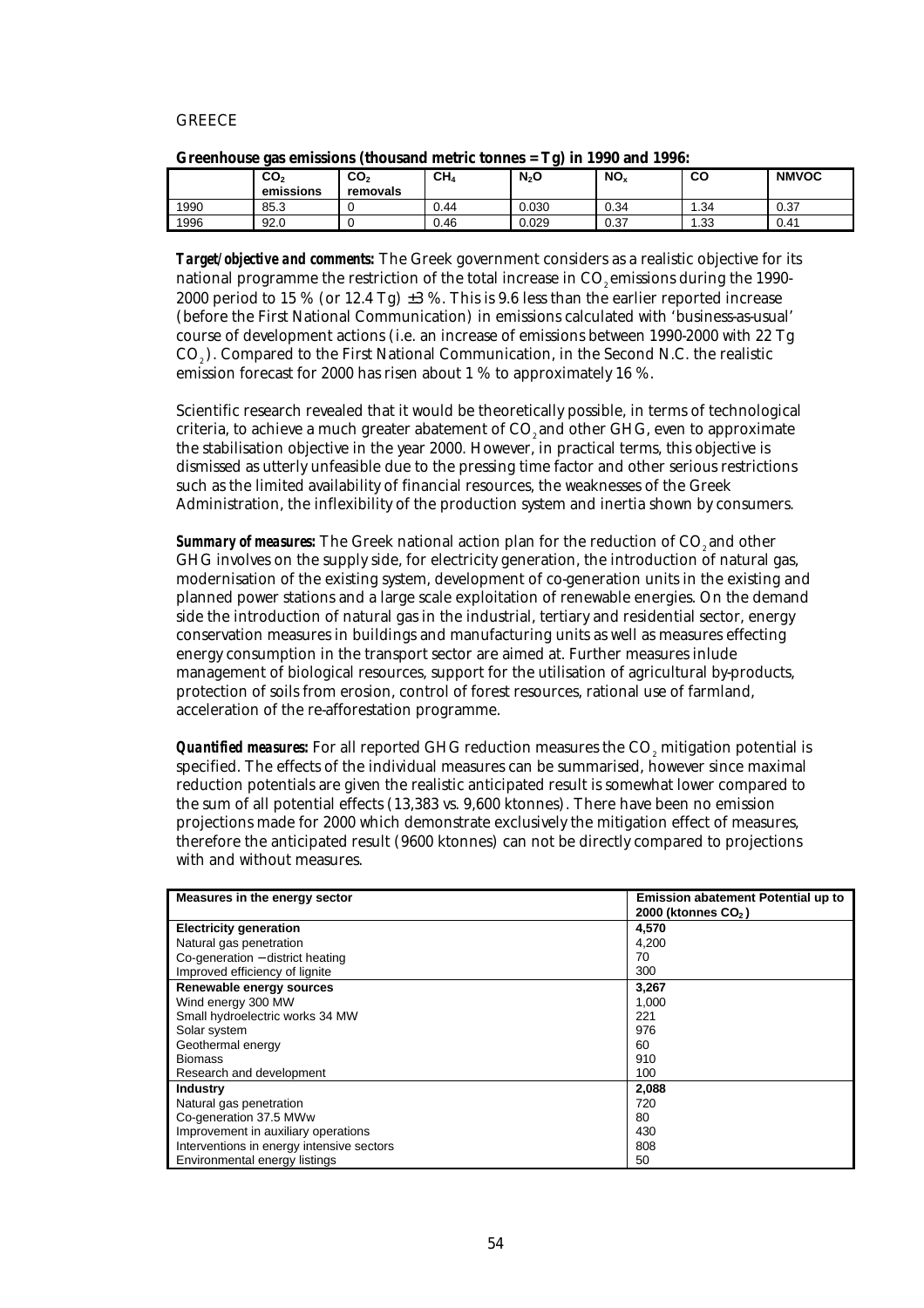| Residence - commerce - services       | 2,195  |
|---------------------------------------|--------|
| Natural gas penetration               | 1,092  |
| Co-generation 11.2 $Mw_{e}$           | 51     |
| Lightning                             | 470    |
| Street light                          | 239    |
| Central boiler maintenance            | 343    |
| <b>Transport</b>                      | 1,263  |
| Fuel-related interventions            | 56     |
| Vehicle-related interventions         | 300    |
| Interventions in the transport system | 470    |
| Interventions in public transport     | 437    |
| <b>General total</b>                  | 13,383 |
| <b>Anticipated result</b>             | 9,600  |

| Measures for the management of biological resources and systems      | Emission abatement potential up to<br>2000 (kt CO <sub>2</sub> ) |
|----------------------------------------------------------------------|------------------------------------------------------------------|
| Acceleration of Re-afforestation programmes                          | 20                                                               |
| Reinforcement of the Forest Resource Control Programme               | 100                                                              |
| Protection of soils from erosion                                     | 200                                                              |
| Study on the rational use of forest resources                        | 10                                                               |
| Rational use of farmland                                             | 100                                                              |
| Support for the utilisation of agricultural by-products              | 1.470                                                            |
| Support for the promotion of energy cultivations                     |                                                                  |
| 'The role of forests and agriculture in the CO <sub>2</sub> balance' |                                                                  |
| <b>Total</b>                                                         | 1,900                                                            |

*Categorisation of measures:* The status of the measures differs considerably: many measures are already under implementation, while several other projects are only just submitted for approval.

*Projected CO2 emissions in 2000 relative to target:* The Greek GHG emissions for 1990 and 1996, and the expected projections in 2000 in Gg, CO<sub>2</sub> in Tg:

|                  | 1990 | 1996 | <b>BAU</b><br>2000. | 2000, CW | 2000. FO | 2000. CT | <b>2000. ECSF</b>        |
|------------------|------|------|---------------------|----------|----------|----------|--------------------------|
| CO <sub>2</sub>  | 85.3 | 92.0 | 106                 | 89.1     | 81.0     | 101.3    | 95.6                     |
| CH <sub>4</sub>  | 437  | 457  | -                   | -        |          |          | $\overline{\phantom{0}}$ |
| N <sub>2</sub> O | 30   | 29   |                     |          |          |          | $\overline{\phantom{0}}$ |

The results of the emission projections are not presented as scenarios with and without measures, instead 5 forecasts are given each based on different assumptions. BAU stands for Business As Usual, CW for Conventional Wisdom, FO for Forum, CT for Current Trends and ECSF for Effects of the Community Support Framework.

Provided that the implementation process of the National Action Plan will follow closely the time schedule set for the period 1997 - 2000, for all sectors concerned, the final increase is expected to be approximately 15 % compared to 1990 levels (13.4 % following the Businessas-usual projection and 19.8 % following the Current Trends scenario). This figure has been evaluated from the different scenario outcomes and would result in approximately 98 Tg  $CO<sub>2</sub>$ in 2000.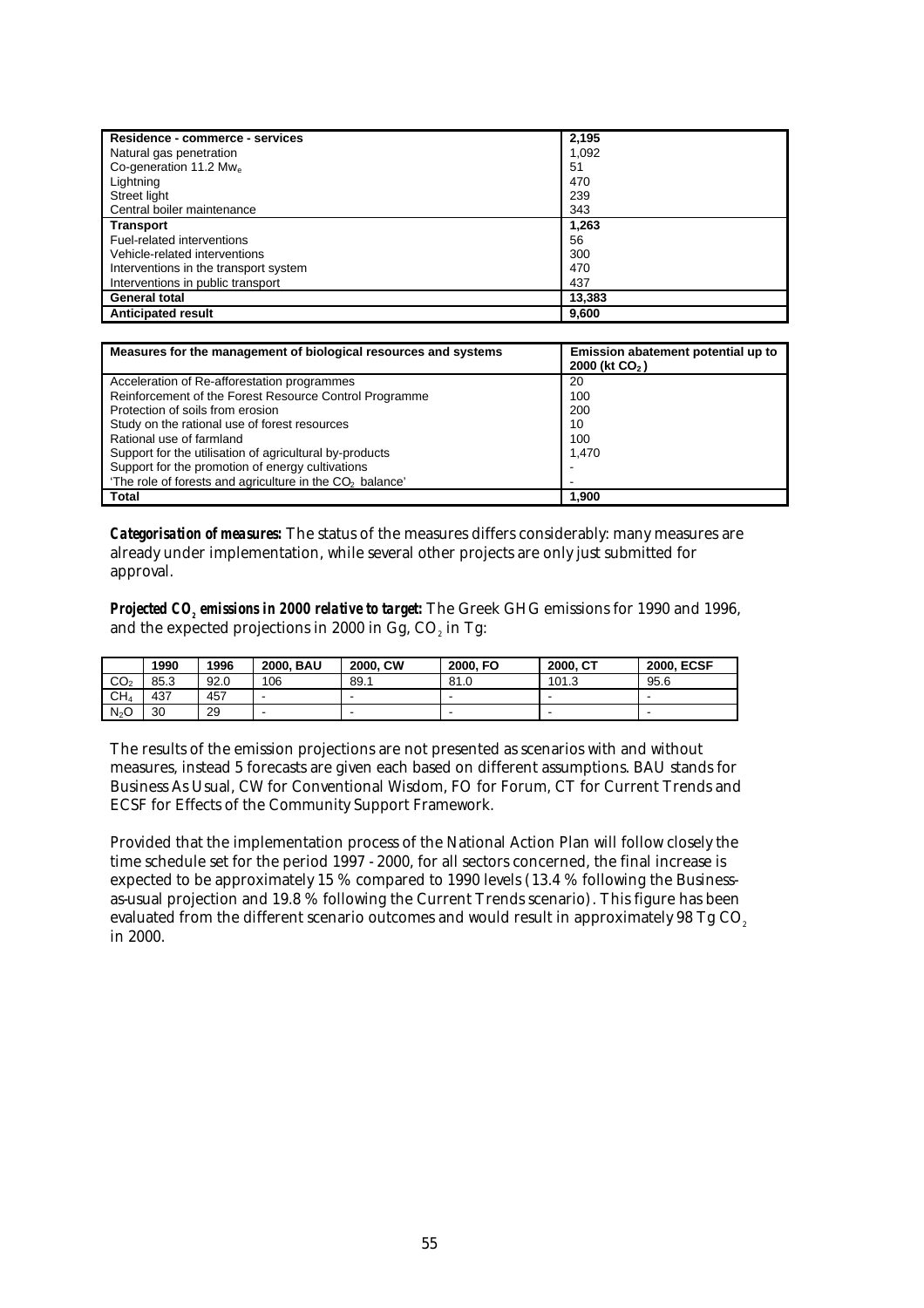#### IRELAND

|      | CO <sub>2</sub><br>emissions | CO <sub>2</sub><br>removals | . .<br>CH <sub>4</sub> | $N_2$ O | NO <sub>x</sub> | CO        | <b>NMVOC</b> |
|------|------------------------------|-----------------------------|------------------------|---------|-----------------|-----------|--------------|
| 1990 | 30.7                         | 5.2                         | 0.81                   | 0.029   | 0.11            | 0.43      | 0.18         |
| 1995 | 34.1                         | 6.2                         | 0.81                   | 0.026   | 0.13            | 0.30      | 0.17         |
| 1996 | 34.8                         | 6.5                         | 0.80                   | 0.026   | <b>NA</b>       | <b>NA</b> | <b>NA</b>    |

|  |  |  |  | GHG emissions (million metric tonnes = Tg) in 1990, 1995, and 1996: |
|--|--|--|--|---------------------------------------------------------------------|
|--|--|--|--|---------------------------------------------------------------------|

*Target/objective and comments:* Ireland has no official target, but has the objective of limiting the increase in emissions to 20 % in 2000 above 1990 levels, or an increase of 11 % if account is taken of increased carbon sinks capacity. This objective has been maintained since the First National Communication.

*Summary of measures:* Ireland is mainly focusing on the energy and transport sector. Of minor influence are the waste and agricultural sector. Energy: Policies and measures have been designed to improve general levels of efficiency of energy production and consumption. Consumption side: efficiency and conservation in the industrial, residential, commercial and institutional sectors. Energy supply and production: improving the efficiency of electricity production, reducing the level of carbon intensity, managing growth in demand. Energy conservation: Energy Advisory Board, Irish Energy Centre and national Electricity Supply Board are playing a major role. There are a lot of schemes ranging from energy use in Buildings to implementation of EU SAVE programme, demand and supply side activities, fuel switching and renewables. Transport: There is an operational programme for transport which provides for a planned investment programme for roads and rail networks. The Dublin Transport Initiative contains measures aimed at a shift towards public transport. An extensive national forestation programme is continuing.  $CH<sub>4</sub>$  in the waste sector: waste mineralization and landfill management. Agricultural sector: codes of good practise.

*Quantified measures:* Of all reported measures and policies there are various for which a CO<sub>2</sub> mitigation effect is estimated. For one of these measures the anticipated annual reduction effect by the year 2000 is given (Transmission & Distribution System Renewal Programme in the energy sector - 0.06 Tg  $CO_{2}/year$ ). For most other measures however, the manner (e.g. unit, reference year) in which the effects are reported cannot be compared and varies too much to enable a complete and consistent picture of the total effect of Irelands CO<sub>2</sub> emission abatement policy.

*Categorisation of measures:* Most measures are under implementation, including those aimed at enhancing sinks.

*Projected CO<sub>2</sub> emissions in 2000 relative to target-objective:* The Irish GHG emissions for 1990 and 1996, and the expected projections in 2000 in  $Gg$ ,  $CO<sub>2</sub>$  in Tg:

| <b>Emissions of</b> | 1990 | 1996 | 2000 with measures |
|---------------------|------|------|--------------------|
| CO2                 | 30.7 | 34.8 | 35.0               |
| CH4                 | 811  | 800  | 837                |
| N2O                 | 29.4 | 26.0 | 26.0               |

According to the scenario for the year 2000 with measures, the CO<sub>2</sub> emissions will have increased with 14 % since 1990. This increase is in line with the national objective to limit the increase to 20 % over the period 1990-2000. Taken the increase of sinks into account, as formulated in the national objective (46 % increase of sinks from 1990 to 2000, from 5.2 to 7.6 Tg CO<sub>2</sub>), the net CO<sub>2</sub> emissions have increased by 7.5 % between 1990 and 2010 while GDP growth is projected to be 4 % per annum.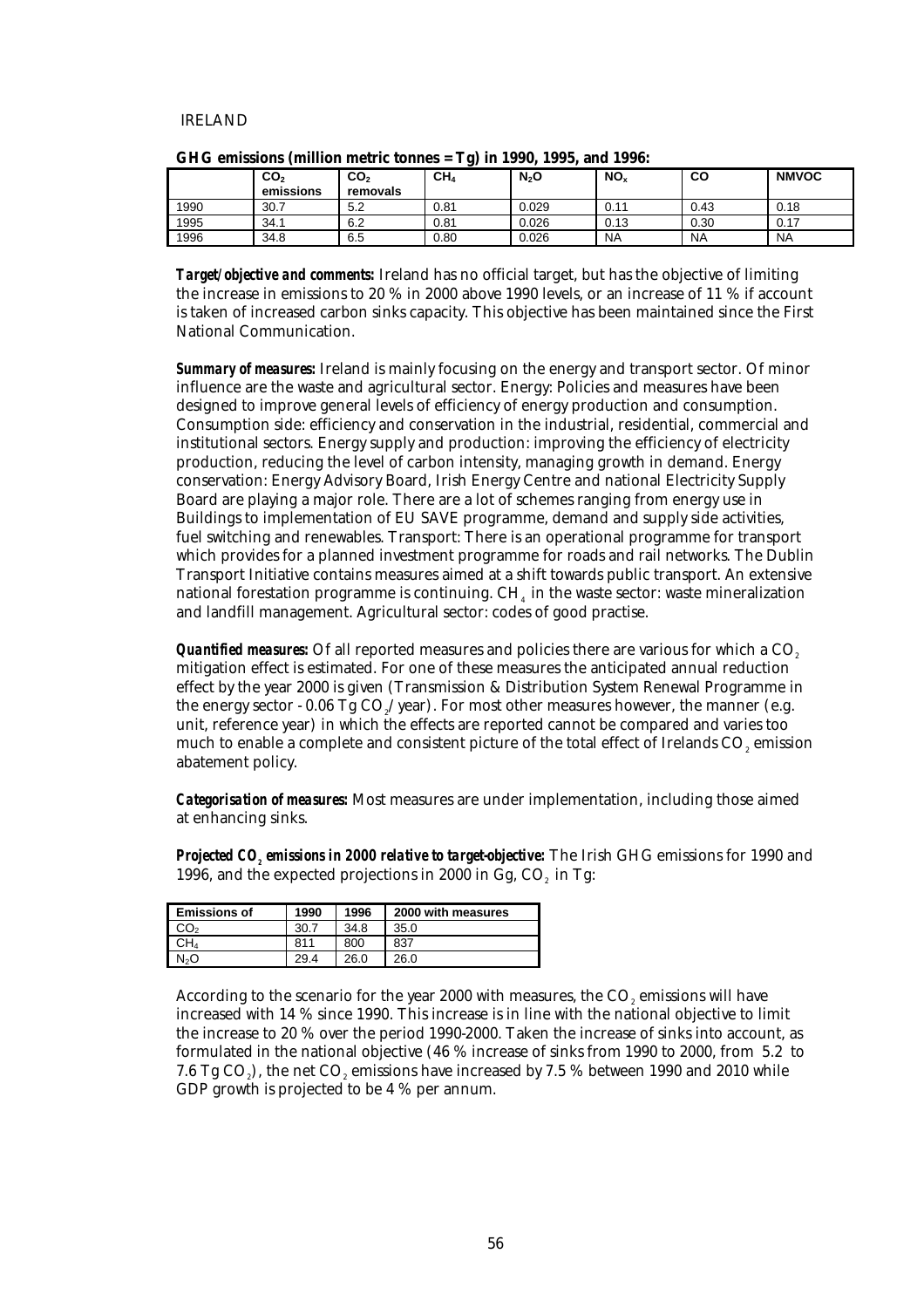# **ITALY**

|      | CO <sub>2</sub><br>emissions | CO <sub>2</sub><br>removals | CH4  | $N_2$ O | NO <sub>x</sub> | CО   | <b>NMVOC</b> |  |  |
|------|------------------------------|-----------------------------|------|---------|-----------------|------|--------------|--|--|
| 1990 | 442                          | 36                          | 2.33 | 0.165   | . .94           | 7.89 | 2.22         |  |  |
| 1995 | 448                          | 36                          | 2.52 | 0.162   | .85             | 7.79 | 2.37         |  |  |

|  | GHG emissions (million metric tonnes = Tg) in 1990 and 1995: |  |  |
|--|--------------------------------------------------------------|--|--|
|--|--------------------------------------------------------------|--|--|

*Target/objective and comments:* Stabilisation of the equivalent greenhouse gas emissions in 2000 at the 1990 level. A 7 % reduction (compared to the 1990 level) of the greenhouse gas emissions in the year 2010.

**Summary of measures:** The measures aim at reducing the growth of CO<sub>2</sub> emissions from the energy sector. This is done by efficiency improvement of power generation and increase in renewable source, replace electrical equipment by more efficient equipment, reduction of losses in the electricity grid and the methane network, increase the use of methane in industry and private sectors, traffic control and rationalisation of urban mobility, promotion of low greenhouse gas emission fuels, energy efficiency improvements in buildings and check of heating systems.

*Quantified measures:* Three possible intervention levels (scenario's) for greenhouse gas emission reduction have been made:

- the first level is necessary to modernise the Italian economy and to safeguard the environment
- with the second level the EU objective for Italy (7 % reduction in 2010 compared to 1990) can be achieved
- at the third level the greenhouse gas emissions are reduced more than the EU objective for Italy asks for

The estimated CO<sub>2</sub> mitigation effect of the reduction measures at all three levels has been estimated for 2010. For the first intervention level an achievable reduction of 77 Mtonnes CO<sub>2</sub> equivalent/year is anticipated while 30 and 32 Mtonnes CO<sub>2</sub> equivalent/year is estimated for the second and the third level, respectively. For the year 2000 a total CO<sub>2</sub> reduction potential of circa 13 Mt is estimated for measures on the short term. The measures for the first intervention level are for the year 2010:

|      | policy or measures                                                                            | reduction potential in 2010     |
|------|-----------------------------------------------------------------------------------------------|---------------------------------|
|      |                                                                                               | (Mtonnes CO <sub>2</sub> eq./a) |
|      | 1. Reduction of emissions from the energy sector                                              |                                 |
| 1.1  | Gasification of emulsions and residual products, very high-efficiency combined cycles         | 3                               |
| 1.2  | Further cogeneration                                                                          | 1.3                             |
| 1.3  | Six percent reduction of leaks in the electricity grid                                        | 0.7                             |
| 1.4  | Further gasification of emulsions and residual products, CH4 combined cycles                  | 5.1                             |
| 1.5  | Further combined cycles, dismissal of plants in existence                                     | 3.5                             |
| 1.6  | Electric power production from wind turbines                                                  | 1.9                             |
| 1.7  | Further biomass systems and solid wastes                                                      | 2.1                             |
| 1.8  | Reduction of leaks and emissions from methane systems                                         | $0.7^{1}$                       |
| 1.9  | Measures for city public transport                                                            | 2.1                             |
| 1.10 | Replacement of 12 million circulating cars with 12 million low-emission cars                  | 12                              |
| 1.11 | Realisation of new underground, tram, local railway systems, modernisation/increase of        | 4                               |
|      | speed of 1100 km                                                                              |                                 |
| 1.12 | Transfer of freight from road to railway and coastal navigation                               | 5.5                             |
| 1.13 | promotion of biofuels and biodiesel                                                           | 1.5                             |
| 1.14 | Increase in the use of natural gas in industry                                                | 3                               |
| 1.15 | Further use of methane in housing and the tertiary sector                                     | $\overline{2}$                  |
| 1.16 | Voluntary agreements and energy diagnosis in industries with medium-low energy                | 4.5                             |
|      | consumption, new technologies                                                                 |                                 |
| 1.17 | Standards and voluntary agreements for high-efficiency equipment in industry                  | 1.5                             |
| 1.18 | More efficient equipment for reducing electricity consumption in housing and in the tertiary  | 2.5                             |
|      | sector, new technologies                                                                      |                                 |
|      | 2. Reduction of emissions from the non-energy sector                                          |                                 |
| 2.1  | Energy-saving measures (recycling of solid wastes), reclamation of landfills, incineration of | 16 <sup>1</sup>                 |
|      | industrial sludge                                                                             |                                 |
| 2.2  | Reduction N2O emissions in industrial processes (nitric acid and fatty acid)                  | $4.5^{2}$                       |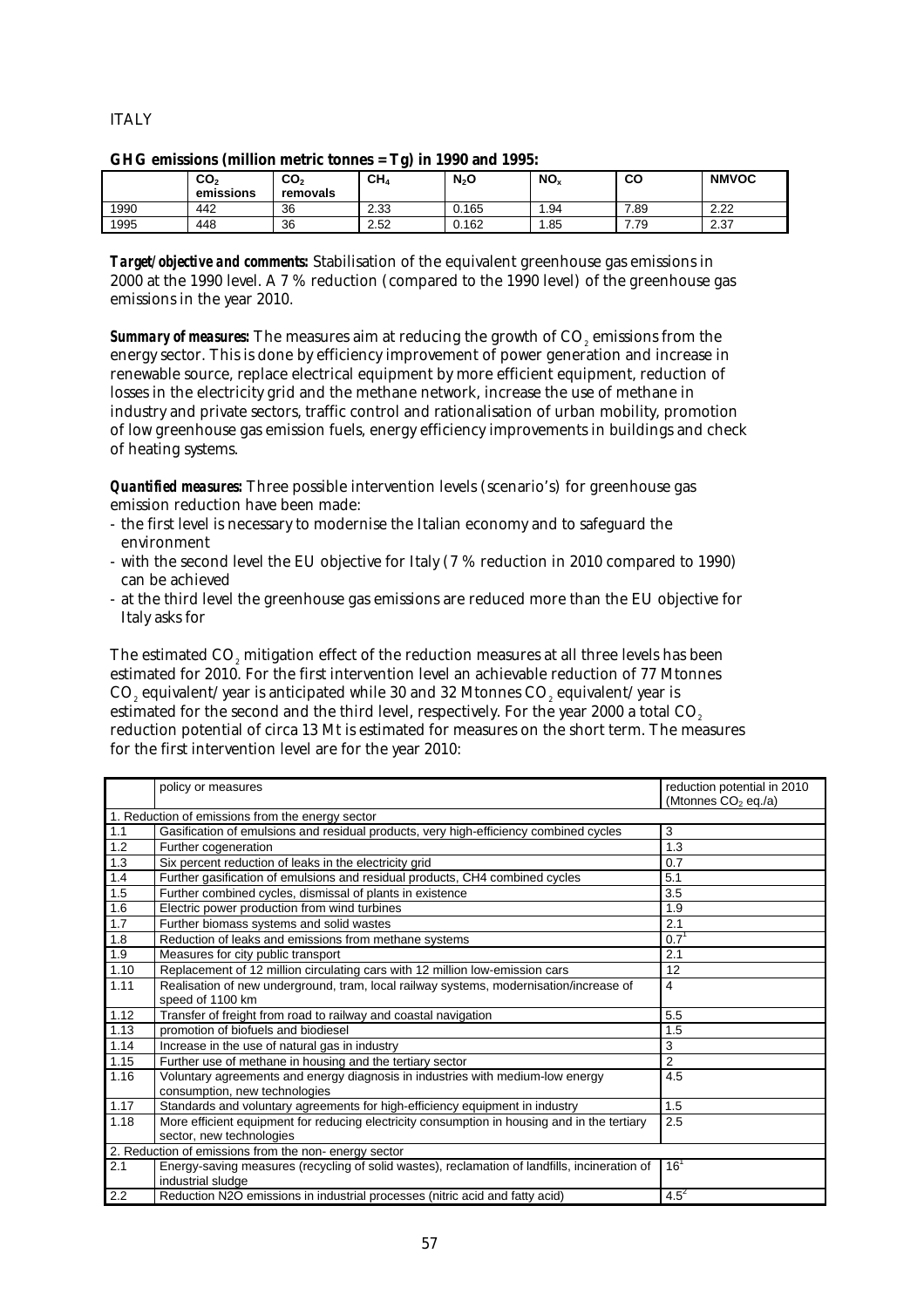The additional measures (additional to the measures from the first intervention level) for the second intervention level are for 2010:

|      | policy or measures                                                                                                 | reduction potential in 2010<br>(Mtonnes CO <sub>2</sub> eq./a) |
|------|--------------------------------------------------------------------------------------------------------------------|----------------------------------------------------------------|
|      | 1. Reduction of emissions from the energy sector                                                                   |                                                                |
| 1.1  | Energy production from renewables incl, biomass and solid wastes                                                   | 1.6                                                            |
| 1.2  | Increase in the use of natural gas in industry and private sectors                                                 | 2.5                                                            |
| 1.3  | Promotion of methane cars/vans                                                                                     | 1.7                                                            |
| 1.4  | Reduction of heating consumption in housing/tertiary sector (new) and new technologies                             | 3.0                                                            |
| 1.5  | More efficient equipment for reducing electricity consumption in housing and in the tertiary<br>sector (2nd phase) | 4.5                                                            |
| 1.6  | Standards and voluntary agreements for high-efficiency electric equipment in industry (2nd<br>phase)               | 5.5                                                            |
| 1.7  | recycling of aluminium waste                                                                                       | 1.0                                                            |
| 1.8  | Recycling of paper                                                                                                 |                                                                |
| 1.9  | Recycling of glass                                                                                                 | 0.3                                                            |
| 1.10 | New hydroelectric and geothermal power plants                                                                      | 3.5                                                            |
| 1.11 | Reduction of heating consumption in the reconstruction of buildings                                                | 3                                                              |
| 1.12 | Active and passive solar heating in housing/tertiary sector                                                        | 1.5                                                            |
|      | 2. Reduction of emissions from the non-energy sector                                                               |                                                                |
| 2.1  | Emissions from cattle-breeding at farms                                                                            | $0.8^{\circ}$                                                  |
| 2.2  | Reduction of waste and increase in incinerating processes                                                          | $2.8^{\circ}$                                                  |

The additional measures for the third intervention level are for 2010:

|     | policy or measures                                                                                                 | reduction potential in 2010 |
|-----|--------------------------------------------------------------------------------------------------------------------|-----------------------------|
|     |                                                                                                                    | (Mtonnes $CO2$ eq./a)       |
|     | 1. Reduction of emissions from the energy sector                                                                   |                             |
| 1.1 | Standards and voluntary agreements for high-efficiency electric equipment in industry (3rd<br>phase)               | 3.5                         |
| 1.2 | More efficient equipment for reducing electricity consumption in housing and in the tertiary<br>sector (3rd phase) | 3.0                         |
| 1.3 | Replacement of 7 million circulating cars with 7 million very low-consumption cars                                 | 4.0                         |
| 1.4 | Promotion of biofuels                                                                                              | 4.5                         |
| 1.5 | Electric power production from biomass (cultivation)                                                               | 5.5                         |
| 1.6 | Reduction of heating consumption in buildings                                                                      | 8.0                         |
| 1.7 | Photovoltaic solar energy                                                                                          | 0.3                         |
|     | 2. Reduction of emissions from the non- energy sector                                                              |                             |
| 2.1 | Increase in methane exploitation in landfills                                                                      |                             |
|     |                                                                                                                    |                             |

 $^{1}$ ) CH<sub>4</sub> in CO<sub>2</sub> equivalents/a<br><sup>2</sup>) N<sub>2</sub>O in CO<sub>2</sub> equivalents/a

*Categorisation of measures:* The measures of the first intervention level are necessary for the modernisation of the Italian economy and most are in progress. Some of the measures of the other intervention levels are also (to some extent) in progress.

*Projected CO2 emissions in 2000 relative to target-objective:* The Italian GHG emissions of for 1990 and 1995, and the expected projections in Tg (CH<sub>4</sub> and N<sub>2</sub>O in TgCO<sub>2</sub> eq.)

| <b>Emissions of</b> | 1990  | 1995  | 2000 baseline | 2000 with measures |
|---------------------|-------|-------|---------------|--------------------|
| CO,                 | 442   | 448   | 459           | 446                |
| CH4                 | 2.329 | 2.516 | 2.467         | 2.457              |
| N <sub>2</sub> O    | 165   | 162   | 161           | 161                |

According to the scenario for the year 2000 with measures, the CO<sub>2</sub> emissions will increase by 1 % compared with the 1990 emissions. This is almost in line with the national objective of stabilisation. Italy forecasts an economic growth of 2 % between 1995 and 2000.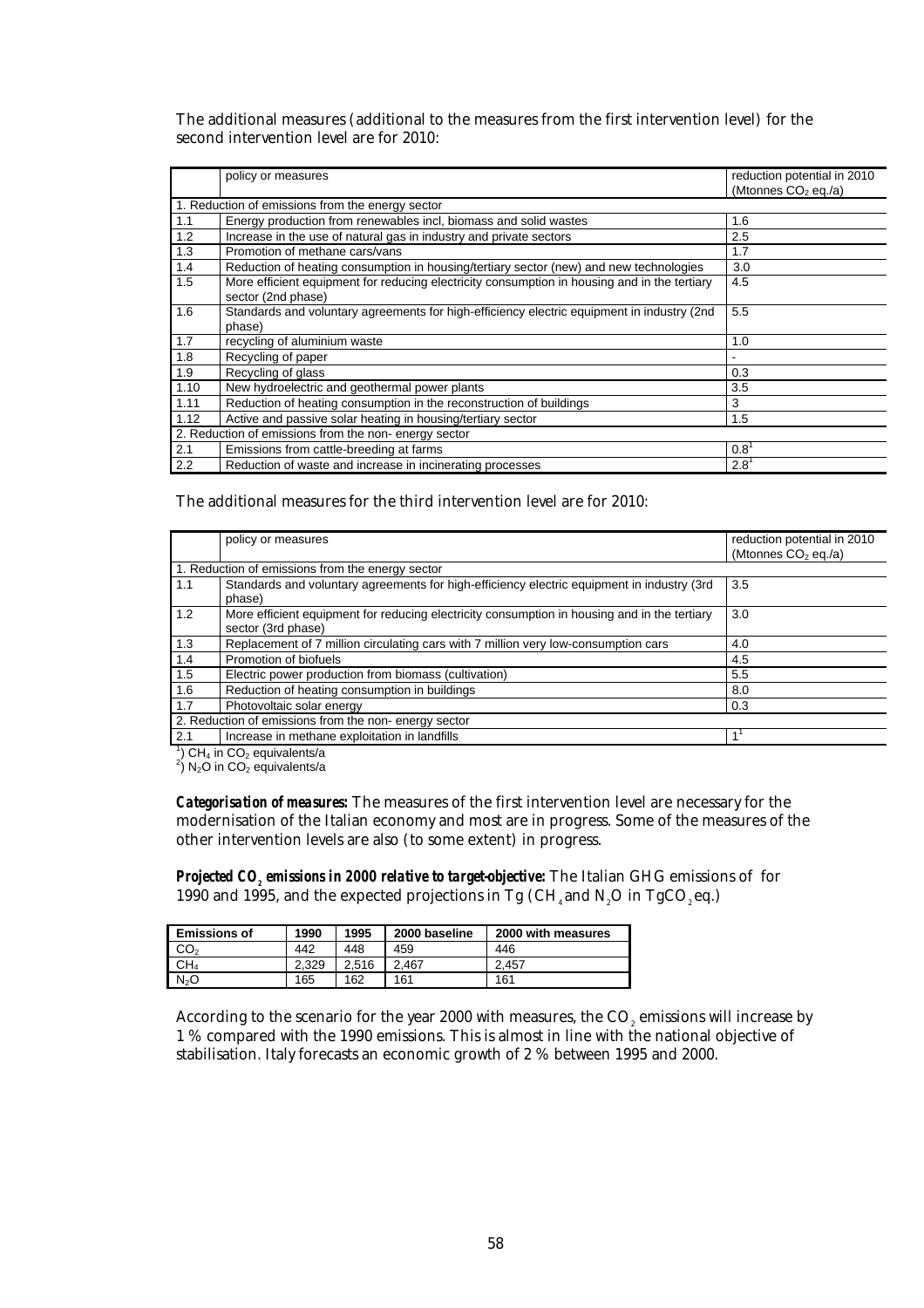## LUXEMBOURG

|      |                              |                             | . .             |         |                 |                   |              |
|------|------------------------------|-----------------------------|-----------------|---------|-----------------|-------------------|--------------|
|      | CO <sub>2</sub><br>emissions | CO <sub>2</sub><br>removals | CH <sub>4</sub> | $N_2$ O | NO <sub>x</sub> | CO                | <b>NMVOC</b> |
| 1990 | 13.3                         |                             | 0.024           | 0.001   | 0.023           | 0.17 <sup>4</sup> | 0.019        |
| 1996 | .                            | 0.3                         | 0.024           | 0.001   | 0.022           | 0.102             | 0.017        |

#### **GHG emissions (million metric tonnes = Tg) in 1990 and 1996:**

*Target/objective and comments:* Stabilisation by the year 2000 at 1990 levels.

*Summary of measures:* The plan focuses on the power generation and the transport sector. Some measures include feasibility studies on the use of gas vapour turbines, pilot project with gas turbine and hydro power, introduction of co-generation in buildings and investigation of other usage of co-generation, investigation of potential for renewable energy sources, promotion of public transport, development of intermodal freight transport, promotion of rail transport and internal waterways, investigation of vehicle tax based on energy consumption. Also, the introduction of a CO<sub>2</sub> tax is considered.

*Quantified measures:* The anticipated effect of the GHG reduction measures have not been specified per measure.

*Categorisation of measures:* The majority of the measures are planned.

*Projected CO<sub>2</sub> emissions in 2000 relative to target-objective:* The GHG emissions of Luxembourg for 1990 and 1996, and the expected projections in 2000 in Gg, CO<sub>2</sub> in Tg:

| <b>Emissions of</b> | 1990 | 1996 | 2000 with measures |
|---------------------|------|------|--------------------|
| CO <sub>2</sub>     | 13.3 |      | 7 42               |
| CH4                 | 24   | 24   |                    |
| N,O                 |      |      |                    |

The forecasted emissions of CO<sub>2</sub> for 2000 indicate a 44.2 % reduction compared to the 1990 emissions. The bulk of this reduction comes from restructuring of the iron and steel industry and clearly exceeds the stabilisation objective. This is confirmed with the observed emission decrease of 46.6 % over the period 1990-1996.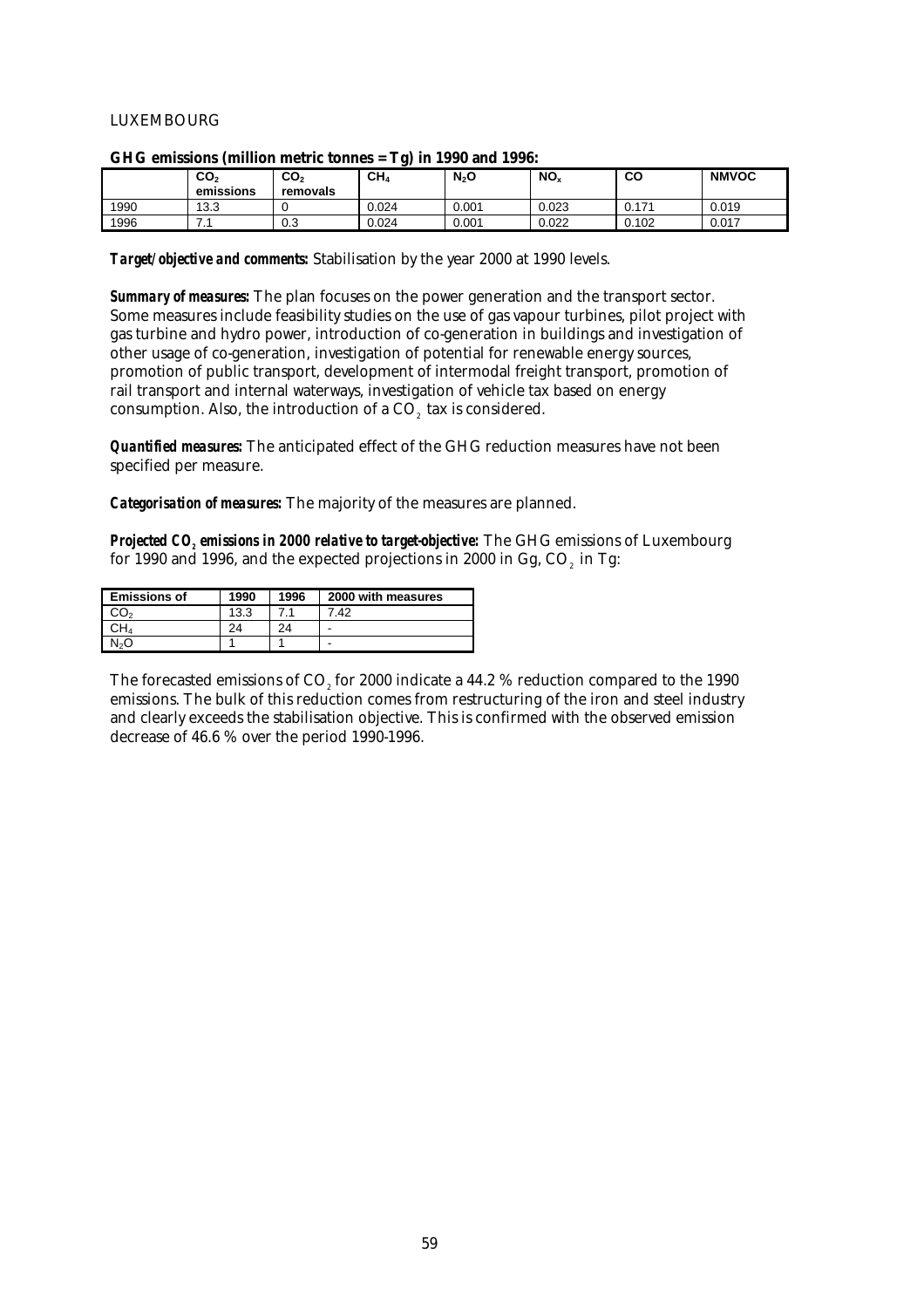#### NETHERLANDS

|      | CO <sub>2</sub><br>emissions | CO <sub>2</sub><br>removals   | . .<br>CH <sub>4</sub> | $N_2$ O | NO <sub>x</sub> | CO   | <b>NMVOC</b> |
|------|------------------------------|-------------------------------|------------------------|---------|-----------------|------|--------------|
| 1990 | 161                          | Б,<br>ں. ا                    | 1.29                   | 0.064   | 0.56            | -14  | 0.50         |
| 1996 | 185                          | $\mathbf{1} \cdot \mathbf{1}$ | 1.18                   | 0.072   | 0.47            | 0.86 | 0.35         |

| GHG emissions (million metric tonnes = Tg) in 1990 and 1996: |  |  |  |  |
|--------------------------------------------------------------|--|--|--|--|
|--------------------------------------------------------------|--|--|--|--|

**Target/objective and comments:** Reduction (temperature corrected) of the CO<sub>2</sub> emissions' level of 2000 by 3 % compared with the 1990 emissions. For the period after 2000, a stabilisation at the 2000 emissions level. Also, a reduction target of 10 % for methane in 2000, relative to the 1990 methane level. N<sub>0</sub>O emissions are intended to be stabilised at the 1990 emissions by 2000.

#### *Summary of measures:*

**CO2**: *Co-generation*: 40 % of total capacity by 2000. Construction of new gas-fired electricity generating capacity. Renewable energy: 10 % in 2020. Broadening the range of fiscal instruments, providing extra R&D budget, providing adequate payments for provision of energy generated from renewable sources by private operators. *Regulatory energy tax:* raise energy prices for small-scale consumption by 15-20 %. *Electric power generation*: increase the average generation efficiency from 40-43 % in the period 1990-2000. Installing more efficient plants, expanding the central heat distribution which is cogenerated in power plants, a fuel switch to 10 % wood in two coal-fired power plants in 1995. *Industry*: energy conservation. Long-Term Agreements (LTAs), a Light Manufacturing Industry Strategy for small firms, e.g. energy standards in environmental licences, consolidation of the technological base, R&D, application of tax instruments. Transport sector: 10 % CO<sub>2</sub> reduction by 2010 compared to 1986. Reducing the number of vehicle-km, improvement of public transport, improve efficiency in freight transport, setting up of Long Term Agreements, proposals for stimulating energy-efficient passenger cars, increase of fuel prices, stricter control of speed limits, stimulation of efficient driving and buying behaviour, striving for international control of aircraft emissions, emphasis importance of a global levy on kerosene, request attention for the reduction of GHG emissions from international shipping. *Residential and service sector*: promote energy conservation in new homes and buildings. Improving insulation standards, demonstration projects, intensifying the Energy Performance Standard, fiscal incentives for energy-efficient construction, LTAs with rental agencies, energy-efficient heating systems and appliances, levies, public education, labelling. *Waste treatment*: using 5.1 million tonnes of waste for energy purposes by 2000 and increased recycling of plastics, aluminium, paper and cardboard. Package of measures aimed at reducing CO<sub>2</sub> emissions by reducing waste production and other means of waste treatment.

**CH**<sub> $\cdot$ </sub>: Recovery the methane from landfills, manure policy, European agricultural policy, reduce leakage from gas distribution networks and reduce emissions from offshore gas venting.

**N<sub>2</sub>O**: Study on reducing industrial N<sub>2</sub>O emissions.

*Quantified measures:* The CO<sub>2</sub> reduction potential is not consistently specified per measure in the Second Netherlands' National Communication to an extent enabling comparison with emission projections.

*Categorisation of measures:* The Netherlands' climate policy is to a large extent a combination of different policy areas. Since 1990, various policy measures have been suggested (see second evaluation). Additional policy was announced in 1996, which is now included in existing policies. There might be an update of climate policies in the near future.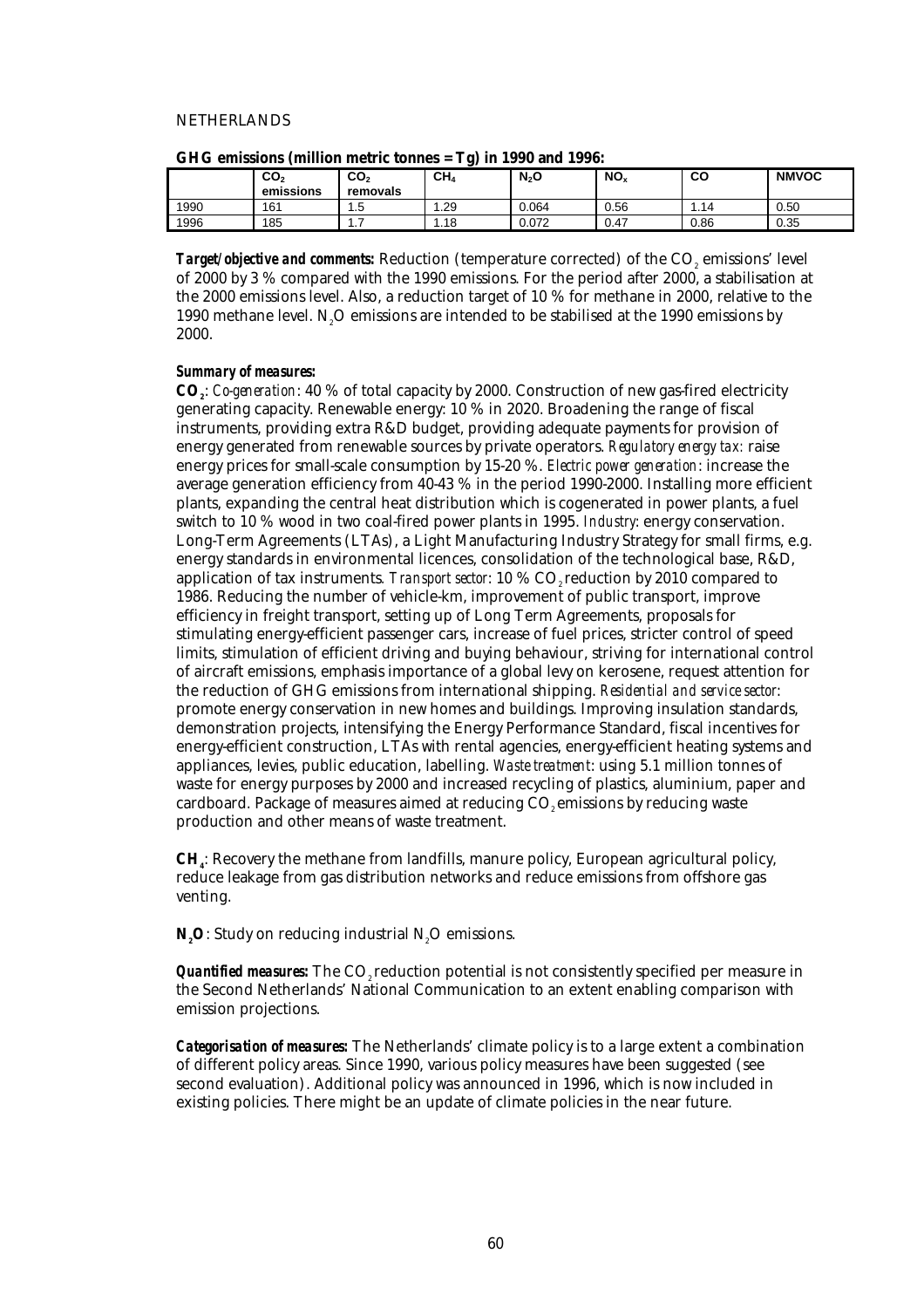*Projected CO2 emissions in 2000 relative to target-objective:* The Netherlands' GHG emissions for 1990 and 1996, and the expected projections in 2000 in Gg, CO<sub>2</sub> in Tg:

| <b>Emissions of</b> | 1990 | 1996  | 2000 with measures |
|---------------------|------|-------|--------------------|
| ာဝာ                 | 161  | 185   | 189                |
| CH4                 | .292 | 1.179 | 912                |
| N2O                 | 63.9 | 72.4  | 73                 |

Since 1990, various policy measures have been implemented aiming at the target for 2000. Nevertheless, the forecast 2000 CO<sub>2</sub> emissions are 17 % higher than the 1990 emission levels. This is in contrast with the national objective to reach a 3 % reduction in the year 2000 of the 1990 emission levels. (The forecast is in line with the observed emission increase over the period 1990-1995 of 9.6 % − compare a 7.6 % increase when corrected for temperature effects). Also, this is not in line with the overall EU objective of stabilisation of CO<sub>2</sub> emissions in 2000. During 1995 to 2000 GDP is expected to grow by 2.3 % annually.

At present, the Netherlands Government expects that  $CH<sub>4</sub>$  emissions will be reduced by about 30 % in 2000, largely exceeding the 10 % reduction objective. The N<sub>2</sub>O emissions in 2000 are expected to be 14 % higher than in 1990, which indicates that the Netherlands will not be able to meet their stabilisation target for N<sub>2</sub>O.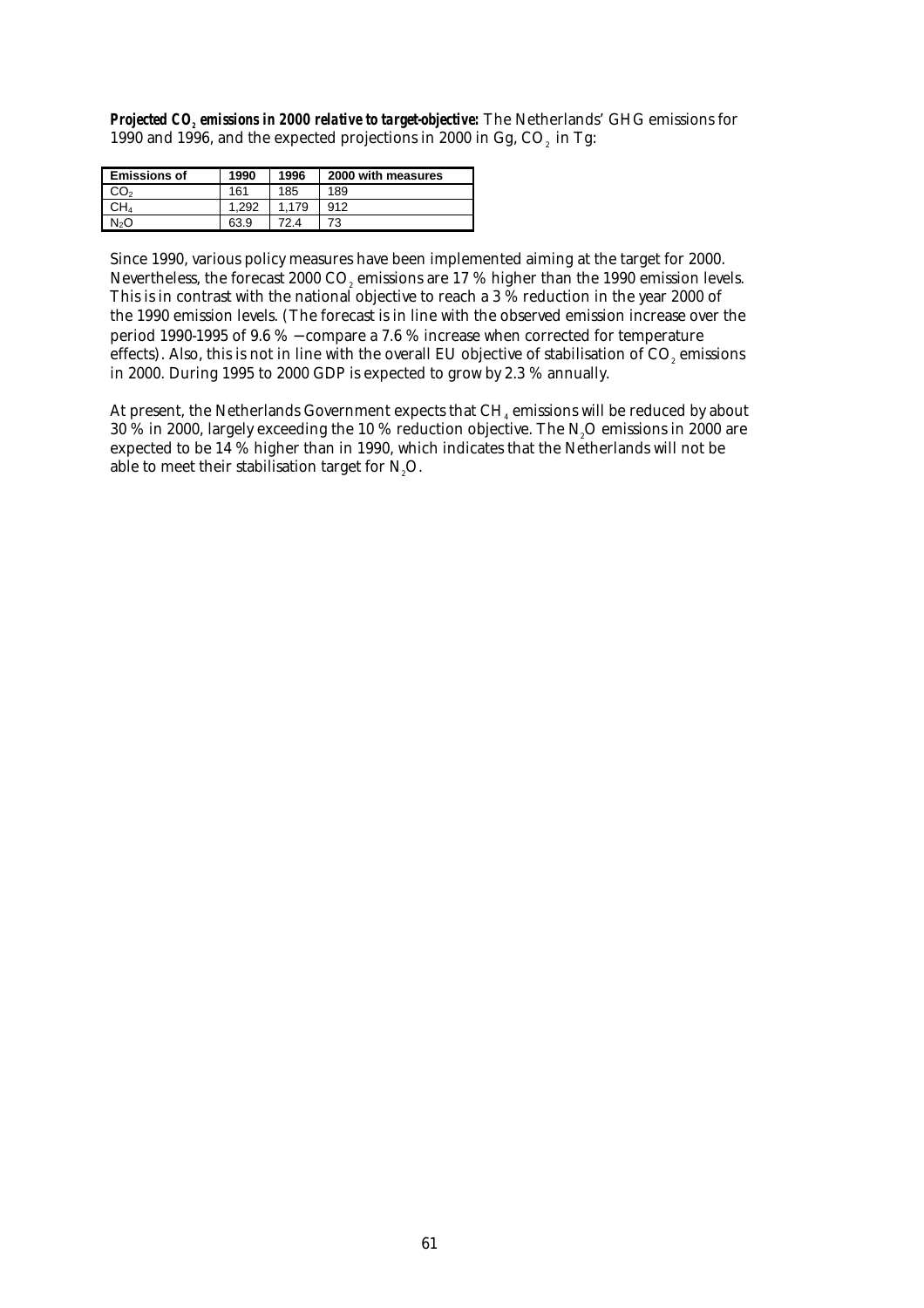## PORTUGAL

| -------<br>_ |                           |               |                 |         |      |      |              |
|--------------|---------------------------|---------------|-----------------|---------|------|------|--------------|
|              | CO <sub>2</sub> emissions | $CO2$ removal | CH <sub>4</sub> | $N_2$ O | NO.  | CO   | <b>NMVOC</b> |
| 1990         | 47.1                      | . . <u>.</u>  | 0.82            | 0.014   | 0.35 | .25  | 0.28         |
| 1994         | 50.8                      | . . <u>.</u>  | 0.83            | 0.015   | 0.38 | 46.، | 0.32         |
|              |                           |               |                 |         |      |      |              |

| Greenhouse gas emissions (million metric tonnes = $Tg$ ) in 1990 and 1994 <sup>1</sup> : |  |
|------------------------------------------------------------------------------------------|--|
|                                                                                          |  |

<sup>1</sup> latest reported year

**Target/objective and comments:** Portugal has an objective to limit the increase in CO<sub>2</sub> emissions at 40 % in the year 2010, using 1990 levels as the base year. This objective is maintained since the First National Communication.

*Summary of measures:* Measures and policies aimed to reduce greenhouse gas emissions are organised per sector and are in general a part of a 'multi-gas approach'. In the energy sector the following measures have been put to effect: introduction of natural gas, intensified use of renewable endogenous resources, incentives systems and legislation on 'rational use of energy' and technological developments, beneficial for reduction of greenhouse gases, in current installations and equipment. A range of measures is also applied to support and modernise the industry sector with an expected spin-off concerning the reduction of greenhouse gas emissions. In the transport sector greenhouse gas emissions are expected to result from technical improvements to vehicles, the use of alternative fuels and infrastructural improvements. In the agricultural sector CO<sub>2</sub> reduction is expected to indirectly result from application of the European Union's Common Agricultural Policy (CAP). The CAP related measures have contributed towards a less intensive use of agricultural activity and a planting of land formerly used for agriculture with trees. Efforts continue to be made concerning maintenance and expansion of forest areas.

The quantified effects of the individual measures can be summarised although no scenario estimate for 2000 'without measures' has been performed which would enable a validation of the total mitigation impact.

| Policy - measure                                        | <b>Type of instrument</b>                               | Estimated mitigation impact (TgCO <sub>2</sub> ) in<br><i><b>2000</b></i> |
|---------------------------------------------------------|---------------------------------------------------------|---------------------------------------------------------------------------|
| Energy diversification<br>(introduction of natural gas) | Financial incentives. Legislation. Co-<br>operation     | 3.4                                                                       |
| Promotion of renewable<br>energy                        | Financial incentives. Fiscal incentives.<br>Legislation | 0.6                                                                       |
| Promotion of energy efficiency                          | Financial incentives. Fiscal incentives.<br>Legislation | 0.5                                                                       |
| Total                                                   |                                                         | 4.5                                                                       |

*Quantified measures:* Summary of policies and measures for the energy sector in Portugal.

*Categorisation of measures:* Many measures mentioned in reference to greenhouse gas reduction are part of programs with a wider scope. Policies and measures as described above are at implementation stage or are expected to be phased in the near future.

*Projected greenhouse gas emissions in 2000 relative to target-objective:* Portugal's GHG emissions for 1990 and 1994, and the expected projections in 2000 in Gg,  $CO<sub>s</sub>$  in Tg:

| <b>Emissions of</b> | 1990 | 1994 | 2000 with measures |
|---------------------|------|------|--------------------|
|                     | 47.1 | 50.8 | 50.1               |
| CH4                 | 816  | 834  | -                  |
| Jol                 | 14.4 | 14.5 | -                  |

The CO<sub>2</sub> emissions in 2000 show an increase of 6.3 % compared with the 1990 emission data. GDP will grow by 3.7 % per year. For 2010, a carbon dioxide emission of 62.5 Tg is expected, which is 32.7 % higher than the 1990 emission level. This 2010 value is within the national target of limiting the increase between 1990 and 2010 to maximum 40 %.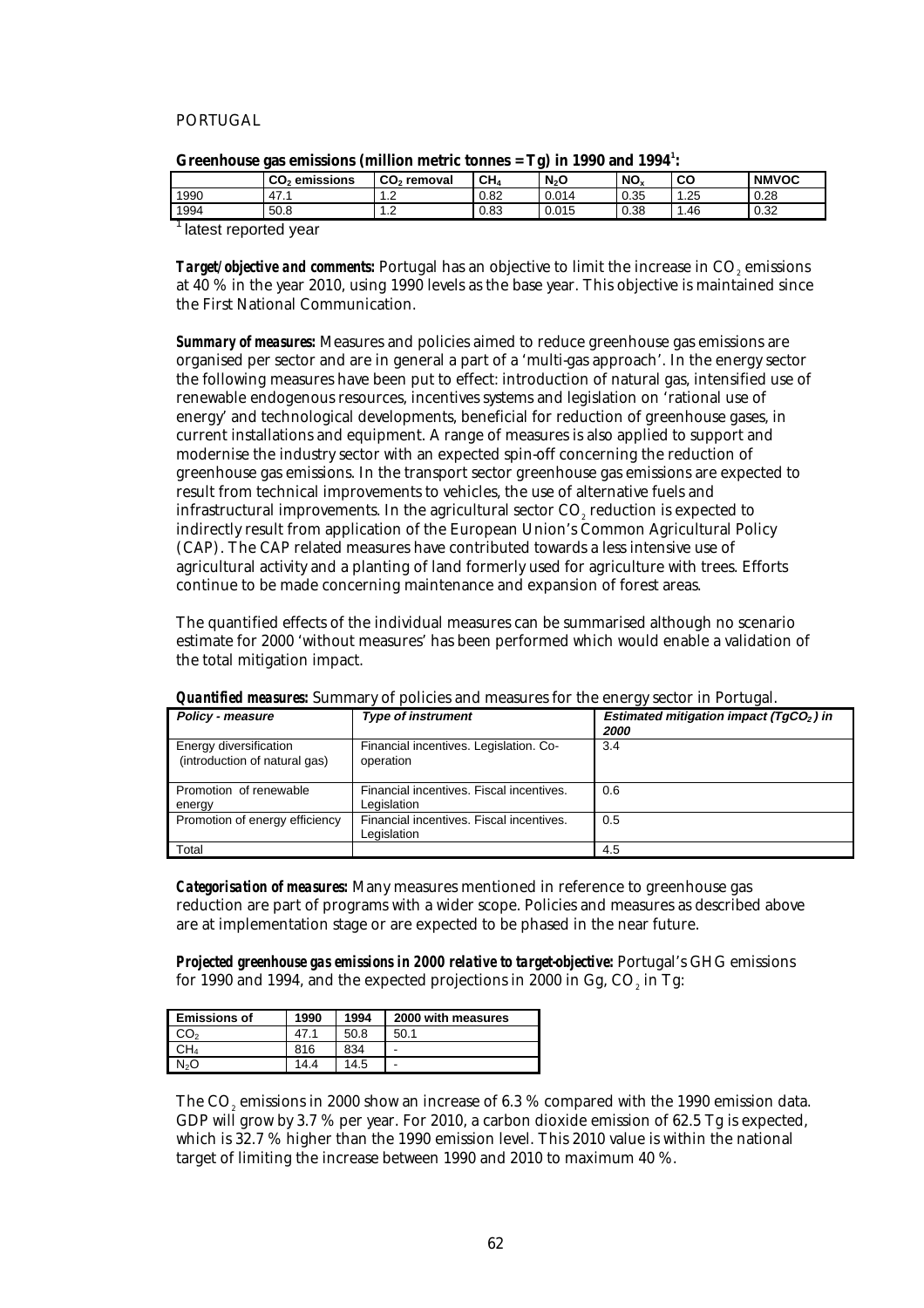## SPAIN

| and chosions (immon metric tonics – $\mathbf{15}$ ) in 1000, 100 kma 1000. |                              |                             |                 |         |      |      |              |
|----------------------------------------------------------------------------|------------------------------|-----------------------------|-----------------|---------|------|------|--------------|
|                                                                            | CO <sub>2</sub><br>emissions | CO <sub>2</sub><br>removals | CH <sub>4</sub> | $N_2$ O | NO.  | CO   | <b>NMVOC</b> |
| 1990                                                                       | 226                          | 29                          | 2.18            | 0.094   | l.16 | 4.73 | 1.12         |
| 1994                                                                       | 237                          | 29                          | 2.33            | 0.088   | 1.21 | 4.62 | 1.18         |
| 1995                                                                       | 248                          | <b>NA</b>                   | 2.37            | 0.091   | 1.22 | 4.36 | 1.15         |

### **GHG emissions (million metric tonnes = Tg) in 1990, 1994 and 1995:**

*Target/objective and comments:* Spain has forecasted a limited increase in emissions of 11-13 % over 1990 levels by 2000.

*Summary of measures:* Measures focus on energy conservation and fuel switching. The energy conservation is mainly geared towards industry, transport, and the residential/commercial sector. Fuel switching includes the promotion of natural gas in industry, and in the residential sector, as well as promotion of renewables and CHP. Other measures include subsidisation of public transport, investment of rail infrastructure and tax exemptions for gas oil in rail transport. A range of measures addresses the enhancement of sinks.

*Quantified measures:* The effects of the individual GHG reduction measures has not been specified.

*Categorisation of measures:* Most measures have been implemented or are under implementation.

*Projected CO2 emissions in 2000 relative to target-objective:* The GHG emissions of Spain for 1990 and 1995, and the expected projections in 2000 in Gg, CO<sub>2</sub> in Tg are summarised in the following table:

| <b>Emissions of</b> | 1990  | 1995  | 2000 with measures |
|---------------------|-------|-------|--------------------|
| CO2                 | 226   | 248   | 258                |
| CH4                 | 2.181 | 2.370 | -                  |
| N <sub>2</sub> O    | 94.2  | 90.5  | -                  |

The expected CO<sub>2</sub> emissions in the year 2000 are  $14.1$  % larger than the 1990 emissions. This increase almost fits within the national target range, aiming at an increase of 11-13 % over that period.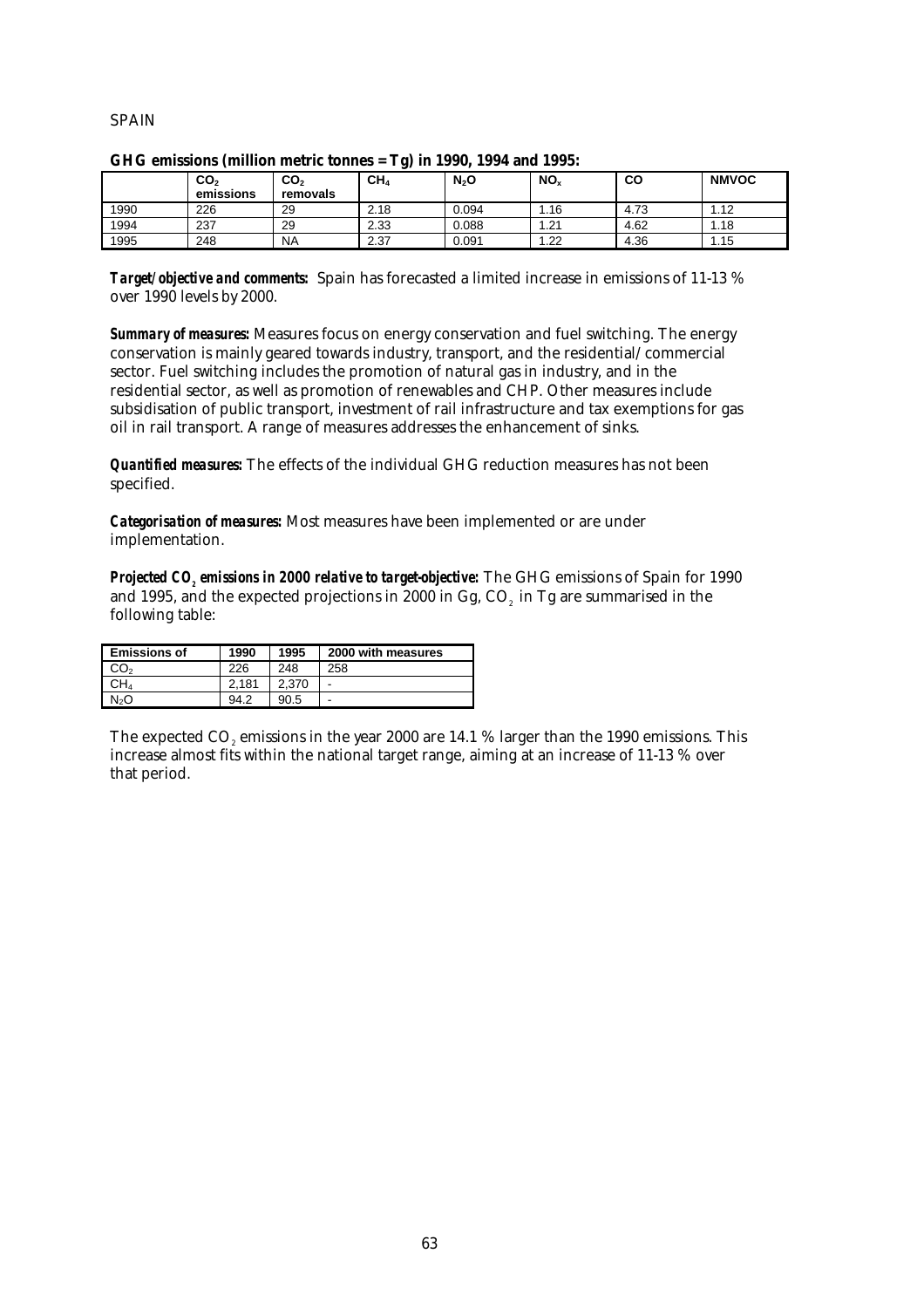## SWEDEN

|      | CO <sub>2</sub><br>emissions | CO <sub>2</sub><br>removals | CH <sub>4</sub> | $N_2$ O | NO <sub>x</sub> | CO   | <b>NMVOC</b> |
|------|------------------------------|-----------------------------|-----------------|---------|-----------------|------|--------------|
| 1990 | 55.4                         | 34.4                        | 0.28            | 0.026   | 0.34            | .21  | 0.52         |
| 1996 | 63.4                         | 31.8                        | 0.26            | 0.026   | 0.30            | 1.08 | 0.46         |

**Target/objective and comments:** CO<sub>2</sub> from fossil fuel sources: stabilisation in 2000 compared to 1990 levels. Methane emission from waste disposal: reduce by 30 % between 1990 and 2000. Sweden's national target has not changed since the First National Communication.

*Summary of measures:* Measures adopted in the energy sector: taxes and economic have been the main measures. CO2 tax on fossil fuels shifting revenues from income and capital to the energy use − VAT is levied on all energy forms. Taxes have been raised in 1996.Programmes to promote and stimulate the introduction of renewable energy sources and increased efficiency in energy use, e.g. energy conservation and promotion of biofuels, wind power and solar energy. Transport sector: Adoption of higher taxation of petrol, and two R&D programmes, concerning the use of alternative fuels and hybrid and electrical vehicles. Forestry sector: Switching to sustainable silviculture practices, extending the life of forest products. Agricultural sector: No measures have been taken yet to reduce GHG's, but there are measures that have been adopted for other purposes that have effect on GHG's as well, e.g. measures against nitrogen leaching. There is cultivation of energy crops.

*Quantified measures:* The policy instruments that were in effect on 1 January 1990 have been compared with those that were in effect on 1 September 1996. Instruments introduced after 1 January 1990 have been monitored, and the calculations suggest that the latter instruments lead to an energy system that results in both a lower level and a slower rate of increase of CO<sub>2</sub>. emissions. The difference in the change in CO<sub>2</sub> emissions between the 1990 and 1996 policy instruments, broken down by sector and policy instruments, in million tonnes per annum, is shown in the table below:

| Year                                          | 2000    |
|-----------------------------------------------|---------|
| <b>Sector</b>                                 |         |
| Energy and Transformation Industries          | $-7.2$  |
| Industry                                      | 1.2     |
| Residential, commercial, institutional        | $-7.8$  |
| Transportation                                | $-3.7$  |
| Total                                         | $-17.5$ |
| <b>Policy instruments</b>                     |         |
| Investment support                            | $-0.7$  |
| Programme for more efficient energy use       | $-0.2$  |
| Carbon dioxide and energy tax, transportation | $-3.4$  |
| Industry- and energy sector                   | $-13.2$ |
| Total                                         | $-17.5$ |

*Categorisation of measures:* The majority of measures are adopted and under implementation.

*Projected CO<sub>2</sub> emissions in 2000 relative to target-objective:* **Sweden's GHG emissions for 1990 and** 1996, and the expected projections in 2000 in  $Gg$ ,  $CO<sub>2</sub>$  in Tg:

| <b>Emissions of</b> | 1990 | 1996 | 2000 without measures* | 2000 with measures |
|---------------------|------|------|------------------------|--------------------|
| CO <sub>2</sub>     | 55.4 | 63.4 | 77.6                   | 60.1               |
| CH <sub>4</sub>     | 284  | 261  | not available          | 284                |
| N <sub>2</sub> O    | 26   | 26   | not available          | 10.5               |

\* The 'without measures'-scenario includes measures implemented before 1990

The CO<sub>2</sub> emissions are expected to increase by 8.4 % between 1990 and 2000. This is not in line with the target of stabilisation of emissions in 2000 at the 1990 emissions level. On the basis of normal-year corrected values (for temperature and hydropower variations)  $CO<sub>2</sub>$ emissions are projected to increase by 4.3 % by 2000 (cf. the annual GDP growth of 1.6 %), based on corrected 1990 levels and 1996 policy instruments.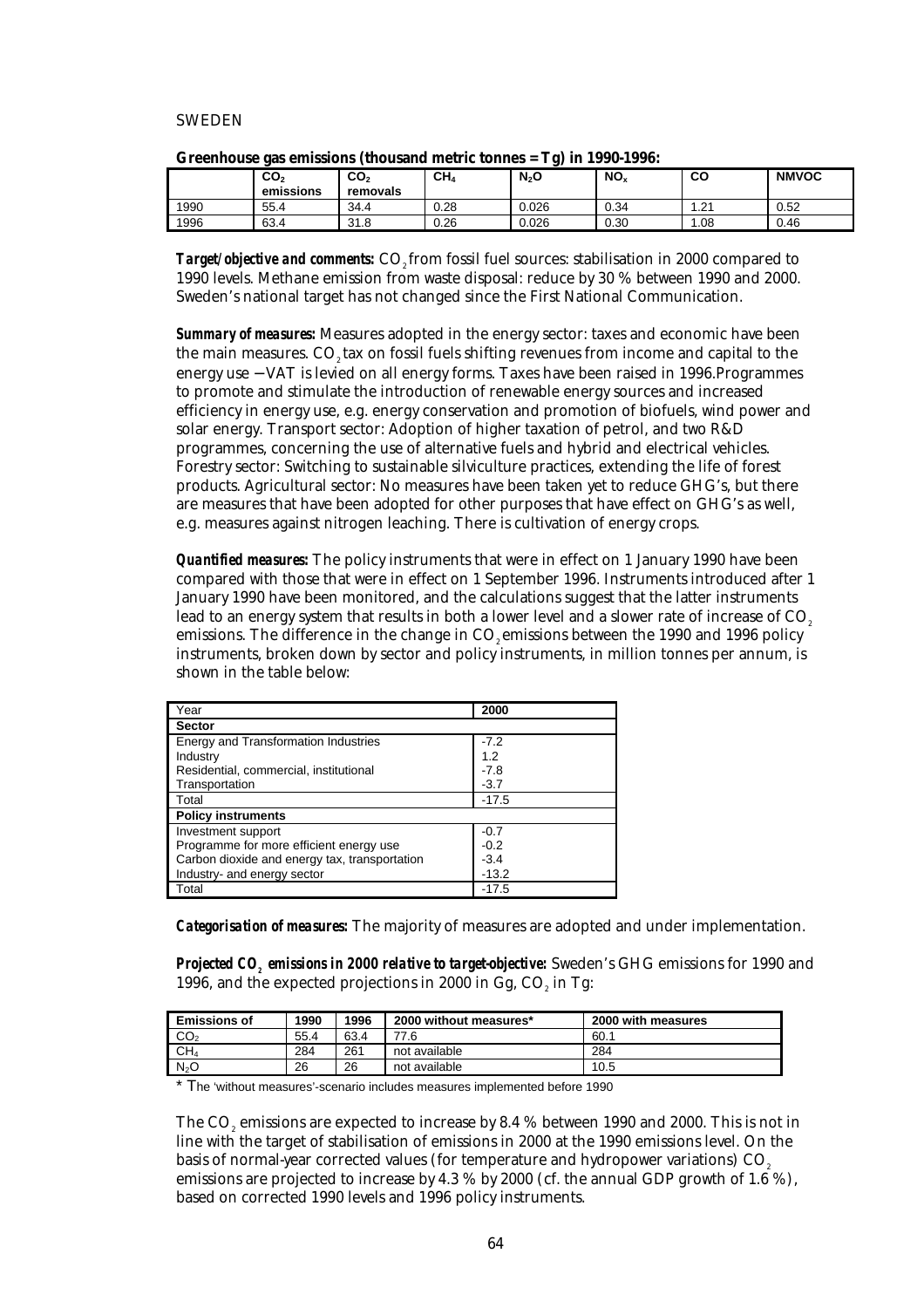Overall CH<sub>4</sub> emissions are expected to stabilise on 1990 levels by the year 2000. The CH<sub>4</sub> emissions from waste disposal are expected to further decrease from 0.085 Tg in 1990, and 0.061 Tg in 1996, to 0.042 Tg in 2000, in line with the 30 % reduction target for waste disposal.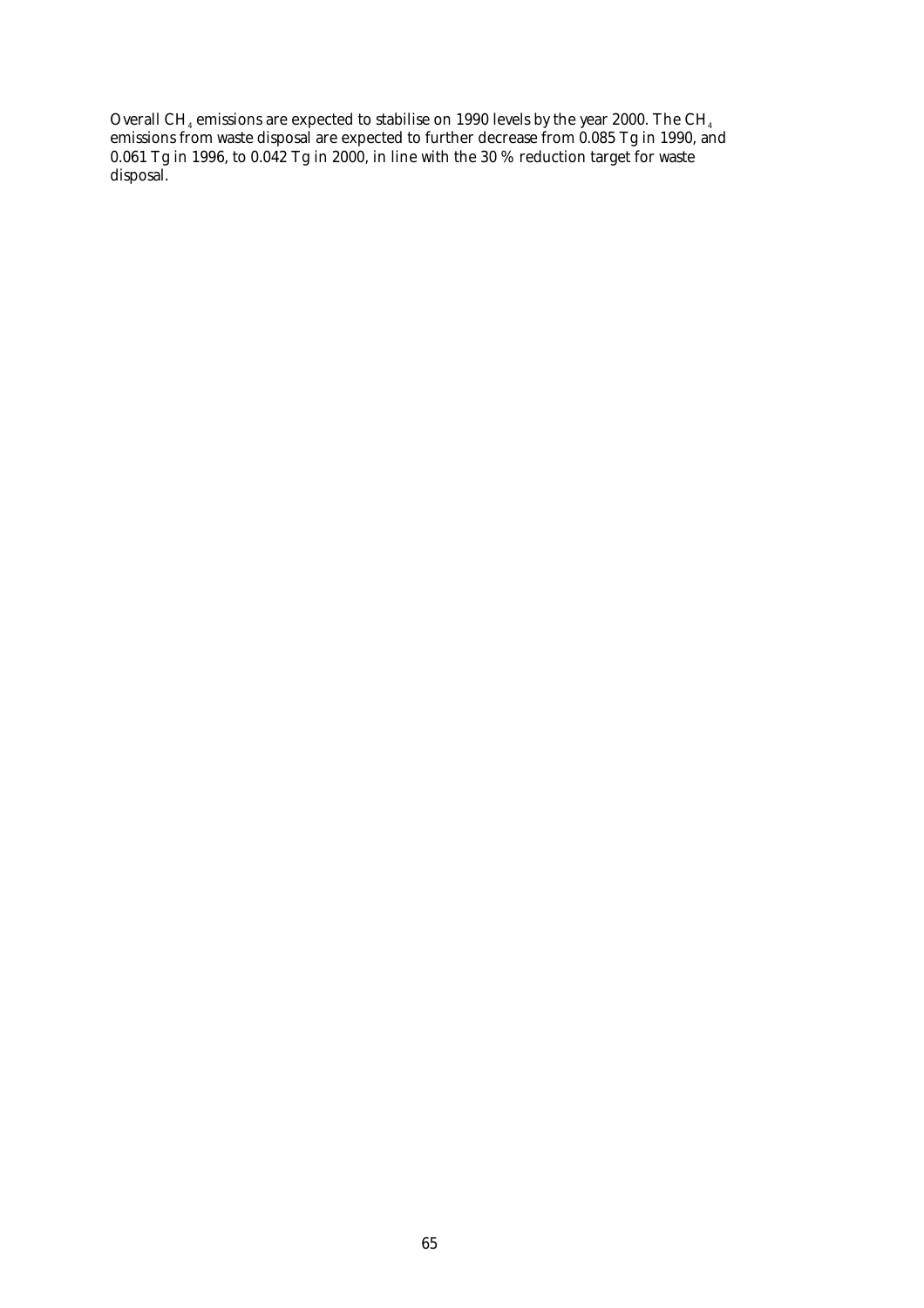### UNITED KINGDOM

|      | $\mathsf{co}_\mathsf{2}$<br>emissions | CO <sub>2</sub><br>removals | $\overline{\phantom{a}}$<br>CH <sub>4</sub> | $N_2$ O | NO <sub>x</sub> | co   | <b>NMVOC</b> |
|------|---------------------------------------|-----------------------------|---------------------------------------------|---------|-----------------|------|--------------|
| 1990 | 615                                   |                             | 4.44                                        | 0.215   | 2.75            | 6.69 | 2.55         |
| 1996 | 593                                   | 19                          | 27'<br>v.r                                  | 0.189   | 2.05            | 4.64 | 2.03         |

| GHG emissions (million metric tonnes = Tg) in 1990 and 1996: |  |  |  |  |  |  |  |
|--------------------------------------------------------------|--|--|--|--|--|--|--|
|--------------------------------------------------------------|--|--|--|--|--|--|--|

*Target/objective and comments:* The UK is committed to return greenhouse gas emissions to 1990 levels by 2000. This target has been maintained in UK's Second National Communication.

*Summary of measures:* In the electricity generation sector a switch from coal to gas is ongoing and further improvements in the productivity of the nuclear sector are under implementation. The Government follows a strategy to increase road fuel duties and strives to an increased combined heat and power (CHP) capacity. It is also stimulating the development of new and renewable sources of energy and continues to encourage the take up of energy efficiency measures through the Energy Efficiency Best Practice Programme. The UK strives to come to voluntary agreements with industrial branches regarding energy savings. For the transport sector fuel efficiency improvement of vehicles and further taxation of fuel (including aerial) need to be mentioned. Initiatives regarding the public and residential sector include the promotion of heat insulation and the application of stricter regulations for energy efficiency for new buildings. Furthermore, an increased carbon sequestration through biomass formation is aimed at.

*Quantified measures:* The following measures are quantified in terms of mitigation impact:

| <b>Policy - measure</b>                   | Estimate of mitigation impact in 2000 in |
|-------------------------------------------|------------------------------------------|
|                                           | Mt $CO2$                                 |
| Fuel switching                            | 62.3                                     |
| Nuclear productivity                      | 10.6                                     |
| Renewable energy                          | 7.3                                      |
| Road and fuel duty                        | 11                                       |
| Domestic fuel prices                      | 1.5                                      |
| Combined heat and power                   | 12.8                                     |
| Public sector                             | 2.9                                      |
| Energy saving trust                       | 1.8                                      |
| Energy efficiency best practice programme | 12.8                                     |
| <b>Others</b>                             | 5.9                                      |
| Total                                     | 129.1                                    |

Categorisation of measures: All the reported measures for CO<sub>2</sub> emission reduction are agreed and under implementation.

Projected CO<sub>2</sub> emissions in 2000 relative to target: The UK's GHG emissions for 1990 and 1996, and the expected projections in 2000 in Gg, CO<sub>2</sub> in Tg:

| <b>Emissions of</b> | 1990  | 1996  | 2000 without measures | 2000 with measures |
|---------------------|-------|-------|-----------------------|--------------------|
| CO <sub>2</sub>     | 615   | 593   | 708                   | 578                |
| CH <sub>4</sub>     | 4.438 | 3.712 | 4.400                 | 3.410              |
| N <sub>2</sub> O    | 215   | 189   | 190                   | 133                |

For all sectors except road transport a decrease of CO<sub>2</sub> emission compared to 1990 is reported. In spite of the foreseen measures emission from road transport is expected to increase. According to the scenario for the year 2000 with measures, the CO<sub>2</sub> emissions have declined by 6 % since 1990. GDP is estimated to grow on average at a rate 2.95 % between 1995 and 2000. Methane emissions will be reduced by 23 % due to declining emissions from coal mining and landfill waste during 1990-2000. N<sub>2</sub>O emissions will be 38  $\%$  below 1990 levels in 2000, due to a reduction from the manufacture of adipic acid, and agricultural emissions. These data indicate that the UK is exceeding largely its national objective to stabilise greenhouse gas emissions by the year 2000 at 1990 emission levels. This is confirmed by the observed reductions over the period 1990-1996.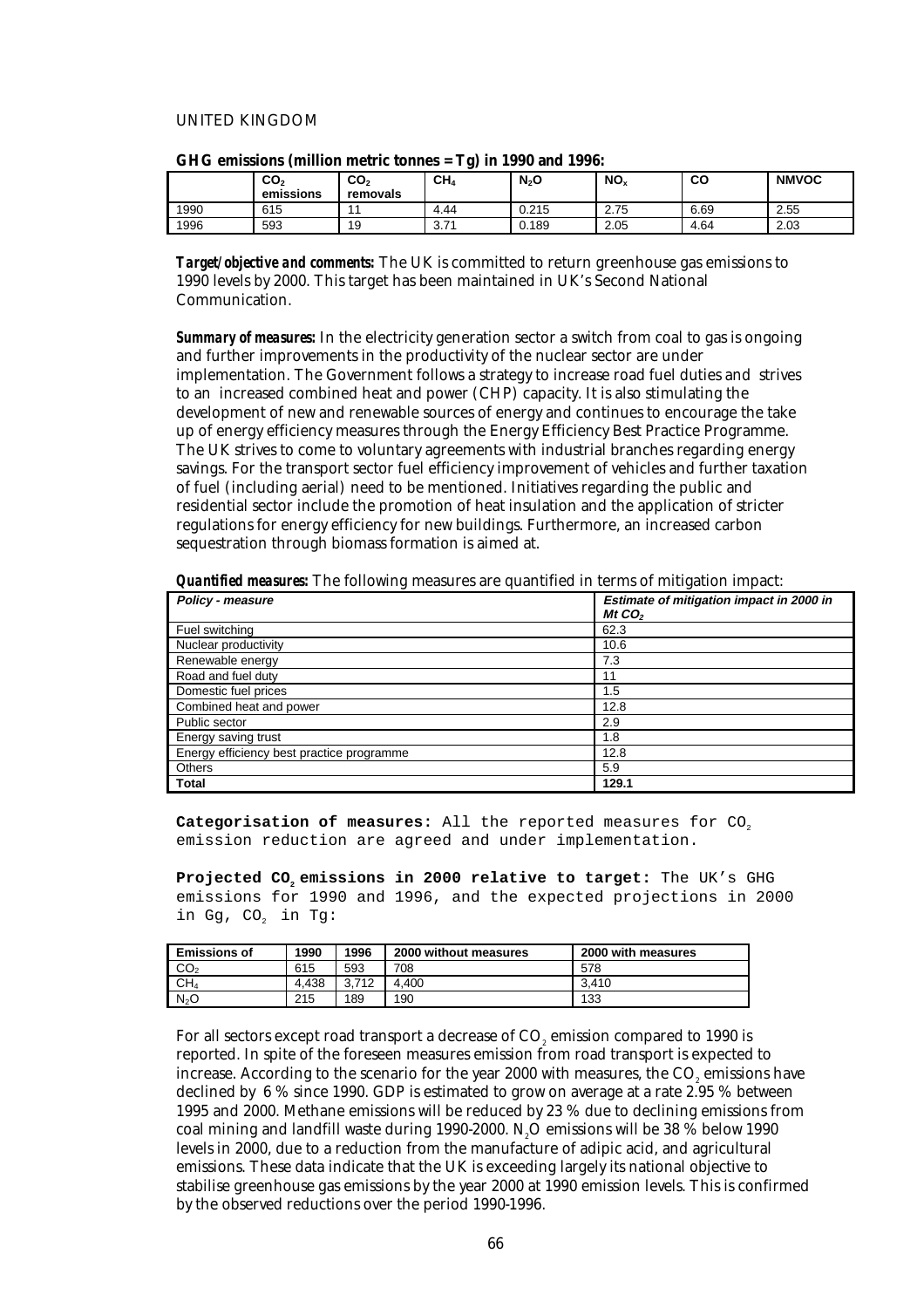# Annex 3B IPCC standard data tables 7A of the EU Member States

# EU15 1990

| EU15 1990<br><b>EMISSION ESTIMATES (Gg)</b><br>CO <sub>2</sub><br>CO <sub>2</sub><br>CH <sub>4</sub><br>$N_2$ O<br>NO <sub>x</sub><br>CO<br><b>NMVOC</b><br><b>Removals</b><br>Greenhouse Gas Source and Sink Categories<br>3,458,405<br>286,846<br>13,350<br>15,034<br><b>Total National Emissions and Removals</b><br>23,074<br>1,261<br>50,155<br>3,163,304<br>5,333<br>172<br>13,083<br>45,973<br>9,024<br>1 Energy<br>ä,<br>836<br>172<br>A Fuel Combustion<br>3,141,345<br>13,058<br>45,831<br>7,636<br>÷,<br>54<br>64<br>2,935<br>98<br>1 Energy Industries<br>1,150,888<br>1,020<br>÷.<br>2 Manufacturing Industries and Construction<br>636,820<br>64<br>36<br>1,606<br>3,487<br>145<br>$\frac{1}{2}$<br>3 Transport<br>694,747<br>251<br>37<br>7,069<br>32,842<br>6,320<br>÷,<br>4 Other Sectors<br>461<br>1,311<br>8,313<br>635,610<br>35<br>1,044<br>÷.<br>5 Other<br>4<br>1<br>137<br>169<br>29<br>23,287<br>÷.<br>4,497<br>25<br>142<br>1,388<br><b>B Fugitive Emissions from Fuels</b><br>21,960<br>1<br>÷,<br>$\overline{2}$<br>1 Solid Fuels<br>59<br>14<br>4,416<br>2,935<br>$\blacksquare$<br>ä,<br>1,562<br>23<br>1,375<br>2 Oil and Natural Gas<br>17,584<br>1<br>83<br>÷,<br>2 Industrial Processes<br>21<br>359<br>187<br>2,687<br>818<br>150,957<br>ä,<br>0<br>21<br>23<br>A Mineral Products<br>96,302<br>43<br>$\blacksquare$<br>6<br>370<br><b>B</b> Chemical Industry<br>10,568<br>319<br>78<br>41<br>ä,<br>C Metal Production<br>8<br>0<br>2,407<br>20<br>24,423<br>21<br>٠<br>8<br>172<br>D Other Production<br>5,928<br>1<br>÷,<br>ä,<br>E Production of Halocarbons and Sulphur Hexafluoride<br>÷<br>F Consumption of Halocarbons and Sulphur Hexafluoride<br>ä,<br>G Other<br>3,822<br>14<br>4<br>63<br>ä,<br>٠<br>3 Solvent and Other Product Use<br>5,479<br>9<br>$\mathbf 0$<br>$\overline{2}$<br>4,182<br>÷,<br>٠<br>667<br>27<br>839<br>293<br>4 Agriculture<br>9,280<br>÷,<br>A Enteric Fermentation<br>6,770<br>÷,<br>÷,<br>J.<br>43<br><b>B Manure Management</b><br>2,039<br>1<br>ä,<br>$\overline{\phantom{a}}$<br>C Rice Cultivation<br>116<br>1<br>ä,<br>$\overline{\phantom{a}}$<br>$\overline{a}$<br>624<br>6<br>D Agricultural Soils<br>312<br>208<br>÷,<br>E Prescribed Burning of Savannas<br>ä,<br>$\overline{\phantom{a}}$<br>÷,<br>ä,<br>J.<br>43<br>21<br>839<br>F Field Burning of Agricultural Residues<br>0<br>83<br>ä,<br>ä,<br>G Other<br>$\blacksquare$<br>ä,<br>÷,<br>÷,<br>$\overline{a}$<br>301<br>39<br>3<br>121<br>5 Land-Use Change & Forestry<br>129,895<br>286,846<br>605<br>A Changes in Forest and Other Woody Biomass Stocks<br>84,430<br>248,362<br>÷,<br>÷,<br>÷,<br>ä,<br><b>B Forest and Grassland Conversion</b><br>35,310<br>14<br>0<br>3<br>121<br>8<br>$\blacksquare$<br>1,524<br>C Abandonment of Managed Lands<br>ä,<br>÷,<br>$\blacksquare$<br>$\overline{\phantom{a}}$<br>$\overline{a}$<br>9<br>D CO2 Emissions and Removals from Soil<br>6,488<br>4,415<br>÷,<br>$\overline{\phantom{a}}$<br>E Other<br>589<br>3,667<br>32,546<br>288<br>39<br>÷,<br>$\blacksquare$<br>533<br>113<br>6 Waste<br>7,344<br>8,139<br>12<br>50<br>$\blacksquare$<br>5<br>59<br>53<br>A Solid Waste Disposal on Land<br>1<br>6,840<br>$\blacksquare$<br>÷,<br>5<br>6<br><b>B Wastewater Handling</b><br>1,352<br>646<br>÷,<br>÷,<br>÷,<br>C Waste Incineration<br>5,891<br>25<br>2<br>42<br>461<br>33<br>3<br>D Other<br>100<br>630<br>1<br>13<br>20<br>2<br>7 Other<br>1,327<br>4<br>ä,<br><b>Memo Items:</b><br><b>International Bunkers</b><br>169,640<br>12<br>4<br>1,512<br>306<br>182<br>60,209<br>5<br>251<br>65<br>Aviation<br>1<br>188 | IPCC TABLE 7A - SUMMARY REPORT FOR NATIONAL GREENHOUSE GAS INVENTORIES |  |  |  |  |  |  |  |  |  |
|-----------------------------------------------------------------------------------------------------------------------------------------------------------------------------------------------------------------------------------------------------------------------------------------------------------------------------------------------------------------------------------------------------------------------------------------------------------------------------------------------------------------------------------------------------------------------------------------------------------------------------------------------------------------------------------------------------------------------------------------------------------------------------------------------------------------------------------------------------------------------------------------------------------------------------------------------------------------------------------------------------------------------------------------------------------------------------------------------------------------------------------------------------------------------------------------------------------------------------------------------------------------------------------------------------------------------------------------------------------------------------------------------------------------------------------------------------------------------------------------------------------------------------------------------------------------------------------------------------------------------------------------------------------------------------------------------------------------------------------------------------------------------------------------------------------------------------------------------------------------------------------------------------------------------------------------------------------------------------------------------------------------------------------------------------------------------------------------------------------------------------------------------------------------------------------------------------------------------------------------------------------------------------------------------------------------------------------------------------------------------------------------------------------------------------------------------------------------------------------------------------------------------------------------------------------------------------------------------------------------------------------------------------------------------------------------------------------------------------------------------------------------------------------------------------------------------------------------------------------------------------------------------------------------------------------------------------------------------------------------------------------------------------------------------------------------------------------------------------------------------------------------------------------------------------------------------------------------------------------------------------------------------------------------------------------------------------------------------------------------------------------------------------------------------------------------------------------------------------------------------------------------------------------------------------------------------------------------------------------------|------------------------------------------------------------------------|--|--|--|--|--|--|--|--|--|
|                                                                                                                                                                                                                                                                                                                                                                                                                                                                                                                                                                                                                                                                                                                                                                                                                                                                                                                                                                                                                                                                                                                                                                                                                                                                                                                                                                                                                                                                                                                                                                                                                                                                                                                                                                                                                                                                                                                                                                                                                                                                                                                                                                                                                                                                                                                                                                                                                                                                                                                                                                                                                                                                                                                                                                                                                                                                                                                                                                                                                                                                                                                                                                                                                                                                                                                                                                                                                                                                                                                                                                                                                 |                                                                        |  |  |  |  |  |  |  |  |  |
|                                                                                                                                                                                                                                                                                                                                                                                                                                                                                                                                                                                                                                                                                                                                                                                                                                                                                                                                                                                                                                                                                                                                                                                                                                                                                                                                                                                                                                                                                                                                                                                                                                                                                                                                                                                                                                                                                                                                                                                                                                                                                                                                                                                                                                                                                                                                                                                                                                                                                                                                                                                                                                                                                                                                                                                                                                                                                                                                                                                                                                                                                                                                                                                                                                                                                                                                                                                                                                                                                                                                                                                                                 |                                                                        |  |  |  |  |  |  |  |  |  |
|                                                                                                                                                                                                                                                                                                                                                                                                                                                                                                                                                                                                                                                                                                                                                                                                                                                                                                                                                                                                                                                                                                                                                                                                                                                                                                                                                                                                                                                                                                                                                                                                                                                                                                                                                                                                                                                                                                                                                                                                                                                                                                                                                                                                                                                                                                                                                                                                                                                                                                                                                                                                                                                                                                                                                                                                                                                                                                                                                                                                                                                                                                                                                                                                                                                                                                                                                                                                                                                                                                                                                                                                                 |                                                                        |  |  |  |  |  |  |  |  |  |
|                                                                                                                                                                                                                                                                                                                                                                                                                                                                                                                                                                                                                                                                                                                                                                                                                                                                                                                                                                                                                                                                                                                                                                                                                                                                                                                                                                                                                                                                                                                                                                                                                                                                                                                                                                                                                                                                                                                                                                                                                                                                                                                                                                                                                                                                                                                                                                                                                                                                                                                                                                                                                                                                                                                                                                                                                                                                                                                                                                                                                                                                                                                                                                                                                                                                                                                                                                                                                                                                                                                                                                                                                 |                                                                        |  |  |  |  |  |  |  |  |  |
|                                                                                                                                                                                                                                                                                                                                                                                                                                                                                                                                                                                                                                                                                                                                                                                                                                                                                                                                                                                                                                                                                                                                                                                                                                                                                                                                                                                                                                                                                                                                                                                                                                                                                                                                                                                                                                                                                                                                                                                                                                                                                                                                                                                                                                                                                                                                                                                                                                                                                                                                                                                                                                                                                                                                                                                                                                                                                                                                                                                                                                                                                                                                                                                                                                                                                                                                                                                                                                                                                                                                                                                                                 |                                                                        |  |  |  |  |  |  |  |  |  |
|                                                                                                                                                                                                                                                                                                                                                                                                                                                                                                                                                                                                                                                                                                                                                                                                                                                                                                                                                                                                                                                                                                                                                                                                                                                                                                                                                                                                                                                                                                                                                                                                                                                                                                                                                                                                                                                                                                                                                                                                                                                                                                                                                                                                                                                                                                                                                                                                                                                                                                                                                                                                                                                                                                                                                                                                                                                                                                                                                                                                                                                                                                                                                                                                                                                                                                                                                                                                                                                                                                                                                                                                                 |                                                                        |  |  |  |  |  |  |  |  |  |
|                                                                                                                                                                                                                                                                                                                                                                                                                                                                                                                                                                                                                                                                                                                                                                                                                                                                                                                                                                                                                                                                                                                                                                                                                                                                                                                                                                                                                                                                                                                                                                                                                                                                                                                                                                                                                                                                                                                                                                                                                                                                                                                                                                                                                                                                                                                                                                                                                                                                                                                                                                                                                                                                                                                                                                                                                                                                                                                                                                                                                                                                                                                                                                                                                                                                                                                                                                                                                                                                                                                                                                                                                 |                                                                        |  |  |  |  |  |  |  |  |  |
|                                                                                                                                                                                                                                                                                                                                                                                                                                                                                                                                                                                                                                                                                                                                                                                                                                                                                                                                                                                                                                                                                                                                                                                                                                                                                                                                                                                                                                                                                                                                                                                                                                                                                                                                                                                                                                                                                                                                                                                                                                                                                                                                                                                                                                                                                                                                                                                                                                                                                                                                                                                                                                                                                                                                                                                                                                                                                                                                                                                                                                                                                                                                                                                                                                                                                                                                                                                                                                                                                                                                                                                                                 |                                                                        |  |  |  |  |  |  |  |  |  |
|                                                                                                                                                                                                                                                                                                                                                                                                                                                                                                                                                                                                                                                                                                                                                                                                                                                                                                                                                                                                                                                                                                                                                                                                                                                                                                                                                                                                                                                                                                                                                                                                                                                                                                                                                                                                                                                                                                                                                                                                                                                                                                                                                                                                                                                                                                                                                                                                                                                                                                                                                                                                                                                                                                                                                                                                                                                                                                                                                                                                                                                                                                                                                                                                                                                                                                                                                                                                                                                                                                                                                                                                                 |                                                                        |  |  |  |  |  |  |  |  |  |
|                                                                                                                                                                                                                                                                                                                                                                                                                                                                                                                                                                                                                                                                                                                                                                                                                                                                                                                                                                                                                                                                                                                                                                                                                                                                                                                                                                                                                                                                                                                                                                                                                                                                                                                                                                                                                                                                                                                                                                                                                                                                                                                                                                                                                                                                                                                                                                                                                                                                                                                                                                                                                                                                                                                                                                                                                                                                                                                                                                                                                                                                                                                                                                                                                                                                                                                                                                                                                                                                                                                                                                                                                 |                                                                        |  |  |  |  |  |  |  |  |  |
|                                                                                                                                                                                                                                                                                                                                                                                                                                                                                                                                                                                                                                                                                                                                                                                                                                                                                                                                                                                                                                                                                                                                                                                                                                                                                                                                                                                                                                                                                                                                                                                                                                                                                                                                                                                                                                                                                                                                                                                                                                                                                                                                                                                                                                                                                                                                                                                                                                                                                                                                                                                                                                                                                                                                                                                                                                                                                                                                                                                                                                                                                                                                                                                                                                                                                                                                                                                                                                                                                                                                                                                                                 |                                                                        |  |  |  |  |  |  |  |  |  |
|                                                                                                                                                                                                                                                                                                                                                                                                                                                                                                                                                                                                                                                                                                                                                                                                                                                                                                                                                                                                                                                                                                                                                                                                                                                                                                                                                                                                                                                                                                                                                                                                                                                                                                                                                                                                                                                                                                                                                                                                                                                                                                                                                                                                                                                                                                                                                                                                                                                                                                                                                                                                                                                                                                                                                                                                                                                                                                                                                                                                                                                                                                                                                                                                                                                                                                                                                                                                                                                                                                                                                                                                                 |                                                                        |  |  |  |  |  |  |  |  |  |
|                                                                                                                                                                                                                                                                                                                                                                                                                                                                                                                                                                                                                                                                                                                                                                                                                                                                                                                                                                                                                                                                                                                                                                                                                                                                                                                                                                                                                                                                                                                                                                                                                                                                                                                                                                                                                                                                                                                                                                                                                                                                                                                                                                                                                                                                                                                                                                                                                                                                                                                                                                                                                                                                                                                                                                                                                                                                                                                                                                                                                                                                                                                                                                                                                                                                                                                                                                                                                                                                                                                                                                                                                 |                                                                        |  |  |  |  |  |  |  |  |  |
|                                                                                                                                                                                                                                                                                                                                                                                                                                                                                                                                                                                                                                                                                                                                                                                                                                                                                                                                                                                                                                                                                                                                                                                                                                                                                                                                                                                                                                                                                                                                                                                                                                                                                                                                                                                                                                                                                                                                                                                                                                                                                                                                                                                                                                                                                                                                                                                                                                                                                                                                                                                                                                                                                                                                                                                                                                                                                                                                                                                                                                                                                                                                                                                                                                                                                                                                                                                                                                                                                                                                                                                                                 |                                                                        |  |  |  |  |  |  |  |  |  |
|                                                                                                                                                                                                                                                                                                                                                                                                                                                                                                                                                                                                                                                                                                                                                                                                                                                                                                                                                                                                                                                                                                                                                                                                                                                                                                                                                                                                                                                                                                                                                                                                                                                                                                                                                                                                                                                                                                                                                                                                                                                                                                                                                                                                                                                                                                                                                                                                                                                                                                                                                                                                                                                                                                                                                                                                                                                                                                                                                                                                                                                                                                                                                                                                                                                                                                                                                                                                                                                                                                                                                                                                                 |                                                                        |  |  |  |  |  |  |  |  |  |
|                                                                                                                                                                                                                                                                                                                                                                                                                                                                                                                                                                                                                                                                                                                                                                                                                                                                                                                                                                                                                                                                                                                                                                                                                                                                                                                                                                                                                                                                                                                                                                                                                                                                                                                                                                                                                                                                                                                                                                                                                                                                                                                                                                                                                                                                                                                                                                                                                                                                                                                                                                                                                                                                                                                                                                                                                                                                                                                                                                                                                                                                                                                                                                                                                                                                                                                                                                                                                                                                                                                                                                                                                 |                                                                        |  |  |  |  |  |  |  |  |  |
|                                                                                                                                                                                                                                                                                                                                                                                                                                                                                                                                                                                                                                                                                                                                                                                                                                                                                                                                                                                                                                                                                                                                                                                                                                                                                                                                                                                                                                                                                                                                                                                                                                                                                                                                                                                                                                                                                                                                                                                                                                                                                                                                                                                                                                                                                                                                                                                                                                                                                                                                                                                                                                                                                                                                                                                                                                                                                                                                                                                                                                                                                                                                                                                                                                                                                                                                                                                                                                                                                                                                                                                                                 |                                                                        |  |  |  |  |  |  |  |  |  |
|                                                                                                                                                                                                                                                                                                                                                                                                                                                                                                                                                                                                                                                                                                                                                                                                                                                                                                                                                                                                                                                                                                                                                                                                                                                                                                                                                                                                                                                                                                                                                                                                                                                                                                                                                                                                                                                                                                                                                                                                                                                                                                                                                                                                                                                                                                                                                                                                                                                                                                                                                                                                                                                                                                                                                                                                                                                                                                                                                                                                                                                                                                                                                                                                                                                                                                                                                                                                                                                                                                                                                                                                                 |                                                                        |  |  |  |  |  |  |  |  |  |
|                                                                                                                                                                                                                                                                                                                                                                                                                                                                                                                                                                                                                                                                                                                                                                                                                                                                                                                                                                                                                                                                                                                                                                                                                                                                                                                                                                                                                                                                                                                                                                                                                                                                                                                                                                                                                                                                                                                                                                                                                                                                                                                                                                                                                                                                                                                                                                                                                                                                                                                                                                                                                                                                                                                                                                                                                                                                                                                                                                                                                                                                                                                                                                                                                                                                                                                                                                                                                                                                                                                                                                                                                 |                                                                        |  |  |  |  |  |  |  |  |  |
|                                                                                                                                                                                                                                                                                                                                                                                                                                                                                                                                                                                                                                                                                                                                                                                                                                                                                                                                                                                                                                                                                                                                                                                                                                                                                                                                                                                                                                                                                                                                                                                                                                                                                                                                                                                                                                                                                                                                                                                                                                                                                                                                                                                                                                                                                                                                                                                                                                                                                                                                                                                                                                                                                                                                                                                                                                                                                                                                                                                                                                                                                                                                                                                                                                                                                                                                                                                                                                                                                                                                                                                                                 |                                                                        |  |  |  |  |  |  |  |  |  |
|                                                                                                                                                                                                                                                                                                                                                                                                                                                                                                                                                                                                                                                                                                                                                                                                                                                                                                                                                                                                                                                                                                                                                                                                                                                                                                                                                                                                                                                                                                                                                                                                                                                                                                                                                                                                                                                                                                                                                                                                                                                                                                                                                                                                                                                                                                                                                                                                                                                                                                                                                                                                                                                                                                                                                                                                                                                                                                                                                                                                                                                                                                                                                                                                                                                                                                                                                                                                                                                                                                                                                                                                                 |                                                                        |  |  |  |  |  |  |  |  |  |
|                                                                                                                                                                                                                                                                                                                                                                                                                                                                                                                                                                                                                                                                                                                                                                                                                                                                                                                                                                                                                                                                                                                                                                                                                                                                                                                                                                                                                                                                                                                                                                                                                                                                                                                                                                                                                                                                                                                                                                                                                                                                                                                                                                                                                                                                                                                                                                                                                                                                                                                                                                                                                                                                                                                                                                                                                                                                                                                                                                                                                                                                                                                                                                                                                                                                                                                                                                                                                                                                                                                                                                                                                 |                                                                        |  |  |  |  |  |  |  |  |  |
|                                                                                                                                                                                                                                                                                                                                                                                                                                                                                                                                                                                                                                                                                                                                                                                                                                                                                                                                                                                                                                                                                                                                                                                                                                                                                                                                                                                                                                                                                                                                                                                                                                                                                                                                                                                                                                                                                                                                                                                                                                                                                                                                                                                                                                                                                                                                                                                                                                                                                                                                                                                                                                                                                                                                                                                                                                                                                                                                                                                                                                                                                                                                                                                                                                                                                                                                                                                                                                                                                                                                                                                                                 |                                                                        |  |  |  |  |  |  |  |  |  |
|                                                                                                                                                                                                                                                                                                                                                                                                                                                                                                                                                                                                                                                                                                                                                                                                                                                                                                                                                                                                                                                                                                                                                                                                                                                                                                                                                                                                                                                                                                                                                                                                                                                                                                                                                                                                                                                                                                                                                                                                                                                                                                                                                                                                                                                                                                                                                                                                                                                                                                                                                                                                                                                                                                                                                                                                                                                                                                                                                                                                                                                                                                                                                                                                                                                                                                                                                                                                                                                                                                                                                                                                                 |                                                                        |  |  |  |  |  |  |  |  |  |
|                                                                                                                                                                                                                                                                                                                                                                                                                                                                                                                                                                                                                                                                                                                                                                                                                                                                                                                                                                                                                                                                                                                                                                                                                                                                                                                                                                                                                                                                                                                                                                                                                                                                                                                                                                                                                                                                                                                                                                                                                                                                                                                                                                                                                                                                                                                                                                                                                                                                                                                                                                                                                                                                                                                                                                                                                                                                                                                                                                                                                                                                                                                                                                                                                                                                                                                                                                                                                                                                                                                                                                                                                 |                                                                        |  |  |  |  |  |  |  |  |  |
|                                                                                                                                                                                                                                                                                                                                                                                                                                                                                                                                                                                                                                                                                                                                                                                                                                                                                                                                                                                                                                                                                                                                                                                                                                                                                                                                                                                                                                                                                                                                                                                                                                                                                                                                                                                                                                                                                                                                                                                                                                                                                                                                                                                                                                                                                                                                                                                                                                                                                                                                                                                                                                                                                                                                                                                                                                                                                                                                                                                                                                                                                                                                                                                                                                                                                                                                                                                                                                                                                                                                                                                                                 |                                                                        |  |  |  |  |  |  |  |  |  |
|                                                                                                                                                                                                                                                                                                                                                                                                                                                                                                                                                                                                                                                                                                                                                                                                                                                                                                                                                                                                                                                                                                                                                                                                                                                                                                                                                                                                                                                                                                                                                                                                                                                                                                                                                                                                                                                                                                                                                                                                                                                                                                                                                                                                                                                                                                                                                                                                                                                                                                                                                                                                                                                                                                                                                                                                                                                                                                                                                                                                                                                                                                                                                                                                                                                                                                                                                                                                                                                                                                                                                                                                                 |                                                                        |  |  |  |  |  |  |  |  |  |
|                                                                                                                                                                                                                                                                                                                                                                                                                                                                                                                                                                                                                                                                                                                                                                                                                                                                                                                                                                                                                                                                                                                                                                                                                                                                                                                                                                                                                                                                                                                                                                                                                                                                                                                                                                                                                                                                                                                                                                                                                                                                                                                                                                                                                                                                                                                                                                                                                                                                                                                                                                                                                                                                                                                                                                                                                                                                                                                                                                                                                                                                                                                                                                                                                                                                                                                                                                                                                                                                                                                                                                                                                 |                                                                        |  |  |  |  |  |  |  |  |  |
|                                                                                                                                                                                                                                                                                                                                                                                                                                                                                                                                                                                                                                                                                                                                                                                                                                                                                                                                                                                                                                                                                                                                                                                                                                                                                                                                                                                                                                                                                                                                                                                                                                                                                                                                                                                                                                                                                                                                                                                                                                                                                                                                                                                                                                                                                                                                                                                                                                                                                                                                                                                                                                                                                                                                                                                                                                                                                                                                                                                                                                                                                                                                                                                                                                                                                                                                                                                                                                                                                                                                                                                                                 |                                                                        |  |  |  |  |  |  |  |  |  |
|                                                                                                                                                                                                                                                                                                                                                                                                                                                                                                                                                                                                                                                                                                                                                                                                                                                                                                                                                                                                                                                                                                                                                                                                                                                                                                                                                                                                                                                                                                                                                                                                                                                                                                                                                                                                                                                                                                                                                                                                                                                                                                                                                                                                                                                                                                                                                                                                                                                                                                                                                                                                                                                                                                                                                                                                                                                                                                                                                                                                                                                                                                                                                                                                                                                                                                                                                                                                                                                                                                                                                                                                                 |                                                                        |  |  |  |  |  |  |  |  |  |
|                                                                                                                                                                                                                                                                                                                                                                                                                                                                                                                                                                                                                                                                                                                                                                                                                                                                                                                                                                                                                                                                                                                                                                                                                                                                                                                                                                                                                                                                                                                                                                                                                                                                                                                                                                                                                                                                                                                                                                                                                                                                                                                                                                                                                                                                                                                                                                                                                                                                                                                                                                                                                                                                                                                                                                                                                                                                                                                                                                                                                                                                                                                                                                                                                                                                                                                                                                                                                                                                                                                                                                                                                 |                                                                        |  |  |  |  |  |  |  |  |  |
|                                                                                                                                                                                                                                                                                                                                                                                                                                                                                                                                                                                                                                                                                                                                                                                                                                                                                                                                                                                                                                                                                                                                                                                                                                                                                                                                                                                                                                                                                                                                                                                                                                                                                                                                                                                                                                                                                                                                                                                                                                                                                                                                                                                                                                                                                                                                                                                                                                                                                                                                                                                                                                                                                                                                                                                                                                                                                                                                                                                                                                                                                                                                                                                                                                                                                                                                                                                                                                                                                                                                                                                                                 |                                                                        |  |  |  |  |  |  |  |  |  |
|                                                                                                                                                                                                                                                                                                                                                                                                                                                                                                                                                                                                                                                                                                                                                                                                                                                                                                                                                                                                                                                                                                                                                                                                                                                                                                                                                                                                                                                                                                                                                                                                                                                                                                                                                                                                                                                                                                                                                                                                                                                                                                                                                                                                                                                                                                                                                                                                                                                                                                                                                                                                                                                                                                                                                                                                                                                                                                                                                                                                                                                                                                                                                                                                                                                                                                                                                                                                                                                                                                                                                                                                                 |                                                                        |  |  |  |  |  |  |  |  |  |
|                                                                                                                                                                                                                                                                                                                                                                                                                                                                                                                                                                                                                                                                                                                                                                                                                                                                                                                                                                                                                                                                                                                                                                                                                                                                                                                                                                                                                                                                                                                                                                                                                                                                                                                                                                                                                                                                                                                                                                                                                                                                                                                                                                                                                                                                                                                                                                                                                                                                                                                                                                                                                                                                                                                                                                                                                                                                                                                                                                                                                                                                                                                                                                                                                                                                                                                                                                                                                                                                                                                                                                                                                 |                                                                        |  |  |  |  |  |  |  |  |  |
|                                                                                                                                                                                                                                                                                                                                                                                                                                                                                                                                                                                                                                                                                                                                                                                                                                                                                                                                                                                                                                                                                                                                                                                                                                                                                                                                                                                                                                                                                                                                                                                                                                                                                                                                                                                                                                                                                                                                                                                                                                                                                                                                                                                                                                                                                                                                                                                                                                                                                                                                                                                                                                                                                                                                                                                                                                                                                                                                                                                                                                                                                                                                                                                                                                                                                                                                                                                                                                                                                                                                                                                                                 |                                                                        |  |  |  |  |  |  |  |  |  |
|                                                                                                                                                                                                                                                                                                                                                                                                                                                                                                                                                                                                                                                                                                                                                                                                                                                                                                                                                                                                                                                                                                                                                                                                                                                                                                                                                                                                                                                                                                                                                                                                                                                                                                                                                                                                                                                                                                                                                                                                                                                                                                                                                                                                                                                                                                                                                                                                                                                                                                                                                                                                                                                                                                                                                                                                                                                                                                                                                                                                                                                                                                                                                                                                                                                                                                                                                                                                                                                                                                                                                                                                                 |                                                                        |  |  |  |  |  |  |  |  |  |
|                                                                                                                                                                                                                                                                                                                                                                                                                                                                                                                                                                                                                                                                                                                                                                                                                                                                                                                                                                                                                                                                                                                                                                                                                                                                                                                                                                                                                                                                                                                                                                                                                                                                                                                                                                                                                                                                                                                                                                                                                                                                                                                                                                                                                                                                                                                                                                                                                                                                                                                                                                                                                                                                                                                                                                                                                                                                                                                                                                                                                                                                                                                                                                                                                                                                                                                                                                                                                                                                                                                                                                                                                 |                                                                        |  |  |  |  |  |  |  |  |  |
|                                                                                                                                                                                                                                                                                                                                                                                                                                                                                                                                                                                                                                                                                                                                                                                                                                                                                                                                                                                                                                                                                                                                                                                                                                                                                                                                                                                                                                                                                                                                                                                                                                                                                                                                                                                                                                                                                                                                                                                                                                                                                                                                                                                                                                                                                                                                                                                                                                                                                                                                                                                                                                                                                                                                                                                                                                                                                                                                                                                                                                                                                                                                                                                                                                                                                                                                                                                                                                                                                                                                                                                                                 |                                                                        |  |  |  |  |  |  |  |  |  |
|                                                                                                                                                                                                                                                                                                                                                                                                                                                                                                                                                                                                                                                                                                                                                                                                                                                                                                                                                                                                                                                                                                                                                                                                                                                                                                                                                                                                                                                                                                                                                                                                                                                                                                                                                                                                                                                                                                                                                                                                                                                                                                                                                                                                                                                                                                                                                                                                                                                                                                                                                                                                                                                                                                                                                                                                                                                                                                                                                                                                                                                                                                                                                                                                                                                                                                                                                                                                                                                                                                                                                                                                                 |                                                                        |  |  |  |  |  |  |  |  |  |
|                                                                                                                                                                                                                                                                                                                                                                                                                                                                                                                                                                                                                                                                                                                                                                                                                                                                                                                                                                                                                                                                                                                                                                                                                                                                                                                                                                                                                                                                                                                                                                                                                                                                                                                                                                                                                                                                                                                                                                                                                                                                                                                                                                                                                                                                                                                                                                                                                                                                                                                                                                                                                                                                                                                                                                                                                                                                                                                                                                                                                                                                                                                                                                                                                                                                                                                                                                                                                                                                                                                                                                                                                 |                                                                        |  |  |  |  |  |  |  |  |  |
|                                                                                                                                                                                                                                                                                                                                                                                                                                                                                                                                                                                                                                                                                                                                                                                                                                                                                                                                                                                                                                                                                                                                                                                                                                                                                                                                                                                                                                                                                                                                                                                                                                                                                                                                                                                                                                                                                                                                                                                                                                                                                                                                                                                                                                                                                                                                                                                                                                                                                                                                                                                                                                                                                                                                                                                                                                                                                                                                                                                                                                                                                                                                                                                                                                                                                                                                                                                                                                                                                                                                                                                                                 |                                                                        |  |  |  |  |  |  |  |  |  |
|                                                                                                                                                                                                                                                                                                                                                                                                                                                                                                                                                                                                                                                                                                                                                                                                                                                                                                                                                                                                                                                                                                                                                                                                                                                                                                                                                                                                                                                                                                                                                                                                                                                                                                                                                                                                                                                                                                                                                                                                                                                                                                                                                                                                                                                                                                                                                                                                                                                                                                                                                                                                                                                                                                                                                                                                                                                                                                                                                                                                                                                                                                                                                                                                                                                                                                                                                                                                                                                                                                                                                                                                                 |                                                                        |  |  |  |  |  |  |  |  |  |
|                                                                                                                                                                                                                                                                                                                                                                                                                                                                                                                                                                                                                                                                                                                                                                                                                                                                                                                                                                                                                                                                                                                                                                                                                                                                                                                                                                                                                                                                                                                                                                                                                                                                                                                                                                                                                                                                                                                                                                                                                                                                                                                                                                                                                                                                                                                                                                                                                                                                                                                                                                                                                                                                                                                                                                                                                                                                                                                                                                                                                                                                                                                                                                                                                                                                                                                                                                                                                                                                                                                                                                                                                 |                                                                        |  |  |  |  |  |  |  |  |  |
|                                                                                                                                                                                                                                                                                                                                                                                                                                                                                                                                                                                                                                                                                                                                                                                                                                                                                                                                                                                                                                                                                                                                                                                                                                                                                                                                                                                                                                                                                                                                                                                                                                                                                                                                                                                                                                                                                                                                                                                                                                                                                                                                                                                                                                                                                                                                                                                                                                                                                                                                                                                                                                                                                                                                                                                                                                                                                                                                                                                                                                                                                                                                                                                                                                                                                                                                                                                                                                                                                                                                                                                                                 |                                                                        |  |  |  |  |  |  |  |  |  |
|                                                                                                                                                                                                                                                                                                                                                                                                                                                                                                                                                                                                                                                                                                                                                                                                                                                                                                                                                                                                                                                                                                                                                                                                                                                                                                                                                                                                                                                                                                                                                                                                                                                                                                                                                                                                                                                                                                                                                                                                                                                                                                                                                                                                                                                                                                                                                                                                                                                                                                                                                                                                                                                                                                                                                                                                                                                                                                                                                                                                                                                                                                                                                                                                                                                                                                                                                                                                                                                                                                                                                                                                                 |                                                                        |  |  |  |  |  |  |  |  |  |
|                                                                                                                                                                                                                                                                                                                                                                                                                                                                                                                                                                                                                                                                                                                                                                                                                                                                                                                                                                                                                                                                                                                                                                                                                                                                                                                                                                                                                                                                                                                                                                                                                                                                                                                                                                                                                                                                                                                                                                                                                                                                                                                                                                                                                                                                                                                                                                                                                                                                                                                                                                                                                                                                                                                                                                                                                                                                                                                                                                                                                                                                                                                                                                                                                                                                                                                                                                                                                                                                                                                                                                                                                 |                                                                        |  |  |  |  |  |  |  |  |  |
| Marine<br>109,430<br>1,260<br>6<br>4<br>120<br>117                                                                                                                                                                                                                                                                                                                                                                                                                                                                                                                                                                                                                                                                                                                                                                                                                                                                                                                                                                                                                                                                                                                                                                                                                                                                                                                                                                                                                                                                                                                                                                                                                                                                                                                                                                                                                                                                                                                                                                                                                                                                                                                                                                                                                                                                                                                                                                                                                                                                                                                                                                                                                                                                                                                                                                                                                                                                                                                                                                                                                                                                                                                                                                                                                                                                                                                                                                                                                                                                                                                                                              |                                                                        |  |  |  |  |  |  |  |  |  |
| CO <sub>2</sub> Emissions from Biomass<br>118,014                                                                                                                                                                                                                                                                                                                                                                                                                                                                                                                                                                                                                                                                                                                                                                                                                                                                                                                                                                                                                                                                                                                                                                                                                                                                                                                                                                                                                                                                                                                                                                                                                                                                                                                                                                                                                                                                                                                                                                                                                                                                                                                                                                                                                                                                                                                                                                                                                                                                                                                                                                                                                                                                                                                                                                                                                                                                                                                                                                                                                                                                                                                                                                                                                                                                                                                                                                                                                                                                                                                                                               |                                                                        |  |  |  |  |  |  |  |  |  |

Note: EU15 emissions are the sum of Member States' emissions.

The sum of the sub-categories does not always correspond to the category totals due to incomplete data delivered by Member States (this holds true in particular for category 2 'Industrial Processes').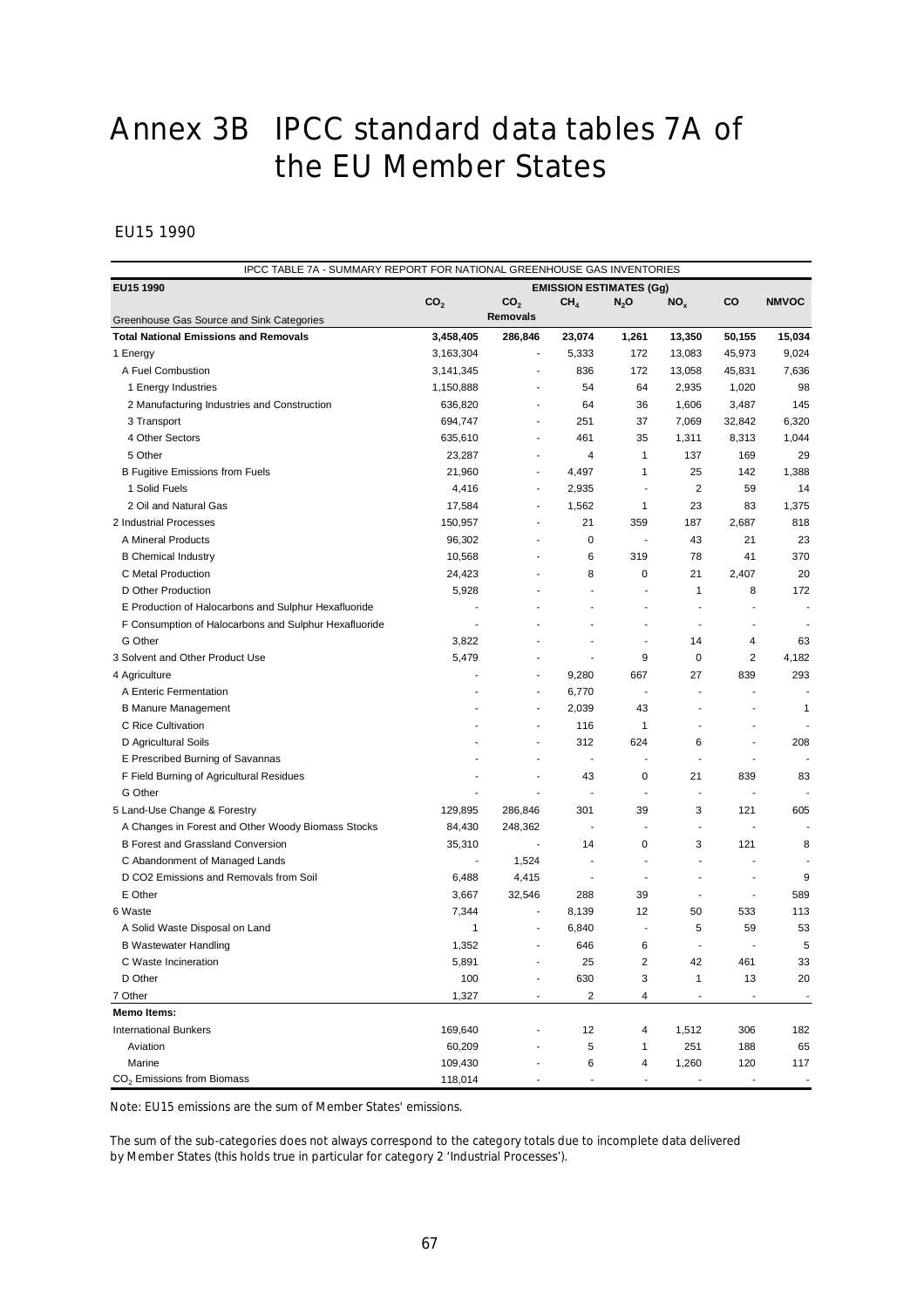# EU15 1994

| IPCC TABLE 7A - SUMMARY REPORT FOR NATIONAL GREENHOUSE GAS INVENTORIES |                 |                          |                         |                          |                 |                          |                          |  |
|------------------------------------------------------------------------|-----------------|--------------------------|-------------------------|--------------------------|-----------------|--------------------------|--------------------------|--|
| EU15 1994<br><b>EMISSION ESTIMATES (Gg)</b>                            |                 |                          |                         |                          |                 |                          |                          |  |
|                                                                        | CO <sub>2</sub> | CO <sub>2</sub>          | CH <sub>4</sub>         | $N_2$ O                  | NO <sub>x</sub> | CO                       | <b>NMVOC</b>             |  |
| Greenhouse Gas Source and Sink Categories                              |                 | Removals                 |                         |                          |                 |                          |                          |  |
| <b>Total National Emissions and Removals</b>                           | 3,334,835       | 320,407                  | 20,886                  | 1,179                    | 11,939          | 42,376                   | 13,373                   |  |
| 1 Energy                                                               | 3,056,774       | ÷,                       | 4,328                   | 185                      | 11,714          | 38,799                   | 7,713                    |  |
| A Fuel Combustion                                                      | 3,037,554       | ä,                       | 732                     | 184                      | 11,692          | 38,689                   | 6,442                    |  |
| 1 Energy Industries                                                    | 1,062,542       | ÷,                       | 59                      | 60                       | 2,295           | 926                      | 103                      |  |
| 2 Manufacturing Industries and Construction                            | 590,954         | ÷,                       | 57                      | 31                       | 1,431           | 3,456                    | 143                      |  |
| 3 Transport                                                            | 740,822         | ÷,                       | 218                     | 56                       | 6,614           | 27,354                   | 5,219                    |  |
| 4 Other Sectors                                                        | 629,151         | $\overline{\phantom{a}}$ | 383                     | 32                       | 1,245           | 6,837                    | 948                      |  |
| 5 Other                                                                | 14,083          | ÷,                       | 15                      | 4                        | 104             | 119                      | 28                       |  |
| <b>B Fugitive Emissions from Fuels</b>                                 | 19,223          | $\blacksquare$           | 3,596                   | 1                        | 24              | 109                      | 1,272                    |  |
| 1 Solid Fuels                                                          | 213             | $\overline{\phantom{a}}$ | 1,938                   | ÷,                       | $\mathbf{1}$    | 55                       | 8                        |  |
| 2 Oil and Natural Gas                                                  | 19,009          | ÷,                       | 1,658                   | 1                        | 23              | 56                       | 1,264                    |  |
| 2 Industrial Processes                                                 | 138,573         | $\overline{\phantom{a}}$ | 24                      | 316                      | 145             | 2,359                    | 734                      |  |
| A Mineral Products                                                     | 87,020          |                          | $\mathbf 0$             | $\blacksquare$           | 42              | 21                       | 19                       |  |
| <b>B</b> Chemical Industry                                             | 8,882           |                          | 6                       | 274                      | 33              | 23                       | 345                      |  |
| C Metal Production                                                     | 19,576          | ٠                        | $\overline{7}$          | 0                        | 18              | 2,052                    | 17                       |  |
| D Other Production                                                     | 6,540           |                          | ä,                      | ä,                       | $\mathbf{1}$    | 8                        | 173                      |  |
| E Production of Halocarbons and Sulphur Hexafluoride                   | ÷               |                          | $\overline{a}$          | $\overline{a}$           | ÷               | ×                        | $\overline{a}$           |  |
| F Consumption of Halocarbons and Sulphur Hexafluoride                  | ä,              |                          |                         | ä,                       | $\overline{a}$  |                          |                          |  |
| G Other                                                                | 3,048           |                          |                         | ä,                       | 6               | 43                       | 26                       |  |
| 3 Solvent and Other Product Use                                        | 5,123           | $\overline{a}$           | 0                       | 9                        | 0               | $\overline{c}$           | 3,931                    |  |
| 4 Agriculture                                                          | ä,              | ÷,                       | 8,876                   | 613                      | 18              | 508                      | 225                      |  |
| A Enteric Fermentation                                                 |                 | ä,                       | 6,415                   | 8                        |                 |                          |                          |  |
| <b>B Manure Management</b>                                             |                 | $\overline{a}$           | 1,969                   | 39                       |                 |                          | 1                        |  |
| C Rice Cultivation                                                     |                 | $\overline{a}$           | 164                     | 1                        |                 | ×                        |                          |  |
| D Agricultural Soils                                                   |                 |                          | 302                     | 565                      | 6               | $\overline{a}$           | 185                      |  |
| E Prescribed Burning of Savannas                                       |                 | ä,                       | ÷,                      | ÷,                       | ä,              | $\overline{a}$           |                          |  |
| F Field Burning of Agricultural Residues                               |                 | $\overline{\phantom{a}}$ | 27                      | 0                        | 11              | 508                      | 39                       |  |
| G Other                                                                | ÷.              | ÷                        | ÷,                      | $\overline{a}$           | $\overline{a}$  | $\blacksquare$           |                          |  |
| 5 Land-Use Change & Forestry                                           | 126,027         | 320,407                  | 311                     | 41                       | $\overline{2}$  | 76                       | 643                      |  |
| A Changes in Forest and Other Woody Biomass Stocks                     | 82,957          | 274,892                  | ÷,                      | ÷,                       | ä,              | ÷,                       |                          |  |
| <b>B Forest and Grassland Conversion</b>                               | 33,088          | $\overline{\phantom{a}}$ | 9                       | 0                        | $\overline{2}$  | 76                       | 3                        |  |
| C Abandonment of Managed Lands                                         | ÷,              | 7,360                    | $\overline{a}$          | ä,                       | $\overline{a}$  | $\overline{a}$           |                          |  |
| D CO2 Emissions and Removals from Soil                                 | 6,315           | 5,611                    | ÷,                      | 1                        |                 | $\overline{a}$           | 9                        |  |
| E Other                                                                | 3,667           | 32,546                   | 302                     | 40                       | ä,              | $\overline{\phantom{a}}$ | 631                      |  |
| 6 Waste                                                                | 7,530           | ä,                       | 7,345                   | 12                       | 59              | 631                      | 129                      |  |
| A Solid Waste Disposal on Land                                         | 1               | $\overline{a}$           | 6,533                   | $\overline{\phantom{a}}$ | 6               | 64                       | 61                       |  |
| <b>B Wastewater Handling</b>                                           | 1,412           | ÷,                       | 683                     | 10                       |                 | $\overline{\phantom{a}}$ | 6                        |  |
| C Waste Incineration                                                   | 6,117           |                          | 31                      | 3                        | 49              | 553                      | 38                       |  |
| D Other                                                                |                 |                          | 98                      | 0                        | 4               | 15                       | 24                       |  |
| 7 Other                                                                | 809             | $\overline{\phantom{a}}$ | $\overline{\mathbf{c}}$ | 4                        |                 |                          |                          |  |
| <b>Memo Items:</b>                                                     |                 |                          |                         |                          |                 |                          |                          |  |
| <b>International Bunkers</b>                                           | 185,027         |                          | 1,858                   | 7                        | 1,571           | 382                      | 191                      |  |
| Aviation                                                               | 73,464          |                          | 1,856                   | 3                        | 313             | 254                      | 80                       |  |
| Marine                                                                 | 111,198         |                          | 4                       | 4                        | 1,259           | 128                      | 111                      |  |
| CO <sub>2</sub> Emissions from Biomass                                 | 102,792         |                          | ÷,                      |                          |                 |                          | $\overline{\phantom{a}}$ |  |

Note: EU15 emissions are the sum of Member States' emissions.

The sum of the sub-categories does not alway correspond to the category totals due to incomplete data delivered by Member States (this holds true in particular for category 2 'Industrial Processes').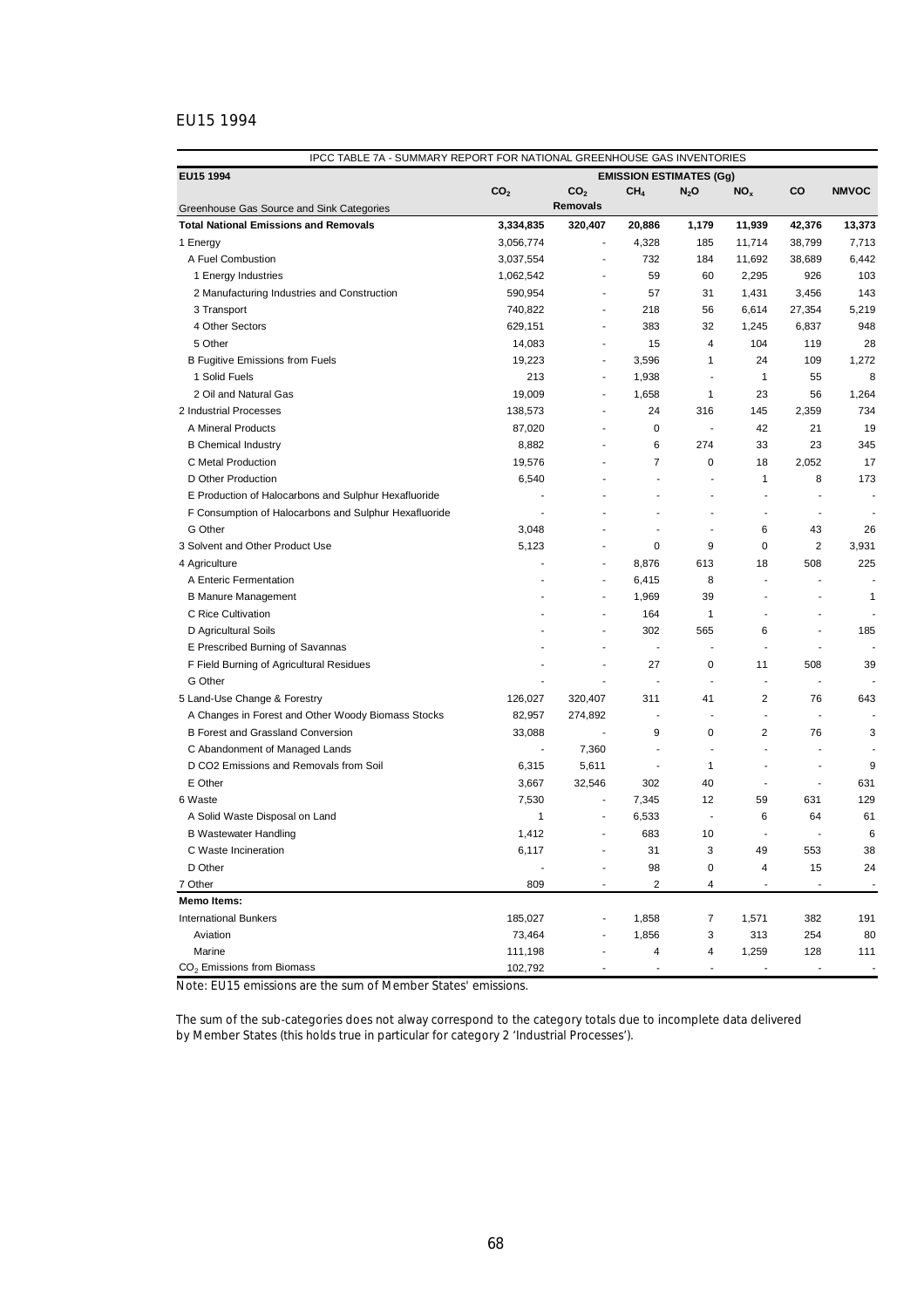# EU15 1995

| IPCC TABLE 7A - SUMMARY REPORT FOR NATIONAL GREENHOUSE GAS INVENTORIES |                                |                          |                          |                          |                          |                          |              |  |  |
|------------------------------------------------------------------------|--------------------------------|--------------------------|--------------------------|--------------------------|--------------------------|--------------------------|--------------|--|--|
| EU15 1995                                                              | <b>EMISSION ESTIMATES (Gg)</b> |                          |                          |                          |                          |                          |              |  |  |
|                                                                        | CO <sub>2</sub>                | CO <sub>2</sub>          | CH <sub>4</sub>          | $N_2$ O                  | NO <sub>x</sub>          | CO                       | <b>NMVOC</b> |  |  |
| Greenhouse Gas Source and Sink Categories                              |                                | Removals                 |                          |                          |                          |                          |              |  |  |
| <b>Total National Emissions and Removals</b>                           | 3,376,579                      | 312,576                  | 20,663                   | 1,189                    | 11,692                   | 41,335                   | 12,932       |  |  |
| 1 Energy                                                               | 3,093,619                      | ÷,                       | 4,346                    | 193                      | 11,469                   | 37,796                   | 7,369        |  |  |
| A Fuel Combustion                                                      | 3,074,410                      | ä,                       | 742                      | 192                      | 11,444                   | 37,689                   | 6,202        |  |  |
| 1 Energy Industries                                                    | 1,078,063                      | ä,                       | 64                       | 65                       | 2,237                    | 920                      | 105          |  |  |
| 2 Manufacturing Industries and Construction                            | 589,548                        | ÷,                       | 59                       | 33                       | 1,468                    | 3,491                    | 143          |  |  |
| 3 Transport                                                            | 751,550                        | $\frac{1}{2}$            | 219                      | 59                       | 6,384                    | 26,321                   | 5,001        |  |  |
| 4 Other Sectors                                                        | 640,660                        | ä,                       | 397                      | 34                       | 1,262                    | 6,852                    | 940          |  |  |
| 5 Other                                                                | 14,599                         | ÷.                       | 3                        | 1                        | 95                       | 105                      | 14           |  |  |
| <b>B Fugitive Emissions from Fuels</b>                                 | 19,211                         | ÷,                       | 3.603                    | 1                        | 24                       | 107                      | 1,167        |  |  |
| 1 Solid Fuels                                                          | 3,690                          | $\overline{\phantom{a}}$ | 1,991                    | $\blacksquare$           | $\overline{2}$           | 61                       | 9            |  |  |
| 2 Oil and Natural Gas                                                  | 15,560                         | $\blacksquare$           | 1,612                    | 1                        | 23                       | 46                       | 1,158        |  |  |
| 2 Industrial Processes                                                 | 139,752                        | ä,                       | 22                       | 314                      | 147                      | 2,374                    | 721          |  |  |
| A Mineral Products                                                     | 92,239                         |                          | 0                        | ÷,                       | 43                       | 21                       | 18           |  |  |
| <b>B</b> Chemical Industry                                             | 9,325                          |                          | 6                        | 273                      | 31                       | 25                       | 339          |  |  |
| C Metal Production                                                     | 20,762                         |                          | 6                        | 0                        | 19                       | 2,092                    | 17           |  |  |
| D Other Production                                                     | 1,087                          |                          | ٠                        | ä,                       | 1                        | 1                        | 175          |  |  |
| E Production of Halocarbons and Sulphur Hexafluoride                   |                                |                          | ä,                       | ÷                        | ÷,                       |                          |              |  |  |
| F Consumption of Halocarbons and Sulphur Hexafluoride                  |                                |                          |                          | Ĭ.                       | $\overline{\phantom{a}}$ |                          |              |  |  |
| G Other                                                                | 2,828                          |                          | ä,                       | ä,                       | 8                        | 45                       | 28           |  |  |
| 3 Solvent and Other Product Use                                        | 5,164                          | ٠                        | ä,                       | 9                        | 0                        | $\overline{2}$           | 3,859        |  |  |
| 4 Agriculture                                                          | ä,                             | ÷.                       | 8,774                    | 614                      | 17                       | 457                      | 221          |  |  |
| A Enteric Fermentation                                                 |                                | $\overline{\phantom{a}}$ | 6,228                    | $\blacksquare$           | ÷,                       | $\overline{\phantom{a}}$ |              |  |  |
| <b>B Manure Management</b>                                             |                                | ä,                       | 2,102                    | 38                       |                          |                          | 1            |  |  |
| C Rice Cultivation                                                     |                                | ٠                        | 119                      | 0                        | $\overline{\phantom{a}}$ |                          |              |  |  |
| D Agricultural Soils                                                   |                                |                          | 302                      | 576                      | 6                        |                          | 184          |  |  |
| E Prescribed Burning of Savannas                                       |                                |                          | ä,                       | ä,                       | ä,                       |                          |              |  |  |
| F Field Burning of Agricultural Residues                               | ä,                             | ٠                        | 24                       | 0                        | 10                       | 457                      | 36           |  |  |
| G Other                                                                |                                |                          | ä,                       | ÷,                       | ÷,                       | $\overline{\phantom{a}}$ |              |  |  |
| 5 Land-Use Change & Forestry                                           | 129,212                        | 312,576                  | 305                      | 42                       | 3                        | 87                       | 627          |  |  |
| A Changes in Forest and Other Woody Biomass Stocks                     | 85,879                         | 268,698                  | $\overline{\phantom{a}}$ | ä,                       | $\overline{a}$           | ä,                       |              |  |  |
| B Forest and Grassland Conversion                                      | 33,045                         |                          | 10                       | 0                        | 3                        | 87                       | 4            |  |  |
| C Abandonment of Managed Lands                                         | ä,                             | 8,081                    | $\overline{\phantom{a}}$ | $\overline{\phantom{a}}$ | $\blacksquare$           | $\overline{a}$           | ÷            |  |  |
| D CO2 Emissions and Removals from Soil                                 | 6,621                          | 5,309                    | 1                        | 0                        | ÷,                       | ÷,                       | 9            |  |  |
| E Other                                                                | 3,667                          | 30,489                   | 294                      | 42                       | L,                       | ÷,                       | 614          |  |  |
| 6 Waste                                                                | 7,797                          | ٠                        | 7,215                    | 12                       | 57                       | 618                      | 132          |  |  |
| A Solid Waste Disposal on Land                                         | 4                              | ÷                        | 6,411                    | $\overline{\phantom{a}}$ | 6                        | 64                       | 61           |  |  |
| <b>B Wastewater Handling</b>                                           | 1,556                          | ÷,                       | 678                      | 10                       | $\overline{\phantom{a}}$ |                          | 6            |  |  |
| C Waste Incineration                                                   | 6,235                          |                          | 31                       | 3                        | 49                       | 540                      | 38           |  |  |
| D Other                                                                | 2                              |                          | 95                       | $\pmb{0}$                | $\overline{\mathbf{c}}$  | 15                       | 29           |  |  |
| 7 Other                                                                | 1,032                          |                          | $\overline{c}$           | 4                        |                          | $\overline{a}$           | $\mathbf{1}$ |  |  |
| <b>Memo Items:</b>                                                     |                                |                          |                          |                          |                          |                          |              |  |  |
| <b>International Bunkers</b>                                           | 190,117                        |                          | 1,983                    | 9                        | 1,626                    | 393                      | 197          |  |  |
| Aviation                                                               | 77,184                         |                          | 1,856                    | 3                        | 337                      | 263                      | 85           |  |  |
| Marine                                                                 | 112,932                        |                          | 4                        | 3                        | 1,288                    | 129                      | 113          |  |  |
| CO <sub>2</sub> Emissions from Biomass                                 | 107,504                        |                          | $\overline{a}$           |                          |                          | ٠                        |              |  |  |

Note: EU15 emissions are the sum of Member States' emissions. 1994 data used for Portugal.

The sum of the sub-categories does not always correspond to the category totals due to incomplete data delivered by Member States (this holds true in particular for category 2 'Industrial Processes').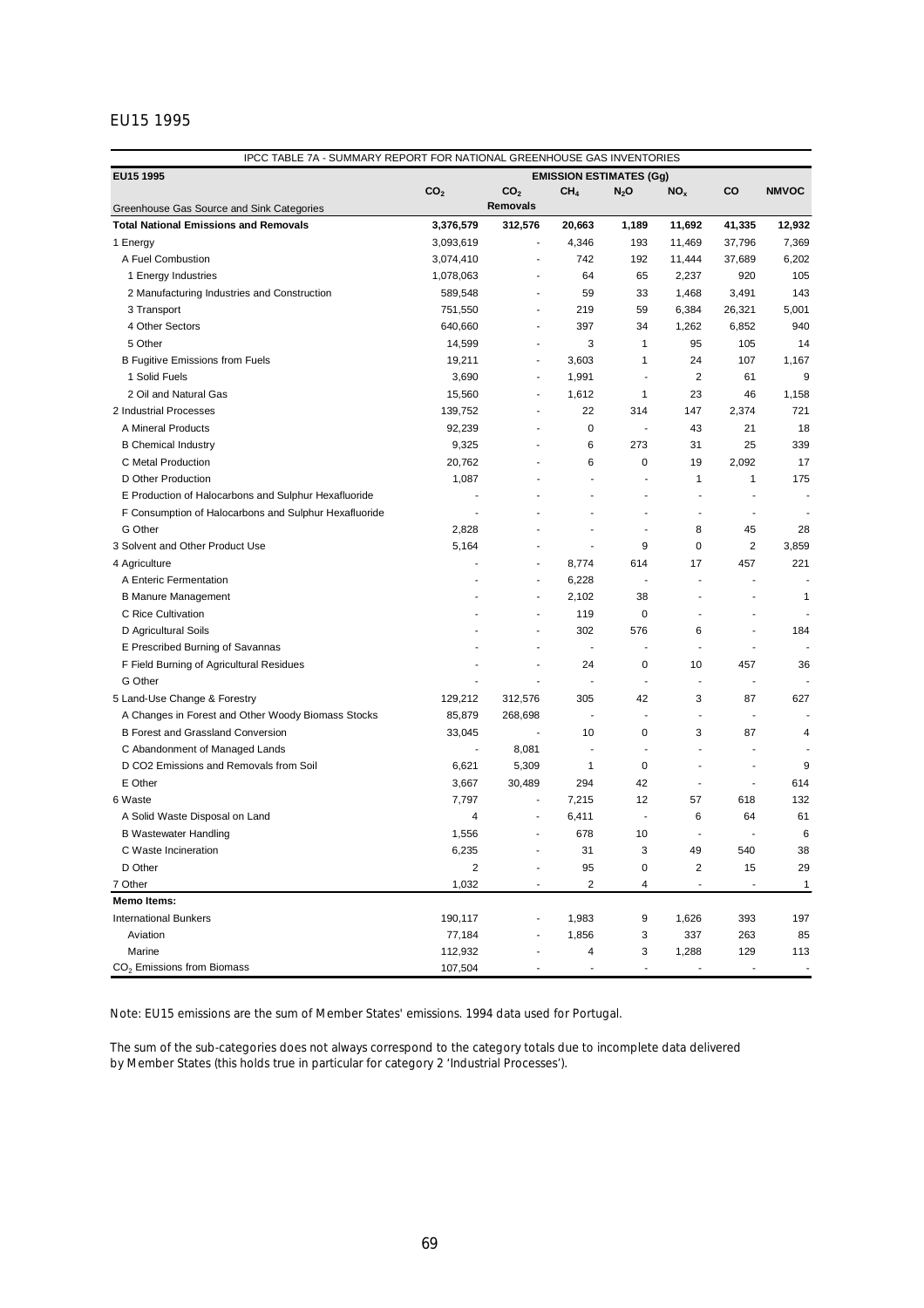# EU15 1996

| IPCC TABLE 7A - SUMMARY REPORT FOR NATIONAL GREENHOUSE GAS INVENTORIES |                          |                                |                          |                          |                          |                          |              |  |
|------------------------------------------------------------------------|--------------------------|--------------------------------|--------------------------|--------------------------|--------------------------|--------------------------|--------------|--|
| EU15 1996                                                              |                          | <b>EMISSION ESTIMATES (Gg)</b> |                          |                          |                          |                          |              |  |
|                                                                        | CO <sub>2</sub>          | CO <sub>2</sub>                | CH4                      | $N_2$ O                  | NO <sub>x</sub>          | CO                       | <b>NMVOC</b> |  |
| Greenhouse Gas Source and Sink Categories                              |                          | <b>Removals</b>                |                          |                          |                          |                          |              |  |
| <b>Total National Emissions and Removals</b>                           | 3,466,381                | 319,451                        | 20,170                   | 1,227                    | 11,120                   | 39,742                   | 12,222       |  |
| 1 Energy                                                               | 3,186,521                | ÷,                             | 4,234                    | 200                      | 10,904                   | 36,247                   | 6,978        |  |
| A Fuel Combustion                                                      | 3,166,545                | $\overline{\phantom{a}}$       | 769                      | 199                      | 10,880                   | 36,141                   | 5,830        |  |
| 1 Energy Industries                                                    | 1,104,689                | ÷,                             | 69                       | 67                       | 2,173                    | 857                      | 108          |  |
| 2 Manufacturing Industries and Construction                            | 586,374                  | $\overline{\phantom{a}}$       | 58                       | 32                       | 1,403                    | 3,429                    | 144          |  |
| 3 Transport                                                            | 759,677                  | $\overline{\phantom{a}}$       | 215                      | 66                       | 5,929                    | 24,725                   | 4,616        |  |
| 4 Other Sectors                                                        | 700,609                  | $\overline{a}$                 | 423                      | 33                       | 1,298                    | 7,044                    | 949          |  |
| 5 Other                                                                | 15,294                   | $\blacksquare$                 | 3                        | $\overline{2}$           | 75                       | 85                       | 15           |  |
| <b>B Fugitive Emissions from Fuels</b>                                 | 19,978                   | $\overline{a}$                 | 3,465                    | 1                        | 24                       | 106                      | 1,148        |  |
| 1 Solid Fuels                                                          | 3,555                    | $\overline{\phantom{a}}$       | 1,818                    | $\overline{\phantom{a}}$ | $\mathbf{1}$             | 60                       | 9            |  |
| 2 Oil and Natural Gas                                                  | 16,443                   | $\overline{\phantom{a}}$       | 1,648                    | 1                        | 23                       | 45                       | 1,138        |  |
| 2 Industrial Processes                                                 | 137,622                  | ÷,                             | 21                       | 325                      | 140                      | 2,332                    | 689          |  |
| A Mineral Products                                                     | 94,000                   | ä,                             | 0                        | $\overline{\phantom{a}}$ | 43                       | 22                       | 17           |  |
| <b>B</b> Chemical Industry                                             | 9,482                    | $\blacksquare$                 | 6                        | 287                      | 33                       | 25                       | 329          |  |
| C Metal Production                                                     | 20,590                   | ä,                             | 6                        | 0                        | 23                       | 2.114                    | 18           |  |
| D Other Production                                                     | 1,139                    | ÷,                             | ÷,                       | ÷,                       | 1                        | 1                        | 212          |  |
| E Production of Halocarbons and Sulphur Hexafluoride                   |                          |                                | ä,                       | ä,                       | $\overline{\phantom{a}}$ |                          |              |  |
| F Consumption of Halocarbons and Sulphur Hexafluoride                  | ä,                       |                                |                          | ÷,                       | $\overline{\phantom{a}}$ |                          |              |  |
| G Other                                                                | 4,672                    |                                |                          | ÷,                       | 19                       | 42                       | 26           |  |
| 3 Solvent and Other Product Use                                        | 5,007                    | ä,                             | ä,                       | 9                        | 0                        | 2                        | 3,699        |  |
| 4 Agriculture                                                          | ÷,                       | $\overline{a}$                 | 8,752                    | 634                      | 17                       | 457                      | 168          |  |
| A Enteric Fermentation                                                 |                          | $\overline{\phantom{a}}$       | 6,207                    | $\blacksquare$           | ÷,                       |                          |              |  |
| <b>B Manure Management</b>                                             |                          | ÷,                             | 2,100                    | 41                       |                          |                          | 1            |  |
| C Rice Cultivation                                                     |                          | ä,                             | 119                      | 0                        |                          |                          |              |  |
| D Agricultural Soils                                                   |                          | ÷,                             | 302                      | 593                      | 6                        | $\overline{a}$           | 123          |  |
| E Prescribed Burning of Savannas                                       |                          | ÷,                             | ÷,                       | ÷,                       |                          | ÷,                       |              |  |
| F Field Burning of Agricultural Residues                               | $\overline{\phantom{a}}$ | ÷,                             | 24                       | 0                        | 10                       | 457                      | 36           |  |
| G Other                                                                |                          |                                | ä,                       | ÷,                       | $\overline{\phantom{a}}$ |                          | 9            |  |
| 5 Land-Use Change & Forestry                                           | 128,509                  | 319,451                        | 305                      | 43                       | 3                        | 87                       | 557          |  |
| A Changes in Forest and Other Woody Biomass Stocks                     | 85,251                   | 275,677                        | $\overline{\phantom{a}}$ | 1                        | ÷                        | ÷,                       |              |  |
| B Forest and Grassland Conversion                                      | 32,730                   | ÷,                             | 10                       | 0                        | 3                        | 87                       | 4            |  |
| C Abandonment of Managed Lands                                         | $\overline{\phantom{a}}$ | 7,886                          | ÷,                       | $\overline{\phantom{a}}$ | $\overline{\phantom{a}}$ | $\blacksquare$           |              |  |
| D CO2 Emissions and Removals from Soil                                 | 6,861                    | 5,399                          | $\blacksquare$           | 0                        | $\overline{\phantom{a}}$ | ÷.                       |              |  |
| E Other                                                                |                          | 30,489                         | 296                      | 42                       | ÷,                       | $\blacksquare$           | 553          |  |
| 6 Waste                                                                | 3,667                    | ÷,                             |                          |                          |                          |                          | 130          |  |
|                                                                        | 7,629                    | $\overline{\phantom{a}}$       | 6,856                    | 12<br>÷,                 | 55                       | 617                      |              |  |
| A Solid Waste Disposal on Land                                         | 1                        |                                | 6,052                    |                          | 6<br>$\overline{a}$      | 64                       | 60           |  |
| <b>B Wastewater Handling</b>                                           | 1,440                    | $\overline{a}$                 | 678                      | 10                       |                          | $\overline{\phantom{a}}$ | 6            |  |
| C Waste Incineration                                                   | 6,188                    |                                | 30                       | 3                        | 47                       | 539                      | 37           |  |
| D Other                                                                |                          |                                | 96                       | 0                        | 2                        | 15                       | 27           |  |
| 7 Other                                                                | 1,032                    | $\sim$                         | $\overline{2}$           | 4                        |                          |                          | $\mathbf{1}$ |  |
| <b>Memo Items:</b>                                                     |                          |                                |                          |                          |                          |                          |              |  |
| <b>International Bunkers</b>                                           | 149,695                  |                                | 1,984                    | 9                        | 1,617                    | 410                      | 200          |  |
| Aviation                                                               | 116,929                  |                                | 1,856                    | 3                        | 341                      | 265                      | 86           |  |
| Marine<br>CO <sub>2</sub> Emissions from Biomass                       | 86,765<br>170,663        |                                | 5                        | 4                        | 1,260                    | 119                      | 110          |  |
|                                                                        |                          |                                |                          |                          |                          |                          |              |  |

Note: EU15 emissions are the sum of Member States' emissions. 1994 data used for Portugal. 1995 data used for Italy and Spain

The sum of the sub-categories does not always correspond to the category totals due to incomplete data delivered by Member States (this holds true in particular for category 2 'Industrial Processes').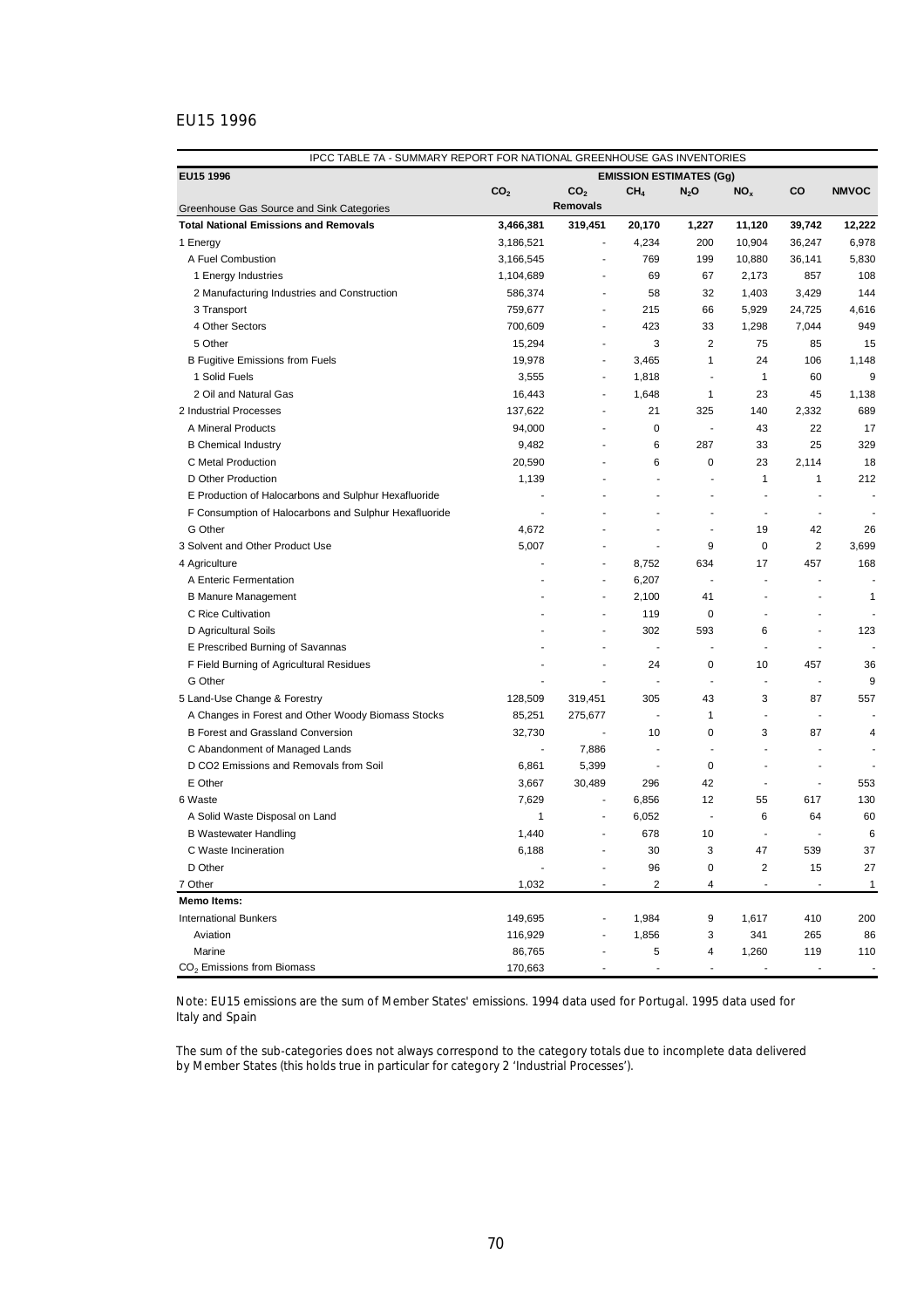# Austria 1990

| IPCC TABLE 7A - SUMMARY REPORT FOR NATIONAL GREENHOUSE GAS INVENTORIES |                 |                          |                                |                          |                          |                          |              |  |
|------------------------------------------------------------------------|-----------------|--------------------------|--------------------------------|--------------------------|--------------------------|--------------------------|--------------|--|
| Austria 1990                                                           |                 |                          | <b>EMISSION ESTIMATES (Gg)</b> |                          |                          |                          |              |  |
|                                                                        | CO <sub>2</sub> | CO <sub>2</sub>          | CH <sub>4</sub>                | $N_2$ O                  | NO <sub>x</sub>          | CO                       | <b>NMVOC</b> |  |
| Greenhouse Gas Source and Sink Categories                              |                 | <b>Removals</b>          |                                |                          |                          |                          |              |  |
| <b>Total National Emissions and Removals</b>                           | 62,042          | 13,300                   | 459.8                          | 6.5                      | 194.0                    | 1,285.8                  | 350.4        |  |
| 1 Energy                                                               | 48,759          | $\overline{a}$           | 24.4                           | 1.9                      | 169.7                    | 1,009.3                  | 157.6        |  |
| A Fuel Combustion                                                      | 46,620          | ÷,                       | 20.2                           | 1.9                      | 165.4                    | 1,004.6                  | 148.8        |  |
| 1 Energy Industries                                                    | 12,363          | $\overline{\phantom{a}}$ | 0.2                            | 0.1                      | 14.8                     | 0.9                      | 0.4          |  |
| 2 Manufacturing Industries and Construction                            | 7,432           | $\overline{\phantom{a}}$ | 0.5                            | 0.1                      | 19.7                     | 6.7                      | 1.2          |  |
| 3 Transport                                                            | 13,569          | $\overline{\phantom{a}}$ | 3.3                            | 1.0                      | 98.6                     | 484.3                    | 96.2         |  |
| 4 Other Sectors                                                        | 13,256          |                          | 16.2                           | 0.6                      | 32.4                     | 512.6                    | 51.0         |  |
| 5 Other                                                                | 0               |                          | 0.0                            | 0.0                      | 0.0                      | 0.0                      | 0.0          |  |
| <b>B Fugitive Emissions from Fuels</b>                                 | 2,139           |                          | 4.3                            | 0.0                      | 4.3                      | 4.7                      | 8.8          |  |
| 1 Solid Fuels                                                          | $\mathbf 0$     | $\overline{\phantom{a}}$ | 0.0                            | 0.0                      | 0.0                      | 0.0                      | 0.0          |  |
| 2 Oil and Natural Gas                                                  | 2,139           | $\overline{\phantom{a}}$ | 4.3                            | 0.0                      | 4.3                      | 4.7                      | 8.8          |  |
| 2 Industrial Processes                                                 | 12,703          | $\overline{\phantom{a}}$ | 0.1                            | 0.6                      | 17.9                     | 270.6                    | 16.1         |  |
| A Mineral Products                                                     | 3,370           | $\overline{\phantom{a}}$ | 0.0                            | 0.0                      | 7.6                      | 20.6                     | 5.5          |  |
| <b>B</b> Chemical Industry                                             | 423             | $\overline{\phantom{a}}$ | 0.1                            | 0.6                      | 4.1                      | 12.5                     | 8.3          |  |
| C Metal Production                                                     | 8,852           | $\overline{\phantom{a}}$ | 0.0                            | 0.0                      | 5.2                      | 236.7                    | 0.6          |  |
| D Other Production                                                     | 58              | $\overline{\phantom{a}}$ | 0.0                            | 0.0                      | 1.0                      | 0.7                      | 1.8          |  |
| E Production of Halocarbons and Sulphur Hexafluoride                   |                 | $\overline{\phantom{a}}$ | $\overline{\phantom{a}}$       | $\overline{\phantom{a}}$ |                          |                          | ٠            |  |
| F Consumption of Halocarbons and Sulphur Hexafluoride                  | $\overline{a}$  | $\overline{\phantom{0}}$ | $\overline{\phantom{a}}$       | $\overline{\phantom{a}}$ | $\overline{\phantom{a}}$ | $\overline{\phantom{a}}$ |              |  |
| G Other                                                                | $\mathbf 0$     | $\overline{\phantom{a}}$ | 0.0                            | 0.0                      | 0.0                      | 0.0                      | 0.0          |  |
| 3 Solvent and Other Product Use                                        | 541             | $\overline{\phantom{a}}$ | 0.0                            | 0.8                      | 0.0                      | 0.0                      | 173.7        |  |
| 4 Agriculture                                                          | 0               |                          | 208.1                          | 3.3                      | 6.2                      | 1.5                      | 2.4          |  |
| A Enteric Fermentation                                                 | 0               | ÷,                       | 146.0                          | 0.0                      | 0.0                      | 0.0                      | 0.0          |  |
| <b>B Manure Management</b>                                             | 0               | ÷,                       | 26.5                           | 0.0                      | 0.0                      | 0.0                      | 0.0          |  |
| C Rice Cultivation                                                     | 0               | $\overline{\phantom{a}}$ | 0.0                            | 0.0                      | 0.0                      | 0.0                      | 0.0          |  |
| D Agricultural Soils                                                   | 0               | ÷,                       | 35.5                           | 3.3                      | 6.2                      | 0.0                      | 2.2          |  |
| E Prescribed Burning of Savannas                                       | 0               | $\overline{a}$           | 0.0                            | 0.0                      | 0.0                      | 0.0                      | 0.0          |  |
| F Field Burning of Agricultural Residues                               | 0               | ÷,                       | 0.1                            | 0.0                      | 0.0                      | 1.5                      | 0.2          |  |
| G Other                                                                | 0               | $\overline{\phantom{a}}$ | 0.0                            | 0.0                      | 0.0                      | 0.0                      | 0.0          |  |
| 5 Land-Use Change & Forestry                                           | $\overline{a}$  | 13,300                   | 0.0                            | 0.0                      | 0.0                      | 0.0                      | 0.0          |  |
| A Changes in Forest and Other Woody Biomass Stocks                     | $\overline{a}$  | 13,300                   | 0.0                            | 0.0                      | 0.0                      | 0.0                      | 0.0          |  |
| <b>B Forest and Grassland Conversion</b>                               | 0               | $\overline{\phantom{a}}$ | 0.0                            | 0.0                      | 0.0                      | 0.0                      | 0.0          |  |
| C Abandonment of Managed Lands                                         | 0               |                          | 0.0                            | 0.0                      | 0.0                      | 0.0                      | 0.0          |  |
| D CO2 Emissions and Removals from Soil                                 | 0               | $\overline{\phantom{0}}$ | 0.0                            | 0.0                      | 0.0                      | 0.0                      | 0.0          |  |
| E Other                                                                | 0               |                          | 0.0                            | 0.0                      | 0.0                      | 0.0                      | 0.0          |  |
| 6 Waste                                                                | 38              |                          | 227.2                          | 0.0                      | 0.2                      | 4.4                      | 0.6          |  |
| A Solid Waste Disposal on Land                                         | 0               |                          | 193.2                          | 0.0                      | 0.0                      | 0.0                      | 0.0          |  |
| <b>B</b> Wastewater Handling                                           | 0               |                          | 13.7                           | 0.0                      | 0.0                      | 0.0                      | 0.0          |  |
| C Waste Incineration                                                   | 38              |                          | 0.2                            | 0.0                      | 0.2                      | 4.4                      | 0.6          |  |
| D Other                                                                | 0               |                          | 20.0                           | 0.0                      | 0.0                      | 0.0                      | 0.0          |  |
| 7 Other                                                                | 0               |                          | 0.0                            | 0.0                      | 0.0                      | 0.0                      | 0.0          |  |
| <b>Memo Items:</b>                                                     |                 |                          |                                |                          |                          |                          |              |  |
| <b>International Bunkers</b>                                           | 930             |                          | 0.0                            | 0.0                      | 4.9                      | 1.6                      | 0.6          |  |
| Aviation                                                               | 930             |                          | 0.0                            | 0.0                      | 4.9                      | 1.6                      | 0.6          |  |
| Marine                                                                 | 0               |                          | 0.0                            | 0.0                      | 0.0                      | 0.0                      | 0.0          |  |
| $CO2$ Emissions from Biomass                                           | 13,384          |                          |                                |                          |                          |                          |              |  |

Ref.: *'Austria's Annual National Greenhouse Gas Inventory 1980-1997, Submission to the Secretariat of the UNFCCC',* prepared by the Austrian Federal Environment Agency for the Federal Ministry for the Environment, Youth and Family Affairs, Vienna, April 1999.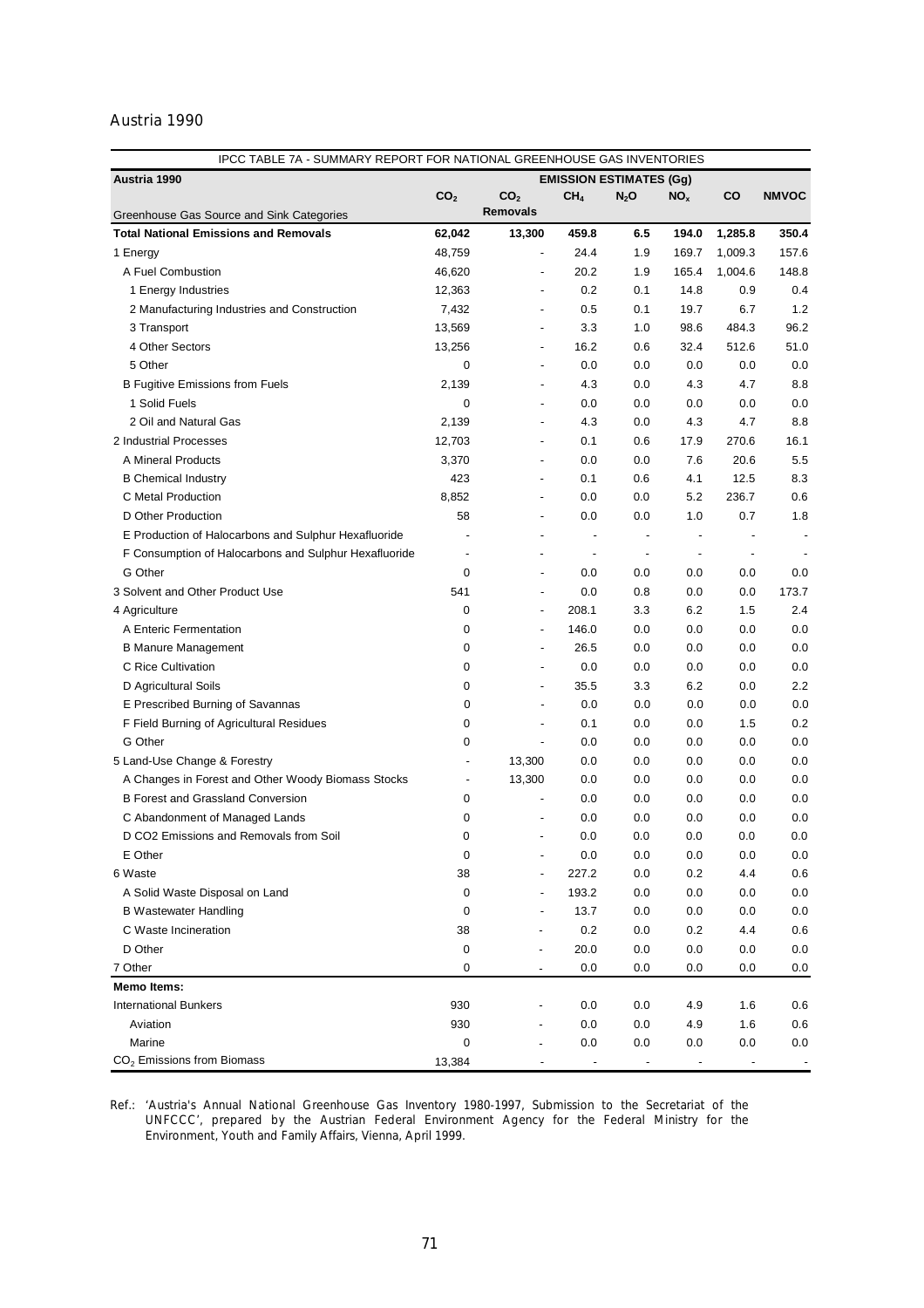# Austria 1994

| Austria 1994<br><b>EMISSION ESTIMATES (Gg)</b><br>CO <sub>2</sub><br>CO <sub>2</sub><br>CH <sub>4</sub><br>CO<br><b>NMVOC</b><br>$N_2$ O<br>NO <sub>x</sub><br><b>Removals</b><br>Greenhouse Gas Source and Sink Categories<br>451.1<br>183.2<br>1,129.8<br><b>Total National Emissions and Removals</b><br>61,068<br>14,726<br>7.3<br>273.5<br>159.4<br>20.9<br>2.7<br>814.1<br>117.6<br>49,347<br>1 Energy<br>$\overline{\phantom{a}}$<br>A Fuel Combustion<br>16.1<br>2.7<br>156.0<br>813.6<br>110.5<br>46,937<br>$\overline{a}$<br>0.1<br>7.2<br>0.7<br>0.2<br>1 Energy Industries<br>9,395<br>0.1<br>$\overline{a}$<br>0.5<br>14.3<br>4.3<br>2 Manufacturing Industries and Construction<br>6,661<br>0.3<br>0.2<br>$\overline{\phantom{a}}$<br>68.5<br>16,127<br>2.7<br>101.6<br>371.9<br>3 Transport<br>1.8<br>$\overline{\phantom{a}}$<br>4 Other Sectors<br>13.1<br>0.6<br>33.0<br>436.6<br>41.3<br>14,753<br>$\overline{\phantom{a}}$<br>5 Other<br>0.0<br>0.0<br>0.0<br>0.0<br>0<br>0.0<br>$\overline{\phantom{a}}$<br>2,410<br>4.8<br>3.4<br>0.5<br>7.2<br><b>B Fugitive Emissions from Fuels</b><br>0.0<br>$\overline{a}$<br>1 Solid Fuels<br>0<br>0.0<br>0.0<br>0.0<br>0.0<br>0.0<br>$\overline{\phantom{a}}$<br>7.2<br>2 Oil and Natural Gas<br>2,410<br>4.8<br>3.4<br>0.5<br>0.0<br>$\overline{\phantom{a}}$<br>2 Industrial Processes<br>11,196<br>0.1<br>17.4<br>309.7<br>21.0<br>0.6<br>$\overline{a}$<br>A Mineral Products<br>21.3<br>6.4<br>3,415<br>0.0<br>0.0<br>7.5<br>$\overline{\phantom{a}}$<br>405<br>0.1<br>11.1<br>12.3<br><b>B</b> Chemical Industry<br>0.6<br>4.4<br>$\overline{\phantom{a}}$<br>C Metal Production<br>7,325<br>276.6<br>0.5<br>0.0<br>0.0<br>4.4<br>$\overline{\phantom{a}}$<br>1.7<br>D Other Production<br>51<br>0.7<br>0.0<br>0.0<br>1.1<br>$\blacksquare$<br>E Production of Halocarbons and Sulphur Hexafluoride<br>$\overline{\phantom{a}}$<br>$\overline{\phantom{a}}$<br>$\overline{\phantom{a}}$<br>$\overline{a}$<br>$\overline{\phantom{a}}$<br>$\overline{\phantom{a}}$<br>F Consumption of Halocarbons and Sulphur Hexafluoride<br>$\overline{\phantom{a}}$<br>$\overline{\phantom{a}}$<br>$\overline{\phantom{a}}$<br>$\blacksquare$<br>$\overline{a}$<br>$\overline{\phantom{a}}$<br>G Other<br>0<br>0.0<br>0.0<br>0.0<br>0.0<br>0.0<br>$\blacksquare$<br>3 Solvent and Other Product Use<br>411<br>0.0<br>0.0<br>131.8<br>0.8<br>0.0<br>$\overline{\phantom{a}}$<br>0<br>208.7<br>3.3<br>6.1<br>2.4<br>4 Agriculture<br>1.5<br>$\blacksquare$<br>A Enteric Fermentation<br>0<br>145.9<br>0.0<br>0.0<br>0.0<br>0.0<br>$\overline{\phantom{a}}$<br>0<br>27.4<br>0.0<br>0.0<br>0.0<br><b>B Manure Management</b><br>0.0<br>$\overline{\phantom{a}}$<br>C Rice Cultivation<br>0<br>0.0<br>0.0<br>0.0<br>0.0<br>0.0<br>$\overline{\phantom{a}}$<br>2.2<br>0<br>35.3<br>3.3<br>6.1<br>0.0<br>D Agricultural Soils<br>$\overline{\phantom{a}}$<br>0.0<br>0<br>0.0<br>0.0<br>E Prescribed Burning of Savannas<br>0.0<br>0.0<br>$\blacksquare$<br>0.2<br>0<br>0.0<br>1.5<br>F Field Burning of Agricultural Residues<br>0.1<br>0.0<br>$\overline{a}$<br>G Other<br>0.0<br>0<br>0.0<br>0.0<br>0.0<br>0.0<br>$\overline{\phantom{a}}$<br>14,726<br>0.0<br>0.0<br>5 Land-Use Change & Forestry<br>0.0<br>0.0<br>0.0<br>$\overline{a}$<br>A Changes in Forest and Other Woody Biomass Stocks<br>14,726<br>0.0<br>0.0<br>0.0<br>0.0<br>0.0<br>$\overline{\phantom{a}}$<br><b>B Forest and Grassland Conversion</b><br>0.0<br>0<br>0.0<br>0.0<br>0.0<br>0.0<br>÷,<br>0<br>0.0<br>C Abandonment of Managed Lands<br>0.0<br>0.0<br>0.0<br>0.0<br>$\overline{\phantom{a}}$<br>D CO2 Emissions and Removals from Soil<br>0<br>0.0<br>0.0<br>0.0<br>0.0<br>0.0<br>$\blacksquare$<br>E Other<br>0<br>0.0<br>0.0<br>0.0<br>0.0<br>0.0<br>114<br>221.3<br>0.2<br>4.5<br>0.7<br>6 Waste<br>0.0<br>186.8<br>0.0<br>A Solid Waste Disposal on Land<br>0<br>0.0<br>0.0<br>0.0<br><b>B Wastewater Handling</b><br>0<br>14.3<br>0.0<br>0.0<br>0.0<br>0.0<br>C Waste Incineration<br>114<br>0.2<br>0.0<br>0.2<br>4.5<br>0.7<br>D Other<br>0<br>20.0<br>0.0<br>0.0<br>0.0<br>0.0<br>7 Other<br>0<br>0.0<br>0.0<br>0.0<br>0.0<br>0.0<br>$\overline{\phantom{a}}$<br>Memo Items:<br><b>International Bunkers</b><br>1,187<br>0.0<br>0.0<br>6.3<br>2.0<br>0.8<br>1,187<br>0.0<br>6.3<br>2.0<br>0.8<br>Aviation<br>0.0<br>Marine<br>0<br>0.0<br>0.0<br>0.0<br>0.0<br>$0.0\,$<br>CO <sub>2</sub> Emissions from Biomass<br>13,408 | IPCC TABLE 7A - SUMMARY REPORT FOR NATIONAL GREENHOUSE GAS INVENTORIES |  |  |  |  |  |  |  |  |  |
|----------------------------------------------------------------------------------------------------------------------------------------------------------------------------------------------------------------------------------------------------------------------------------------------------------------------------------------------------------------------------------------------------------------------------------------------------------------------------------------------------------------------------------------------------------------------------------------------------------------------------------------------------------------------------------------------------------------------------------------------------------------------------------------------------------------------------------------------------------------------------------------------------------------------------------------------------------------------------------------------------------------------------------------------------------------------------------------------------------------------------------------------------------------------------------------------------------------------------------------------------------------------------------------------------------------------------------------------------------------------------------------------------------------------------------------------------------------------------------------------------------------------------------------------------------------------------------------------------------------------------------------------------------------------------------------------------------------------------------------------------------------------------------------------------------------------------------------------------------------------------------------------------------------------------------------------------------------------------------------------------------------------------------------------------------------------------------------------------------------------------------------------------------------------------------------------------------------------------------------------------------------------------------------------------------------------------------------------------------------------------------------------------------------------------------------------------------------------------------------------------------------------------------------------------------------------------------------------------------------------------------------------------------------------------------------------------------------------------------------------------------------------------------------------------------------------------------------------------------------------------------------------------------------------------------------------------------------------------------------------------------------------------------------------------------------------------------------------------------------------------------------------------------------------------------------------------------------------------------------------------------------------------------------------------------------------------------------------------------------------------------------------------------------------------------------------------------------------------------------------------------------------------------------------------------------------------------------------------------------------------------------------------------------------------------------------------------------------------------------------------------------------------------------------------------------------------------------------------------------------------------------------------------------------------------------------------------------------------------------------------------------------------------------------------------------------------------------------------------------------------------------------------------------------------------------------------------------------------------------------------------------------------------------------------------------------------------------------------------------------------------------------------------------------------------------------------------------|------------------------------------------------------------------------|--|--|--|--|--|--|--|--|--|
|                                                                                                                                                                                                                                                                                                                                                                                                                                                                                                                                                                                                                                                                                                                                                                                                                                                                                                                                                                                                                                                                                                                                                                                                                                                                                                                                                                                                                                                                                                                                                                                                                                                                                                                                                                                                                                                                                                                                                                                                                                                                                                                                                                                                                                                                                                                                                                                                                                                                                                                                                                                                                                                                                                                                                                                                                                                                                                                                                                                                                                                                                                                                                                                                                                                                                                                                                                                                                                                                                                                                                                                                                                                                                                                                                                                                                                                                                                                                                                                                                                                                                                                                                                                                                                                                                                                                                                                                                                                                |                                                                        |  |  |  |  |  |  |  |  |  |
|                                                                                                                                                                                                                                                                                                                                                                                                                                                                                                                                                                                                                                                                                                                                                                                                                                                                                                                                                                                                                                                                                                                                                                                                                                                                                                                                                                                                                                                                                                                                                                                                                                                                                                                                                                                                                                                                                                                                                                                                                                                                                                                                                                                                                                                                                                                                                                                                                                                                                                                                                                                                                                                                                                                                                                                                                                                                                                                                                                                                                                                                                                                                                                                                                                                                                                                                                                                                                                                                                                                                                                                                                                                                                                                                                                                                                                                                                                                                                                                                                                                                                                                                                                                                                                                                                                                                                                                                                                                                |                                                                        |  |  |  |  |  |  |  |  |  |
|                                                                                                                                                                                                                                                                                                                                                                                                                                                                                                                                                                                                                                                                                                                                                                                                                                                                                                                                                                                                                                                                                                                                                                                                                                                                                                                                                                                                                                                                                                                                                                                                                                                                                                                                                                                                                                                                                                                                                                                                                                                                                                                                                                                                                                                                                                                                                                                                                                                                                                                                                                                                                                                                                                                                                                                                                                                                                                                                                                                                                                                                                                                                                                                                                                                                                                                                                                                                                                                                                                                                                                                                                                                                                                                                                                                                                                                                                                                                                                                                                                                                                                                                                                                                                                                                                                                                                                                                                                                                |                                                                        |  |  |  |  |  |  |  |  |  |
|                                                                                                                                                                                                                                                                                                                                                                                                                                                                                                                                                                                                                                                                                                                                                                                                                                                                                                                                                                                                                                                                                                                                                                                                                                                                                                                                                                                                                                                                                                                                                                                                                                                                                                                                                                                                                                                                                                                                                                                                                                                                                                                                                                                                                                                                                                                                                                                                                                                                                                                                                                                                                                                                                                                                                                                                                                                                                                                                                                                                                                                                                                                                                                                                                                                                                                                                                                                                                                                                                                                                                                                                                                                                                                                                                                                                                                                                                                                                                                                                                                                                                                                                                                                                                                                                                                                                                                                                                                                                |                                                                        |  |  |  |  |  |  |  |  |  |
|                                                                                                                                                                                                                                                                                                                                                                                                                                                                                                                                                                                                                                                                                                                                                                                                                                                                                                                                                                                                                                                                                                                                                                                                                                                                                                                                                                                                                                                                                                                                                                                                                                                                                                                                                                                                                                                                                                                                                                                                                                                                                                                                                                                                                                                                                                                                                                                                                                                                                                                                                                                                                                                                                                                                                                                                                                                                                                                                                                                                                                                                                                                                                                                                                                                                                                                                                                                                                                                                                                                                                                                                                                                                                                                                                                                                                                                                                                                                                                                                                                                                                                                                                                                                                                                                                                                                                                                                                                                                |                                                                        |  |  |  |  |  |  |  |  |  |
|                                                                                                                                                                                                                                                                                                                                                                                                                                                                                                                                                                                                                                                                                                                                                                                                                                                                                                                                                                                                                                                                                                                                                                                                                                                                                                                                                                                                                                                                                                                                                                                                                                                                                                                                                                                                                                                                                                                                                                                                                                                                                                                                                                                                                                                                                                                                                                                                                                                                                                                                                                                                                                                                                                                                                                                                                                                                                                                                                                                                                                                                                                                                                                                                                                                                                                                                                                                                                                                                                                                                                                                                                                                                                                                                                                                                                                                                                                                                                                                                                                                                                                                                                                                                                                                                                                                                                                                                                                                                |                                                                        |  |  |  |  |  |  |  |  |  |
|                                                                                                                                                                                                                                                                                                                                                                                                                                                                                                                                                                                                                                                                                                                                                                                                                                                                                                                                                                                                                                                                                                                                                                                                                                                                                                                                                                                                                                                                                                                                                                                                                                                                                                                                                                                                                                                                                                                                                                                                                                                                                                                                                                                                                                                                                                                                                                                                                                                                                                                                                                                                                                                                                                                                                                                                                                                                                                                                                                                                                                                                                                                                                                                                                                                                                                                                                                                                                                                                                                                                                                                                                                                                                                                                                                                                                                                                                                                                                                                                                                                                                                                                                                                                                                                                                                                                                                                                                                                                |                                                                        |  |  |  |  |  |  |  |  |  |
|                                                                                                                                                                                                                                                                                                                                                                                                                                                                                                                                                                                                                                                                                                                                                                                                                                                                                                                                                                                                                                                                                                                                                                                                                                                                                                                                                                                                                                                                                                                                                                                                                                                                                                                                                                                                                                                                                                                                                                                                                                                                                                                                                                                                                                                                                                                                                                                                                                                                                                                                                                                                                                                                                                                                                                                                                                                                                                                                                                                                                                                                                                                                                                                                                                                                                                                                                                                                                                                                                                                                                                                                                                                                                                                                                                                                                                                                                                                                                                                                                                                                                                                                                                                                                                                                                                                                                                                                                                                                |                                                                        |  |  |  |  |  |  |  |  |  |
|                                                                                                                                                                                                                                                                                                                                                                                                                                                                                                                                                                                                                                                                                                                                                                                                                                                                                                                                                                                                                                                                                                                                                                                                                                                                                                                                                                                                                                                                                                                                                                                                                                                                                                                                                                                                                                                                                                                                                                                                                                                                                                                                                                                                                                                                                                                                                                                                                                                                                                                                                                                                                                                                                                                                                                                                                                                                                                                                                                                                                                                                                                                                                                                                                                                                                                                                                                                                                                                                                                                                                                                                                                                                                                                                                                                                                                                                                                                                                                                                                                                                                                                                                                                                                                                                                                                                                                                                                                                                |                                                                        |  |  |  |  |  |  |  |  |  |
|                                                                                                                                                                                                                                                                                                                                                                                                                                                                                                                                                                                                                                                                                                                                                                                                                                                                                                                                                                                                                                                                                                                                                                                                                                                                                                                                                                                                                                                                                                                                                                                                                                                                                                                                                                                                                                                                                                                                                                                                                                                                                                                                                                                                                                                                                                                                                                                                                                                                                                                                                                                                                                                                                                                                                                                                                                                                                                                                                                                                                                                                                                                                                                                                                                                                                                                                                                                                                                                                                                                                                                                                                                                                                                                                                                                                                                                                                                                                                                                                                                                                                                                                                                                                                                                                                                                                                                                                                                                                |                                                                        |  |  |  |  |  |  |  |  |  |
|                                                                                                                                                                                                                                                                                                                                                                                                                                                                                                                                                                                                                                                                                                                                                                                                                                                                                                                                                                                                                                                                                                                                                                                                                                                                                                                                                                                                                                                                                                                                                                                                                                                                                                                                                                                                                                                                                                                                                                                                                                                                                                                                                                                                                                                                                                                                                                                                                                                                                                                                                                                                                                                                                                                                                                                                                                                                                                                                                                                                                                                                                                                                                                                                                                                                                                                                                                                                                                                                                                                                                                                                                                                                                                                                                                                                                                                                                                                                                                                                                                                                                                                                                                                                                                                                                                                                                                                                                                                                |                                                                        |  |  |  |  |  |  |  |  |  |
|                                                                                                                                                                                                                                                                                                                                                                                                                                                                                                                                                                                                                                                                                                                                                                                                                                                                                                                                                                                                                                                                                                                                                                                                                                                                                                                                                                                                                                                                                                                                                                                                                                                                                                                                                                                                                                                                                                                                                                                                                                                                                                                                                                                                                                                                                                                                                                                                                                                                                                                                                                                                                                                                                                                                                                                                                                                                                                                                                                                                                                                                                                                                                                                                                                                                                                                                                                                                                                                                                                                                                                                                                                                                                                                                                                                                                                                                                                                                                                                                                                                                                                                                                                                                                                                                                                                                                                                                                                                                |                                                                        |  |  |  |  |  |  |  |  |  |
|                                                                                                                                                                                                                                                                                                                                                                                                                                                                                                                                                                                                                                                                                                                                                                                                                                                                                                                                                                                                                                                                                                                                                                                                                                                                                                                                                                                                                                                                                                                                                                                                                                                                                                                                                                                                                                                                                                                                                                                                                                                                                                                                                                                                                                                                                                                                                                                                                                                                                                                                                                                                                                                                                                                                                                                                                                                                                                                                                                                                                                                                                                                                                                                                                                                                                                                                                                                                                                                                                                                                                                                                                                                                                                                                                                                                                                                                                                                                                                                                                                                                                                                                                                                                                                                                                                                                                                                                                                                                |                                                                        |  |  |  |  |  |  |  |  |  |
|                                                                                                                                                                                                                                                                                                                                                                                                                                                                                                                                                                                                                                                                                                                                                                                                                                                                                                                                                                                                                                                                                                                                                                                                                                                                                                                                                                                                                                                                                                                                                                                                                                                                                                                                                                                                                                                                                                                                                                                                                                                                                                                                                                                                                                                                                                                                                                                                                                                                                                                                                                                                                                                                                                                                                                                                                                                                                                                                                                                                                                                                                                                                                                                                                                                                                                                                                                                                                                                                                                                                                                                                                                                                                                                                                                                                                                                                                                                                                                                                                                                                                                                                                                                                                                                                                                                                                                                                                                                                |                                                                        |  |  |  |  |  |  |  |  |  |
|                                                                                                                                                                                                                                                                                                                                                                                                                                                                                                                                                                                                                                                                                                                                                                                                                                                                                                                                                                                                                                                                                                                                                                                                                                                                                                                                                                                                                                                                                                                                                                                                                                                                                                                                                                                                                                                                                                                                                                                                                                                                                                                                                                                                                                                                                                                                                                                                                                                                                                                                                                                                                                                                                                                                                                                                                                                                                                                                                                                                                                                                                                                                                                                                                                                                                                                                                                                                                                                                                                                                                                                                                                                                                                                                                                                                                                                                                                                                                                                                                                                                                                                                                                                                                                                                                                                                                                                                                                                                |                                                                        |  |  |  |  |  |  |  |  |  |
|                                                                                                                                                                                                                                                                                                                                                                                                                                                                                                                                                                                                                                                                                                                                                                                                                                                                                                                                                                                                                                                                                                                                                                                                                                                                                                                                                                                                                                                                                                                                                                                                                                                                                                                                                                                                                                                                                                                                                                                                                                                                                                                                                                                                                                                                                                                                                                                                                                                                                                                                                                                                                                                                                                                                                                                                                                                                                                                                                                                                                                                                                                                                                                                                                                                                                                                                                                                                                                                                                                                                                                                                                                                                                                                                                                                                                                                                                                                                                                                                                                                                                                                                                                                                                                                                                                                                                                                                                                                                |                                                                        |  |  |  |  |  |  |  |  |  |
|                                                                                                                                                                                                                                                                                                                                                                                                                                                                                                                                                                                                                                                                                                                                                                                                                                                                                                                                                                                                                                                                                                                                                                                                                                                                                                                                                                                                                                                                                                                                                                                                                                                                                                                                                                                                                                                                                                                                                                                                                                                                                                                                                                                                                                                                                                                                                                                                                                                                                                                                                                                                                                                                                                                                                                                                                                                                                                                                                                                                                                                                                                                                                                                                                                                                                                                                                                                                                                                                                                                                                                                                                                                                                                                                                                                                                                                                                                                                                                                                                                                                                                                                                                                                                                                                                                                                                                                                                                                                |                                                                        |  |  |  |  |  |  |  |  |  |
|                                                                                                                                                                                                                                                                                                                                                                                                                                                                                                                                                                                                                                                                                                                                                                                                                                                                                                                                                                                                                                                                                                                                                                                                                                                                                                                                                                                                                                                                                                                                                                                                                                                                                                                                                                                                                                                                                                                                                                                                                                                                                                                                                                                                                                                                                                                                                                                                                                                                                                                                                                                                                                                                                                                                                                                                                                                                                                                                                                                                                                                                                                                                                                                                                                                                                                                                                                                                                                                                                                                                                                                                                                                                                                                                                                                                                                                                                                                                                                                                                                                                                                                                                                                                                                                                                                                                                                                                                                                                |                                                                        |  |  |  |  |  |  |  |  |  |
|                                                                                                                                                                                                                                                                                                                                                                                                                                                                                                                                                                                                                                                                                                                                                                                                                                                                                                                                                                                                                                                                                                                                                                                                                                                                                                                                                                                                                                                                                                                                                                                                                                                                                                                                                                                                                                                                                                                                                                                                                                                                                                                                                                                                                                                                                                                                                                                                                                                                                                                                                                                                                                                                                                                                                                                                                                                                                                                                                                                                                                                                                                                                                                                                                                                                                                                                                                                                                                                                                                                                                                                                                                                                                                                                                                                                                                                                                                                                                                                                                                                                                                                                                                                                                                                                                                                                                                                                                                                                |                                                                        |  |  |  |  |  |  |  |  |  |
|                                                                                                                                                                                                                                                                                                                                                                                                                                                                                                                                                                                                                                                                                                                                                                                                                                                                                                                                                                                                                                                                                                                                                                                                                                                                                                                                                                                                                                                                                                                                                                                                                                                                                                                                                                                                                                                                                                                                                                                                                                                                                                                                                                                                                                                                                                                                                                                                                                                                                                                                                                                                                                                                                                                                                                                                                                                                                                                                                                                                                                                                                                                                                                                                                                                                                                                                                                                                                                                                                                                                                                                                                                                                                                                                                                                                                                                                                                                                                                                                                                                                                                                                                                                                                                                                                                                                                                                                                                                                |                                                                        |  |  |  |  |  |  |  |  |  |
|                                                                                                                                                                                                                                                                                                                                                                                                                                                                                                                                                                                                                                                                                                                                                                                                                                                                                                                                                                                                                                                                                                                                                                                                                                                                                                                                                                                                                                                                                                                                                                                                                                                                                                                                                                                                                                                                                                                                                                                                                                                                                                                                                                                                                                                                                                                                                                                                                                                                                                                                                                                                                                                                                                                                                                                                                                                                                                                                                                                                                                                                                                                                                                                                                                                                                                                                                                                                                                                                                                                                                                                                                                                                                                                                                                                                                                                                                                                                                                                                                                                                                                                                                                                                                                                                                                                                                                                                                                                                |                                                                        |  |  |  |  |  |  |  |  |  |
|                                                                                                                                                                                                                                                                                                                                                                                                                                                                                                                                                                                                                                                                                                                                                                                                                                                                                                                                                                                                                                                                                                                                                                                                                                                                                                                                                                                                                                                                                                                                                                                                                                                                                                                                                                                                                                                                                                                                                                                                                                                                                                                                                                                                                                                                                                                                                                                                                                                                                                                                                                                                                                                                                                                                                                                                                                                                                                                                                                                                                                                                                                                                                                                                                                                                                                                                                                                                                                                                                                                                                                                                                                                                                                                                                                                                                                                                                                                                                                                                                                                                                                                                                                                                                                                                                                                                                                                                                                                                |                                                                        |  |  |  |  |  |  |  |  |  |
|                                                                                                                                                                                                                                                                                                                                                                                                                                                                                                                                                                                                                                                                                                                                                                                                                                                                                                                                                                                                                                                                                                                                                                                                                                                                                                                                                                                                                                                                                                                                                                                                                                                                                                                                                                                                                                                                                                                                                                                                                                                                                                                                                                                                                                                                                                                                                                                                                                                                                                                                                                                                                                                                                                                                                                                                                                                                                                                                                                                                                                                                                                                                                                                                                                                                                                                                                                                                                                                                                                                                                                                                                                                                                                                                                                                                                                                                                                                                                                                                                                                                                                                                                                                                                                                                                                                                                                                                                                                                |                                                                        |  |  |  |  |  |  |  |  |  |
|                                                                                                                                                                                                                                                                                                                                                                                                                                                                                                                                                                                                                                                                                                                                                                                                                                                                                                                                                                                                                                                                                                                                                                                                                                                                                                                                                                                                                                                                                                                                                                                                                                                                                                                                                                                                                                                                                                                                                                                                                                                                                                                                                                                                                                                                                                                                                                                                                                                                                                                                                                                                                                                                                                                                                                                                                                                                                                                                                                                                                                                                                                                                                                                                                                                                                                                                                                                                                                                                                                                                                                                                                                                                                                                                                                                                                                                                                                                                                                                                                                                                                                                                                                                                                                                                                                                                                                                                                                                                |                                                                        |  |  |  |  |  |  |  |  |  |
|                                                                                                                                                                                                                                                                                                                                                                                                                                                                                                                                                                                                                                                                                                                                                                                                                                                                                                                                                                                                                                                                                                                                                                                                                                                                                                                                                                                                                                                                                                                                                                                                                                                                                                                                                                                                                                                                                                                                                                                                                                                                                                                                                                                                                                                                                                                                                                                                                                                                                                                                                                                                                                                                                                                                                                                                                                                                                                                                                                                                                                                                                                                                                                                                                                                                                                                                                                                                                                                                                                                                                                                                                                                                                                                                                                                                                                                                                                                                                                                                                                                                                                                                                                                                                                                                                                                                                                                                                                                                |                                                                        |  |  |  |  |  |  |  |  |  |
|                                                                                                                                                                                                                                                                                                                                                                                                                                                                                                                                                                                                                                                                                                                                                                                                                                                                                                                                                                                                                                                                                                                                                                                                                                                                                                                                                                                                                                                                                                                                                                                                                                                                                                                                                                                                                                                                                                                                                                                                                                                                                                                                                                                                                                                                                                                                                                                                                                                                                                                                                                                                                                                                                                                                                                                                                                                                                                                                                                                                                                                                                                                                                                                                                                                                                                                                                                                                                                                                                                                                                                                                                                                                                                                                                                                                                                                                                                                                                                                                                                                                                                                                                                                                                                                                                                                                                                                                                                                                |                                                                        |  |  |  |  |  |  |  |  |  |
|                                                                                                                                                                                                                                                                                                                                                                                                                                                                                                                                                                                                                                                                                                                                                                                                                                                                                                                                                                                                                                                                                                                                                                                                                                                                                                                                                                                                                                                                                                                                                                                                                                                                                                                                                                                                                                                                                                                                                                                                                                                                                                                                                                                                                                                                                                                                                                                                                                                                                                                                                                                                                                                                                                                                                                                                                                                                                                                                                                                                                                                                                                                                                                                                                                                                                                                                                                                                                                                                                                                                                                                                                                                                                                                                                                                                                                                                                                                                                                                                                                                                                                                                                                                                                                                                                                                                                                                                                                                                |                                                                        |  |  |  |  |  |  |  |  |  |
|                                                                                                                                                                                                                                                                                                                                                                                                                                                                                                                                                                                                                                                                                                                                                                                                                                                                                                                                                                                                                                                                                                                                                                                                                                                                                                                                                                                                                                                                                                                                                                                                                                                                                                                                                                                                                                                                                                                                                                                                                                                                                                                                                                                                                                                                                                                                                                                                                                                                                                                                                                                                                                                                                                                                                                                                                                                                                                                                                                                                                                                                                                                                                                                                                                                                                                                                                                                                                                                                                                                                                                                                                                                                                                                                                                                                                                                                                                                                                                                                                                                                                                                                                                                                                                                                                                                                                                                                                                                                |                                                                        |  |  |  |  |  |  |  |  |  |
|                                                                                                                                                                                                                                                                                                                                                                                                                                                                                                                                                                                                                                                                                                                                                                                                                                                                                                                                                                                                                                                                                                                                                                                                                                                                                                                                                                                                                                                                                                                                                                                                                                                                                                                                                                                                                                                                                                                                                                                                                                                                                                                                                                                                                                                                                                                                                                                                                                                                                                                                                                                                                                                                                                                                                                                                                                                                                                                                                                                                                                                                                                                                                                                                                                                                                                                                                                                                                                                                                                                                                                                                                                                                                                                                                                                                                                                                                                                                                                                                                                                                                                                                                                                                                                                                                                                                                                                                                                                                |                                                                        |  |  |  |  |  |  |  |  |  |
|                                                                                                                                                                                                                                                                                                                                                                                                                                                                                                                                                                                                                                                                                                                                                                                                                                                                                                                                                                                                                                                                                                                                                                                                                                                                                                                                                                                                                                                                                                                                                                                                                                                                                                                                                                                                                                                                                                                                                                                                                                                                                                                                                                                                                                                                                                                                                                                                                                                                                                                                                                                                                                                                                                                                                                                                                                                                                                                                                                                                                                                                                                                                                                                                                                                                                                                                                                                                                                                                                                                                                                                                                                                                                                                                                                                                                                                                                                                                                                                                                                                                                                                                                                                                                                                                                                                                                                                                                                                                |                                                                        |  |  |  |  |  |  |  |  |  |
|                                                                                                                                                                                                                                                                                                                                                                                                                                                                                                                                                                                                                                                                                                                                                                                                                                                                                                                                                                                                                                                                                                                                                                                                                                                                                                                                                                                                                                                                                                                                                                                                                                                                                                                                                                                                                                                                                                                                                                                                                                                                                                                                                                                                                                                                                                                                                                                                                                                                                                                                                                                                                                                                                                                                                                                                                                                                                                                                                                                                                                                                                                                                                                                                                                                                                                                                                                                                                                                                                                                                                                                                                                                                                                                                                                                                                                                                                                                                                                                                                                                                                                                                                                                                                                                                                                                                                                                                                                                                |                                                                        |  |  |  |  |  |  |  |  |  |
|                                                                                                                                                                                                                                                                                                                                                                                                                                                                                                                                                                                                                                                                                                                                                                                                                                                                                                                                                                                                                                                                                                                                                                                                                                                                                                                                                                                                                                                                                                                                                                                                                                                                                                                                                                                                                                                                                                                                                                                                                                                                                                                                                                                                                                                                                                                                                                                                                                                                                                                                                                                                                                                                                                                                                                                                                                                                                                                                                                                                                                                                                                                                                                                                                                                                                                                                                                                                                                                                                                                                                                                                                                                                                                                                                                                                                                                                                                                                                                                                                                                                                                                                                                                                                                                                                                                                                                                                                                                                |                                                                        |  |  |  |  |  |  |  |  |  |
|                                                                                                                                                                                                                                                                                                                                                                                                                                                                                                                                                                                                                                                                                                                                                                                                                                                                                                                                                                                                                                                                                                                                                                                                                                                                                                                                                                                                                                                                                                                                                                                                                                                                                                                                                                                                                                                                                                                                                                                                                                                                                                                                                                                                                                                                                                                                                                                                                                                                                                                                                                                                                                                                                                                                                                                                                                                                                                                                                                                                                                                                                                                                                                                                                                                                                                                                                                                                                                                                                                                                                                                                                                                                                                                                                                                                                                                                                                                                                                                                                                                                                                                                                                                                                                                                                                                                                                                                                                                                |                                                                        |  |  |  |  |  |  |  |  |  |
|                                                                                                                                                                                                                                                                                                                                                                                                                                                                                                                                                                                                                                                                                                                                                                                                                                                                                                                                                                                                                                                                                                                                                                                                                                                                                                                                                                                                                                                                                                                                                                                                                                                                                                                                                                                                                                                                                                                                                                                                                                                                                                                                                                                                                                                                                                                                                                                                                                                                                                                                                                                                                                                                                                                                                                                                                                                                                                                                                                                                                                                                                                                                                                                                                                                                                                                                                                                                                                                                                                                                                                                                                                                                                                                                                                                                                                                                                                                                                                                                                                                                                                                                                                                                                                                                                                                                                                                                                                                                |                                                                        |  |  |  |  |  |  |  |  |  |
|                                                                                                                                                                                                                                                                                                                                                                                                                                                                                                                                                                                                                                                                                                                                                                                                                                                                                                                                                                                                                                                                                                                                                                                                                                                                                                                                                                                                                                                                                                                                                                                                                                                                                                                                                                                                                                                                                                                                                                                                                                                                                                                                                                                                                                                                                                                                                                                                                                                                                                                                                                                                                                                                                                                                                                                                                                                                                                                                                                                                                                                                                                                                                                                                                                                                                                                                                                                                                                                                                                                                                                                                                                                                                                                                                                                                                                                                                                                                                                                                                                                                                                                                                                                                                                                                                                                                                                                                                                                                |                                                                        |  |  |  |  |  |  |  |  |  |
|                                                                                                                                                                                                                                                                                                                                                                                                                                                                                                                                                                                                                                                                                                                                                                                                                                                                                                                                                                                                                                                                                                                                                                                                                                                                                                                                                                                                                                                                                                                                                                                                                                                                                                                                                                                                                                                                                                                                                                                                                                                                                                                                                                                                                                                                                                                                                                                                                                                                                                                                                                                                                                                                                                                                                                                                                                                                                                                                                                                                                                                                                                                                                                                                                                                                                                                                                                                                                                                                                                                                                                                                                                                                                                                                                                                                                                                                                                                                                                                                                                                                                                                                                                                                                                                                                                                                                                                                                                                                |                                                                        |  |  |  |  |  |  |  |  |  |
|                                                                                                                                                                                                                                                                                                                                                                                                                                                                                                                                                                                                                                                                                                                                                                                                                                                                                                                                                                                                                                                                                                                                                                                                                                                                                                                                                                                                                                                                                                                                                                                                                                                                                                                                                                                                                                                                                                                                                                                                                                                                                                                                                                                                                                                                                                                                                                                                                                                                                                                                                                                                                                                                                                                                                                                                                                                                                                                                                                                                                                                                                                                                                                                                                                                                                                                                                                                                                                                                                                                                                                                                                                                                                                                                                                                                                                                                                                                                                                                                                                                                                                                                                                                                                                                                                                                                                                                                                                                                |                                                                        |  |  |  |  |  |  |  |  |  |
|                                                                                                                                                                                                                                                                                                                                                                                                                                                                                                                                                                                                                                                                                                                                                                                                                                                                                                                                                                                                                                                                                                                                                                                                                                                                                                                                                                                                                                                                                                                                                                                                                                                                                                                                                                                                                                                                                                                                                                                                                                                                                                                                                                                                                                                                                                                                                                                                                                                                                                                                                                                                                                                                                                                                                                                                                                                                                                                                                                                                                                                                                                                                                                                                                                                                                                                                                                                                                                                                                                                                                                                                                                                                                                                                                                                                                                                                                                                                                                                                                                                                                                                                                                                                                                                                                                                                                                                                                                                                |                                                                        |  |  |  |  |  |  |  |  |  |
|                                                                                                                                                                                                                                                                                                                                                                                                                                                                                                                                                                                                                                                                                                                                                                                                                                                                                                                                                                                                                                                                                                                                                                                                                                                                                                                                                                                                                                                                                                                                                                                                                                                                                                                                                                                                                                                                                                                                                                                                                                                                                                                                                                                                                                                                                                                                                                                                                                                                                                                                                                                                                                                                                                                                                                                                                                                                                                                                                                                                                                                                                                                                                                                                                                                                                                                                                                                                                                                                                                                                                                                                                                                                                                                                                                                                                                                                                                                                                                                                                                                                                                                                                                                                                                                                                                                                                                                                                                                                |                                                                        |  |  |  |  |  |  |  |  |  |
|                                                                                                                                                                                                                                                                                                                                                                                                                                                                                                                                                                                                                                                                                                                                                                                                                                                                                                                                                                                                                                                                                                                                                                                                                                                                                                                                                                                                                                                                                                                                                                                                                                                                                                                                                                                                                                                                                                                                                                                                                                                                                                                                                                                                                                                                                                                                                                                                                                                                                                                                                                                                                                                                                                                                                                                                                                                                                                                                                                                                                                                                                                                                                                                                                                                                                                                                                                                                                                                                                                                                                                                                                                                                                                                                                                                                                                                                                                                                                                                                                                                                                                                                                                                                                                                                                                                                                                                                                                                                |                                                                        |  |  |  |  |  |  |  |  |  |
|                                                                                                                                                                                                                                                                                                                                                                                                                                                                                                                                                                                                                                                                                                                                                                                                                                                                                                                                                                                                                                                                                                                                                                                                                                                                                                                                                                                                                                                                                                                                                                                                                                                                                                                                                                                                                                                                                                                                                                                                                                                                                                                                                                                                                                                                                                                                                                                                                                                                                                                                                                                                                                                                                                                                                                                                                                                                                                                                                                                                                                                                                                                                                                                                                                                                                                                                                                                                                                                                                                                                                                                                                                                                                                                                                                                                                                                                                                                                                                                                                                                                                                                                                                                                                                                                                                                                                                                                                                                                |                                                                        |  |  |  |  |  |  |  |  |  |
|                                                                                                                                                                                                                                                                                                                                                                                                                                                                                                                                                                                                                                                                                                                                                                                                                                                                                                                                                                                                                                                                                                                                                                                                                                                                                                                                                                                                                                                                                                                                                                                                                                                                                                                                                                                                                                                                                                                                                                                                                                                                                                                                                                                                                                                                                                                                                                                                                                                                                                                                                                                                                                                                                                                                                                                                                                                                                                                                                                                                                                                                                                                                                                                                                                                                                                                                                                                                                                                                                                                                                                                                                                                                                                                                                                                                                                                                                                                                                                                                                                                                                                                                                                                                                                                                                                                                                                                                                                                                |                                                                        |  |  |  |  |  |  |  |  |  |
|                                                                                                                                                                                                                                                                                                                                                                                                                                                                                                                                                                                                                                                                                                                                                                                                                                                                                                                                                                                                                                                                                                                                                                                                                                                                                                                                                                                                                                                                                                                                                                                                                                                                                                                                                                                                                                                                                                                                                                                                                                                                                                                                                                                                                                                                                                                                                                                                                                                                                                                                                                                                                                                                                                                                                                                                                                                                                                                                                                                                                                                                                                                                                                                                                                                                                                                                                                                                                                                                                                                                                                                                                                                                                                                                                                                                                                                                                                                                                                                                                                                                                                                                                                                                                                                                                                                                                                                                                                                                |                                                                        |  |  |  |  |  |  |  |  |  |
|                                                                                                                                                                                                                                                                                                                                                                                                                                                                                                                                                                                                                                                                                                                                                                                                                                                                                                                                                                                                                                                                                                                                                                                                                                                                                                                                                                                                                                                                                                                                                                                                                                                                                                                                                                                                                                                                                                                                                                                                                                                                                                                                                                                                                                                                                                                                                                                                                                                                                                                                                                                                                                                                                                                                                                                                                                                                                                                                                                                                                                                                                                                                                                                                                                                                                                                                                                                                                                                                                                                                                                                                                                                                                                                                                                                                                                                                                                                                                                                                                                                                                                                                                                                                                                                                                                                                                                                                                                                                |                                                                        |  |  |  |  |  |  |  |  |  |
|                                                                                                                                                                                                                                                                                                                                                                                                                                                                                                                                                                                                                                                                                                                                                                                                                                                                                                                                                                                                                                                                                                                                                                                                                                                                                                                                                                                                                                                                                                                                                                                                                                                                                                                                                                                                                                                                                                                                                                                                                                                                                                                                                                                                                                                                                                                                                                                                                                                                                                                                                                                                                                                                                                                                                                                                                                                                                                                                                                                                                                                                                                                                                                                                                                                                                                                                                                                                                                                                                                                                                                                                                                                                                                                                                                                                                                                                                                                                                                                                                                                                                                                                                                                                                                                                                                                                                                                                                                                                |                                                                        |  |  |  |  |  |  |  |  |  |
|                                                                                                                                                                                                                                                                                                                                                                                                                                                                                                                                                                                                                                                                                                                                                                                                                                                                                                                                                                                                                                                                                                                                                                                                                                                                                                                                                                                                                                                                                                                                                                                                                                                                                                                                                                                                                                                                                                                                                                                                                                                                                                                                                                                                                                                                                                                                                                                                                                                                                                                                                                                                                                                                                                                                                                                                                                                                                                                                                                                                                                                                                                                                                                                                                                                                                                                                                                                                                                                                                                                                                                                                                                                                                                                                                                                                                                                                                                                                                                                                                                                                                                                                                                                                                                                                                                                                                                                                                                                                |                                                                        |  |  |  |  |  |  |  |  |  |
|                                                                                                                                                                                                                                                                                                                                                                                                                                                                                                                                                                                                                                                                                                                                                                                                                                                                                                                                                                                                                                                                                                                                                                                                                                                                                                                                                                                                                                                                                                                                                                                                                                                                                                                                                                                                                                                                                                                                                                                                                                                                                                                                                                                                                                                                                                                                                                                                                                                                                                                                                                                                                                                                                                                                                                                                                                                                                                                                                                                                                                                                                                                                                                                                                                                                                                                                                                                                                                                                                                                                                                                                                                                                                                                                                                                                                                                                                                                                                                                                                                                                                                                                                                                                                                                                                                                                                                                                                                                                |                                                                        |  |  |  |  |  |  |  |  |  |
|                                                                                                                                                                                                                                                                                                                                                                                                                                                                                                                                                                                                                                                                                                                                                                                                                                                                                                                                                                                                                                                                                                                                                                                                                                                                                                                                                                                                                                                                                                                                                                                                                                                                                                                                                                                                                                                                                                                                                                                                                                                                                                                                                                                                                                                                                                                                                                                                                                                                                                                                                                                                                                                                                                                                                                                                                                                                                                                                                                                                                                                                                                                                                                                                                                                                                                                                                                                                                                                                                                                                                                                                                                                                                                                                                                                                                                                                                                                                                                                                                                                                                                                                                                                                                                                                                                                                                                                                                                                                |                                                                        |  |  |  |  |  |  |  |  |  |

Ref.: *'Austria's Annual National Greenhouse Gas Inventory 1980-1997, Submission to the Secretariat of the UNFCCC',* prepared by the Austrian Federal Environment Agency for the Federal Ministry for the Environment, Youth and Family Affairs, Vienna, April 1999.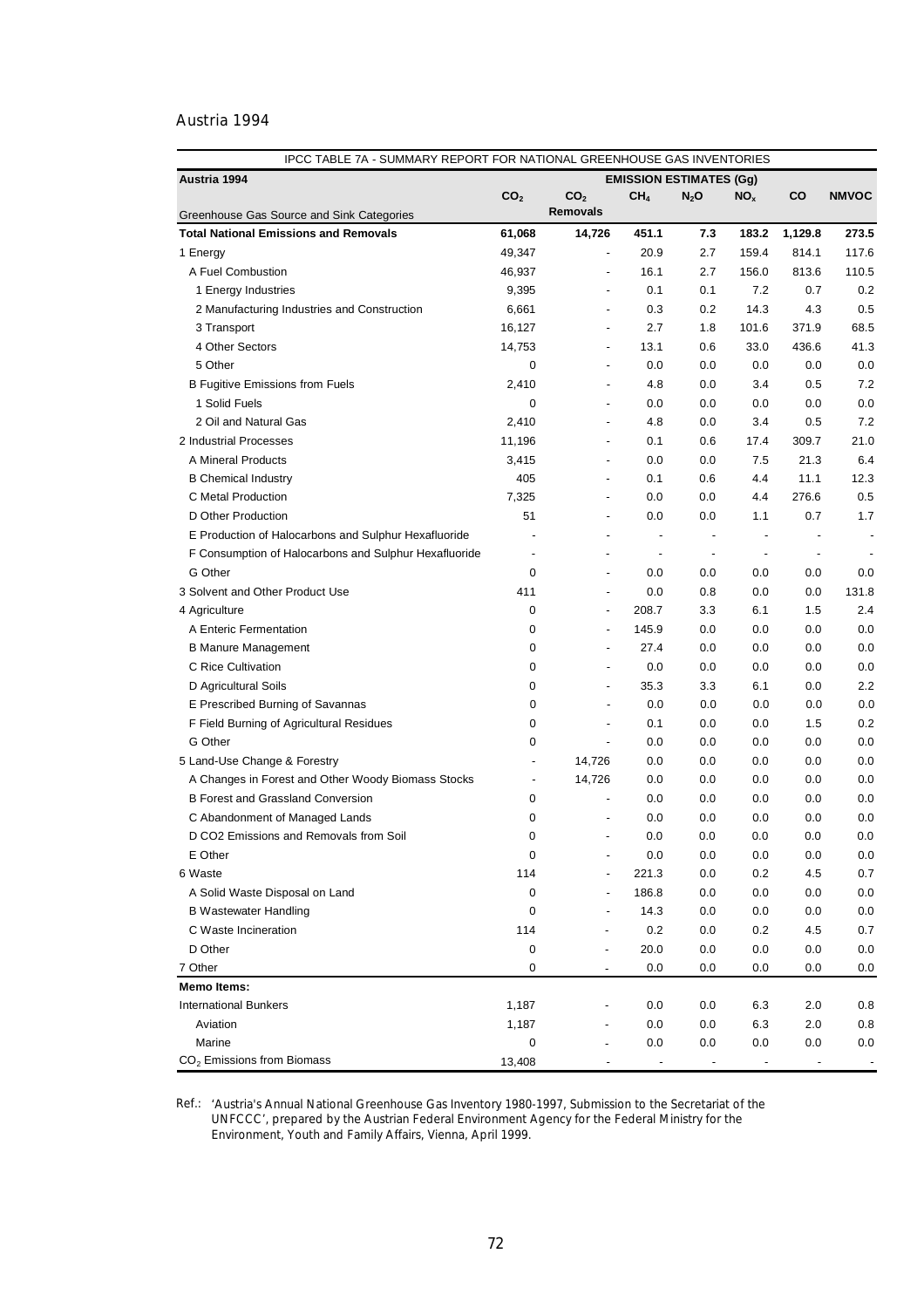# Austria 1995

| Austria 1995<br><b>EMISSION ESTIMATES (Gg)</b><br>CO <sub>2</sub><br>CO <sub>2</sub><br>CH <sub>4</sub><br>CO<br><b>NMVOC</b><br>$N_2$ O<br>NO <sub>x</sub><br><b>Removals</b><br>Greenhouse Gas Source and Sink Categories<br><b>Total National Emissions and Removals</b><br>13,576<br>450.4<br>62,427<br>7.3<br>169.6<br>1,012.8<br>269.3<br>22.4<br>147.0<br>768.4<br>112.5<br>1 Energy<br>51,117<br>2.7<br>$\overline{a}$<br>143.6<br>767.8<br>106.1<br>A Fuel Combustion<br>48,765<br>17.2<br>2.7<br>÷,<br>6.8<br>0.9<br>0.2<br>1 Energy Industries<br>10,935<br>0.1<br>0.1<br>$\overline{\phantom{a}}$<br>8,210<br>16.5<br>5.4<br>0.6<br>2 Manufacturing Industries and Construction<br>0.3<br>0.2<br>$\overline{\phantom{a}}$<br>2.5<br>89.3<br>342.4<br>60.6<br>3 Transport<br>15,431<br>1.8<br>$\overline{\phantom{a}}$<br>4 Other Sectors<br>14,190<br>14.3<br>31.1<br>419.2<br>44.8<br>0.6<br>5 Other<br>0.0<br>0.0<br>0.0<br>0.0<br>0.0<br>0<br>2,352<br>5.2<br>3.4<br>0.6<br>6.4<br><b>B Fugitive Emissions from Fuels</b><br>0.0<br>1 Solid Fuels<br>0<br>0.0<br>0.0<br>0.0<br>0.0<br>0.0<br>$\overline{\phantom{a}}$<br>2 Oil and Natural Gas<br>2,352<br>5.2<br>0.6<br>6.4<br>0.0<br>3.4<br>$\overline{\phantom{a}}$<br>10,780<br>2 Industrial Processes<br>16.3<br>238.5<br>21.0<br>0.1<br>0.5<br>$\overline{\phantom{a}}$<br>2,730<br>6.2<br>18.5<br>6.3<br>A Mineral Products<br>0.0<br>0.0<br>$\overline{\phantom{a}}$<br>430<br>11.1<br>12.3<br><b>B</b> Chemical Industry<br>0.1<br>0.5<br>4.4<br>$\overline{\phantom{a}}$<br>C Metal Production<br>7,571<br>208.1<br>0.5<br>0.0<br>0.0<br>4.6<br>$\overline{\phantom{a}}$<br>D Other Production<br>50<br>0.8<br>1.8<br>0.0<br>0.0<br>1.1<br>$\overline{\phantom{a}}$<br>E Production of Halocarbons and Sulphur Hexafluoride<br>$\overline{\phantom{a}}$<br>$\overline{\phantom{a}}$<br>$\centering \label{eq:reduced} \begin{minipage}{0.5\linewidth} \begin{tabular}{l} \includegraphics[width=0.5\linewidth]{pss-1} \end{tabular} \end{minipage} \caption{Example of the proposed method.} \label{fig:reduced}$<br>$\overline{\phantom{a}}$<br>$\overline{a}$<br>F Consumption of Halocarbons and Sulphur Hexafluoride<br>$\overline{\phantom{a}}$<br>$\overline{\phantom{a}}$<br>$\overline{\phantom{a}}$<br>$\overline{a}$<br>$\overline{\phantom{0}}$<br>$\overline{\phantom{a}}$<br>G Other<br>0<br>0.0<br>0.0<br>0.0<br>0.0<br>0.0<br>$\overline{\phantom{a}}$<br>3 Solvent and Other Product Use<br>414<br>0.0<br>0.0<br>0.0<br>132.8<br>0.8<br>$\overline{\phantom{a}}$<br>0<br>208.1<br>1.5<br>2.3<br>4 Agriculture<br>3.3<br>6.1<br>0<br>145.8<br>0.0<br>A Enteric Fermentation<br>0.0<br>0.0<br>0.0<br>÷,<br>0<br>27.3<br>0.0<br><b>B Manure Management</b><br>0.0<br>0.0<br>0.0<br>÷,<br>C Rice Cultivation<br>0<br>0.0<br>0.0<br>0.0<br>0.0<br>0.0<br>$\overline{\phantom{a}}$<br>2.2<br>0<br>34.9<br>D Agricultural Soils<br>3.3<br>6.1<br>0.0<br>÷,<br>0<br>0.0<br>0.0<br>0.0<br>E Prescribed Burning of Savannas<br>0.0<br>0.0<br>$\overline{\phantom{a}}$<br>0.2<br>F Field Burning of Agricultural Residues<br>0<br>0.1<br>0.0<br>0.0<br>1.5<br>÷,<br>G Other<br>0.0<br>0<br>0.0<br>0.0<br>0.0<br>0.0<br>$\overline{\phantom{a}}$<br>5 Land-Use Change & Forestry<br>13,576<br>0.0<br>0.0<br>0.0<br>0.0<br>0.0<br>$\overline{a}$<br>13,576<br>0.0<br>0.0<br>A Changes in Forest and Other Woody Biomass Stocks<br>0.0<br>0.0<br>0.0<br>$\overline{a}$<br>0.0<br><b>B Forest and Grassland Conversion</b><br>0<br>0.0<br>0.0<br>0.0<br>0.0<br>$\overline{\phantom{a}}$<br>0.0<br>0.0<br>C Abandonment of Managed Lands<br>0<br>0.0<br>0.0<br>0.0<br>D CO2 Emissions and Removals from Soil<br>0<br>0.0<br>0.0<br>0.0<br>0.0<br>0.0<br>$\overline{\phantom{0}}$<br>0<br>E Other<br>0.0<br>0.0<br>0.0<br>0.0<br>0.0<br>117<br>219.8<br>0.2<br>4.4<br>0.7<br>6 Waste<br>0.0<br>185.2<br>0.0<br>A Solid Waste Disposal on Land<br>0<br>0.0<br>0.0<br>0.0<br>0<br>14.3<br>0.0<br>0.0<br>0.0<br><b>B</b> Wastewater Handling<br>0.0<br>C Waste Incineration<br>117<br>0.2<br>0.2<br>4.4<br>0.7<br>0.0<br>D Other<br>0<br>20.0<br>0.0<br>0.0<br>0.0<br>0.0<br>7 Other<br>0<br>0.0<br>0.0<br>0.0<br>0.0<br>0.0<br><b>Memo Items:</b><br>1,316<br><b>International Bunkers</b><br>0.0<br>0.0<br>7.0<br>2.3<br>0.9<br>Aviation<br>1,316<br>0.0<br>7.0<br>2.3<br>0.9<br>0.0<br>Marine<br>0<br>0.0<br>0.0<br>0.0<br>0.0<br>0.0 | IPCC TABLE 7A - SUMMARY REPORT FOR NATIONAL GREENHOUSE GAS INVENTORIES |        |                          |                          |                                                                                                                                                                                                                            |  |
|---------------------------------------------------------------------------------------------------------------------------------------------------------------------------------------------------------------------------------------------------------------------------------------------------------------------------------------------------------------------------------------------------------------------------------------------------------------------------------------------------------------------------------------------------------------------------------------------------------------------------------------------------------------------------------------------------------------------------------------------------------------------------------------------------------------------------------------------------------------------------------------------------------------------------------------------------------------------------------------------------------------------------------------------------------------------------------------------------------------------------------------------------------------------------------------------------------------------------------------------------------------------------------------------------------------------------------------------------------------------------------------------------------------------------------------------------------------------------------------------------------------------------------------------------------------------------------------------------------------------------------------------------------------------------------------------------------------------------------------------------------------------------------------------------------------------------------------------------------------------------------------------------------------------------------------------------------------------------------------------------------------------------------------------------------------------------------------------------------------------------------------------------------------------------------------------------------------------------------------------------------------------------------------------------------------------------------------------------------------------------------------------------------------------------------------------------------------------------------------------------------------------------------------------------------------------------------------------------------------------------------------------------------------------------------------------------------------------------------------------------------------------------------------------------------------------------------------------------------------------------------------------------------------------------------------------------------------------------------------------------------------------------------------------------------------------------------------------------------------------------------------------------------------------------------------------------------------------------------------------------------------------------------------------------------------------------------------------------------------------------------------------------------------------------------------------------------------------------------------------------------------------------------------------------------------------------------------------------------------------------------------------------------------------------------------------------------------------------------------------------------------------------------------------------------------------------------------------------------------------------------------------------------------------------------------------------------------------------------------------------------------------------------------------------------------------------------------------------------------------------------------------------------------------------------------------------------------------------------------------------------------------------------------------------------------------------------------------------------------------------------------------------------------|------------------------------------------------------------------------|--------|--------------------------|--------------------------|----------------------------------------------------------------------------------------------------------------------------------------------------------------------------------------------------------------------------|--|
|                                                                                                                                                                                                                                                                                                                                                                                                                                                                                                                                                                                                                                                                                                                                                                                                                                                                                                                                                                                                                                                                                                                                                                                                                                                                                                                                                                                                                                                                                                                                                                                                                                                                                                                                                                                                                                                                                                                                                                                                                                                                                                                                                                                                                                                                                                                                                                                                                                                                                                                                                                                                                                                                                                                                                                                                                                                                                                                                                                                                                                                                                                                                                                                                                                                                                                                                                                                                                                                                                                                                                                                                                                                                                                                                                                                                                                                                                                                                                                                                                                                                                                                                                                                                                                                                                                                                                                                                               |                                                                        |        |                          |                          |                                                                                                                                                                                                                            |  |
|                                                                                                                                                                                                                                                                                                                                                                                                                                                                                                                                                                                                                                                                                                                                                                                                                                                                                                                                                                                                                                                                                                                                                                                                                                                                                                                                                                                                                                                                                                                                                                                                                                                                                                                                                                                                                                                                                                                                                                                                                                                                                                                                                                                                                                                                                                                                                                                                                                                                                                                                                                                                                                                                                                                                                                                                                                                                                                                                                                                                                                                                                                                                                                                                                                                                                                                                                                                                                                                                                                                                                                                                                                                                                                                                                                                                                                                                                                                                                                                                                                                                                                                                                                                                                                                                                                                                                                                                               |                                                                        |        |                          |                          |                                                                                                                                                                                                                            |  |
|                                                                                                                                                                                                                                                                                                                                                                                                                                                                                                                                                                                                                                                                                                                                                                                                                                                                                                                                                                                                                                                                                                                                                                                                                                                                                                                                                                                                                                                                                                                                                                                                                                                                                                                                                                                                                                                                                                                                                                                                                                                                                                                                                                                                                                                                                                                                                                                                                                                                                                                                                                                                                                                                                                                                                                                                                                                                                                                                                                                                                                                                                                                                                                                                                                                                                                                                                                                                                                                                                                                                                                                                                                                                                                                                                                                                                                                                                                                                                                                                                                                                                                                                                                                                                                                                                                                                                                                                               |                                                                        |        |                          |                          |                                                                                                                                                                                                                            |  |
|                                                                                                                                                                                                                                                                                                                                                                                                                                                                                                                                                                                                                                                                                                                                                                                                                                                                                                                                                                                                                                                                                                                                                                                                                                                                                                                                                                                                                                                                                                                                                                                                                                                                                                                                                                                                                                                                                                                                                                                                                                                                                                                                                                                                                                                                                                                                                                                                                                                                                                                                                                                                                                                                                                                                                                                                                                                                                                                                                                                                                                                                                                                                                                                                                                                                                                                                                                                                                                                                                                                                                                                                                                                                                                                                                                                                                                                                                                                                                                                                                                                                                                                                                                                                                                                                                                                                                                                                               |                                                                        |        |                          |                          |                                                                                                                                                                                                                            |  |
|                                                                                                                                                                                                                                                                                                                                                                                                                                                                                                                                                                                                                                                                                                                                                                                                                                                                                                                                                                                                                                                                                                                                                                                                                                                                                                                                                                                                                                                                                                                                                                                                                                                                                                                                                                                                                                                                                                                                                                                                                                                                                                                                                                                                                                                                                                                                                                                                                                                                                                                                                                                                                                                                                                                                                                                                                                                                                                                                                                                                                                                                                                                                                                                                                                                                                                                                                                                                                                                                                                                                                                                                                                                                                                                                                                                                                                                                                                                                                                                                                                                                                                                                                                                                                                                                                                                                                                                                               |                                                                        |        |                          |                          |                                                                                                                                                                                                                            |  |
|                                                                                                                                                                                                                                                                                                                                                                                                                                                                                                                                                                                                                                                                                                                                                                                                                                                                                                                                                                                                                                                                                                                                                                                                                                                                                                                                                                                                                                                                                                                                                                                                                                                                                                                                                                                                                                                                                                                                                                                                                                                                                                                                                                                                                                                                                                                                                                                                                                                                                                                                                                                                                                                                                                                                                                                                                                                                                                                                                                                                                                                                                                                                                                                                                                                                                                                                                                                                                                                                                                                                                                                                                                                                                                                                                                                                                                                                                                                                                                                                                                                                                                                                                                                                                                                                                                                                                                                                               |                                                                        |        |                          |                          |                                                                                                                                                                                                                            |  |
|                                                                                                                                                                                                                                                                                                                                                                                                                                                                                                                                                                                                                                                                                                                                                                                                                                                                                                                                                                                                                                                                                                                                                                                                                                                                                                                                                                                                                                                                                                                                                                                                                                                                                                                                                                                                                                                                                                                                                                                                                                                                                                                                                                                                                                                                                                                                                                                                                                                                                                                                                                                                                                                                                                                                                                                                                                                                                                                                                                                                                                                                                                                                                                                                                                                                                                                                                                                                                                                                                                                                                                                                                                                                                                                                                                                                                                                                                                                                                                                                                                                                                                                                                                                                                                                                                                                                                                                                               |                                                                        |        |                          |                          |                                                                                                                                                                                                                            |  |
|                                                                                                                                                                                                                                                                                                                                                                                                                                                                                                                                                                                                                                                                                                                                                                                                                                                                                                                                                                                                                                                                                                                                                                                                                                                                                                                                                                                                                                                                                                                                                                                                                                                                                                                                                                                                                                                                                                                                                                                                                                                                                                                                                                                                                                                                                                                                                                                                                                                                                                                                                                                                                                                                                                                                                                                                                                                                                                                                                                                                                                                                                                                                                                                                                                                                                                                                                                                                                                                                                                                                                                                                                                                                                                                                                                                                                                                                                                                                                                                                                                                                                                                                                                                                                                                                                                                                                                                                               |                                                                        |        |                          |                          |                                                                                                                                                                                                                            |  |
|                                                                                                                                                                                                                                                                                                                                                                                                                                                                                                                                                                                                                                                                                                                                                                                                                                                                                                                                                                                                                                                                                                                                                                                                                                                                                                                                                                                                                                                                                                                                                                                                                                                                                                                                                                                                                                                                                                                                                                                                                                                                                                                                                                                                                                                                                                                                                                                                                                                                                                                                                                                                                                                                                                                                                                                                                                                                                                                                                                                                                                                                                                                                                                                                                                                                                                                                                                                                                                                                                                                                                                                                                                                                                                                                                                                                                                                                                                                                                                                                                                                                                                                                                                                                                                                                                                                                                                                                               |                                                                        |        |                          |                          |                                                                                                                                                                                                                            |  |
|                                                                                                                                                                                                                                                                                                                                                                                                                                                                                                                                                                                                                                                                                                                                                                                                                                                                                                                                                                                                                                                                                                                                                                                                                                                                                                                                                                                                                                                                                                                                                                                                                                                                                                                                                                                                                                                                                                                                                                                                                                                                                                                                                                                                                                                                                                                                                                                                                                                                                                                                                                                                                                                                                                                                                                                                                                                                                                                                                                                                                                                                                                                                                                                                                                                                                                                                                                                                                                                                                                                                                                                                                                                                                                                                                                                                                                                                                                                                                                                                                                                                                                                                                                                                                                                                                                                                                                                                               |                                                                        |        |                          |                          |                                                                                                                                                                                                                            |  |
|                                                                                                                                                                                                                                                                                                                                                                                                                                                                                                                                                                                                                                                                                                                                                                                                                                                                                                                                                                                                                                                                                                                                                                                                                                                                                                                                                                                                                                                                                                                                                                                                                                                                                                                                                                                                                                                                                                                                                                                                                                                                                                                                                                                                                                                                                                                                                                                                                                                                                                                                                                                                                                                                                                                                                                                                                                                                                                                                                                                                                                                                                                                                                                                                                                                                                                                                                                                                                                                                                                                                                                                                                                                                                                                                                                                                                                                                                                                                                                                                                                                                                                                                                                                                                                                                                                                                                                                                               |                                                                        |        |                          |                          |                                                                                                                                                                                                                            |  |
|                                                                                                                                                                                                                                                                                                                                                                                                                                                                                                                                                                                                                                                                                                                                                                                                                                                                                                                                                                                                                                                                                                                                                                                                                                                                                                                                                                                                                                                                                                                                                                                                                                                                                                                                                                                                                                                                                                                                                                                                                                                                                                                                                                                                                                                                                                                                                                                                                                                                                                                                                                                                                                                                                                                                                                                                                                                                                                                                                                                                                                                                                                                                                                                                                                                                                                                                                                                                                                                                                                                                                                                                                                                                                                                                                                                                                                                                                                                                                                                                                                                                                                                                                                                                                                                                                                                                                                                                               |                                                                        |        |                          |                          |                                                                                                                                                                                                                            |  |
|                                                                                                                                                                                                                                                                                                                                                                                                                                                                                                                                                                                                                                                                                                                                                                                                                                                                                                                                                                                                                                                                                                                                                                                                                                                                                                                                                                                                                                                                                                                                                                                                                                                                                                                                                                                                                                                                                                                                                                                                                                                                                                                                                                                                                                                                                                                                                                                                                                                                                                                                                                                                                                                                                                                                                                                                                                                                                                                                                                                                                                                                                                                                                                                                                                                                                                                                                                                                                                                                                                                                                                                                                                                                                                                                                                                                                                                                                                                                                                                                                                                                                                                                                                                                                                                                                                                                                                                                               |                                                                        |        |                          |                          |                                                                                                                                                                                                                            |  |
|                                                                                                                                                                                                                                                                                                                                                                                                                                                                                                                                                                                                                                                                                                                                                                                                                                                                                                                                                                                                                                                                                                                                                                                                                                                                                                                                                                                                                                                                                                                                                                                                                                                                                                                                                                                                                                                                                                                                                                                                                                                                                                                                                                                                                                                                                                                                                                                                                                                                                                                                                                                                                                                                                                                                                                                                                                                                                                                                                                                                                                                                                                                                                                                                                                                                                                                                                                                                                                                                                                                                                                                                                                                                                                                                                                                                                                                                                                                                                                                                                                                                                                                                                                                                                                                                                                                                                                                                               |                                                                        |        |                          |                          |                                                                                                                                                                                                                            |  |
|                                                                                                                                                                                                                                                                                                                                                                                                                                                                                                                                                                                                                                                                                                                                                                                                                                                                                                                                                                                                                                                                                                                                                                                                                                                                                                                                                                                                                                                                                                                                                                                                                                                                                                                                                                                                                                                                                                                                                                                                                                                                                                                                                                                                                                                                                                                                                                                                                                                                                                                                                                                                                                                                                                                                                                                                                                                                                                                                                                                                                                                                                                                                                                                                                                                                                                                                                                                                                                                                                                                                                                                                                                                                                                                                                                                                                                                                                                                                                                                                                                                                                                                                                                                                                                                                                                                                                                                                               |                                                                        |        |                          |                          |                                                                                                                                                                                                                            |  |
|                                                                                                                                                                                                                                                                                                                                                                                                                                                                                                                                                                                                                                                                                                                                                                                                                                                                                                                                                                                                                                                                                                                                                                                                                                                                                                                                                                                                                                                                                                                                                                                                                                                                                                                                                                                                                                                                                                                                                                                                                                                                                                                                                                                                                                                                                                                                                                                                                                                                                                                                                                                                                                                                                                                                                                                                                                                                                                                                                                                                                                                                                                                                                                                                                                                                                                                                                                                                                                                                                                                                                                                                                                                                                                                                                                                                                                                                                                                                                                                                                                                                                                                                                                                                                                                                                                                                                                                                               |                                                                        |        |                          |                          |                                                                                                                                                                                                                            |  |
|                                                                                                                                                                                                                                                                                                                                                                                                                                                                                                                                                                                                                                                                                                                                                                                                                                                                                                                                                                                                                                                                                                                                                                                                                                                                                                                                                                                                                                                                                                                                                                                                                                                                                                                                                                                                                                                                                                                                                                                                                                                                                                                                                                                                                                                                                                                                                                                                                                                                                                                                                                                                                                                                                                                                                                                                                                                                                                                                                                                                                                                                                                                                                                                                                                                                                                                                                                                                                                                                                                                                                                                                                                                                                                                                                                                                                                                                                                                                                                                                                                                                                                                                                                                                                                                                                                                                                                                                               |                                                                        |        |                          |                          |                                                                                                                                                                                                                            |  |
|                                                                                                                                                                                                                                                                                                                                                                                                                                                                                                                                                                                                                                                                                                                                                                                                                                                                                                                                                                                                                                                                                                                                                                                                                                                                                                                                                                                                                                                                                                                                                                                                                                                                                                                                                                                                                                                                                                                                                                                                                                                                                                                                                                                                                                                                                                                                                                                                                                                                                                                                                                                                                                                                                                                                                                                                                                                                                                                                                                                                                                                                                                                                                                                                                                                                                                                                                                                                                                                                                                                                                                                                                                                                                                                                                                                                                                                                                                                                                                                                                                                                                                                                                                                                                                                                                                                                                                                                               |                                                                        |        |                          |                          |                                                                                                                                                                                                                            |  |
|                                                                                                                                                                                                                                                                                                                                                                                                                                                                                                                                                                                                                                                                                                                                                                                                                                                                                                                                                                                                                                                                                                                                                                                                                                                                                                                                                                                                                                                                                                                                                                                                                                                                                                                                                                                                                                                                                                                                                                                                                                                                                                                                                                                                                                                                                                                                                                                                                                                                                                                                                                                                                                                                                                                                                                                                                                                                                                                                                                                                                                                                                                                                                                                                                                                                                                                                                                                                                                                                                                                                                                                                                                                                                                                                                                                                                                                                                                                                                                                                                                                                                                                                                                                                                                                                                                                                                                                                               |                                                                        |        |                          |                          |                                                                                                                                                                                                                            |  |
|                                                                                                                                                                                                                                                                                                                                                                                                                                                                                                                                                                                                                                                                                                                                                                                                                                                                                                                                                                                                                                                                                                                                                                                                                                                                                                                                                                                                                                                                                                                                                                                                                                                                                                                                                                                                                                                                                                                                                                                                                                                                                                                                                                                                                                                                                                                                                                                                                                                                                                                                                                                                                                                                                                                                                                                                                                                                                                                                                                                                                                                                                                                                                                                                                                                                                                                                                                                                                                                                                                                                                                                                                                                                                                                                                                                                                                                                                                                                                                                                                                                                                                                                                                                                                                                                                                                                                                                                               |                                                                        |        |                          |                          |                                                                                                                                                                                                                            |  |
|                                                                                                                                                                                                                                                                                                                                                                                                                                                                                                                                                                                                                                                                                                                                                                                                                                                                                                                                                                                                                                                                                                                                                                                                                                                                                                                                                                                                                                                                                                                                                                                                                                                                                                                                                                                                                                                                                                                                                                                                                                                                                                                                                                                                                                                                                                                                                                                                                                                                                                                                                                                                                                                                                                                                                                                                                                                                                                                                                                                                                                                                                                                                                                                                                                                                                                                                                                                                                                                                                                                                                                                                                                                                                                                                                                                                                                                                                                                                                                                                                                                                                                                                                                                                                                                                                                                                                                                                               |                                                                        |        |                          |                          |                                                                                                                                                                                                                            |  |
|                                                                                                                                                                                                                                                                                                                                                                                                                                                                                                                                                                                                                                                                                                                                                                                                                                                                                                                                                                                                                                                                                                                                                                                                                                                                                                                                                                                                                                                                                                                                                                                                                                                                                                                                                                                                                                                                                                                                                                                                                                                                                                                                                                                                                                                                                                                                                                                                                                                                                                                                                                                                                                                                                                                                                                                                                                                                                                                                                                                                                                                                                                                                                                                                                                                                                                                                                                                                                                                                                                                                                                                                                                                                                                                                                                                                                                                                                                                                                                                                                                                                                                                                                                                                                                                                                                                                                                                                               |                                                                        |        |                          |                          |                                                                                                                                                                                                                            |  |
|                                                                                                                                                                                                                                                                                                                                                                                                                                                                                                                                                                                                                                                                                                                                                                                                                                                                                                                                                                                                                                                                                                                                                                                                                                                                                                                                                                                                                                                                                                                                                                                                                                                                                                                                                                                                                                                                                                                                                                                                                                                                                                                                                                                                                                                                                                                                                                                                                                                                                                                                                                                                                                                                                                                                                                                                                                                                                                                                                                                                                                                                                                                                                                                                                                                                                                                                                                                                                                                                                                                                                                                                                                                                                                                                                                                                                                                                                                                                                                                                                                                                                                                                                                                                                                                                                                                                                                                                               |                                                                        |        |                          |                          |                                                                                                                                                                                                                            |  |
|                                                                                                                                                                                                                                                                                                                                                                                                                                                                                                                                                                                                                                                                                                                                                                                                                                                                                                                                                                                                                                                                                                                                                                                                                                                                                                                                                                                                                                                                                                                                                                                                                                                                                                                                                                                                                                                                                                                                                                                                                                                                                                                                                                                                                                                                                                                                                                                                                                                                                                                                                                                                                                                                                                                                                                                                                                                                                                                                                                                                                                                                                                                                                                                                                                                                                                                                                                                                                                                                                                                                                                                                                                                                                                                                                                                                                                                                                                                                                                                                                                                                                                                                                                                                                                                                                                                                                                                                               |                                                                        |        |                          |                          |                                                                                                                                                                                                                            |  |
|                                                                                                                                                                                                                                                                                                                                                                                                                                                                                                                                                                                                                                                                                                                                                                                                                                                                                                                                                                                                                                                                                                                                                                                                                                                                                                                                                                                                                                                                                                                                                                                                                                                                                                                                                                                                                                                                                                                                                                                                                                                                                                                                                                                                                                                                                                                                                                                                                                                                                                                                                                                                                                                                                                                                                                                                                                                                                                                                                                                                                                                                                                                                                                                                                                                                                                                                                                                                                                                                                                                                                                                                                                                                                                                                                                                                                                                                                                                                                                                                                                                                                                                                                                                                                                                                                                                                                                                                               |                                                                        |        |                          |                          |                                                                                                                                                                                                                            |  |
|                                                                                                                                                                                                                                                                                                                                                                                                                                                                                                                                                                                                                                                                                                                                                                                                                                                                                                                                                                                                                                                                                                                                                                                                                                                                                                                                                                                                                                                                                                                                                                                                                                                                                                                                                                                                                                                                                                                                                                                                                                                                                                                                                                                                                                                                                                                                                                                                                                                                                                                                                                                                                                                                                                                                                                                                                                                                                                                                                                                                                                                                                                                                                                                                                                                                                                                                                                                                                                                                                                                                                                                                                                                                                                                                                                                                                                                                                                                                                                                                                                                                                                                                                                                                                                                                                                                                                                                                               |                                                                        |        |                          |                          |                                                                                                                                                                                                                            |  |
|                                                                                                                                                                                                                                                                                                                                                                                                                                                                                                                                                                                                                                                                                                                                                                                                                                                                                                                                                                                                                                                                                                                                                                                                                                                                                                                                                                                                                                                                                                                                                                                                                                                                                                                                                                                                                                                                                                                                                                                                                                                                                                                                                                                                                                                                                                                                                                                                                                                                                                                                                                                                                                                                                                                                                                                                                                                                                                                                                                                                                                                                                                                                                                                                                                                                                                                                                                                                                                                                                                                                                                                                                                                                                                                                                                                                                                                                                                                                                                                                                                                                                                                                                                                                                                                                                                                                                                                                               |                                                                        |        |                          |                          |                                                                                                                                                                                                                            |  |
|                                                                                                                                                                                                                                                                                                                                                                                                                                                                                                                                                                                                                                                                                                                                                                                                                                                                                                                                                                                                                                                                                                                                                                                                                                                                                                                                                                                                                                                                                                                                                                                                                                                                                                                                                                                                                                                                                                                                                                                                                                                                                                                                                                                                                                                                                                                                                                                                                                                                                                                                                                                                                                                                                                                                                                                                                                                                                                                                                                                                                                                                                                                                                                                                                                                                                                                                                                                                                                                                                                                                                                                                                                                                                                                                                                                                                                                                                                                                                                                                                                                                                                                                                                                                                                                                                                                                                                                                               |                                                                        |        |                          |                          |                                                                                                                                                                                                                            |  |
|                                                                                                                                                                                                                                                                                                                                                                                                                                                                                                                                                                                                                                                                                                                                                                                                                                                                                                                                                                                                                                                                                                                                                                                                                                                                                                                                                                                                                                                                                                                                                                                                                                                                                                                                                                                                                                                                                                                                                                                                                                                                                                                                                                                                                                                                                                                                                                                                                                                                                                                                                                                                                                                                                                                                                                                                                                                                                                                                                                                                                                                                                                                                                                                                                                                                                                                                                                                                                                                                                                                                                                                                                                                                                                                                                                                                                                                                                                                                                                                                                                                                                                                                                                                                                                                                                                                                                                                                               |                                                                        |        |                          |                          |                                                                                                                                                                                                                            |  |
|                                                                                                                                                                                                                                                                                                                                                                                                                                                                                                                                                                                                                                                                                                                                                                                                                                                                                                                                                                                                                                                                                                                                                                                                                                                                                                                                                                                                                                                                                                                                                                                                                                                                                                                                                                                                                                                                                                                                                                                                                                                                                                                                                                                                                                                                                                                                                                                                                                                                                                                                                                                                                                                                                                                                                                                                                                                                                                                                                                                                                                                                                                                                                                                                                                                                                                                                                                                                                                                                                                                                                                                                                                                                                                                                                                                                                                                                                                                                                                                                                                                                                                                                                                                                                                                                                                                                                                                                               |                                                                        |        |                          |                          |                                                                                                                                                                                                                            |  |
|                                                                                                                                                                                                                                                                                                                                                                                                                                                                                                                                                                                                                                                                                                                                                                                                                                                                                                                                                                                                                                                                                                                                                                                                                                                                                                                                                                                                                                                                                                                                                                                                                                                                                                                                                                                                                                                                                                                                                                                                                                                                                                                                                                                                                                                                                                                                                                                                                                                                                                                                                                                                                                                                                                                                                                                                                                                                                                                                                                                                                                                                                                                                                                                                                                                                                                                                                                                                                                                                                                                                                                                                                                                                                                                                                                                                                                                                                                                                                                                                                                                                                                                                                                                                                                                                                                                                                                                                               |                                                                        |        |                          |                          |                                                                                                                                                                                                                            |  |
|                                                                                                                                                                                                                                                                                                                                                                                                                                                                                                                                                                                                                                                                                                                                                                                                                                                                                                                                                                                                                                                                                                                                                                                                                                                                                                                                                                                                                                                                                                                                                                                                                                                                                                                                                                                                                                                                                                                                                                                                                                                                                                                                                                                                                                                                                                                                                                                                                                                                                                                                                                                                                                                                                                                                                                                                                                                                                                                                                                                                                                                                                                                                                                                                                                                                                                                                                                                                                                                                                                                                                                                                                                                                                                                                                                                                                                                                                                                                                                                                                                                                                                                                                                                                                                                                                                                                                                                                               |                                                                        |        |                          |                          |                                                                                                                                                                                                                            |  |
|                                                                                                                                                                                                                                                                                                                                                                                                                                                                                                                                                                                                                                                                                                                                                                                                                                                                                                                                                                                                                                                                                                                                                                                                                                                                                                                                                                                                                                                                                                                                                                                                                                                                                                                                                                                                                                                                                                                                                                                                                                                                                                                                                                                                                                                                                                                                                                                                                                                                                                                                                                                                                                                                                                                                                                                                                                                                                                                                                                                                                                                                                                                                                                                                                                                                                                                                                                                                                                                                                                                                                                                                                                                                                                                                                                                                                                                                                                                                                                                                                                                                                                                                                                                                                                                                                                                                                                                                               |                                                                        |        |                          |                          |                                                                                                                                                                                                                            |  |
|                                                                                                                                                                                                                                                                                                                                                                                                                                                                                                                                                                                                                                                                                                                                                                                                                                                                                                                                                                                                                                                                                                                                                                                                                                                                                                                                                                                                                                                                                                                                                                                                                                                                                                                                                                                                                                                                                                                                                                                                                                                                                                                                                                                                                                                                                                                                                                                                                                                                                                                                                                                                                                                                                                                                                                                                                                                                                                                                                                                                                                                                                                                                                                                                                                                                                                                                                                                                                                                                                                                                                                                                                                                                                                                                                                                                                                                                                                                                                                                                                                                                                                                                                                                                                                                                                                                                                                                                               |                                                                        |        |                          |                          |                                                                                                                                                                                                                            |  |
|                                                                                                                                                                                                                                                                                                                                                                                                                                                                                                                                                                                                                                                                                                                                                                                                                                                                                                                                                                                                                                                                                                                                                                                                                                                                                                                                                                                                                                                                                                                                                                                                                                                                                                                                                                                                                                                                                                                                                                                                                                                                                                                                                                                                                                                                                                                                                                                                                                                                                                                                                                                                                                                                                                                                                                                                                                                                                                                                                                                                                                                                                                                                                                                                                                                                                                                                                                                                                                                                                                                                                                                                                                                                                                                                                                                                                                                                                                                                                                                                                                                                                                                                                                                                                                                                                                                                                                                                               |                                                                        |        |                          |                          |                                                                                                                                                                                                                            |  |
|                                                                                                                                                                                                                                                                                                                                                                                                                                                                                                                                                                                                                                                                                                                                                                                                                                                                                                                                                                                                                                                                                                                                                                                                                                                                                                                                                                                                                                                                                                                                                                                                                                                                                                                                                                                                                                                                                                                                                                                                                                                                                                                                                                                                                                                                                                                                                                                                                                                                                                                                                                                                                                                                                                                                                                                                                                                                                                                                                                                                                                                                                                                                                                                                                                                                                                                                                                                                                                                                                                                                                                                                                                                                                                                                                                                                                                                                                                                                                                                                                                                                                                                                                                                                                                                                                                                                                                                                               |                                                                        |        |                          |                          |                                                                                                                                                                                                                            |  |
|                                                                                                                                                                                                                                                                                                                                                                                                                                                                                                                                                                                                                                                                                                                                                                                                                                                                                                                                                                                                                                                                                                                                                                                                                                                                                                                                                                                                                                                                                                                                                                                                                                                                                                                                                                                                                                                                                                                                                                                                                                                                                                                                                                                                                                                                                                                                                                                                                                                                                                                                                                                                                                                                                                                                                                                                                                                                                                                                                                                                                                                                                                                                                                                                                                                                                                                                                                                                                                                                                                                                                                                                                                                                                                                                                                                                                                                                                                                                                                                                                                                                                                                                                                                                                                                                                                                                                                                                               |                                                                        |        |                          |                          |                                                                                                                                                                                                                            |  |
|                                                                                                                                                                                                                                                                                                                                                                                                                                                                                                                                                                                                                                                                                                                                                                                                                                                                                                                                                                                                                                                                                                                                                                                                                                                                                                                                                                                                                                                                                                                                                                                                                                                                                                                                                                                                                                                                                                                                                                                                                                                                                                                                                                                                                                                                                                                                                                                                                                                                                                                                                                                                                                                                                                                                                                                                                                                                                                                                                                                                                                                                                                                                                                                                                                                                                                                                                                                                                                                                                                                                                                                                                                                                                                                                                                                                                                                                                                                                                                                                                                                                                                                                                                                                                                                                                                                                                                                                               |                                                                        |        |                          |                          |                                                                                                                                                                                                                            |  |
|                                                                                                                                                                                                                                                                                                                                                                                                                                                                                                                                                                                                                                                                                                                                                                                                                                                                                                                                                                                                                                                                                                                                                                                                                                                                                                                                                                                                                                                                                                                                                                                                                                                                                                                                                                                                                                                                                                                                                                                                                                                                                                                                                                                                                                                                                                                                                                                                                                                                                                                                                                                                                                                                                                                                                                                                                                                                                                                                                                                                                                                                                                                                                                                                                                                                                                                                                                                                                                                                                                                                                                                                                                                                                                                                                                                                                                                                                                                                                                                                                                                                                                                                                                                                                                                                                                                                                                                                               |                                                                        |        |                          |                          |                                                                                                                                                                                                                            |  |
|                                                                                                                                                                                                                                                                                                                                                                                                                                                                                                                                                                                                                                                                                                                                                                                                                                                                                                                                                                                                                                                                                                                                                                                                                                                                                                                                                                                                                                                                                                                                                                                                                                                                                                                                                                                                                                                                                                                                                                                                                                                                                                                                                                                                                                                                                                                                                                                                                                                                                                                                                                                                                                                                                                                                                                                                                                                                                                                                                                                                                                                                                                                                                                                                                                                                                                                                                                                                                                                                                                                                                                                                                                                                                                                                                                                                                                                                                                                                                                                                                                                                                                                                                                                                                                                                                                                                                                                                               |                                                                        |        |                          |                          |                                                                                                                                                                                                                            |  |
|                                                                                                                                                                                                                                                                                                                                                                                                                                                                                                                                                                                                                                                                                                                                                                                                                                                                                                                                                                                                                                                                                                                                                                                                                                                                                                                                                                                                                                                                                                                                                                                                                                                                                                                                                                                                                                                                                                                                                                                                                                                                                                                                                                                                                                                                                                                                                                                                                                                                                                                                                                                                                                                                                                                                                                                                                                                                                                                                                                                                                                                                                                                                                                                                                                                                                                                                                                                                                                                                                                                                                                                                                                                                                                                                                                                                                                                                                                                                                                                                                                                                                                                                                                                                                                                                                                                                                                                                               |                                                                        |        |                          |                          |                                                                                                                                                                                                                            |  |
|                                                                                                                                                                                                                                                                                                                                                                                                                                                                                                                                                                                                                                                                                                                                                                                                                                                                                                                                                                                                                                                                                                                                                                                                                                                                                                                                                                                                                                                                                                                                                                                                                                                                                                                                                                                                                                                                                                                                                                                                                                                                                                                                                                                                                                                                                                                                                                                                                                                                                                                                                                                                                                                                                                                                                                                                                                                                                                                                                                                                                                                                                                                                                                                                                                                                                                                                                                                                                                                                                                                                                                                                                                                                                                                                                                                                                                                                                                                                                                                                                                                                                                                                                                                                                                                                                                                                                                                                               |                                                                        |        |                          |                          |                                                                                                                                                                                                                            |  |
|                                                                                                                                                                                                                                                                                                                                                                                                                                                                                                                                                                                                                                                                                                                                                                                                                                                                                                                                                                                                                                                                                                                                                                                                                                                                                                                                                                                                                                                                                                                                                                                                                                                                                                                                                                                                                                                                                                                                                                                                                                                                                                                                                                                                                                                                                                                                                                                                                                                                                                                                                                                                                                                                                                                                                                                                                                                                                                                                                                                                                                                                                                                                                                                                                                                                                                                                                                                                                                                                                                                                                                                                                                                                                                                                                                                                                                                                                                                                                                                                                                                                                                                                                                                                                                                                                                                                                                                                               |                                                                        |        |                          |                          |                                                                                                                                                                                                                            |  |
|                                                                                                                                                                                                                                                                                                                                                                                                                                                                                                                                                                                                                                                                                                                                                                                                                                                                                                                                                                                                                                                                                                                                                                                                                                                                                                                                                                                                                                                                                                                                                                                                                                                                                                                                                                                                                                                                                                                                                                                                                                                                                                                                                                                                                                                                                                                                                                                                                                                                                                                                                                                                                                                                                                                                                                                                                                                                                                                                                                                                                                                                                                                                                                                                                                                                                                                                                                                                                                                                                                                                                                                                                                                                                                                                                                                                                                                                                                                                                                                                                                                                                                                                                                                                                                                                                                                                                                                                               |                                                                        |        |                          |                          |                                                                                                                                                                                                                            |  |
|                                                                                                                                                                                                                                                                                                                                                                                                                                                                                                                                                                                                                                                                                                                                                                                                                                                                                                                                                                                                                                                                                                                                                                                                                                                                                                                                                                                                                                                                                                                                                                                                                                                                                                                                                                                                                                                                                                                                                                                                                                                                                                                                                                                                                                                                                                                                                                                                                                                                                                                                                                                                                                                                                                                                                                                                                                                                                                                                                                                                                                                                                                                                                                                                                                                                                                                                                                                                                                                                                                                                                                                                                                                                                                                                                                                                                                                                                                                                                                                                                                                                                                                                                                                                                                                                                                                                                                                                               |                                                                        |        |                          |                          |                                                                                                                                                                                                                            |  |
|                                                                                                                                                                                                                                                                                                                                                                                                                                                                                                                                                                                                                                                                                                                                                                                                                                                                                                                                                                                                                                                                                                                                                                                                                                                                                                                                                                                                                                                                                                                                                                                                                                                                                                                                                                                                                                                                                                                                                                                                                                                                                                                                                                                                                                                                                                                                                                                                                                                                                                                                                                                                                                                                                                                                                                                                                                                                                                                                                                                                                                                                                                                                                                                                                                                                                                                                                                                                                                                                                                                                                                                                                                                                                                                                                                                                                                                                                                                                                                                                                                                                                                                                                                                                                                                                                                                                                                                                               |                                                                        |        |                          |                          |                                                                                                                                                                                                                            |  |
|                                                                                                                                                                                                                                                                                                                                                                                                                                                                                                                                                                                                                                                                                                                                                                                                                                                                                                                                                                                                                                                                                                                                                                                                                                                                                                                                                                                                                                                                                                                                                                                                                                                                                                                                                                                                                                                                                                                                                                                                                                                                                                                                                                                                                                                                                                                                                                                                                                                                                                                                                                                                                                                                                                                                                                                                                                                                                                                                                                                                                                                                                                                                                                                                                                                                                                                                                                                                                                                                                                                                                                                                                                                                                                                                                                                                                                                                                                                                                                                                                                                                                                                                                                                                                                                                                                                                                                                                               |                                                                        |        |                          |                          |                                                                                                                                                                                                                            |  |
|                                                                                                                                                                                                                                                                                                                                                                                                                                                                                                                                                                                                                                                                                                                                                                                                                                                                                                                                                                                                                                                                                                                                                                                                                                                                                                                                                                                                                                                                                                                                                                                                                                                                                                                                                                                                                                                                                                                                                                                                                                                                                                                                                                                                                                                                                                                                                                                                                                                                                                                                                                                                                                                                                                                                                                                                                                                                                                                                                                                                                                                                                                                                                                                                                                                                                                                                                                                                                                                                                                                                                                                                                                                                                                                                                                                                                                                                                                                                                                                                                                                                                                                                                                                                                                                                                                                                                                                                               | CO <sub>2</sub> Emissions from Biomass                                 | 14,685 | $\overline{\phantom{a}}$ | $\overline{\phantom{a}}$ | $\centering \label{eq:reduced} \begin{minipage}{0.5\linewidth} \begin{tabular}{l} \includegraphics[width=0.5\linewidth]{pss-1} \end{tabular} \end{minipage} \caption{Example of the proposed method.} \label{fig:reduced}$ |  |

Ref.: *'Austria's Annual National Greenhouse Gas Inventory 1980-1997, Submission to the Secretariat of the UNFCCC',* prepared by the Austrian Federal Environment Agency for the Federal Ministry for the Environment, Youth and Family Affairs, Vienna, April 1999.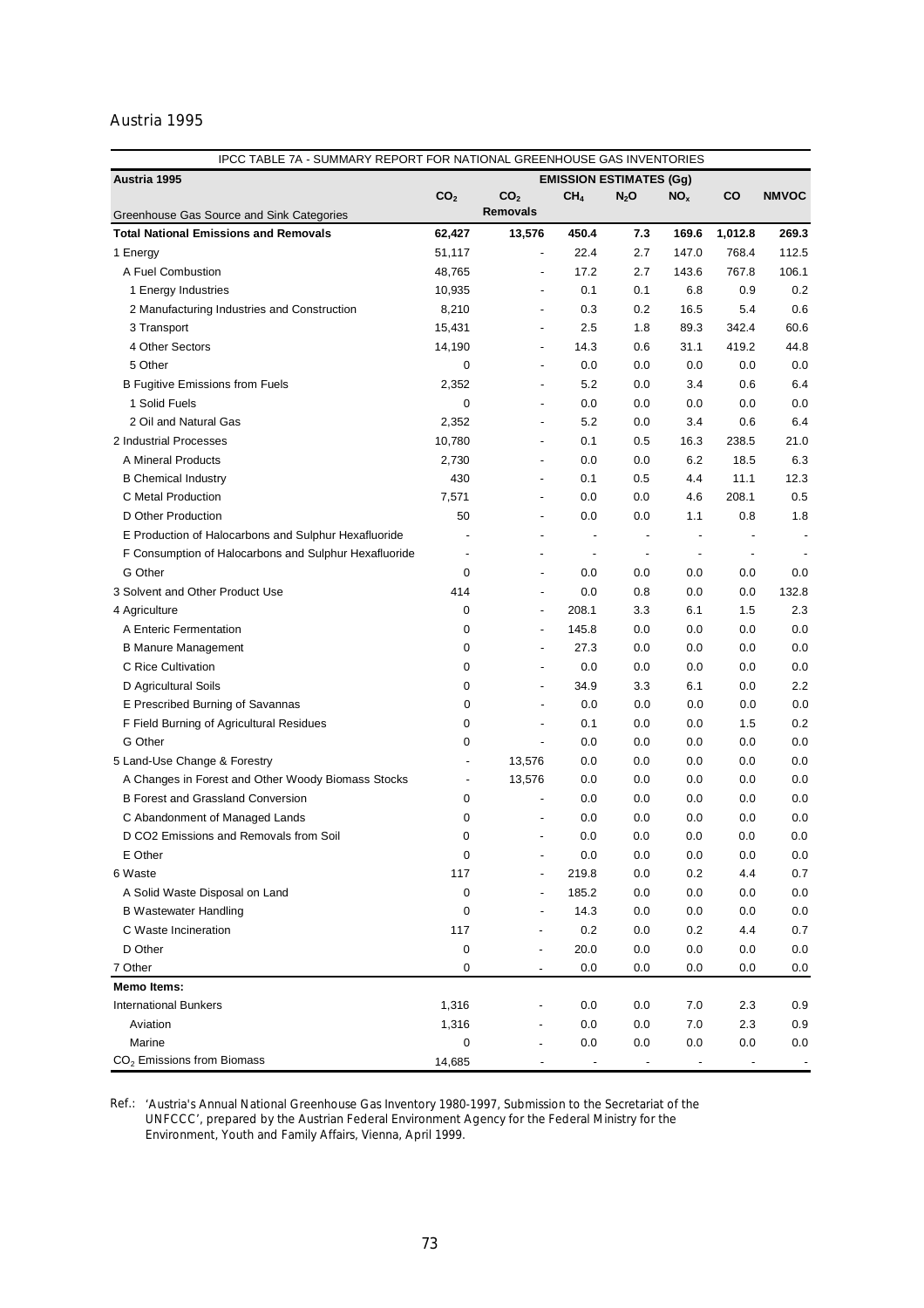## Austria 1996

| IPCC TABLE 7A - SUMMARY REPORT FOR NATIONAL GREENHOUSE GAS INVENTORIES |                          |                                                                                                                                                                                                                                                                                                                                                                                                                                                     |                          |                                                                                                                                                                                                                            |                          |                          |                |
|------------------------------------------------------------------------|--------------------------|-----------------------------------------------------------------------------------------------------------------------------------------------------------------------------------------------------------------------------------------------------------------------------------------------------------------------------------------------------------------------------------------------------------------------------------------------------|--------------------------|----------------------------------------------------------------------------------------------------------------------------------------------------------------------------------------------------------------------------|--------------------------|--------------------------|----------------|
| Austria 1996                                                           |                          |                                                                                                                                                                                                                                                                                                                                                                                                                                                     |                          | <b>EMISSION ESTIMATES (Gg)</b>                                                                                                                                                                                             |                          |                          |                |
|                                                                        | CO <sub>2</sub>          | CO <sub>2</sub>                                                                                                                                                                                                                                                                                                                                                                                                                                     | CH <sub>4</sub>          | $N_2$ O                                                                                                                                                                                                                    | NO <sub>x</sub>          | CO                       | <b>NMVOC</b>   |
| Greenhouse Gas Source and Sink Categories                              |                          | <b>Removals</b>                                                                                                                                                                                                                                                                                                                                                                                                                                     |                          |                                                                                                                                                                                                                            |                          |                          |                |
| <b>Total National Emissions and Removals</b>                           | 64,026                   | 13,753                                                                                                                                                                                                                                                                                                                                                                                                                                              | 446.6                    | 7.3                                                                                                                                                                                                                        | 161.3                    | 1,019.8                  | 260.2          |
| 1 Energy                                                               | 52,553                   | $\overline{\phantom{a}}$                                                                                                                                                                                                                                                                                                                                                                                                                            | 22.3                     | 2.7                                                                                                                                                                                                                        | 139.2                    | 750.4                    | 102.4          |
| A Fuel Combustion                                                      | 49,868                   | ÷,                                                                                                                                                                                                                                                                                                                                                                                                                                                  | 16.7                     | 2.7                                                                                                                                                                                                                        | 135.7                    | 749.9                    | 96.9           |
| 1 Energy Industries                                                    | 12,179                   |                                                                                                                                                                                                                                                                                                                                                                                                                                                     | 0.1                      | 0.1                                                                                                                                                                                                                        | 9.8                      | 1.2                      | 0.2            |
| 2 Manufacturing Industries and Construction                            | 7,755                    | ÷,                                                                                                                                                                                                                                                                                                                                                                                                                                                  | 0.3                      | 0.2                                                                                                                                                                                                                        | 15.0                     | 5.5                      | 0.5            |
| 3 Transport                                                            | 15,357                   | $\overline{a}$                                                                                                                                                                                                                                                                                                                                                                                                                                      | 2.2                      | 1.8                                                                                                                                                                                                                        | 86.2                     | 306.8                    | 53.4           |
| 4 Other Sectors                                                        | 14,577                   | ÷,                                                                                                                                                                                                                                                                                                                                                                                                                                                  | 14.1                     | 0.6                                                                                                                                                                                                                        | 24.6                     | 436.4                    | 42.8           |
| 5 Other                                                                | 0                        |                                                                                                                                                                                                                                                                                                                                                                                                                                                     | 0.0                      | 0.0                                                                                                                                                                                                                        | 0.0                      | 0.0                      | 0.0            |
| <b>B Fugitive Emissions from Fuels</b>                                 | 2,685                    |                                                                                                                                                                                                                                                                                                                                                                                                                                                     | 5.6                      | 0.0                                                                                                                                                                                                                        | 3.5                      | 0.4                      | 5.5            |
| 1 Solid Fuels                                                          | 0                        | $\overline{\phantom{a}}$                                                                                                                                                                                                                                                                                                                                                                                                                            | 0.0                      | 0.0                                                                                                                                                                                                                        | 0.0                      | 0.0                      | 0.0            |
| 2 Oil and Natural Gas                                                  | 2,685                    | $\overline{\phantom{a}}$                                                                                                                                                                                                                                                                                                                                                                                                                            | 5.6                      | 0.0                                                                                                                                                                                                                        | 3.5                      | 0.4                      | 5.5            |
| 2 Industrial Processes                                                 | 10,938                   | $\overline{\phantom{a}}$                                                                                                                                                                                                                                                                                                                                                                                                                            | 0.1                      | 0.5                                                                                                                                                                                                                        | 15.9                     | 263.6                    | 21.0           |
| A Mineral Products                                                     | 2,727                    |                                                                                                                                                                                                                                                                                                                                                                                                                                                     | 0.0                      | 0.0                                                                                                                                                                                                                        | 6.0                      | 19.1                     | 6.3            |
| <b>B</b> Chemical Industry                                             | 430                      | $\overline{\phantom{a}}$                                                                                                                                                                                                                                                                                                                                                                                                                            | 0.1                      | 0.5                                                                                                                                                                                                                        | 4.4                      | 11.1                     | 12.3           |
| C Metal Production                                                     | 7,732                    | $\overline{\phantom{a}}$                                                                                                                                                                                                                                                                                                                                                                                                                            | 0.0                      | 0.0                                                                                                                                                                                                                        | 4.4                      | 232.6                    | 0.5            |
| D Other Production                                                     | 50                       | $\overline{\phantom{a}}$                                                                                                                                                                                                                                                                                                                                                                                                                            | 0.0                      | 0.0                                                                                                                                                                                                                        | 1.1                      | 0.8                      | 1.8            |
| E Production of Halocarbons and Sulphur Hexafluoride                   |                          | $\overline{a}$                                                                                                                                                                                                                                                                                                                                                                                                                                      | $\overline{\phantom{a}}$ | $\centering \label{eq:reduced} \begin{minipage}{0.5\linewidth} \begin{tabular}{l} \includegraphics[width=0.5\linewidth]{pss-1} \end{tabular} \end{minipage} \caption{Example of the proposed method.} \label{fig:reduced}$ | $\overline{\phantom{a}}$ | $\overline{a}$           | $\overline{a}$ |
| F Consumption of Halocarbons and Sulphur Hexafluoride                  | $\blacksquare$           | $\overline{\phantom{a}}$                                                                                                                                                                                                                                                                                                                                                                                                                            | $\overline{\phantom{a}}$ | $\overline{\phantom{a}}$                                                                                                                                                                                                   | $\overline{\phantom{a}}$ | $\overline{\phantom{a}}$ |                |
| G Other                                                                | 0                        | $\overline{\phantom{a}}$                                                                                                                                                                                                                                                                                                                                                                                                                            | 0.0                      | 0.0                                                                                                                                                                                                                        | 0.0                      | 0.0                      | 0.0            |
| 3 Solvent and Other Product Use                                        | 417                      | $\blacksquare$                                                                                                                                                                                                                                                                                                                                                                                                                                      | 0.0                      | 0.8                                                                                                                                                                                                                        | 0.0                      | 0.0                      | 133.7          |
| 4 Agriculture                                                          | 0                        | $\blacksquare$                                                                                                                                                                                                                                                                                                                                                                                                                                      | 206.0                    | 3.3                                                                                                                                                                                                                        | 6.1                      | 1.5                      | 2.3            |
| A Enteric Fermentation                                                 | 0                        | $\blacksquare$                                                                                                                                                                                                                                                                                                                                                                                                                                      | 144.2                    | 0.0                                                                                                                                                                                                                        | 0.0                      | 0.0                      | 0.0            |
| <b>B Manure Management</b>                                             | 0                        | $\blacksquare$                                                                                                                                                                                                                                                                                                                                                                                                                                      | 26.8                     | 0.0                                                                                                                                                                                                                        | 0.0                      | 0.0                      | 0.0            |
| C Rice Cultivation                                                     | 0                        | $\overline{\phantom{a}}$                                                                                                                                                                                                                                                                                                                                                                                                                            | 0.0                      | 0.0                                                                                                                                                                                                                        | 0.0                      | 0.0                      | 0.0            |
| D Agricultural Soils                                                   | 0                        | $\overline{a}$                                                                                                                                                                                                                                                                                                                                                                                                                                      | 34.9                     | 3.3                                                                                                                                                                                                                        | 6.1                      | 0.0                      | 2.2            |
| E Prescribed Burning of Savannas                                       | 0                        | $\overline{\phantom{a}}$                                                                                                                                                                                                                                                                                                                                                                                                                            | 0.0                      | 0.0                                                                                                                                                                                                                        | 0.0                      | 0.0                      | 0.0            |
| F Field Burning of Agricultural Residues                               | 0                        | $\centering \label{eq:reduced} \begin{minipage}{0.5\linewidth} \begin{tabular}{l} \multicolumn{3}{c}{\textbf{1} & \textbf{1} & \textbf{1} & \textbf{1} & \textbf{1} & \textbf{1} & \textbf{1} & \textbf{1} & \textbf{1} & \textbf{1} & \textbf{1} & \textbf{1} & \textbf{1} & \textbf{1} & \textbf{1} & \textbf{1} & \textbf{1} & \textbf{1} & \textbf{1} & \textbf{1} & \textbf{1} & \textbf{1} & \textbf{1} & \textbf{1} & \textbf{1} & \textbf{$ | 0.1                      | 0.0                                                                                                                                                                                                                        | 0.0                      | 1.5                      | 0.2            |
| G Other                                                                | 0                        | $\overline{\phantom{a}}$                                                                                                                                                                                                                                                                                                                                                                                                                            | 0.0                      | 0.0                                                                                                                                                                                                                        | 0.0                      | 0.0                      | 0.0            |
| 5 Land-Use Change & Forestry                                           | $\blacksquare$           | 13,753                                                                                                                                                                                                                                                                                                                                                                                                                                              | 0.0                      | 0.0                                                                                                                                                                                                                        | 0.0                      | 0.0                      | 0.0            |
| A Changes in Forest and Other Woody Biomass Stocks                     | $\overline{\phantom{a}}$ | 13,753                                                                                                                                                                                                                                                                                                                                                                                                                                              | 0.0                      | 0.0                                                                                                                                                                                                                        | 0.0                      | 0.0                      | 0.0            |
| <b>B Forest and Grassland Conversion</b>                               | 0                        | ÷,                                                                                                                                                                                                                                                                                                                                                                                                                                                  | 0.0                      | 0.0                                                                                                                                                                                                                        | 0.0                      | 0.0                      | 0.0            |
| C Abandonment of Managed Lands                                         | 0                        | ÷,                                                                                                                                                                                                                                                                                                                                                                                                                                                  | 0.0                      | 0.0                                                                                                                                                                                                                        | 0.0                      | 0.0                      | 0.0            |
| D CO2 Emissions and Removals from Soil                                 | 0                        | $\overline{a}$                                                                                                                                                                                                                                                                                                                                                                                                                                      | 0.0                      | 0.0                                                                                                                                                                                                                        | 0.0                      | 0.0                      | 0.0            |
| E Other                                                                | 0                        |                                                                                                                                                                                                                                                                                                                                                                                                                                                     | 0.0                      | 0.0                                                                                                                                                                                                                        | $0.0\,$                  | 0.0                      | 0.0            |
| 6 Waste                                                                | 119                      |                                                                                                                                                                                                                                                                                                                                                                                                                                                     | 218.2                    | 0.0                                                                                                                                                                                                                        | 0.2                      | 4.4                      | 0.7            |
| A Solid Waste Disposal on Land                                         | 0                        |                                                                                                                                                                                                                                                                                                                                                                                                                                                     | 183.6                    | 0.0                                                                                                                                                                                                                        | 0.0                      | 0.0                      | 0.0            |
| <b>B Wastewater Handling</b>                                           | 0                        |                                                                                                                                                                                                                                                                                                                                                                                                                                                     | 14.3                     | 0.0                                                                                                                                                                                                                        | 0.0                      | 0.0                      | 0.0            |
| C Waste Incineration                                                   | 119                      |                                                                                                                                                                                                                                                                                                                                                                                                                                                     | 0.2                      | 0.0                                                                                                                                                                                                                        | 0.2                      | 4.4                      | 0.7            |
| D Other                                                                | 0                        |                                                                                                                                                                                                                                                                                                                                                                                                                                                     | 20.0                     | 0.0                                                                                                                                                                                                                        | 0.0                      | 0.0                      | 0.0            |
| 7 Other                                                                | 0                        |                                                                                                                                                                                                                                                                                                                                                                                                                                                     | 0.0                      | 0.0                                                                                                                                                                                                                        | 0.0                      | 0.0                      | 0.0            |
| <b>Memo Items:</b>                                                     |                          |                                                                                                                                                                                                                                                                                                                                                                                                                                                     |                          |                                                                                                                                                                                                                            |                          |                          |                |
| <b>International Bunkers</b>                                           | 1,453                    |                                                                                                                                                                                                                                                                                                                                                                                                                                                     | 0.0                      | 0.0                                                                                                                                                                                                                        | 7.7                      | 2.5                      | 1.0            |
| Aviation                                                               | 1,453                    |                                                                                                                                                                                                                                                                                                                                                                                                                                                     | 0.0                      | 0.0                                                                                                                                                                                                                        | 7.7                      | 2.5                      | 1.0            |
| Marine                                                                 | 0                        |                                                                                                                                                                                                                                                                                                                                                                                                                                                     | 0.0                      | 0.0                                                                                                                                                                                                                        | 0.0                      | 0.0                      | 0.0            |
| $CO2$ Emissions from Biomass                                           | 15,542                   |                                                                                                                                                                                                                                                                                                                                                                                                                                                     |                          |                                                                                                                                                                                                                            |                          |                          |                |

Ref.: *'Austria's Annual National Greenhouse Gas Inventory 1980-1997, Submission to the Secretariat of the UNFCCC',* prepared by the Austrian Federal Environment Agency for the Federal Ministry for the Environment, Youth and Family Affairs, Vienna, April 1999.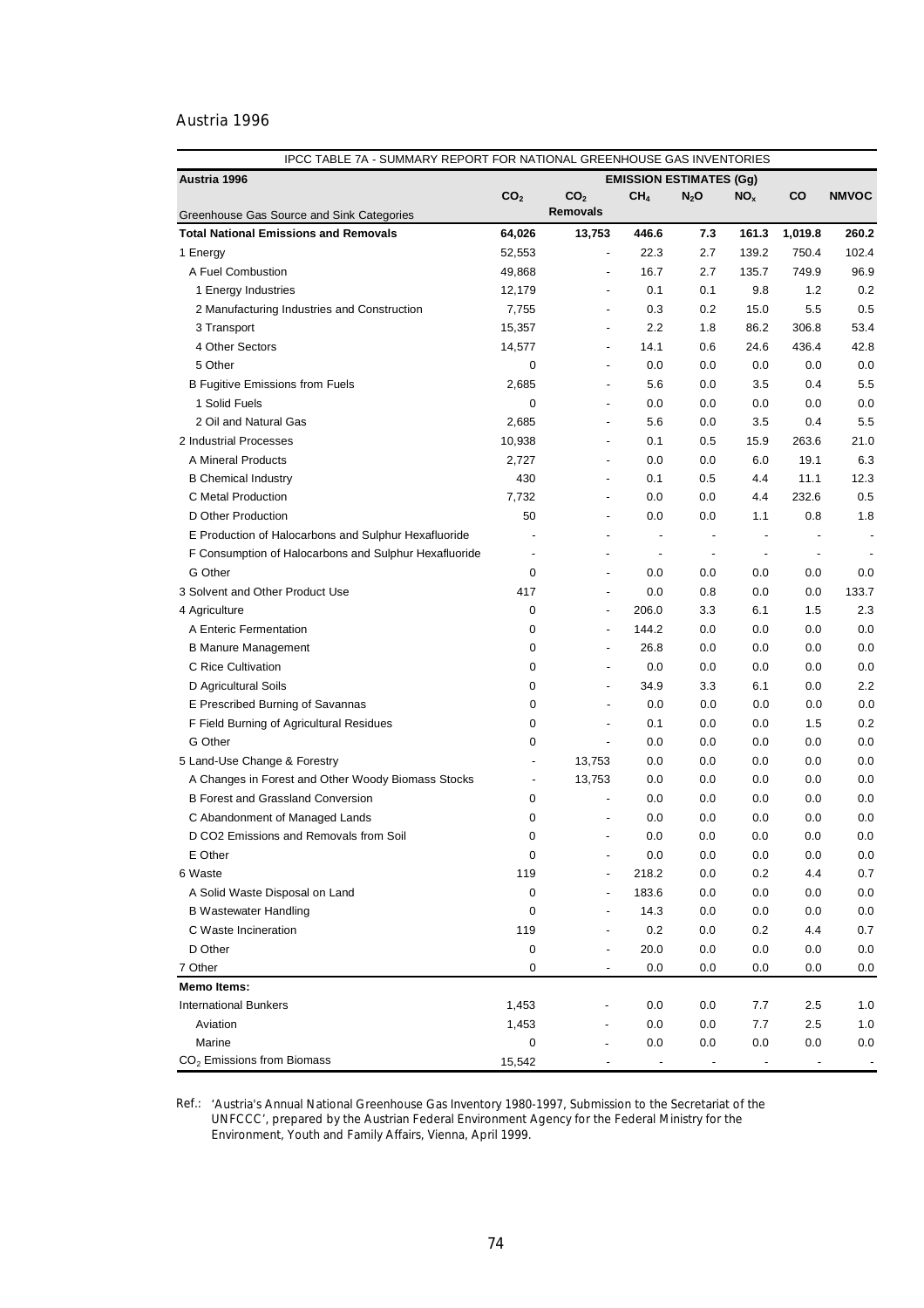# HFC/PFC/SF<sub>6</sub> emissions in Austria 1990, 1994-96

| Austria 1990                                          | <b>HFC</b> |                          |   | <b>PFC</b> | SF <sub>6</sub> |   |  |
|-------------------------------------------------------|------------|--------------------------|---|------------|-----------------|---|--|
| <b>Estimates in Gg</b>                                | D          | A                        | Р | A          | P               | A |  |
| <b>Total National Emissions and Removals</b>          | ۰          |                          |   |            |                 |   |  |
| 2 Industrial Processes                                |            |                          |   |            |                 |   |  |
| A Mineral Products                                    |            | ٠                        |   |            |                 |   |  |
| <b>B</b> Chemical Industry                            |            | $\blacksquare$           |   |            |                 |   |  |
| C Metal Production                                    |            | $\overline{\phantom{0}}$ |   |            |                 |   |  |
| D Other Production                                    |            |                          |   |            |                 |   |  |
| E Production of Halocarbons and Sulphur Hexafluoride  |            | $\overline{\phantom{0}}$ |   |            |                 |   |  |
| F Consumption of Halocarbons and Sulphur Hexafluoride |            | $\overline{\phantom{a}}$ |   |            |                 |   |  |
| G Other                                               |            |                          |   |            |                 |   |  |

| Austria 1994                                          | <b>HFC</b><br><b>PFC</b> |   |   |   | SF <sub>6</sub> |   |
|-------------------------------------------------------|--------------------------|---|---|---|-----------------|---|
| <b>Estimates in Gq</b>                                | P                        | A | P | A | P               | A |
| <b>Total National Emissions and Removals</b>          |                          |   | ۰ |   | ۰               |   |
| 2 Industrial Processes                                |                          |   |   |   |                 |   |
| A Mineral Products                                    |                          |   |   |   |                 |   |
| <b>B</b> Chemical Industry                            |                          |   |   |   |                 |   |
| C Metal Production                                    |                          |   |   |   |                 |   |
| D Other Production                                    |                          |   |   |   |                 |   |
| E Production of Halocarbons and Sulphur Hexafluoride  |                          |   |   |   |                 |   |
| F Consumption of Halocarbons and Sulphur Hexafluoride |                          |   |   |   |                 |   |
| G Other                                               |                          |   |   |   |                 |   |

| Austria 1995                                          |   | <b>HFC</b> |   | <b>PFC</b> | SF <sub>6</sub> |       |  |
|-------------------------------------------------------|---|------------|---|------------|-----------------|-------|--|
| Estimates in Gq                                       | P | A          | P | A          | P               | A     |  |
| <b>Total National Emissions and Removals</b>          |   | 0.421      | ۰ | 0.002      | ۰               | 0.035 |  |
| 2 Industrial Processes                                |   | 0.421      | - | 0.002      |                 | 0.035 |  |
| A Mineral Products                                    |   |            |   |            |                 |       |  |
| <b>B</b> Chemical Industry                            |   |            |   |            |                 |       |  |
| C Metal Production                                    |   |            |   |            |                 | 0.011 |  |
| D Other Production                                    |   |            |   |            |                 |       |  |
| E Production of Halocarbons and Sulphur Hexafluoride  |   |            |   |            |                 |       |  |
| F Consumption of Halocarbons and Sulphur Hexafluoride |   | 0.421      | - | 0.002      |                 | 0.024 |  |
| G Other                                               |   |            |   |            |                 |       |  |

| Austria 1996                                          |    | <b>HFC</b> |        | <b>PFC</b> |                          | SF <sub>6</sub> |
|-------------------------------------------------------|----|------------|--------|------------|--------------------------|-----------------|
| Estimates in Gq                                       | P  | A          | P      |            | P                        | A               |
| <b>Total National Emissions and Removals</b>          | ۰. |            | ٠<br>۰ |            | -                        |                 |
| 2 Industrial Processes                                |    |            |        |            |                          |                 |
| A Mineral Products                                    |    |            |        |            |                          |                 |
| <b>B</b> Chemical Industry                            |    |            |        | ۰          |                          |                 |
| C Metal Production                                    |    |            |        |            |                          |                 |
| D Other Production                                    |    |            |        |            |                          |                 |
| E Production of Halocarbons and Sulphur Hexafluoride  |    |            | ٠      |            | $\overline{\phantom{a}}$ |                 |
| F Consumption of Halocarbons and Sulphur Hexafluoride |    |            |        |            |                          |                 |
| G Other                                               |    |            |        |            |                          |                 |

Ref.: *'Austria's Annual National Greenhouse Gas Inventory 1980-1997, Submission to the Secretariat of the UNFCCC',* prepared by the Austrian Federal Environment Agency for the Federal Ministry for the Environment, Youth and Family Affairs, Vienna, April 1999.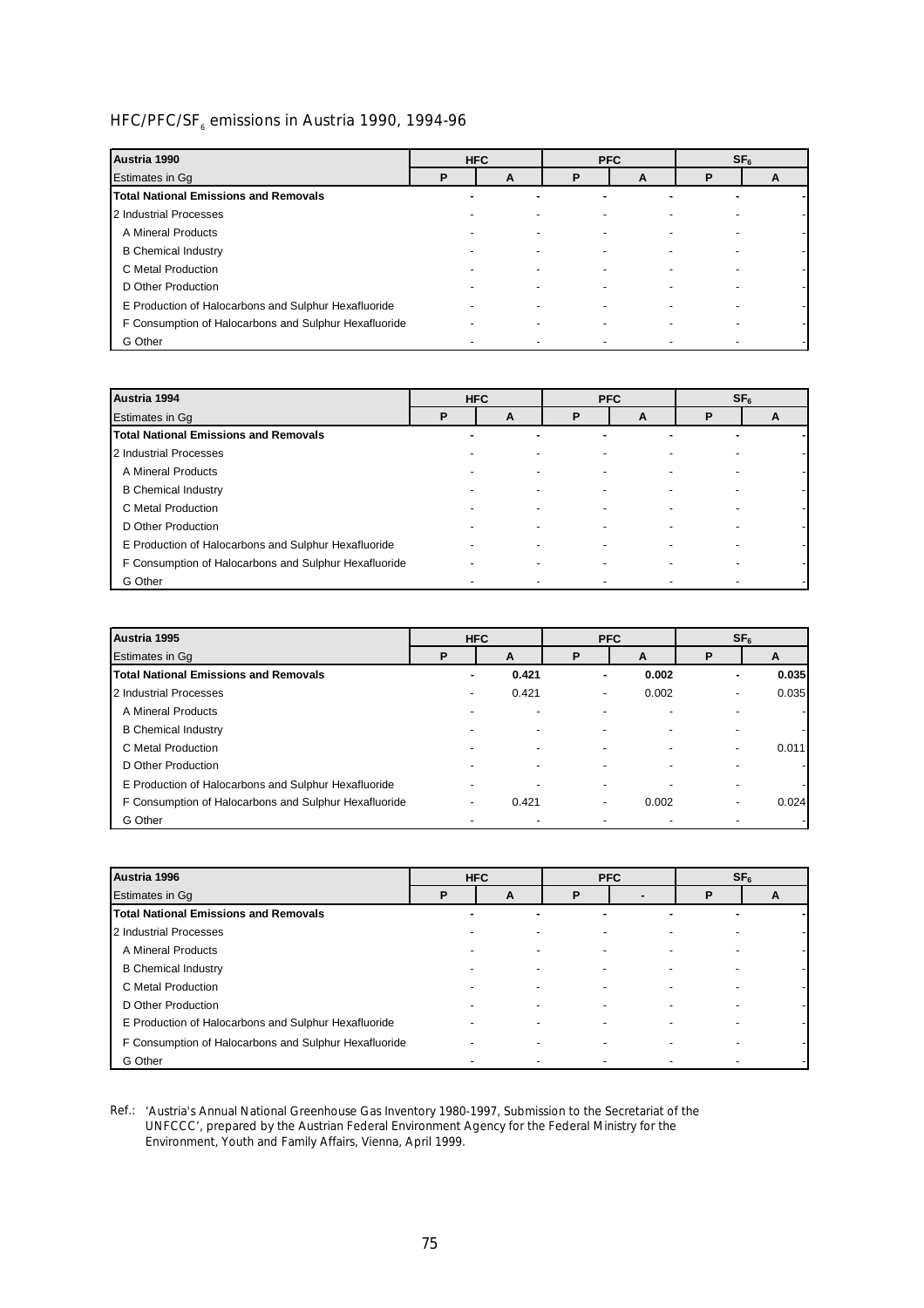| IPCC TABLE 7A - SUMMARY REPORT FOR NATIONAL GREENHOUSE GAS INVENTORIES |                          |                          |                          |                                |                          |                          |                          |
|------------------------------------------------------------------------|--------------------------|--------------------------|--------------------------|--------------------------------|--------------------------|--------------------------|--------------------------|
| Belgium 1990                                                           |                          |                          |                          | <b>EMISSION ESTIMATES (Gg)</b> |                          |                          |                          |
|                                                                        | CO <sub>2</sub>          | CO <sub>2</sub>          | CH <sub>4</sub>          | $N_2$ O                        | $NO_{x}$                 | co                       | <b>NMVOC</b>             |
| Greenhouse Gas Source and Sink Categories                              |                          | <b>Removals</b>          |                          |                                |                          |                          |                          |
| <b>Total National Emissions and Removals</b>                           | 116,090                  | 2,057                    | 634.0                    | 30.8                           | 339.0                    | 1,127.0                  | 331.0                    |
| 1 Energy                                                               | 105,919                  | $\overline{\phantom{a}}$ | 68.5                     | 8.3                            | 330.0                    | 1,094.0                  | 204.0                    |
| A Fuel Combustion                                                      | 105,919                  | $\overline{a}$           | 15.5                     | 7.7                            | 330.0                    | 1,094.0                  | 178.0                    |
| 1 Energy Industries                                                    | 28,140                   | $\overline{\phantom{a}}$ | 0.3                      | 2.1                            | 72.0                     | 16.0                     | 1.0                      |
| 2 Manufacturing Industries and Construction                            | 31,027                   | $\overline{\phantom{a}}$ | 1.4                      | 1.9                            | 49.0                     | 11.0                     | 3.0                      |
| 3 Transport                                                            | 19,964                   | $\overline{\phantom{a}}$ | 9.3                      | 0.9                            | 194.0                    | 974.0                    | 166.0                    |
| 4 Other Sectors                                                        | 26,262                   | $\overline{\phantom{a}}$ | 4.4                      | 2.8                            | 15.0                     | 93.0                     | 7.0                      |
| 5 Other                                                                | 526                      | $\overline{\phantom{a}}$ | $\overline{\phantom{a}}$ | $\overline{\phantom{a}}$       | 0.0                      | 0.0                      | 0.0                      |
| <b>B Fugitive Emissions from Fuels</b>                                 |                          | $\overline{\phantom{a}}$ | 53.1                     | 0.6                            | $\overline{a}$           | $\overline{\phantom{a}}$ | 26.0                     |
| 1 Solid Fuels                                                          |                          | $\overline{\phantom{a}}$ | 14.5                     | $\overline{\phantom{a}}$       | $\overline{a}$           | $\overline{\phantom{a}}$ |                          |
| 2 Oil and Natural Gas                                                  |                          | $\overline{\phantom{a}}$ | 38.6                     | 0.6                            | $\overline{\phantom{a}}$ | $\overline{\phantom{a}}$ | 26.0                     |
| 2 Industrial Processes                                                 | 9,188                    | $\overline{\phantom{a}}$ | 3.5                      | 11.5                           | 6.0                      | 17.0                     | 37.0                     |
| A Mineral Products                                                     |                          |                          | $\overline{\phantom{a}}$ | $\overline{\phantom{a}}$       | $\overline{\phantom{a}}$ | $\overline{\phantom{a}}$ |                          |
| <b>B</b> Chemical Industry                                             | 696                      |                          | $\overline{\phantom{a}}$ | 11.5                           | 4.0                      | 9.0                      | 31.0                     |
| C Metal Production                                                     | 1,718                    |                          | 3.5                      | $\blacksquare$                 | $\overline{\phantom{a}}$ | $\overline{\phantom{a}}$ | 4.0                      |
| D Other Production                                                     | 4,810                    |                          | $\overline{a}$           |                                | $\overline{a}$           | 7.0                      |                          |
| E Production of Halocarbons and Sulphur Hexafluoride                   |                          |                          |                          |                                | $\overline{a}$           |                          |                          |
| F Consumption of Halocarbons and Sulphur Hexafluoride                  | $\overline{\phantom{a}}$ |                          |                          | $\overline{a}$                 | $\overline{a}$           |                          |                          |
| G Other                                                                | 1,963                    |                          |                          | $\overline{a}$                 | 2.0                      |                          | 1.0                      |
| 3 Solvent and Other Product Use                                        |                          |                          |                          | $\overline{a}$                 |                          | $\overline{a}$           | 90.0                     |
| 4 Agriculture                                                          |                          | $\overline{\phantom{a}}$ | 388.0                    | 10.9                           |                          |                          | 1.0                      |
| A Enteric Fermentation                                                 |                          |                          | 373.5                    |                                |                          |                          |                          |
| <b>B Manure Management</b>                                             |                          |                          |                          | $\overline{\phantom{a}}$       |                          |                          |                          |
| C Rice Cultivation                                                     |                          |                          | $\overline{\phantom{a}}$ | $\overline{\phantom{a}}$       |                          |                          |                          |
| D Agricultural Soils                                                   |                          |                          | 14.5                     | 10.9                           |                          |                          |                          |
| E Prescribed Burning of Savannas                                       |                          |                          | $\overline{a}$           |                                |                          |                          |                          |
| F Field Burning of Agricultural Residues                               |                          |                          |                          | $\overline{a}$                 |                          |                          |                          |
| G Other                                                                |                          |                          |                          | $\overline{a}$                 |                          |                          |                          |
| 5 Land-Use Change & Forestry                                           |                          | 2,057                    |                          | $\overline{a}$                 |                          |                          |                          |
| A Changes in Forest and Other Woody Biomass Stocks                     |                          |                          |                          |                                |                          |                          |                          |
| <b>B Forest and Grassland Conversion</b>                               |                          |                          |                          |                                |                          |                          |                          |
| C Abandonment of Managed Lands                                         |                          |                          |                          |                                |                          |                          |                          |
|                                                                        |                          |                          |                          |                                |                          |                          |                          |
| D CO2 Emissions and Removals from Soil                                 |                          |                          |                          |                                |                          |                          |                          |
| E Other                                                                |                          | 2,057                    |                          |                                |                          |                          |                          |
| 6 Waste                                                                | 983                      |                          | 174.0                    | 0.1                            | 3.0                      | 16.0                     | 0.0                      |
| A Solid Waste Disposal on Land                                         |                          |                          | 172.9                    |                                |                          |                          | $\overline{\phantom{a}}$ |
| <b>B Wastewater Handling</b>                                           |                          |                          |                          | $\overline{a}$                 |                          |                          | $\overline{\phantom{a}}$ |
| C Waste Incineration                                                   | 983                      |                          | 1.1                      | 0.1                            | 3.0                      | 16.0                     | 0.0                      |
| D Other                                                                |                          |                          |                          |                                |                          |                          |                          |
| 7 Other                                                                |                          |                          | $\blacksquare$           | $\overline{\phantom{a}}$       | $\overline{\phantom{a}}$ | $\overline{\phantom{a}}$ |                          |
| <b>Memo Items:</b>                                                     |                          |                          |                          |                                |                          |                          |                          |
| <b>International Bunkers</b>                                           | 15,726                   |                          |                          |                                |                          |                          |                          |
| Aviation                                                               | 2,370                    |                          |                          |                                |                          |                          |                          |
| Marine                                                                 | 13,356                   |                          |                          |                                |                          |                          |                          |
| $CO2$ Emissions from Biomass                                           |                          |                          |                          |                                |                          |                          |                          |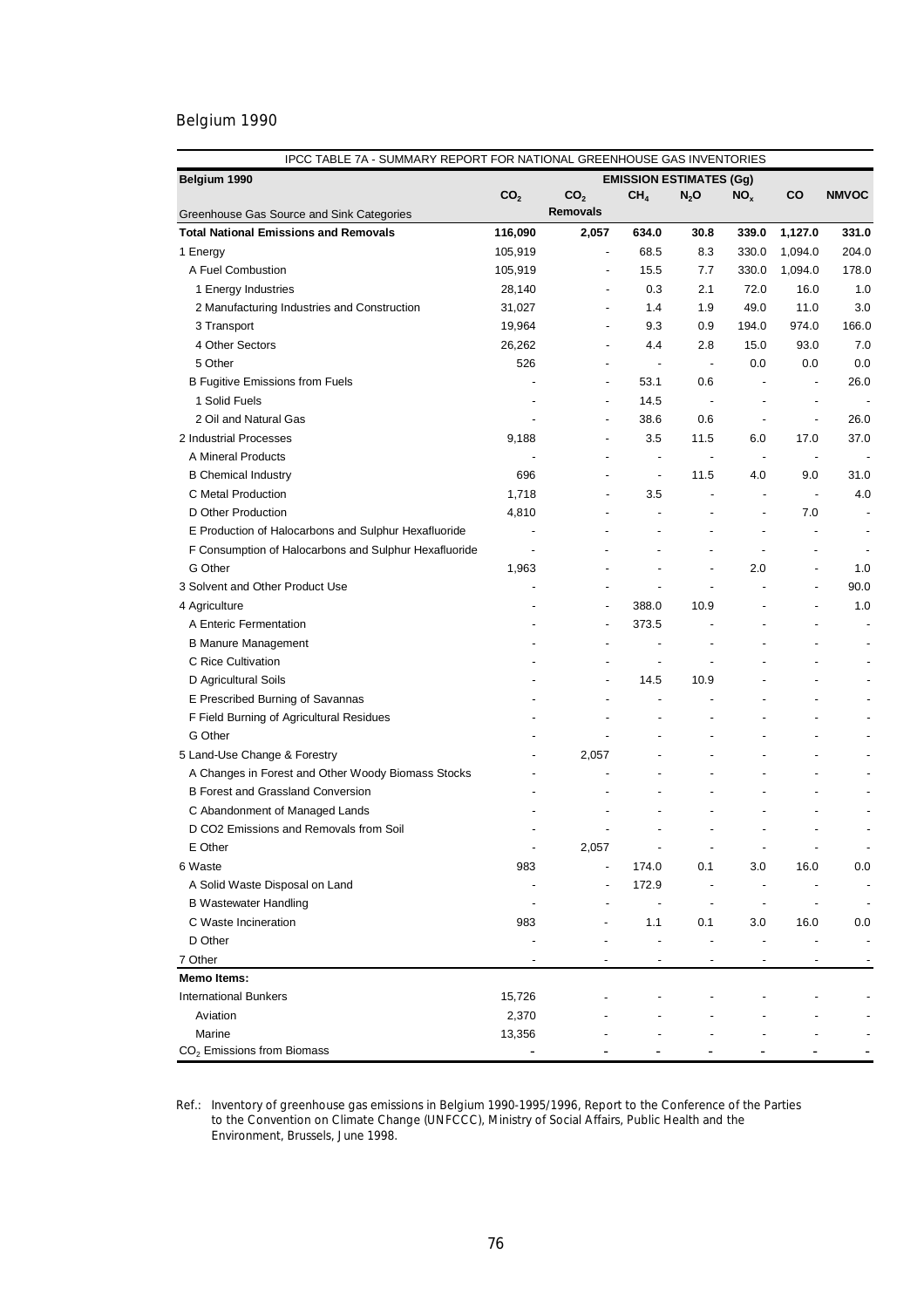| IPCC TABLE 7A - SUMMARY REPORT FOR NATIONAL GREENHOUSE GAS INVENTORIES |                 |                          |                                |                                 |                          |                |                          |
|------------------------------------------------------------------------|-----------------|--------------------------|--------------------------------|---------------------------------|--------------------------|----------------|--------------------------|
| Belgium 1994                                                           |                 |                          | <b>EMISSION ESTIMATES (Gg)</b> |                                 |                          |                |                          |
|                                                                        | CO <sub>2</sub> | CO <sub>2</sub>          | CH <sub>4</sub>                | $N_2$ O                         | NO <sub>x</sub>          | CO             | <b>NMVOC</b>             |
| Greenhouse Gas Source and Sink Categories                              |                 | <b>Removals</b>          |                                |                                 |                          |                |                          |
| <b>Total National Emissions and Removals</b>                           | 121,297         | 2,057                    | 635.3                          | 32.3                            | 345.0                    | 1,252.0        | 321.0                    |
| 1 Energy                                                               | 109,748         | ÷,                       | 58.7                           | 9.0                             | 337.0                    | 1,183.0        | 201.0                    |
| A Fuel Combustion                                                      | 109,748         | ÷                        | 14.0                           | 8.4                             | 337.0                    | 1,183.0        | 173.0                    |
| 1 Energy Industries                                                    | 28,953          |                          | 0.3                            | 2.5                             | 72.0                     | 27.0           | 1.0                      |
| 2 Manufacturing Industries and Construction                            | 29,236          |                          | 0.7                            | 1.8                             | 59.0                     | 173.0          | 4.0                      |
| 3 Transport                                                            | 21,877          | $\overline{\phantom{a}}$ | 8.6                            | 1.2                             | 190.0                    | 884.0          | 160.0                    |
| 4 Other Sectors                                                        | 29,373          |                          | 4.4                            | 2.9                             | 15.0                     | 99.0           | 8.0                      |
| 5 Other                                                                | 309             |                          |                                | $\overline{\phantom{a}}$        |                          |                |                          |
| <b>B Fugitive Emissions from Fuels</b>                                 |                 |                          | 44.7                           | 0.6                             |                          |                | 29.0                     |
| 1 Solid Fuels                                                          |                 |                          |                                | $\overline{\phantom{a}}$        |                          | ÷,             |                          |
| 2 Oil and Natural Gas                                                  |                 |                          | 44.7                           | 0.6                             | ÷,                       | ÷,             | 29.0                     |
| 2 Industrial Processes                                                 | 10,456          |                          | 3.2                            | 12.3                            | 5.0                      | 50.0           | 35.0                     |
| A Mineral Products                                                     |                 |                          | ÷,                             |                                 | $\overline{\phantom{a}}$ |                |                          |
| <b>B</b> Chemical Industry                                             | 626             |                          | $\overline{\phantom{a}}$       | 12.3                            | 1.0                      | $\overline{a}$ | 30.0                     |
| C Metal Production                                                     | 1,617           |                          | 3.2                            | $\centering \label{eq:reduced}$ |                          |                | 3.0                      |
| D Other Production                                                     | 5,473           |                          |                                |                                 |                          | 7.0            |                          |
| E Production of Halocarbons and Sulphur Hexafluoride                   |                 |                          |                                |                                 |                          |                |                          |
| F Consumption of Halocarbons and Sulphur Hexafluoride                  |                 |                          |                                |                                 |                          |                |                          |
| G Other                                                                | 2,741           |                          |                                | ÷,                              | 4.0                      | 43.0           | 1.0                      |
| 3 Solvent and Other Product Use                                        |                 |                          |                                |                                 |                          |                | 84.0                     |
| 4 Agriculture                                                          |                 |                          | 389.2                          | 10.8                            |                          |                | 1.0                      |
| A Enteric Fermentation                                                 |                 |                          | 374.7                          | 0.0                             |                          |                |                          |
| <b>B Manure Management</b>                                             |                 |                          | $\overline{\phantom{a}}$       |                                 |                          |                |                          |
| C Rice Cultivation                                                     |                 |                          | $\overline{\phantom{a}}$       |                                 |                          |                |                          |
| D Agricultural Soils                                                   |                 |                          | 14.4                           | 10.8                            |                          |                | 1.0                      |
| E Prescribed Burning of Savannas                                       |                 |                          |                                |                                 |                          |                |                          |
| F Field Burning of Agricultural Residues                               |                 |                          |                                |                                 |                          |                |                          |
| G Other                                                                |                 |                          |                                |                                 |                          |                |                          |
|                                                                        |                 | 2,057                    |                                |                                 |                          |                |                          |
| 5 Land-Use Change & Forestry                                           |                 |                          |                                |                                 |                          |                |                          |
| A Changes in Forest and Other Woody Biomass Stocks                     |                 |                          |                                |                                 |                          |                |                          |
| <b>B Forest and Grassland Conversion</b>                               |                 |                          |                                |                                 |                          |                |                          |
| C Abandonment of Managed Lands                                         |                 |                          |                                |                                 |                          |                |                          |
| D CO2 Emissions and Removals from Soil                                 |                 |                          |                                |                                 |                          |                |                          |
| E Other                                                                |                 | 2,057                    | $\overline{\phantom{a}}$       | $\overline{\phantom{a}}$        | $\overline{\phantom{a}}$ |                | $\overline{\phantom{a}}$ |
| 6 Waste                                                                | 1,093           |                          | 184.2                          | 0.1                             | 3.0                      | 19.0           | 0.0                      |
| A Solid Waste Disposal on Land                                         |                 |                          | 183.5                          |                                 |                          |                | ÷,                       |
| <b>B</b> Wastewater Handling                                           |                 |                          |                                | $\overline{\phantom{m}}$        |                          |                | ÷,                       |
| C Waste Incineration                                                   | 1,093           |                          | 0.7                            | 0.1                             | 3.0                      | 19.0           | 0.0                      |
| D Other                                                                |                 |                          |                                | 0.0                             |                          |                | 0.0                      |
| 7 Other                                                                |                 |                          |                                | ÷,                              |                          |                |                          |
| <b>Memo Items:</b>                                                     |                 |                          |                                |                                 |                          |                |                          |
| <b>International Bunkers</b>                                           | 16,021          |                          |                                |                                 |                          |                |                          |
| Aviation                                                               | 2,300           |                          |                                |                                 |                          |                |                          |
| Marine                                                                 | 13,721          |                          |                                |                                 |                          |                |                          |
| CO <sub>2</sub> Emissions from Biomass                                 |                 |                          |                                |                                 |                          |                |                          |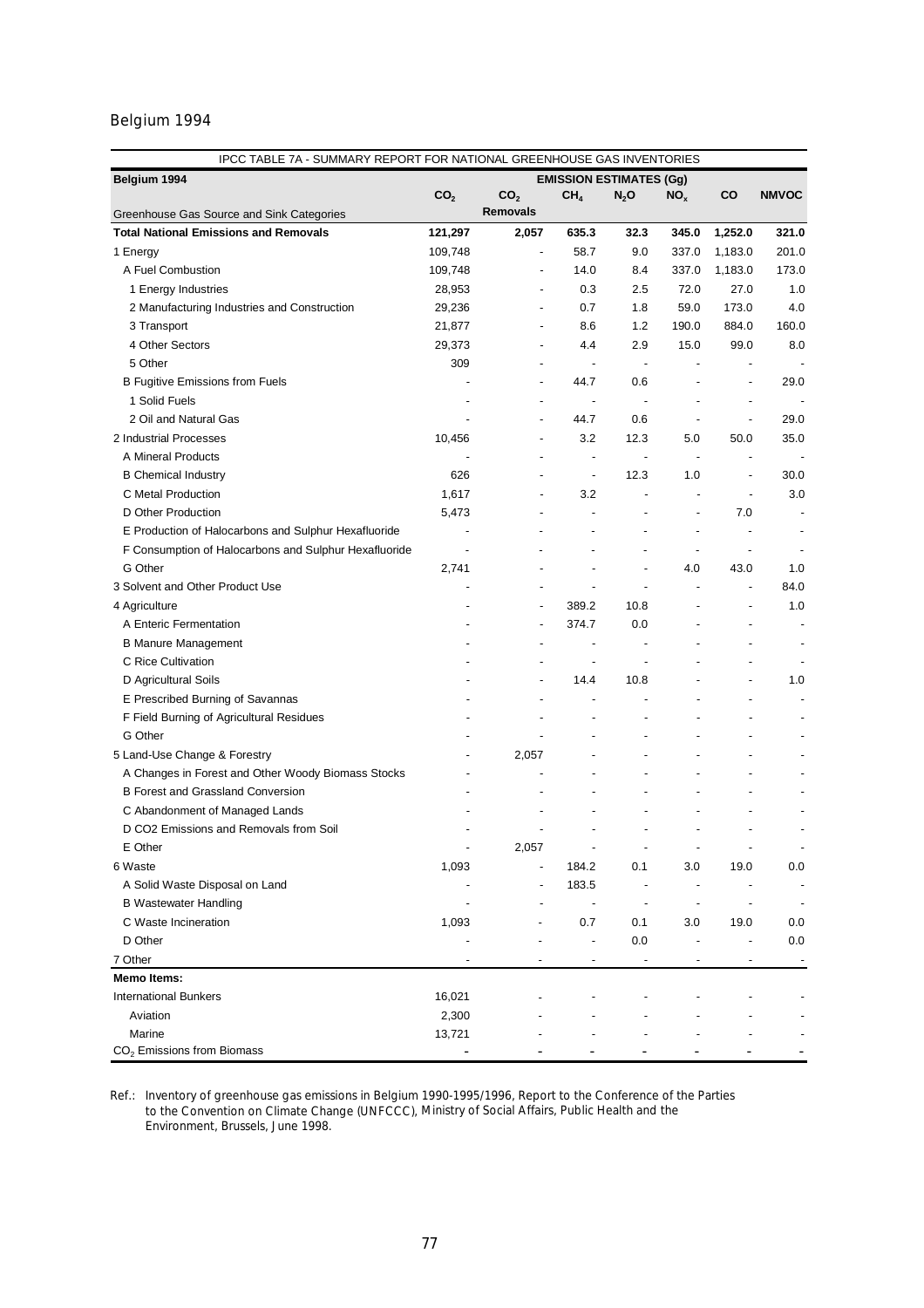| Belgium 1995<br><b>EMISSION ESTIMATES (Gg)</b><br>CO <sub>2</sub><br>CO <sub>2</sub><br>CH <sub>4</sub><br>CO<br><b>NMVOC</b><br>$N_2$ O<br>NO <sub>x</sub><br><b>Removals</b><br>Greenhouse Gas Source and Sink Categories<br><b>Total National Emissions and Removals</b><br>1,424.4<br>300.5<br>121,832<br>2,057<br>593.9<br>34.9<br>333.3<br>48.6<br>8.6<br>321.9<br>1,289.8<br>185.9<br>1 Energy<br>109,936<br>$\overline{\phantom{a}}$<br>A Fuel Combustion<br>109,936<br>15.0<br>8.0<br>320.9<br>1,287.8<br>156.1<br>÷,<br>1 Energy Industries<br>29,142<br>0.2<br>2.2<br>62.1<br>24.4<br>0.9<br>$\overline{\phantom{a}}$<br>27,908<br>0.9<br>1.9<br>66.3<br>343.8<br>2.2<br>2 Manufacturing Industries and Construction<br>$\overline{\phantom{a}}$<br>3 Transport<br>21,834<br>9.6<br>1.1<br>176.7<br>835.4<br>145.4<br>$\overline{\phantom{a}}$<br>4 Other Sectors<br>30,831<br>4.3<br>15.8<br>84.2<br>7.5<br>2.8<br>$\overline{\phantom{a}}$<br>5 Other<br>221<br>$\overline{\phantom{a}}$<br>$\overline{a}$<br>$\overline{\phantom{a}}$<br>$\overline{a}$<br>$\overline{\phantom{a}}$<br><b>B Fugitive Emissions from Fuels</b><br>33.6<br>1.0<br>2.0<br>29.8<br>0.6<br>$\overline{\phantom{a}}$<br>1.0<br>1 Solid Fuels<br>0.8<br>2.0<br>1.0<br>$\overline{\phantom{a}}$<br>$\overline{a}$<br>2 Oil and Natural Gas<br>32.8<br>0.6<br>28.8<br>$\overline{\phantom{a}}$<br>$\overline{\phantom{a}}$<br>$\overline{a}$<br>2 Industrial Processes<br>10,706<br>2.1<br>13.8<br>7.9<br>126.9<br>33.1<br>$\overline{a}$<br>A Mineral Products<br>5,923<br>2.6<br>$\overline{\phantom{a}}$<br>$\overline{a}$<br>$\overline{\phantom{a}}$<br>$\overline{a}$<br>669<br>13.8<br>1.6<br>0.5<br>28.6<br><b>B</b> Chemical Industry<br>$\blacksquare$<br>1.6<br>C Metal Production<br>1,604<br>2.1<br>79.2<br>0.4<br>$\overline{\phantom{a}}$<br>0.5<br>D Other Production<br>$\overline{a}$<br>$\overline{a}$<br>$\overline{\phantom{a}}$<br>$\overline{a}$<br>E Production of Halocarbons and Sulphur Hexafluoride<br>$\overline{\phantom{a}}$<br>$\overline{\phantom{a}}$<br>$\overline{\phantom{a}}$<br>F Consumption of Halocarbons and Sulphur Hexafluoride<br>$\overline{\phantom{a}}$<br>$\overline{a}$<br>G Other<br>2,510<br>5.9<br>44.7<br>2.4<br>$\centering \label{eq:reduced} \begin{minipage}{0.5\linewidth} \begin{tabular}{l} \multicolumn{3}{c}{\textbf{1} & \textbf{1} & \textbf{1} & \textbf{1} & \textbf{1} & \textbf{1} & \textbf{1} & \textbf{1} & \textbf{1} & \textbf{1} & \textbf{1} & \textbf{1} & \textbf{1} & \textbf{1} & \textbf{1} & \textbf{1} & \textbf{1} & \textbf{1} & \textbf{1} & \textbf{1} & \textbf{1} & \textbf{1} & \textbf{1} & \textbf{1} & \textbf{1} & \textbf{$<br>$\overline{a}$<br>3 Solvent and Other Product Use<br>0.2<br>80.5<br>$\overline{a}$<br>$\overline{\phantom{a}}$<br>$\overline{a}$<br>0.8<br>4 Agriculture<br>357.3<br>9.8<br>$\overline{a}$<br>$\overline{\phantom{a}}$<br>212.3<br>A Enteric Fermentation<br>$\overline{\phantom{a}}$<br>$\overline{a}$<br>130.6<br>0.5<br><b>B Manure Management</b><br>$\overline{a}$<br>C Rice Cultivation<br>$\overline{\phantom{a}}$<br>$\blacksquare$<br>D Agricultural Soils<br>14.4<br>9.4<br>0.8<br>E Prescribed Burning of Savannas<br>$\overline{a}$<br>$\overline{a}$<br>F Field Burning of Agricultural Residues<br>$\overline{a}$<br>$\overline{a}$<br>G Other<br>$\overline{a}$<br>5 Land-Use Change & Forestry<br>2,057<br>2.5<br>$\overline{\phantom{a}}$<br>A Changes in Forest and Other Woody Biomass Stocks<br>2,057<br>$\overline{a}$<br>$\overline{a}$<br><b>B Forest and Grassland Conversion</b><br>$\overline{a}$<br>C Abandonment of Managed Lands<br>$\overline{a}$<br>D CO2 Emissions and Removals from Soil<br>0.0<br>E Other<br>2.5<br>6 Waste<br>185.8<br>0.1<br>1,190<br>0.1<br>3.4<br>7.7<br>A Solid Waste Disposal on Land<br>184.1<br><b>B Wastewater Handling</b><br>C Waste Incineration<br>1,190<br>0.3<br>$7.7\,$<br>0.1<br>3.4<br>0.1<br>D Other<br>1.4<br>7 Other<br>$\overline{\phantom{a}}$<br>$\overline{\phantom{a}}$<br>$\overline{a}$<br><b>Memo Items:</b><br><b>International Bunkers</b><br>15,556<br>1.2<br>0.7<br>2.5<br>Aviation<br>2,601<br>1.2<br>2.5<br>0.7<br>Marine<br>12,955 | IPCC TABLE 7A - SUMMARY REPORT FOR NATIONAL GREENHOUSE GAS INVENTORIES |  |  |  |  |  |                              |  |  |
|----------------------------------------------------------------------------------------------------------------------------------------------------------------------------------------------------------------------------------------------------------------------------------------------------------------------------------------------------------------------------------------------------------------------------------------------------------------------------------------------------------------------------------------------------------------------------------------------------------------------------------------------------------------------------------------------------------------------------------------------------------------------------------------------------------------------------------------------------------------------------------------------------------------------------------------------------------------------------------------------------------------------------------------------------------------------------------------------------------------------------------------------------------------------------------------------------------------------------------------------------------------------------------------------------------------------------------------------------------------------------------------------------------------------------------------------------------------------------------------------------------------------------------------------------------------------------------------------------------------------------------------------------------------------------------------------------------------------------------------------------------------------------------------------------------------------------------------------------------------------------------------------------------------------------------------------------------------------------------------------------------------------------------------------------------------------------------------------------------------------------------------------------------------------------------------------------------------------------------------------------------------------------------------------------------------------------------------------------------------------------------------------------------------------------------------------------------------------------------------------------------------------------------------------------------------------------------------------------------------------------------------------------------------------------------------------------------------------------------------------------------------------------------------------------------------------------------------------------------------------------------------------------------------------------------------------------------------------------------------------------------------------------------------------------------------------------------------------------------------------------------------------------------------------------------------------------------------------------------------------------------------------------------------------------------------------------------------------------------------------------------------------------------------------------------------------------------------------------------------------------------------------------------------------------------------------------------------------------------------------------------------------------------------------------------------------------------------------------------------------------------------------------------------------------------------------------------------------------------------------------------------------------------------------------------------------------------------------------------------------------------------------------------------------------------------------------------------------------------------------------------------------------------------------------------------------------------------------------------------------|------------------------------------------------------------------------|--|--|--|--|--|------------------------------|--|--|
|                                                                                                                                                                                                                                                                                                                                                                                                                                                                                                                                                                                                                                                                                                                                                                                                                                                                                                                                                                                                                                                                                                                                                                                                                                                                                                                                                                                                                                                                                                                                                                                                                                                                                                                                                                                                                                                                                                                                                                                                                                                                                                                                                                                                                                                                                                                                                                                                                                                                                                                                                                                                                                                                                                                                                                                                                                                                                                                                                                                                                                                                                                                                                                                                                                                                                                                                                                                                                                                                                                                                                                                                                                                                                                                                                                                                                                                                                                                                                                                                                                                                                                                                                                                                                                              |                                                                        |  |  |  |  |  |                              |  |  |
|                                                                                                                                                                                                                                                                                                                                                                                                                                                                                                                                                                                                                                                                                                                                                                                                                                                                                                                                                                                                                                                                                                                                                                                                                                                                                                                                                                                                                                                                                                                                                                                                                                                                                                                                                                                                                                                                                                                                                                                                                                                                                                                                                                                                                                                                                                                                                                                                                                                                                                                                                                                                                                                                                                                                                                                                                                                                                                                                                                                                                                                                                                                                                                                                                                                                                                                                                                                                                                                                                                                                                                                                                                                                                                                                                                                                                                                                                                                                                                                                                                                                                                                                                                                                                                              |                                                                        |  |  |  |  |  |                              |  |  |
|                                                                                                                                                                                                                                                                                                                                                                                                                                                                                                                                                                                                                                                                                                                                                                                                                                                                                                                                                                                                                                                                                                                                                                                                                                                                                                                                                                                                                                                                                                                                                                                                                                                                                                                                                                                                                                                                                                                                                                                                                                                                                                                                                                                                                                                                                                                                                                                                                                                                                                                                                                                                                                                                                                                                                                                                                                                                                                                                                                                                                                                                                                                                                                                                                                                                                                                                                                                                                                                                                                                                                                                                                                                                                                                                                                                                                                                                                                                                                                                                                                                                                                                                                                                                                                              |                                                                        |  |  |  |  |  |                              |  |  |
|                                                                                                                                                                                                                                                                                                                                                                                                                                                                                                                                                                                                                                                                                                                                                                                                                                                                                                                                                                                                                                                                                                                                                                                                                                                                                                                                                                                                                                                                                                                                                                                                                                                                                                                                                                                                                                                                                                                                                                                                                                                                                                                                                                                                                                                                                                                                                                                                                                                                                                                                                                                                                                                                                                                                                                                                                                                                                                                                                                                                                                                                                                                                                                                                                                                                                                                                                                                                                                                                                                                                                                                                                                                                                                                                                                                                                                                                                                                                                                                                                                                                                                                                                                                                                                              |                                                                        |  |  |  |  |  |                              |  |  |
|                                                                                                                                                                                                                                                                                                                                                                                                                                                                                                                                                                                                                                                                                                                                                                                                                                                                                                                                                                                                                                                                                                                                                                                                                                                                                                                                                                                                                                                                                                                                                                                                                                                                                                                                                                                                                                                                                                                                                                                                                                                                                                                                                                                                                                                                                                                                                                                                                                                                                                                                                                                                                                                                                                                                                                                                                                                                                                                                                                                                                                                                                                                                                                                                                                                                                                                                                                                                                                                                                                                                                                                                                                                                                                                                                                                                                                                                                                                                                                                                                                                                                                                                                                                                                                              |                                                                        |  |  |  |  |  |                              |  |  |
|                                                                                                                                                                                                                                                                                                                                                                                                                                                                                                                                                                                                                                                                                                                                                                                                                                                                                                                                                                                                                                                                                                                                                                                                                                                                                                                                                                                                                                                                                                                                                                                                                                                                                                                                                                                                                                                                                                                                                                                                                                                                                                                                                                                                                                                                                                                                                                                                                                                                                                                                                                                                                                                                                                                                                                                                                                                                                                                                                                                                                                                                                                                                                                                                                                                                                                                                                                                                                                                                                                                                                                                                                                                                                                                                                                                                                                                                                                                                                                                                                                                                                                                                                                                                                                              |                                                                        |  |  |  |  |  |                              |  |  |
|                                                                                                                                                                                                                                                                                                                                                                                                                                                                                                                                                                                                                                                                                                                                                                                                                                                                                                                                                                                                                                                                                                                                                                                                                                                                                                                                                                                                                                                                                                                                                                                                                                                                                                                                                                                                                                                                                                                                                                                                                                                                                                                                                                                                                                                                                                                                                                                                                                                                                                                                                                                                                                                                                                                                                                                                                                                                                                                                                                                                                                                                                                                                                                                                                                                                                                                                                                                                                                                                                                                                                                                                                                                                                                                                                                                                                                                                                                                                                                                                                                                                                                                                                                                                                                              |                                                                        |  |  |  |  |  |                              |  |  |
|                                                                                                                                                                                                                                                                                                                                                                                                                                                                                                                                                                                                                                                                                                                                                                                                                                                                                                                                                                                                                                                                                                                                                                                                                                                                                                                                                                                                                                                                                                                                                                                                                                                                                                                                                                                                                                                                                                                                                                                                                                                                                                                                                                                                                                                                                                                                                                                                                                                                                                                                                                                                                                                                                                                                                                                                                                                                                                                                                                                                                                                                                                                                                                                                                                                                                                                                                                                                                                                                                                                                                                                                                                                                                                                                                                                                                                                                                                                                                                                                                                                                                                                                                                                                                                              |                                                                        |  |  |  |  |  |                              |  |  |
|                                                                                                                                                                                                                                                                                                                                                                                                                                                                                                                                                                                                                                                                                                                                                                                                                                                                                                                                                                                                                                                                                                                                                                                                                                                                                                                                                                                                                                                                                                                                                                                                                                                                                                                                                                                                                                                                                                                                                                                                                                                                                                                                                                                                                                                                                                                                                                                                                                                                                                                                                                                                                                                                                                                                                                                                                                                                                                                                                                                                                                                                                                                                                                                                                                                                                                                                                                                                                                                                                                                                                                                                                                                                                                                                                                                                                                                                                                                                                                                                                                                                                                                                                                                                                                              |                                                                        |  |  |  |  |  |                              |  |  |
|                                                                                                                                                                                                                                                                                                                                                                                                                                                                                                                                                                                                                                                                                                                                                                                                                                                                                                                                                                                                                                                                                                                                                                                                                                                                                                                                                                                                                                                                                                                                                                                                                                                                                                                                                                                                                                                                                                                                                                                                                                                                                                                                                                                                                                                                                                                                                                                                                                                                                                                                                                                                                                                                                                                                                                                                                                                                                                                                                                                                                                                                                                                                                                                                                                                                                                                                                                                                                                                                                                                                                                                                                                                                                                                                                                                                                                                                                                                                                                                                                                                                                                                                                                                                                                              |                                                                        |  |  |  |  |  |                              |  |  |
|                                                                                                                                                                                                                                                                                                                                                                                                                                                                                                                                                                                                                                                                                                                                                                                                                                                                                                                                                                                                                                                                                                                                                                                                                                                                                                                                                                                                                                                                                                                                                                                                                                                                                                                                                                                                                                                                                                                                                                                                                                                                                                                                                                                                                                                                                                                                                                                                                                                                                                                                                                                                                                                                                                                                                                                                                                                                                                                                                                                                                                                                                                                                                                                                                                                                                                                                                                                                                                                                                                                                                                                                                                                                                                                                                                                                                                                                                                                                                                                                                                                                                                                                                                                                                                              |                                                                        |  |  |  |  |  |                              |  |  |
|                                                                                                                                                                                                                                                                                                                                                                                                                                                                                                                                                                                                                                                                                                                                                                                                                                                                                                                                                                                                                                                                                                                                                                                                                                                                                                                                                                                                                                                                                                                                                                                                                                                                                                                                                                                                                                                                                                                                                                                                                                                                                                                                                                                                                                                                                                                                                                                                                                                                                                                                                                                                                                                                                                                                                                                                                                                                                                                                                                                                                                                                                                                                                                                                                                                                                                                                                                                                                                                                                                                                                                                                                                                                                                                                                                                                                                                                                                                                                                                                                                                                                                                                                                                                                                              |                                                                        |  |  |  |  |  |                              |  |  |
|                                                                                                                                                                                                                                                                                                                                                                                                                                                                                                                                                                                                                                                                                                                                                                                                                                                                                                                                                                                                                                                                                                                                                                                                                                                                                                                                                                                                                                                                                                                                                                                                                                                                                                                                                                                                                                                                                                                                                                                                                                                                                                                                                                                                                                                                                                                                                                                                                                                                                                                                                                                                                                                                                                                                                                                                                                                                                                                                                                                                                                                                                                                                                                                                                                                                                                                                                                                                                                                                                                                                                                                                                                                                                                                                                                                                                                                                                                                                                                                                                                                                                                                                                                                                                                              |                                                                        |  |  |  |  |  |                              |  |  |
|                                                                                                                                                                                                                                                                                                                                                                                                                                                                                                                                                                                                                                                                                                                                                                                                                                                                                                                                                                                                                                                                                                                                                                                                                                                                                                                                                                                                                                                                                                                                                                                                                                                                                                                                                                                                                                                                                                                                                                                                                                                                                                                                                                                                                                                                                                                                                                                                                                                                                                                                                                                                                                                                                                                                                                                                                                                                                                                                                                                                                                                                                                                                                                                                                                                                                                                                                                                                                                                                                                                                                                                                                                                                                                                                                                                                                                                                                                                                                                                                                                                                                                                                                                                                                                              |                                                                        |  |  |  |  |  |                              |  |  |
|                                                                                                                                                                                                                                                                                                                                                                                                                                                                                                                                                                                                                                                                                                                                                                                                                                                                                                                                                                                                                                                                                                                                                                                                                                                                                                                                                                                                                                                                                                                                                                                                                                                                                                                                                                                                                                                                                                                                                                                                                                                                                                                                                                                                                                                                                                                                                                                                                                                                                                                                                                                                                                                                                                                                                                                                                                                                                                                                                                                                                                                                                                                                                                                                                                                                                                                                                                                                                                                                                                                                                                                                                                                                                                                                                                                                                                                                                                                                                                                                                                                                                                                                                                                                                                              |                                                                        |  |  |  |  |  |                              |  |  |
|                                                                                                                                                                                                                                                                                                                                                                                                                                                                                                                                                                                                                                                                                                                                                                                                                                                                                                                                                                                                                                                                                                                                                                                                                                                                                                                                                                                                                                                                                                                                                                                                                                                                                                                                                                                                                                                                                                                                                                                                                                                                                                                                                                                                                                                                                                                                                                                                                                                                                                                                                                                                                                                                                                                                                                                                                                                                                                                                                                                                                                                                                                                                                                                                                                                                                                                                                                                                                                                                                                                                                                                                                                                                                                                                                                                                                                                                                                                                                                                                                                                                                                                                                                                                                                              |                                                                        |  |  |  |  |  |                              |  |  |
|                                                                                                                                                                                                                                                                                                                                                                                                                                                                                                                                                                                                                                                                                                                                                                                                                                                                                                                                                                                                                                                                                                                                                                                                                                                                                                                                                                                                                                                                                                                                                                                                                                                                                                                                                                                                                                                                                                                                                                                                                                                                                                                                                                                                                                                                                                                                                                                                                                                                                                                                                                                                                                                                                                                                                                                                                                                                                                                                                                                                                                                                                                                                                                                                                                                                                                                                                                                                                                                                                                                                                                                                                                                                                                                                                                                                                                                                                                                                                                                                                                                                                                                                                                                                                                              |                                                                        |  |  |  |  |  |                              |  |  |
|                                                                                                                                                                                                                                                                                                                                                                                                                                                                                                                                                                                                                                                                                                                                                                                                                                                                                                                                                                                                                                                                                                                                                                                                                                                                                                                                                                                                                                                                                                                                                                                                                                                                                                                                                                                                                                                                                                                                                                                                                                                                                                                                                                                                                                                                                                                                                                                                                                                                                                                                                                                                                                                                                                                                                                                                                                                                                                                                                                                                                                                                                                                                                                                                                                                                                                                                                                                                                                                                                                                                                                                                                                                                                                                                                                                                                                                                                                                                                                                                                                                                                                                                                                                                                                              |                                                                        |  |  |  |  |  |                              |  |  |
|                                                                                                                                                                                                                                                                                                                                                                                                                                                                                                                                                                                                                                                                                                                                                                                                                                                                                                                                                                                                                                                                                                                                                                                                                                                                                                                                                                                                                                                                                                                                                                                                                                                                                                                                                                                                                                                                                                                                                                                                                                                                                                                                                                                                                                                                                                                                                                                                                                                                                                                                                                                                                                                                                                                                                                                                                                                                                                                                                                                                                                                                                                                                                                                                                                                                                                                                                                                                                                                                                                                                                                                                                                                                                                                                                                                                                                                                                                                                                                                                                                                                                                                                                                                                                                              |                                                                        |  |  |  |  |  |                              |  |  |
|                                                                                                                                                                                                                                                                                                                                                                                                                                                                                                                                                                                                                                                                                                                                                                                                                                                                                                                                                                                                                                                                                                                                                                                                                                                                                                                                                                                                                                                                                                                                                                                                                                                                                                                                                                                                                                                                                                                                                                                                                                                                                                                                                                                                                                                                                                                                                                                                                                                                                                                                                                                                                                                                                                                                                                                                                                                                                                                                                                                                                                                                                                                                                                                                                                                                                                                                                                                                                                                                                                                                                                                                                                                                                                                                                                                                                                                                                                                                                                                                                                                                                                                                                                                                                                              |                                                                        |  |  |  |  |  |                              |  |  |
|                                                                                                                                                                                                                                                                                                                                                                                                                                                                                                                                                                                                                                                                                                                                                                                                                                                                                                                                                                                                                                                                                                                                                                                                                                                                                                                                                                                                                                                                                                                                                                                                                                                                                                                                                                                                                                                                                                                                                                                                                                                                                                                                                                                                                                                                                                                                                                                                                                                                                                                                                                                                                                                                                                                                                                                                                                                                                                                                                                                                                                                                                                                                                                                                                                                                                                                                                                                                                                                                                                                                                                                                                                                                                                                                                                                                                                                                                                                                                                                                                                                                                                                                                                                                                                              |                                                                        |  |  |  |  |  |                              |  |  |
|                                                                                                                                                                                                                                                                                                                                                                                                                                                                                                                                                                                                                                                                                                                                                                                                                                                                                                                                                                                                                                                                                                                                                                                                                                                                                                                                                                                                                                                                                                                                                                                                                                                                                                                                                                                                                                                                                                                                                                                                                                                                                                                                                                                                                                                                                                                                                                                                                                                                                                                                                                                                                                                                                                                                                                                                                                                                                                                                                                                                                                                                                                                                                                                                                                                                                                                                                                                                                                                                                                                                                                                                                                                                                                                                                                                                                                                                                                                                                                                                                                                                                                                                                                                                                                              |                                                                        |  |  |  |  |  |                              |  |  |
|                                                                                                                                                                                                                                                                                                                                                                                                                                                                                                                                                                                                                                                                                                                                                                                                                                                                                                                                                                                                                                                                                                                                                                                                                                                                                                                                                                                                                                                                                                                                                                                                                                                                                                                                                                                                                                                                                                                                                                                                                                                                                                                                                                                                                                                                                                                                                                                                                                                                                                                                                                                                                                                                                                                                                                                                                                                                                                                                                                                                                                                                                                                                                                                                                                                                                                                                                                                                                                                                                                                                                                                                                                                                                                                                                                                                                                                                                                                                                                                                                                                                                                                                                                                                                                              |                                                                        |  |  |  |  |  |                              |  |  |
|                                                                                                                                                                                                                                                                                                                                                                                                                                                                                                                                                                                                                                                                                                                                                                                                                                                                                                                                                                                                                                                                                                                                                                                                                                                                                                                                                                                                                                                                                                                                                                                                                                                                                                                                                                                                                                                                                                                                                                                                                                                                                                                                                                                                                                                                                                                                                                                                                                                                                                                                                                                                                                                                                                                                                                                                                                                                                                                                                                                                                                                                                                                                                                                                                                                                                                                                                                                                                                                                                                                                                                                                                                                                                                                                                                                                                                                                                                                                                                                                                                                                                                                                                                                                                                              |                                                                        |  |  |  |  |  |                              |  |  |
|                                                                                                                                                                                                                                                                                                                                                                                                                                                                                                                                                                                                                                                                                                                                                                                                                                                                                                                                                                                                                                                                                                                                                                                                                                                                                                                                                                                                                                                                                                                                                                                                                                                                                                                                                                                                                                                                                                                                                                                                                                                                                                                                                                                                                                                                                                                                                                                                                                                                                                                                                                                                                                                                                                                                                                                                                                                                                                                                                                                                                                                                                                                                                                                                                                                                                                                                                                                                                                                                                                                                                                                                                                                                                                                                                                                                                                                                                                                                                                                                                                                                                                                                                                                                                                              |                                                                        |  |  |  |  |  |                              |  |  |
|                                                                                                                                                                                                                                                                                                                                                                                                                                                                                                                                                                                                                                                                                                                                                                                                                                                                                                                                                                                                                                                                                                                                                                                                                                                                                                                                                                                                                                                                                                                                                                                                                                                                                                                                                                                                                                                                                                                                                                                                                                                                                                                                                                                                                                                                                                                                                                                                                                                                                                                                                                                                                                                                                                                                                                                                                                                                                                                                                                                                                                                                                                                                                                                                                                                                                                                                                                                                                                                                                                                                                                                                                                                                                                                                                                                                                                                                                                                                                                                                                                                                                                                                                                                                                                              |                                                                        |  |  |  |  |  |                              |  |  |
|                                                                                                                                                                                                                                                                                                                                                                                                                                                                                                                                                                                                                                                                                                                                                                                                                                                                                                                                                                                                                                                                                                                                                                                                                                                                                                                                                                                                                                                                                                                                                                                                                                                                                                                                                                                                                                                                                                                                                                                                                                                                                                                                                                                                                                                                                                                                                                                                                                                                                                                                                                                                                                                                                                                                                                                                                                                                                                                                                                                                                                                                                                                                                                                                                                                                                                                                                                                                                                                                                                                                                                                                                                                                                                                                                                                                                                                                                                                                                                                                                                                                                                                                                                                                                                              |                                                                        |  |  |  |  |  |                              |  |  |
|                                                                                                                                                                                                                                                                                                                                                                                                                                                                                                                                                                                                                                                                                                                                                                                                                                                                                                                                                                                                                                                                                                                                                                                                                                                                                                                                                                                                                                                                                                                                                                                                                                                                                                                                                                                                                                                                                                                                                                                                                                                                                                                                                                                                                                                                                                                                                                                                                                                                                                                                                                                                                                                                                                                                                                                                                                                                                                                                                                                                                                                                                                                                                                                                                                                                                                                                                                                                                                                                                                                                                                                                                                                                                                                                                                                                                                                                                                                                                                                                                                                                                                                                                                                                                                              |                                                                        |  |  |  |  |  |                              |  |  |
|                                                                                                                                                                                                                                                                                                                                                                                                                                                                                                                                                                                                                                                                                                                                                                                                                                                                                                                                                                                                                                                                                                                                                                                                                                                                                                                                                                                                                                                                                                                                                                                                                                                                                                                                                                                                                                                                                                                                                                                                                                                                                                                                                                                                                                                                                                                                                                                                                                                                                                                                                                                                                                                                                                                                                                                                                                                                                                                                                                                                                                                                                                                                                                                                                                                                                                                                                                                                                                                                                                                                                                                                                                                                                                                                                                                                                                                                                                                                                                                                                                                                                                                                                                                                                                              |                                                                        |  |  |  |  |  |                              |  |  |
|                                                                                                                                                                                                                                                                                                                                                                                                                                                                                                                                                                                                                                                                                                                                                                                                                                                                                                                                                                                                                                                                                                                                                                                                                                                                                                                                                                                                                                                                                                                                                                                                                                                                                                                                                                                                                                                                                                                                                                                                                                                                                                                                                                                                                                                                                                                                                                                                                                                                                                                                                                                                                                                                                                                                                                                                                                                                                                                                                                                                                                                                                                                                                                                                                                                                                                                                                                                                                                                                                                                                                                                                                                                                                                                                                                                                                                                                                                                                                                                                                                                                                                                                                                                                                                              |                                                                        |  |  |  |  |  |                              |  |  |
|                                                                                                                                                                                                                                                                                                                                                                                                                                                                                                                                                                                                                                                                                                                                                                                                                                                                                                                                                                                                                                                                                                                                                                                                                                                                                                                                                                                                                                                                                                                                                                                                                                                                                                                                                                                                                                                                                                                                                                                                                                                                                                                                                                                                                                                                                                                                                                                                                                                                                                                                                                                                                                                                                                                                                                                                                                                                                                                                                                                                                                                                                                                                                                                                                                                                                                                                                                                                                                                                                                                                                                                                                                                                                                                                                                                                                                                                                                                                                                                                                                                                                                                                                                                                                                              |                                                                        |  |  |  |  |  |                              |  |  |
|                                                                                                                                                                                                                                                                                                                                                                                                                                                                                                                                                                                                                                                                                                                                                                                                                                                                                                                                                                                                                                                                                                                                                                                                                                                                                                                                                                                                                                                                                                                                                                                                                                                                                                                                                                                                                                                                                                                                                                                                                                                                                                                                                                                                                                                                                                                                                                                                                                                                                                                                                                                                                                                                                                                                                                                                                                                                                                                                                                                                                                                                                                                                                                                                                                                                                                                                                                                                                                                                                                                                                                                                                                                                                                                                                                                                                                                                                                                                                                                                                                                                                                                                                                                                                                              |                                                                        |  |  |  |  |  |                              |  |  |
|                                                                                                                                                                                                                                                                                                                                                                                                                                                                                                                                                                                                                                                                                                                                                                                                                                                                                                                                                                                                                                                                                                                                                                                                                                                                                                                                                                                                                                                                                                                                                                                                                                                                                                                                                                                                                                                                                                                                                                                                                                                                                                                                                                                                                                                                                                                                                                                                                                                                                                                                                                                                                                                                                                                                                                                                                                                                                                                                                                                                                                                                                                                                                                                                                                                                                                                                                                                                                                                                                                                                                                                                                                                                                                                                                                                                                                                                                                                                                                                                                                                                                                                                                                                                                                              |                                                                        |  |  |  |  |  |                              |  |  |
|                                                                                                                                                                                                                                                                                                                                                                                                                                                                                                                                                                                                                                                                                                                                                                                                                                                                                                                                                                                                                                                                                                                                                                                                                                                                                                                                                                                                                                                                                                                                                                                                                                                                                                                                                                                                                                                                                                                                                                                                                                                                                                                                                                                                                                                                                                                                                                                                                                                                                                                                                                                                                                                                                                                                                                                                                                                                                                                                                                                                                                                                                                                                                                                                                                                                                                                                                                                                                                                                                                                                                                                                                                                                                                                                                                                                                                                                                                                                                                                                                                                                                                                                                                                                                                              |                                                                        |  |  |  |  |  |                              |  |  |
|                                                                                                                                                                                                                                                                                                                                                                                                                                                                                                                                                                                                                                                                                                                                                                                                                                                                                                                                                                                                                                                                                                                                                                                                                                                                                                                                                                                                                                                                                                                                                                                                                                                                                                                                                                                                                                                                                                                                                                                                                                                                                                                                                                                                                                                                                                                                                                                                                                                                                                                                                                                                                                                                                                                                                                                                                                                                                                                                                                                                                                                                                                                                                                                                                                                                                                                                                                                                                                                                                                                                                                                                                                                                                                                                                                                                                                                                                                                                                                                                                                                                                                                                                                                                                                              |                                                                        |  |  |  |  |  |                              |  |  |
|                                                                                                                                                                                                                                                                                                                                                                                                                                                                                                                                                                                                                                                                                                                                                                                                                                                                                                                                                                                                                                                                                                                                                                                                                                                                                                                                                                                                                                                                                                                                                                                                                                                                                                                                                                                                                                                                                                                                                                                                                                                                                                                                                                                                                                                                                                                                                                                                                                                                                                                                                                                                                                                                                                                                                                                                                                                                                                                                                                                                                                                                                                                                                                                                                                                                                                                                                                                                                                                                                                                                                                                                                                                                                                                                                                                                                                                                                                                                                                                                                                                                                                                                                                                                                                              |                                                                        |  |  |  |  |  |                              |  |  |
|                                                                                                                                                                                                                                                                                                                                                                                                                                                                                                                                                                                                                                                                                                                                                                                                                                                                                                                                                                                                                                                                                                                                                                                                                                                                                                                                                                                                                                                                                                                                                                                                                                                                                                                                                                                                                                                                                                                                                                                                                                                                                                                                                                                                                                                                                                                                                                                                                                                                                                                                                                                                                                                                                                                                                                                                                                                                                                                                                                                                                                                                                                                                                                                                                                                                                                                                                                                                                                                                                                                                                                                                                                                                                                                                                                                                                                                                                                                                                                                                                                                                                                                                                                                                                                              |                                                                        |  |  |  |  |  |                              |  |  |
|                                                                                                                                                                                                                                                                                                                                                                                                                                                                                                                                                                                                                                                                                                                                                                                                                                                                                                                                                                                                                                                                                                                                                                                                                                                                                                                                                                                                                                                                                                                                                                                                                                                                                                                                                                                                                                                                                                                                                                                                                                                                                                                                                                                                                                                                                                                                                                                                                                                                                                                                                                                                                                                                                                                                                                                                                                                                                                                                                                                                                                                                                                                                                                                                                                                                                                                                                                                                                                                                                                                                                                                                                                                                                                                                                                                                                                                                                                                                                                                                                                                                                                                                                                                                                                              |                                                                        |  |  |  |  |  |                              |  |  |
|                                                                                                                                                                                                                                                                                                                                                                                                                                                                                                                                                                                                                                                                                                                                                                                                                                                                                                                                                                                                                                                                                                                                                                                                                                                                                                                                                                                                                                                                                                                                                                                                                                                                                                                                                                                                                                                                                                                                                                                                                                                                                                                                                                                                                                                                                                                                                                                                                                                                                                                                                                                                                                                                                                                                                                                                                                                                                                                                                                                                                                                                                                                                                                                                                                                                                                                                                                                                                                                                                                                                                                                                                                                                                                                                                                                                                                                                                                                                                                                                                                                                                                                                                                                                                                              |                                                                        |  |  |  |  |  |                              |  |  |
|                                                                                                                                                                                                                                                                                                                                                                                                                                                                                                                                                                                                                                                                                                                                                                                                                                                                                                                                                                                                                                                                                                                                                                                                                                                                                                                                                                                                                                                                                                                                                                                                                                                                                                                                                                                                                                                                                                                                                                                                                                                                                                                                                                                                                                                                                                                                                                                                                                                                                                                                                                                                                                                                                                                                                                                                                                                                                                                                                                                                                                                                                                                                                                                                                                                                                                                                                                                                                                                                                                                                                                                                                                                                                                                                                                                                                                                                                                                                                                                                                                                                                                                                                                                                                                              |                                                                        |  |  |  |  |  |                              |  |  |
|                                                                                                                                                                                                                                                                                                                                                                                                                                                                                                                                                                                                                                                                                                                                                                                                                                                                                                                                                                                                                                                                                                                                                                                                                                                                                                                                                                                                                                                                                                                                                                                                                                                                                                                                                                                                                                                                                                                                                                                                                                                                                                                                                                                                                                                                                                                                                                                                                                                                                                                                                                                                                                                                                                                                                                                                                                                                                                                                                                                                                                                                                                                                                                                                                                                                                                                                                                                                                                                                                                                                                                                                                                                                                                                                                                                                                                                                                                                                                                                                                                                                                                                                                                                                                                              |                                                                        |  |  |  |  |  |                              |  |  |
|                                                                                                                                                                                                                                                                                                                                                                                                                                                                                                                                                                                                                                                                                                                                                                                                                                                                                                                                                                                                                                                                                                                                                                                                                                                                                                                                                                                                                                                                                                                                                                                                                                                                                                                                                                                                                                                                                                                                                                                                                                                                                                                                                                                                                                                                                                                                                                                                                                                                                                                                                                                                                                                                                                                                                                                                                                                                                                                                                                                                                                                                                                                                                                                                                                                                                                                                                                                                                                                                                                                                                                                                                                                                                                                                                                                                                                                                                                                                                                                                                                                                                                                                                                                                                                              |                                                                        |  |  |  |  |  |                              |  |  |
|                                                                                                                                                                                                                                                                                                                                                                                                                                                                                                                                                                                                                                                                                                                                                                                                                                                                                                                                                                                                                                                                                                                                                                                                                                                                                                                                                                                                                                                                                                                                                                                                                                                                                                                                                                                                                                                                                                                                                                                                                                                                                                                                                                                                                                                                                                                                                                                                                                                                                                                                                                                                                                                                                                                                                                                                                                                                                                                                                                                                                                                                                                                                                                                                                                                                                                                                                                                                                                                                                                                                                                                                                                                                                                                                                                                                                                                                                                                                                                                                                                                                                                                                                                                                                                              |                                                                        |  |  |  |  |  |                              |  |  |
|                                                                                                                                                                                                                                                                                                                                                                                                                                                                                                                                                                                                                                                                                                                                                                                                                                                                                                                                                                                                                                                                                                                                                                                                                                                                                                                                                                                                                                                                                                                                                                                                                                                                                                                                                                                                                                                                                                                                                                                                                                                                                                                                                                                                                                                                                                                                                                                                                                                                                                                                                                                                                                                                                                                                                                                                                                                                                                                                                                                                                                                                                                                                                                                                                                                                                                                                                                                                                                                                                                                                                                                                                                                                                                                                                                                                                                                                                                                                                                                                                                                                                                                                                                                                                                              |                                                                        |  |  |  |  |  |                              |  |  |
|                                                                                                                                                                                                                                                                                                                                                                                                                                                                                                                                                                                                                                                                                                                                                                                                                                                                                                                                                                                                                                                                                                                                                                                                                                                                                                                                                                                                                                                                                                                                                                                                                                                                                                                                                                                                                                                                                                                                                                                                                                                                                                                                                                                                                                                                                                                                                                                                                                                                                                                                                                                                                                                                                                                                                                                                                                                                                                                                                                                                                                                                                                                                                                                                                                                                                                                                                                                                                                                                                                                                                                                                                                                                                                                                                                                                                                                                                                                                                                                                                                                                                                                                                                                                                                              |                                                                        |  |  |  |  |  |                              |  |  |
|                                                                                                                                                                                                                                                                                                                                                                                                                                                                                                                                                                                                                                                                                                                                                                                                                                                                                                                                                                                                                                                                                                                                                                                                                                                                                                                                                                                                                                                                                                                                                                                                                                                                                                                                                                                                                                                                                                                                                                                                                                                                                                                                                                                                                                                                                                                                                                                                                                                                                                                                                                                                                                                                                                                                                                                                                                                                                                                                                                                                                                                                                                                                                                                                                                                                                                                                                                                                                                                                                                                                                                                                                                                                                                                                                                                                                                                                                                                                                                                                                                                                                                                                                                                                                                              |                                                                        |  |  |  |  |  |                              |  |  |
|                                                                                                                                                                                                                                                                                                                                                                                                                                                                                                                                                                                                                                                                                                                                                                                                                                                                                                                                                                                                                                                                                                                                                                                                                                                                                                                                                                                                                                                                                                                                                                                                                                                                                                                                                                                                                                                                                                                                                                                                                                                                                                                                                                                                                                                                                                                                                                                                                                                                                                                                                                                                                                                                                                                                                                                                                                                                                                                                                                                                                                                                                                                                                                                                                                                                                                                                                                                                                                                                                                                                                                                                                                                                                                                                                                                                                                                                                                                                                                                                                                                                                                                                                                                                                                              |                                                                        |  |  |  |  |  |                              |  |  |
|                                                                                                                                                                                                                                                                                                                                                                                                                                                                                                                                                                                                                                                                                                                                                                                                                                                                                                                                                                                                                                                                                                                                                                                                                                                                                                                                                                                                                                                                                                                                                                                                                                                                                                                                                                                                                                                                                                                                                                                                                                                                                                                                                                                                                                                                                                                                                                                                                                                                                                                                                                                                                                                                                                                                                                                                                                                                                                                                                                                                                                                                                                                                                                                                                                                                                                                                                                                                                                                                                                                                                                                                                                                                                                                                                                                                                                                                                                                                                                                                                                                                                                                                                                                                                                              | CO <sub>2</sub> Emissions from Biomass                                 |  |  |  |  |  | $\qquad \qquad \blacksquare$ |  |  |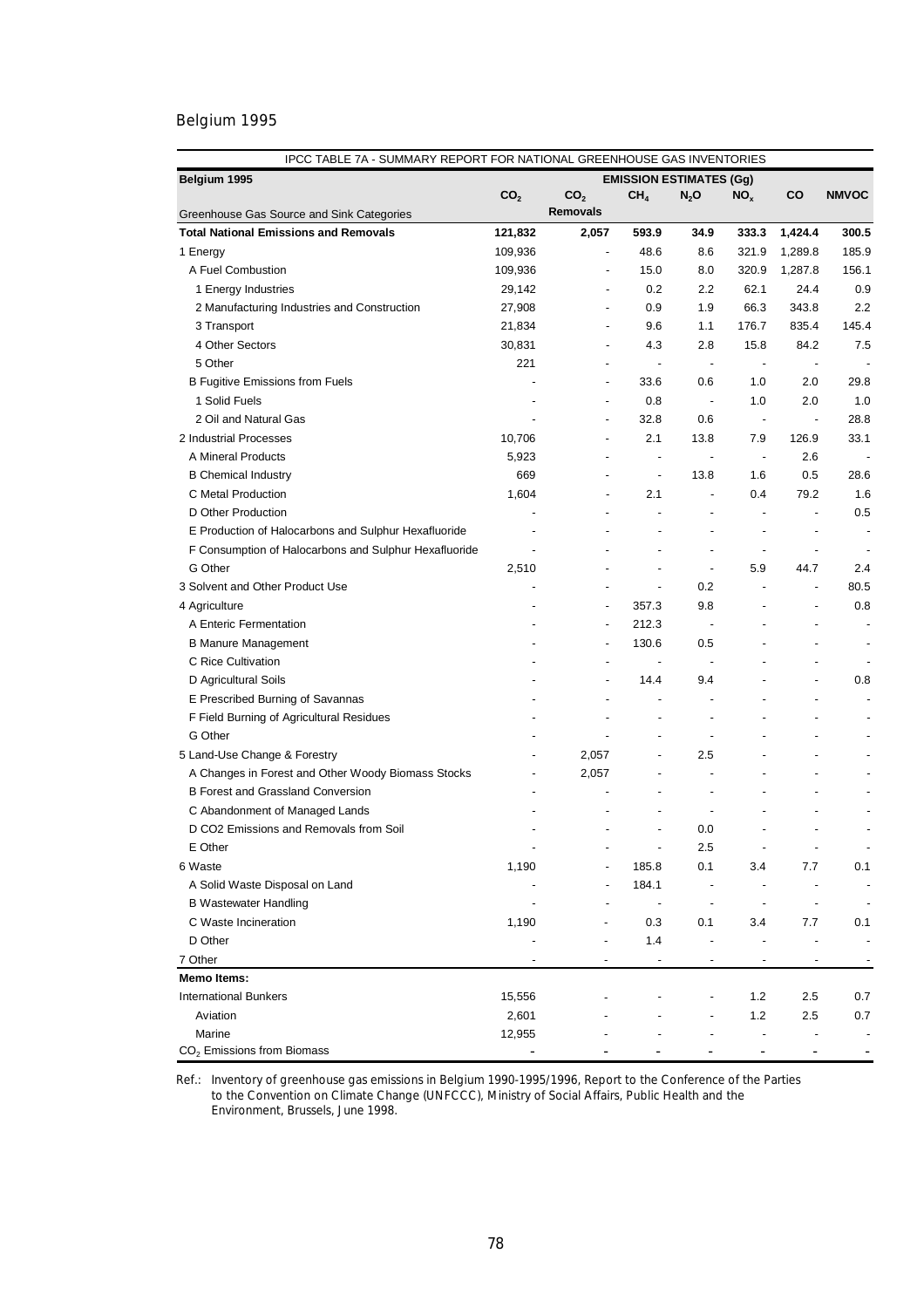| IPCC TABLE 7A - SUMMARY REPORT FOR NATIONAL GREENHOUSE GAS INVENTORIES |                 |                          |                                |                          |                          |                |                          |
|------------------------------------------------------------------------|-----------------|--------------------------|--------------------------------|--------------------------|--------------------------|----------------|--------------------------|
| Belgium 1996                                                           |                 |                          | <b>EMISSION ESTIMATES (Gg)</b> |                          |                          |                |                          |
|                                                                        | CO <sub>2</sub> | CO <sub>2</sub>          | CH <sub>4</sub>                | $N_2$ O                  | NO <sub>x</sub>          | CO             | <b>NMVOC</b>             |
| Greenhouse Gas Source and Sink Categories                              |                 | <b>Removals</b>          |                                |                          |                          |                |                          |
| <b>Total National Emissions and Removals</b>                           | 128,547         | 2,057                    | 590.6                          | 35.2                     | 328.0                    | 1,415.2        | 301.0                    |
| 1 Energy                                                               | 116,069         | $\overline{\phantom{a}}$ | 48.4                           | 8.6                      | 318.3                    | 1,283.2        | 186.6                    |
| A Fuel Combustion                                                      | 116,069         |                          | 14.8                           | 7.9                      | 317.3                    | 1,281.2        | 154.3                    |
| 1 Energy Industries                                                    | 29,195          | $\overline{\phantom{a}}$ | 0.2                            | 2.1                      | 61.1                     | 28.4           | 0.9                      |
| 2 Manufacturing Industries and Construction                            | 28,681          | $\blacksquare$           | 0.9                            | 1.9                      | 63.2                     | 343.6          | 2.2                      |
| 3 Transport                                                            | 22,389          | $\overline{\phantom{a}}$ | 9.3                            | 1.1                      | 175.9                    | 816.1          | 143.0                    |
| 4 Other Sectors                                                        | 35,548          | $\overline{\phantom{a}}$ | 4.3                            | 2.7                      | 17.1                     | 93.1           | 8.2                      |
| 5 Other                                                                | 256             |                          | $\overline{a}$                 | $\overline{\phantom{a}}$ | $\overline{\phantom{a}}$ | $\overline{a}$ |                          |
| <b>B Fugitive Emissions from Fuels</b>                                 |                 | $\blacksquare$           | 33.6                           | 0.7                      | 1.0                      | 2.0            | 32.2                     |
| 1 Solid Fuels                                                          |                 |                          | 0.8                            | $\overline{\phantom{a}}$ | 1.0                      | 2.0            | 1.0                      |
| 2 Oil and Natural Gas                                                  |                 | ٠                        | 32.8                           | 0.7                      | $\overline{\phantom{a}}$ | $\overline{a}$ | 31.2                     |
| 2 Industrial Processes                                                 | 11,287          | ٠                        | 2.1                            | 14.0                     | 6.3                      | 124.6          | 33.1                     |
| A Mineral Products                                                     | 5,923           | $\overline{a}$           | $\overline{\phantom{a}}$       |                          | $\overline{\phantom{a}}$ | 2.6            |                          |
| <b>B</b> Chemical Industry                                             | 669             | $\overline{\phantom{a}}$ | $\overline{\phantom{a}}$       | 14.0                     | 1.6                      | 0.5            | 28.6                     |
| C Metal Production                                                     | 1,612           | $\overline{a}$           | 2.1                            | $\overline{\phantom{a}}$ | 0.4                      | 79.2           | 1.5                      |
| D Other Production                                                     |                 |                          |                                | $\overline{a}$           | $\overline{\phantom{a}}$ |                | 2.9                      |
| E Production of Halocarbons and Sulphur Hexafluoride                   |                 |                          |                                |                          | $\overline{a}$           |                |                          |
| F Consumption of Halocarbons and Sulphur Hexafluoride                  |                 |                          |                                | $\overline{a}$           | $\overline{a}$           |                |                          |
| G Other                                                                | 3,083           |                          |                                | $\overline{\phantom{a}}$ | 4.2                      | 42.4           |                          |
| 3 Solvent and Other Product Use                                        |                 |                          |                                | 0.2                      | $\overline{a}$           | ÷,             | 80.4                     |
| 4 Agriculture                                                          |                 | $\overline{a}$           | 354.4                          | 9.8                      |                          |                | 0.8                      |
| A Enteric Fermentation                                                 |                 |                          | 209.6                          | $\blacksquare$           |                          |                |                          |
| <b>B Manure Management</b>                                             |                 | $\blacksquare$           | 130.4                          | 0.5                      |                          |                |                          |
| C Rice Cultivation                                                     |                 |                          |                                |                          |                          |                |                          |
| D Agricultural Soils                                                   |                 | ٠                        | 14.4                           | 9.4                      |                          |                | 0.8                      |
| E Prescribed Burning of Savannas                                       |                 |                          | $\overline{\phantom{a}}$       | $\overline{a}$           |                          |                |                          |
| F Field Burning of Agricultural Residues                               |                 |                          |                                | $\overline{a}$           |                          |                |                          |
| G Other                                                                |                 |                          |                                | $\overline{\phantom{a}}$ |                          |                |                          |
| 5 Land-Use Change & Forestry                                           |                 | 2,057                    |                                | 2.5                      |                          |                |                          |
| A Changes in Forest and Other Woody Biomass Stocks                     |                 | 2,057                    |                                | $\overline{a}$           |                          |                |                          |
| <b>B Forest and Grassland Conversion</b>                               |                 |                          |                                | $\overline{\phantom{a}}$ |                          |                |                          |
| C Abandonment of Managed Lands                                         |                 |                          |                                |                          |                          |                |                          |
| D CO2 Emissions and Removals from Soil                                 |                 |                          |                                | 0.0                      |                          |                |                          |
| E Other                                                                |                 |                          |                                | 2.5                      |                          |                | $\overline{\phantom{a}}$ |
| 6 Waste                                                                | 1,190           |                          | 185.8                          | 0.1                      | 3.4                      | 7.4            | 0.1                      |
| A Solid Waste Disposal on Land                                         |                 |                          | 184.1                          |                          |                          |                |                          |
| <b>B</b> Wastewater Handling                                           |                 |                          |                                | $\overline{a}$           |                          |                |                          |
| C Waste Incineration                                                   | 1,190           |                          | 0.3                            | 0.1                      | 3.4                      | 7.4            | 0.1                      |
| D Other                                                                |                 |                          | 1.4                            |                          |                          |                |                          |
| 7 Other                                                                |                 |                          |                                | $\overline{a}$           | $\overline{a}$           |                |                          |
| <b>Memo Items:</b>                                                     |                 |                          |                                |                          |                          |                |                          |
| <b>International Bunkers</b>                                           | 18,308          |                          | 0.0                            | 0.0                      | 1.2                      | 2.5            | 0.7                      |
| Aviation                                                               | 2,932           |                          | 0.0                            | 0.0                      | 1.2                      | 2.5            | 0.7                      |
| Marine                                                                 | 15,376          |                          |                                |                          |                          | -              |                          |
| CO <sub>2</sub> Emissions from Biomass                                 |                 |                          | $\overline{a}$                 |                          |                          | $\overline{a}$ |                          |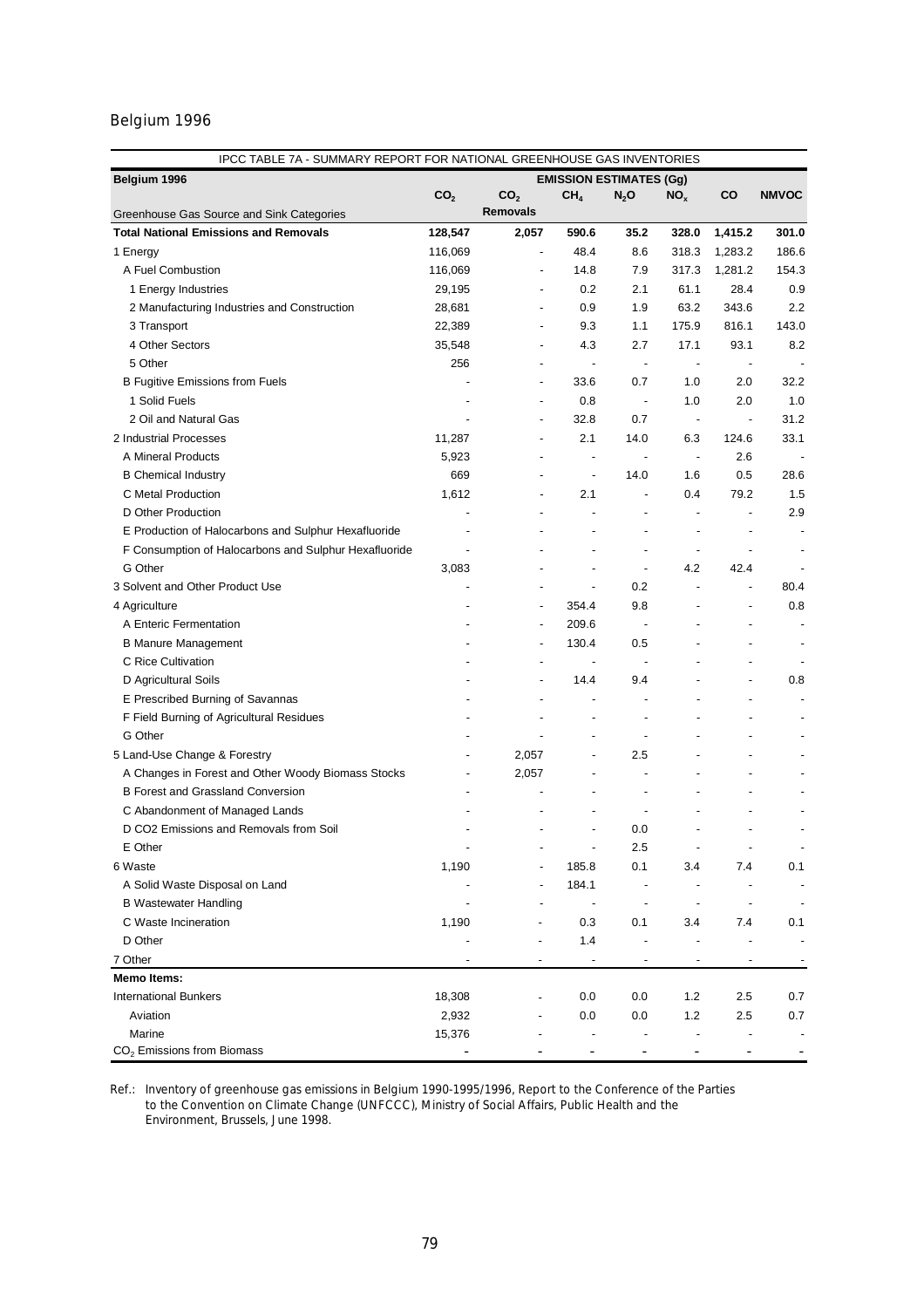| IPCC TABLE 7A - SUMMARY REPORT FOR NATIONAL GREENHOUSE GAS INVENTORIES |                          |                          |                          |                                |                          |                          |                          |
|------------------------------------------------------------------------|--------------------------|--------------------------|--------------------------|--------------------------------|--------------------------|--------------------------|--------------------------|
| Denmark 1990                                                           |                          |                          |                          | <b>EMISSION ESTIMATES (Gg)</b> |                          |                          |                          |
|                                                                        | CO <sub>2</sub>          | CO <sub>2</sub>          | CH <sub>4</sub>          | $N_2$ O                        | NO <sub>x</sub>          | <b>CO</b>                | <b>NMVOC</b>             |
| Greenhouse Gas Source and Sink Categories                              |                          | <b>Removals</b>          |                          |                                |                          |                          |                          |
| <b>Total National Emissions and Removals</b>                           | 52,277                   | 924                      | 421.0                    | 34.0                           | 280.0                    | 785.0                    | 179.0                    |
| 1 Energy                                                               | 51,138                   | $\blacksquare$           | 22.0                     | 2.0                            | 279.0                    | 785.0                    | 124.0                    |
| A Fuel Combustion                                                      | 50,898                   |                          | 10.0                     | 2.0                            | 278.0                    | 751.0                    | 116.0                    |
| 1 Energy Industries                                                    | 25,865                   | ÷,                       | 1.0                      | 1.0                            | 96.0                     | 38.0                     | 1.0                      |
| 2 Manufacturing Industries and Construction                            | 5,776                    | $\overline{\phantom{a}}$ | 1.0                      | 0.0                            | 19.0                     | 9.0                      | 2.0                      |
| 3 Transport                                                            | 10,474                   | ÷,                       | 2.0                      | 0.0                            | 125.0                    | 552.0                    | 101.0                    |
| 4 Other Sectors                                                        | 8,664                    | $\overline{\phantom{a}}$ | 6.0                      | 0.0                            | 37.0                     | 153.0                    | 12.0                     |
| 5 Other                                                                | 119                      | $\overline{\phantom{a}}$ | 0.0                      | 0.0                            | 1.0                      | 0.0                      | 0.0                      |
| <b>B Fugitive Emissions from Fuels</b>                                 | 240                      | $\overline{\phantom{a}}$ | 12.0                     | 0.0                            | 1.0                      | 34.0                     | 8.0                      |
| 1 Solid Fuels                                                          |                          | $\overline{a}$           | 3.0                      | $\overline{\phantom{a}}$       | $\overline{\phantom{a}}$ | 33.0                     |                          |
| 2 Oil and Natural Gas                                                  | 240                      | $\overline{a}$           | 9.0                      | 0.0                            | 1.0                      | 1.0                      | 8.0                      |
| 2 Industrial Processes                                                 | 1,006                    | $\overline{a}$           | $\overline{\phantom{a}}$ | $\overline{\phantom{a}}$       | 1.0                      |                          |                          |
| A Mineral Products                                                     |                          | $\overline{\phantom{a}}$ | $\overline{\phantom{a}}$ | $\overline{\phantom{a}}$       |                          | $\overline{\phantom{a}}$ |                          |
| <b>B Chemical Industry</b>                                             |                          |                          |                          | $\overline{\phantom{a}}$       |                          |                          |                          |
| C Metal Production                                                     |                          |                          | $\overline{\phantom{a}}$ | ٠                              | ÷                        |                          |                          |
| D Other Production                                                     |                          |                          |                          |                                |                          |                          |                          |
| E Production of Halocarbons and Sulphur Hexafluoride                   |                          |                          |                          |                                |                          |                          | $\blacksquare$           |
| F Consumption of Halocarbons and Sulphur Hexafluoride                  | $\overline{a}$           |                          |                          |                                |                          |                          | $\overline{\phantom{a}}$ |
| G Other                                                                | $\overline{\phantom{a}}$ |                          | $\overline{\phantom{a}}$ | $\overline{a}$                 | $\overline{a}$           | $\overline{\phantom{a}}$ | $\overline{\phantom{a}}$ |
| 3 Solvent and Other Product Use                                        | 133                      | $\overline{\phantom{a}}$ | $\overline{\phantom{a}}$ | $\overline{\phantom{a}}$       | $\overline{a}$           | $\overline{a}$           | 43.0                     |
| 4 Agriculture                                                          | $\overline{\phantom{a}}$ | $\overline{\phantom{a}}$ | 329.0                    | 33.0                           |                          | $\overline{a}$           | 2.0                      |
| A Enteric Fermentation                                                 |                          | $\overline{\phantom{a}}$ | 167.0                    | ÷,                             |                          |                          | $\overline{\phantom{a}}$ |
| <b>B Manure Management</b>                                             |                          | $\overline{\phantom{a}}$ | 161.0                    | ٠                              | $\overline{a}$           |                          | $\overline{\phantom{a}}$ |
| C Rice Cultivation                                                     |                          |                          | ÷,                       | L,                             | $\overline{a}$           | $\overline{\phantom{a}}$ | $\overline{\phantom{a}}$ |
| D Agricultural Soils                                                   |                          |                          | $\overline{\phantom{a}}$ | 33.0                           |                          | $\overline{a}$           | 2.0                      |
| E Prescribed Burning of Savannas                                       |                          |                          | ÷,                       |                                |                          |                          |                          |
| F Field Burning of Agricultural Residues                               |                          | ÷,                       | ÷,                       |                                |                          |                          | $\overline{\phantom{a}}$ |
| G Other                                                                |                          | ÷,                       |                          |                                |                          | ÷,                       |                          |
| 5 Land-Use Change & Forestry                                           |                          | 924                      |                          | $\overline{\phantom{a}}$       | $\overline{a}$           | ÷,                       | 9.0                      |
| A Changes in Forest and Other Woody Biomass Stocks                     |                          | 924                      |                          | L,                             |                          | $\overline{\phantom{a}}$ |                          |
| <b>B Forest and Grassland Conversion</b>                               |                          |                          |                          | $\overline{\phantom{a}}$       | $\overline{a}$           |                          | ٠                        |
|                                                                        |                          |                          |                          |                                |                          |                          |                          |
| C Abandonment of Managed Lands                                         |                          |                          | ٠                        | $\overline{a}$                 | $\overline{a}$           | ÷,                       |                          |
| D CO2 Emissions and Removals from Soil                                 |                          |                          |                          |                                |                          |                          | 9.0                      |
| E Other                                                                |                          |                          |                          |                                |                          |                          |                          |
| 6 Waste                                                                |                          |                          | 71.0                     |                                |                          |                          |                          |
| A Solid Waste Disposal on Land                                         |                          |                          | 71.0                     |                                |                          |                          |                          |
| <b>B</b> Wastewater Handling                                           |                          |                          |                          |                                |                          |                          |                          |
| C Waste Incineration                                                   |                          |                          |                          |                                |                          |                          |                          |
| D Other                                                                |                          |                          |                          |                                |                          |                          |                          |
| 7 Other                                                                |                          |                          |                          |                                |                          |                          |                          |
| <b>Memo Items:</b>                                                     |                          |                          |                          |                                |                          |                          |                          |
| Correction for electricity exchange                                    | 6,253                    |                          |                          |                                |                          |                          |                          |
| Correction for the impact of climate variation                         | 1,703                    |                          |                          |                                |                          |                          |                          |
| <b>International Bunkers</b>                                           | 4,986                    |                          | 0.0                      | 0.0                            | 85.0                     | 9.0                      | 3.0                      |
| Aviation                                                               | 1,967                    |                          | $\overline{\phantom{a}}$ |                                | IE                       | IE                       | IE                       |
| Marine                                                                 | 3,019                    |                          |                          |                                | 85.0                     | 9.0                      | 3.0                      |
| CO <sub>2</sub> Emissions from Biomass                                 |                          |                          |                          |                                |                          |                          |                          |

Ref.: *'Denmark's Second National Communication on Climate Change',* Ministry of Environment and Energy, Danish Environmental Protection Agency, 1997.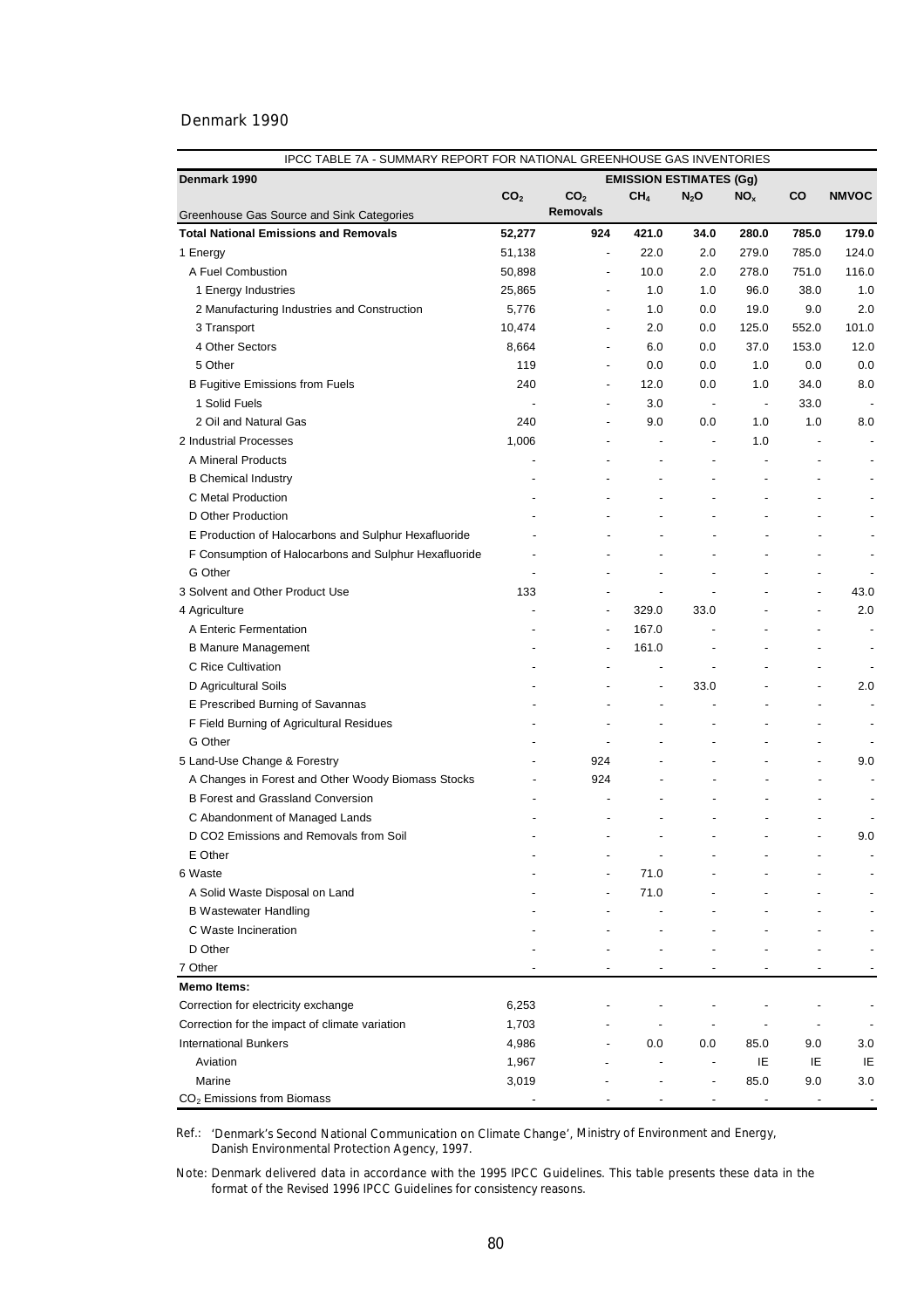| IPCC TABLE 7A - SUMMARY REPORT FOR NATIONAL GREENHOUSE GAS INVENTORIES |                 |                          |                                |                          |                 |                          |                          |
|------------------------------------------------------------------------|-----------------|--------------------------|--------------------------------|--------------------------|-----------------|--------------------------|--------------------------|
| Denmark 1994                                                           |                 |                          | <b>EMISSION ESTIMATES (Gg)</b> |                          |                 |                          |                          |
|                                                                        | CO <sub>2</sub> | CO <sub>2</sub>          | CH <sub>4</sub>                | $N_2$ O                  | NO <sub>x</sub> | CO                       | <b>NMVOC</b>             |
| Greenhouse Gas Source and Sink Categories                              |                 | <b>Removals</b>          |                                |                          |                 |                          |                          |
| <b>Total National Emissions and Removals</b>                           | 63,344          | 956                      | 428.0                          | 33.0                     | 272.0           | 704.0                    | 166.0                    |
| 1 Energy                                                               | 61,899          | $\overline{\phantom{a}}$ | 27.0                           | 3.0                      | 271.0           | 704.0                    | 113.0                    |
| A Fuel Combustion                                                      | 61,117          |                          | 10.0                           | 3.0                      | 269.0           | 662.0                    | 97.0                     |
| 1 Energy Industries                                                    | 35,213          | $\overline{\phantom{a}}$ | 1.0                            | 1.0                      | 106.0           | 48.0                     | 1.0                      |
| 2 Manufacturing Industries and Construction                            | 6,481           | $\overline{\phantom{a}}$ | 1.0                            | 0.0                      | 24.0            | 12.0                     | 3.0                      |
| 3 Transport                                                            | 11,345          | $\overline{\phantom{a}}$ | 2.0                            | 1.0                      | 103.0           | 422.0                    | 77.0                     |
| 4 Other Sectors                                                        | 8,020           | $\overline{\phantom{a}}$ | 6.0                            | 0.0                      | 35.0            | 180.0                    | 15.0                     |
| 5 Other                                                                | 58              | $\overline{\phantom{a}}$ | 0.0                            | 0.0                      | 1.0             | 1.0                      | 0.0                      |
| <b>B Fugitive Emissions from Fuels</b>                                 | 782             | $\overline{\phantom{a}}$ | 17.0                           | 0.0                      | 3.0             | 41.0                     | 16.0                     |
| 1 Solid Fuels                                                          | 0               | $\overline{\phantom{a}}$ | 6.0                            | $\overline{\phantom{a}}$ | 0.0             | 40.0                     | 0.0                      |
| 2 Oil and Natural Gas                                                  | 782             | $\overline{\phantom{a}}$ | 11.0                           | 0.0                      | 3.0             | 2.0                      | 16.0                     |
| 2 Industrial Processes                                                 | 1,318           | $\overline{\phantom{a}}$ | 1.0                            |                          | 1.0             | 0.0                      | 1.0                      |
| A Mineral Products                                                     |                 |                          | ÷,                             |                          | $\overline{a}$  |                          | $\overline{\phantom{a}}$ |
| <b>B Chemical Industry</b>                                             |                 |                          | ÷                              |                          |                 | $\overline{a}$           | $\blacksquare$           |
| C Metal Production                                                     |                 |                          | ٠                              |                          |                 |                          | $\overline{\phantom{a}}$ |
| D Other Production                                                     |                 |                          |                                |                          |                 |                          |                          |
| E Production of Halocarbons and Sulphur Hexafluoride                   |                 |                          |                                |                          |                 |                          |                          |
| F Consumption of Halocarbons and Sulphur Hexafluoride                  |                 |                          |                                |                          |                 |                          |                          |
| G Other                                                                |                 |                          |                                |                          |                 |                          |                          |
| 3 Solvent and Other Product Use                                        | 127             | $\overline{\phantom{a}}$ | ÷,                             |                          |                 | $\overline{a}$           | 41.0                     |
| 4 Agriculture                                                          |                 | $\blacksquare$           | 326.0                          | 30.0                     |                 | $\overline{a}$           | 2.0                      |
| A Enteric Fermentation                                                 |                 | $\overline{a}$           | 155.0                          |                          |                 | $\overline{\phantom{0}}$ | ٠                        |
| <b>B Manure Management</b>                                             |                 | $\overline{\phantom{a}}$ | 171.0                          | $\overline{\phantom{a}}$ |                 | $\overline{a}$           | ٠                        |
| C Rice Cultivation                                                     |                 | $\overline{\phantom{a}}$ |                                | $\overline{\phantom{a}}$ |                 |                          |                          |
| D Agricultural Soils                                                   |                 |                          | $\overline{a}$                 | 30.0                     |                 |                          | 2.0                      |
| E Prescribed Burning of Savannas                                       |                 |                          | $\overline{a}$                 |                          |                 | $\overline{a}$           |                          |
| F Field Burning of Agricultural Residues                               |                 | $\overline{a}$           | ÷,                             |                          |                 |                          |                          |
| G Other                                                                |                 | ÷,                       | L,                             | $\overline{\phantom{a}}$ |                 |                          |                          |
| 5 Land-Use Change & Forestry                                           |                 | 956                      |                                | 1.0                      |                 | $\overline{a}$           | 9.0                      |
| A Changes in Forest and Other Woody Biomass Stocks                     |                 | 956                      | $\overline{\phantom{a}}$       |                          |                 | $\overline{a}$           |                          |
| <b>B Forest and Grassland Conversion</b>                               |                 |                          | $\overline{\phantom{a}}$       | $\overline{\phantom{a}}$ |                 |                          |                          |
| C Abandonment of Managed Lands                                         |                 |                          |                                |                          |                 |                          |                          |
| D CO2 Emissions and Removals from Soil                                 |                 |                          | ÷,                             | 1.0                      |                 |                          | 9.0                      |
| E Other                                                                |                 |                          |                                |                          |                 |                          | $\overline{\phantom{a}}$ |
| 6 Waste                                                                |                 |                          | 74.0                           |                          |                 |                          | 1.0                      |
| A Solid Waste Disposal on Land                                         |                 |                          | 72.0                           |                          |                 |                          |                          |
| <b>B</b> Wastewater Handling                                           |                 |                          | 2.0                            |                          |                 |                          | $\overline{\phantom{a}}$ |
| C Waste Incineration                                                   |                 |                          |                                |                          |                 |                          | 1.0                      |
| D Other                                                                |                 |                          |                                |                          |                 |                          |                          |
| 7 Other                                                                |                 |                          |                                |                          |                 |                          |                          |
| <b>Memo Items:</b>                                                     |                 |                          |                                |                          |                 |                          |                          |
| Correction for electricity exchange                                    | $-3,932$        |                          |                                |                          |                 |                          |                          |
| Correction for the impact of climate variation                         | 193             |                          |                                |                          |                 |                          |                          |
| <b>International Bunkers</b>                                           | 6,736           |                          | 0.2                            | 0.4                      | 123.3           | 11.8                     | 4.2                      |
| Aviation                                                               | 1,910           |                          | 0.1                            | 0.0                      | 7.2             | 0.5                      | 0.6                      |
| Marine                                                                 | 4,825           |                          | 0.1                            | 0.3                      | 116.1           | 11.3                     | 3.6                      |
| CO <sub>2</sub> Emissions from Biomass                                 |                 |                          |                                |                          |                 |                          |                          |

Ref.: *'Denmark's Second National Communication on Climate Change',* Ministry of Environment and Energy, Danish Environmental Protection Agency, 1997.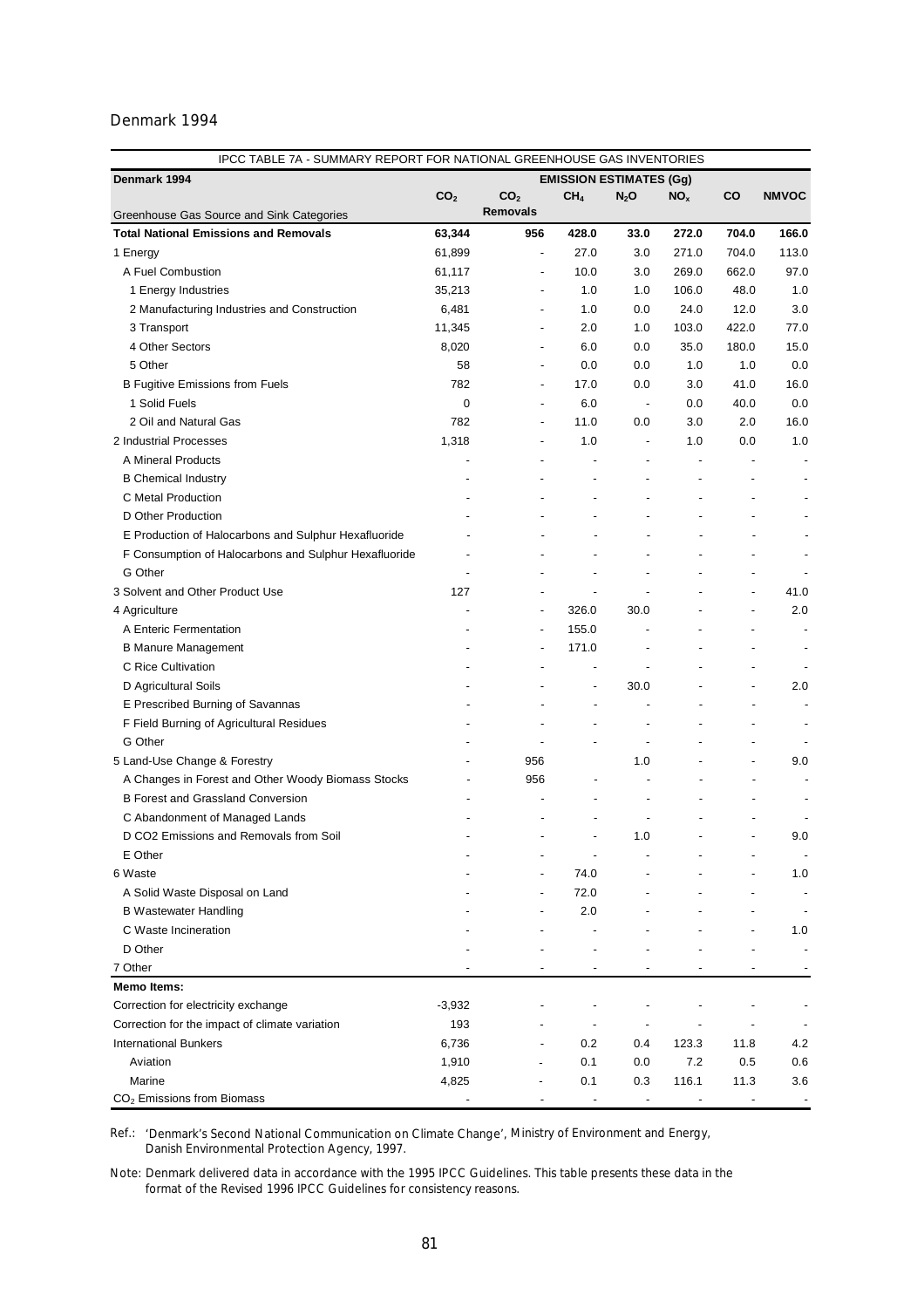| IPCC TABLE 7A - SUMMARY REPORT FOR NATIONAL GREENHOUSE GAS INVENTORIES |                 |                          |                          |                                |                          |                          |                          |  |
|------------------------------------------------------------------------|-----------------|--------------------------|--------------------------|--------------------------------|--------------------------|--------------------------|--------------------------|--|
| Denmark 1995                                                           |                 |                          |                          | <b>EMISSION ESTIMATES (Gg)</b> |                          |                          |                          |  |
|                                                                        | CO <sub>2</sub> | CO <sub>2</sub>          | CH <sub>4</sub>          | $N_2$ O                        | NO <sub>x</sub>          | CO                       | <b>NMVOC</b>             |  |
| Greenhouse Gas Source and Sink Categories                              |                 | <b>Removals</b>          |                          |                                |                          |                          |                          |  |
| <b>Total National Emissions and Removals</b>                           | 59,532          | 964                      | 430.0                    | 33.0                           | 253.0                    | 702.0                    | 162.0                    |  |
| 1 Energy                                                               | 58,096          | $\blacksquare$           | 29.0                     | 3.0                            | 252.0                    | 702.0                    | 109.0                    |  |
| A Fuel Combustion                                                      | 57,748          | $\overline{\phantom{a}}$ | 11.0                     | 3.0                            | 250.0                    | 656.0                    | 93.0                     |  |
| 1 Energy Industries                                                    | 31,482          | ÷,                       | 1.0                      | 1.0                            | 91.0                     | 49.0                     | 2.0                      |  |
| 2 Manufacturing Industries and Construction                            | 6,039           | $\overline{\phantom{a}}$ | 1.0                      | 0.0                            | 23.0                     | 10.0                     | 3.0                      |  |
| 3 Transport                                                            | 11,370          | $\overline{\phantom{a}}$ | 2.0                      | 1.0                            | 100.0                    | 389.0                    | 71.0                     |  |
| 4 Other Sectors                                                        | 8,718           | ÷,                       | 7.0                      | 0.0                            | 35.0                     | 206.0                    | 17.0                     |  |
| 5 Other                                                                | 139             | $\overline{a}$           | 0.0                      | 0.0                            | 2.0                      | 2.0                      | 0.0                      |  |
| <b>B Fugitive Emissions from Fuels</b>                                 | 348             | $\overline{\phantom{a}}$ | 17.0                     | 0.0                            | 2.0                      | 45.0                     | 17.0                     |  |
| 1 Solid Fuels                                                          |                 | $\overline{\phantom{a}}$ | 6.0                      | $\overline{\phantom{a}}$       | 0.0                      | 44.0                     | 0.0                      |  |
| 2 Oil and Natural Gas                                                  | 348             | $\overline{\phantom{a}}$ | 11.0                     | 0.0                            | 2.0                      | 1.0                      | 17.0                     |  |
| 2 Industrial Processes                                                 | 1,311           | $\overline{\phantom{a}}$ | 1.0                      | $\overline{\phantom{a}}$       | 1.0                      | 0.0                      | 1.0                      |  |
| A Mineral Products                                                     |                 |                          | ÷,                       | ÷,                             |                          |                          |                          |  |
| <b>B Chemical Industry</b>                                             |                 |                          |                          |                                |                          |                          |                          |  |
| C Metal Production                                                     |                 |                          |                          |                                |                          |                          |                          |  |
| D Other Production                                                     |                 |                          |                          |                                | $\overline{a}$           |                          |                          |  |
| E Production of Halocarbons and Sulphur Hexafluoride                   |                 |                          |                          | $\overline{a}$                 |                          |                          |                          |  |
| F Consumption of Halocarbons and Sulphur Hexafluoride                  |                 |                          |                          |                                |                          |                          | $\overline{\phantom{a}}$ |  |
| G Other                                                                |                 |                          |                          |                                |                          | $\overline{\phantom{a}}$ |                          |  |
| 3 Solvent and Other Product Use                                        | 125             | $\overline{\phantom{a}}$ | $\overline{\phantom{a}}$ |                                |                          | $\overline{\phantom{a}}$ | 40.0                     |  |
| 4 Agriculture                                                          | $\overline{a}$  | $\blacksquare$           | 327.0                    | 30.0                           |                          | $\blacksquare$           | 2.0                      |  |
| A Enteric Fermentation                                                 | $\blacksquare$  | $\blacksquare$           | 155.0                    | $\overline{\phantom{a}}$       | $\overline{a}$           |                          | $\overline{\phantom{a}}$ |  |
| <b>B Manure Management</b>                                             | $\blacksquare$  | $\overline{\phantom{a}}$ | 172.0                    | $\overline{\phantom{a}}$       | $\overline{\phantom{0}}$ |                          | $\overline{\phantom{a}}$ |  |
| C Rice Cultivation                                                     |                 |                          | $\overline{\phantom{a}}$ | $\overline{\phantom{a}}$       | $\overline{a}$           |                          | ٠                        |  |
| D Agricultural Soils                                                   |                 |                          | -                        | 30.0                           | -                        |                          | 2.0                      |  |
| E Prescribed Burning of Savannas                                       |                 |                          | $\overline{\phantom{a}}$ | $\overline{a}$                 |                          | ٠                        | $\blacksquare$           |  |
| F Field Burning of Agricultural Residues                               |                 | $\overline{\phantom{a}}$ | ÷                        | ٠                              | -                        |                          | $\overline{\phantom{a}}$ |  |
| G Other                                                                |                 | ÷,                       | ÷,                       | $\overline{\phantom{a}}$       |                          |                          |                          |  |
| 5 Land-Use Change & Forestry                                           |                 | 964                      | 1.0                      | $\overline{a}$                 |                          | $\overline{a}$           | 9.0                      |  |
| A Changes in Forest and Other Woody Biomass Stocks                     |                 | 964                      | ÷,                       |                                |                          | $\overline{a}$           |                          |  |
| <b>B Forest and Grassland Conversion</b>                               |                 |                          |                          |                                |                          |                          |                          |  |
| C Abandonment of Managed Lands                                         |                 |                          |                          |                                |                          |                          |                          |  |
| D CO2 Emissions and Removals from Soil                                 |                 | $\overline{a}$           | 1.0                      |                                |                          | $\blacksquare$           | 9.0                      |  |
| E Other                                                                |                 |                          |                          |                                |                          |                          |                          |  |
| 6 Waste                                                                |                 |                          | 74.0                     |                                |                          |                          |                          |  |
| A Solid Waste Disposal on Land                                         |                 |                          | 72.0                     |                                |                          |                          |                          |  |
| <b>B Wastewater Handling</b>                                           |                 |                          | 2.0                      |                                |                          |                          |                          |  |
| C Waste Incineration                                                   |                 |                          |                          |                                |                          |                          |                          |  |
| D Other                                                                |                 |                          |                          |                                |                          |                          |                          |  |
| 7 Other                                                                |                 |                          |                          |                                |                          |                          |                          |  |
| <b>Memo Items:</b>                                                     |                 |                          |                          |                                |                          |                          |                          |  |
| Correction for electricity exchange                                    | $-615$          |                          |                          |                                |                          |                          |                          |  |
| Correction for the impact of climate variation                         | 0               |                          |                          |                                |                          |                          |                          |  |
| <b>International Bunkers</b>                                           | 7,080           |                          | 0.0                      | $0.0\,$                        | 130.0                    | 13.0                     | 4.0                      |  |
| Aviation                                                               | 2,062           |                          | 0.0                      | 0.0                            | 7.0                      | 1.0                      | 1.0                      |  |
| Marine                                                                 | 5,018           |                          | 0.0                      | 0.0                            | 122.0                    | 12.0                     | 4.0                      |  |
| CO <sub>2</sub> Emissions from Biomass                                 |                 |                          |                          | $\overline{\phantom{a}}$       |                          |                          |                          |  |

Ref.: *'Denmark's Second National Communication on Climate Change',* Ministry of Environment and Energy, Danish Environmental Protection Agency, 1997.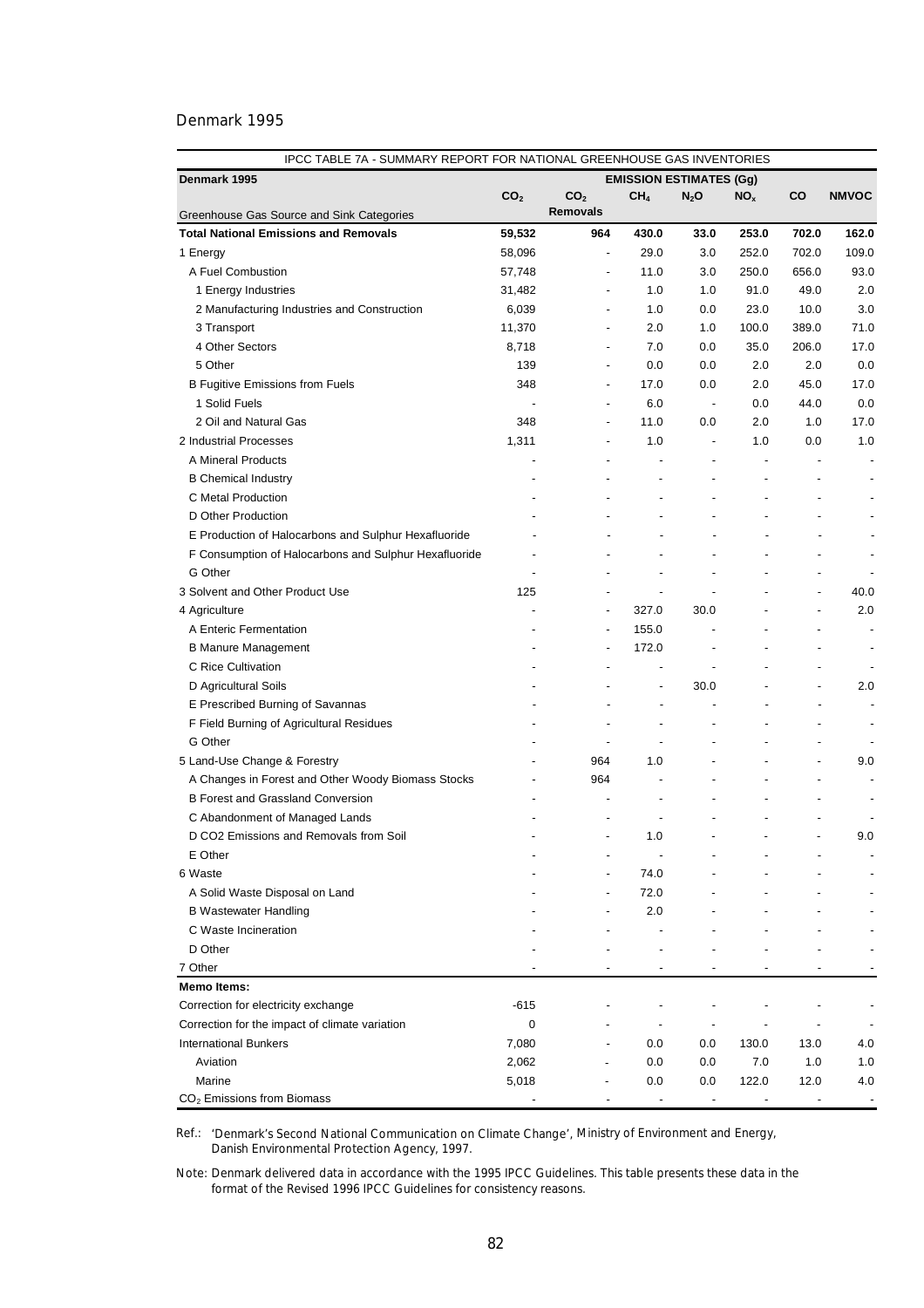|                                                       | IPCC TABLE 7A - SUMMARY REPORT FOR NATIONAL GREENHOUSE GAS INVENTORIES |                          |                                |                          |                          |                          |                          |
|-------------------------------------------------------|------------------------------------------------------------------------|--------------------------|--------------------------------|--------------------------|--------------------------|--------------------------|--------------------------|
| Denmark 1996                                          |                                                                        |                          | <b>EMISSION ESTIMATES (Gg)</b> |                          |                          |                          |                          |
|                                                       | CO <sub>2</sub>                                                        | CO <sub>2</sub>          | CH <sub>4</sub>                | $N_2$ O                  | $NO_{x}$                 | CO                       | <b>NMVOC</b>             |
| Greenhouse Gas Source and Sink Categories             |                                                                        | <b>Removals</b>          |                                |                          |                          |                          |                          |
| <b>Total National Emissions and Removals</b>          | 73,236                                                                 | 981                      | 425.2                          | 33.9                     | 291.2                    | 615.9                    | 139.4                    |
| 1 Energy                                              | 71,784                                                                 | $\overline{\phantom{a}}$ | 30.8                           | 3.1                      | 290.7                    | 615.9                    | 108.5                    |
| A Fuel Combustion                                     | 71,406                                                                 |                          | 13.3                           | 3.1                      | 288.7                    | 570.7                    | 90.2                     |
| 1 Energy Industries                                   | 44,020                                                                 | $\overline{\phantom{a}}$ | 1.6                            | 1.4                      | 128.7                    | 10.7                     | 1.8                      |
| 2 Manufacturing Industries and Construction           | 6,312                                                                  | $\overline{\phantom{a}}$ | 0.7                            | 0.2                      | 24.8                     | 12.8                     | 3.2                      |
| 3 Transport                                           | 11,748                                                                 | $\overline{\phantom{a}}$ | 3.2                            | 1.1                      | 97.6                     | 381.8                    | 66.8                     |
| 4 Other Sectors                                       | 9,273                                                                  | $\overline{\phantom{a}}$ | 7.9                            | 0.3                      | 36.6                     | 164.9                    | 18.3                     |
| 5 Other                                               | 53                                                                     | $\overline{\phantom{a}}$ | 0.0                            | 0.0                      | 1.0                      | 0.5                      | 0.1                      |
| <b>B Fugitive Emissions from Fuels</b>                | 378                                                                    | $\overline{\phantom{a}}$ | 17.5                           | 0.0                      | 2.0                      | 45.1                     | 18.2                     |
| 1 Solid Fuels                                         | 0                                                                      | $\overline{\phantom{a}}$ | 6.3                            | 0.0                      | $\overline{\phantom{a}}$ | 43.9                     | 0.0                      |
| 2 Oil and Natural Gas                                 | 378                                                                    | $\overline{\phantom{a}}$ | 11.2                           | 0.0                      | 2.0                      | 1.3                      | 18.2                     |
| 2 Industrial Processes                                | 1,388                                                                  | $\overline{\phantom{a}}$ | 0.1                            | 0.0                      | 0.5                      | 0.0                      | 0.1                      |
| A Mineral Products                                    | 1,388                                                                  | $\overline{a}$           | 0.1                            | $\overline{\phantom{a}}$ | $\overline{\phantom{a}}$ | 0.0                      | 0.0                      |
| <b>B Chemical Industry</b>                            | 0                                                                      |                          | 0.0                            | 0.0                      | 0.5                      | 0.0                      | 0.0                      |
| C Metal Production                                    | 0                                                                      |                          | $\overline{a}$                 | $\overline{\phantom{a}}$ | 0.0                      | 0.0                      | 0.0                      |
| D Other Production                                    |                                                                        | $\overline{\phantom{a}}$ | ÷,                             | $\overline{\phantom{a}}$ | 0.0                      | 0.0                      | 0.1                      |
| E Production of Halocarbons and Sulphur Hexafluoride  |                                                                        |                          | ÷,                             | $\overline{a}$           |                          | $\overline{\phantom{0}}$ | ÷,                       |
| F Consumption of Halocarbons and Sulphur Hexafluoride | ÷,                                                                     | ÷                        | $\overline{\phantom{a}}$       | $\overline{\phantom{a}}$ | $\overline{\phantom{a}}$ | $\overline{a}$           |                          |
| G Other                                               | 0                                                                      | ÷,                       | 0.0                            | 0.0                      | 0.0                      | 0.0                      | 0.0                      |
| 3 Solvent and Other Product Use                       | 64                                                                     | $\overline{\phantom{a}}$ | $\overline{a}$                 | 0.0                      | $\overline{\phantom{a}}$ | $\overline{\phantom{a}}$ | 20.6                     |
| 4 Agriculture                                         | 0                                                                      | $\overline{\phantom{a}}$ | 321.2                          | 30.2                     | 0.0                      | 0.0                      | 10.3                     |
| A Enteric Fermentation                                |                                                                        |                          | 153.8                          | $\overline{\phantom{a}}$ | $\overline{\phantom{a}}$ | $\overline{\phantom{0}}$ |                          |
| <b>B Manure Management</b>                            |                                                                        | $\overline{\phantom{a}}$ | 167.3                          | 0.0                      | $\overline{\phantom{a}}$ | $\overline{a}$           | $\overline{\phantom{a}}$ |
| C Rice Cultivation                                    |                                                                        | $\overline{\phantom{a}}$ | 0.0                            | $\overline{\phantom{a}}$ | $\overline{\phantom{a}}$ | $\overline{a}$           |                          |
| D Agricultural Soils                                  |                                                                        |                          | $\overline{\phantom{a}}$       | 30.2                     | $\overline{\phantom{a}}$ | $\frac{1}{2}$            | 1.3                      |
| E Prescribed Burning of Savannas                      |                                                                        | ÷,                       | 0.0                            | 0.0                      | 0.0                      | 0.0                      | $\overline{\phantom{a}}$ |
| F Field Burning of Agricultural Residues              |                                                                        | ÷,                       | 0.0                            | 0.0                      | 0.0                      | 0.0                      |                          |
| G Other                                               |                                                                        | $\overline{a}$           | 0.0                            | 0.0                      | $\overline{\phantom{a}}$ | $\overline{\phantom{a}}$ | 8.9                      |
| 5 Land-Use Change & Forestry                          |                                                                        | 981                      | 0.0                            | 0.6                      | 0.0                      | 0.0                      | 0.0                      |
| A Changes in Forest and Other Woody Biomass Stocks    |                                                                        | 981                      | $\overline{\phantom{a}}$       | 0.6                      | $\overline{\phantom{a}}$ | $\overline{\phantom{a}}$ |                          |
| <b>B Forest and Grassland Conversion</b>              |                                                                        | ÷,                       | 0.0                            | 0.0                      | 0.0                      | 0.0                      |                          |
| C Abandonment of Managed Lands                        |                                                                        |                          | ÷,                             | 0.0                      | $\overline{a}$           |                          |                          |
| D CO2 Emissions and Removals from Soil                |                                                                        |                          | ÷,                             | 0.0                      | $\overline{\phantom{a}}$ |                          |                          |
| E Other                                               |                                                                        |                          | 0.0                            | 0.0                      | 0.0                      | 0.0                      | $\overline{\phantom{a}}$ |
| 6 Waste                                               |                                                                        |                          |                                |                          |                          |                          |                          |
|                                                       | 0                                                                      |                          | 73.2                           | 0.0                      | 0.0                      | 0.0                      | 0.0                      |
| A Solid Waste Disposal on Land                        |                                                                        |                          | 71.6                           |                          |                          |                          |                          |
| <b>B Wastewater Handling</b>                          |                                                                        |                          | 1.6                            |                          |                          |                          |                          |
| C Waste Incineration                                  |                                                                        |                          | $\overline{\phantom{a}}$       |                          |                          |                          |                          |
| D Other                                               |                                                                        |                          | 0.0                            | 0.0                      |                          |                          |                          |
| 7 Other                                               |                                                                        |                          | $\overline{\phantom{a}}$       |                          |                          |                          |                          |
| <b>Memo Items:</b>                                    |                                                                        |                          |                                |                          |                          |                          |                          |
| <b>International Bunkers</b>                          | 6,970                                                                  |                          | 0.2                            | 0.4                      | 140.9                    | 12.4                     | 4.4                      |
| Aviation                                              | 2,152                                                                  |                          | 0.1                            | 0.1                      | 9.0                      | 1.1                      | 0.8                      |
| Marine                                                | 4,818                                                                  |                          | 0.1                            | 0.3                      | 131.9                    | 11.2                     | 3.5                      |
| CO <sub>2</sub> Emissions from Biomass                | 0                                                                      |                          |                                |                          |                          |                          |                          |

Ref.: National Inventory Data on Emissions of Greenhouse Gases for Denmark 1996, Danish Submission of the UNFCCC inventory under the Monitoring Mechanism, Ministry of Environment and Energy − Danish Environmental Protection Agency, 22 June 1998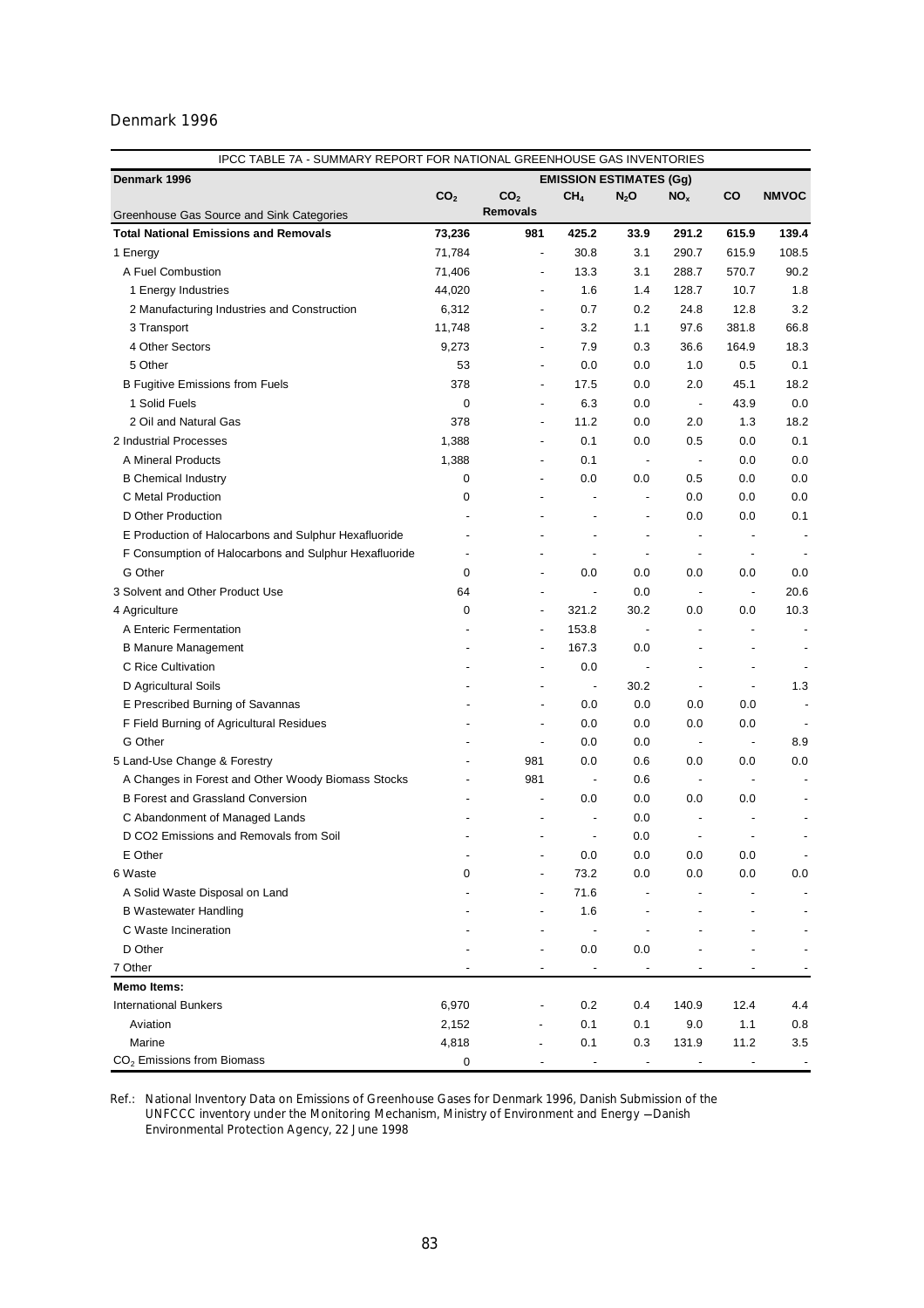# HFC/PFC/SF<sub>6</sub> emissions in Denmark 1990, 1994-96

| Denmark 1990                                          | <b>HFC</b> |   |           | <b>PFC</b> | SF <sub>6</sub> |   |  |
|-------------------------------------------------------|------------|---|-----------|------------|-----------------|---|--|
| <b>Estimates in Gq</b>                                | P          | A | P         | A          | P               | A |  |
| <b>Total National Emissions and Removals</b>          | 0.000      |   | ۰         | ۰          | 0.015           |   |  |
| 2 Industrial Processes                                |            |   |           |            |                 |   |  |
| A Mineral Products                                    |            |   |           |            |                 |   |  |
| <b>B</b> Chemical Industry                            |            |   |           |            |                 |   |  |
| C Metal Production                                    |            |   |           |            |                 |   |  |
| D Other Production                                    |            |   |           |            |                 |   |  |
| E Production of Halocarbons and Sulphur Hexafluoride  | 0.000      |   | <b>NE</b> | -          | 0.015           |   |  |
| F Consumption of Halocarbons and Sulphur Hexafluoride |            |   |           |            |                 |   |  |
| G Other                                               |            |   |           |            |                 |   |  |

| Denmark 1994                                          |       | <b>HFC</b> |    | <b>PFC</b>               |       | SF <sub>6</sub> |
|-------------------------------------------------------|-------|------------|----|--------------------------|-------|-----------------|
| Estimates in Gq                                       | Р     | A          | D  | A                        | Р     | A               |
| <b>Total National Emissions and Removals</b>          | 0.600 |            |    |                          | 0.021 |                 |
| 2 Industrial Processes                                |       |            |    |                          |       |                 |
| A Mineral Products                                    |       |            |    |                          |       |                 |
| <b>B</b> Chemical Industry                            |       |            |    |                          |       |                 |
| C Metal Production                                    |       |            |    |                          |       |                 |
| D Other Production                                    |       |            |    |                          |       |                 |
| E Production of Halocarbons and Sulphur Hexafluoride  | 0.600 |            | NE | $\overline{\phantom{a}}$ | 0.021 |                 |
| F Consumption of Halocarbons and Sulphur Hexafluoride |       |            |    |                          |       |                 |
| G Other                                               |       |            |    |                          |       |                 |

| Denmark 1995                                          | <b>HFC</b> |       |       | <b>PFC</b> |       | SF <sub>6</sub> |
|-------------------------------------------------------|------------|-------|-------|------------|-------|-----------------|
| Estimates in Gg                                       | P          | A     | P     | A          | P     | A               |
| <b>Total National Emissions and Removals</b>          | 0.750      | 0.197 | 0.002 | 0.0002     | 0.014 | 0.009           |
| 2 Industrial Processes                                |            |       |       |            |       |                 |
| A Mineral Products                                    |            |       |       |            |       |                 |
| <b>B</b> Chemical Industry                            |            |       |       |            |       |                 |
| C Metal Production                                    |            |       |       |            |       |                 |
| D Other Production                                    |            |       |       |            |       |                 |
| E Production of Halocarbons and Sulphur Hexafluoride  | 0.750      |       | 0.002 |            | 0.017 |                 |
| F Consumption of Halocarbons and Sulphur Hexafluoride |            |       |       |            |       |                 |
| G Other                                               |            |       |       |            |       |                 |

| Denmark 1996                                          |   | <b>HFC</b> |   | <b>PFC</b> | SF <sub>6</sub> |        |
|-------------------------------------------------------|---|------------|---|------------|-----------------|--------|
| Estimates in Gq                                       | P | A          | P | A          | P               | A      |
| <b>Total National Emissions and Removals</b>          |   | 0.290      |   | 0.0004     |                 | 0.006  |
| 2 Industrial Processes                                |   | 0.290      |   | 0.0004     |                 | 0.006  |
| A Mineral Products                                    |   |            |   |            |                 | 0.004  |
| <b>B</b> Chemical Industry                            |   |            |   |            |                 |        |
| C Metal Production                                    |   |            |   |            |                 | 0.0004 |
| D Other Production                                    |   |            |   |            |                 |        |
| E Production of Halocarbons and Sulphur Hexafluoride  |   |            |   |            |                 |        |
| F Consumption of Halocarbons and Sulphur Hexafluoride |   | 0.290      |   |            |                 | 0.001  |
| G Other                                               |   |            |   |            |                 | 0.0002 |

Ref.: *'Denmark's Second National Communication on Climate Change',* Ministry of Environment and Energy, Danish Environmental Protection Agency, 1997 and National Inventory Data on Emissions of Greenhouse Gases for Denmark 1996, Danish Submission of the UNFCCC inventory under the Monitoring Mechanism, Ministry of Environment and Energy − Danish Environmental Protection Agency,, 22 June 1998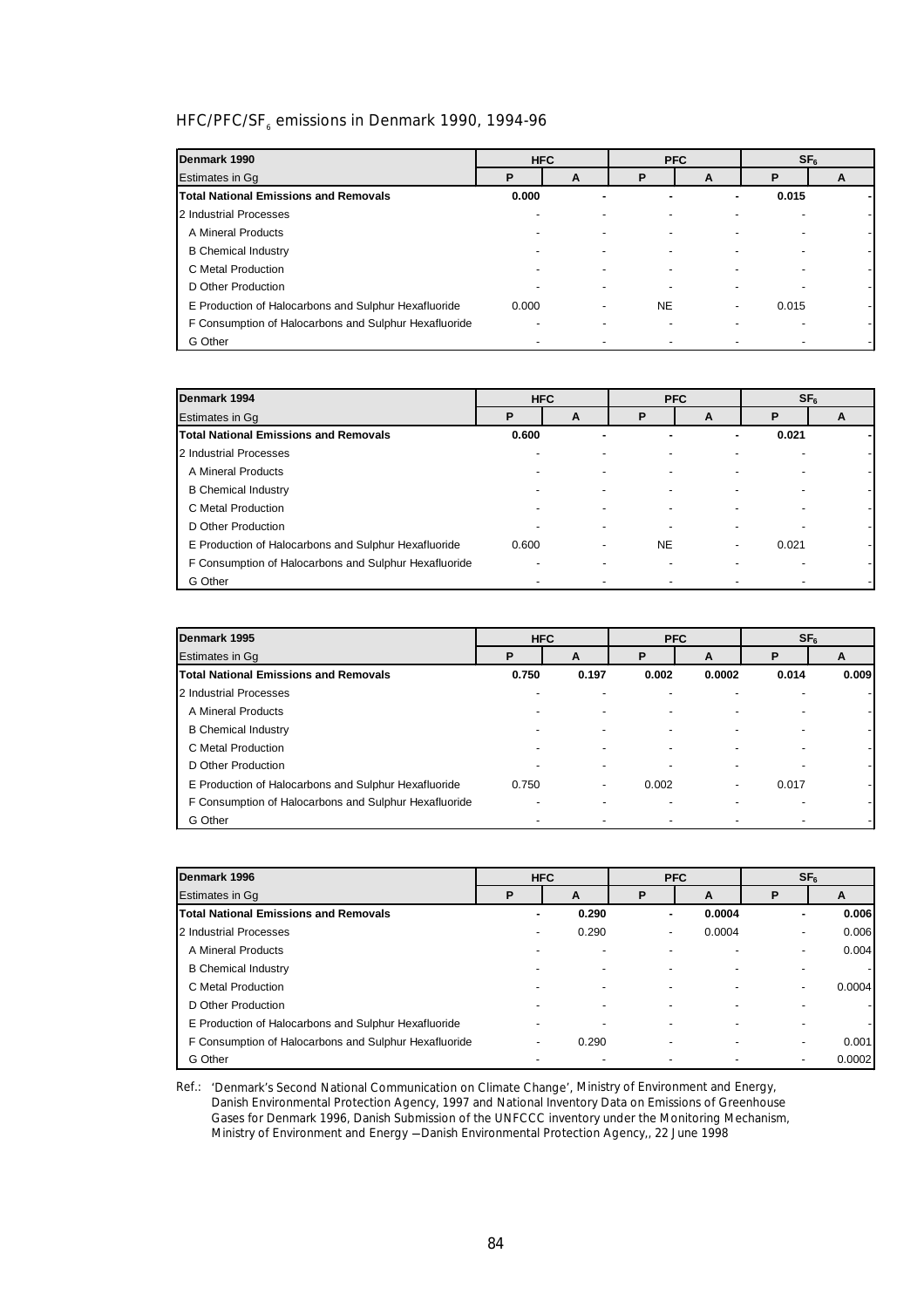| IPCC TABLE 7A - SUMMARY REPORT FOR NATIONAL GREENHOUSE GAS INVENTORIES   |                 |                          |                                |                                 |                          |                |                          |
|--------------------------------------------------------------------------|-----------------|--------------------------|--------------------------------|---------------------------------|--------------------------|----------------|--------------------------|
| Finland 1990                                                             |                 |                          | <b>EMISSION ESTIMATES (Gg)</b> |                                 |                          |                |                          |
|                                                                          | CO <sub>2</sub> | CO <sub>2</sub>          | CH <sub>4</sub>                | $N_2$ O                         | $NO_{x}$                 | CO             | <b>NMVOC</b>             |
| Greenhouse Gas Source and Sink Categories                                |                 | <b>Removals</b>          |                                |                                 |                          |                |                          |
| <b>Total National Emissions and Removals</b>                             | 59,300          | 30,600                   | 358.1                          | 18.6                            | 295.0                    | 487.0          | 213.0                    |
| 1 Energy                                                                 | 57,400          | $\overline{a}$           | 20.5                           | 5.5                             | 291.0                    | 484.0          | 135.0                    |
| A Fuel Combustion                                                        | 53,900          | $\overline{\phantom{a}}$ | 19.3                           | 5.5                             | 291.0                    | 484.0          | 126.0                    |
| 1 Energy Industries                                                      | 18,400          |                          | 1.2                            | 1.2                             | 64.0                     | 9.0            | 0.0                      |
| 2 Manufacturing Industries and Construction                              | 14,100          |                          | 1.9                            | 1.2                             | 41.0                     | 32.0           | 0.0                      |
| 3 Transport                                                              | 11,900          |                          | 3.3                            | 1.7                             | 160.0                    | 368.0          | 91.0                     |
| 4 Other Sectors                                                          | 7,300           | $\overline{\phantom{a}}$ | 11.3                           | 0.7                             | 8.0                      | 61.0           | 35.0                     |
| 5 Other                                                                  | 2,200           | $\overline{\phantom{a}}$ | 1.6                            | 0.7                             | 18.0                     | 14.0           | 0.0                      |
| <b>B Fugitive Emissions from Fuels</b>                                   | 3,500           | $\overline{\phantom{a}}$ | 1.2                            | $\overline{\phantom{a}}$        | ÷,                       | $\overline{a}$ | 9.0                      |
| 1 Solid Fuels                                                            | 3,500           | $\overline{\phantom{a}}$ | 1.0                            | $\overline{\phantom{m}}$        | $\overline{\phantom{a}}$ | $\overline{a}$ |                          |
| 2 Oil and Natural Gas                                                    | 40              | $\overline{\phantom{a}}$ | 0.2                            | $\overline{\phantom{a}}$        |                          | $\overline{a}$ | 9.0                      |
| 2 Industrial Processes                                                   | 1,200           | $\overline{\phantom{a}}$ | 3.8                            | 3.0                             | 4.0                      | 3.0            | 19.0                     |
| A Mineral Products                                                       |                 | $\overline{\phantom{a}}$ | $\blacksquare$                 | $\overline{a}$                  | $\overline{a}$           |                |                          |
| <b>B</b> Chemical Industry                                               |                 | $\overline{a}$           | $\overline{\phantom{a}}$       | $\overline{a}$                  |                          | $\overline{a}$ |                          |
| C Metal Production                                                       |                 |                          | $\overline{\phantom{a}}$       |                                 |                          | $\overline{a}$ |                          |
| D Other Production                                                       |                 |                          |                                |                                 |                          |                |                          |
| E Production of Halocarbons and Sulphur Hexafluoride                     |                 |                          |                                |                                 | $\overline{a}$           |                |                          |
| F Consumption of Halocarbons and Sulphur Hexafluoride                    |                 |                          |                                |                                 |                          |                | ٠                        |
| G Other                                                                  |                 |                          |                                |                                 |                          |                |                          |
| 3 Solvent and Other Product Use                                          |                 |                          | L,                             |                                 |                          | -              | 57.0                     |
| 4 Agriculture                                                            | <b>NE</b>       | $\overline{a}$           | 93.8                           | 10.1                            |                          | $\overline{a}$ |                          |
| A Enteric Fermentation                                                   |                 | $\overline{a}$           | 83.0                           | $\overline{\phantom{a}}$        |                          |                |                          |
| <b>B Manure Management</b>                                               |                 | ÷,                       | 10.8                           | NE.                             |                          |                |                          |
| C Rice Cultivation                                                       |                 |                          | $\overline{a}$                 |                                 |                          |                |                          |
| D Agricultural Soils                                                     | NE              | $\overline{\phantom{a}}$ | $\overline{a}$                 | 10.1                            |                          | $\overline{a}$ |                          |
| E Prescribed Burning of Savannas                                         |                 |                          | $\blacksquare$                 |                                 |                          |                |                          |
| F Field Burning of Agricultural Residues                                 |                 | $\overline{\phantom{a}}$ | $\overline{a}$                 |                                 |                          |                |                          |
| G Other                                                                  |                 | $\overline{a}$           |                                | $\overline{a}$                  |                          | $\overline{a}$ |                          |
| 5 Land-Use Change & Forestry                                             |                 | 30,600                   |                                |                                 |                          |                |                          |
| A Changes in Forest and Other Woody Biomass Stocks                       |                 | 30,600                   |                                | ÷,                              |                          |                |                          |
| <b>B Forest and Grassland Conversion</b>                                 |                 |                          |                                |                                 |                          |                |                          |
|                                                                          |                 |                          |                                |                                 |                          |                |                          |
| C Abandonment of Managed Lands<br>D CO2 Emissions and Removals from Soil |                 |                          |                                |                                 |                          |                |                          |
| E Other                                                                  |                 |                          |                                |                                 |                          |                | $\overline{\phantom{a}}$ |
|                                                                          |                 |                          |                                |                                 |                          |                |                          |
| 6 Waste                                                                  |                 |                          | 240.0                          |                                 |                          |                | 2.0                      |
| A Solid Waste Disposal on Land                                           |                 |                          | 230.0                          |                                 |                          |                |                          |
| <b>B</b> Wastewater Handling                                             |                 |                          | 10.0                           |                                 |                          |                |                          |
| C Waste Incineration                                                     |                 |                          |                                |                                 |                          |                |                          |
| D Other                                                                  |                 |                          |                                |                                 |                          |                |                          |
| 7 Other                                                                  | 600             |                          |                                |                                 |                          |                |                          |
| <b>Memo Items:</b>                                                       |                 |                          |                                |                                 |                          |                |                          |
| <b>International Bunkers</b>                                             | 2,800           |                          | 1.3                            | 1.2                             | 22.0                     |                |                          |
| Aviation                                                                 | 1,000           |                          | IE                             | IE                              | IE                       |                |                          |
| Marine                                                                   | 1,800           |                          | 1.3                            | 1.2                             | 22.0                     |                |                          |
| CO <sub>2</sub> Emissions from Biomass                                   | 18,400          |                          | $\overline{\phantom{a}}$       | $\centering \label{eq:reduced}$ |                          |                |                          |

Ref.: '*Finland's Second Report under the Framework Convention on Climate Change*', April 1997 and (draft) Finland's National Greenhouse Gas inventory to the UNFCCC Years 1990, 1995-1997, Submission under the Monitoring Mechanism, Ministry of the Environment, 3 March 1999.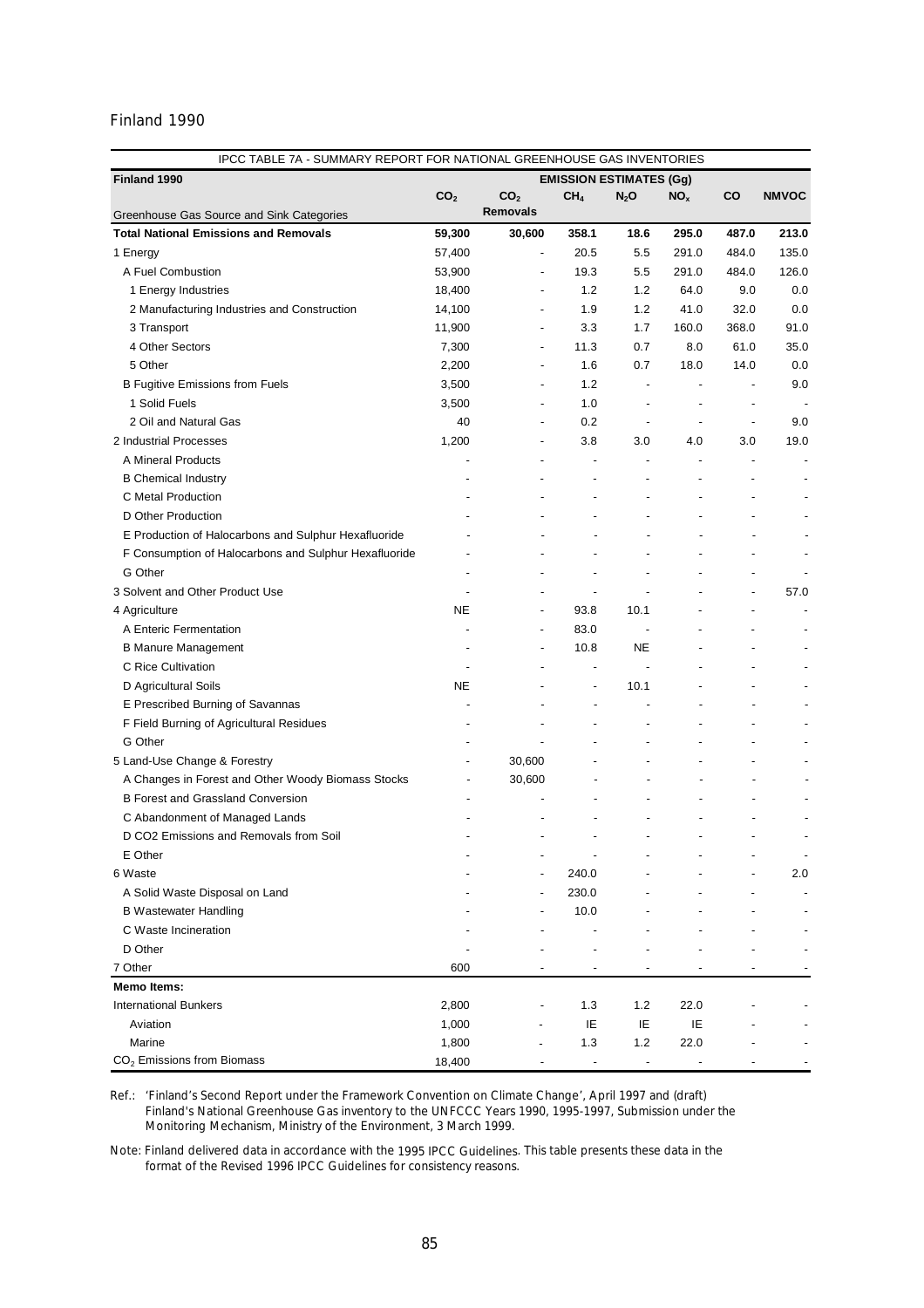|                                                       | IPCC TABLE 7A - SUMMARY REPORT FOR NATIONAL GREENHOUSE GAS INVENTORIES |                          |                          |                                |                          |                          |              |  |  |
|-------------------------------------------------------|------------------------------------------------------------------------|--------------------------|--------------------------|--------------------------------|--------------------------|--------------------------|--------------|--|--|
| Finland 1994                                          |                                                                        |                          |                          | <b>EMISSION ESTIMATES (Gg)</b> |                          |                          |              |  |  |
|                                                       | CO <sub>2</sub>                                                        | CO <sub>2</sub>          | CH <sub>4</sub>          | $N_2O$                         | NO <sub>x</sub>          | co                       | <b>NMVOC</b> |  |  |
| Greenhouse Gas Source and Sink Categories             |                                                                        | <b>Removals</b>          |                          |                                |                          |                          |              |  |  |
| <b>Total National Emissions and Removals</b>          | 59,253                                                                 | 16,800                   | 245.0                    | 18.0                           | 282.0                    | 443.0                    | 165.0        |  |  |
| 1 Energy                                              | 58,413                                                                 | $\overline{\phantom{a}}$ | 16.0                     | 6.0                            | 279.0                    | 433.0                    | 110.0        |  |  |
| A Fuel Combustion                                     | 58,337                                                                 | $\overline{\phantom{a}}$ | 16.0                     | 6.0                            | 279.0                    | 433.0                    | 97.0         |  |  |
| 1 Energy Industries                                   | 24,526                                                                 | $\overline{a}$           | ΙE                       | ΙE                             | 54.0                     | 7.0                      | 0.0          |  |  |
| 2 Manufacturing Industries and Construction           | 14,098                                                                 | ÷,                       | IE                       | IE                             | 42.0                     | 41.0                     | 1.0          |  |  |
| 3 Transport                                           | 11,414                                                                 | $\overline{\phantom{a}}$ | 3.0                      | 2.0                            | 146.0                    | 317.0                    | 53.0         |  |  |
| 4 Other Sectors                                       | 6,706                                                                  | ÷,                       | ΙE                       | IE                             | 20.0                     | 48.0                     | 32.0         |  |  |
| 5 Other                                               | 1,593                                                                  | $\overline{\phantom{a}}$ | 13.0                     | 4.0                            | 16.0                     | 21.0                     | 11.0         |  |  |
| <b>B Fugitive Emissions from Fuels</b>                | 80                                                                     |                          |                          |                                |                          |                          | 13.0         |  |  |
| 1 Solid Fuels                                         |                                                                        |                          |                          |                                | $\overline{a}$           | $\overline{\phantom{a}}$ |              |  |  |
| 2 Oil and Natural Gas                                 | 80                                                                     |                          |                          | $\overline{\phantom{a}}$       | $\overline{\phantom{a}}$ | ÷,                       | 13.0         |  |  |
| 2 Industrial Processes                                | 840                                                                    |                          | 4.0                      | 3.0                            | 2.0                      | 10.0                     | 10.0         |  |  |
| A Mineral Products                                    |                                                                        |                          | $\overline{a}$           | $\overline{a}$                 |                          |                          |              |  |  |
| <b>B</b> Chemical Industry                            |                                                                        |                          | $\overline{a}$           |                                |                          |                          |              |  |  |
| C Metal Production                                    |                                                                        |                          |                          |                                |                          |                          |              |  |  |
| D Other Production                                    |                                                                        |                          |                          |                                |                          |                          |              |  |  |
| E Production of Halocarbons and Sulphur Hexafluoride  |                                                                        |                          |                          |                                |                          |                          |              |  |  |
| F Consumption of Halocarbons and Sulphur Hexafluoride |                                                                        |                          |                          |                                |                          |                          |              |  |  |
| G Other                                               |                                                                        |                          |                          |                                |                          |                          |              |  |  |
| 3 Solvent and Other Product Use                       |                                                                        |                          |                          | ÷,                             |                          | $\overline{\phantom{a}}$ | 46.0         |  |  |
| 4 Agriculture                                         |                                                                        | $\overline{\phantom{a}}$ | 93.0                     | 9.0                            |                          |                          |              |  |  |
| A Enteric Fermentation                                |                                                                        | $\overline{\phantom{a}}$ | 83.0                     | 8.0                            |                          |                          |              |  |  |
| <b>B Manure Management</b>                            |                                                                        | $\overline{\phantom{a}}$ | 10.0                     | 1.0                            |                          |                          |              |  |  |
| C Rice Cultivation                                    |                                                                        |                          | $\overline{a}$           | L,                             |                          |                          |              |  |  |
| D Agricultural Soils                                  |                                                                        |                          | ÷                        | $\overline{a}$                 | $\overline{a}$           | $\overline{\phantom{a}}$ |              |  |  |
| E Prescribed Burning of Savannas                      |                                                                        |                          | $\overline{\phantom{a}}$ | $\overline{\phantom{a}}$       | $\overline{a}$           | $\overline{\phantom{a}}$ |              |  |  |
| F Field Burning of Agricultural Residues              |                                                                        |                          | ÷                        | $\blacksquare$                 |                          | $\overline{\phantom{a}}$ |              |  |  |
| G Other                                               |                                                                        | $\overline{\phantom{a}}$ |                          | $\overline{\phantom{a}}$       | $\overline{a}$           | $\overline{\phantom{a}}$ |              |  |  |
| 5 Land-Use Change & Forestry                          | $\overline{a}$                                                         | 16,800                   |                          |                                | -                        | $\overline{\phantom{a}}$ |              |  |  |
| A Changes in Forest and Other Woody Biomass Stocks    |                                                                        | 16,800                   |                          | $\overline{a}$                 |                          | $\overline{\phantom{a}}$ |              |  |  |
| <b>B Forest and Grassland Conversion</b>              |                                                                        |                          |                          |                                |                          | ٠                        |              |  |  |
| C Abandonment of Managed Lands                        |                                                                        |                          |                          |                                |                          |                          |              |  |  |
| D CO2 Emissions and Removals from Soil                |                                                                        |                          |                          |                                | $\overline{a}$           | $\overline{\phantom{a}}$ |              |  |  |
| E Other                                               |                                                                        |                          |                          |                                |                          |                          |              |  |  |
| 6 Waste                                               |                                                                        |                          | 132.0                    |                                |                          |                          |              |  |  |
| A Solid Waste Disposal on Land                        |                                                                        |                          | 122.0                    |                                |                          |                          |              |  |  |
| <b>B Wastewater Handling</b>                          |                                                                        |                          | 10.0                     |                                |                          |                          |              |  |  |
| C Waste Incineration                                  |                                                                        |                          |                          |                                |                          |                          |              |  |  |
| D Other                                               |                                                                        |                          |                          |                                |                          |                          |              |  |  |
| 7 Other                                               |                                                                        |                          |                          |                                |                          |                          |              |  |  |
| <b>Memo Items:</b>                                    |                                                                        |                          |                          |                                |                          |                          |              |  |  |
| <b>International Bunkers</b>                          | 2,120                                                                  |                          | 1.0                      | 1.0                            | 25.0                     | 8.0                      | 4.0          |  |  |
| Aviation                                              | 820                                                                    |                          | IE                       | ΙE                             | IE                       | IE                       | IE           |  |  |
| Marine                                                | 1,300                                                                  |                          | 1.0                      | 1.0                            | 25.0                     | 8.0                      | 4.0          |  |  |
| CO <sub>2</sub> Emissions from Biomass                | 20,981                                                                 |                          | $\overline{\phantom{a}}$ | $\overline{a}$                 |                          |                          |              |  |  |

Ref.: '*Finland's National Report under the United Nations Framework Convention on Climate Change*', Ministry of the Environment, January 1995, and 'Finland's Second Report under the Framework Convention on Climate Change', April 1997.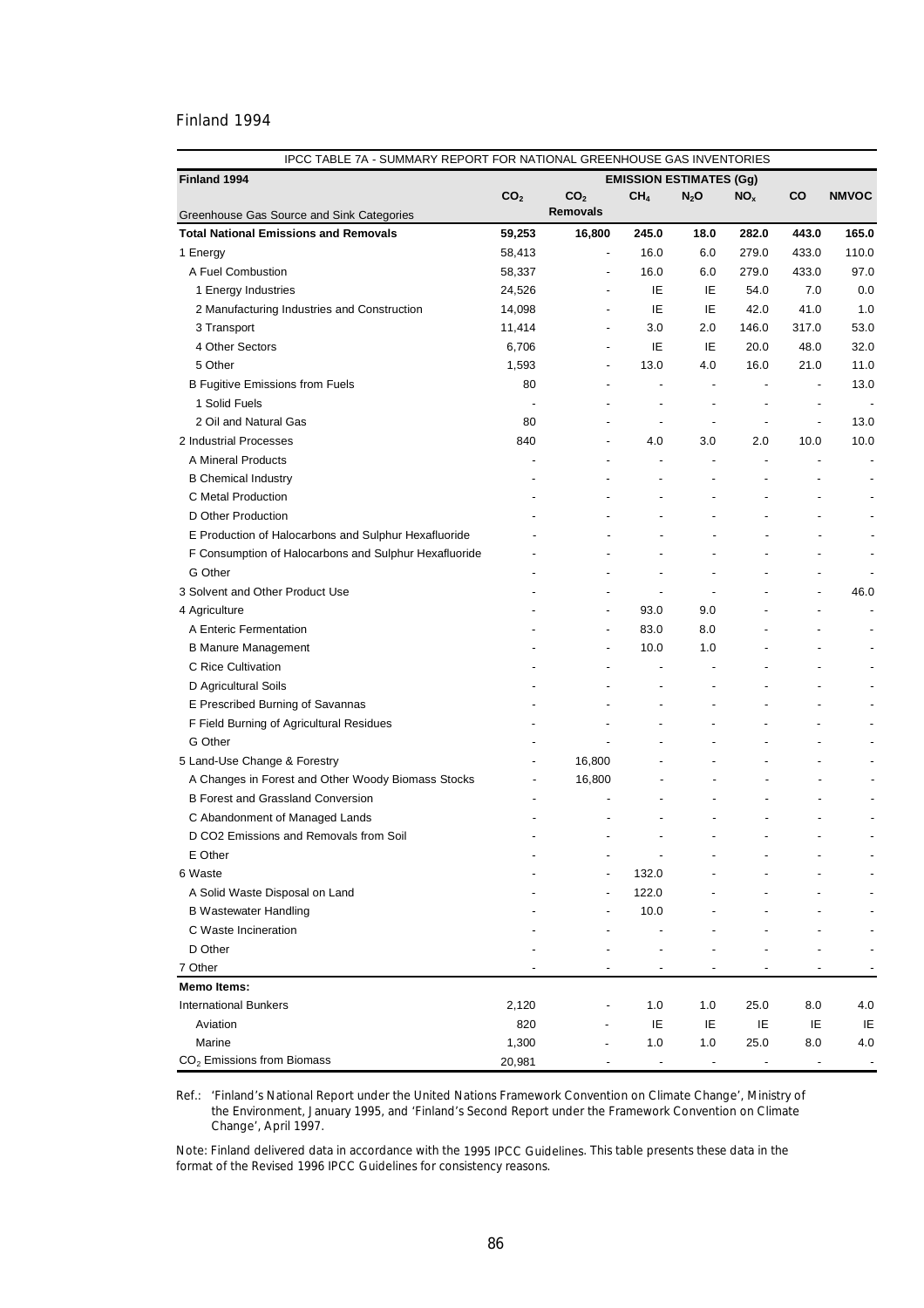| Finland 1995<br><b>EMISSION ESTIMATES (Gg)</b><br>CO <sub>2</sub><br>CO <sub>2</sub><br>CH <sub>4</sub><br>CO<br><b>NMVOC</b><br>$N_2$ O<br>NO <sub>x</sub><br><b>Removals</b><br>Greenhouse Gas Source and Sink Categories<br><b>Total National Emissions and Removals</b><br>60,900<br>14,300<br>268.9<br>18.2<br>259.0<br>434.0<br>182.0<br>22.8<br>6.3<br>257.0<br>424.0<br>121.0<br>59,400<br>1 Energy<br>$\overline{\phantom{a}}$<br>21.7<br>6.3<br>257.0<br>424.0<br>113.0<br>A Fuel Combustion<br>55,900<br>$\overline{\phantom{0}}$<br>1.6<br>40.0<br>8.0<br>0.0<br>1 Energy Industries<br>22,300<br>1.6<br>$\overline{\phantom{0}}$<br>2.6<br>1.7<br>35.0<br>43.0<br>0.0<br>2 Manufacturing Industries and Construction<br>13,800<br>$\overline{\phantom{0}}$<br>3.0<br>139.0<br>306.0<br>81.0<br>3 Transport<br>11,100<br>1.8<br>$\overline{\phantom{0}}$<br>46.0<br>4 Other Sectors<br>0.7<br>26.0<br>32.0<br>7,100<br>13.2<br>$\blacksquare$<br>5 Other<br>1,600<br>1.3<br>17.0<br>21.0<br>0.0<br>0.6<br>$\overline{\phantom{a}}$<br>3,500<br>1.2<br>8.0<br><b>B Fugitive Emissions from Fuels</b><br>$\overline{\phantom{a}}$<br>$\blacksquare$<br>$\overline{\phantom{a}}$<br>$\overline{\phantom{0}}$<br>1 Solid Fuels<br>3,500<br>1.0<br>$\overline{\phantom{0}}$<br>$\overline{\phantom{a}}$<br>$\overline{\phantom{a}}$<br>$\overline{a}$<br>2 Oil and Natural Gas<br>40<br>0.2<br>8.0<br>$\overline{\phantom{a}}$<br>$\overline{\phantom{a}}$<br>$\overline{\phantom{0}}$<br>$\overline{a}$<br>2 Industrial Processes<br>800<br>3.8<br>13.0<br>2.6<br>2.0<br>10.0<br>$\overline{\phantom{0}}$<br>A Mineral Products<br>$\overline{a}$<br>$\overline{\phantom{a}}$<br>$\overline{a}$<br>$\overline{a}$<br>$\overline{\phantom{0}}$<br><b>B Chemical Industry</b><br>$\overline{a}$<br>٠<br>$\overline{a}$<br>C Metal Production<br>٠<br>$\overline{\phantom{a}}$<br>D Other Production<br>$\overline{a}$<br>E Production of Halocarbons and Sulphur Hexafluoride<br>$\overline{a}$<br>F Consumption of Halocarbons and Sulphur Hexafluoride<br>G Other<br>÷,<br>$\overline{a}$<br>$\overline{a}$<br>3 Solvent and Other Product Use<br>46.0<br>L,<br>$\overline{a}$<br>$\overline{\phantom{a}}$<br>$\overline{a}$<br><b>NE</b><br>4 Agriculture<br>82.2<br>9.3<br>$\overline{\phantom{a}}$<br>$\overline{\phantom{a}}$<br>72.2<br>A Enteric Fermentation<br>$\overline{\phantom{a}}$<br>$\overline{\phantom{a}}$<br>10.1<br><b>NE</b><br><b>B Manure Management</b><br>$\overline{\phantom{0}}$<br>C Rice Cultivation<br>$\blacksquare$<br>$\overline{\phantom{0}}$<br>$\overline{a}$<br>NE<br>9.3<br>D Agricultural Soils<br>$\overline{\phantom{a}}$<br>$\overline{a}$<br>$\overline{a}$<br>E Prescribed Burning of Savannas<br>÷,<br>$\overline{a}$<br>F Field Burning of Agricultural Residues<br>$\overline{a}$<br>÷,<br>÷,<br>G Other<br>$\overline{a}$<br>$\overline{a}$<br>$\overline{a}$<br>٠<br>14,300<br>5 Land-Use Change & Forestry<br>$\overline{\phantom{a}}$<br>$\overline{\phantom{a}}$<br>14,300<br>A Changes in Forest and Other Woody Biomass Stocks<br>$\overline{a}$<br>$\overline{a}$<br><b>B Forest and Grassland Conversion</b><br>C Abandonment of Managed Lands<br>D CO2 Emissions and Removals from Soil<br>E Other<br>$\overline{\phantom{m}}$<br>160.0<br>6 Waste<br>2.0<br>150.0<br>A Solid Waste Disposal on Land<br>IE<br>IE<br><b>B Wastewater Handling</b><br>10.0<br>IE<br>C Waste Incineration<br>D Other<br>2.0<br>7 Other<br>700<br><b>Memo Items:</b><br>1.0<br><b>International Bunkers</b><br>1,850<br>0.8<br>19.0<br>6.0<br>3.0<br>850<br>IE<br>IE<br>IE<br>IE<br>Aviation<br>IE<br>Marine<br>1,000<br>1.0<br>0.8<br>19.0<br>6.0<br>3.0 |                                        | IPCC TABLE 7A - SUMMARY REPORT FOR NATIONAL GREENHOUSE GAS INVENTORIES |  |  |  |  |  |  |
|-------------------------------------------------------------------------------------------------------------------------------------------------------------------------------------------------------------------------------------------------------------------------------------------------------------------------------------------------------------------------------------------------------------------------------------------------------------------------------------------------------------------------------------------------------------------------------------------------------------------------------------------------------------------------------------------------------------------------------------------------------------------------------------------------------------------------------------------------------------------------------------------------------------------------------------------------------------------------------------------------------------------------------------------------------------------------------------------------------------------------------------------------------------------------------------------------------------------------------------------------------------------------------------------------------------------------------------------------------------------------------------------------------------------------------------------------------------------------------------------------------------------------------------------------------------------------------------------------------------------------------------------------------------------------------------------------------------------------------------------------------------------------------------------------------------------------------------------------------------------------------------------------------------------------------------------------------------------------------------------------------------------------------------------------------------------------------------------------------------------------------------------------------------------------------------------------------------------------------------------------------------------------------------------------------------------------------------------------------------------------------------------------------------------------------------------------------------------------------------------------------------------------------------------------------------------------------------------------------------------------------------------------------------------------------------------------------------------------------------------------------------------------------------------------------------------------------------------------------------------------------------------------------------------------------------------------------------------------------------------------------------------------------------------------------------------------------------------------------------------------------------------------------------------------------------------------------------------------------------------------------------------------------------------------------------------------------------------------------------------------------------------------------------------------------------------------------------------------------------------------------------------------------------------------------------------------------------------------------------------------------------------------------------------------------------------------------|----------------------------------------|------------------------------------------------------------------------|--|--|--|--|--|--|
|                                                                                                                                                                                                                                                                                                                                                                                                                                                                                                                                                                                                                                                                                                                                                                                                                                                                                                                                                                                                                                                                                                                                                                                                                                                                                                                                                                                                                                                                                                                                                                                                                                                                                                                                                                                                                                                                                                                                                                                                                                                                                                                                                                                                                                                                                                                                                                                                                                                                                                                                                                                                                                                                                                                                                                                                                                                                                                                                                                                                                                                                                                                                                                                                                                                                                                                                                                                                                                                                                                                                                                                                                                                                                                       |                                        |                                                                        |  |  |  |  |  |  |
|                                                                                                                                                                                                                                                                                                                                                                                                                                                                                                                                                                                                                                                                                                                                                                                                                                                                                                                                                                                                                                                                                                                                                                                                                                                                                                                                                                                                                                                                                                                                                                                                                                                                                                                                                                                                                                                                                                                                                                                                                                                                                                                                                                                                                                                                                                                                                                                                                                                                                                                                                                                                                                                                                                                                                                                                                                                                                                                                                                                                                                                                                                                                                                                                                                                                                                                                                                                                                                                                                                                                                                                                                                                                                                       |                                        |                                                                        |  |  |  |  |  |  |
|                                                                                                                                                                                                                                                                                                                                                                                                                                                                                                                                                                                                                                                                                                                                                                                                                                                                                                                                                                                                                                                                                                                                                                                                                                                                                                                                                                                                                                                                                                                                                                                                                                                                                                                                                                                                                                                                                                                                                                                                                                                                                                                                                                                                                                                                                                                                                                                                                                                                                                                                                                                                                                                                                                                                                                                                                                                                                                                                                                                                                                                                                                                                                                                                                                                                                                                                                                                                                                                                                                                                                                                                                                                                                                       |                                        |                                                                        |  |  |  |  |  |  |
|                                                                                                                                                                                                                                                                                                                                                                                                                                                                                                                                                                                                                                                                                                                                                                                                                                                                                                                                                                                                                                                                                                                                                                                                                                                                                                                                                                                                                                                                                                                                                                                                                                                                                                                                                                                                                                                                                                                                                                                                                                                                                                                                                                                                                                                                                                                                                                                                                                                                                                                                                                                                                                                                                                                                                                                                                                                                                                                                                                                                                                                                                                                                                                                                                                                                                                                                                                                                                                                                                                                                                                                                                                                                                                       |                                        |                                                                        |  |  |  |  |  |  |
|                                                                                                                                                                                                                                                                                                                                                                                                                                                                                                                                                                                                                                                                                                                                                                                                                                                                                                                                                                                                                                                                                                                                                                                                                                                                                                                                                                                                                                                                                                                                                                                                                                                                                                                                                                                                                                                                                                                                                                                                                                                                                                                                                                                                                                                                                                                                                                                                                                                                                                                                                                                                                                                                                                                                                                                                                                                                                                                                                                                                                                                                                                                                                                                                                                                                                                                                                                                                                                                                                                                                                                                                                                                                                                       |                                        |                                                                        |  |  |  |  |  |  |
|                                                                                                                                                                                                                                                                                                                                                                                                                                                                                                                                                                                                                                                                                                                                                                                                                                                                                                                                                                                                                                                                                                                                                                                                                                                                                                                                                                                                                                                                                                                                                                                                                                                                                                                                                                                                                                                                                                                                                                                                                                                                                                                                                                                                                                                                                                                                                                                                                                                                                                                                                                                                                                                                                                                                                                                                                                                                                                                                                                                                                                                                                                                                                                                                                                                                                                                                                                                                                                                                                                                                                                                                                                                                                                       |                                        |                                                                        |  |  |  |  |  |  |
|                                                                                                                                                                                                                                                                                                                                                                                                                                                                                                                                                                                                                                                                                                                                                                                                                                                                                                                                                                                                                                                                                                                                                                                                                                                                                                                                                                                                                                                                                                                                                                                                                                                                                                                                                                                                                                                                                                                                                                                                                                                                                                                                                                                                                                                                                                                                                                                                                                                                                                                                                                                                                                                                                                                                                                                                                                                                                                                                                                                                                                                                                                                                                                                                                                                                                                                                                                                                                                                                                                                                                                                                                                                                                                       |                                        |                                                                        |  |  |  |  |  |  |
|                                                                                                                                                                                                                                                                                                                                                                                                                                                                                                                                                                                                                                                                                                                                                                                                                                                                                                                                                                                                                                                                                                                                                                                                                                                                                                                                                                                                                                                                                                                                                                                                                                                                                                                                                                                                                                                                                                                                                                                                                                                                                                                                                                                                                                                                                                                                                                                                                                                                                                                                                                                                                                                                                                                                                                                                                                                                                                                                                                                                                                                                                                                                                                                                                                                                                                                                                                                                                                                                                                                                                                                                                                                                                                       |                                        |                                                                        |  |  |  |  |  |  |
|                                                                                                                                                                                                                                                                                                                                                                                                                                                                                                                                                                                                                                                                                                                                                                                                                                                                                                                                                                                                                                                                                                                                                                                                                                                                                                                                                                                                                                                                                                                                                                                                                                                                                                                                                                                                                                                                                                                                                                                                                                                                                                                                                                                                                                                                                                                                                                                                                                                                                                                                                                                                                                                                                                                                                                                                                                                                                                                                                                                                                                                                                                                                                                                                                                                                                                                                                                                                                                                                                                                                                                                                                                                                                                       |                                        |                                                                        |  |  |  |  |  |  |
|                                                                                                                                                                                                                                                                                                                                                                                                                                                                                                                                                                                                                                                                                                                                                                                                                                                                                                                                                                                                                                                                                                                                                                                                                                                                                                                                                                                                                                                                                                                                                                                                                                                                                                                                                                                                                                                                                                                                                                                                                                                                                                                                                                                                                                                                                                                                                                                                                                                                                                                                                                                                                                                                                                                                                                                                                                                                                                                                                                                                                                                                                                                                                                                                                                                                                                                                                                                                                                                                                                                                                                                                                                                                                                       |                                        |                                                                        |  |  |  |  |  |  |
|                                                                                                                                                                                                                                                                                                                                                                                                                                                                                                                                                                                                                                                                                                                                                                                                                                                                                                                                                                                                                                                                                                                                                                                                                                                                                                                                                                                                                                                                                                                                                                                                                                                                                                                                                                                                                                                                                                                                                                                                                                                                                                                                                                                                                                                                                                                                                                                                                                                                                                                                                                                                                                                                                                                                                                                                                                                                                                                                                                                                                                                                                                                                                                                                                                                                                                                                                                                                                                                                                                                                                                                                                                                                                                       |                                        |                                                                        |  |  |  |  |  |  |
|                                                                                                                                                                                                                                                                                                                                                                                                                                                                                                                                                                                                                                                                                                                                                                                                                                                                                                                                                                                                                                                                                                                                                                                                                                                                                                                                                                                                                                                                                                                                                                                                                                                                                                                                                                                                                                                                                                                                                                                                                                                                                                                                                                                                                                                                                                                                                                                                                                                                                                                                                                                                                                                                                                                                                                                                                                                                                                                                                                                                                                                                                                                                                                                                                                                                                                                                                                                                                                                                                                                                                                                                                                                                                                       |                                        |                                                                        |  |  |  |  |  |  |
|                                                                                                                                                                                                                                                                                                                                                                                                                                                                                                                                                                                                                                                                                                                                                                                                                                                                                                                                                                                                                                                                                                                                                                                                                                                                                                                                                                                                                                                                                                                                                                                                                                                                                                                                                                                                                                                                                                                                                                                                                                                                                                                                                                                                                                                                                                                                                                                                                                                                                                                                                                                                                                                                                                                                                                                                                                                                                                                                                                                                                                                                                                                                                                                                                                                                                                                                                                                                                                                                                                                                                                                                                                                                                                       |                                        |                                                                        |  |  |  |  |  |  |
|                                                                                                                                                                                                                                                                                                                                                                                                                                                                                                                                                                                                                                                                                                                                                                                                                                                                                                                                                                                                                                                                                                                                                                                                                                                                                                                                                                                                                                                                                                                                                                                                                                                                                                                                                                                                                                                                                                                                                                                                                                                                                                                                                                                                                                                                                                                                                                                                                                                                                                                                                                                                                                                                                                                                                                                                                                                                                                                                                                                                                                                                                                                                                                                                                                                                                                                                                                                                                                                                                                                                                                                                                                                                                                       |                                        |                                                                        |  |  |  |  |  |  |
|                                                                                                                                                                                                                                                                                                                                                                                                                                                                                                                                                                                                                                                                                                                                                                                                                                                                                                                                                                                                                                                                                                                                                                                                                                                                                                                                                                                                                                                                                                                                                                                                                                                                                                                                                                                                                                                                                                                                                                                                                                                                                                                                                                                                                                                                                                                                                                                                                                                                                                                                                                                                                                                                                                                                                                                                                                                                                                                                                                                                                                                                                                                                                                                                                                                                                                                                                                                                                                                                                                                                                                                                                                                                                                       |                                        |                                                                        |  |  |  |  |  |  |
|                                                                                                                                                                                                                                                                                                                                                                                                                                                                                                                                                                                                                                                                                                                                                                                                                                                                                                                                                                                                                                                                                                                                                                                                                                                                                                                                                                                                                                                                                                                                                                                                                                                                                                                                                                                                                                                                                                                                                                                                                                                                                                                                                                                                                                                                                                                                                                                                                                                                                                                                                                                                                                                                                                                                                                                                                                                                                                                                                                                                                                                                                                                                                                                                                                                                                                                                                                                                                                                                                                                                                                                                                                                                                                       |                                        |                                                                        |  |  |  |  |  |  |
|                                                                                                                                                                                                                                                                                                                                                                                                                                                                                                                                                                                                                                                                                                                                                                                                                                                                                                                                                                                                                                                                                                                                                                                                                                                                                                                                                                                                                                                                                                                                                                                                                                                                                                                                                                                                                                                                                                                                                                                                                                                                                                                                                                                                                                                                                                                                                                                                                                                                                                                                                                                                                                                                                                                                                                                                                                                                                                                                                                                                                                                                                                                                                                                                                                                                                                                                                                                                                                                                                                                                                                                                                                                                                                       |                                        |                                                                        |  |  |  |  |  |  |
|                                                                                                                                                                                                                                                                                                                                                                                                                                                                                                                                                                                                                                                                                                                                                                                                                                                                                                                                                                                                                                                                                                                                                                                                                                                                                                                                                                                                                                                                                                                                                                                                                                                                                                                                                                                                                                                                                                                                                                                                                                                                                                                                                                                                                                                                                                                                                                                                                                                                                                                                                                                                                                                                                                                                                                                                                                                                                                                                                                                                                                                                                                                                                                                                                                                                                                                                                                                                                                                                                                                                                                                                                                                                                                       |                                        |                                                                        |  |  |  |  |  |  |
|                                                                                                                                                                                                                                                                                                                                                                                                                                                                                                                                                                                                                                                                                                                                                                                                                                                                                                                                                                                                                                                                                                                                                                                                                                                                                                                                                                                                                                                                                                                                                                                                                                                                                                                                                                                                                                                                                                                                                                                                                                                                                                                                                                                                                                                                                                                                                                                                                                                                                                                                                                                                                                                                                                                                                                                                                                                                                                                                                                                                                                                                                                                                                                                                                                                                                                                                                                                                                                                                                                                                                                                                                                                                                                       |                                        |                                                                        |  |  |  |  |  |  |
|                                                                                                                                                                                                                                                                                                                                                                                                                                                                                                                                                                                                                                                                                                                                                                                                                                                                                                                                                                                                                                                                                                                                                                                                                                                                                                                                                                                                                                                                                                                                                                                                                                                                                                                                                                                                                                                                                                                                                                                                                                                                                                                                                                                                                                                                                                                                                                                                                                                                                                                                                                                                                                                                                                                                                                                                                                                                                                                                                                                                                                                                                                                                                                                                                                                                                                                                                                                                                                                                                                                                                                                                                                                                                                       |                                        |                                                                        |  |  |  |  |  |  |
|                                                                                                                                                                                                                                                                                                                                                                                                                                                                                                                                                                                                                                                                                                                                                                                                                                                                                                                                                                                                                                                                                                                                                                                                                                                                                                                                                                                                                                                                                                                                                                                                                                                                                                                                                                                                                                                                                                                                                                                                                                                                                                                                                                                                                                                                                                                                                                                                                                                                                                                                                                                                                                                                                                                                                                                                                                                                                                                                                                                                                                                                                                                                                                                                                                                                                                                                                                                                                                                                                                                                                                                                                                                                                                       |                                        |                                                                        |  |  |  |  |  |  |
|                                                                                                                                                                                                                                                                                                                                                                                                                                                                                                                                                                                                                                                                                                                                                                                                                                                                                                                                                                                                                                                                                                                                                                                                                                                                                                                                                                                                                                                                                                                                                                                                                                                                                                                                                                                                                                                                                                                                                                                                                                                                                                                                                                                                                                                                                                                                                                                                                                                                                                                                                                                                                                                                                                                                                                                                                                                                                                                                                                                                                                                                                                                                                                                                                                                                                                                                                                                                                                                                                                                                                                                                                                                                                                       |                                        |                                                                        |  |  |  |  |  |  |
|                                                                                                                                                                                                                                                                                                                                                                                                                                                                                                                                                                                                                                                                                                                                                                                                                                                                                                                                                                                                                                                                                                                                                                                                                                                                                                                                                                                                                                                                                                                                                                                                                                                                                                                                                                                                                                                                                                                                                                                                                                                                                                                                                                                                                                                                                                                                                                                                                                                                                                                                                                                                                                                                                                                                                                                                                                                                                                                                                                                                                                                                                                                                                                                                                                                                                                                                                                                                                                                                                                                                                                                                                                                                                                       |                                        |                                                                        |  |  |  |  |  |  |
|                                                                                                                                                                                                                                                                                                                                                                                                                                                                                                                                                                                                                                                                                                                                                                                                                                                                                                                                                                                                                                                                                                                                                                                                                                                                                                                                                                                                                                                                                                                                                                                                                                                                                                                                                                                                                                                                                                                                                                                                                                                                                                                                                                                                                                                                                                                                                                                                                                                                                                                                                                                                                                                                                                                                                                                                                                                                                                                                                                                                                                                                                                                                                                                                                                                                                                                                                                                                                                                                                                                                                                                                                                                                                                       |                                        |                                                                        |  |  |  |  |  |  |
|                                                                                                                                                                                                                                                                                                                                                                                                                                                                                                                                                                                                                                                                                                                                                                                                                                                                                                                                                                                                                                                                                                                                                                                                                                                                                                                                                                                                                                                                                                                                                                                                                                                                                                                                                                                                                                                                                                                                                                                                                                                                                                                                                                                                                                                                                                                                                                                                                                                                                                                                                                                                                                                                                                                                                                                                                                                                                                                                                                                                                                                                                                                                                                                                                                                                                                                                                                                                                                                                                                                                                                                                                                                                                                       |                                        |                                                                        |  |  |  |  |  |  |
|                                                                                                                                                                                                                                                                                                                                                                                                                                                                                                                                                                                                                                                                                                                                                                                                                                                                                                                                                                                                                                                                                                                                                                                                                                                                                                                                                                                                                                                                                                                                                                                                                                                                                                                                                                                                                                                                                                                                                                                                                                                                                                                                                                                                                                                                                                                                                                                                                                                                                                                                                                                                                                                                                                                                                                                                                                                                                                                                                                                                                                                                                                                                                                                                                                                                                                                                                                                                                                                                                                                                                                                                                                                                                                       |                                        |                                                                        |  |  |  |  |  |  |
|                                                                                                                                                                                                                                                                                                                                                                                                                                                                                                                                                                                                                                                                                                                                                                                                                                                                                                                                                                                                                                                                                                                                                                                                                                                                                                                                                                                                                                                                                                                                                                                                                                                                                                                                                                                                                                                                                                                                                                                                                                                                                                                                                                                                                                                                                                                                                                                                                                                                                                                                                                                                                                                                                                                                                                                                                                                                                                                                                                                                                                                                                                                                                                                                                                                                                                                                                                                                                                                                                                                                                                                                                                                                                                       |                                        |                                                                        |  |  |  |  |  |  |
|                                                                                                                                                                                                                                                                                                                                                                                                                                                                                                                                                                                                                                                                                                                                                                                                                                                                                                                                                                                                                                                                                                                                                                                                                                                                                                                                                                                                                                                                                                                                                                                                                                                                                                                                                                                                                                                                                                                                                                                                                                                                                                                                                                                                                                                                                                                                                                                                                                                                                                                                                                                                                                                                                                                                                                                                                                                                                                                                                                                                                                                                                                                                                                                                                                                                                                                                                                                                                                                                                                                                                                                                                                                                                                       |                                        |                                                                        |  |  |  |  |  |  |
|                                                                                                                                                                                                                                                                                                                                                                                                                                                                                                                                                                                                                                                                                                                                                                                                                                                                                                                                                                                                                                                                                                                                                                                                                                                                                                                                                                                                                                                                                                                                                                                                                                                                                                                                                                                                                                                                                                                                                                                                                                                                                                                                                                                                                                                                                                                                                                                                                                                                                                                                                                                                                                                                                                                                                                                                                                                                                                                                                                                                                                                                                                                                                                                                                                                                                                                                                                                                                                                                                                                                                                                                                                                                                                       |                                        |                                                                        |  |  |  |  |  |  |
|                                                                                                                                                                                                                                                                                                                                                                                                                                                                                                                                                                                                                                                                                                                                                                                                                                                                                                                                                                                                                                                                                                                                                                                                                                                                                                                                                                                                                                                                                                                                                                                                                                                                                                                                                                                                                                                                                                                                                                                                                                                                                                                                                                                                                                                                                                                                                                                                                                                                                                                                                                                                                                                                                                                                                                                                                                                                                                                                                                                                                                                                                                                                                                                                                                                                                                                                                                                                                                                                                                                                                                                                                                                                                                       |                                        |                                                                        |  |  |  |  |  |  |
|                                                                                                                                                                                                                                                                                                                                                                                                                                                                                                                                                                                                                                                                                                                                                                                                                                                                                                                                                                                                                                                                                                                                                                                                                                                                                                                                                                                                                                                                                                                                                                                                                                                                                                                                                                                                                                                                                                                                                                                                                                                                                                                                                                                                                                                                                                                                                                                                                                                                                                                                                                                                                                                                                                                                                                                                                                                                                                                                                                                                                                                                                                                                                                                                                                                                                                                                                                                                                                                                                                                                                                                                                                                                                                       |                                        |                                                                        |  |  |  |  |  |  |
|                                                                                                                                                                                                                                                                                                                                                                                                                                                                                                                                                                                                                                                                                                                                                                                                                                                                                                                                                                                                                                                                                                                                                                                                                                                                                                                                                                                                                                                                                                                                                                                                                                                                                                                                                                                                                                                                                                                                                                                                                                                                                                                                                                                                                                                                                                                                                                                                                                                                                                                                                                                                                                                                                                                                                                                                                                                                                                                                                                                                                                                                                                                                                                                                                                                                                                                                                                                                                                                                                                                                                                                                                                                                                                       |                                        |                                                                        |  |  |  |  |  |  |
|                                                                                                                                                                                                                                                                                                                                                                                                                                                                                                                                                                                                                                                                                                                                                                                                                                                                                                                                                                                                                                                                                                                                                                                                                                                                                                                                                                                                                                                                                                                                                                                                                                                                                                                                                                                                                                                                                                                                                                                                                                                                                                                                                                                                                                                                                                                                                                                                                                                                                                                                                                                                                                                                                                                                                                                                                                                                                                                                                                                                                                                                                                                                                                                                                                                                                                                                                                                                                                                                                                                                                                                                                                                                                                       |                                        |                                                                        |  |  |  |  |  |  |
|                                                                                                                                                                                                                                                                                                                                                                                                                                                                                                                                                                                                                                                                                                                                                                                                                                                                                                                                                                                                                                                                                                                                                                                                                                                                                                                                                                                                                                                                                                                                                                                                                                                                                                                                                                                                                                                                                                                                                                                                                                                                                                                                                                                                                                                                                                                                                                                                                                                                                                                                                                                                                                                                                                                                                                                                                                                                                                                                                                                                                                                                                                                                                                                                                                                                                                                                                                                                                                                                                                                                                                                                                                                                                                       |                                        |                                                                        |  |  |  |  |  |  |
|                                                                                                                                                                                                                                                                                                                                                                                                                                                                                                                                                                                                                                                                                                                                                                                                                                                                                                                                                                                                                                                                                                                                                                                                                                                                                                                                                                                                                                                                                                                                                                                                                                                                                                                                                                                                                                                                                                                                                                                                                                                                                                                                                                                                                                                                                                                                                                                                                                                                                                                                                                                                                                                                                                                                                                                                                                                                                                                                                                                                                                                                                                                                                                                                                                                                                                                                                                                                                                                                                                                                                                                                                                                                                                       |                                        |                                                                        |  |  |  |  |  |  |
|                                                                                                                                                                                                                                                                                                                                                                                                                                                                                                                                                                                                                                                                                                                                                                                                                                                                                                                                                                                                                                                                                                                                                                                                                                                                                                                                                                                                                                                                                                                                                                                                                                                                                                                                                                                                                                                                                                                                                                                                                                                                                                                                                                                                                                                                                                                                                                                                                                                                                                                                                                                                                                                                                                                                                                                                                                                                                                                                                                                                                                                                                                                                                                                                                                                                                                                                                                                                                                                                                                                                                                                                                                                                                                       |                                        |                                                                        |  |  |  |  |  |  |
|                                                                                                                                                                                                                                                                                                                                                                                                                                                                                                                                                                                                                                                                                                                                                                                                                                                                                                                                                                                                                                                                                                                                                                                                                                                                                                                                                                                                                                                                                                                                                                                                                                                                                                                                                                                                                                                                                                                                                                                                                                                                                                                                                                                                                                                                                                                                                                                                                                                                                                                                                                                                                                                                                                                                                                                                                                                                                                                                                                                                                                                                                                                                                                                                                                                                                                                                                                                                                                                                                                                                                                                                                                                                                                       |                                        |                                                                        |  |  |  |  |  |  |
|                                                                                                                                                                                                                                                                                                                                                                                                                                                                                                                                                                                                                                                                                                                                                                                                                                                                                                                                                                                                                                                                                                                                                                                                                                                                                                                                                                                                                                                                                                                                                                                                                                                                                                                                                                                                                                                                                                                                                                                                                                                                                                                                                                                                                                                                                                                                                                                                                                                                                                                                                                                                                                                                                                                                                                                                                                                                                                                                                                                                                                                                                                                                                                                                                                                                                                                                                                                                                                                                                                                                                                                                                                                                                                       |                                        |                                                                        |  |  |  |  |  |  |
|                                                                                                                                                                                                                                                                                                                                                                                                                                                                                                                                                                                                                                                                                                                                                                                                                                                                                                                                                                                                                                                                                                                                                                                                                                                                                                                                                                                                                                                                                                                                                                                                                                                                                                                                                                                                                                                                                                                                                                                                                                                                                                                                                                                                                                                                                                                                                                                                                                                                                                                                                                                                                                                                                                                                                                                                                                                                                                                                                                                                                                                                                                                                                                                                                                                                                                                                                                                                                                                                                                                                                                                                                                                                                                       |                                        |                                                                        |  |  |  |  |  |  |
|                                                                                                                                                                                                                                                                                                                                                                                                                                                                                                                                                                                                                                                                                                                                                                                                                                                                                                                                                                                                                                                                                                                                                                                                                                                                                                                                                                                                                                                                                                                                                                                                                                                                                                                                                                                                                                                                                                                                                                                                                                                                                                                                                                                                                                                                                                                                                                                                                                                                                                                                                                                                                                                                                                                                                                                                                                                                                                                                                                                                                                                                                                                                                                                                                                                                                                                                                                                                                                                                                                                                                                                                                                                                                                       |                                        |                                                                        |  |  |  |  |  |  |
|                                                                                                                                                                                                                                                                                                                                                                                                                                                                                                                                                                                                                                                                                                                                                                                                                                                                                                                                                                                                                                                                                                                                                                                                                                                                                                                                                                                                                                                                                                                                                                                                                                                                                                                                                                                                                                                                                                                                                                                                                                                                                                                                                                                                                                                                                                                                                                                                                                                                                                                                                                                                                                                                                                                                                                                                                                                                                                                                                                                                                                                                                                                                                                                                                                                                                                                                                                                                                                                                                                                                                                                                                                                                                                       |                                        |                                                                        |  |  |  |  |  |  |
|                                                                                                                                                                                                                                                                                                                                                                                                                                                                                                                                                                                                                                                                                                                                                                                                                                                                                                                                                                                                                                                                                                                                                                                                                                                                                                                                                                                                                                                                                                                                                                                                                                                                                                                                                                                                                                                                                                                                                                                                                                                                                                                                                                                                                                                                                                                                                                                                                                                                                                                                                                                                                                                                                                                                                                                                                                                                                                                                                                                                                                                                                                                                                                                                                                                                                                                                                                                                                                                                                                                                                                                                                                                                                                       |                                        |                                                                        |  |  |  |  |  |  |
|                                                                                                                                                                                                                                                                                                                                                                                                                                                                                                                                                                                                                                                                                                                                                                                                                                                                                                                                                                                                                                                                                                                                                                                                                                                                                                                                                                                                                                                                                                                                                                                                                                                                                                                                                                                                                                                                                                                                                                                                                                                                                                                                                                                                                                                                                                                                                                                                                                                                                                                                                                                                                                                                                                                                                                                                                                                                                                                                                                                                                                                                                                                                                                                                                                                                                                                                                                                                                                                                                                                                                                                                                                                                                                       |                                        |                                                                        |  |  |  |  |  |  |
|                                                                                                                                                                                                                                                                                                                                                                                                                                                                                                                                                                                                                                                                                                                                                                                                                                                                                                                                                                                                                                                                                                                                                                                                                                                                                                                                                                                                                                                                                                                                                                                                                                                                                                                                                                                                                                                                                                                                                                                                                                                                                                                                                                                                                                                                                                                                                                                                                                                                                                                                                                                                                                                                                                                                                                                                                                                                                                                                                                                                                                                                                                                                                                                                                                                                                                                                                                                                                                                                                                                                                                                                                                                                                                       |                                        |                                                                        |  |  |  |  |  |  |
|                                                                                                                                                                                                                                                                                                                                                                                                                                                                                                                                                                                                                                                                                                                                                                                                                                                                                                                                                                                                                                                                                                                                                                                                                                                                                                                                                                                                                                                                                                                                                                                                                                                                                                                                                                                                                                                                                                                                                                                                                                                                                                                                                                                                                                                                                                                                                                                                                                                                                                                                                                                                                                                                                                                                                                                                                                                                                                                                                                                                                                                                                                                                                                                                                                                                                                                                                                                                                                                                                                                                                                                                                                                                                                       |                                        |                                                                        |  |  |  |  |  |  |
|                                                                                                                                                                                                                                                                                                                                                                                                                                                                                                                                                                                                                                                                                                                                                                                                                                                                                                                                                                                                                                                                                                                                                                                                                                                                                                                                                                                                                                                                                                                                                                                                                                                                                                                                                                                                                                                                                                                                                                                                                                                                                                                                                                                                                                                                                                                                                                                                                                                                                                                                                                                                                                                                                                                                                                                                                                                                                                                                                                                                                                                                                                                                                                                                                                                                                                                                                                                                                                                                                                                                                                                                                                                                                                       |                                        |                                                                        |  |  |  |  |  |  |
|                                                                                                                                                                                                                                                                                                                                                                                                                                                                                                                                                                                                                                                                                                                                                                                                                                                                                                                                                                                                                                                                                                                                                                                                                                                                                                                                                                                                                                                                                                                                                                                                                                                                                                                                                                                                                                                                                                                                                                                                                                                                                                                                                                                                                                                                                                                                                                                                                                                                                                                                                                                                                                                                                                                                                                                                                                                                                                                                                                                                                                                                                                                                                                                                                                                                                                                                                                                                                                                                                                                                                                                                                                                                                                       |                                        |                                                                        |  |  |  |  |  |  |
| 23,000                                                                                                                                                                                                                                                                                                                                                                                                                                                                                                                                                                                                                                                                                                                                                                                                                                                                                                                                                                                                                                                                                                                                                                                                                                                                                                                                                                                                                                                                                                                                                                                                                                                                                                                                                                                                                                                                                                                                                                                                                                                                                                                                                                                                                                                                                                                                                                                                                                                                                                                                                                                                                                                                                                                                                                                                                                                                                                                                                                                                                                                                                                                                                                                                                                                                                                                                                                                                                                                                                                                                                                                                                                                                                                | CO <sub>2</sub> Emissions from Biomass |                                                                        |  |  |  |  |  |  |

Ref.: '*Finland's Second Report under the Framework Convention on Climate Change*', April 1997 and (draft) Finland's National Greenhouse Gas inventory to the UNFCCC Years 1990, 1995-1997, Submission under the Monitoring Mechanism, Ministry of the Environment, 3 March 1999.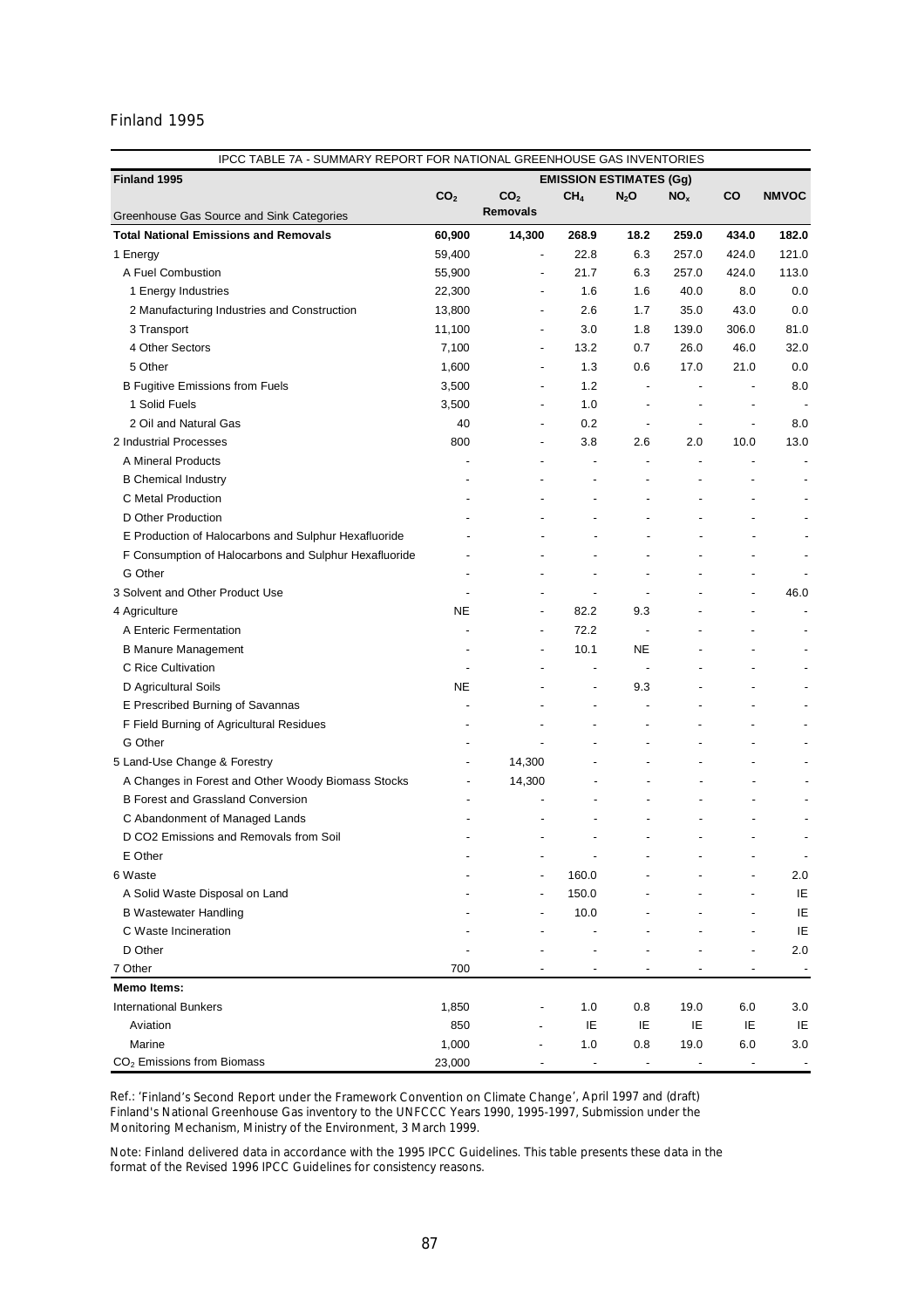| IPCC TABLE 7A - SUMMARY REPORT FOR NATIONAL GREENHOUSE GAS INVENTORIES |                 |                          |                                |                          |                 |                          |              |
|------------------------------------------------------------------------|-----------------|--------------------------|--------------------------------|--------------------------|-----------------|--------------------------|--------------|
| Finland 1996                                                           |                 |                          | <b>EMISSION ESTIMATES (Gg)</b> |                          |                 |                          |              |
|                                                                        | CO <sub>2</sub> | CO <sub>2</sub>          | CH <sub>4</sub>                | $N_2$ O                  | NO <sub>x</sub> | CO                       | <b>NMVOC</b> |
| Greenhouse Gas Source and Sink Categories                              |                 | <b>Removals</b>          |                                |                          |                 |                          |              |
| <b>Total National Emissions and Removals</b>                           | 66,400          | $\blacksquare$           | 269.9                          | 18.5                     | ä,              |                          |              |
| 1 Energy                                                               | 64,800          | $\overline{\phantom{0}}$ | 24.1                           | 6.9                      |                 |                          |              |
| A Fuel Combustion                                                      | 61,300          | $\overline{\phantom{a}}$ | 22.5                           | 6.9                      |                 |                          |              |
| 1 Energy Industries                                                    | 27,400          | $\overline{\phantom{a}}$ | 1.9                            | 2.6                      |                 |                          |              |
| 2 Manufacturing Industries and Construction                            | 13,500          | $\overline{\phantom{a}}$ | 2.6                            | 1.6                      |                 |                          |              |
| 3 Transport                                                            | 11,000          | $\overline{\phantom{0}}$ | 2.9                            | 1.8                      |                 |                          |              |
| 4 Other Sectors                                                        | 7,600           | ٠                        | 13.5                           | 0.3                      |                 |                          |              |
| 5 Other                                                                | 1,900           | ٠                        | 1.5                            | 0.6                      |                 |                          |              |
| <b>B Fugitive Emissions from Fuels</b>                                 | 3,500           | $\overline{a}$           | 1.6                            |                          |                 |                          |              |
| 1 Solid Fuels                                                          | 3,500           | $\overline{a}$           | 1.0                            | $\overline{a}$           |                 |                          |              |
| 2 Oil and Natural Gas                                                  | 20              | $\overline{a}$           | 0.6                            | $\overline{\phantom{a}}$ |                 |                          |              |
| 2 Industrial Processes                                                 | 840             |                          | 3.8                            | 2.6                      |                 |                          |              |
| A Mineral Products                                                     |                 | $\overline{a}$           | $\overline{\phantom{a}}$       |                          |                 |                          |              |
| <b>B</b> Chemical Industry                                             |                 |                          |                                |                          |                 |                          |              |
| C Metal Production                                                     |                 |                          |                                |                          |                 |                          |              |
| D Other Production                                                     |                 |                          |                                |                          |                 |                          |              |
| E Production of Halocarbons and Sulphur Hexafluoride                   |                 |                          |                                |                          |                 |                          |              |
| F Consumption of Halocarbons and Sulphur Hexafluoride                  |                 |                          |                                |                          |                 |                          |              |
| G Other                                                                |                 |                          |                                | $\overline{a}$           |                 |                          |              |
| 3 Solvent and Other Product Use                                        |                 |                          |                                | ÷,                       |                 |                          |              |
| 4 Agriculture                                                          | <b>NE</b>       | $\overline{\phantom{a}}$ | 82.1                           | 9.0                      |                 |                          |              |
| A Enteric Fermentation                                                 |                 | $\overline{\phantom{a}}$ | 72.1                           | $\overline{\phantom{a}}$ |                 |                          |              |
| <b>B Manure Management</b>                                             |                 | $\overline{\phantom{a}}$ | 10.1                           | <b>NE</b>                |                 |                          |              |
| C Rice Cultivation                                                     |                 | $\overline{\phantom{a}}$ |                                | $\overline{\phantom{a}}$ |                 |                          |              |
| D Agricultural Soils                                                   | <b>NE</b>       | $\overline{\phantom{a}}$ | $\overline{a}$                 | 9.0                      |                 | $\blacksquare$           |              |
| E Prescribed Burning of Savannas                                       |                 | $\overline{\phantom{0}}$ | $\overline{\phantom{a}}$       | ÷,                       |                 | $\overline{a}$           |              |
| F Field Burning of Agricultural Residues                               |                 |                          | $\overline{\phantom{a}}$       | $\overline{\phantom{a}}$ |                 | $\overline{\phantom{a}}$ |              |
| G Other                                                                |                 |                          |                                | $\overline{a}$           |                 | $\overline{\phantom{a}}$ |              |
| 5 Land-Use Change & Forestry                                           | <b>NE</b>       |                          |                                | $\overline{a}$           |                 | $\overline{\phantom{a}}$ |              |
| A Changes in Forest and Other Woody Biomass Stocks                     |                 |                          | $\overline{a}$                 |                          |                 | $\overline{\phantom{a}}$ |              |
| <b>B Forest and Grassland Conversion</b>                               |                 |                          |                                |                          |                 | ٠                        |              |
| C Abandonment of Managed Lands                                         |                 |                          |                                |                          |                 |                          |              |
| D CO2 Emissions and Removals from Soil                                 |                 |                          |                                | $\overline{a}$           |                 |                          |              |
| E Other                                                                |                 |                          |                                |                          |                 |                          |              |
|                                                                        |                 |                          |                                |                          |                 |                          |              |
| 6 Waste<br>A Solid Waste Disposal on Land                              |                 |                          | 160.0                          |                          |                 |                          |              |
|                                                                        |                 |                          | 150.0                          |                          |                 |                          |              |
| <b>B Wastewater Handling</b>                                           |                 |                          | 10.0                           |                          |                 |                          |              |
| C Waste Incineration                                                   |                 |                          |                                |                          |                 |                          |              |
| D Other                                                                |                 |                          |                                |                          |                 |                          |              |
| 7 Other                                                                | 700             |                          |                                |                          |                 |                          |              |
| <b>Memo Items:</b>                                                     |                 |                          |                                |                          |                 |                          |              |
| <b>International Bunkers</b>                                           | 2,100           |                          | 1.2                            | 0.9                      |                 |                          |              |
| Aviation                                                               | IE              |                          | IE                             | IE                       |                 |                          |              |
| Marine                                                                 | 2,100           |                          | $1.2$                          | 0.9                      |                 |                          |              |
| CO <sub>2</sub> Emissions from Biomass                                 | 22,900          |                          | $\overline{\phantom{a}}$       |                          |                 |                          |              |

Ref.: (draft) Finland's National Greenhouse Gas inventory to the UNFCCC Years 1990, 1995-1997, Submission under the Monitoring mechanism, Ministry of the Environment, 3 March 1999.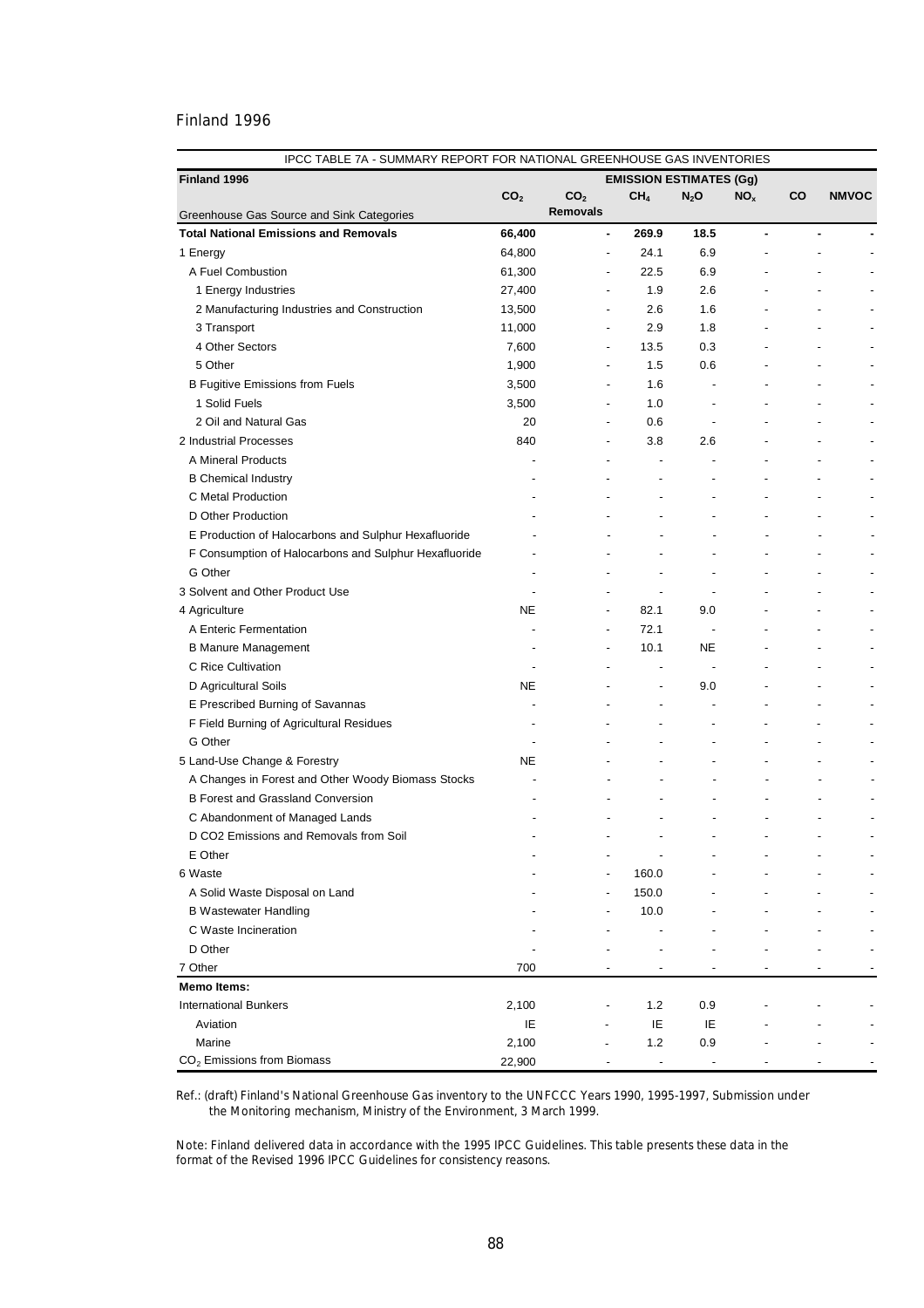# HFC/PFC/SF $_{6}$  emissions in Finland 1990, 1994-96

| Finland 1990                                          | <b>HFC</b>     |                          |           | <b>PFC</b> | SF <sub>6</sub> |   |  |
|-------------------------------------------------------|----------------|--------------------------|-----------|------------|-----------------|---|--|
| <b>Estimates in Gq</b>                                | D              | A                        | D         | A          | Р               | A |  |
| <b>Total National Emissions and Removals</b>          | 0.100          | ۰                        | <b>NA</b> |            | 0.004           |   |  |
| 2 Industrial Processes                                | 0.100          | ٠                        | <b>NA</b> |            | 0.004           |   |  |
| A Mineral Products                                    | -              |                          |           |            |                 |   |  |
| <b>B</b> Chemical Industry                            |                |                          |           |            |                 |   |  |
| C Metal Production                                    |                |                          |           |            |                 |   |  |
| D Other Production                                    |                |                          |           |            |                 |   |  |
| E Production of Halocarbons and Sulphur Hexafluoride  | $\overline{a}$ | ٠                        |           |            |                 |   |  |
| F Consumption of Halocarbons and Sulphur Hexafluoride | ۰              | $\overline{\phantom{0}}$ |           |            |                 |   |  |
| G Other                                               |                |                          |           |            |                 |   |  |

| Finland 1994                                          | <b>HFC</b><br><b>PFC</b> |   | SF <sub>6</sub> |       |   |   |
|-------------------------------------------------------|--------------------------|---|-----------------|-------|---|---|
| Estimates in Gq                                       | P                        | A | Р               | A     | Р | A |
| <b>Total National Emissions and Removals</b>          | 0.061                    | ۰ | 0.00004         | 0.004 |   |   |
| 2 Industrial Processes                                | ٠                        |   |                 |       |   |   |
| A Mineral Products                                    |                          |   |                 |       |   |   |
| <b>B</b> Chemical Industry                            |                          |   |                 |       |   |   |
| C Metal Production                                    |                          |   |                 |       |   |   |
| D Other Production                                    |                          |   |                 |       |   |   |
| E Production of Halocarbons and Sulphur Hexafluoride  |                          |   |                 |       |   |   |
| F Consumption of Halocarbons and Sulphur Hexafluoride |                          |   |                 |       |   |   |
| G Other                                               |                          |   |                 |       |   |   |

| Finland 1995                                          | <b>HFC</b> |             | <b>PFC</b> |   |       | SF <sub>6</sub> |
|-------------------------------------------------------|------------|-------------|------------|---|-------|-----------------|
| Estimates in Gq                                       | Р          | P<br>A<br>A |            | P | A     |                 |
| <b>Total National Emissions and Removals</b>          | 0.110      | ۰           | <b>NA</b>  |   | 0.004 |                 |
| 2 Industrial Processes                                | 0.110      | ٠           | <b>NA</b>  |   | 0.004 |                 |
| A Mineral Products                                    |            |             |            |   |       |                 |
| <b>B Chemical Industry</b>                            |            |             |            |   |       |                 |
| C Metal Production                                    |            |             |            |   |       |                 |
| D Other Production                                    |            |             |            |   |       |                 |
| E Production of Halocarbons and Sulphur Hexafluoride  |            |             |            |   |       |                 |
| F Consumption of Halocarbons and Sulphur Hexafluoride |            |             |            |   |       |                 |
| G Other                                               |            |             |            |   |       |                 |

| Finland 1996                                          | <b>HFC</b><br><b>PFC</b> |   | SF <sub>6</sub> |                          |       |  |
|-------------------------------------------------------|--------------------------|---|-----------------|--------------------------|-------|--|
| <b>Estimates in Gq</b>                                | Р<br>D<br>A<br>A         |   | P               | A                        |       |  |
| <b>Total National Emissions and Removals</b>          | 0.170                    | ٠ | <b>NA</b>       | ٠                        | 0.005 |  |
| 2 Industrial Processes                                | 0.170                    | ٠ | <b>NA</b>       | $\overline{\phantom{0}}$ | 0.005 |  |
| A Mineral Products                                    | $\overline{a}$           |   |                 |                          |       |  |
| <b>B</b> Chemical Industry                            |                          |   |                 |                          |       |  |
| C Metal Production                                    |                          |   |                 |                          |       |  |
| D Other Production                                    |                          |   |                 |                          |       |  |
| E Production of Halocarbons and Sulphur Hexafluoride  | ۰                        |   |                 |                          |       |  |
| F Consumption of Halocarbons and Sulphur Hexafluoride |                          | - |                 |                          |       |  |
| G Other                                               | $\blacksquare$           |   |                 |                          |       |  |

Ref.: '*Finland's National Report under the United Nations Framework Convention on Climate Change*', Ministry of the Environment, January 1995, '*Finland's Second Report under the Framework Convention on Climate Change*', April 1997 and (draft) Finland's National Greenhouse Gas inventory to the UNFCCC Years 1990, 1995-1997, Submission under the Monitoring Mechanism, Ministry of the Environment, 3 March 1999.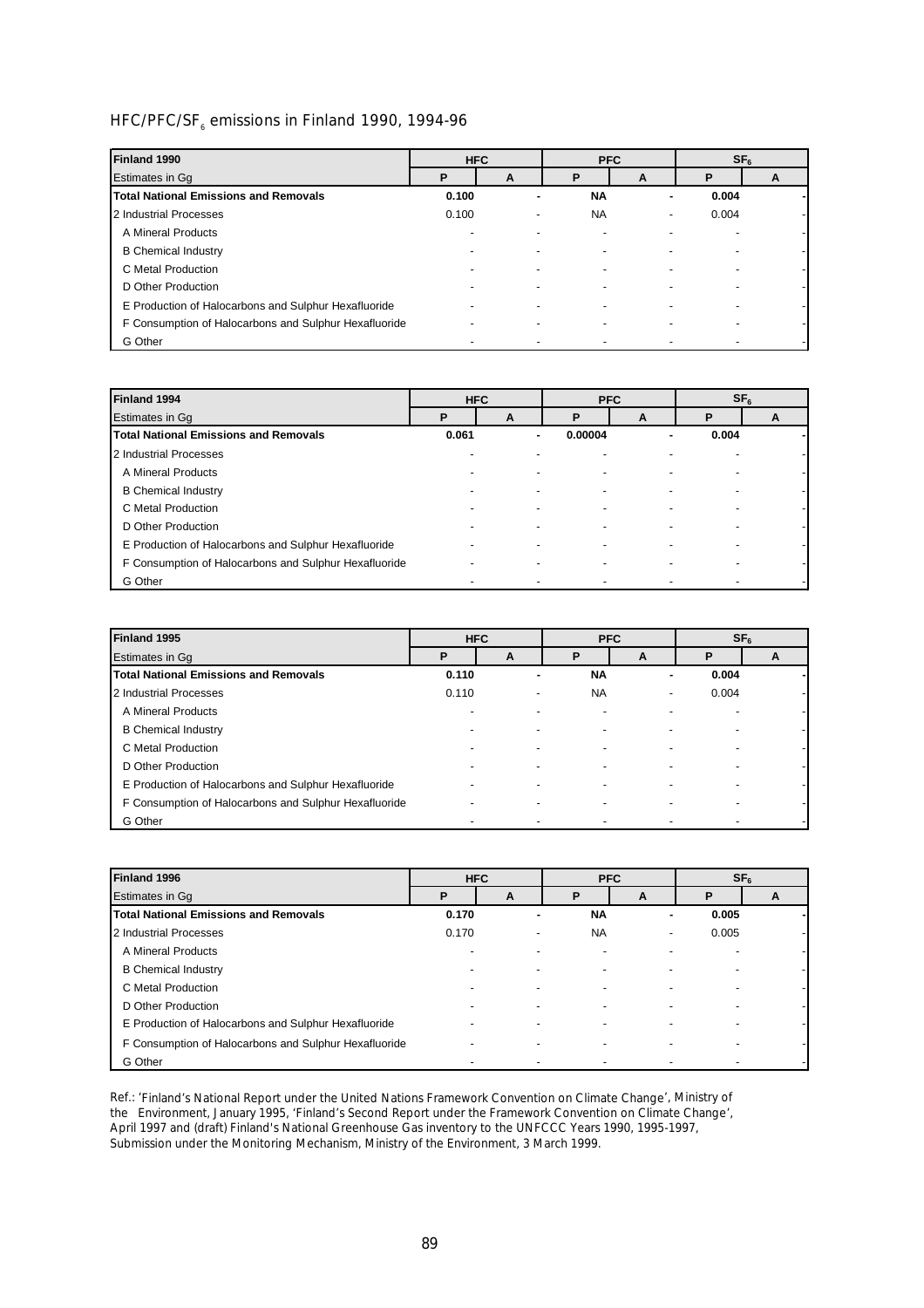| France 1990<br><b>EMISSION ESTIMATES (Gq)</b><br>CO <sub>2</sub><br>CO <sub>2</sub><br>CH <sub>4</sub><br>$N_2O$<br>NO <sub>x</sub><br>CO<br><b>NMVOC</b><br><b>Removals</b><br>Greenhouse Gas Source and Sink Categories<br>117,609<br>2,971.5<br><b>Total National Emissions and Removals</b><br>478,001<br>3,017.7<br>308.7<br>1,952.5<br>10,397.7<br>364,491<br>475.0<br>14.9<br>1,908.9<br>9,466.0<br>1,729.0<br>1 Energy<br>$\blacksquare$<br>A Fuel Combustion<br>360,186<br>164.0<br>14.8<br>1,903.3<br>1,585.7<br>9,461.0<br>$\overline{\phantom{m}}$<br>1 Energy Industries<br>2.2<br>2.2<br>156.6<br>16.4<br>3.6<br>65,495<br>7.6<br>21.6<br>77,747<br>4.4<br>244.6<br>669.1<br>2 Manufacturing Industries and Construction<br>ä,<br>3 Transport<br>123,111<br>23.8<br>4.0<br>1,130.9<br>6,819.2<br>1,268.1<br>٠<br>4 Other Sectors<br>93,833<br>130.4<br>4.2<br>371.2<br>1,956.2<br>292.4<br>٠<br>$\mathbf 0$<br>5 Other<br>0.0<br>0.0<br>0.0<br>0.0<br>0.0<br>٠<br><b>B Fugitive Emissions from Fuels</b><br>4,306<br>311.0<br>0.1<br>5.7<br>5.0<br>143.3<br>٠<br>1 Solid Fuels<br>0<br>206.3<br>0.0<br>4.3<br>1.1<br>0.0<br>142.3<br>2 Oil and Natural Gas<br>4,306<br>104.7<br>0.1<br>5.7<br>0.8<br>$\overline{\phantom{m}}$<br>93.2<br>2 Industrial Processes<br>20,948<br>2.6<br>90.0<br>23.6<br>648.6<br>$\overline{\phantom{0}}$<br>A Mineral Products<br>13,352<br>0.0<br>0.0<br>0.0<br>0.0<br>1.8<br><b>B</b> Chemical Industry<br>2,477<br>2.5<br>90.0<br>20.1<br>0.0<br>45.0<br>648.6<br>2.6<br>C Metal Production<br>4,388<br>0.1<br>0.0<br>3.3<br>ä,<br>551<br>D Other Production<br>0.0<br>0.0<br>0.1<br>0.0<br>43.7<br>٠<br>0.0<br>E Production of Halocarbons and Sulphur Hexafluoride<br>0<br>0.0<br>0.0<br>0.0<br>0.0<br>٠<br>$\mathbf 0$<br>0.0<br>F Consumption of Halocarbons and Sulphur Hexafluoride<br>0.0<br>0.0<br>0.0<br>0.0<br>÷ | IPCC TABLE 7A - SUMMARY REPORT FOR NATIONAL GREENHOUSE GAS INVENTORIES |  |  |  |  |  |       |  |
|--------------------------------------------------------------------------------------------------------------------------------------------------------------------------------------------------------------------------------------------------------------------------------------------------------------------------------------------------------------------------------------------------------------------------------------------------------------------------------------------------------------------------------------------------------------------------------------------------------------------------------------------------------------------------------------------------------------------------------------------------------------------------------------------------------------------------------------------------------------------------------------------------------------------------------------------------------------------------------------------------------------------------------------------------------------------------------------------------------------------------------------------------------------------------------------------------------------------------------------------------------------------------------------------------------------------------------------------------------------------------------------------------------------------------------------------------------------------------------------------------------------------------------------------------------------------------------------------------------------------------------------------------------------------------------------------------------------------------------------------------------------------------------------------------------------------------------------------------------------------------|------------------------------------------------------------------------|--|--|--|--|--|-------|--|
|                                                                                                                                                                                                                                                                                                                                                                                                                                                                                                                                                                                                                                                                                                                                                                                                                                                                                                                                                                                                                                                                                                                                                                                                                                                                                                                                                                                                                                                                                                                                                                                                                                                                                                                                                                                                                                                                          |                                                                        |  |  |  |  |  |       |  |
|                                                                                                                                                                                                                                                                                                                                                                                                                                                                                                                                                                                                                                                                                                                                                                                                                                                                                                                                                                                                                                                                                                                                                                                                                                                                                                                                                                                                                                                                                                                                                                                                                                                                                                                                                                                                                                                                          |                                                                        |  |  |  |  |  |       |  |
|                                                                                                                                                                                                                                                                                                                                                                                                                                                                                                                                                                                                                                                                                                                                                                                                                                                                                                                                                                                                                                                                                                                                                                                                                                                                                                                                                                                                                                                                                                                                                                                                                                                                                                                                                                                                                                                                          |                                                                        |  |  |  |  |  |       |  |
|                                                                                                                                                                                                                                                                                                                                                                                                                                                                                                                                                                                                                                                                                                                                                                                                                                                                                                                                                                                                                                                                                                                                                                                                                                                                                                                                                                                                                                                                                                                                                                                                                                                                                                                                                                                                                                                                          |                                                                        |  |  |  |  |  |       |  |
|                                                                                                                                                                                                                                                                                                                                                                                                                                                                                                                                                                                                                                                                                                                                                                                                                                                                                                                                                                                                                                                                                                                                                                                                                                                                                                                                                                                                                                                                                                                                                                                                                                                                                                                                                                                                                                                                          |                                                                        |  |  |  |  |  |       |  |
|                                                                                                                                                                                                                                                                                                                                                                                                                                                                                                                                                                                                                                                                                                                                                                                                                                                                                                                                                                                                                                                                                                                                                                                                                                                                                                                                                                                                                                                                                                                                                                                                                                                                                                                                                                                                                                                                          |                                                                        |  |  |  |  |  |       |  |
|                                                                                                                                                                                                                                                                                                                                                                                                                                                                                                                                                                                                                                                                                                                                                                                                                                                                                                                                                                                                                                                                                                                                                                                                                                                                                                                                                                                                                                                                                                                                                                                                                                                                                                                                                                                                                                                                          |                                                                        |  |  |  |  |  |       |  |
|                                                                                                                                                                                                                                                                                                                                                                                                                                                                                                                                                                                                                                                                                                                                                                                                                                                                                                                                                                                                                                                                                                                                                                                                                                                                                                                                                                                                                                                                                                                                                                                                                                                                                                                                                                                                                                                                          |                                                                        |  |  |  |  |  |       |  |
|                                                                                                                                                                                                                                                                                                                                                                                                                                                                                                                                                                                                                                                                                                                                                                                                                                                                                                                                                                                                                                                                                                                                                                                                                                                                                                                                                                                                                                                                                                                                                                                                                                                                                                                                                                                                                                                                          |                                                                        |  |  |  |  |  |       |  |
|                                                                                                                                                                                                                                                                                                                                                                                                                                                                                                                                                                                                                                                                                                                                                                                                                                                                                                                                                                                                                                                                                                                                                                                                                                                                                                                                                                                                                                                                                                                                                                                                                                                                                                                                                                                                                                                                          |                                                                        |  |  |  |  |  |       |  |
|                                                                                                                                                                                                                                                                                                                                                                                                                                                                                                                                                                                                                                                                                                                                                                                                                                                                                                                                                                                                                                                                                                                                                                                                                                                                                                                                                                                                                                                                                                                                                                                                                                                                                                                                                                                                                                                                          |                                                                        |  |  |  |  |  |       |  |
|                                                                                                                                                                                                                                                                                                                                                                                                                                                                                                                                                                                                                                                                                                                                                                                                                                                                                                                                                                                                                                                                                                                                                                                                                                                                                                                                                                                                                                                                                                                                                                                                                                                                                                                                                                                                                                                                          |                                                                        |  |  |  |  |  |       |  |
|                                                                                                                                                                                                                                                                                                                                                                                                                                                                                                                                                                                                                                                                                                                                                                                                                                                                                                                                                                                                                                                                                                                                                                                                                                                                                                                                                                                                                                                                                                                                                                                                                                                                                                                                                                                                                                                                          |                                                                        |  |  |  |  |  |       |  |
|                                                                                                                                                                                                                                                                                                                                                                                                                                                                                                                                                                                                                                                                                                                                                                                                                                                                                                                                                                                                                                                                                                                                                                                                                                                                                                                                                                                                                                                                                                                                                                                                                                                                                                                                                                                                                                                                          |                                                                        |  |  |  |  |  |       |  |
|                                                                                                                                                                                                                                                                                                                                                                                                                                                                                                                                                                                                                                                                                                                                                                                                                                                                                                                                                                                                                                                                                                                                                                                                                                                                                                                                                                                                                                                                                                                                                                                                                                                                                                                                                                                                                                                                          |                                                                        |  |  |  |  |  |       |  |
|                                                                                                                                                                                                                                                                                                                                                                                                                                                                                                                                                                                                                                                                                                                                                                                                                                                                                                                                                                                                                                                                                                                                                                                                                                                                                                                                                                                                                                                                                                                                                                                                                                                                                                                                                                                                                                                                          |                                                                        |  |  |  |  |  |       |  |
|                                                                                                                                                                                                                                                                                                                                                                                                                                                                                                                                                                                                                                                                                                                                                                                                                                                                                                                                                                                                                                                                                                                                                                                                                                                                                                                                                                                                                                                                                                                                                                                                                                                                                                                                                                                                                                                                          |                                                                        |  |  |  |  |  |       |  |
|                                                                                                                                                                                                                                                                                                                                                                                                                                                                                                                                                                                                                                                                                                                                                                                                                                                                                                                                                                                                                                                                                                                                                                                                                                                                                                                                                                                                                                                                                                                                                                                                                                                                                                                                                                                                                                                                          |                                                                        |  |  |  |  |  |       |  |
|                                                                                                                                                                                                                                                                                                                                                                                                                                                                                                                                                                                                                                                                                                                                                                                                                                                                                                                                                                                                                                                                                                                                                                                                                                                                                                                                                                                                                                                                                                                                                                                                                                                                                                                                                                                                                                                                          |                                                                        |  |  |  |  |  |       |  |
|                                                                                                                                                                                                                                                                                                                                                                                                                                                                                                                                                                                                                                                                                                                                                                                                                                                                                                                                                                                                                                                                                                                                                                                                                                                                                                                                                                                                                                                                                                                                                                                                                                                                                                                                                                                                                                                                          |                                                                        |  |  |  |  |  |       |  |
|                                                                                                                                                                                                                                                                                                                                                                                                                                                                                                                                                                                                                                                                                                                                                                                                                                                                                                                                                                                                                                                                                                                                                                                                                                                                                                                                                                                                                                                                                                                                                                                                                                                                                                                                                                                                                                                                          |                                                                        |  |  |  |  |  |       |  |
| G Other<br>$\mathbf 0$<br>0.0<br>0.0<br>0.0<br>0.0<br>0.0<br>ä,                                                                                                                                                                                                                                                                                                                                                                                                                                                                                                                                                                                                                                                                                                                                                                                                                                                                                                                                                                                                                                                                                                                                                                                                                                                                                                                                                                                                                                                                                                                                                                                                                                                                                                                                                                                                          |                                                                        |  |  |  |  |  |       |  |
| 3 Solvent and Other Product Use<br>2,072<br>0.0<br>1.9<br>0.0<br>0.0<br>664.7<br>÷                                                                                                                                                                                                                                                                                                                                                                                                                                                                                                                                                                                                                                                                                                                                                                                                                                                                                                                                                                                                                                                                                                                                                                                                                                                                                                                                                                                                                                                                                                                                                                                                                                                                                                                                                                                       |                                                                        |  |  |  |  |  |       |  |
| 20.9<br>4 Agriculture<br>0<br>1,630.1<br>181.1<br>0.0<br>0.0<br>$\overline{\phantom{a}}$                                                                                                                                                                                                                                                                                                                                                                                                                                                                                                                                                                                                                                                                                                                                                                                                                                                                                                                                                                                                                                                                                                                                                                                                                                                                                                                                                                                                                                                                                                                                                                                                                                                                                                                                                                                 |                                                                        |  |  |  |  |  |       |  |
| 0.0<br>A Enteric Fermentation<br>0<br>1,430.3<br>0.0<br>0.0<br>0.0<br>٠                                                                                                                                                                                                                                                                                                                                                                                                                                                                                                                                                                                                                                                                                                                                                                                                                                                                                                                                                                                                                                                                                                                                                                                                                                                                                                                                                                                                                                                                                                                                                                                                                                                                                                                                                                                                  |                                                                        |  |  |  |  |  |       |  |
| <b>B Manure Management</b><br>0<br>168.3<br>10.5<br>0.0<br>0.0<br>0.0<br>٠                                                                                                                                                                                                                                                                                                                                                                                                                                                                                                                                                                                                                                                                                                                                                                                                                                                                                                                                                                                                                                                                                                                                                                                                                                                                                                                                                                                                                                                                                                                                                                                                                                                                                                                                                                                               |                                                                        |  |  |  |  |  |       |  |
| 0.0<br>C Rice Cultivation<br>0<br>8.6<br>0.2<br>0.0<br>0.0                                                                                                                                                                                                                                                                                                                                                                                                                                                                                                                                                                                                                                                                                                                                                                                                                                                                                                                                                                                                                                                                                                                                                                                                                                                                                                                                                                                                                                                                                                                                                                                                                                                                                                                                                                                                               |                                                                        |  |  |  |  |  |       |  |
| $\mathbf 0$<br>22.9<br>170.4<br>20.9<br>D Agricultural Soils<br>0.0<br>0.0                                                                                                                                                                                                                                                                                                                                                                                                                                                                                                                                                                                                                                                                                                                                                                                                                                                                                                                                                                                                                                                                                                                                                                                                                                                                                                                                                                                                                                                                                                                                                                                                                                                                                                                                                                                               |                                                                        |  |  |  |  |  |       |  |
| 0.0<br>E Prescribed Burning of Savannas<br>0<br>0.0<br>0.0<br>0.0<br>0.0<br>٠                                                                                                                                                                                                                                                                                                                                                                                                                                                                                                                                                                                                                                                                                                                                                                                                                                                                                                                                                                                                                                                                                                                                                                                                                                                                                                                                                                                                                                                                                                                                                                                                                                                                                                                                                                                            |                                                                        |  |  |  |  |  |       |  |
| $\mathbf 0$<br>F Field Burning of Agricultural Residues<br>0.0<br>0.0<br>0.0<br>0.0<br>0.0                                                                                                                                                                                                                                                                                                                                                                                                                                                                                                                                                                                                                                                                                                                                                                                                                                                                                                                                                                                                                                                                                                                                                                                                                                                                                                                                                                                                                                                                                                                                                                                                                                                                                                                                                                               |                                                                        |  |  |  |  |  |       |  |
| G Other<br>0<br>0.0<br>0.0<br>0.0<br>0.0<br>0.0<br>$\blacksquare$                                                                                                                                                                                                                                                                                                                                                                                                                                                                                                                                                                                                                                                                                                                                                                                                                                                                                                                                                                                                                                                                                                                                                                                                                                                                                                                                                                                                                                                                                                                                                                                                                                                                                                                                                                                                        |                                                                        |  |  |  |  |  |       |  |
| 5 Land-Use Change & Forestry<br>87,293<br>117,609<br>94.7<br>17.8<br>52.9<br>436.5<br>1.5                                                                                                                                                                                                                                                                                                                                                                                                                                                                                                                                                                                                                                                                                                                                                                                                                                                                                                                                                                                                                                                                                                                                                                                                                                                                                                                                                                                                                                                                                                                                                                                                                                                                                                                                                                                |                                                                        |  |  |  |  |  |       |  |
| 0.0<br>A Changes in Forest and Other Woody Biomass Stocks<br>75,694<br>113,146<br>0.0<br>0.0<br>0.0<br>0.0                                                                                                                                                                                                                                                                                                                                                                                                                                                                                                                                                                                                                                                                                                                                                                                                                                                                                                                                                                                                                                                                                                                                                                                                                                                                                                                                                                                                                                                                                                                                                                                                                                                                                                                                                               |                                                                        |  |  |  |  |  |       |  |
| 0.0<br>B Forest and Grassland Conversion<br>6,593<br>0<br>6.0<br>0.0<br>1.5<br>52.9                                                                                                                                                                                                                                                                                                                                                                                                                                                                                                                                                                                                                                                                                                                                                                                                                                                                                                                                                                                                                                                                                                                                                                                                                                                                                                                                                                                                                                                                                                                                                                                                                                                                                                                                                                                      |                                                                        |  |  |  |  |  |       |  |
| C Abandonment of Managed Lands<br>0<br>48<br>0.0<br>0.0<br>0.0<br>0.0<br>0.0                                                                                                                                                                                                                                                                                                                                                                                                                                                                                                                                                                                                                                                                                                                                                                                                                                                                                                                                                                                                                                                                                                                                                                                                                                                                                                                                                                                                                                                                                                                                                                                                                                                                                                                                                                                             |                                                                        |  |  |  |  |  |       |  |
| D CO2 Emissions and Removals from Soil<br>5,006<br>4,415<br>0.0<br>0.0<br>0.0<br>0.0<br>0.0                                                                                                                                                                                                                                                                                                                                                                                                                                                                                                                                                                                                                                                                                                                                                                                                                                                                                                                                                                                                                                                                                                                                                                                                                                                                                                                                                                                                                                                                                                                                                                                                                                                                                                                                                                              |                                                                        |  |  |  |  |  |       |  |
| E Other<br>88.6<br>$\mathbf 0$<br>0<br>17.7<br>0.0<br>0.0                                                                                                                                                                                                                                                                                                                                                                                                                                                                                                                                                                                                                                                                                                                                                                                                                                                                                                                                                                                                                                                                                                                                                                                                                                                                                                                                                                                                                                                                                                                                                                                                                                                                                                                                                                                                                |                                                                        |  |  |  |  |  | 436.5 |  |
| 3,198<br>815.3<br>3.1<br>18.5<br>230.3<br>27.2<br>6 Waste<br>$\ddot{\phantom{1}}$                                                                                                                                                                                                                                                                                                                                                                                                                                                                                                                                                                                                                                                                                                                                                                                                                                                                                                                                                                                                                                                                                                                                                                                                                                                                                                                                                                                                                                                                                                                                                                                                                                                                                                                                                                                        |                                                                        |  |  |  |  |  |       |  |
| 778.0<br>$0.0\,$<br>$0.0\,$<br>A Solid Waste Disposal on Land<br>0                                                                                                                                                                                                                                                                                                                                                                                                                                                                                                                                                                                                                                                                                                                                                                                                                                                                                                                                                                                                                                                                                                                                                                                                                                                                                                                                                                                                                                                                                                                                                                                                                                                                                                                                                                                                       |                                                                        |  |  |  |  |  | 7.6   |  |
| 0.0<br><b>B Wastewater Handling</b><br>1,352                                                                                                                                                                                                                                                                                                                                                                                                                                                                                                                                                                                                                                                                                                                                                                                                                                                                                                                                                                                                                                                                                                                                                                                                                                                                                                                                                                                                                                                                                                                                                                                                                                                                                                                                                                                                                             |                                                                        |  |  |  |  |  | 3.1   |  |
| 12.3<br>2.0<br>0.0<br>0.0                                                                                                                                                                                                                                                                                                                                                                                                                                                                                                                                                                                                                                                                                                                                                                                                                                                                                                                                                                                                                                                                                                                                                                                                                                                                                                                                                                                                                                                                                                                                                                                                                                                                                                                                                                                                                                                |                                                                        |  |  |  |  |  |       |  |
| 1,845<br>13.8<br>C Waste Incineration<br>1.1<br>18.5<br>230.3<br>D Other<br>0<br>11.2<br>$0.0\,$<br>$0.0\,$                                                                                                                                                                                                                                                                                                                                                                                                                                                                                                                                                                                                                                                                                                                                                                                                                                                                                                                                                                                                                                                                                                                                                                                                                                                                                                                                                                                                                                                                                                                                                                                                                                                                                                                                                              |                                                                        |  |  |  |  |  | 8.9   |  |
| 0.0<br>0                                                                                                                                                                                                                                                                                                                                                                                                                                                                                                                                                                                                                                                                                                                                                                                                                                                                                                                                                                                                                                                                                                                                                                                                                                                                                                                                                                                                                                                                                                                                                                                                                                                                                                                                                                                                                                                                 |                                                                        |  |  |  |  |  | 7.6   |  |
| 7 Other<br>0.0<br>0.0<br>0.0<br>0.0<br>$\overline{\phantom{a}}$<br><b>Memo Items:</b>                                                                                                                                                                                                                                                                                                                                                                                                                                                                                                                                                                                                                                                                                                                                                                                                                                                                                                                                                                                                                                                                                                                                                                                                                                                                                                                                                                                                                                                                                                                                                                                                                                                                                                                                                                                    |                                                                        |  |  |  |  |  | 0.0   |  |
| <b>International Bunkers</b><br>15,488<br>0.0<br>19.4                                                                                                                                                                                                                                                                                                                                                                                                                                                                                                                                                                                                                                                                                                                                                                                                                                                                                                                                                                                                                                                                                                                                                                                                                                                                                                                                                                                                                                                                                                                                                                                                                                                                                                                                                                                                                    |                                                                        |  |  |  |  |  | 79.3  |  |
| 0.3<br>212.4<br>Aviation                                                                                                                                                                                                                                                                                                                                                                                                                                                                                                                                                                                                                                                                                                                                                                                                                                                                                                                                                                                                                                                                                                                                                                                                                                                                                                                                                                                                                                                                                                                                                                                                                                                                                                                                                                                                                                                 |                                                                        |  |  |  |  |  |       |  |
| 7,351<br>0.0<br>0.0<br>57.6<br>17.3<br>Marine<br>8,136<br>2.1                                                                                                                                                                                                                                                                                                                                                                                                                                                                                                                                                                                                                                                                                                                                                                                                                                                                                                                                                                                                                                                                                                                                                                                                                                                                                                                                                                                                                                                                                                                                                                                                                                                                                                                                                                                                            |                                                                        |  |  |  |  |  | 8.5   |  |
| 0.0<br>0.3<br>154.8<br>CO <sub>2</sub> Emissions from Biomass<br>34,294                                                                                                                                                                                                                                                                                                                                                                                                                                                                                                                                                                                                                                                                                                                                                                                                                                                                                                                                                                                                                                                                                                                                                                                                                                                                                                                                                                                                                                                                                                                                                                                                                                                                                                                                                                                                  |                                                                        |  |  |  |  |  | 70.8  |  |

Ref.: Emission Inventories 1990-1996, Submission of 1990 to 1996 data to DGXI under the Monitoring Mechanism, Mission Interministérielle de l'Effet de Serre (MIES), 7 Oct 1998.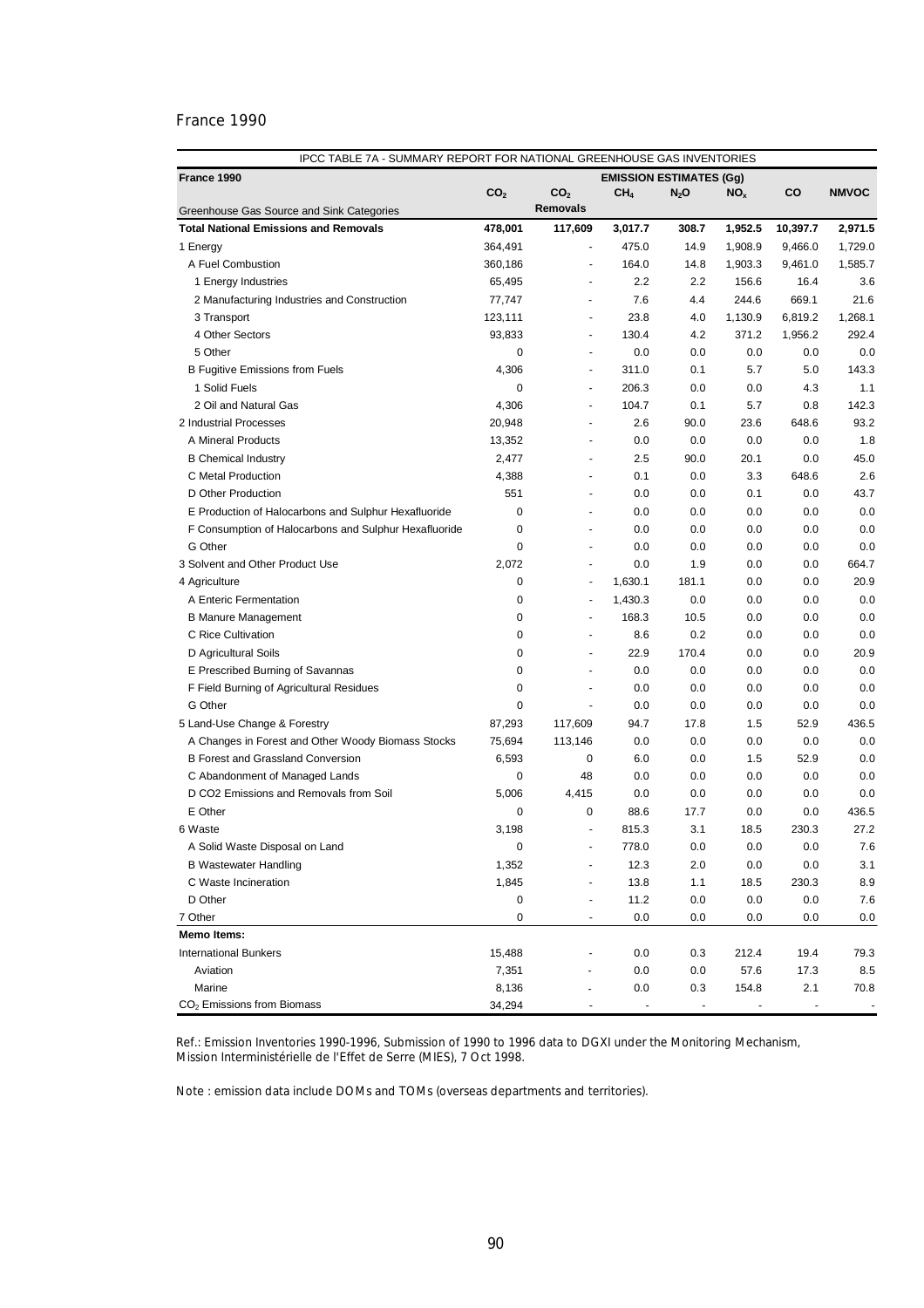|                                                       |                 |                          | IPCC TABLE 7A - SUMMARY REPORT FOR NATIONAL GREENHOUSE GAS INVENTORIES |                |                 |                |              |  |
|-------------------------------------------------------|-----------------|--------------------------|------------------------------------------------------------------------|----------------|-----------------|----------------|--------------|--|
| France 1994                                           |                 |                          | <b>EMISSION ESTIMATES (Gg)</b>                                         |                |                 |                |              |  |
|                                                       | CO <sub>2</sub> | CO <sub>2</sub>          | CH <sub>4</sub>                                                        | $N_2O$         | NO <sub>x</sub> | CO             | <b>NMVOC</b> |  |
| Greenhouse Gas Source and Sink Categories             |                 | <b>Removals</b>          |                                                                        |                |                 |                |              |  |
| <b>Total National Emissions and Removals</b>          | 470,736         | 124,766                  | 2,811.8                                                                | 287.1          | 1,830.9         | 8,959.7        | 2,734.8      |  |
| 1 Energy                                              | 362,833         | $\blacksquare$           | 472.0                                                                  | 16.8           | 1,794.6         | 8,068.7        | 1,549.0      |  |
| A Fuel Combustion                                     | 358,326         | $\blacksquare$           | 162.1                                                                  | 16.7           | 1,790.0         | 8,064.4        | 1,424.2      |  |
| 1 Energy Industries                                   | 52,403          |                          | 2.3                                                                    | 1.8            | 133.0           | 17.2           | 4.7          |  |
| 2 Manufacturing Industries and Construction           | 78,914          | ٠                        | 8.5                                                                    | 4.5            | 241.0           | 634.0          | 22.2         |  |
| 3 Transport                                           | 132,403         | ä,                       | 22.3                                                                   | 6.1            | 1,087.4         | 5,513.6        | 1,118.3      |  |
| 4 Other Sectors                                       | 94,606          | $\overline{\phantom{a}}$ | 129.0                                                                  | 4.3            | 328.7           | 1,899.7        | 279.1        |  |
| 5 Other                                               | 0               | $\blacksquare$           | 0.0                                                                    | 0.0            | 0.0             | 0.0            | 0.0          |  |
| <b>B Fugitive Emissions from Fuels</b>                | 4,506           | ÷                        | 309.9                                                                  | 0.1            | 4.6             | 4.2            | 124.8        |  |
| 1 Solid Fuels                                         | 0               | $\blacksquare$           | 212.9                                                                  | 0.0            | 0.0             | 3.5            | 0.9          |  |
| 2 Oil and Natural Gas                                 | 4,506           | $\blacksquare$           | 97.0                                                                   | 0.1            | 4.6             | 0.8            | 124.0        |  |
| 2 Industrial Processes                                | 17,975          | $\overline{\phantom{a}}$ | 2.4                                                                    | 77.4           | 11.7            | 606.2          | 84.2         |  |
| A Mineral Products                                    | 11,446          | $\blacksquare$           | 0.0                                                                    | 0.0            | 0.0             | 0.0            | 2.0          |  |
| <b>B</b> Chemical Industry                            | 2,324           |                          | 2.4                                                                    | 77.4           | 8.5             | 0.0            | 37.6         |  |
| C Metal Production                                    | 3,729           |                          | 0.1                                                                    | 0.0            | 3.2             | 606.2          | 2.6          |  |
| D Other Production                                    | 477             | $\blacksquare$           | 0.0                                                                    | 0.0            | 0.0             | 0.0            | 42.0         |  |
| E Production of Halocarbons and Sulphur Hexafluoride  | 0               | $\sim$                   | 0.0                                                                    | 0.0            | 0.0             | 0.0            | 0.0          |  |
| F Consumption of Halocarbons and Sulphur Hexafluoride | 0               |                          | 0.0                                                                    | 0.0            | 0.0             | 0.0            | 0.0          |  |
| G Other                                               | 0               |                          | 0.0                                                                    | 0.0            | 0.0             | 0.0            | 0.0          |  |
| 3 Solvent and Other Product Use                       | 1,893           | ÷,                       | 0.0                                                                    | 2.0            | 0.0             | 0.0            | 607.3        |  |
| 4 Agriculture                                         | 0               | $\overline{a}$           | 1,555.0                                                                | 169.6          | 0.0             | 0.0            | 19.9         |  |
| A Enteric Fermentation                                | 0               | $\overline{\phantom{a}}$ | 1,351.0                                                                | 0.0            | 0.0             | 0.0            | 0.0          |  |
| <b>B Manure Management</b>                            | 0               | $\overline{\phantom{a}}$ | 169.7                                                                  | 10.1           | 0.0             | 0.0            | 0.0          |  |
| C Rice Cultivation                                    | 0               | $\blacksquare$           | 11.3                                                                   | 0.2            | 0.0             | 0.0            | 0.0          |  |
| D Agricultural Soils                                  | 0               |                          | 23.1                                                                   | 159.3          | 0.0             | 0.0            | 19.9         |  |
| E Prescribed Burning of Savannas                      | 0               |                          | 0.0                                                                    | 0.0            | 0.0             | 0.0            | 0.0          |  |
| F Field Burning of Agricultural Residues              | 0               | $\blacksquare$           | 0.0                                                                    | 0.0            | 0.0             | 0.0            | 0.0          |  |
| G Other                                               | 0               | $\blacksquare$           | 0.0                                                                    | 0.0            | 0.0             | 0.0            | 0.0          |  |
| 5 Land-Use Change & Forestry                          | 84,251          | 124,766                  | 95.2                                                                   | 17.9           | 1.5             | 52.9           | 446.1        |  |
| A Changes in Forest and Other Woody Biomass Stocks    | 72,613          | 119,423                  | 0.0                                                                    | 0.0            | 0.0             | 0.0            | 0.0          |  |
| <b>B Forest and Grassland Conversion</b>              | 6,593           | 0                        | 6.0                                                                    | 0.0            | 1.5             | 52.9           | 0.0          |  |
| C Abandonment of Managed Lands                        | 0               | 48                       | 0.0                                                                    | 0.0            | 0.0             | 0.0            | 0.0          |  |
| D CO2 Emissions and Removals from Soil                | 5,045           | 5,295                    | 0.0                                                                    | 0.0            | 0.0             | 0.0            | 0.0          |  |
| E Other                                               | 0               |                          | 89.1                                                                   | 17.8           | 0.0             | 0.0            | 446.1        |  |
| 6 Waste                                               | 3,784           |                          | 687.2                                                                  | 3.5            | 23.1            | 232.0          | 28.3         |  |
| A Solid Waste Disposal on Land                        |                 |                          | 644.9                                                                  | 0.0            | 0.0             | 0.0            | 6.4          |  |
| <b>B Wastewater Handling</b>                          | U<br>1,412      | ÷                        | 12.9                                                                   | 2.1            | 0.0             | 0.0            | 3.3          |  |
| C Waste Incineration                                  | 2,372           |                          | 15.7                                                                   |                | 23.1            | 232.0          |              |  |
|                                                       |                 | $\blacksquare$           |                                                                        | 1.4            |                 |                | 9.2          |  |
| D Other<br>7 Other                                    | 0               |                          | 13.7                                                                   | 0.0            | 0.0             | 0.0            | 9.4          |  |
|                                                       | 0               | $\overline{\phantom{a}}$ | 0.0                                                                    | 0.0            | 0.0             | 0.0            | 0.0          |  |
| Memo Items:                                           |                 |                          |                                                                        |                |                 |                |              |  |
| <b>International Bunkers</b><br>Aviation              | 16,639          |                          | 0.0                                                                    | $0.2\,$        | 209.1           | 24.0           | 71.7         |  |
|                                                       | 9,272           |                          | 0.0                                                                    | 0.0            | 75.9            | 22.2           | 10.8         |  |
| Marine                                                | 7,001           |                          | 0.0                                                                    | 0.2            | 133.2           | 1.8            | 61.0         |  |
| $CO2$ Emissions from Biomass                          | 35,906          |                          |                                                                        | $\blacksquare$ |                 | $\blacksquare$ |              |  |

Ref.: Emission Inventories 1990-1996, Submission of 1990 to 1996 data to DGXI under the Monitoring Mechanism, Mission Interministérielle de l'Effet de Serre (MIES), 7 Oct 1998.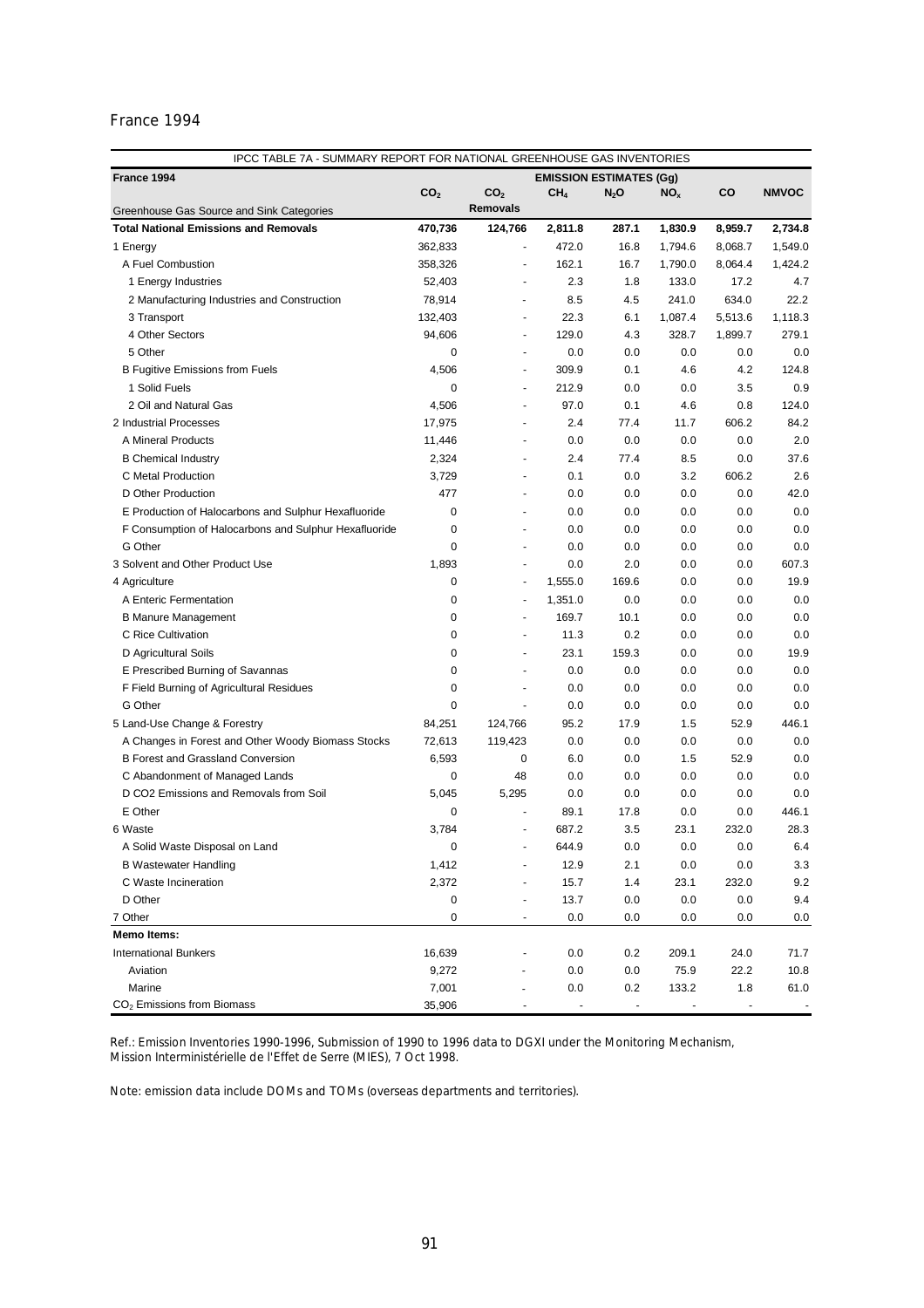| France 1995<br><b>EMISSION ESTIMATES (Gg)</b><br>CO <sub>2</sub><br>CO <sub>2</sub><br>CH <sub>4</sub><br>$N_2O$<br>NO <sub>x</sub><br>CO<br><b>NMVOC</b><br><b>Removals</b><br>Greenhouse Gas Source and Sink Categories<br>126,355<br><b>Total National Emissions and Removals</b><br>480,639<br>2,785.9<br>292.7<br>1,863.7<br>8,633.6<br>2,666.0<br>369,148<br>475.3<br>17.9<br>1,828.3<br>7,749.7<br>1,485.6<br>1 Energy<br>$\blacksquare$<br>A Fuel Combustion<br>365,226<br>165.7<br>17.8<br>1,823.1<br>1,367.6<br>7,745.6<br>$\overline{\phantom{m}}$<br>1 Energy Industries<br>55,104<br>2.2<br>1.9<br>144.6<br>15.4<br>4.4<br>٠<br>7.7<br>79,302<br>4.4<br>291.7<br>634.7<br>29.3<br>2 Manufacturing Industries and Construction<br>ä,<br>3 Transport<br>134,137<br>21.0<br>7.1<br>1,039.4<br>5,106.4<br>1,043.2<br>٠<br>4 Other Sectors<br>96,683<br>134.8<br>4.4<br>347.5<br>1,989.1<br>290.8<br>٠<br>$\mathbf 0$<br>5 Other<br>0.0<br>0.0<br>0.0<br>0.0<br>0.0<br>٠<br><b>B Fugitive Emissions from Fuels</b><br>3,922<br>309.6<br>0.1<br>5.1<br>4.1<br>118.0<br>٠<br>1 Solid Fuels<br>0<br>211.0<br>0.0<br>0.0<br>0.9<br>3.5<br>2 Oil and Natural Gas<br>3,922<br>98.6<br>0.1<br>5.1<br>0.7<br>117.1<br>٠<br>2.7<br>84.3<br>2 Industrial Processes<br>18,576<br>80.4<br>11.1<br>599.1<br>$\overline{\phantom{0}}$<br>A Mineral Products<br>11,323<br>0.0<br>0.0<br>0.0<br>0.0<br>2.0<br><b>B</b> Chemical Industry<br>2,328<br>2.6<br>80.4<br>7.8<br>0.0<br>37.4<br>٠<br>599.1<br>2.6<br>C Metal Production<br>4,428<br>0.1<br>0.0<br>3.3<br>٠<br>D Other Production<br>498<br>0.0<br>0.0<br>0.0<br>0.0<br>42.4<br>٠<br>0.0<br>E Production of Halocarbons and Sulphur Hexafluoride<br>0<br>0.0<br>0.0<br>0.0<br>0.0<br>٠<br>$\mathbf 0$<br>0.0<br>F Consumption of Halocarbons and Sulphur Hexafluoride<br>0.0<br>0.0<br>0.0<br>0.0<br>÷<br>G Other<br>0.0<br>$\mathbf 0$<br>0.0<br>0.0<br>0.0<br>0.0<br>ä,<br>612.3<br>3 Solvent and Other Product Use<br>1.908<br>0.0<br>2.0<br>0.0<br>0.0<br>÷<br>19.6<br>4 Agriculture<br>0<br>1,564.0<br>171.1<br>0.0<br>0.0<br>$\blacksquare$<br>0.0<br>A Enteric Fermentation<br>0<br>1,358.5<br>0.0<br>0.0<br>0.0<br>٠<br><b>B Manure Management</b><br>0<br>171.8<br>10.1<br>0.0<br>0.0<br>0.0<br>٠<br>0.0<br>C Rice Cultivation<br>0<br>10.6<br>0.2<br>0.0<br>0.0<br>$\mathbf 0$<br>23.1<br>160.8<br>D Agricultural Soils<br>0.0<br>0.0<br>19.6<br>0.0<br>E Prescribed Burning of Savannas<br>0<br>0.0<br>0.0<br>0.0<br>0.0<br>٠<br>$\mathbf 0$<br>F Field Burning of Agricultural Residues<br>0.0<br>0.0<br>0.0<br>0.0<br>0.0<br>G Other<br>0<br>0.0<br>0.0<br>0.0<br>0.0<br>0.0<br>$\blacksquare$<br>5 Land-Use Change & Forestry<br>87,220<br>126,355<br>95.3<br>17.9<br>52.9<br>435.9<br>1.5<br>0.0<br>A Changes in Forest and Other Woody Biomass Stocks<br>75,535<br>121,093<br>0.0<br>0.0<br>0.0<br>0.0<br>0.0<br>B Forest and Grassland Conversion<br>6,593<br>0<br>6.0<br>0.0<br>1.5<br>52.9<br>C Abandonment of Managed Lands<br>0<br>48<br>0.0<br>0.0<br>0.0<br>0.0<br>0.0<br>D CO2 Emissions and Removals from Soil<br>5,092<br>5,214<br>0.0<br>0.0<br>0.0<br>0.0<br>0.0<br>E Other<br>89.3<br>435.9<br>0<br>0<br>17.9<br>0.0<br>0.0<br>3,786<br>648.7<br>3.5<br>22.8<br>231.9<br>28.3<br>6 Waste<br>$\blacksquare$<br>605.7<br>$0.0\,$<br>$0.0\,$<br>$6.0\,$<br>A Solid Waste Disposal on Land<br>0.0<br><b>B Wastewater Handling</b><br>1,426<br>13.0<br>2.1<br>0.0<br>0.0<br>3.2<br>2,360<br>15.6<br>1.4<br>22.8<br>9.2<br>C Waste Incineration<br>231.9<br>D Other<br>0<br>14.4<br>$0.0\,$<br>$0.0\,$<br>0.0<br>9.9<br>7 Other<br>0<br>0.0<br>0.0<br>0.0<br>0.0<br>0.0<br>$\overline{\phantom{a}}$<br><b>Memo Items:</b><br>17,329<br><b>International Bunkers</b><br>0.0<br>0.2<br>217.0<br>25.0<br>74.1<br>79.7<br>23.2<br>Aviation<br>10,113<br>0.0<br>0.0<br>11.3 | IPCC TABLE 7A - SUMMARY REPORT FOR NATIONAL GREENHOUSE GAS INVENTORIES |  |  |  |  |  |  |  |  |
|------------------------------------------------------------------------------------------------------------------------------------------------------------------------------------------------------------------------------------------------------------------------------------------------------------------------------------------------------------------------------------------------------------------------------------------------------------------------------------------------------------------------------------------------------------------------------------------------------------------------------------------------------------------------------------------------------------------------------------------------------------------------------------------------------------------------------------------------------------------------------------------------------------------------------------------------------------------------------------------------------------------------------------------------------------------------------------------------------------------------------------------------------------------------------------------------------------------------------------------------------------------------------------------------------------------------------------------------------------------------------------------------------------------------------------------------------------------------------------------------------------------------------------------------------------------------------------------------------------------------------------------------------------------------------------------------------------------------------------------------------------------------------------------------------------------------------------------------------------------------------------------------------------------------------------------------------------------------------------------------------------------------------------------------------------------------------------------------------------------------------------------------------------------------------------------------------------------------------------------------------------------------------------------------------------------------------------------------------------------------------------------------------------------------------------------------------------------------------------------------------------------------------------------------------------------------------------------------------------------------------------------------------------------------------------------------------------------------------------------------------------------------------------------------------------------------------------------------------------------------------------------------------------------------------------------------------------------------------------------------------------------------------------------------------------------------------------------------------------------------------------------------------------------------------------------------------------------------------------------------------------------------------------------------------------------------------------------------------------------------------------------------------------------------------------------------------------------------------------------------------------------------------------------------------------------------------------------------------------------------------------------------------------------------------------------------------------------------------------------------------------------------------------------------------------------------------------------------|------------------------------------------------------------------------|--|--|--|--|--|--|--|--|
|                                                                                                                                                                                                                                                                                                                                                                                                                                                                                                                                                                                                                                                                                                                                                                                                                                                                                                                                                                                                                                                                                                                                                                                                                                                                                                                                                                                                                                                                                                                                                                                                                                                                                                                                                                                                                                                                                                                                                                                                                                                                                                                                                                                                                                                                                                                                                                                                                                                                                                                                                                                                                                                                                                                                                                                                                                                                                                                                                                                                                                                                                                                                                                                                                                                                                                                                                                                                                                                                                                                                                                                                                                                                                                                                                                                                                                                |                                                                        |  |  |  |  |  |  |  |  |
|                                                                                                                                                                                                                                                                                                                                                                                                                                                                                                                                                                                                                                                                                                                                                                                                                                                                                                                                                                                                                                                                                                                                                                                                                                                                                                                                                                                                                                                                                                                                                                                                                                                                                                                                                                                                                                                                                                                                                                                                                                                                                                                                                                                                                                                                                                                                                                                                                                                                                                                                                                                                                                                                                                                                                                                                                                                                                                                                                                                                                                                                                                                                                                                                                                                                                                                                                                                                                                                                                                                                                                                                                                                                                                                                                                                                                                                |                                                                        |  |  |  |  |  |  |  |  |
|                                                                                                                                                                                                                                                                                                                                                                                                                                                                                                                                                                                                                                                                                                                                                                                                                                                                                                                                                                                                                                                                                                                                                                                                                                                                                                                                                                                                                                                                                                                                                                                                                                                                                                                                                                                                                                                                                                                                                                                                                                                                                                                                                                                                                                                                                                                                                                                                                                                                                                                                                                                                                                                                                                                                                                                                                                                                                                                                                                                                                                                                                                                                                                                                                                                                                                                                                                                                                                                                                                                                                                                                                                                                                                                                                                                                                                                |                                                                        |  |  |  |  |  |  |  |  |
|                                                                                                                                                                                                                                                                                                                                                                                                                                                                                                                                                                                                                                                                                                                                                                                                                                                                                                                                                                                                                                                                                                                                                                                                                                                                                                                                                                                                                                                                                                                                                                                                                                                                                                                                                                                                                                                                                                                                                                                                                                                                                                                                                                                                                                                                                                                                                                                                                                                                                                                                                                                                                                                                                                                                                                                                                                                                                                                                                                                                                                                                                                                                                                                                                                                                                                                                                                                                                                                                                                                                                                                                                                                                                                                                                                                                                                                |                                                                        |  |  |  |  |  |  |  |  |
|                                                                                                                                                                                                                                                                                                                                                                                                                                                                                                                                                                                                                                                                                                                                                                                                                                                                                                                                                                                                                                                                                                                                                                                                                                                                                                                                                                                                                                                                                                                                                                                                                                                                                                                                                                                                                                                                                                                                                                                                                                                                                                                                                                                                                                                                                                                                                                                                                                                                                                                                                                                                                                                                                                                                                                                                                                                                                                                                                                                                                                                                                                                                                                                                                                                                                                                                                                                                                                                                                                                                                                                                                                                                                                                                                                                                                                                |                                                                        |  |  |  |  |  |  |  |  |
|                                                                                                                                                                                                                                                                                                                                                                                                                                                                                                                                                                                                                                                                                                                                                                                                                                                                                                                                                                                                                                                                                                                                                                                                                                                                                                                                                                                                                                                                                                                                                                                                                                                                                                                                                                                                                                                                                                                                                                                                                                                                                                                                                                                                                                                                                                                                                                                                                                                                                                                                                                                                                                                                                                                                                                                                                                                                                                                                                                                                                                                                                                                                                                                                                                                                                                                                                                                                                                                                                                                                                                                                                                                                                                                                                                                                                                                |                                                                        |  |  |  |  |  |  |  |  |
|                                                                                                                                                                                                                                                                                                                                                                                                                                                                                                                                                                                                                                                                                                                                                                                                                                                                                                                                                                                                                                                                                                                                                                                                                                                                                                                                                                                                                                                                                                                                                                                                                                                                                                                                                                                                                                                                                                                                                                                                                                                                                                                                                                                                                                                                                                                                                                                                                                                                                                                                                                                                                                                                                                                                                                                                                                                                                                                                                                                                                                                                                                                                                                                                                                                                                                                                                                                                                                                                                                                                                                                                                                                                                                                                                                                                                                                |                                                                        |  |  |  |  |  |  |  |  |
|                                                                                                                                                                                                                                                                                                                                                                                                                                                                                                                                                                                                                                                                                                                                                                                                                                                                                                                                                                                                                                                                                                                                                                                                                                                                                                                                                                                                                                                                                                                                                                                                                                                                                                                                                                                                                                                                                                                                                                                                                                                                                                                                                                                                                                                                                                                                                                                                                                                                                                                                                                                                                                                                                                                                                                                                                                                                                                                                                                                                                                                                                                                                                                                                                                                                                                                                                                                                                                                                                                                                                                                                                                                                                                                                                                                                                                                |                                                                        |  |  |  |  |  |  |  |  |
|                                                                                                                                                                                                                                                                                                                                                                                                                                                                                                                                                                                                                                                                                                                                                                                                                                                                                                                                                                                                                                                                                                                                                                                                                                                                                                                                                                                                                                                                                                                                                                                                                                                                                                                                                                                                                                                                                                                                                                                                                                                                                                                                                                                                                                                                                                                                                                                                                                                                                                                                                                                                                                                                                                                                                                                                                                                                                                                                                                                                                                                                                                                                                                                                                                                                                                                                                                                                                                                                                                                                                                                                                                                                                                                                                                                                                                                |                                                                        |  |  |  |  |  |  |  |  |
|                                                                                                                                                                                                                                                                                                                                                                                                                                                                                                                                                                                                                                                                                                                                                                                                                                                                                                                                                                                                                                                                                                                                                                                                                                                                                                                                                                                                                                                                                                                                                                                                                                                                                                                                                                                                                                                                                                                                                                                                                                                                                                                                                                                                                                                                                                                                                                                                                                                                                                                                                                                                                                                                                                                                                                                                                                                                                                                                                                                                                                                                                                                                                                                                                                                                                                                                                                                                                                                                                                                                                                                                                                                                                                                                                                                                                                                |                                                                        |  |  |  |  |  |  |  |  |
|                                                                                                                                                                                                                                                                                                                                                                                                                                                                                                                                                                                                                                                                                                                                                                                                                                                                                                                                                                                                                                                                                                                                                                                                                                                                                                                                                                                                                                                                                                                                                                                                                                                                                                                                                                                                                                                                                                                                                                                                                                                                                                                                                                                                                                                                                                                                                                                                                                                                                                                                                                                                                                                                                                                                                                                                                                                                                                                                                                                                                                                                                                                                                                                                                                                                                                                                                                                                                                                                                                                                                                                                                                                                                                                                                                                                                                                |                                                                        |  |  |  |  |  |  |  |  |
|                                                                                                                                                                                                                                                                                                                                                                                                                                                                                                                                                                                                                                                                                                                                                                                                                                                                                                                                                                                                                                                                                                                                                                                                                                                                                                                                                                                                                                                                                                                                                                                                                                                                                                                                                                                                                                                                                                                                                                                                                                                                                                                                                                                                                                                                                                                                                                                                                                                                                                                                                                                                                                                                                                                                                                                                                                                                                                                                                                                                                                                                                                                                                                                                                                                                                                                                                                                                                                                                                                                                                                                                                                                                                                                                                                                                                                                |                                                                        |  |  |  |  |  |  |  |  |
|                                                                                                                                                                                                                                                                                                                                                                                                                                                                                                                                                                                                                                                                                                                                                                                                                                                                                                                                                                                                                                                                                                                                                                                                                                                                                                                                                                                                                                                                                                                                                                                                                                                                                                                                                                                                                                                                                                                                                                                                                                                                                                                                                                                                                                                                                                                                                                                                                                                                                                                                                                                                                                                                                                                                                                                                                                                                                                                                                                                                                                                                                                                                                                                                                                                                                                                                                                                                                                                                                                                                                                                                                                                                                                                                                                                                                                                |                                                                        |  |  |  |  |  |  |  |  |
|                                                                                                                                                                                                                                                                                                                                                                                                                                                                                                                                                                                                                                                                                                                                                                                                                                                                                                                                                                                                                                                                                                                                                                                                                                                                                                                                                                                                                                                                                                                                                                                                                                                                                                                                                                                                                                                                                                                                                                                                                                                                                                                                                                                                                                                                                                                                                                                                                                                                                                                                                                                                                                                                                                                                                                                                                                                                                                                                                                                                                                                                                                                                                                                                                                                                                                                                                                                                                                                                                                                                                                                                                                                                                                                                                                                                                                                |                                                                        |  |  |  |  |  |  |  |  |
|                                                                                                                                                                                                                                                                                                                                                                                                                                                                                                                                                                                                                                                                                                                                                                                                                                                                                                                                                                                                                                                                                                                                                                                                                                                                                                                                                                                                                                                                                                                                                                                                                                                                                                                                                                                                                                                                                                                                                                                                                                                                                                                                                                                                                                                                                                                                                                                                                                                                                                                                                                                                                                                                                                                                                                                                                                                                                                                                                                                                                                                                                                                                                                                                                                                                                                                                                                                                                                                                                                                                                                                                                                                                                                                                                                                                                                                |                                                                        |  |  |  |  |  |  |  |  |
|                                                                                                                                                                                                                                                                                                                                                                                                                                                                                                                                                                                                                                                                                                                                                                                                                                                                                                                                                                                                                                                                                                                                                                                                                                                                                                                                                                                                                                                                                                                                                                                                                                                                                                                                                                                                                                                                                                                                                                                                                                                                                                                                                                                                                                                                                                                                                                                                                                                                                                                                                                                                                                                                                                                                                                                                                                                                                                                                                                                                                                                                                                                                                                                                                                                                                                                                                                                                                                                                                                                                                                                                                                                                                                                                                                                                                                                |                                                                        |  |  |  |  |  |  |  |  |
|                                                                                                                                                                                                                                                                                                                                                                                                                                                                                                                                                                                                                                                                                                                                                                                                                                                                                                                                                                                                                                                                                                                                                                                                                                                                                                                                                                                                                                                                                                                                                                                                                                                                                                                                                                                                                                                                                                                                                                                                                                                                                                                                                                                                                                                                                                                                                                                                                                                                                                                                                                                                                                                                                                                                                                                                                                                                                                                                                                                                                                                                                                                                                                                                                                                                                                                                                                                                                                                                                                                                                                                                                                                                                                                                                                                                                                                |                                                                        |  |  |  |  |  |  |  |  |
|                                                                                                                                                                                                                                                                                                                                                                                                                                                                                                                                                                                                                                                                                                                                                                                                                                                                                                                                                                                                                                                                                                                                                                                                                                                                                                                                                                                                                                                                                                                                                                                                                                                                                                                                                                                                                                                                                                                                                                                                                                                                                                                                                                                                                                                                                                                                                                                                                                                                                                                                                                                                                                                                                                                                                                                                                                                                                                                                                                                                                                                                                                                                                                                                                                                                                                                                                                                                                                                                                                                                                                                                                                                                                                                                                                                                                                                |                                                                        |  |  |  |  |  |  |  |  |
|                                                                                                                                                                                                                                                                                                                                                                                                                                                                                                                                                                                                                                                                                                                                                                                                                                                                                                                                                                                                                                                                                                                                                                                                                                                                                                                                                                                                                                                                                                                                                                                                                                                                                                                                                                                                                                                                                                                                                                                                                                                                                                                                                                                                                                                                                                                                                                                                                                                                                                                                                                                                                                                                                                                                                                                                                                                                                                                                                                                                                                                                                                                                                                                                                                                                                                                                                                                                                                                                                                                                                                                                                                                                                                                                                                                                                                                |                                                                        |  |  |  |  |  |  |  |  |
|                                                                                                                                                                                                                                                                                                                                                                                                                                                                                                                                                                                                                                                                                                                                                                                                                                                                                                                                                                                                                                                                                                                                                                                                                                                                                                                                                                                                                                                                                                                                                                                                                                                                                                                                                                                                                                                                                                                                                                                                                                                                                                                                                                                                                                                                                                                                                                                                                                                                                                                                                                                                                                                                                                                                                                                                                                                                                                                                                                                                                                                                                                                                                                                                                                                                                                                                                                                                                                                                                                                                                                                                                                                                                                                                                                                                                                                |                                                                        |  |  |  |  |  |  |  |  |
|                                                                                                                                                                                                                                                                                                                                                                                                                                                                                                                                                                                                                                                                                                                                                                                                                                                                                                                                                                                                                                                                                                                                                                                                                                                                                                                                                                                                                                                                                                                                                                                                                                                                                                                                                                                                                                                                                                                                                                                                                                                                                                                                                                                                                                                                                                                                                                                                                                                                                                                                                                                                                                                                                                                                                                                                                                                                                                                                                                                                                                                                                                                                                                                                                                                                                                                                                                                                                                                                                                                                                                                                                                                                                                                                                                                                                                                |                                                                        |  |  |  |  |  |  |  |  |
|                                                                                                                                                                                                                                                                                                                                                                                                                                                                                                                                                                                                                                                                                                                                                                                                                                                                                                                                                                                                                                                                                                                                                                                                                                                                                                                                                                                                                                                                                                                                                                                                                                                                                                                                                                                                                                                                                                                                                                                                                                                                                                                                                                                                                                                                                                                                                                                                                                                                                                                                                                                                                                                                                                                                                                                                                                                                                                                                                                                                                                                                                                                                                                                                                                                                                                                                                                                                                                                                                                                                                                                                                                                                                                                                                                                                                                                |                                                                        |  |  |  |  |  |  |  |  |
|                                                                                                                                                                                                                                                                                                                                                                                                                                                                                                                                                                                                                                                                                                                                                                                                                                                                                                                                                                                                                                                                                                                                                                                                                                                                                                                                                                                                                                                                                                                                                                                                                                                                                                                                                                                                                                                                                                                                                                                                                                                                                                                                                                                                                                                                                                                                                                                                                                                                                                                                                                                                                                                                                                                                                                                                                                                                                                                                                                                                                                                                                                                                                                                                                                                                                                                                                                                                                                                                                                                                                                                                                                                                                                                                                                                                                                                |                                                                        |  |  |  |  |  |  |  |  |
|                                                                                                                                                                                                                                                                                                                                                                                                                                                                                                                                                                                                                                                                                                                                                                                                                                                                                                                                                                                                                                                                                                                                                                                                                                                                                                                                                                                                                                                                                                                                                                                                                                                                                                                                                                                                                                                                                                                                                                                                                                                                                                                                                                                                                                                                                                                                                                                                                                                                                                                                                                                                                                                                                                                                                                                                                                                                                                                                                                                                                                                                                                                                                                                                                                                                                                                                                                                                                                                                                                                                                                                                                                                                                                                                                                                                                                                |                                                                        |  |  |  |  |  |  |  |  |
|                                                                                                                                                                                                                                                                                                                                                                                                                                                                                                                                                                                                                                                                                                                                                                                                                                                                                                                                                                                                                                                                                                                                                                                                                                                                                                                                                                                                                                                                                                                                                                                                                                                                                                                                                                                                                                                                                                                                                                                                                                                                                                                                                                                                                                                                                                                                                                                                                                                                                                                                                                                                                                                                                                                                                                                                                                                                                                                                                                                                                                                                                                                                                                                                                                                                                                                                                                                                                                                                                                                                                                                                                                                                                                                                                                                                                                                |                                                                        |  |  |  |  |  |  |  |  |
|                                                                                                                                                                                                                                                                                                                                                                                                                                                                                                                                                                                                                                                                                                                                                                                                                                                                                                                                                                                                                                                                                                                                                                                                                                                                                                                                                                                                                                                                                                                                                                                                                                                                                                                                                                                                                                                                                                                                                                                                                                                                                                                                                                                                                                                                                                                                                                                                                                                                                                                                                                                                                                                                                                                                                                                                                                                                                                                                                                                                                                                                                                                                                                                                                                                                                                                                                                                                                                                                                                                                                                                                                                                                                                                                                                                                                                                |                                                                        |  |  |  |  |  |  |  |  |
|                                                                                                                                                                                                                                                                                                                                                                                                                                                                                                                                                                                                                                                                                                                                                                                                                                                                                                                                                                                                                                                                                                                                                                                                                                                                                                                                                                                                                                                                                                                                                                                                                                                                                                                                                                                                                                                                                                                                                                                                                                                                                                                                                                                                                                                                                                                                                                                                                                                                                                                                                                                                                                                                                                                                                                                                                                                                                                                                                                                                                                                                                                                                                                                                                                                                                                                                                                                                                                                                                                                                                                                                                                                                                                                                                                                                                                                |                                                                        |  |  |  |  |  |  |  |  |
|                                                                                                                                                                                                                                                                                                                                                                                                                                                                                                                                                                                                                                                                                                                                                                                                                                                                                                                                                                                                                                                                                                                                                                                                                                                                                                                                                                                                                                                                                                                                                                                                                                                                                                                                                                                                                                                                                                                                                                                                                                                                                                                                                                                                                                                                                                                                                                                                                                                                                                                                                                                                                                                                                                                                                                                                                                                                                                                                                                                                                                                                                                                                                                                                                                                                                                                                                                                                                                                                                                                                                                                                                                                                                                                                                                                                                                                |                                                                        |  |  |  |  |  |  |  |  |
|                                                                                                                                                                                                                                                                                                                                                                                                                                                                                                                                                                                                                                                                                                                                                                                                                                                                                                                                                                                                                                                                                                                                                                                                                                                                                                                                                                                                                                                                                                                                                                                                                                                                                                                                                                                                                                                                                                                                                                                                                                                                                                                                                                                                                                                                                                                                                                                                                                                                                                                                                                                                                                                                                                                                                                                                                                                                                                                                                                                                                                                                                                                                                                                                                                                                                                                                                                                                                                                                                                                                                                                                                                                                                                                                                                                                                                                |                                                                        |  |  |  |  |  |  |  |  |
|                                                                                                                                                                                                                                                                                                                                                                                                                                                                                                                                                                                                                                                                                                                                                                                                                                                                                                                                                                                                                                                                                                                                                                                                                                                                                                                                                                                                                                                                                                                                                                                                                                                                                                                                                                                                                                                                                                                                                                                                                                                                                                                                                                                                                                                                                                                                                                                                                                                                                                                                                                                                                                                                                                                                                                                                                                                                                                                                                                                                                                                                                                                                                                                                                                                                                                                                                                                                                                                                                                                                                                                                                                                                                                                                                                                                                                                |                                                                        |  |  |  |  |  |  |  |  |
|                                                                                                                                                                                                                                                                                                                                                                                                                                                                                                                                                                                                                                                                                                                                                                                                                                                                                                                                                                                                                                                                                                                                                                                                                                                                                                                                                                                                                                                                                                                                                                                                                                                                                                                                                                                                                                                                                                                                                                                                                                                                                                                                                                                                                                                                                                                                                                                                                                                                                                                                                                                                                                                                                                                                                                                                                                                                                                                                                                                                                                                                                                                                                                                                                                                                                                                                                                                                                                                                                                                                                                                                                                                                                                                                                                                                                                                |                                                                        |  |  |  |  |  |  |  |  |
|                                                                                                                                                                                                                                                                                                                                                                                                                                                                                                                                                                                                                                                                                                                                                                                                                                                                                                                                                                                                                                                                                                                                                                                                                                                                                                                                                                                                                                                                                                                                                                                                                                                                                                                                                                                                                                                                                                                                                                                                                                                                                                                                                                                                                                                                                                                                                                                                                                                                                                                                                                                                                                                                                                                                                                                                                                                                                                                                                                                                                                                                                                                                                                                                                                                                                                                                                                                                                                                                                                                                                                                                                                                                                                                                                                                                                                                |                                                                        |  |  |  |  |  |  |  |  |
|                                                                                                                                                                                                                                                                                                                                                                                                                                                                                                                                                                                                                                                                                                                                                                                                                                                                                                                                                                                                                                                                                                                                                                                                                                                                                                                                                                                                                                                                                                                                                                                                                                                                                                                                                                                                                                                                                                                                                                                                                                                                                                                                                                                                                                                                                                                                                                                                                                                                                                                                                                                                                                                                                                                                                                                                                                                                                                                                                                                                                                                                                                                                                                                                                                                                                                                                                                                                                                                                                                                                                                                                                                                                                                                                                                                                                                                |                                                                        |  |  |  |  |  |  |  |  |
|                                                                                                                                                                                                                                                                                                                                                                                                                                                                                                                                                                                                                                                                                                                                                                                                                                                                                                                                                                                                                                                                                                                                                                                                                                                                                                                                                                                                                                                                                                                                                                                                                                                                                                                                                                                                                                                                                                                                                                                                                                                                                                                                                                                                                                                                                                                                                                                                                                                                                                                                                                                                                                                                                                                                                                                                                                                                                                                                                                                                                                                                                                                                                                                                                                                                                                                                                                                                                                                                                                                                                                                                                                                                                                                                                                                                                                                |                                                                        |  |  |  |  |  |  |  |  |
|                                                                                                                                                                                                                                                                                                                                                                                                                                                                                                                                                                                                                                                                                                                                                                                                                                                                                                                                                                                                                                                                                                                                                                                                                                                                                                                                                                                                                                                                                                                                                                                                                                                                                                                                                                                                                                                                                                                                                                                                                                                                                                                                                                                                                                                                                                                                                                                                                                                                                                                                                                                                                                                                                                                                                                                                                                                                                                                                                                                                                                                                                                                                                                                                                                                                                                                                                                                                                                                                                                                                                                                                                                                                                                                                                                                                                                                |                                                                        |  |  |  |  |  |  |  |  |
|                                                                                                                                                                                                                                                                                                                                                                                                                                                                                                                                                                                                                                                                                                                                                                                                                                                                                                                                                                                                                                                                                                                                                                                                                                                                                                                                                                                                                                                                                                                                                                                                                                                                                                                                                                                                                                                                                                                                                                                                                                                                                                                                                                                                                                                                                                                                                                                                                                                                                                                                                                                                                                                                                                                                                                                                                                                                                                                                                                                                                                                                                                                                                                                                                                                                                                                                                                                                                                                                                                                                                                                                                                                                                                                                                                                                                                                |                                                                        |  |  |  |  |  |  |  |  |
|                                                                                                                                                                                                                                                                                                                                                                                                                                                                                                                                                                                                                                                                                                                                                                                                                                                                                                                                                                                                                                                                                                                                                                                                                                                                                                                                                                                                                                                                                                                                                                                                                                                                                                                                                                                                                                                                                                                                                                                                                                                                                                                                                                                                                                                                                                                                                                                                                                                                                                                                                                                                                                                                                                                                                                                                                                                                                                                                                                                                                                                                                                                                                                                                                                                                                                                                                                                                                                                                                                                                                                                                                                                                                                                                                                                                                                                |                                                                        |  |  |  |  |  |  |  |  |
|                                                                                                                                                                                                                                                                                                                                                                                                                                                                                                                                                                                                                                                                                                                                                                                                                                                                                                                                                                                                                                                                                                                                                                                                                                                                                                                                                                                                                                                                                                                                                                                                                                                                                                                                                                                                                                                                                                                                                                                                                                                                                                                                                                                                                                                                                                                                                                                                                                                                                                                                                                                                                                                                                                                                                                                                                                                                                                                                                                                                                                                                                                                                                                                                                                                                                                                                                                                                                                                                                                                                                                                                                                                                                                                                                                                                                                                |                                                                        |  |  |  |  |  |  |  |  |
|                                                                                                                                                                                                                                                                                                                                                                                                                                                                                                                                                                                                                                                                                                                                                                                                                                                                                                                                                                                                                                                                                                                                                                                                                                                                                                                                                                                                                                                                                                                                                                                                                                                                                                                                                                                                                                                                                                                                                                                                                                                                                                                                                                                                                                                                                                                                                                                                                                                                                                                                                                                                                                                                                                                                                                                                                                                                                                                                                                                                                                                                                                                                                                                                                                                                                                                                                                                                                                                                                                                                                                                                                                                                                                                                                                                                                                                |                                                                        |  |  |  |  |  |  |  |  |
|                                                                                                                                                                                                                                                                                                                                                                                                                                                                                                                                                                                                                                                                                                                                                                                                                                                                                                                                                                                                                                                                                                                                                                                                                                                                                                                                                                                                                                                                                                                                                                                                                                                                                                                                                                                                                                                                                                                                                                                                                                                                                                                                                                                                                                                                                                                                                                                                                                                                                                                                                                                                                                                                                                                                                                                                                                                                                                                                                                                                                                                                                                                                                                                                                                                                                                                                                                                                                                                                                                                                                                                                                                                                                                                                                                                                                                                |                                                                        |  |  |  |  |  |  |  |  |
|                                                                                                                                                                                                                                                                                                                                                                                                                                                                                                                                                                                                                                                                                                                                                                                                                                                                                                                                                                                                                                                                                                                                                                                                                                                                                                                                                                                                                                                                                                                                                                                                                                                                                                                                                                                                                                                                                                                                                                                                                                                                                                                                                                                                                                                                                                                                                                                                                                                                                                                                                                                                                                                                                                                                                                                                                                                                                                                                                                                                                                                                                                                                                                                                                                                                                                                                                                                                                                                                                                                                                                                                                                                                                                                                                                                                                                                |                                                                        |  |  |  |  |  |  |  |  |
|                                                                                                                                                                                                                                                                                                                                                                                                                                                                                                                                                                                                                                                                                                                                                                                                                                                                                                                                                                                                                                                                                                                                                                                                                                                                                                                                                                                                                                                                                                                                                                                                                                                                                                                                                                                                                                                                                                                                                                                                                                                                                                                                                                                                                                                                                                                                                                                                                                                                                                                                                                                                                                                                                                                                                                                                                                                                                                                                                                                                                                                                                                                                                                                                                                                                                                                                                                                                                                                                                                                                                                                                                                                                                                                                                                                                                                                |                                                                        |  |  |  |  |  |  |  |  |
|                                                                                                                                                                                                                                                                                                                                                                                                                                                                                                                                                                                                                                                                                                                                                                                                                                                                                                                                                                                                                                                                                                                                                                                                                                                                                                                                                                                                                                                                                                                                                                                                                                                                                                                                                                                                                                                                                                                                                                                                                                                                                                                                                                                                                                                                                                                                                                                                                                                                                                                                                                                                                                                                                                                                                                                                                                                                                                                                                                                                                                                                                                                                                                                                                                                                                                                                                                                                                                                                                                                                                                                                                                                                                                                                                                                                                                                |                                                                        |  |  |  |  |  |  |  |  |
|                                                                                                                                                                                                                                                                                                                                                                                                                                                                                                                                                                                                                                                                                                                                                                                                                                                                                                                                                                                                                                                                                                                                                                                                                                                                                                                                                                                                                                                                                                                                                                                                                                                                                                                                                                                                                                                                                                                                                                                                                                                                                                                                                                                                                                                                                                                                                                                                                                                                                                                                                                                                                                                                                                                                                                                                                                                                                                                                                                                                                                                                                                                                                                                                                                                                                                                                                                                                                                                                                                                                                                                                                                                                                                                                                                                                                                                |                                                                        |  |  |  |  |  |  |  |  |
|                                                                                                                                                                                                                                                                                                                                                                                                                                                                                                                                                                                                                                                                                                                                                                                                                                                                                                                                                                                                                                                                                                                                                                                                                                                                                                                                                                                                                                                                                                                                                                                                                                                                                                                                                                                                                                                                                                                                                                                                                                                                                                                                                                                                                                                                                                                                                                                                                                                                                                                                                                                                                                                                                                                                                                                                                                                                                                                                                                                                                                                                                                                                                                                                                                                                                                                                                                                                                                                                                                                                                                                                                                                                                                                                                                                                                                                |                                                                        |  |  |  |  |  |  |  |  |
|                                                                                                                                                                                                                                                                                                                                                                                                                                                                                                                                                                                                                                                                                                                                                                                                                                                                                                                                                                                                                                                                                                                                                                                                                                                                                                                                                                                                                                                                                                                                                                                                                                                                                                                                                                                                                                                                                                                                                                                                                                                                                                                                                                                                                                                                                                                                                                                                                                                                                                                                                                                                                                                                                                                                                                                                                                                                                                                                                                                                                                                                                                                                                                                                                                                                                                                                                                                                                                                                                                                                                                                                                                                                                                                                                                                                                                                |                                                                        |  |  |  |  |  |  |  |  |
|                                                                                                                                                                                                                                                                                                                                                                                                                                                                                                                                                                                                                                                                                                                                                                                                                                                                                                                                                                                                                                                                                                                                                                                                                                                                                                                                                                                                                                                                                                                                                                                                                                                                                                                                                                                                                                                                                                                                                                                                                                                                                                                                                                                                                                                                                                                                                                                                                                                                                                                                                                                                                                                                                                                                                                                                                                                                                                                                                                                                                                                                                                                                                                                                                                                                                                                                                                                                                                                                                                                                                                                                                                                                                                                                                                                                                                                |                                                                        |  |  |  |  |  |  |  |  |
| Marine<br>7,216<br>1.9<br>62.8<br>0.0<br>0.2<br>137.3<br>CO <sub>2</sub> Emissions from Biomass<br>37,284                                                                                                                                                                                                                                                                                                                                                                                                                                                                                                                                                                                                                                                                                                                                                                                                                                                                                                                                                                                                                                                                                                                                                                                                                                                                                                                                                                                                                                                                                                                                                                                                                                                                                                                                                                                                                                                                                                                                                                                                                                                                                                                                                                                                                                                                                                                                                                                                                                                                                                                                                                                                                                                                                                                                                                                                                                                                                                                                                                                                                                                                                                                                                                                                                                                                                                                                                                                                                                                                                                                                                                                                                                                                                                                                      |                                                                        |  |  |  |  |  |  |  |  |

Ref.: Emission Inventories 1990-1996, Submission of 1990 to 1996 data to DGXI under the Monitoring Mechanism, Mission Interministérielle de l'Effet de Serre (MIES), 7 Oct 1998.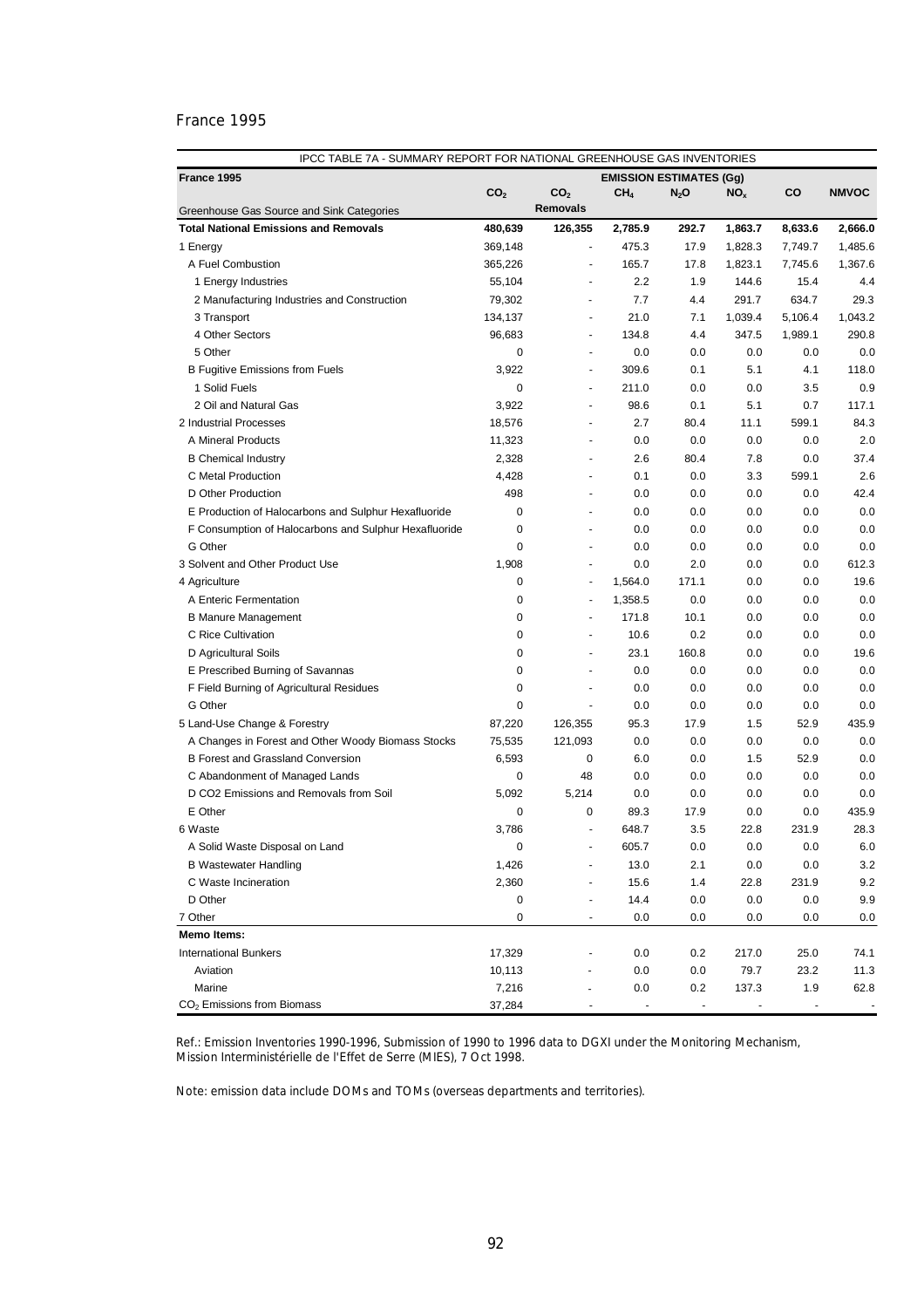| France 1996<br><b>EMISSION ESTIMATES (Gg)</b><br>CO <sub>2</sub><br>CO <sub>2</sub><br>CH <sub>4</sub><br>$N_2O$<br>NO <sub>x</sub><br>CO<br><b>NMVOC</b><br><b>Removals</b><br>Greenhouse Gas Source and Sink Categories<br>493,512<br>128,095<br>2,539.4<br><b>Total National Emissions and Removals</b><br>2,711.7<br>297.4<br>1,782.8<br>8,349.7<br>383,715<br>441.1<br>19.3<br>1,747.3<br>7,490.0<br>1,415.9<br>1 Energy<br>$\blacksquare$<br>A Fuel Combustion<br>379,711<br>177.9<br>19.2<br>7,486.0<br>1,301.3<br>1,741.9<br>$\overline{\phantom{a}}$<br>1 Energy Industries<br>59,537<br>2.0<br>2.0<br>152.4<br>18.0<br>4.3<br>٠<br>8.1<br>250.7<br>24.1<br>4.4<br>618.3<br>2 Manufacturing Industries and Construction<br>80,606<br>ä,<br>3 Transport<br>135,368<br>19.4<br>8.0<br>983.6<br>4,684.0<br>961.7<br>$\blacksquare$<br>4 Other Sectors<br>104,199<br>148.4<br>4.8<br>355.2<br>2,165.7<br>311.1<br>$\blacksquare$<br>5 Other<br>0<br>0.0<br>0.0<br>0.0<br>0.0<br>0.0<br>$\overline{\phantom{a}}$<br><b>B Fugitive Emissions from Fuels</b><br>4,005<br>263.2<br>0.1<br>5.4<br>4.0<br>114.6<br>$\blacksquare$<br>1 Solid Fuels<br>0<br>160.8<br>0.0<br>0.0<br>3.4<br>0.8<br>$\frac{1}{2}$<br>102.4<br>2 Oil and Natural Gas<br>4,005<br>0.1<br>5.4<br>0.7<br>113.8<br>$\overline{\phantom{a}}$<br>84.9<br>2 Industrial Processes<br>17,313<br>2.5<br>81.1<br>11.5<br>575.1<br>$\frac{1}{2}$<br>A Mineral Products<br>11,107<br>0.0<br>0.0<br>0.0<br>0.0<br>1.9<br>$\overline{\phantom{a}}$<br><b>B</b> Chemical Industry<br>2,443<br>2.5<br>81.1<br>8.2<br>0.0<br>37.5<br>575.1<br>2.6<br>C Metal Production<br>3,244<br>0.1<br>0.0<br>3.3<br>٠<br>D Other Production<br>519<br>0.0<br>0.0<br>0.0<br>0.0<br>42.9<br>$\blacksquare$<br>0.0<br>E Production of Halocarbons and Sulphur Hexafluoride<br>0<br>0.0<br>0.0<br>0.0<br>0.0<br>$\blacksquare$<br>0<br>F Consumption of Halocarbons and Sulphur Hexafluoride<br>0.0<br>0.0<br>0.0<br>0.0<br>0.0<br>$\blacksquare$<br>G Other<br>0<br>0.0<br>0.0<br>0.0<br>0.0<br>0.0<br>$\blacksquare$<br>592.7<br>3 Solvent and Other Product Use<br>1,847<br>0.0<br>2.0<br>0.0<br>0.0<br>$\overline{\phantom{a}}$<br>17.8<br>4 Agriculture<br>0<br>1,565.5<br>173.7<br>0.0<br>0.0<br>$\blacksquare$<br>0.0<br>A Enteric Fermentation<br>$\mathbf 0$<br>1,358.2<br>0.0<br>0.0<br>0.0<br>$\overline{\phantom{a}}$<br>0.0<br><b>B Manure Management</b><br>0<br>174.6<br>10.2<br>0.0<br>0.0<br>$\blacksquare$<br>0<br>0.0<br>C Rice Cultivation<br>9.5<br>0.2<br>0.0<br>0.0<br>ä,<br>0<br>23.0<br>163.4<br>17.8<br>D Agricultural Soils<br>0.0<br>0.0<br>٠<br>0.0<br>E Prescribed Burning of Savannas<br>0<br>0.0<br>0.0<br>0.0<br>0.0<br>$\blacksquare$<br>0<br>F Field Burning of Agricultural Residues<br>0.0<br>0.0<br>0.0<br>0.0<br>0.0<br>0<br>G Other<br>0.0<br>0.0<br>0.0<br>0.0<br>0.0<br>÷,<br>5 Land-Use Change & Forestry<br>128,095<br>95.3<br>17.9<br>52.9<br>399.6<br>86,846<br>1.5<br>A Changes in Forest and Other Woody Biomass Stocks<br>74,907<br>122,743<br>0.0<br>0.0<br>0.0<br>0.0<br>0.0<br>0.0<br><b>B Forest and Grassland Conversion</b><br>6,593<br>0<br>6.0<br>0.0<br>1.5<br>52.9<br>C Abandonment of Managed Lands<br>$\mathbf 0$<br>48<br>0.0<br>0.0<br>0.0<br>0.0<br>0.0<br>D CO2 Emissions and Removals from Soil<br>5,346<br>5,304<br>0.0<br>0.0<br>0.0<br>0.0<br>0.0<br>E Other<br>89.3<br>399.6<br>0<br>0<br>17.9<br>0.0<br>0.0<br>3,791<br>607.3<br>3.5<br>22.5<br>231.7<br>28.5<br>6 Waste<br>$\overline{a}$<br>$0.0\,$<br>$0.0\,$<br>$5.6\,$<br>A Solid Waste Disposal on Land<br>563.5<br>0.0<br><b>B Wastewater Handling</b><br>1,440<br>13.1<br>2.1<br>0.0<br>0.0<br>3.4<br>2,351<br>15.5<br>22.5<br>9.2<br>C Waste Incineration<br>1.4<br>231.7<br>D Other<br>$\pmb{0}$<br>15.2<br>0.0<br>0.0<br>0.0<br>10.1<br>7 Other<br>0<br>0.0<br>0.0<br>0.0<br>0.0<br>0.0<br>$\overline{\phantom{a}}$<br><b>Memo Items:</b><br><b>International Bunkers</b><br>18,154<br>0.0<br>0.2<br>227.5<br>26.0<br>77.6<br>83.4<br>Aviation<br>10,588<br>0.0<br>0.0<br>24.0<br>11.7<br>Marine<br>7,566<br>144.1<br>2.0<br>0.0<br>0.2<br>65.9 | IPCC TABLE 7A - SUMMARY REPORT FOR NATIONAL GREENHOUSE GAS INVENTORIES |        |  |  |  |  |  |  |
|----------------------------------------------------------------------------------------------------------------------------------------------------------------------------------------------------------------------------------------------------------------------------------------------------------------------------------------------------------------------------------------------------------------------------------------------------------------------------------------------------------------------------------------------------------------------------------------------------------------------------------------------------------------------------------------------------------------------------------------------------------------------------------------------------------------------------------------------------------------------------------------------------------------------------------------------------------------------------------------------------------------------------------------------------------------------------------------------------------------------------------------------------------------------------------------------------------------------------------------------------------------------------------------------------------------------------------------------------------------------------------------------------------------------------------------------------------------------------------------------------------------------------------------------------------------------------------------------------------------------------------------------------------------------------------------------------------------------------------------------------------------------------------------------------------------------------------------------------------------------------------------------------------------------------------------------------------------------------------------------------------------------------------------------------------------------------------------------------------------------------------------------------------------------------------------------------------------------------------------------------------------------------------------------------------------------------------------------------------------------------------------------------------------------------------------------------------------------------------------------------------------------------------------------------------------------------------------------------------------------------------------------------------------------------------------------------------------------------------------------------------------------------------------------------------------------------------------------------------------------------------------------------------------------------------------------------------------------------------------------------------------------------------------------------------------------------------------------------------------------------------------------------------------------------------------------------------------------------------------------------------------------------------------------------------------------------------------------------------------------------------------------------------------------------------------------------------------------------------------------------------------------------------------------------------------------------------------------------------------------------------------------------------------------------------------------------------------------------------------------------------------------------------------------------------------------------------------------------------------------------------------------------------------------------------------------------------------------------------------------------------------------------------------------------------------------------------------------------------------------------|------------------------------------------------------------------------|--------|--|--|--|--|--|--|
|                                                                                                                                                                                                                                                                                                                                                                                                                                                                                                                                                                                                                                                                                                                                                                                                                                                                                                                                                                                                                                                                                                                                                                                                                                                                                                                                                                                                                                                                                                                                                                                                                                                                                                                                                                                                                                                                                                                                                                                                                                                                                                                                                                                                                                                                                                                                                                                                                                                                                                                                                                                                                                                                                                                                                                                                                                                                                                                                                                                                                                                                                                                                                                                                                                                                                                                                                                                                                                                                                                                                                                                                                                                                                                                                                                                                                                                                                                                                                                                                                                                                                                                            |                                                                        |        |  |  |  |  |  |  |
|                                                                                                                                                                                                                                                                                                                                                                                                                                                                                                                                                                                                                                                                                                                                                                                                                                                                                                                                                                                                                                                                                                                                                                                                                                                                                                                                                                                                                                                                                                                                                                                                                                                                                                                                                                                                                                                                                                                                                                                                                                                                                                                                                                                                                                                                                                                                                                                                                                                                                                                                                                                                                                                                                                                                                                                                                                                                                                                                                                                                                                                                                                                                                                                                                                                                                                                                                                                                                                                                                                                                                                                                                                                                                                                                                                                                                                                                                                                                                                                                                                                                                                                            |                                                                        |        |  |  |  |  |  |  |
|                                                                                                                                                                                                                                                                                                                                                                                                                                                                                                                                                                                                                                                                                                                                                                                                                                                                                                                                                                                                                                                                                                                                                                                                                                                                                                                                                                                                                                                                                                                                                                                                                                                                                                                                                                                                                                                                                                                                                                                                                                                                                                                                                                                                                                                                                                                                                                                                                                                                                                                                                                                                                                                                                                                                                                                                                                                                                                                                                                                                                                                                                                                                                                                                                                                                                                                                                                                                                                                                                                                                                                                                                                                                                                                                                                                                                                                                                                                                                                                                                                                                                                                            |                                                                        |        |  |  |  |  |  |  |
|                                                                                                                                                                                                                                                                                                                                                                                                                                                                                                                                                                                                                                                                                                                                                                                                                                                                                                                                                                                                                                                                                                                                                                                                                                                                                                                                                                                                                                                                                                                                                                                                                                                                                                                                                                                                                                                                                                                                                                                                                                                                                                                                                                                                                                                                                                                                                                                                                                                                                                                                                                                                                                                                                                                                                                                                                                                                                                                                                                                                                                                                                                                                                                                                                                                                                                                                                                                                                                                                                                                                                                                                                                                                                                                                                                                                                                                                                                                                                                                                                                                                                                                            |                                                                        |        |  |  |  |  |  |  |
|                                                                                                                                                                                                                                                                                                                                                                                                                                                                                                                                                                                                                                                                                                                                                                                                                                                                                                                                                                                                                                                                                                                                                                                                                                                                                                                                                                                                                                                                                                                                                                                                                                                                                                                                                                                                                                                                                                                                                                                                                                                                                                                                                                                                                                                                                                                                                                                                                                                                                                                                                                                                                                                                                                                                                                                                                                                                                                                                                                                                                                                                                                                                                                                                                                                                                                                                                                                                                                                                                                                                                                                                                                                                                                                                                                                                                                                                                                                                                                                                                                                                                                                            |                                                                        |        |  |  |  |  |  |  |
|                                                                                                                                                                                                                                                                                                                                                                                                                                                                                                                                                                                                                                                                                                                                                                                                                                                                                                                                                                                                                                                                                                                                                                                                                                                                                                                                                                                                                                                                                                                                                                                                                                                                                                                                                                                                                                                                                                                                                                                                                                                                                                                                                                                                                                                                                                                                                                                                                                                                                                                                                                                                                                                                                                                                                                                                                                                                                                                                                                                                                                                                                                                                                                                                                                                                                                                                                                                                                                                                                                                                                                                                                                                                                                                                                                                                                                                                                                                                                                                                                                                                                                                            |                                                                        |        |  |  |  |  |  |  |
|                                                                                                                                                                                                                                                                                                                                                                                                                                                                                                                                                                                                                                                                                                                                                                                                                                                                                                                                                                                                                                                                                                                                                                                                                                                                                                                                                                                                                                                                                                                                                                                                                                                                                                                                                                                                                                                                                                                                                                                                                                                                                                                                                                                                                                                                                                                                                                                                                                                                                                                                                                                                                                                                                                                                                                                                                                                                                                                                                                                                                                                                                                                                                                                                                                                                                                                                                                                                                                                                                                                                                                                                                                                                                                                                                                                                                                                                                                                                                                                                                                                                                                                            |                                                                        |        |  |  |  |  |  |  |
|                                                                                                                                                                                                                                                                                                                                                                                                                                                                                                                                                                                                                                                                                                                                                                                                                                                                                                                                                                                                                                                                                                                                                                                                                                                                                                                                                                                                                                                                                                                                                                                                                                                                                                                                                                                                                                                                                                                                                                                                                                                                                                                                                                                                                                                                                                                                                                                                                                                                                                                                                                                                                                                                                                                                                                                                                                                                                                                                                                                                                                                                                                                                                                                                                                                                                                                                                                                                                                                                                                                                                                                                                                                                                                                                                                                                                                                                                                                                                                                                                                                                                                                            |                                                                        |        |  |  |  |  |  |  |
|                                                                                                                                                                                                                                                                                                                                                                                                                                                                                                                                                                                                                                                                                                                                                                                                                                                                                                                                                                                                                                                                                                                                                                                                                                                                                                                                                                                                                                                                                                                                                                                                                                                                                                                                                                                                                                                                                                                                                                                                                                                                                                                                                                                                                                                                                                                                                                                                                                                                                                                                                                                                                                                                                                                                                                                                                                                                                                                                                                                                                                                                                                                                                                                                                                                                                                                                                                                                                                                                                                                                                                                                                                                                                                                                                                                                                                                                                                                                                                                                                                                                                                                            |                                                                        |        |  |  |  |  |  |  |
|                                                                                                                                                                                                                                                                                                                                                                                                                                                                                                                                                                                                                                                                                                                                                                                                                                                                                                                                                                                                                                                                                                                                                                                                                                                                                                                                                                                                                                                                                                                                                                                                                                                                                                                                                                                                                                                                                                                                                                                                                                                                                                                                                                                                                                                                                                                                                                                                                                                                                                                                                                                                                                                                                                                                                                                                                                                                                                                                                                                                                                                                                                                                                                                                                                                                                                                                                                                                                                                                                                                                                                                                                                                                                                                                                                                                                                                                                                                                                                                                                                                                                                                            |                                                                        |        |  |  |  |  |  |  |
|                                                                                                                                                                                                                                                                                                                                                                                                                                                                                                                                                                                                                                                                                                                                                                                                                                                                                                                                                                                                                                                                                                                                                                                                                                                                                                                                                                                                                                                                                                                                                                                                                                                                                                                                                                                                                                                                                                                                                                                                                                                                                                                                                                                                                                                                                                                                                                                                                                                                                                                                                                                                                                                                                                                                                                                                                                                                                                                                                                                                                                                                                                                                                                                                                                                                                                                                                                                                                                                                                                                                                                                                                                                                                                                                                                                                                                                                                                                                                                                                                                                                                                                            |                                                                        |        |  |  |  |  |  |  |
|                                                                                                                                                                                                                                                                                                                                                                                                                                                                                                                                                                                                                                                                                                                                                                                                                                                                                                                                                                                                                                                                                                                                                                                                                                                                                                                                                                                                                                                                                                                                                                                                                                                                                                                                                                                                                                                                                                                                                                                                                                                                                                                                                                                                                                                                                                                                                                                                                                                                                                                                                                                                                                                                                                                                                                                                                                                                                                                                                                                                                                                                                                                                                                                                                                                                                                                                                                                                                                                                                                                                                                                                                                                                                                                                                                                                                                                                                                                                                                                                                                                                                                                            |                                                                        |        |  |  |  |  |  |  |
|                                                                                                                                                                                                                                                                                                                                                                                                                                                                                                                                                                                                                                                                                                                                                                                                                                                                                                                                                                                                                                                                                                                                                                                                                                                                                                                                                                                                                                                                                                                                                                                                                                                                                                                                                                                                                                                                                                                                                                                                                                                                                                                                                                                                                                                                                                                                                                                                                                                                                                                                                                                                                                                                                                                                                                                                                                                                                                                                                                                                                                                                                                                                                                                                                                                                                                                                                                                                                                                                                                                                                                                                                                                                                                                                                                                                                                                                                                                                                                                                                                                                                                                            |                                                                        |        |  |  |  |  |  |  |
|                                                                                                                                                                                                                                                                                                                                                                                                                                                                                                                                                                                                                                                                                                                                                                                                                                                                                                                                                                                                                                                                                                                                                                                                                                                                                                                                                                                                                                                                                                                                                                                                                                                                                                                                                                                                                                                                                                                                                                                                                                                                                                                                                                                                                                                                                                                                                                                                                                                                                                                                                                                                                                                                                                                                                                                                                                                                                                                                                                                                                                                                                                                                                                                                                                                                                                                                                                                                                                                                                                                                                                                                                                                                                                                                                                                                                                                                                                                                                                                                                                                                                                                            |                                                                        |        |  |  |  |  |  |  |
|                                                                                                                                                                                                                                                                                                                                                                                                                                                                                                                                                                                                                                                                                                                                                                                                                                                                                                                                                                                                                                                                                                                                                                                                                                                                                                                                                                                                                                                                                                                                                                                                                                                                                                                                                                                                                                                                                                                                                                                                                                                                                                                                                                                                                                                                                                                                                                                                                                                                                                                                                                                                                                                                                                                                                                                                                                                                                                                                                                                                                                                                                                                                                                                                                                                                                                                                                                                                                                                                                                                                                                                                                                                                                                                                                                                                                                                                                                                                                                                                                                                                                                                            |                                                                        |        |  |  |  |  |  |  |
|                                                                                                                                                                                                                                                                                                                                                                                                                                                                                                                                                                                                                                                                                                                                                                                                                                                                                                                                                                                                                                                                                                                                                                                                                                                                                                                                                                                                                                                                                                                                                                                                                                                                                                                                                                                                                                                                                                                                                                                                                                                                                                                                                                                                                                                                                                                                                                                                                                                                                                                                                                                                                                                                                                                                                                                                                                                                                                                                                                                                                                                                                                                                                                                                                                                                                                                                                                                                                                                                                                                                                                                                                                                                                                                                                                                                                                                                                                                                                                                                                                                                                                                            |                                                                        |        |  |  |  |  |  |  |
|                                                                                                                                                                                                                                                                                                                                                                                                                                                                                                                                                                                                                                                                                                                                                                                                                                                                                                                                                                                                                                                                                                                                                                                                                                                                                                                                                                                                                                                                                                                                                                                                                                                                                                                                                                                                                                                                                                                                                                                                                                                                                                                                                                                                                                                                                                                                                                                                                                                                                                                                                                                                                                                                                                                                                                                                                                                                                                                                                                                                                                                                                                                                                                                                                                                                                                                                                                                                                                                                                                                                                                                                                                                                                                                                                                                                                                                                                                                                                                                                                                                                                                                            |                                                                        |        |  |  |  |  |  |  |
|                                                                                                                                                                                                                                                                                                                                                                                                                                                                                                                                                                                                                                                                                                                                                                                                                                                                                                                                                                                                                                                                                                                                                                                                                                                                                                                                                                                                                                                                                                                                                                                                                                                                                                                                                                                                                                                                                                                                                                                                                                                                                                                                                                                                                                                                                                                                                                                                                                                                                                                                                                                                                                                                                                                                                                                                                                                                                                                                                                                                                                                                                                                                                                                                                                                                                                                                                                                                                                                                                                                                                                                                                                                                                                                                                                                                                                                                                                                                                                                                                                                                                                                            |                                                                        |        |  |  |  |  |  |  |
|                                                                                                                                                                                                                                                                                                                                                                                                                                                                                                                                                                                                                                                                                                                                                                                                                                                                                                                                                                                                                                                                                                                                                                                                                                                                                                                                                                                                                                                                                                                                                                                                                                                                                                                                                                                                                                                                                                                                                                                                                                                                                                                                                                                                                                                                                                                                                                                                                                                                                                                                                                                                                                                                                                                                                                                                                                                                                                                                                                                                                                                                                                                                                                                                                                                                                                                                                                                                                                                                                                                                                                                                                                                                                                                                                                                                                                                                                                                                                                                                                                                                                                                            |                                                                        |        |  |  |  |  |  |  |
|                                                                                                                                                                                                                                                                                                                                                                                                                                                                                                                                                                                                                                                                                                                                                                                                                                                                                                                                                                                                                                                                                                                                                                                                                                                                                                                                                                                                                                                                                                                                                                                                                                                                                                                                                                                                                                                                                                                                                                                                                                                                                                                                                                                                                                                                                                                                                                                                                                                                                                                                                                                                                                                                                                                                                                                                                                                                                                                                                                                                                                                                                                                                                                                                                                                                                                                                                                                                                                                                                                                                                                                                                                                                                                                                                                                                                                                                                                                                                                                                                                                                                                                            |                                                                        |        |  |  |  |  |  |  |
|                                                                                                                                                                                                                                                                                                                                                                                                                                                                                                                                                                                                                                                                                                                                                                                                                                                                                                                                                                                                                                                                                                                                                                                                                                                                                                                                                                                                                                                                                                                                                                                                                                                                                                                                                                                                                                                                                                                                                                                                                                                                                                                                                                                                                                                                                                                                                                                                                                                                                                                                                                                                                                                                                                                                                                                                                                                                                                                                                                                                                                                                                                                                                                                                                                                                                                                                                                                                                                                                                                                                                                                                                                                                                                                                                                                                                                                                                                                                                                                                                                                                                                                            |                                                                        |        |  |  |  |  |  |  |
|                                                                                                                                                                                                                                                                                                                                                                                                                                                                                                                                                                                                                                                                                                                                                                                                                                                                                                                                                                                                                                                                                                                                                                                                                                                                                                                                                                                                                                                                                                                                                                                                                                                                                                                                                                                                                                                                                                                                                                                                                                                                                                                                                                                                                                                                                                                                                                                                                                                                                                                                                                                                                                                                                                                                                                                                                                                                                                                                                                                                                                                                                                                                                                                                                                                                                                                                                                                                                                                                                                                                                                                                                                                                                                                                                                                                                                                                                                                                                                                                                                                                                                                            |                                                                        |        |  |  |  |  |  |  |
|                                                                                                                                                                                                                                                                                                                                                                                                                                                                                                                                                                                                                                                                                                                                                                                                                                                                                                                                                                                                                                                                                                                                                                                                                                                                                                                                                                                                                                                                                                                                                                                                                                                                                                                                                                                                                                                                                                                                                                                                                                                                                                                                                                                                                                                                                                                                                                                                                                                                                                                                                                                                                                                                                                                                                                                                                                                                                                                                                                                                                                                                                                                                                                                                                                                                                                                                                                                                                                                                                                                                                                                                                                                                                                                                                                                                                                                                                                                                                                                                                                                                                                                            |                                                                        |        |  |  |  |  |  |  |
|                                                                                                                                                                                                                                                                                                                                                                                                                                                                                                                                                                                                                                                                                                                                                                                                                                                                                                                                                                                                                                                                                                                                                                                                                                                                                                                                                                                                                                                                                                                                                                                                                                                                                                                                                                                                                                                                                                                                                                                                                                                                                                                                                                                                                                                                                                                                                                                                                                                                                                                                                                                                                                                                                                                                                                                                                                                                                                                                                                                                                                                                                                                                                                                                                                                                                                                                                                                                                                                                                                                                                                                                                                                                                                                                                                                                                                                                                                                                                                                                                                                                                                                            |                                                                        |        |  |  |  |  |  |  |
|                                                                                                                                                                                                                                                                                                                                                                                                                                                                                                                                                                                                                                                                                                                                                                                                                                                                                                                                                                                                                                                                                                                                                                                                                                                                                                                                                                                                                                                                                                                                                                                                                                                                                                                                                                                                                                                                                                                                                                                                                                                                                                                                                                                                                                                                                                                                                                                                                                                                                                                                                                                                                                                                                                                                                                                                                                                                                                                                                                                                                                                                                                                                                                                                                                                                                                                                                                                                                                                                                                                                                                                                                                                                                                                                                                                                                                                                                                                                                                                                                                                                                                                            |                                                                        |        |  |  |  |  |  |  |
|                                                                                                                                                                                                                                                                                                                                                                                                                                                                                                                                                                                                                                                                                                                                                                                                                                                                                                                                                                                                                                                                                                                                                                                                                                                                                                                                                                                                                                                                                                                                                                                                                                                                                                                                                                                                                                                                                                                                                                                                                                                                                                                                                                                                                                                                                                                                                                                                                                                                                                                                                                                                                                                                                                                                                                                                                                                                                                                                                                                                                                                                                                                                                                                                                                                                                                                                                                                                                                                                                                                                                                                                                                                                                                                                                                                                                                                                                                                                                                                                                                                                                                                            |                                                                        |        |  |  |  |  |  |  |
|                                                                                                                                                                                                                                                                                                                                                                                                                                                                                                                                                                                                                                                                                                                                                                                                                                                                                                                                                                                                                                                                                                                                                                                                                                                                                                                                                                                                                                                                                                                                                                                                                                                                                                                                                                                                                                                                                                                                                                                                                                                                                                                                                                                                                                                                                                                                                                                                                                                                                                                                                                                                                                                                                                                                                                                                                                                                                                                                                                                                                                                                                                                                                                                                                                                                                                                                                                                                                                                                                                                                                                                                                                                                                                                                                                                                                                                                                                                                                                                                                                                                                                                            |                                                                        |        |  |  |  |  |  |  |
|                                                                                                                                                                                                                                                                                                                                                                                                                                                                                                                                                                                                                                                                                                                                                                                                                                                                                                                                                                                                                                                                                                                                                                                                                                                                                                                                                                                                                                                                                                                                                                                                                                                                                                                                                                                                                                                                                                                                                                                                                                                                                                                                                                                                                                                                                                                                                                                                                                                                                                                                                                                                                                                                                                                                                                                                                                                                                                                                                                                                                                                                                                                                                                                                                                                                                                                                                                                                                                                                                                                                                                                                                                                                                                                                                                                                                                                                                                                                                                                                                                                                                                                            |                                                                        |        |  |  |  |  |  |  |
|                                                                                                                                                                                                                                                                                                                                                                                                                                                                                                                                                                                                                                                                                                                                                                                                                                                                                                                                                                                                                                                                                                                                                                                                                                                                                                                                                                                                                                                                                                                                                                                                                                                                                                                                                                                                                                                                                                                                                                                                                                                                                                                                                                                                                                                                                                                                                                                                                                                                                                                                                                                                                                                                                                                                                                                                                                                                                                                                                                                                                                                                                                                                                                                                                                                                                                                                                                                                                                                                                                                                                                                                                                                                                                                                                                                                                                                                                                                                                                                                                                                                                                                            |                                                                        |        |  |  |  |  |  |  |
|                                                                                                                                                                                                                                                                                                                                                                                                                                                                                                                                                                                                                                                                                                                                                                                                                                                                                                                                                                                                                                                                                                                                                                                                                                                                                                                                                                                                                                                                                                                                                                                                                                                                                                                                                                                                                                                                                                                                                                                                                                                                                                                                                                                                                                                                                                                                                                                                                                                                                                                                                                                                                                                                                                                                                                                                                                                                                                                                                                                                                                                                                                                                                                                                                                                                                                                                                                                                                                                                                                                                                                                                                                                                                                                                                                                                                                                                                                                                                                                                                                                                                                                            |                                                                        |        |  |  |  |  |  |  |
|                                                                                                                                                                                                                                                                                                                                                                                                                                                                                                                                                                                                                                                                                                                                                                                                                                                                                                                                                                                                                                                                                                                                                                                                                                                                                                                                                                                                                                                                                                                                                                                                                                                                                                                                                                                                                                                                                                                                                                                                                                                                                                                                                                                                                                                                                                                                                                                                                                                                                                                                                                                                                                                                                                                                                                                                                                                                                                                                                                                                                                                                                                                                                                                                                                                                                                                                                                                                                                                                                                                                                                                                                                                                                                                                                                                                                                                                                                                                                                                                                                                                                                                            |                                                                        |        |  |  |  |  |  |  |
|                                                                                                                                                                                                                                                                                                                                                                                                                                                                                                                                                                                                                                                                                                                                                                                                                                                                                                                                                                                                                                                                                                                                                                                                                                                                                                                                                                                                                                                                                                                                                                                                                                                                                                                                                                                                                                                                                                                                                                                                                                                                                                                                                                                                                                                                                                                                                                                                                                                                                                                                                                                                                                                                                                                                                                                                                                                                                                                                                                                                                                                                                                                                                                                                                                                                                                                                                                                                                                                                                                                                                                                                                                                                                                                                                                                                                                                                                                                                                                                                                                                                                                                            |                                                                        |        |  |  |  |  |  |  |
|                                                                                                                                                                                                                                                                                                                                                                                                                                                                                                                                                                                                                                                                                                                                                                                                                                                                                                                                                                                                                                                                                                                                                                                                                                                                                                                                                                                                                                                                                                                                                                                                                                                                                                                                                                                                                                                                                                                                                                                                                                                                                                                                                                                                                                                                                                                                                                                                                                                                                                                                                                                                                                                                                                                                                                                                                                                                                                                                                                                                                                                                                                                                                                                                                                                                                                                                                                                                                                                                                                                                                                                                                                                                                                                                                                                                                                                                                                                                                                                                                                                                                                                            |                                                                        |        |  |  |  |  |  |  |
|                                                                                                                                                                                                                                                                                                                                                                                                                                                                                                                                                                                                                                                                                                                                                                                                                                                                                                                                                                                                                                                                                                                                                                                                                                                                                                                                                                                                                                                                                                                                                                                                                                                                                                                                                                                                                                                                                                                                                                                                                                                                                                                                                                                                                                                                                                                                                                                                                                                                                                                                                                                                                                                                                                                                                                                                                                                                                                                                                                                                                                                                                                                                                                                                                                                                                                                                                                                                                                                                                                                                                                                                                                                                                                                                                                                                                                                                                                                                                                                                                                                                                                                            |                                                                        |        |  |  |  |  |  |  |
|                                                                                                                                                                                                                                                                                                                                                                                                                                                                                                                                                                                                                                                                                                                                                                                                                                                                                                                                                                                                                                                                                                                                                                                                                                                                                                                                                                                                                                                                                                                                                                                                                                                                                                                                                                                                                                                                                                                                                                                                                                                                                                                                                                                                                                                                                                                                                                                                                                                                                                                                                                                                                                                                                                                                                                                                                                                                                                                                                                                                                                                                                                                                                                                                                                                                                                                                                                                                                                                                                                                                                                                                                                                                                                                                                                                                                                                                                                                                                                                                                                                                                                                            |                                                                        |        |  |  |  |  |  |  |
|                                                                                                                                                                                                                                                                                                                                                                                                                                                                                                                                                                                                                                                                                                                                                                                                                                                                                                                                                                                                                                                                                                                                                                                                                                                                                                                                                                                                                                                                                                                                                                                                                                                                                                                                                                                                                                                                                                                                                                                                                                                                                                                                                                                                                                                                                                                                                                                                                                                                                                                                                                                                                                                                                                                                                                                                                                                                                                                                                                                                                                                                                                                                                                                                                                                                                                                                                                                                                                                                                                                                                                                                                                                                                                                                                                                                                                                                                                                                                                                                                                                                                                                            |                                                                        |        |  |  |  |  |  |  |
|                                                                                                                                                                                                                                                                                                                                                                                                                                                                                                                                                                                                                                                                                                                                                                                                                                                                                                                                                                                                                                                                                                                                                                                                                                                                                                                                                                                                                                                                                                                                                                                                                                                                                                                                                                                                                                                                                                                                                                                                                                                                                                                                                                                                                                                                                                                                                                                                                                                                                                                                                                                                                                                                                                                                                                                                                                                                                                                                                                                                                                                                                                                                                                                                                                                                                                                                                                                                                                                                                                                                                                                                                                                                                                                                                                                                                                                                                                                                                                                                                                                                                                                            |                                                                        |        |  |  |  |  |  |  |
|                                                                                                                                                                                                                                                                                                                                                                                                                                                                                                                                                                                                                                                                                                                                                                                                                                                                                                                                                                                                                                                                                                                                                                                                                                                                                                                                                                                                                                                                                                                                                                                                                                                                                                                                                                                                                                                                                                                                                                                                                                                                                                                                                                                                                                                                                                                                                                                                                                                                                                                                                                                                                                                                                                                                                                                                                                                                                                                                                                                                                                                                                                                                                                                                                                                                                                                                                                                                                                                                                                                                                                                                                                                                                                                                                                                                                                                                                                                                                                                                                                                                                                                            |                                                                        |        |  |  |  |  |  |  |
|                                                                                                                                                                                                                                                                                                                                                                                                                                                                                                                                                                                                                                                                                                                                                                                                                                                                                                                                                                                                                                                                                                                                                                                                                                                                                                                                                                                                                                                                                                                                                                                                                                                                                                                                                                                                                                                                                                                                                                                                                                                                                                                                                                                                                                                                                                                                                                                                                                                                                                                                                                                                                                                                                                                                                                                                                                                                                                                                                                                                                                                                                                                                                                                                                                                                                                                                                                                                                                                                                                                                                                                                                                                                                                                                                                                                                                                                                                                                                                                                                                                                                                                            |                                                                        |        |  |  |  |  |  |  |
|                                                                                                                                                                                                                                                                                                                                                                                                                                                                                                                                                                                                                                                                                                                                                                                                                                                                                                                                                                                                                                                                                                                                                                                                                                                                                                                                                                                                                                                                                                                                                                                                                                                                                                                                                                                                                                                                                                                                                                                                                                                                                                                                                                                                                                                                                                                                                                                                                                                                                                                                                                                                                                                                                                                                                                                                                                                                                                                                                                                                                                                                                                                                                                                                                                                                                                                                                                                                                                                                                                                                                                                                                                                                                                                                                                                                                                                                                                                                                                                                                                                                                                                            |                                                                        |        |  |  |  |  |  |  |
|                                                                                                                                                                                                                                                                                                                                                                                                                                                                                                                                                                                                                                                                                                                                                                                                                                                                                                                                                                                                                                                                                                                                                                                                                                                                                                                                                                                                                                                                                                                                                                                                                                                                                                                                                                                                                                                                                                                                                                                                                                                                                                                                                                                                                                                                                                                                                                                                                                                                                                                                                                                                                                                                                                                                                                                                                                                                                                                                                                                                                                                                                                                                                                                                                                                                                                                                                                                                                                                                                                                                                                                                                                                                                                                                                                                                                                                                                                                                                                                                                                                                                                                            |                                                                        |        |  |  |  |  |  |  |
|                                                                                                                                                                                                                                                                                                                                                                                                                                                                                                                                                                                                                                                                                                                                                                                                                                                                                                                                                                                                                                                                                                                                                                                                                                                                                                                                                                                                                                                                                                                                                                                                                                                                                                                                                                                                                                                                                                                                                                                                                                                                                                                                                                                                                                                                                                                                                                                                                                                                                                                                                                                                                                                                                                                                                                                                                                                                                                                                                                                                                                                                                                                                                                                                                                                                                                                                                                                                                                                                                                                                                                                                                                                                                                                                                                                                                                                                                                                                                                                                                                                                                                                            |                                                                        |        |  |  |  |  |  |  |
|                                                                                                                                                                                                                                                                                                                                                                                                                                                                                                                                                                                                                                                                                                                                                                                                                                                                                                                                                                                                                                                                                                                                                                                                                                                                                                                                                                                                                                                                                                                                                                                                                                                                                                                                                                                                                                                                                                                                                                                                                                                                                                                                                                                                                                                                                                                                                                                                                                                                                                                                                                                                                                                                                                                                                                                                                                                                                                                                                                                                                                                                                                                                                                                                                                                                                                                                                                                                                                                                                                                                                                                                                                                                                                                                                                                                                                                                                                                                                                                                                                                                                                                            |                                                                        |        |  |  |  |  |  |  |
|                                                                                                                                                                                                                                                                                                                                                                                                                                                                                                                                                                                                                                                                                                                                                                                                                                                                                                                                                                                                                                                                                                                                                                                                                                                                                                                                                                                                                                                                                                                                                                                                                                                                                                                                                                                                                                                                                                                                                                                                                                                                                                                                                                                                                                                                                                                                                                                                                                                                                                                                                                                                                                                                                                                                                                                                                                                                                                                                                                                                                                                                                                                                                                                                                                                                                                                                                                                                                                                                                                                                                                                                                                                                                                                                                                                                                                                                                                                                                                                                                                                                                                                            |                                                                        |        |  |  |  |  |  |  |
|                                                                                                                                                                                                                                                                                                                                                                                                                                                                                                                                                                                                                                                                                                                                                                                                                                                                                                                                                                                                                                                                                                                                                                                                                                                                                                                                                                                                                                                                                                                                                                                                                                                                                                                                                                                                                                                                                                                                                                                                                                                                                                                                                                                                                                                                                                                                                                                                                                                                                                                                                                                                                                                                                                                                                                                                                                                                                                                                                                                                                                                                                                                                                                                                                                                                                                                                                                                                                                                                                                                                                                                                                                                                                                                                                                                                                                                                                                                                                                                                                                                                                                                            |                                                                        |        |  |  |  |  |  |  |
|                                                                                                                                                                                                                                                                                                                                                                                                                                                                                                                                                                                                                                                                                                                                                                                                                                                                                                                                                                                                                                                                                                                                                                                                                                                                                                                                                                                                                                                                                                                                                                                                                                                                                                                                                                                                                                                                                                                                                                                                                                                                                                                                                                                                                                                                                                                                                                                                                                                                                                                                                                                                                                                                                                                                                                                                                                                                                                                                                                                                                                                                                                                                                                                                                                                                                                                                                                                                                                                                                                                                                                                                                                                                                                                                                                                                                                                                                                                                                                                                                                                                                                                            |                                                                        |        |  |  |  |  |  |  |
|                                                                                                                                                                                                                                                                                                                                                                                                                                                                                                                                                                                                                                                                                                                                                                                                                                                                                                                                                                                                                                                                                                                                                                                                                                                                                                                                                                                                                                                                                                                                                                                                                                                                                                                                                                                                                                                                                                                                                                                                                                                                                                                                                                                                                                                                                                                                                                                                                                                                                                                                                                                                                                                                                                                                                                                                                                                                                                                                                                                                                                                                                                                                                                                                                                                                                                                                                                                                                                                                                                                                                                                                                                                                                                                                                                                                                                                                                                                                                                                                                                                                                                                            |                                                                        |        |  |  |  |  |  |  |
|                                                                                                                                                                                                                                                                                                                                                                                                                                                                                                                                                                                                                                                                                                                                                                                                                                                                                                                                                                                                                                                                                                                                                                                                                                                                                                                                                                                                                                                                                                                                                                                                                                                                                                                                                                                                                                                                                                                                                                                                                                                                                                                                                                                                                                                                                                                                                                                                                                                                                                                                                                                                                                                                                                                                                                                                                                                                                                                                                                                                                                                                                                                                                                                                                                                                                                                                                                                                                                                                                                                                                                                                                                                                                                                                                                                                                                                                                                                                                                                                                                                                                                                            | CO <sub>2</sub> Emissions from Biomass                                 | 39,883 |  |  |  |  |  |  |

Ref.: Emission Inventories 1990-1996, Submission of 1990 to 1996 data to DGXI under the Monitoring Mechanism, Mission Interministérielle de l'Effet de Serre (MIES), 7 Oct 1998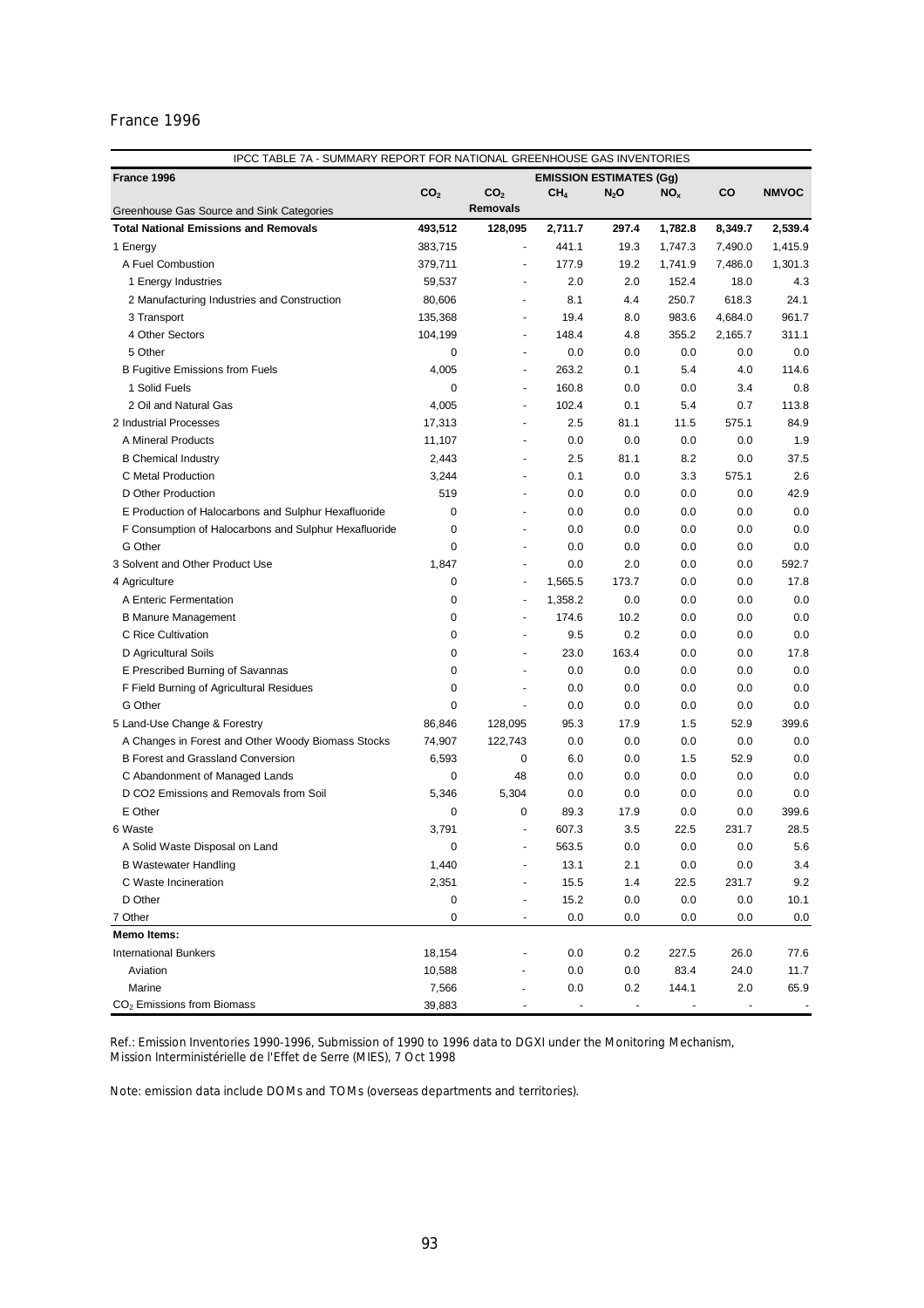# HFC/PFC/SF<sub>6</sub> emissions in France 1990, 1994-96

| France 1990                                           |                          | <b>HFC</b> |    | <b>PFC</b> |                          | SF <sub>6</sub> |
|-------------------------------------------------------|--------------------------|------------|----|------------|--------------------------|-----------------|
| <b>Estimates in Ga</b>                                | P                        | A          | P  | A          | P                        | A               |
| <b>Total National Emissions and Removals</b>          |                          | 0.256      | ۰  | 0.432      | ۰                        | 0.102           |
| 2 Industrial Processes                                | $\overline{\phantom{a}}$ | 0.256      |    | 0.432      | $\overline{\phantom{a}}$ | 0.102           |
| A Mineral Products                                    |                          | 0.000      |    | 0.000      | $\overline{\phantom{a}}$ | 0.000           |
| <b>B</b> Chemical Industry                            | $\overline{\phantom{0}}$ | 0.000      | ٠  | 0.000      | ٠                        | 0.000           |
| C Metal Production                                    | $\overline{\phantom{a}}$ | 0.000      | ۰. | 0.339      | $\overline{\phantom{a}}$ | 0.036           |
| D Other Production                                    | $\overline{\phantom{0}}$ | 0.000      | ۰. | 0.000      | $\overline{\phantom{a}}$ | 0.000           |
| E Production of Halocarbons and Sulphur Hexafluoride  | $\overline{\phantom{0}}$ | 0.256      |    | 0.068      | $\overline{\phantom{a}}$ | 0.000           |
| F Consumption of Halocarbons and Sulphur Hexafluoride | $\overline{\phantom{a}}$ | 0.000      |    | 0.025      | $\overline{\phantom{a}}$ | 0.065           |
| G Other                                               |                          | 0.000      |    | 0.000      |                          | 0.000           |

| France 1994                                           | <b>HFC</b><br><b>PFC</b> |       |                          |       | SF <sub>6</sub>          |       |
|-------------------------------------------------------|--------------------------|-------|--------------------------|-------|--------------------------|-------|
| <b>Estimates in Gq</b>                                | D                        | A     | P                        | A     | Р                        | A     |
| <b>Total National Emissions and Removals</b>          | ۰                        | 0.320 | ۰                        | 0.170 | ۰                        | 0.109 |
| 2 Industrial Processes                                | $\overline{\phantom{a}}$ | 0.320 | ۰.                       | 0.170 |                          | 0.109 |
| A Mineral Products                                    | $\overline{\phantom{a}}$ | 0.000 | -                        | 0.000 |                          | 0.000 |
| <b>B</b> Chemical Industry                            | ٠                        | 0.000 |                          | 0.000 | ٠                        | 0.000 |
| C Metal Production                                    | ٠                        | 0.000 | $\overline{\phantom{a}}$ | 0.112 | ۰.                       | 0.040 |
| D Other Production                                    | $\overline{\phantom{0}}$ | 0.000 | $\overline{\phantom{a}}$ | 0.000 | ۰.                       | 0.000 |
| E Production of Halocarbons and Sulphur Hexafluoride  |                          | 0.134 | -                        | 0.031 |                          | 0.000 |
| F Consumption of Halocarbons and Sulphur Hexafluoride | ۰.                       | 0.186 | ۰.                       | 0.027 | $\overline{\phantom{a}}$ | 0.069 |
| G Other                                               |                          | 0.000 | $\overline{\phantom{a}}$ | 0.000 | $\overline{\phantom{0}}$ | 0.000 |

| France 1995                                           |                          | <b>HFC</b> |                          | <b>PFC</b> | SF <sub>6</sub>          |       |
|-------------------------------------------------------|--------------------------|------------|--------------------------|------------|--------------------------|-------|
| <b>Estimates in Gq</b>                                | P                        | A          | P                        | A          | P                        | A     |
| <b>Total National Emissions and Removals</b>          |                          | 0.805      | ۰                        | 0.180      | ۰                        | 0.110 |
| 2 Industrial Processes                                | $\overline{\phantom{a}}$ | 0.805      | -                        | 0.180      | -                        | 0.110 |
| A Mineral Products                                    | $\overline{\phantom{0}}$ | 0.000      | $\overline{\phantom{0}}$ | 0.000      |                          | 0.000 |
| <b>B</b> Chemical Industry                            | $\overline{\phantom{0}}$ | 0.000      | ۰                        | 0.000      | ۰                        | 0.000 |
| C Metal Production                                    | $\overline{\phantom{a}}$ | 0.000      | ٠                        | 0.097      | ۰.                       | 0.041 |
| D Other Production                                    | $\overline{\phantom{0}}$ | 0.000      | ٠                        | 0.000      | ۰.                       | 0.000 |
| E Production of Halocarbons and Sulphur Hexafluoride  |                          | 0.135      | ۰.                       | 0.025      | $\overline{\phantom{a}}$ | 0.000 |
| F Consumption of Halocarbons and Sulphur Hexafluoride |                          | 0.670      | ۰.                       | 0.058      | $\overline{\phantom{a}}$ | 0.070 |
| G Other                                               |                          | 0.000      |                          | 0.000      |                          | 0.000 |

| France 1996                                           |                          | <b>HFC</b> | <b>PFC</b>               |       | SF <sub>6</sub>          |        |
|-------------------------------------------------------|--------------------------|------------|--------------------------|-------|--------------------------|--------|
| <b>Estimates in Gq</b>                                | P                        | A          | P                        | A     | P                        | A      |
| <b>Total National Emissions and Removals</b>          | ۰                        | 1.550      | ۰                        | 0.199 | ۰                        | 0.113  |
| 2 Industrial Processes                                | $\overline{\phantom{a}}$ | 1.550      | $\overline{\phantom{a}}$ | 0.199 | ۰.                       | 0.113  |
| A Mineral Products                                    | $\overline{\phantom{0}}$ | 0.000      |                          | 0.000 | ۰.                       | 0.000  |
| <b>B</b> Chemical Industry                            | $\overline{\phantom{0}}$ | 0.000      | $\overline{\phantom{a}}$ | 0.000 | -                        | 0.000  |
| C Metal Production                                    | $\overline{\phantom{0}}$ | 0.000      | $\overline{\phantom{a}}$ | 0.098 | -                        | 0.042  |
| D Other Production                                    | $\overline{\phantom{a}}$ | 0.000      | $\overline{\phantom{a}}$ | 0.000 | ۰.                       | 0.0001 |
| E Production of Halocarbons and Sulphur Hexafluoride  |                          | 0.137      |                          | 0.024 | ۰.                       | 0.000  |
| F Consumption of Halocarbons and Sulphur Hexafluoride | -                        | 0.413      | $\overline{\phantom{a}}$ | 0.077 | $\overline{\phantom{0}}$ | 0.072  |
| G Other                                               |                          | 0.000      |                          | 0.000 |                          | 0.000  |

Ref.: Emission Inventories 1990-1996, Submission of 1990 to 1996 data to DGXI under the Monitoring Mechanism, Mission Interministérielle de l'Effet de Serre (MIES), 7 Oct 1998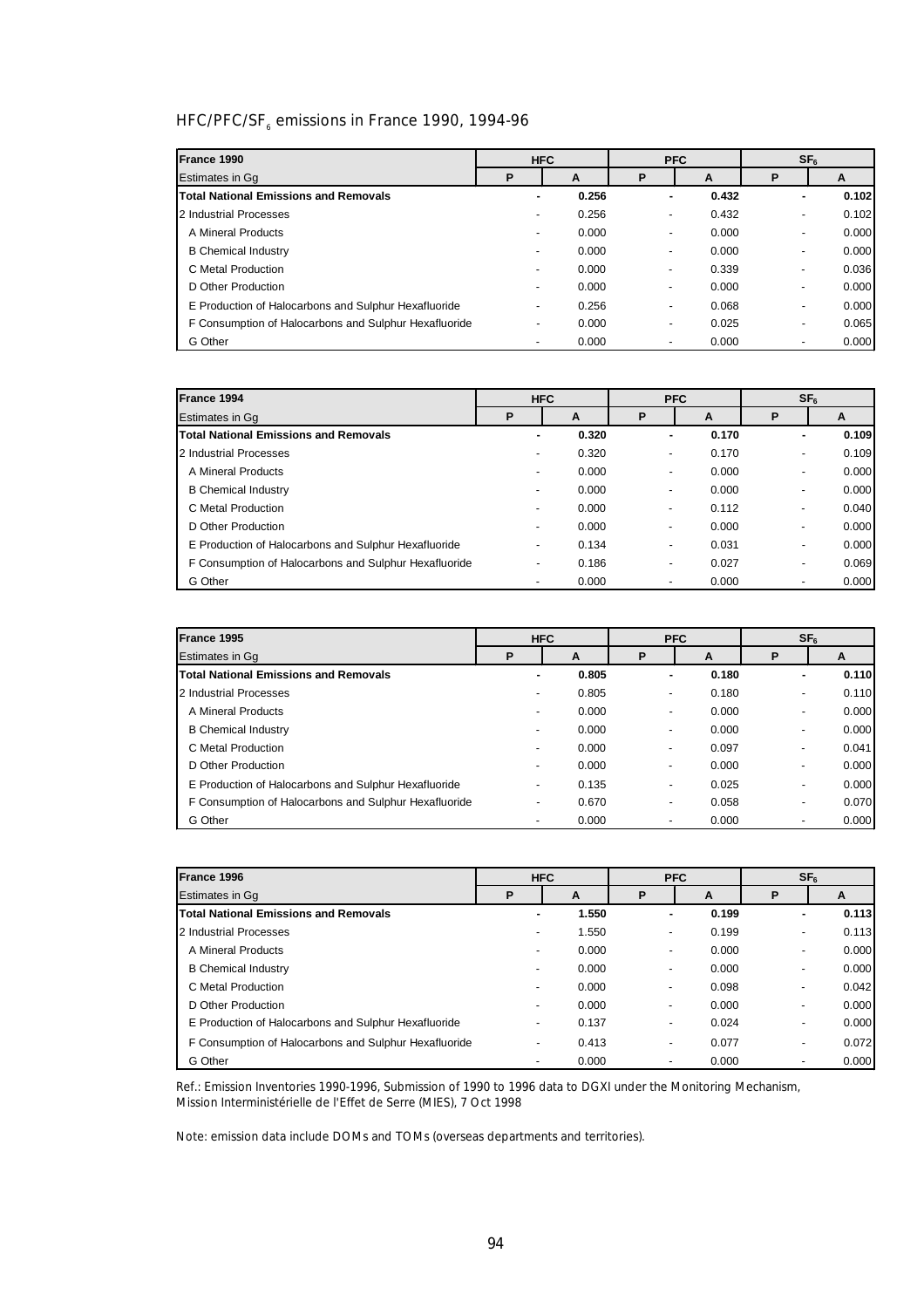| IPCC TABLE 7A - SUMMARY REPORT FOR NATIONAL GREENHOUSE GAS INVENTORIES |                 |                          |                                |                          |                 |                          |              |
|------------------------------------------------------------------------|-----------------|--------------------------|--------------------------------|--------------------------|-----------------|--------------------------|--------------|
| Germany 1990                                                           |                 |                          | <b>EMISSION ESTIMATES (Gg)</b> |                          |                 |                          |              |
|                                                                        | CO <sub>2</sub> | CO <sub>2</sub>          | CH <sub>4</sub>                | $N_2$ O                  | NO <sub>x</sub> | CO                       | <b>NMVOC</b> |
| Greenhouse Gas Source and Sink Categories                              |                 | <b>Removals</b>          |                                |                          |                 |                          |              |
| <b>Total National Emissions and Removals</b>                           | 1,014,500       | 3,862                    | 5,571.0                        | 224.6                    | 2,709.2         | 11,219.2                 | 3,224.6      |
| 1 Energy                                                               | 986,832         | $\overline{\phantom{a}}$ | 1,774.9                        | 36.6                     | 2,678.2         | 10,537.0                 | 1,974.6      |
| A Fuel Combustion                                                      | 986,832         |                          | 213.9                          | 36.6                     | 2,678.2         | 10,490.0                 | 1,692.3      |
| 1 Energy Industries                                                    | 412,896         | $\overline{\phantom{a}}$ | 8.0                            | 14.3                     | 602.6           | 179.0                    | 8.0          |
| 2 Manufacturing Industries and Construction                            | 196,457         | $\blacksquare$           | 12.4                           | 6.0                      | 355.0           | 828.0                    | 12.0         |
| 3 Transport                                                            | 162,281         | $\overline{\phantom{a}}$ | 63.7                           | 10.3                     | 1,422.6         | 6,772.0                  | 1,490.3      |
| 4 Other Sectors                                                        | 203,439         | $\overline{\phantom{a}}$ | 127.8                          | 6.0                      | 249.0           | 2,589.0                  | 160.0        |
| 5 Other                                                                | 11,760          | $\overline{\phantom{a}}$ | 2.0                            | 0.0                      | 49.0            | 122.0                    | 22.0         |
| <b>B Fugitive Emissions from Fuels</b>                                 | <b>NE</b>       |                          | 1,561.0                        | 0.0                      | 0.0             | 47.0                     | 282.3        |
| 1 Solid Fuels                                                          | <b>NO</b>       |                          | 1,227.0                        | NO                       | <b>NO</b>       | 20.0                     | 6.0          |
| 2 Oil and Natural Gas                                                  | <b>NE</b>       |                          | 334.0                          | 0.0                      | 0.0             | 27.0                     | 277.0        |
| 2 Industrial Processes                                                 | 27,668          | $\overline{\phantom{a}}$ | 0.0                            | 82.0                     | 31.0            | 682.2                    | 90.0         |
| A Mineral Products                                                     | 24,664          | $\overline{\phantom{a}}$ | 0.0                            | $\overline{\phantom{a}}$ | 6.0             | 0.0                      | 0.0          |
| <b>B</b> Chemical Industry                                             | 2,100           | $\overline{\phantom{m}}$ | 0.0                            | 82.0                     | 23.0            | 1.6                      | 60.0         |
| C Metal Production                                                     | 904             | $\overline{\phantom{a}}$ | 0.0                            | $\blacksquare$           | 2.0             | 680.6                    | 3.0          |
| D Other Production                                                     | NE              | $\frac{1}{2}$            | 0.0                            | $\overline{\phantom{a}}$ | 0.0             | 0.0                      | 27.0         |
| E Production of Halocarbons and Sulphur Hexafluoride                   | <b>NO</b>       | $\overline{\phantom{a}}$ | NO                             | NO                       | <b>NO</b>       | <b>NO</b>                | <b>NO</b>    |
| F Consumption of Halocarbons and Sulphur Hexafluoride                  | <b>NO</b>       | $\overline{a}$           | <b>NO</b>                      | <b>NO</b>                | <b>NO</b>       | <b>NO</b>                | <b>NO</b>    |
| G Other                                                                |                 | $\overline{\phantom{0}}$ | $\overline{\phantom{a}}$       | $\overline{\phantom{a}}$ | $\overline{a}$  | $\overline{\phantom{a}}$ |              |
| 3 Solvent and Other Product Use                                        | NO              | $\overline{\phantom{a}}$ | NO                             | 6.0                      | NO              | NO                       | 1,160.0      |
| 4 Agriculture                                                          | <b>NO</b>       | $\overline{\phantom{a}}$ | 1,902.4                        | 96.0                     | <b>NO</b>       | <b>NO</b>                | <b>NO</b>    |
| A Enteric Fermentation                                                 | <b>NO</b>       |                          | 1,248.0                        | <b>NO</b>                | <b>NO</b>       | <b>NO</b>                | <b>NO</b>    |
| <b>B Manure Management</b>                                             | <b>NO</b>       |                          | 630.3                          | 11.0                     | <b>NO</b>       | <b>NO</b>                | <b>NO</b>    |
| C Rice Cultivation                                                     | <b>NO</b>       | $\overline{\phantom{a}}$ | <b>NO</b>                      | <b>NO</b>                | <b>NO</b>       | <b>NO</b>                | <b>NO</b>    |
| D Agricultural Soils                                                   | <b>NO</b>       | $\overline{\phantom{a}}$ | 24.0                           | 85.0                     | <b>NO</b>       | <b>NO</b>                | <b>NO</b>    |
| E Prescribed Burning of Savannas                                       | <b>NO</b>       | $\overline{\phantom{a}}$ | <b>NO</b>                      | NO                       | <b>NO</b>       | <b>NO</b>                | <b>NO</b>    |
| F Field Burning of Agricultural Residues                               | <b>NO</b>       | $\overline{\phantom{a}}$ | <b>NO</b>                      | NO                       | NO              | <b>NO</b>                | <b>NO</b>    |
| G Other                                                                | $\overline{a}$  | $\overline{\phantom{a}}$ | $\overline{\phantom{a}}$       | $\blacksquare$           | $\overline{a}$  | $\overline{\phantom{a}}$ |              |
| 5 Land-Use Change & Forestry                                           | ÷               | 3,862                    | <b>NO</b>                      | NO                       | NO              | NO                       | NO           |
| A Changes in Forest and Other Woody Biomass Stocks                     |                 | 3,862                    | $\overline{\phantom{a}}$       | $\overline{\phantom{a}}$ |                 | $\overline{\phantom{m}}$ |              |
| <b>B Forest and Grassland Conversion</b>                               | NO              | $\overline{\phantom{a}}$ | $\overline{a}$                 | ٠                        |                 | ٠                        |              |
| C Abandonment of Managed Lands                                         |                 | NE.                      |                                |                          |                 |                          |              |
| D CO2 Emissions and Removals from Soil                                 |                 | NE                       |                                |                          |                 |                          |              |
| E Other                                                                |                 |                          |                                | ÷,                       |                 | ÷                        |              |
| 6 Waste                                                                | NE              |                          | 1,893.7                        |                          | <b>NO</b>       | <b>NO</b>                | <b>NO</b>    |
|                                                                        |                 |                          |                                | 4.0                      |                 |                          |              |
| A Solid Waste Disposal on Land                                         | <b>NO</b>       |                          | 1,841.8                        | NO                       | NO              | <b>NO</b>                | <b>NO</b>    |
| <b>B</b> Wastewater Handling                                           | <b>NO</b>       |                          | 51.9                           | 4.0                      | <b>NO</b>       | <b>NO</b>                | <b>NO</b>    |
| C Waste Incineration                                                   | NE              |                          | NE                             | NE                       | NE              | NE                       | NE           |
| D Other                                                                |                 |                          | $\overline{\phantom{a}}$       | ÷                        |                 |                          |              |
| 7 Other                                                                |                 | $\overline{\phantom{m}}$ | $\overline{\phantom{a}}$       | $\overline{\phantom{m}}$ | $\overline{a}$  | $\overline{\phantom{m}}$ |              |
| <b>Memo Items:</b>                                                     |                 |                          |                                |                          |                 |                          |              |
| <b>International Bunkers</b>                                           | 19,569          |                          | 0.5                            | 0.6                      | 205.9           | 93.9                     | 24.5         |
| Aviation                                                               | 11,589          |                          | 0.2                            | 0.2                      | 50.6            | 56.6                     | 9.3          |
| Marine                                                                 | 7,980           |                          | 0.3                            | 0.4                      | 155.3           | 37.3                     | 15.2         |
| CO <sub>2</sub> Emissions from Biomass                                 | NE              |                          |                                |                          |                 |                          |              |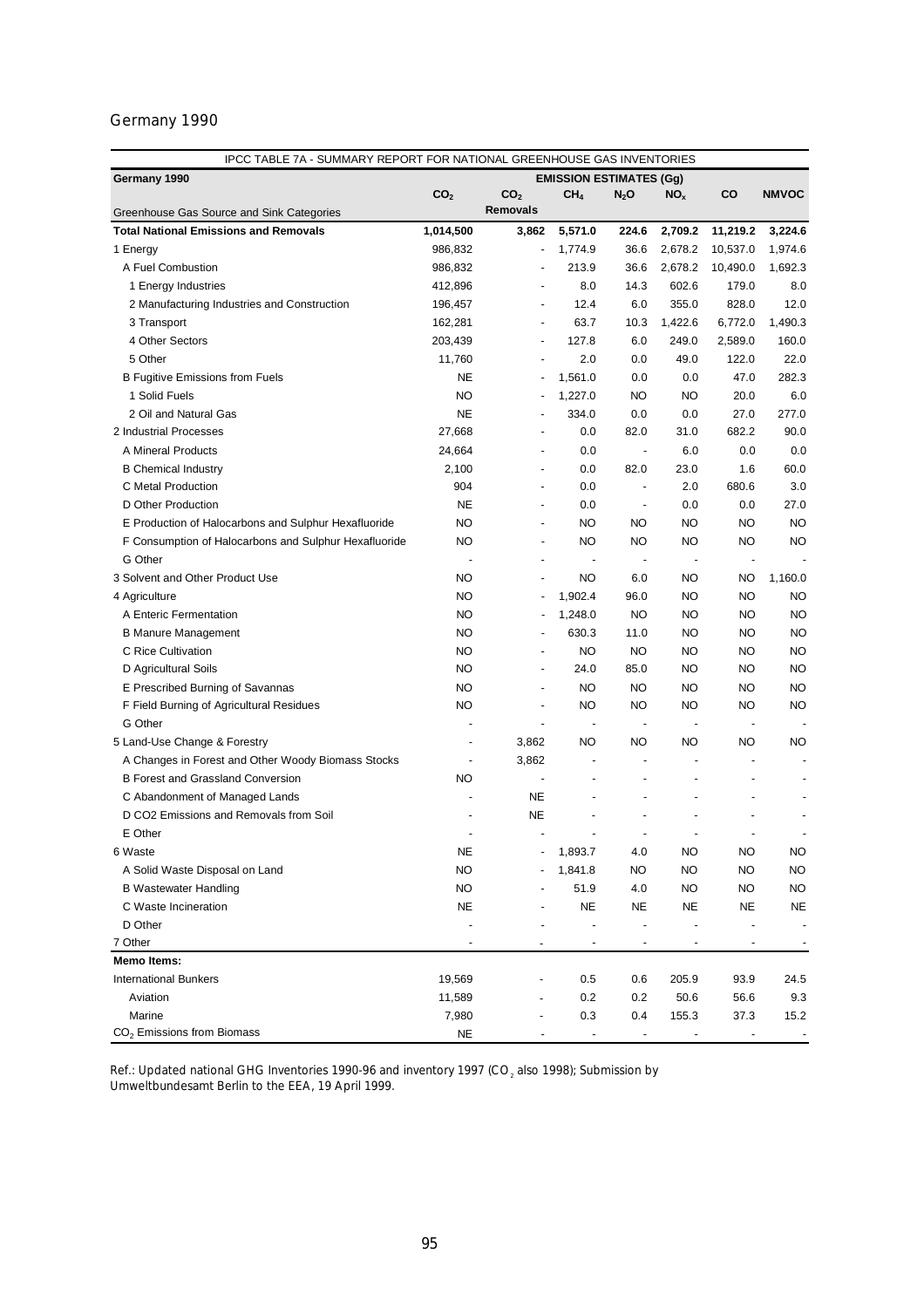| IPCC TABLE 7A - SUMMARY REPORT FOR NATIONAL GREENHOUSE GAS INVENTORIES   |                          |                          |                                |                          |                          |                          |              |  |
|--------------------------------------------------------------------------|--------------------------|--------------------------|--------------------------------|--------------------------|--------------------------|--------------------------|--------------|--|
| Germany 1994                                                             |                          |                          | <b>EMISSION ESTIMATES (Gg)</b> |                          |                          |                          |              |  |
|                                                                          | CO <sub>2</sub>          | CO <sub>2</sub>          | CH <sub>4</sub>                | $N_2O$                   | NO <sub>x</sub>          | CO                       | <b>NMVOC</b> |  |
| Greenhouse Gas Source and Sink Categories                                |                          | <b>Removals</b>          |                                |                          |                          |                          |              |  |
| <b>Total National Emissions and Removals</b>                             | 904,112                  | 38,875                   | 4,022.0                        | 215.6                    | 2,042.0                  | 7,054.0                  | 2,158.0      |  |
| 1 Energy                                                                 | 877,158                  | $\overline{\phantom{a}}$ | 1,338.0                        | 38.6                     | 2,028.0                  | 6,473.0                  | 973.0        |  |
| A Fuel Combustion                                                        | 877,158                  |                          | 119.0                          | 38.6                     | 2,028.0                  | 6,461.0                  | 837.0        |  |
| 1 Energy Industries                                                      | 362,678                  |                          | 7.0                            | 13.3                     | 351.0                    | 133.0                    | 7.0          |  |
| 2 Manufacturing Industries and Construction                              | 149,378                  | $\blacksquare$           | 8.0                            | 4.0                      | 242.0                    | 702.0                    | 9.0          |  |
| 3 Transport                                                              | 172,899                  | $\overline{\phantom{a}}$ | 32.0                           | 16.3                     | 1,200.0                  | 4,174.0                  | 714.0        |  |
| 4 Other Sectors                                                          | 187,470                  | $\overline{\phantom{a}}$ | 71.0                           | 5.0                      | 213.0                    | 1,392.0                  | 99.0         |  |
| 5 Other                                                                  | 4,733                    | $\blacksquare$           | 1.0                            | 0.0                      | 22.0                     | 60.0                     | 8.0          |  |
| <b>B Fugitive Emissions from Fuels</b>                                   | NE.                      | ٠                        | 1,219.0                        | 0.0                      | 0.0                      | 12.0                     | 136.0        |  |
| 1 Solid Fuels                                                            | <b>NO</b>                | $\overline{\phantom{a}}$ | 811.0                          | <b>NO</b>                | <b>NO</b>                | 11.0                     | 2.0          |  |
| 2 Oil and Natural Gas                                                    | <b>NE</b>                | $\overline{\phantom{m}}$ | 408.0                          | 0.0                      | 0.0                      | 1.0                      | 134.0        |  |
| 2 Industrial Processes                                                   | 26,954                   | $\overline{\phantom{a}}$ | 0.0                            | 81.0                     | 14.0                     | 581.0                    | 95.0         |  |
| A Mineral Products                                                       | 24,764                   | $\overline{\phantom{a}}$ | 0.0                            | $\overline{\phantom{a}}$ | 5.0                      | 0.0                      | 0.0          |  |
| <b>B</b> Chemical Industry                                               | 1,575                    | $\overline{\phantom{a}}$ | 0.0                            | 81.0                     | 7.0                      | 1.0                      | 65.0         |  |
| C Metal Production                                                       | 615                      | $\overline{\phantom{m}}$ | 0.0                            | $\overline{\phantom{a}}$ | 2.0                      | 580.0                    | 2.0          |  |
| D Other Production                                                       | <b>NE</b>                | $\overline{a}$           | 0.0                            | $\overline{\phantom{a}}$ | 0.0                      | 0.0                      | 28.0         |  |
| E Production of Halocarbons and Sulphur Hexafluoride                     | <b>NO</b>                | $\blacksquare$           | ΝO                             | NO                       | <b>NO</b>                | NO                       | <b>NO</b>    |  |
| F Consumption of Halocarbons and Sulphur Hexafluoride                    | <b>NO</b>                | ÷                        | NO                             | NO                       | <b>NO</b>                | <b>NO</b>                | <b>NO</b>    |  |
| G Other                                                                  |                          | $\overline{\phantom{a}}$ | $\overline{a}$                 | $\overline{\phantom{a}}$ | $\overline{\phantom{a}}$ | $\blacksquare$           |              |  |
| 3 Solvent and Other Product Use                                          | NO                       | $\blacksquare$           | NO                             | 6.0                      | NO                       | NO                       | 1,090.0      |  |
| 4 Agriculture                                                            | <b>NO</b>                | $\overline{\phantom{a}}$ | 1,570.0                        | 86.0                     | <b>NO</b>                | NO                       | <b>NO</b>    |  |
| A Enteric Fermentation                                                   | <b>NO</b>                | $\overline{a}$           | 1,024.0                        | NO                       | NO                       | NO                       | <b>NO</b>    |  |
| <b>B Manure Management</b>                                               | NO                       |                          | 520.0                          | 9.0                      | NO                       | NO                       | <b>NO</b>    |  |
| C Rice Cultivation                                                       | NO                       | $\overline{a}$           | NO                             | NO                       | NO.                      | NO                       | <b>NO</b>    |  |
| D Agricultural Soils                                                     | <b>NO</b>                | ÷                        | 26.0                           | 77.0                     | <b>NO</b>                | <b>NO</b>                | <b>NO</b>    |  |
| E Prescribed Burning of Savannas                                         | <b>NO</b>                | ÷,                       | <b>NO</b>                      | NO                       | NO                       | NO                       | <b>NO</b>    |  |
| F Field Burning of Agricultural Residues                                 | <b>NO</b>                | $\overline{a}$           | NO                             | NO                       | NO.                      | <b>NO</b>                | <b>NO</b>    |  |
| G Other                                                                  |                          | ÷,                       | $\blacksquare$                 | $\blacksquare$           |                          | $\overline{a}$           |              |  |
| 5 Land-Use Change & Forestry                                             | $\overline{\phantom{a}}$ | 38,875                   | NO                             | NO                       | NO.                      | NO                       | NO           |  |
| A Changes in Forest and Other Woody Biomass Stocks                       | $\frac{1}{2}$            | 38,875                   |                                |                          |                          | $\overline{\phantom{a}}$ |              |  |
| <b>B Forest and Grassland Conversion</b>                                 | <b>NO</b>                | ÷,                       |                                |                          |                          | $\overline{\phantom{a}}$ |              |  |
|                                                                          | $\overline{\phantom{a}}$ | <b>NE</b>                |                                | $\overline{\phantom{a}}$ | $\overline{\phantom{a}}$ | $\overline{a}$           |              |  |
| C Abandonment of Managed Lands<br>D CO2 Emissions and Removals from Soil |                          | <b>NE</b>                |                                |                          |                          |                          |              |  |
| E Other                                                                  |                          |                          |                                |                          |                          |                          |              |  |
|                                                                          |                          |                          |                                |                          |                          |                          |              |  |
| 6 Waste                                                                  | NE                       |                          | 1,114.0                        | 4.0                      | NO                       | <b>NO</b>                | <b>NO</b>    |  |
| A Solid Waste Disposal on Land                                           | <b>NO</b>                |                          | 1,114.0                        | <b>NO</b>                | <b>NO</b>                | <b>NO</b>                | <b>NO</b>    |  |
| <b>B Wastewater Handling</b>                                             | <b>NO</b>                |                          | 0.0                            | 4.0                      | <b>NO</b>                | NO                       | <b>NO</b>    |  |
| C Waste Incineration                                                     | <b>NE</b>                |                          | NE                             | NE                       | NE                       | <b>NE</b>                | <b>NE</b>    |  |
| D Other                                                                  |                          |                          |                                |                          |                          |                          |              |  |
| 7 Other                                                                  |                          |                          |                                |                          |                          |                          |              |  |
| <b>Memo Items:</b>                                                       |                          |                          |                                |                          |                          |                          |              |  |
| <b>International Bunkers</b>                                             | 19,874                   |                          | 0.5                            | 0.7                      | 191.0                    | 98.0                     | 23.0         |  |
| Aviation                                                                 | 13,398                   |                          | 0.2                            | 0.3                      | 65.0                     | 68.0                     | 11.0         |  |
| Marine                                                                   | 6,476                    | Ĭ.                       | 0.3                            | 0.4                      | 126.0                    | 30.0                     | 12.0         |  |
| $CO2$ Emissions from Biomass                                             | NE                       |                          | $\overline{\phantom{a}}$       |                          |                          |                          |              |  |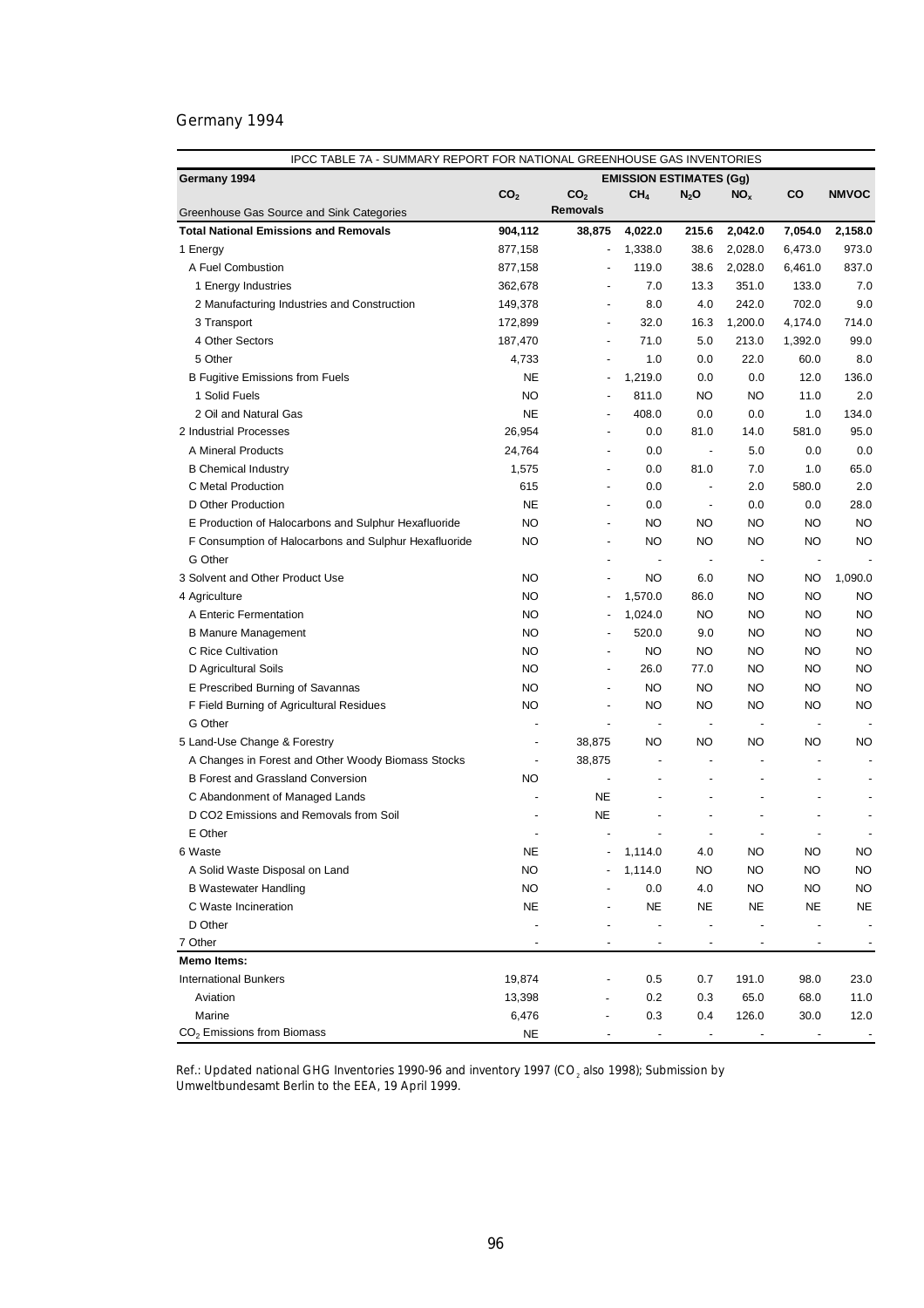| Germany 1995<br><b>EMISSION ESTIMATES (Gg)</b><br>CO <sub>2</sub><br>CO <sub>2</sub><br>CO<br><b>NMVOC</b><br>CH <sub>4</sub><br>$N_2$ O<br>NO <sub>x</sub><br><b>Removals</b><br>Greenhouse Gas Source and Sink Categories<br><b>Total National Emissions and Removals</b><br>904,488<br>3,902.0<br>217.4<br>1,981.0<br>32,247<br>1,946.0<br>6,885.0<br>878,100<br>1,314.0<br>40.2<br>1,931.0<br>6,279.0<br>837.0<br>1 Energy<br>$\overline{\phantom{a}}$<br>120.0<br>759.0<br>A Fuel Combustion<br>878,100<br>40.2<br>1,931.0<br>6,268.0<br>$\overline{\phantom{a}}$<br>7.0<br>129.0<br>7.0<br>1 Energy Industries<br>360,000<br>13.6<br>339.0<br>8.0<br>4.0<br>235.0<br>698.0<br>9.0<br>2 Manufacturing Industries and Construction<br>148,000<br>634.0<br>3 Transport<br>175,000<br>30.0<br>16.6<br>1,125.0<br>3,933.0<br>$\blacksquare$<br>4 Other Sectors<br>6.0<br>210.0<br>101.0<br>191,000<br>74.0<br>1,448.0<br>$\blacksquare$<br>5 Other<br>22.0<br>60.0<br>8.0<br>4,100<br>1.0<br>0.0<br>$\blacksquare$<br><b>NE</b><br>1,194.0<br>78.0<br><b>B Fugitive Emissions from Fuels</b><br>0.0<br>0.0<br>11.0<br>$\blacksquare$<br>1 Solid Fuels<br><b>NO</b><br>837.0<br>NO<br><b>NO</b><br>11.0<br>2.0<br>$\overline{a}$<br>2 Oil and Natural Gas<br><b>NE</b><br>357.0<br>0.0<br>76.0<br>0.0<br>0.0<br>$\overline{\phantom{m}}$<br>2 Industrial Processes<br>26,388<br>82.0<br>606.0<br>94.0<br>0.0<br>15.0<br>$\overline{\phantom{a}}$<br>0.0<br>A Mineral Products<br>23,815<br>0.0<br>6.0<br>0.0<br>$\overline{\phantom{a}}$<br>$\overline{\phantom{a}}$<br>82.0<br>64.0<br><b>B</b> Chemical Industry<br>1,870<br>0.0<br>7.0<br>1.0<br>$\overline{\phantom{a}}$<br>703<br>605.0<br>2.0<br>C Metal Production<br>0.0<br>2.0<br>$\blacksquare$<br>$\overline{\phantom{a}}$<br>D Other Production<br><b>NE</b><br>28.0<br>0.0<br>0.0<br>0.0<br>$\overline{\phantom{a}}$<br>$\overline{\phantom{m}}$<br><b>NO</b><br><b>NO</b><br><b>NO</b><br>NO<br><b>NO</b><br><b>NO</b><br>E Production of Halocarbons and Sulphur Hexafluoride<br>$\overline{\phantom{a}}$<br><b>NO</b><br><b>NO</b><br><b>NO</b><br><b>NO</b><br><b>NO</b><br>F Consumption of Halocarbons and Sulphur Hexafluoride<br>NO<br>$\overline{\phantom{m}}$<br>G Other<br>÷,<br>÷,<br>$\overline{\phantom{a}}$<br>$\overline{\phantom{a}}$<br>$\overline{a}$<br>3 Solvent and Other Product Use<br><b>NO</b><br>1,050.0<br>NO<br>6.0<br>NO<br>NO<br>$\overline{\phantom{a}}$<br><b>NO</b><br>1,559.0<br>85.2<br><b>NO</b><br><b>NO</b><br><b>NO</b><br>4 Agriculture<br>÷,<br><b>NO</b><br>1,018.0<br><b>NO</b><br><b>NO</b><br><b>NO</b><br><b>NO</b><br>A Enteric Fermentation<br><b>NO</b><br>515.0<br><b>NO</b><br><b>NO</b><br><b>NO</b><br><b>B Manure Management</b><br>8.6<br>٠<br><b>NO</b><br>NO<br><b>NO</b><br><b>NO</b><br><b>NO</b><br><b>NO</b><br>C Rice Cultivation<br>$\overline{\phantom{a}}$<br><b>NO</b><br>26.0<br><b>NO</b><br><b>NO</b><br><b>NO</b><br>D Agricultural Soils<br>76.6<br>$\overline{\phantom{a}}$<br><b>NO</b><br>NO<br><b>NO</b><br><b>NO</b><br>E Prescribed Burning of Savannas<br>NO<br>NO<br>$\overline{\phantom{a}}$<br><b>NO</b><br><b>NO</b><br><b>NO</b><br><b>NO</b><br><b>NO</b><br><b>NO</b><br>F Field Burning of Agricultural Residues<br>$\overline{\phantom{a}}$<br>G Other<br>$\overline{\phantom{a}}$<br>$\overline{\phantom{a}}$<br>$\overline{a}$<br>$\overline{\phantom{a}}$<br>$\overline{a}$<br>5 Land-Use Change & Forestry<br>32,247<br>NO<br>NO<br>NO<br>NO<br>NO<br>٠<br>A Changes in Forest and Other Woody Biomass Stocks<br>32,247<br>٠<br>$\overline{\phantom{a}}$<br>$\overline{\phantom{a}}$<br>٠<br>$\blacksquare$<br><b>B Forest and Grassland Conversion</b><br>NO<br>÷,<br>÷,<br>÷,<br>NE<br>C Abandonment of Managed Lands<br>D CO2 Emissions and Removals from Soil<br><b>NE</b><br>÷,<br>÷,<br>E Other<br>÷,<br>٠<br>÷,<br>1,029.0<br>4.0<br><b>NO</b><br><b>NO</b><br>6 Waste<br>NE<br>NO<br>A Solid Waste Disposal on Land<br><b>NO</b><br>1,029.0<br><b>NO</b><br><b>NO</b><br><b>NO</b><br><b>NO</b><br><b>NO</b><br>4.0<br><b>NO</b><br><b>NO</b><br><b>NO</b><br><b>B Wastewater Handling</b><br>0.0<br>NE<br><b>NE</b><br>NE<br><b>NE</b><br>C Waste Incineration<br>NE<br>NE<br>D Other<br>$\overline{\phantom{a}}$<br>7 Other<br>$\overline{\phantom{a}}$<br><b>Memo Items:</b><br><b>International Bunkers</b><br>19,874<br>0.5<br>0.6<br>191.0<br>98.0<br>23.0<br>-<br>0.2<br>65.0<br>Aviation<br>13,398<br>0.2<br>68.0<br>11.0<br>Marine<br>6,476<br>0.3<br>0.4<br>126.0<br>30.0<br>12.0 | IPCC TABLE 7A - SUMMARY REPORT FOR NATIONAL GREENHOUSE GAS INVENTORIES |           |  |                          |  |  |  |  |  |  |  |  |
|--------------------------------------------------------------------------------------------------------------------------------------------------------------------------------------------------------------------------------------------------------------------------------------------------------------------------------------------------------------------------------------------------------------------------------------------------------------------------------------------------------------------------------------------------------------------------------------------------------------------------------------------------------------------------------------------------------------------------------------------------------------------------------------------------------------------------------------------------------------------------------------------------------------------------------------------------------------------------------------------------------------------------------------------------------------------------------------------------------------------------------------------------------------------------------------------------------------------------------------------------------------------------------------------------------------------------------------------------------------------------------------------------------------------------------------------------------------------------------------------------------------------------------------------------------------------------------------------------------------------------------------------------------------------------------------------------------------------------------------------------------------------------------------------------------------------------------------------------------------------------------------------------------------------------------------------------------------------------------------------------------------------------------------------------------------------------------------------------------------------------------------------------------------------------------------------------------------------------------------------------------------------------------------------------------------------------------------------------------------------------------------------------------------------------------------------------------------------------------------------------------------------------------------------------------------------------------------------------------------------------------------------------------------------------------------------------------------------------------------------------------------------------------------------------------------------------------------------------------------------------------------------------------------------------------------------------------------------------------------------------------------------------------------------------------------------------------------------------------------------------------------------------------------------------------------------------------------------------------------------------------------------------------------------------------------------------------------------------------------------------------------------------------------------------------------------------------------------------------------------------------------------------------------------------------------------------------------------------------------------------------------------------------------------------------------------------------------------------------------------------------------------------------------------------------------------------------------------------------------------------------------------------------------------------------------------------------------------------------------------------------------------------------------------------------------------------------------------------------------------------------------------------------------------------------------------------------------------------------------------------------------------------------------------------------------------------------------------------------------------------------------------------------------------------------------------------------------------------------------------------------------------------------------------------------------|------------------------------------------------------------------------|-----------|--|--------------------------|--|--|--|--|--|--|--|--|
|                                                                                                                                                                                                                                                                                                                                                                                                                                                                                                                                                                                                                                                                                                                                                                                                                                                                                                                                                                                                                                                                                                                                                                                                                                                                                                                                                                                                                                                                                                                                                                                                                                                                                                                                                                                                                                                                                                                                                                                                                                                                                                                                                                                                                                                                                                                                                                                                                                                                                                                                                                                                                                                                                                                                                                                                                                                                                                                                                                                                                                                                                                                                                                                                                                                                                                                                                                                                                                                                                                                                                                                                                                                                                                                                                                                                                                                                                                                                                                                                                                                                                                                                                                                                                                                                                                                                                                                                                                                                                                                                                              |                                                                        |           |  |                          |  |  |  |  |  |  |  |  |
|                                                                                                                                                                                                                                                                                                                                                                                                                                                                                                                                                                                                                                                                                                                                                                                                                                                                                                                                                                                                                                                                                                                                                                                                                                                                                                                                                                                                                                                                                                                                                                                                                                                                                                                                                                                                                                                                                                                                                                                                                                                                                                                                                                                                                                                                                                                                                                                                                                                                                                                                                                                                                                                                                                                                                                                                                                                                                                                                                                                                                                                                                                                                                                                                                                                                                                                                                                                                                                                                                                                                                                                                                                                                                                                                                                                                                                                                                                                                                                                                                                                                                                                                                                                                                                                                                                                                                                                                                                                                                                                                                              |                                                                        |           |  |                          |  |  |  |  |  |  |  |  |
|                                                                                                                                                                                                                                                                                                                                                                                                                                                                                                                                                                                                                                                                                                                                                                                                                                                                                                                                                                                                                                                                                                                                                                                                                                                                                                                                                                                                                                                                                                                                                                                                                                                                                                                                                                                                                                                                                                                                                                                                                                                                                                                                                                                                                                                                                                                                                                                                                                                                                                                                                                                                                                                                                                                                                                                                                                                                                                                                                                                                                                                                                                                                                                                                                                                                                                                                                                                                                                                                                                                                                                                                                                                                                                                                                                                                                                                                                                                                                                                                                                                                                                                                                                                                                                                                                                                                                                                                                                                                                                                                                              |                                                                        |           |  |                          |  |  |  |  |  |  |  |  |
|                                                                                                                                                                                                                                                                                                                                                                                                                                                                                                                                                                                                                                                                                                                                                                                                                                                                                                                                                                                                                                                                                                                                                                                                                                                                                                                                                                                                                                                                                                                                                                                                                                                                                                                                                                                                                                                                                                                                                                                                                                                                                                                                                                                                                                                                                                                                                                                                                                                                                                                                                                                                                                                                                                                                                                                                                                                                                                                                                                                                                                                                                                                                                                                                                                                                                                                                                                                                                                                                                                                                                                                                                                                                                                                                                                                                                                                                                                                                                                                                                                                                                                                                                                                                                                                                                                                                                                                                                                                                                                                                                              |                                                                        |           |  |                          |  |  |  |  |  |  |  |  |
|                                                                                                                                                                                                                                                                                                                                                                                                                                                                                                                                                                                                                                                                                                                                                                                                                                                                                                                                                                                                                                                                                                                                                                                                                                                                                                                                                                                                                                                                                                                                                                                                                                                                                                                                                                                                                                                                                                                                                                                                                                                                                                                                                                                                                                                                                                                                                                                                                                                                                                                                                                                                                                                                                                                                                                                                                                                                                                                                                                                                                                                                                                                                                                                                                                                                                                                                                                                                                                                                                                                                                                                                                                                                                                                                                                                                                                                                                                                                                                                                                                                                                                                                                                                                                                                                                                                                                                                                                                                                                                                                                              |                                                                        |           |  |                          |  |  |  |  |  |  |  |  |
|                                                                                                                                                                                                                                                                                                                                                                                                                                                                                                                                                                                                                                                                                                                                                                                                                                                                                                                                                                                                                                                                                                                                                                                                                                                                                                                                                                                                                                                                                                                                                                                                                                                                                                                                                                                                                                                                                                                                                                                                                                                                                                                                                                                                                                                                                                                                                                                                                                                                                                                                                                                                                                                                                                                                                                                                                                                                                                                                                                                                                                                                                                                                                                                                                                                                                                                                                                                                                                                                                                                                                                                                                                                                                                                                                                                                                                                                                                                                                                                                                                                                                                                                                                                                                                                                                                                                                                                                                                                                                                                                                              |                                                                        |           |  |                          |  |  |  |  |  |  |  |  |
|                                                                                                                                                                                                                                                                                                                                                                                                                                                                                                                                                                                                                                                                                                                                                                                                                                                                                                                                                                                                                                                                                                                                                                                                                                                                                                                                                                                                                                                                                                                                                                                                                                                                                                                                                                                                                                                                                                                                                                                                                                                                                                                                                                                                                                                                                                                                                                                                                                                                                                                                                                                                                                                                                                                                                                                                                                                                                                                                                                                                                                                                                                                                                                                                                                                                                                                                                                                                                                                                                                                                                                                                                                                                                                                                                                                                                                                                                                                                                                                                                                                                                                                                                                                                                                                                                                                                                                                                                                                                                                                                                              |                                                                        |           |  |                          |  |  |  |  |  |  |  |  |
|                                                                                                                                                                                                                                                                                                                                                                                                                                                                                                                                                                                                                                                                                                                                                                                                                                                                                                                                                                                                                                                                                                                                                                                                                                                                                                                                                                                                                                                                                                                                                                                                                                                                                                                                                                                                                                                                                                                                                                                                                                                                                                                                                                                                                                                                                                                                                                                                                                                                                                                                                                                                                                                                                                                                                                                                                                                                                                                                                                                                                                                                                                                                                                                                                                                                                                                                                                                                                                                                                                                                                                                                                                                                                                                                                                                                                                                                                                                                                                                                                                                                                                                                                                                                                                                                                                                                                                                                                                                                                                                                                              |                                                                        |           |  |                          |  |  |  |  |  |  |  |  |
|                                                                                                                                                                                                                                                                                                                                                                                                                                                                                                                                                                                                                                                                                                                                                                                                                                                                                                                                                                                                                                                                                                                                                                                                                                                                                                                                                                                                                                                                                                                                                                                                                                                                                                                                                                                                                                                                                                                                                                                                                                                                                                                                                                                                                                                                                                                                                                                                                                                                                                                                                                                                                                                                                                                                                                                                                                                                                                                                                                                                                                                                                                                                                                                                                                                                                                                                                                                                                                                                                                                                                                                                                                                                                                                                                                                                                                                                                                                                                                                                                                                                                                                                                                                                                                                                                                                                                                                                                                                                                                                                                              |                                                                        |           |  |                          |  |  |  |  |  |  |  |  |
|                                                                                                                                                                                                                                                                                                                                                                                                                                                                                                                                                                                                                                                                                                                                                                                                                                                                                                                                                                                                                                                                                                                                                                                                                                                                                                                                                                                                                                                                                                                                                                                                                                                                                                                                                                                                                                                                                                                                                                                                                                                                                                                                                                                                                                                                                                                                                                                                                                                                                                                                                                                                                                                                                                                                                                                                                                                                                                                                                                                                                                                                                                                                                                                                                                                                                                                                                                                                                                                                                                                                                                                                                                                                                                                                                                                                                                                                                                                                                                                                                                                                                                                                                                                                                                                                                                                                                                                                                                                                                                                                                              |                                                                        |           |  |                          |  |  |  |  |  |  |  |  |
|                                                                                                                                                                                                                                                                                                                                                                                                                                                                                                                                                                                                                                                                                                                                                                                                                                                                                                                                                                                                                                                                                                                                                                                                                                                                                                                                                                                                                                                                                                                                                                                                                                                                                                                                                                                                                                                                                                                                                                                                                                                                                                                                                                                                                                                                                                                                                                                                                                                                                                                                                                                                                                                                                                                                                                                                                                                                                                                                                                                                                                                                                                                                                                                                                                                                                                                                                                                                                                                                                                                                                                                                                                                                                                                                                                                                                                                                                                                                                                                                                                                                                                                                                                                                                                                                                                                                                                                                                                                                                                                                                              |                                                                        |           |  |                          |  |  |  |  |  |  |  |  |
|                                                                                                                                                                                                                                                                                                                                                                                                                                                                                                                                                                                                                                                                                                                                                                                                                                                                                                                                                                                                                                                                                                                                                                                                                                                                                                                                                                                                                                                                                                                                                                                                                                                                                                                                                                                                                                                                                                                                                                                                                                                                                                                                                                                                                                                                                                                                                                                                                                                                                                                                                                                                                                                                                                                                                                                                                                                                                                                                                                                                                                                                                                                                                                                                                                                                                                                                                                                                                                                                                                                                                                                                                                                                                                                                                                                                                                                                                                                                                                                                                                                                                                                                                                                                                                                                                                                                                                                                                                                                                                                                                              |                                                                        |           |  |                          |  |  |  |  |  |  |  |  |
|                                                                                                                                                                                                                                                                                                                                                                                                                                                                                                                                                                                                                                                                                                                                                                                                                                                                                                                                                                                                                                                                                                                                                                                                                                                                                                                                                                                                                                                                                                                                                                                                                                                                                                                                                                                                                                                                                                                                                                                                                                                                                                                                                                                                                                                                                                                                                                                                                                                                                                                                                                                                                                                                                                                                                                                                                                                                                                                                                                                                                                                                                                                                                                                                                                                                                                                                                                                                                                                                                                                                                                                                                                                                                                                                                                                                                                                                                                                                                                                                                                                                                                                                                                                                                                                                                                                                                                                                                                                                                                                                                              |                                                                        |           |  |                          |  |  |  |  |  |  |  |  |
|                                                                                                                                                                                                                                                                                                                                                                                                                                                                                                                                                                                                                                                                                                                                                                                                                                                                                                                                                                                                                                                                                                                                                                                                                                                                                                                                                                                                                                                                                                                                                                                                                                                                                                                                                                                                                                                                                                                                                                                                                                                                                                                                                                                                                                                                                                                                                                                                                                                                                                                                                                                                                                                                                                                                                                                                                                                                                                                                                                                                                                                                                                                                                                                                                                                                                                                                                                                                                                                                                                                                                                                                                                                                                                                                                                                                                                                                                                                                                                                                                                                                                                                                                                                                                                                                                                                                                                                                                                                                                                                                                              |                                                                        |           |  |                          |  |  |  |  |  |  |  |  |
|                                                                                                                                                                                                                                                                                                                                                                                                                                                                                                                                                                                                                                                                                                                                                                                                                                                                                                                                                                                                                                                                                                                                                                                                                                                                                                                                                                                                                                                                                                                                                                                                                                                                                                                                                                                                                                                                                                                                                                                                                                                                                                                                                                                                                                                                                                                                                                                                                                                                                                                                                                                                                                                                                                                                                                                                                                                                                                                                                                                                                                                                                                                                                                                                                                                                                                                                                                                                                                                                                                                                                                                                                                                                                                                                                                                                                                                                                                                                                                                                                                                                                                                                                                                                                                                                                                                                                                                                                                                                                                                                                              |                                                                        |           |  |                          |  |  |  |  |  |  |  |  |
|                                                                                                                                                                                                                                                                                                                                                                                                                                                                                                                                                                                                                                                                                                                                                                                                                                                                                                                                                                                                                                                                                                                                                                                                                                                                                                                                                                                                                                                                                                                                                                                                                                                                                                                                                                                                                                                                                                                                                                                                                                                                                                                                                                                                                                                                                                                                                                                                                                                                                                                                                                                                                                                                                                                                                                                                                                                                                                                                                                                                                                                                                                                                                                                                                                                                                                                                                                                                                                                                                                                                                                                                                                                                                                                                                                                                                                                                                                                                                                                                                                                                                                                                                                                                                                                                                                                                                                                                                                                                                                                                                              |                                                                        |           |  |                          |  |  |  |  |  |  |  |  |
|                                                                                                                                                                                                                                                                                                                                                                                                                                                                                                                                                                                                                                                                                                                                                                                                                                                                                                                                                                                                                                                                                                                                                                                                                                                                                                                                                                                                                                                                                                                                                                                                                                                                                                                                                                                                                                                                                                                                                                                                                                                                                                                                                                                                                                                                                                                                                                                                                                                                                                                                                                                                                                                                                                                                                                                                                                                                                                                                                                                                                                                                                                                                                                                                                                                                                                                                                                                                                                                                                                                                                                                                                                                                                                                                                                                                                                                                                                                                                                                                                                                                                                                                                                                                                                                                                                                                                                                                                                                                                                                                                              |                                                                        |           |  |                          |  |  |  |  |  |  |  |  |
|                                                                                                                                                                                                                                                                                                                                                                                                                                                                                                                                                                                                                                                                                                                                                                                                                                                                                                                                                                                                                                                                                                                                                                                                                                                                                                                                                                                                                                                                                                                                                                                                                                                                                                                                                                                                                                                                                                                                                                                                                                                                                                                                                                                                                                                                                                                                                                                                                                                                                                                                                                                                                                                                                                                                                                                                                                                                                                                                                                                                                                                                                                                                                                                                                                                                                                                                                                                                                                                                                                                                                                                                                                                                                                                                                                                                                                                                                                                                                                                                                                                                                                                                                                                                                                                                                                                                                                                                                                                                                                                                                              |                                                                        |           |  |                          |  |  |  |  |  |  |  |  |
|                                                                                                                                                                                                                                                                                                                                                                                                                                                                                                                                                                                                                                                                                                                                                                                                                                                                                                                                                                                                                                                                                                                                                                                                                                                                                                                                                                                                                                                                                                                                                                                                                                                                                                                                                                                                                                                                                                                                                                                                                                                                                                                                                                                                                                                                                                                                                                                                                                                                                                                                                                                                                                                                                                                                                                                                                                                                                                                                                                                                                                                                                                                                                                                                                                                                                                                                                                                                                                                                                                                                                                                                                                                                                                                                                                                                                                                                                                                                                                                                                                                                                                                                                                                                                                                                                                                                                                                                                                                                                                                                                              |                                                                        |           |  |                          |  |  |  |  |  |  |  |  |
|                                                                                                                                                                                                                                                                                                                                                                                                                                                                                                                                                                                                                                                                                                                                                                                                                                                                                                                                                                                                                                                                                                                                                                                                                                                                                                                                                                                                                                                                                                                                                                                                                                                                                                                                                                                                                                                                                                                                                                                                                                                                                                                                                                                                                                                                                                                                                                                                                                                                                                                                                                                                                                                                                                                                                                                                                                                                                                                                                                                                                                                                                                                                                                                                                                                                                                                                                                                                                                                                                                                                                                                                                                                                                                                                                                                                                                                                                                                                                                                                                                                                                                                                                                                                                                                                                                                                                                                                                                                                                                                                                              |                                                                        |           |  |                          |  |  |  |  |  |  |  |  |
|                                                                                                                                                                                                                                                                                                                                                                                                                                                                                                                                                                                                                                                                                                                                                                                                                                                                                                                                                                                                                                                                                                                                                                                                                                                                                                                                                                                                                                                                                                                                                                                                                                                                                                                                                                                                                                                                                                                                                                                                                                                                                                                                                                                                                                                                                                                                                                                                                                                                                                                                                                                                                                                                                                                                                                                                                                                                                                                                                                                                                                                                                                                                                                                                                                                                                                                                                                                                                                                                                                                                                                                                                                                                                                                                                                                                                                                                                                                                                                                                                                                                                                                                                                                                                                                                                                                                                                                                                                                                                                                                                              |                                                                        |           |  |                          |  |  |  |  |  |  |  |  |
|                                                                                                                                                                                                                                                                                                                                                                                                                                                                                                                                                                                                                                                                                                                                                                                                                                                                                                                                                                                                                                                                                                                                                                                                                                                                                                                                                                                                                                                                                                                                                                                                                                                                                                                                                                                                                                                                                                                                                                                                                                                                                                                                                                                                                                                                                                                                                                                                                                                                                                                                                                                                                                                                                                                                                                                                                                                                                                                                                                                                                                                                                                                                                                                                                                                                                                                                                                                                                                                                                                                                                                                                                                                                                                                                                                                                                                                                                                                                                                                                                                                                                                                                                                                                                                                                                                                                                                                                                                                                                                                                                              |                                                                        |           |  |                          |  |  |  |  |  |  |  |  |
|                                                                                                                                                                                                                                                                                                                                                                                                                                                                                                                                                                                                                                                                                                                                                                                                                                                                                                                                                                                                                                                                                                                                                                                                                                                                                                                                                                                                                                                                                                                                                                                                                                                                                                                                                                                                                                                                                                                                                                                                                                                                                                                                                                                                                                                                                                                                                                                                                                                                                                                                                                                                                                                                                                                                                                                                                                                                                                                                                                                                                                                                                                                                                                                                                                                                                                                                                                                                                                                                                                                                                                                                                                                                                                                                                                                                                                                                                                                                                                                                                                                                                                                                                                                                                                                                                                                                                                                                                                                                                                                                                              |                                                                        |           |  |                          |  |  |  |  |  |  |  |  |
|                                                                                                                                                                                                                                                                                                                                                                                                                                                                                                                                                                                                                                                                                                                                                                                                                                                                                                                                                                                                                                                                                                                                                                                                                                                                                                                                                                                                                                                                                                                                                                                                                                                                                                                                                                                                                                                                                                                                                                                                                                                                                                                                                                                                                                                                                                                                                                                                                                                                                                                                                                                                                                                                                                                                                                                                                                                                                                                                                                                                                                                                                                                                                                                                                                                                                                                                                                                                                                                                                                                                                                                                                                                                                                                                                                                                                                                                                                                                                                                                                                                                                                                                                                                                                                                                                                                                                                                                                                                                                                                                                              |                                                                        |           |  |                          |  |  |  |  |  |  |  |  |
|                                                                                                                                                                                                                                                                                                                                                                                                                                                                                                                                                                                                                                                                                                                                                                                                                                                                                                                                                                                                                                                                                                                                                                                                                                                                                                                                                                                                                                                                                                                                                                                                                                                                                                                                                                                                                                                                                                                                                                                                                                                                                                                                                                                                                                                                                                                                                                                                                                                                                                                                                                                                                                                                                                                                                                                                                                                                                                                                                                                                                                                                                                                                                                                                                                                                                                                                                                                                                                                                                                                                                                                                                                                                                                                                                                                                                                                                                                                                                                                                                                                                                                                                                                                                                                                                                                                                                                                                                                                                                                                                                              |                                                                        |           |  |                          |  |  |  |  |  |  |  |  |
|                                                                                                                                                                                                                                                                                                                                                                                                                                                                                                                                                                                                                                                                                                                                                                                                                                                                                                                                                                                                                                                                                                                                                                                                                                                                                                                                                                                                                                                                                                                                                                                                                                                                                                                                                                                                                                                                                                                                                                                                                                                                                                                                                                                                                                                                                                                                                                                                                                                                                                                                                                                                                                                                                                                                                                                                                                                                                                                                                                                                                                                                                                                                                                                                                                                                                                                                                                                                                                                                                                                                                                                                                                                                                                                                                                                                                                                                                                                                                                                                                                                                                                                                                                                                                                                                                                                                                                                                                                                                                                                                                              |                                                                        |           |  |                          |  |  |  |  |  |  |  |  |
|                                                                                                                                                                                                                                                                                                                                                                                                                                                                                                                                                                                                                                                                                                                                                                                                                                                                                                                                                                                                                                                                                                                                                                                                                                                                                                                                                                                                                                                                                                                                                                                                                                                                                                                                                                                                                                                                                                                                                                                                                                                                                                                                                                                                                                                                                                                                                                                                                                                                                                                                                                                                                                                                                                                                                                                                                                                                                                                                                                                                                                                                                                                                                                                                                                                                                                                                                                                                                                                                                                                                                                                                                                                                                                                                                                                                                                                                                                                                                                                                                                                                                                                                                                                                                                                                                                                                                                                                                                                                                                                                                              |                                                                        |           |  |                          |  |  |  |  |  |  |  |  |
|                                                                                                                                                                                                                                                                                                                                                                                                                                                                                                                                                                                                                                                                                                                                                                                                                                                                                                                                                                                                                                                                                                                                                                                                                                                                                                                                                                                                                                                                                                                                                                                                                                                                                                                                                                                                                                                                                                                                                                                                                                                                                                                                                                                                                                                                                                                                                                                                                                                                                                                                                                                                                                                                                                                                                                                                                                                                                                                                                                                                                                                                                                                                                                                                                                                                                                                                                                                                                                                                                                                                                                                                                                                                                                                                                                                                                                                                                                                                                                                                                                                                                                                                                                                                                                                                                                                                                                                                                                                                                                                                                              |                                                                        |           |  |                          |  |  |  |  |  |  |  |  |
|                                                                                                                                                                                                                                                                                                                                                                                                                                                                                                                                                                                                                                                                                                                                                                                                                                                                                                                                                                                                                                                                                                                                                                                                                                                                                                                                                                                                                                                                                                                                                                                                                                                                                                                                                                                                                                                                                                                                                                                                                                                                                                                                                                                                                                                                                                                                                                                                                                                                                                                                                                                                                                                                                                                                                                                                                                                                                                                                                                                                                                                                                                                                                                                                                                                                                                                                                                                                                                                                                                                                                                                                                                                                                                                                                                                                                                                                                                                                                                                                                                                                                                                                                                                                                                                                                                                                                                                                                                                                                                                                                              |                                                                        |           |  |                          |  |  |  |  |  |  |  |  |
|                                                                                                                                                                                                                                                                                                                                                                                                                                                                                                                                                                                                                                                                                                                                                                                                                                                                                                                                                                                                                                                                                                                                                                                                                                                                                                                                                                                                                                                                                                                                                                                                                                                                                                                                                                                                                                                                                                                                                                                                                                                                                                                                                                                                                                                                                                                                                                                                                                                                                                                                                                                                                                                                                                                                                                                                                                                                                                                                                                                                                                                                                                                                                                                                                                                                                                                                                                                                                                                                                                                                                                                                                                                                                                                                                                                                                                                                                                                                                                                                                                                                                                                                                                                                                                                                                                                                                                                                                                                                                                                                                              |                                                                        |           |  |                          |  |  |  |  |  |  |  |  |
|                                                                                                                                                                                                                                                                                                                                                                                                                                                                                                                                                                                                                                                                                                                                                                                                                                                                                                                                                                                                                                                                                                                                                                                                                                                                                                                                                                                                                                                                                                                                                                                                                                                                                                                                                                                                                                                                                                                                                                                                                                                                                                                                                                                                                                                                                                                                                                                                                                                                                                                                                                                                                                                                                                                                                                                                                                                                                                                                                                                                                                                                                                                                                                                                                                                                                                                                                                                                                                                                                                                                                                                                                                                                                                                                                                                                                                                                                                                                                                                                                                                                                                                                                                                                                                                                                                                                                                                                                                                                                                                                                              |                                                                        |           |  |                          |  |  |  |  |  |  |  |  |
|                                                                                                                                                                                                                                                                                                                                                                                                                                                                                                                                                                                                                                                                                                                                                                                                                                                                                                                                                                                                                                                                                                                                                                                                                                                                                                                                                                                                                                                                                                                                                                                                                                                                                                                                                                                                                                                                                                                                                                                                                                                                                                                                                                                                                                                                                                                                                                                                                                                                                                                                                                                                                                                                                                                                                                                                                                                                                                                                                                                                                                                                                                                                                                                                                                                                                                                                                                                                                                                                                                                                                                                                                                                                                                                                                                                                                                                                                                                                                                                                                                                                                                                                                                                                                                                                                                                                                                                                                                                                                                                                                              |                                                                        |           |  |                          |  |  |  |  |  |  |  |  |
|                                                                                                                                                                                                                                                                                                                                                                                                                                                                                                                                                                                                                                                                                                                                                                                                                                                                                                                                                                                                                                                                                                                                                                                                                                                                                                                                                                                                                                                                                                                                                                                                                                                                                                                                                                                                                                                                                                                                                                                                                                                                                                                                                                                                                                                                                                                                                                                                                                                                                                                                                                                                                                                                                                                                                                                                                                                                                                                                                                                                                                                                                                                                                                                                                                                                                                                                                                                                                                                                                                                                                                                                                                                                                                                                                                                                                                                                                                                                                                                                                                                                                                                                                                                                                                                                                                                                                                                                                                                                                                                                                              |                                                                        |           |  |                          |  |  |  |  |  |  |  |  |
|                                                                                                                                                                                                                                                                                                                                                                                                                                                                                                                                                                                                                                                                                                                                                                                                                                                                                                                                                                                                                                                                                                                                                                                                                                                                                                                                                                                                                                                                                                                                                                                                                                                                                                                                                                                                                                                                                                                                                                                                                                                                                                                                                                                                                                                                                                                                                                                                                                                                                                                                                                                                                                                                                                                                                                                                                                                                                                                                                                                                                                                                                                                                                                                                                                                                                                                                                                                                                                                                                                                                                                                                                                                                                                                                                                                                                                                                                                                                                                                                                                                                                                                                                                                                                                                                                                                                                                                                                                                                                                                                                              |                                                                        |           |  |                          |  |  |  |  |  |  |  |  |
|                                                                                                                                                                                                                                                                                                                                                                                                                                                                                                                                                                                                                                                                                                                                                                                                                                                                                                                                                                                                                                                                                                                                                                                                                                                                                                                                                                                                                                                                                                                                                                                                                                                                                                                                                                                                                                                                                                                                                                                                                                                                                                                                                                                                                                                                                                                                                                                                                                                                                                                                                                                                                                                                                                                                                                                                                                                                                                                                                                                                                                                                                                                                                                                                                                                                                                                                                                                                                                                                                                                                                                                                                                                                                                                                                                                                                                                                                                                                                                                                                                                                                                                                                                                                                                                                                                                                                                                                                                                                                                                                                              |                                                                        |           |  |                          |  |  |  |  |  |  |  |  |
|                                                                                                                                                                                                                                                                                                                                                                                                                                                                                                                                                                                                                                                                                                                                                                                                                                                                                                                                                                                                                                                                                                                                                                                                                                                                                                                                                                                                                                                                                                                                                                                                                                                                                                                                                                                                                                                                                                                                                                                                                                                                                                                                                                                                                                                                                                                                                                                                                                                                                                                                                                                                                                                                                                                                                                                                                                                                                                                                                                                                                                                                                                                                                                                                                                                                                                                                                                                                                                                                                                                                                                                                                                                                                                                                                                                                                                                                                                                                                                                                                                                                                                                                                                                                                                                                                                                                                                                                                                                                                                                                                              |                                                                        |           |  |                          |  |  |  |  |  |  |  |  |
|                                                                                                                                                                                                                                                                                                                                                                                                                                                                                                                                                                                                                                                                                                                                                                                                                                                                                                                                                                                                                                                                                                                                                                                                                                                                                                                                                                                                                                                                                                                                                                                                                                                                                                                                                                                                                                                                                                                                                                                                                                                                                                                                                                                                                                                                                                                                                                                                                                                                                                                                                                                                                                                                                                                                                                                                                                                                                                                                                                                                                                                                                                                                                                                                                                                                                                                                                                                                                                                                                                                                                                                                                                                                                                                                                                                                                                                                                                                                                                                                                                                                                                                                                                                                                                                                                                                                                                                                                                                                                                                                                              |                                                                        |           |  |                          |  |  |  |  |  |  |  |  |
|                                                                                                                                                                                                                                                                                                                                                                                                                                                                                                                                                                                                                                                                                                                                                                                                                                                                                                                                                                                                                                                                                                                                                                                                                                                                                                                                                                                                                                                                                                                                                                                                                                                                                                                                                                                                                                                                                                                                                                                                                                                                                                                                                                                                                                                                                                                                                                                                                                                                                                                                                                                                                                                                                                                                                                                                                                                                                                                                                                                                                                                                                                                                                                                                                                                                                                                                                                                                                                                                                                                                                                                                                                                                                                                                                                                                                                                                                                                                                                                                                                                                                                                                                                                                                                                                                                                                                                                                                                                                                                                                                              |                                                                        |           |  |                          |  |  |  |  |  |  |  |  |
|                                                                                                                                                                                                                                                                                                                                                                                                                                                                                                                                                                                                                                                                                                                                                                                                                                                                                                                                                                                                                                                                                                                                                                                                                                                                                                                                                                                                                                                                                                                                                                                                                                                                                                                                                                                                                                                                                                                                                                                                                                                                                                                                                                                                                                                                                                                                                                                                                                                                                                                                                                                                                                                                                                                                                                                                                                                                                                                                                                                                                                                                                                                                                                                                                                                                                                                                                                                                                                                                                                                                                                                                                                                                                                                                                                                                                                                                                                                                                                                                                                                                                                                                                                                                                                                                                                                                                                                                                                                                                                                                                              |                                                                        |           |  |                          |  |  |  |  |  |  |  |  |
|                                                                                                                                                                                                                                                                                                                                                                                                                                                                                                                                                                                                                                                                                                                                                                                                                                                                                                                                                                                                                                                                                                                                                                                                                                                                                                                                                                                                                                                                                                                                                                                                                                                                                                                                                                                                                                                                                                                                                                                                                                                                                                                                                                                                                                                                                                                                                                                                                                                                                                                                                                                                                                                                                                                                                                                                                                                                                                                                                                                                                                                                                                                                                                                                                                                                                                                                                                                                                                                                                                                                                                                                                                                                                                                                                                                                                                                                                                                                                                                                                                                                                                                                                                                                                                                                                                                                                                                                                                                                                                                                                              |                                                                        |           |  |                          |  |  |  |  |  |  |  |  |
|                                                                                                                                                                                                                                                                                                                                                                                                                                                                                                                                                                                                                                                                                                                                                                                                                                                                                                                                                                                                                                                                                                                                                                                                                                                                                                                                                                                                                                                                                                                                                                                                                                                                                                                                                                                                                                                                                                                                                                                                                                                                                                                                                                                                                                                                                                                                                                                                                                                                                                                                                                                                                                                                                                                                                                                                                                                                                                                                                                                                                                                                                                                                                                                                                                                                                                                                                                                                                                                                                                                                                                                                                                                                                                                                                                                                                                                                                                                                                                                                                                                                                                                                                                                                                                                                                                                                                                                                                                                                                                                                                              |                                                                        |           |  |                          |  |  |  |  |  |  |  |  |
|                                                                                                                                                                                                                                                                                                                                                                                                                                                                                                                                                                                                                                                                                                                                                                                                                                                                                                                                                                                                                                                                                                                                                                                                                                                                                                                                                                                                                                                                                                                                                                                                                                                                                                                                                                                                                                                                                                                                                                                                                                                                                                                                                                                                                                                                                                                                                                                                                                                                                                                                                                                                                                                                                                                                                                                                                                                                                                                                                                                                                                                                                                                                                                                                                                                                                                                                                                                                                                                                                                                                                                                                                                                                                                                                                                                                                                                                                                                                                                                                                                                                                                                                                                                                                                                                                                                                                                                                                                                                                                                                                              |                                                                        |           |  |                          |  |  |  |  |  |  |  |  |
|                                                                                                                                                                                                                                                                                                                                                                                                                                                                                                                                                                                                                                                                                                                                                                                                                                                                                                                                                                                                                                                                                                                                                                                                                                                                                                                                                                                                                                                                                                                                                                                                                                                                                                                                                                                                                                                                                                                                                                                                                                                                                                                                                                                                                                                                                                                                                                                                                                                                                                                                                                                                                                                                                                                                                                                                                                                                                                                                                                                                                                                                                                                                                                                                                                                                                                                                                                                                                                                                                                                                                                                                                                                                                                                                                                                                                                                                                                                                                                                                                                                                                                                                                                                                                                                                                                                                                                                                                                                                                                                                                              |                                                                        |           |  |                          |  |  |  |  |  |  |  |  |
|                                                                                                                                                                                                                                                                                                                                                                                                                                                                                                                                                                                                                                                                                                                                                                                                                                                                                                                                                                                                                                                                                                                                                                                                                                                                                                                                                                                                                                                                                                                                                                                                                                                                                                                                                                                                                                                                                                                                                                                                                                                                                                                                                                                                                                                                                                                                                                                                                                                                                                                                                                                                                                                                                                                                                                                                                                                                                                                                                                                                                                                                                                                                                                                                                                                                                                                                                                                                                                                                                                                                                                                                                                                                                                                                                                                                                                                                                                                                                                                                                                                                                                                                                                                                                                                                                                                                                                                                                                                                                                                                                              |                                                                        |           |  |                          |  |  |  |  |  |  |  |  |
|                                                                                                                                                                                                                                                                                                                                                                                                                                                                                                                                                                                                                                                                                                                                                                                                                                                                                                                                                                                                                                                                                                                                                                                                                                                                                                                                                                                                                                                                                                                                                                                                                                                                                                                                                                                                                                                                                                                                                                                                                                                                                                                                                                                                                                                                                                                                                                                                                                                                                                                                                                                                                                                                                                                                                                                                                                                                                                                                                                                                                                                                                                                                                                                                                                                                                                                                                                                                                                                                                                                                                                                                                                                                                                                                                                                                                                                                                                                                                                                                                                                                                                                                                                                                                                                                                                                                                                                                                                                                                                                                                              |                                                                        |           |  |                          |  |  |  |  |  |  |  |  |
|                                                                                                                                                                                                                                                                                                                                                                                                                                                                                                                                                                                                                                                                                                                                                                                                                                                                                                                                                                                                                                                                                                                                                                                                                                                                                                                                                                                                                                                                                                                                                                                                                                                                                                                                                                                                                                                                                                                                                                                                                                                                                                                                                                                                                                                                                                                                                                                                                                                                                                                                                                                                                                                                                                                                                                                                                                                                                                                                                                                                                                                                                                                                                                                                                                                                                                                                                                                                                                                                                                                                                                                                                                                                                                                                                                                                                                                                                                                                                                                                                                                                                                                                                                                                                                                                                                                                                                                                                                                                                                                                                              |                                                                        |           |  |                          |  |  |  |  |  |  |  |  |
|                                                                                                                                                                                                                                                                                                                                                                                                                                                                                                                                                                                                                                                                                                                                                                                                                                                                                                                                                                                                                                                                                                                                                                                                                                                                                                                                                                                                                                                                                                                                                                                                                                                                                                                                                                                                                                                                                                                                                                                                                                                                                                                                                                                                                                                                                                                                                                                                                                                                                                                                                                                                                                                                                                                                                                                                                                                                                                                                                                                                                                                                                                                                                                                                                                                                                                                                                                                                                                                                                                                                                                                                                                                                                                                                                                                                                                                                                                                                                                                                                                                                                                                                                                                                                                                                                                                                                                                                                                                                                                                                                              |                                                                        |           |  |                          |  |  |  |  |  |  |  |  |
|                                                                                                                                                                                                                                                                                                                                                                                                                                                                                                                                                                                                                                                                                                                                                                                                                                                                                                                                                                                                                                                                                                                                                                                                                                                                                                                                                                                                                                                                                                                                                                                                                                                                                                                                                                                                                                                                                                                                                                                                                                                                                                                                                                                                                                                                                                                                                                                                                                                                                                                                                                                                                                                                                                                                                                                                                                                                                                                                                                                                                                                                                                                                                                                                                                                                                                                                                                                                                                                                                                                                                                                                                                                                                                                                                                                                                                                                                                                                                                                                                                                                                                                                                                                                                                                                                                                                                                                                                                                                                                                                                              | $CO2$ Emissions from Biomass                                           | <b>NE</b> |  | $\overline{\phantom{a}}$ |  |  |  |  |  |  |  |  |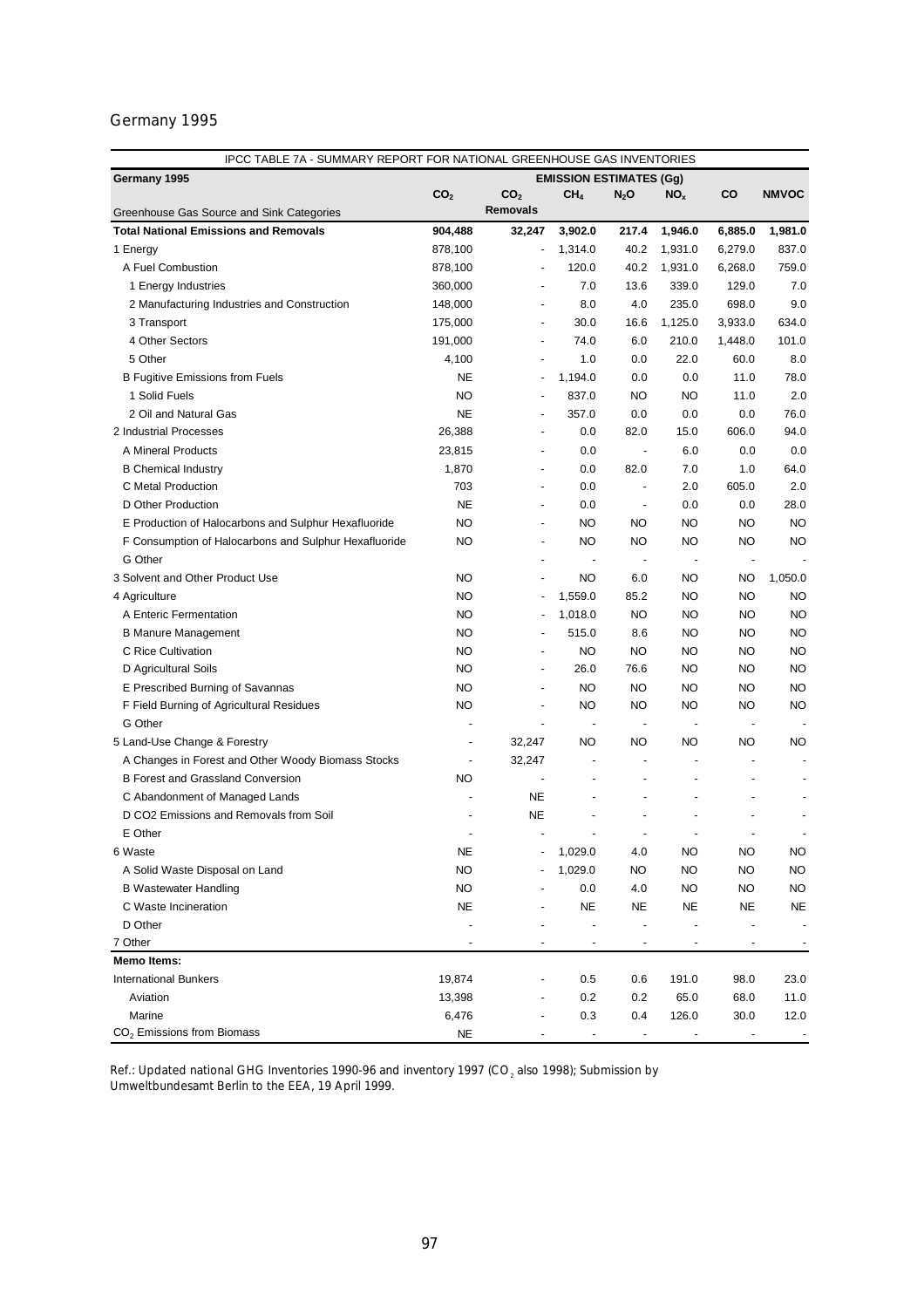| Germany 1996<br><b>EMISSION ESTIMATES (Gg)</b><br>CO<br>CO <sub>2</sub><br>CO <sub>2</sub><br>CH <sub>4</sub><br>$N_2O$<br>NO <sub>x</sub><br><b>NMVOC</b><br><b>Removals</b><br>Greenhouse Gas Source and Sink Categories<br><b>Total National Emissions and Removals</b><br>918,932<br>1,887.0<br>1,877.0<br>35,006<br>3,573.0<br>224.0<br>6,717.0<br>42.0<br>894,000<br>1,228.0<br>1,874.0<br>6,139.0<br>773.0<br>1 Energy<br>$\overline{\phantom{a}}$<br>A Fuel Combustion<br>125.0<br>42.0<br>699.0<br>894,000<br>1,874.0<br>6,128.0<br>7.0<br>342.0<br>7.0<br>1 Energy Industries<br>361,000<br>13.0<br>127.0<br>$\blacksquare$<br>8.0<br>228.0<br>9.0<br>2 Manufacturing Industries and Construction<br>140,000<br>3.0<br>673.0<br>$\blacksquare$<br>568.0<br>3 Transport<br>174,000<br>29.0<br>21.0<br>1,061.0<br>3,730.0<br>$\blacksquare$<br>4 Other Sectors<br>80.0<br>4.0<br>220.0<br>1,536.0<br>106.0<br>215,000<br>÷,<br>5 Other<br>4,000<br>1.0<br>23.0<br>62.0<br>9.0<br>1.0<br>$\overline{\phantom{a}}$<br>NE<br>1,103.0<br>0.0<br>11.0<br>74.0<br><b>B Fugitive Emissions from Fuels</b><br>0.0<br>÷<br>1 Solid Fuels<br><b>NO</b><br>734.0<br><b>NO</b><br>11.0<br>2.0<br>NO<br>$\blacksquare$<br>72.0<br>2 Oil and Natural Gas<br><b>NE</b><br>369.0<br>0.0<br>0.0<br>0.0<br>$\overline{a}$<br>2 Industrial Processes<br>87.0<br>94.0<br>24,932<br>0.0<br>13.0<br>578.0<br>$\blacksquare$<br>22,392<br>0.0<br>A Mineral Products<br>0.0<br>6.0<br>0.0<br>$\blacksquare$<br>$\overline{\phantom{a}}$<br>1,836<br>87.0<br>63.0<br><b>B</b> Chemical Industry<br>0.0<br>5.0<br>1.0<br>$\overline{\phantom{a}}$<br>C Metal Production<br>704<br>577.0<br>2.0<br>0.0<br>2.0<br>$\overline{\phantom{a}}$<br>$\overline{\phantom{a}}$<br>D Other Production<br><b>NE</b><br>29.0<br>0.0<br>0.0<br>0.0<br>$\overline{\phantom{a}}$<br>$\overline{\phantom{a}}$<br><b>NO</b><br><b>NO</b><br><b>NO</b><br><b>NO</b><br>NO<br><b>NO</b><br>E Production of Halocarbons and Sulphur Hexafluoride<br>$\overline{\phantom{a}}$<br><b>NO</b><br><b>NO</b><br><b>NO</b><br><b>NO</b><br><b>NO</b><br>F Consumption of Halocarbons and Sulphur Hexafluoride<br>NO<br>$\overline{a}$<br>G Other<br>$\overline{\phantom{a}}$<br>$\overline{\phantom{a}}$<br>3 Solvent and Other Product Use<br><b>NO</b><br><b>NO</b><br><b>NO</b><br><b>NO</b><br>1,010.0<br>6.0<br>$\overline{\phantom{a}}$<br><b>NO</b><br>1,553.0<br>85.0<br><b>NO</b><br>NO<br><b>NO</b><br>4 Agriculture<br>$\frac{1}{2}$<br><b>NO</b><br>1,012.0<br><b>NO</b><br><b>NO</b><br><b>NO</b><br>A Enteric Fermentation<br>NO<br>$\overline{\phantom{a}}$<br><b>NO</b><br><b>NO</b><br><b>B Manure Management</b><br>515.0<br>9.0<br>NO<br>NO<br>$\overline{\phantom{a}}$<br>NO<br><b>NO</b><br>C Rice Cultivation<br>NO<br>NO<br>NO<br>NO<br>$\overline{\phantom{a}}$<br><b>NO</b><br>26.0<br>76.0<br><b>NO</b><br><b>NO</b><br>D Agricultural Soils<br>NO<br>$\overline{\phantom{a}}$<br><b>NO</b><br><b>NO</b><br>NO<br><b>NO</b><br>E Prescribed Burning of Savannas<br>NO<br>NO<br>÷,<br><b>NO</b><br><b>NO</b><br>NO<br><b>NO</b><br>F Field Burning of Agricultural Residues<br>NO<br>NO<br>÷,<br>G Other<br>$\overline{a}$<br>$\overline{\phantom{a}}$<br>$\overline{\phantom{m}}$<br>$\blacksquare$<br>$\overline{\phantom{m}}$<br>5 Land-Use Change & Forestry<br>35,006<br>NO<br>NO<br>NO<br>NO<br>NO<br>$\overline{a}$<br>A Changes in Forest and Other Woody Biomass Stocks<br>35,006<br>$\overline{a}$<br><b>NO</b><br><b>B Forest and Grassland Conversion</b><br><b>NE</b><br>C Abandonment of Managed Lands<br>÷,<br>D CO2 Emissions and Removals from Soil<br><b>NE</b><br>$\overline{a}$<br>÷<br>$\overline{\phantom{a}}$<br>$\overline{\phantom{a}}$<br>E Other<br>$\overline{\phantom{a}}$<br>$\overline{a}$<br><b>NO</b><br>6 Waste<br>792.0<br>4.0<br>NO<br>NO<br>NE<br><b>NO</b><br>792.0<br><b>NO</b><br>NO<br><b>NO</b><br>A Solid Waste Disposal on Land<br>NO.<br><b>NO</b><br>0.0<br><b>NO</b><br>NO<br><b>NO</b><br><b>B Wastewater Handling</b><br>4.0<br><b>NE</b><br><b>NE</b><br><b>NE</b><br><b>NE</b><br>C Waste Incineration<br>NE<br>NE<br>D Other<br>7 Other<br>$\overline{a}$<br>Memo Items:<br><b>International Bunkers</b><br>19,874<br>0.5<br>0.6<br>191.0<br>98.0<br>23.0<br>0.2<br>65.0<br>Aviation<br>13,398<br>0.2<br>68.0<br>11.0 | IPCC TABLE 7A - SUMMARY REPORT FOR NATIONAL GREENHOUSE GAS INVENTORIES |       |     |     |       |      |      |
|------------------------------------------------------------------------------------------------------------------------------------------------------------------------------------------------------------------------------------------------------------------------------------------------------------------------------------------------------------------------------------------------------------------------------------------------------------------------------------------------------------------------------------------------------------------------------------------------------------------------------------------------------------------------------------------------------------------------------------------------------------------------------------------------------------------------------------------------------------------------------------------------------------------------------------------------------------------------------------------------------------------------------------------------------------------------------------------------------------------------------------------------------------------------------------------------------------------------------------------------------------------------------------------------------------------------------------------------------------------------------------------------------------------------------------------------------------------------------------------------------------------------------------------------------------------------------------------------------------------------------------------------------------------------------------------------------------------------------------------------------------------------------------------------------------------------------------------------------------------------------------------------------------------------------------------------------------------------------------------------------------------------------------------------------------------------------------------------------------------------------------------------------------------------------------------------------------------------------------------------------------------------------------------------------------------------------------------------------------------------------------------------------------------------------------------------------------------------------------------------------------------------------------------------------------------------------------------------------------------------------------------------------------------------------------------------------------------------------------------------------------------------------------------------------------------------------------------------------------------------------------------------------------------------------------------------------------------------------------------------------------------------------------------------------------------------------------------------------------------------------------------------------------------------------------------------------------------------------------------------------------------------------------------------------------------------------------------------------------------------------------------------------------------------------------------------------------------------------------------------------------------------------------------------------------------------------------------------------------------------------------------------------------------------------------------------------------------------------------------------------------------------------------------------------------------------------------------------------------------------------------------------------------------------------------------------------------------------------------------------------------------------------------------------------------------------------------------------------------------------------------------------------------------------------------------------------------------------------------------------------------------------------------------------------------------------------------------------------|------------------------------------------------------------------------|-------|-----|-----|-------|------|------|
|                                                                                                                                                                                                                                                                                                                                                                                                                                                                                                                                                                                                                                                                                                                                                                                                                                                                                                                                                                                                                                                                                                                                                                                                                                                                                                                                                                                                                                                                                                                                                                                                                                                                                                                                                                                                                                                                                                                                                                                                                                                                                                                                                                                                                                                                                                                                                                                                                                                                                                                                                                                                                                                                                                                                                                                                                                                                                                                                                                                                                                                                                                                                                                                                                                                                                                                                                                                                                                                                                                                                                                                                                                                                                                                                                                                                                                                                                                                                                                                                                                                                                                                                                                                                                                                                                                                                                      |                                                                        |       |     |     |       |      |      |
|                                                                                                                                                                                                                                                                                                                                                                                                                                                                                                                                                                                                                                                                                                                                                                                                                                                                                                                                                                                                                                                                                                                                                                                                                                                                                                                                                                                                                                                                                                                                                                                                                                                                                                                                                                                                                                                                                                                                                                                                                                                                                                                                                                                                                                                                                                                                                                                                                                                                                                                                                                                                                                                                                                                                                                                                                                                                                                                                                                                                                                                                                                                                                                                                                                                                                                                                                                                                                                                                                                                                                                                                                                                                                                                                                                                                                                                                                                                                                                                                                                                                                                                                                                                                                                                                                                                                                      |                                                                        |       |     |     |       |      |      |
|                                                                                                                                                                                                                                                                                                                                                                                                                                                                                                                                                                                                                                                                                                                                                                                                                                                                                                                                                                                                                                                                                                                                                                                                                                                                                                                                                                                                                                                                                                                                                                                                                                                                                                                                                                                                                                                                                                                                                                                                                                                                                                                                                                                                                                                                                                                                                                                                                                                                                                                                                                                                                                                                                                                                                                                                                                                                                                                                                                                                                                                                                                                                                                                                                                                                                                                                                                                                                                                                                                                                                                                                                                                                                                                                                                                                                                                                                                                                                                                                                                                                                                                                                                                                                                                                                                                                                      |                                                                        |       |     |     |       |      |      |
|                                                                                                                                                                                                                                                                                                                                                                                                                                                                                                                                                                                                                                                                                                                                                                                                                                                                                                                                                                                                                                                                                                                                                                                                                                                                                                                                                                                                                                                                                                                                                                                                                                                                                                                                                                                                                                                                                                                                                                                                                                                                                                                                                                                                                                                                                                                                                                                                                                                                                                                                                                                                                                                                                                                                                                                                                                                                                                                                                                                                                                                                                                                                                                                                                                                                                                                                                                                                                                                                                                                                                                                                                                                                                                                                                                                                                                                                                                                                                                                                                                                                                                                                                                                                                                                                                                                                                      |                                                                        |       |     |     |       |      |      |
|                                                                                                                                                                                                                                                                                                                                                                                                                                                                                                                                                                                                                                                                                                                                                                                                                                                                                                                                                                                                                                                                                                                                                                                                                                                                                                                                                                                                                                                                                                                                                                                                                                                                                                                                                                                                                                                                                                                                                                                                                                                                                                                                                                                                                                                                                                                                                                                                                                                                                                                                                                                                                                                                                                                                                                                                                                                                                                                                                                                                                                                                                                                                                                                                                                                                                                                                                                                                                                                                                                                                                                                                                                                                                                                                                                                                                                                                                                                                                                                                                                                                                                                                                                                                                                                                                                                                                      |                                                                        |       |     |     |       |      |      |
|                                                                                                                                                                                                                                                                                                                                                                                                                                                                                                                                                                                                                                                                                                                                                                                                                                                                                                                                                                                                                                                                                                                                                                                                                                                                                                                                                                                                                                                                                                                                                                                                                                                                                                                                                                                                                                                                                                                                                                                                                                                                                                                                                                                                                                                                                                                                                                                                                                                                                                                                                                                                                                                                                                                                                                                                                                                                                                                                                                                                                                                                                                                                                                                                                                                                                                                                                                                                                                                                                                                                                                                                                                                                                                                                                                                                                                                                                                                                                                                                                                                                                                                                                                                                                                                                                                                                                      |                                                                        |       |     |     |       |      |      |
|                                                                                                                                                                                                                                                                                                                                                                                                                                                                                                                                                                                                                                                                                                                                                                                                                                                                                                                                                                                                                                                                                                                                                                                                                                                                                                                                                                                                                                                                                                                                                                                                                                                                                                                                                                                                                                                                                                                                                                                                                                                                                                                                                                                                                                                                                                                                                                                                                                                                                                                                                                                                                                                                                                                                                                                                                                                                                                                                                                                                                                                                                                                                                                                                                                                                                                                                                                                                                                                                                                                                                                                                                                                                                                                                                                                                                                                                                                                                                                                                                                                                                                                                                                                                                                                                                                                                                      |                                                                        |       |     |     |       |      |      |
|                                                                                                                                                                                                                                                                                                                                                                                                                                                                                                                                                                                                                                                                                                                                                                                                                                                                                                                                                                                                                                                                                                                                                                                                                                                                                                                                                                                                                                                                                                                                                                                                                                                                                                                                                                                                                                                                                                                                                                                                                                                                                                                                                                                                                                                                                                                                                                                                                                                                                                                                                                                                                                                                                                                                                                                                                                                                                                                                                                                                                                                                                                                                                                                                                                                                                                                                                                                                                                                                                                                                                                                                                                                                                                                                                                                                                                                                                                                                                                                                                                                                                                                                                                                                                                                                                                                                                      |                                                                        |       |     |     |       |      |      |
|                                                                                                                                                                                                                                                                                                                                                                                                                                                                                                                                                                                                                                                                                                                                                                                                                                                                                                                                                                                                                                                                                                                                                                                                                                                                                                                                                                                                                                                                                                                                                                                                                                                                                                                                                                                                                                                                                                                                                                                                                                                                                                                                                                                                                                                                                                                                                                                                                                                                                                                                                                                                                                                                                                                                                                                                                                                                                                                                                                                                                                                                                                                                                                                                                                                                                                                                                                                                                                                                                                                                                                                                                                                                                                                                                                                                                                                                                                                                                                                                                                                                                                                                                                                                                                                                                                                                                      |                                                                        |       |     |     |       |      |      |
|                                                                                                                                                                                                                                                                                                                                                                                                                                                                                                                                                                                                                                                                                                                                                                                                                                                                                                                                                                                                                                                                                                                                                                                                                                                                                                                                                                                                                                                                                                                                                                                                                                                                                                                                                                                                                                                                                                                                                                                                                                                                                                                                                                                                                                                                                                                                                                                                                                                                                                                                                                                                                                                                                                                                                                                                                                                                                                                                                                                                                                                                                                                                                                                                                                                                                                                                                                                                                                                                                                                                                                                                                                                                                                                                                                                                                                                                                                                                                                                                                                                                                                                                                                                                                                                                                                                                                      |                                                                        |       |     |     |       |      |      |
|                                                                                                                                                                                                                                                                                                                                                                                                                                                                                                                                                                                                                                                                                                                                                                                                                                                                                                                                                                                                                                                                                                                                                                                                                                                                                                                                                                                                                                                                                                                                                                                                                                                                                                                                                                                                                                                                                                                                                                                                                                                                                                                                                                                                                                                                                                                                                                                                                                                                                                                                                                                                                                                                                                                                                                                                                                                                                                                                                                                                                                                                                                                                                                                                                                                                                                                                                                                                                                                                                                                                                                                                                                                                                                                                                                                                                                                                                                                                                                                                                                                                                                                                                                                                                                                                                                                                                      |                                                                        |       |     |     |       |      |      |
|                                                                                                                                                                                                                                                                                                                                                                                                                                                                                                                                                                                                                                                                                                                                                                                                                                                                                                                                                                                                                                                                                                                                                                                                                                                                                                                                                                                                                                                                                                                                                                                                                                                                                                                                                                                                                                                                                                                                                                                                                                                                                                                                                                                                                                                                                                                                                                                                                                                                                                                                                                                                                                                                                                                                                                                                                                                                                                                                                                                                                                                                                                                                                                                                                                                                                                                                                                                                                                                                                                                                                                                                                                                                                                                                                                                                                                                                                                                                                                                                                                                                                                                                                                                                                                                                                                                                                      |                                                                        |       |     |     |       |      |      |
|                                                                                                                                                                                                                                                                                                                                                                                                                                                                                                                                                                                                                                                                                                                                                                                                                                                                                                                                                                                                                                                                                                                                                                                                                                                                                                                                                                                                                                                                                                                                                                                                                                                                                                                                                                                                                                                                                                                                                                                                                                                                                                                                                                                                                                                                                                                                                                                                                                                                                                                                                                                                                                                                                                                                                                                                                                                                                                                                                                                                                                                                                                                                                                                                                                                                                                                                                                                                                                                                                                                                                                                                                                                                                                                                                                                                                                                                                                                                                                                                                                                                                                                                                                                                                                                                                                                                                      |                                                                        |       |     |     |       |      |      |
|                                                                                                                                                                                                                                                                                                                                                                                                                                                                                                                                                                                                                                                                                                                                                                                                                                                                                                                                                                                                                                                                                                                                                                                                                                                                                                                                                                                                                                                                                                                                                                                                                                                                                                                                                                                                                                                                                                                                                                                                                                                                                                                                                                                                                                                                                                                                                                                                                                                                                                                                                                                                                                                                                                                                                                                                                                                                                                                                                                                                                                                                                                                                                                                                                                                                                                                                                                                                                                                                                                                                                                                                                                                                                                                                                                                                                                                                                                                                                                                                                                                                                                                                                                                                                                                                                                                                                      |                                                                        |       |     |     |       |      |      |
|                                                                                                                                                                                                                                                                                                                                                                                                                                                                                                                                                                                                                                                                                                                                                                                                                                                                                                                                                                                                                                                                                                                                                                                                                                                                                                                                                                                                                                                                                                                                                                                                                                                                                                                                                                                                                                                                                                                                                                                                                                                                                                                                                                                                                                                                                                                                                                                                                                                                                                                                                                                                                                                                                                                                                                                                                                                                                                                                                                                                                                                                                                                                                                                                                                                                                                                                                                                                                                                                                                                                                                                                                                                                                                                                                                                                                                                                                                                                                                                                                                                                                                                                                                                                                                                                                                                                                      |                                                                        |       |     |     |       |      |      |
|                                                                                                                                                                                                                                                                                                                                                                                                                                                                                                                                                                                                                                                                                                                                                                                                                                                                                                                                                                                                                                                                                                                                                                                                                                                                                                                                                                                                                                                                                                                                                                                                                                                                                                                                                                                                                                                                                                                                                                                                                                                                                                                                                                                                                                                                                                                                                                                                                                                                                                                                                                                                                                                                                                                                                                                                                                                                                                                                                                                                                                                                                                                                                                                                                                                                                                                                                                                                                                                                                                                                                                                                                                                                                                                                                                                                                                                                                                                                                                                                                                                                                                                                                                                                                                                                                                                                                      |                                                                        |       |     |     |       |      |      |
|                                                                                                                                                                                                                                                                                                                                                                                                                                                                                                                                                                                                                                                                                                                                                                                                                                                                                                                                                                                                                                                                                                                                                                                                                                                                                                                                                                                                                                                                                                                                                                                                                                                                                                                                                                                                                                                                                                                                                                                                                                                                                                                                                                                                                                                                                                                                                                                                                                                                                                                                                                                                                                                                                                                                                                                                                                                                                                                                                                                                                                                                                                                                                                                                                                                                                                                                                                                                                                                                                                                                                                                                                                                                                                                                                                                                                                                                                                                                                                                                                                                                                                                                                                                                                                                                                                                                                      |                                                                        |       |     |     |       |      |      |
|                                                                                                                                                                                                                                                                                                                                                                                                                                                                                                                                                                                                                                                                                                                                                                                                                                                                                                                                                                                                                                                                                                                                                                                                                                                                                                                                                                                                                                                                                                                                                                                                                                                                                                                                                                                                                                                                                                                                                                                                                                                                                                                                                                                                                                                                                                                                                                                                                                                                                                                                                                                                                                                                                                                                                                                                                                                                                                                                                                                                                                                                                                                                                                                                                                                                                                                                                                                                                                                                                                                                                                                                                                                                                                                                                                                                                                                                                                                                                                                                                                                                                                                                                                                                                                                                                                                                                      |                                                                        |       |     |     |       |      |      |
|                                                                                                                                                                                                                                                                                                                                                                                                                                                                                                                                                                                                                                                                                                                                                                                                                                                                                                                                                                                                                                                                                                                                                                                                                                                                                                                                                                                                                                                                                                                                                                                                                                                                                                                                                                                                                                                                                                                                                                                                                                                                                                                                                                                                                                                                                                                                                                                                                                                                                                                                                                                                                                                                                                                                                                                                                                                                                                                                                                                                                                                                                                                                                                                                                                                                                                                                                                                                                                                                                                                                                                                                                                                                                                                                                                                                                                                                                                                                                                                                                                                                                                                                                                                                                                                                                                                                                      |                                                                        |       |     |     |       |      |      |
|                                                                                                                                                                                                                                                                                                                                                                                                                                                                                                                                                                                                                                                                                                                                                                                                                                                                                                                                                                                                                                                                                                                                                                                                                                                                                                                                                                                                                                                                                                                                                                                                                                                                                                                                                                                                                                                                                                                                                                                                                                                                                                                                                                                                                                                                                                                                                                                                                                                                                                                                                                                                                                                                                                                                                                                                                                                                                                                                                                                                                                                                                                                                                                                                                                                                                                                                                                                                                                                                                                                                                                                                                                                                                                                                                                                                                                                                                                                                                                                                                                                                                                                                                                                                                                                                                                                                                      |                                                                        |       |     |     |       |      |      |
|                                                                                                                                                                                                                                                                                                                                                                                                                                                                                                                                                                                                                                                                                                                                                                                                                                                                                                                                                                                                                                                                                                                                                                                                                                                                                                                                                                                                                                                                                                                                                                                                                                                                                                                                                                                                                                                                                                                                                                                                                                                                                                                                                                                                                                                                                                                                                                                                                                                                                                                                                                                                                                                                                                                                                                                                                                                                                                                                                                                                                                                                                                                                                                                                                                                                                                                                                                                                                                                                                                                                                                                                                                                                                                                                                                                                                                                                                                                                                                                                                                                                                                                                                                                                                                                                                                                                                      |                                                                        |       |     |     |       |      |      |
|                                                                                                                                                                                                                                                                                                                                                                                                                                                                                                                                                                                                                                                                                                                                                                                                                                                                                                                                                                                                                                                                                                                                                                                                                                                                                                                                                                                                                                                                                                                                                                                                                                                                                                                                                                                                                                                                                                                                                                                                                                                                                                                                                                                                                                                                                                                                                                                                                                                                                                                                                                                                                                                                                                                                                                                                                                                                                                                                                                                                                                                                                                                                                                                                                                                                                                                                                                                                                                                                                                                                                                                                                                                                                                                                                                                                                                                                                                                                                                                                                                                                                                                                                                                                                                                                                                                                                      |                                                                        |       |     |     |       |      |      |
|                                                                                                                                                                                                                                                                                                                                                                                                                                                                                                                                                                                                                                                                                                                                                                                                                                                                                                                                                                                                                                                                                                                                                                                                                                                                                                                                                                                                                                                                                                                                                                                                                                                                                                                                                                                                                                                                                                                                                                                                                                                                                                                                                                                                                                                                                                                                                                                                                                                                                                                                                                                                                                                                                                                                                                                                                                                                                                                                                                                                                                                                                                                                                                                                                                                                                                                                                                                                                                                                                                                                                                                                                                                                                                                                                                                                                                                                                                                                                                                                                                                                                                                                                                                                                                                                                                                                                      |                                                                        |       |     |     |       |      |      |
|                                                                                                                                                                                                                                                                                                                                                                                                                                                                                                                                                                                                                                                                                                                                                                                                                                                                                                                                                                                                                                                                                                                                                                                                                                                                                                                                                                                                                                                                                                                                                                                                                                                                                                                                                                                                                                                                                                                                                                                                                                                                                                                                                                                                                                                                                                                                                                                                                                                                                                                                                                                                                                                                                                                                                                                                                                                                                                                                                                                                                                                                                                                                                                                                                                                                                                                                                                                                                                                                                                                                                                                                                                                                                                                                                                                                                                                                                                                                                                                                                                                                                                                                                                                                                                                                                                                                                      |                                                                        |       |     |     |       |      |      |
|                                                                                                                                                                                                                                                                                                                                                                                                                                                                                                                                                                                                                                                                                                                                                                                                                                                                                                                                                                                                                                                                                                                                                                                                                                                                                                                                                                                                                                                                                                                                                                                                                                                                                                                                                                                                                                                                                                                                                                                                                                                                                                                                                                                                                                                                                                                                                                                                                                                                                                                                                                                                                                                                                                                                                                                                                                                                                                                                                                                                                                                                                                                                                                                                                                                                                                                                                                                                                                                                                                                                                                                                                                                                                                                                                                                                                                                                                                                                                                                                                                                                                                                                                                                                                                                                                                                                                      |                                                                        |       |     |     |       |      |      |
|                                                                                                                                                                                                                                                                                                                                                                                                                                                                                                                                                                                                                                                                                                                                                                                                                                                                                                                                                                                                                                                                                                                                                                                                                                                                                                                                                                                                                                                                                                                                                                                                                                                                                                                                                                                                                                                                                                                                                                                                                                                                                                                                                                                                                                                                                                                                                                                                                                                                                                                                                                                                                                                                                                                                                                                                                                                                                                                                                                                                                                                                                                                                                                                                                                                                                                                                                                                                                                                                                                                                                                                                                                                                                                                                                                                                                                                                                                                                                                                                                                                                                                                                                                                                                                                                                                                                                      |                                                                        |       |     |     |       |      |      |
|                                                                                                                                                                                                                                                                                                                                                                                                                                                                                                                                                                                                                                                                                                                                                                                                                                                                                                                                                                                                                                                                                                                                                                                                                                                                                                                                                                                                                                                                                                                                                                                                                                                                                                                                                                                                                                                                                                                                                                                                                                                                                                                                                                                                                                                                                                                                                                                                                                                                                                                                                                                                                                                                                                                                                                                                                                                                                                                                                                                                                                                                                                                                                                                                                                                                                                                                                                                                                                                                                                                                                                                                                                                                                                                                                                                                                                                                                                                                                                                                                                                                                                                                                                                                                                                                                                                                                      |                                                                        |       |     |     |       |      |      |
|                                                                                                                                                                                                                                                                                                                                                                                                                                                                                                                                                                                                                                                                                                                                                                                                                                                                                                                                                                                                                                                                                                                                                                                                                                                                                                                                                                                                                                                                                                                                                                                                                                                                                                                                                                                                                                                                                                                                                                                                                                                                                                                                                                                                                                                                                                                                                                                                                                                                                                                                                                                                                                                                                                                                                                                                                                                                                                                                                                                                                                                                                                                                                                                                                                                                                                                                                                                                                                                                                                                                                                                                                                                                                                                                                                                                                                                                                                                                                                                                                                                                                                                                                                                                                                                                                                                                                      |                                                                        |       |     |     |       |      |      |
|                                                                                                                                                                                                                                                                                                                                                                                                                                                                                                                                                                                                                                                                                                                                                                                                                                                                                                                                                                                                                                                                                                                                                                                                                                                                                                                                                                                                                                                                                                                                                                                                                                                                                                                                                                                                                                                                                                                                                                                                                                                                                                                                                                                                                                                                                                                                                                                                                                                                                                                                                                                                                                                                                                                                                                                                                                                                                                                                                                                                                                                                                                                                                                                                                                                                                                                                                                                                                                                                                                                                                                                                                                                                                                                                                                                                                                                                                                                                                                                                                                                                                                                                                                                                                                                                                                                                                      |                                                                        |       |     |     |       |      |      |
|                                                                                                                                                                                                                                                                                                                                                                                                                                                                                                                                                                                                                                                                                                                                                                                                                                                                                                                                                                                                                                                                                                                                                                                                                                                                                                                                                                                                                                                                                                                                                                                                                                                                                                                                                                                                                                                                                                                                                                                                                                                                                                                                                                                                                                                                                                                                                                                                                                                                                                                                                                                                                                                                                                                                                                                                                                                                                                                                                                                                                                                                                                                                                                                                                                                                                                                                                                                                                                                                                                                                                                                                                                                                                                                                                                                                                                                                                                                                                                                                                                                                                                                                                                                                                                                                                                                                                      |                                                                        |       |     |     |       |      |      |
|                                                                                                                                                                                                                                                                                                                                                                                                                                                                                                                                                                                                                                                                                                                                                                                                                                                                                                                                                                                                                                                                                                                                                                                                                                                                                                                                                                                                                                                                                                                                                                                                                                                                                                                                                                                                                                                                                                                                                                                                                                                                                                                                                                                                                                                                                                                                                                                                                                                                                                                                                                                                                                                                                                                                                                                                                                                                                                                                                                                                                                                                                                                                                                                                                                                                                                                                                                                                                                                                                                                                                                                                                                                                                                                                                                                                                                                                                                                                                                                                                                                                                                                                                                                                                                                                                                                                                      |                                                                        |       |     |     |       |      |      |
|                                                                                                                                                                                                                                                                                                                                                                                                                                                                                                                                                                                                                                                                                                                                                                                                                                                                                                                                                                                                                                                                                                                                                                                                                                                                                                                                                                                                                                                                                                                                                                                                                                                                                                                                                                                                                                                                                                                                                                                                                                                                                                                                                                                                                                                                                                                                                                                                                                                                                                                                                                                                                                                                                                                                                                                                                                                                                                                                                                                                                                                                                                                                                                                                                                                                                                                                                                                                                                                                                                                                                                                                                                                                                                                                                                                                                                                                                                                                                                                                                                                                                                                                                                                                                                                                                                                                                      |                                                                        |       |     |     |       |      |      |
|                                                                                                                                                                                                                                                                                                                                                                                                                                                                                                                                                                                                                                                                                                                                                                                                                                                                                                                                                                                                                                                                                                                                                                                                                                                                                                                                                                                                                                                                                                                                                                                                                                                                                                                                                                                                                                                                                                                                                                                                                                                                                                                                                                                                                                                                                                                                                                                                                                                                                                                                                                                                                                                                                                                                                                                                                                                                                                                                                                                                                                                                                                                                                                                                                                                                                                                                                                                                                                                                                                                                                                                                                                                                                                                                                                                                                                                                                                                                                                                                                                                                                                                                                                                                                                                                                                                                                      |                                                                        |       |     |     |       |      |      |
|                                                                                                                                                                                                                                                                                                                                                                                                                                                                                                                                                                                                                                                                                                                                                                                                                                                                                                                                                                                                                                                                                                                                                                                                                                                                                                                                                                                                                                                                                                                                                                                                                                                                                                                                                                                                                                                                                                                                                                                                                                                                                                                                                                                                                                                                                                                                                                                                                                                                                                                                                                                                                                                                                                                                                                                                                                                                                                                                                                                                                                                                                                                                                                                                                                                                                                                                                                                                                                                                                                                                                                                                                                                                                                                                                                                                                                                                                                                                                                                                                                                                                                                                                                                                                                                                                                                                                      |                                                                        |       |     |     |       |      |      |
|                                                                                                                                                                                                                                                                                                                                                                                                                                                                                                                                                                                                                                                                                                                                                                                                                                                                                                                                                                                                                                                                                                                                                                                                                                                                                                                                                                                                                                                                                                                                                                                                                                                                                                                                                                                                                                                                                                                                                                                                                                                                                                                                                                                                                                                                                                                                                                                                                                                                                                                                                                                                                                                                                                                                                                                                                                                                                                                                                                                                                                                                                                                                                                                                                                                                                                                                                                                                                                                                                                                                                                                                                                                                                                                                                                                                                                                                                                                                                                                                                                                                                                                                                                                                                                                                                                                                                      |                                                                        |       |     |     |       |      |      |
|                                                                                                                                                                                                                                                                                                                                                                                                                                                                                                                                                                                                                                                                                                                                                                                                                                                                                                                                                                                                                                                                                                                                                                                                                                                                                                                                                                                                                                                                                                                                                                                                                                                                                                                                                                                                                                                                                                                                                                                                                                                                                                                                                                                                                                                                                                                                                                                                                                                                                                                                                                                                                                                                                                                                                                                                                                                                                                                                                                                                                                                                                                                                                                                                                                                                                                                                                                                                                                                                                                                                                                                                                                                                                                                                                                                                                                                                                                                                                                                                                                                                                                                                                                                                                                                                                                                                                      |                                                                        |       |     |     |       |      |      |
|                                                                                                                                                                                                                                                                                                                                                                                                                                                                                                                                                                                                                                                                                                                                                                                                                                                                                                                                                                                                                                                                                                                                                                                                                                                                                                                                                                                                                                                                                                                                                                                                                                                                                                                                                                                                                                                                                                                                                                                                                                                                                                                                                                                                                                                                                                                                                                                                                                                                                                                                                                                                                                                                                                                                                                                                                                                                                                                                                                                                                                                                                                                                                                                                                                                                                                                                                                                                                                                                                                                                                                                                                                                                                                                                                                                                                                                                                                                                                                                                                                                                                                                                                                                                                                                                                                                                                      |                                                                        |       |     |     |       |      |      |
|                                                                                                                                                                                                                                                                                                                                                                                                                                                                                                                                                                                                                                                                                                                                                                                                                                                                                                                                                                                                                                                                                                                                                                                                                                                                                                                                                                                                                                                                                                                                                                                                                                                                                                                                                                                                                                                                                                                                                                                                                                                                                                                                                                                                                                                                                                                                                                                                                                                                                                                                                                                                                                                                                                                                                                                                                                                                                                                                                                                                                                                                                                                                                                                                                                                                                                                                                                                                                                                                                                                                                                                                                                                                                                                                                                                                                                                                                                                                                                                                                                                                                                                                                                                                                                                                                                                                                      |                                                                        |       |     |     |       |      |      |
|                                                                                                                                                                                                                                                                                                                                                                                                                                                                                                                                                                                                                                                                                                                                                                                                                                                                                                                                                                                                                                                                                                                                                                                                                                                                                                                                                                                                                                                                                                                                                                                                                                                                                                                                                                                                                                                                                                                                                                                                                                                                                                                                                                                                                                                                                                                                                                                                                                                                                                                                                                                                                                                                                                                                                                                                                                                                                                                                                                                                                                                                                                                                                                                                                                                                                                                                                                                                                                                                                                                                                                                                                                                                                                                                                                                                                                                                                                                                                                                                                                                                                                                                                                                                                                                                                                                                                      |                                                                        |       |     |     |       |      |      |
|                                                                                                                                                                                                                                                                                                                                                                                                                                                                                                                                                                                                                                                                                                                                                                                                                                                                                                                                                                                                                                                                                                                                                                                                                                                                                                                                                                                                                                                                                                                                                                                                                                                                                                                                                                                                                                                                                                                                                                                                                                                                                                                                                                                                                                                                                                                                                                                                                                                                                                                                                                                                                                                                                                                                                                                                                                                                                                                                                                                                                                                                                                                                                                                                                                                                                                                                                                                                                                                                                                                                                                                                                                                                                                                                                                                                                                                                                                                                                                                                                                                                                                                                                                                                                                                                                                                                                      |                                                                        |       |     |     |       |      |      |
|                                                                                                                                                                                                                                                                                                                                                                                                                                                                                                                                                                                                                                                                                                                                                                                                                                                                                                                                                                                                                                                                                                                                                                                                                                                                                                                                                                                                                                                                                                                                                                                                                                                                                                                                                                                                                                                                                                                                                                                                                                                                                                                                                                                                                                                                                                                                                                                                                                                                                                                                                                                                                                                                                                                                                                                                                                                                                                                                                                                                                                                                                                                                                                                                                                                                                                                                                                                                                                                                                                                                                                                                                                                                                                                                                                                                                                                                                                                                                                                                                                                                                                                                                                                                                                                                                                                                                      |                                                                        |       |     |     |       |      |      |
|                                                                                                                                                                                                                                                                                                                                                                                                                                                                                                                                                                                                                                                                                                                                                                                                                                                                                                                                                                                                                                                                                                                                                                                                                                                                                                                                                                                                                                                                                                                                                                                                                                                                                                                                                                                                                                                                                                                                                                                                                                                                                                                                                                                                                                                                                                                                                                                                                                                                                                                                                                                                                                                                                                                                                                                                                                                                                                                                                                                                                                                                                                                                                                                                                                                                                                                                                                                                                                                                                                                                                                                                                                                                                                                                                                                                                                                                                                                                                                                                                                                                                                                                                                                                                                                                                                                                                      |                                                                        |       |     |     |       |      |      |
|                                                                                                                                                                                                                                                                                                                                                                                                                                                                                                                                                                                                                                                                                                                                                                                                                                                                                                                                                                                                                                                                                                                                                                                                                                                                                                                                                                                                                                                                                                                                                                                                                                                                                                                                                                                                                                                                                                                                                                                                                                                                                                                                                                                                                                                                                                                                                                                                                                                                                                                                                                                                                                                                                                                                                                                                                                                                                                                                                                                                                                                                                                                                                                                                                                                                                                                                                                                                                                                                                                                                                                                                                                                                                                                                                                                                                                                                                                                                                                                                                                                                                                                                                                                                                                                                                                                                                      |                                                                        |       |     |     |       |      |      |
|                                                                                                                                                                                                                                                                                                                                                                                                                                                                                                                                                                                                                                                                                                                                                                                                                                                                                                                                                                                                                                                                                                                                                                                                                                                                                                                                                                                                                                                                                                                                                                                                                                                                                                                                                                                                                                                                                                                                                                                                                                                                                                                                                                                                                                                                                                                                                                                                                                                                                                                                                                                                                                                                                                                                                                                                                                                                                                                                                                                                                                                                                                                                                                                                                                                                                                                                                                                                                                                                                                                                                                                                                                                                                                                                                                                                                                                                                                                                                                                                                                                                                                                                                                                                                                                                                                                                                      |                                                                        |       |     |     |       |      |      |
|                                                                                                                                                                                                                                                                                                                                                                                                                                                                                                                                                                                                                                                                                                                                                                                                                                                                                                                                                                                                                                                                                                                                                                                                                                                                                                                                                                                                                                                                                                                                                                                                                                                                                                                                                                                                                                                                                                                                                                                                                                                                                                                                                                                                                                                                                                                                                                                                                                                                                                                                                                                                                                                                                                                                                                                                                                                                                                                                                                                                                                                                                                                                                                                                                                                                                                                                                                                                                                                                                                                                                                                                                                                                                                                                                                                                                                                                                                                                                                                                                                                                                                                                                                                                                                                                                                                                                      |                                                                        |       |     |     |       |      |      |
|                                                                                                                                                                                                                                                                                                                                                                                                                                                                                                                                                                                                                                                                                                                                                                                                                                                                                                                                                                                                                                                                                                                                                                                                                                                                                                                                                                                                                                                                                                                                                                                                                                                                                                                                                                                                                                                                                                                                                                                                                                                                                                                                                                                                                                                                                                                                                                                                                                                                                                                                                                                                                                                                                                                                                                                                                                                                                                                                                                                                                                                                                                                                                                                                                                                                                                                                                                                                                                                                                                                                                                                                                                                                                                                                                                                                                                                                                                                                                                                                                                                                                                                                                                                                                                                                                                                                                      |                                                                        |       |     |     |       |      |      |
|                                                                                                                                                                                                                                                                                                                                                                                                                                                                                                                                                                                                                                                                                                                                                                                                                                                                                                                                                                                                                                                                                                                                                                                                                                                                                                                                                                                                                                                                                                                                                                                                                                                                                                                                                                                                                                                                                                                                                                                                                                                                                                                                                                                                                                                                                                                                                                                                                                                                                                                                                                                                                                                                                                                                                                                                                                                                                                                                                                                                                                                                                                                                                                                                                                                                                                                                                                                                                                                                                                                                                                                                                                                                                                                                                                                                                                                                                                                                                                                                                                                                                                                                                                                                                                                                                                                                                      | Marine                                                                 | 6,476 | 0.3 | 0.4 | 126.0 | 30.0 | 12.0 |
| CO <sub>2</sub> Emissions from Biomass<br>NE<br>$\overline{a}$<br>$\overline{\phantom{a}}$                                                                                                                                                                                                                                                                                                                                                                                                                                                                                                                                                                                                                                                                                                                                                                                                                                                                                                                                                                                                                                                                                                                                                                                                                                                                                                                                                                                                                                                                                                                                                                                                                                                                                                                                                                                                                                                                                                                                                                                                                                                                                                                                                                                                                                                                                                                                                                                                                                                                                                                                                                                                                                                                                                                                                                                                                                                                                                                                                                                                                                                                                                                                                                                                                                                                                                                                                                                                                                                                                                                                                                                                                                                                                                                                                                                                                                                                                                                                                                                                                                                                                                                                                                                                                                                           |                                                                        |       |     |     |       |      |      |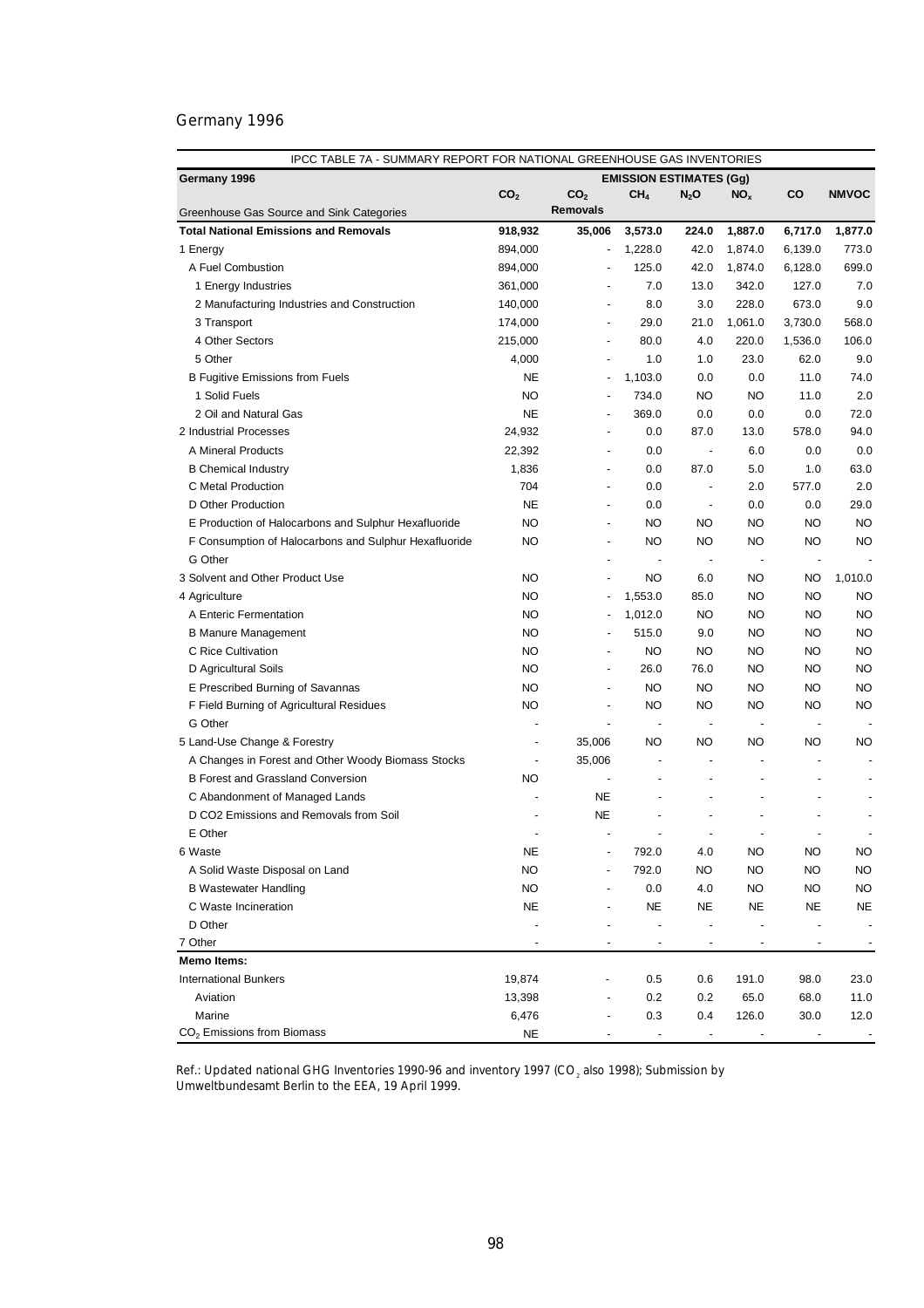# HFC/PFC/SF<sub>6</sub> emissions in Germany 1990, 1994-96

| Germany 1990                                          |   | <b>HFC</b> |                          | <b>PFC</b> |                          | SF <sub>6</sub> |
|-------------------------------------------------------|---|------------|--------------------------|------------|--------------------------|-----------------|
| Estimates in Gq                                       | P | A          | P                        | A          | P                        | A               |
| <b>Total National Emissions and Removals</b>          |   | 0.200      | ۰                        | 0.397      | ۰                        | 0.163           |
| 2 Industrial Processes                                |   | 0.200      | $\overline{\phantom{0}}$ | 0.397      | $\overline{\phantom{0}}$ | 0.163           |
| A Mineral Products                                    |   |            |                          |            |                          |                 |
| <b>B</b> Chemical Industry                            |   | 0.197      | $\overline{\phantom{0}}$ | 0.010      |                          |                 |
| C Metal Production                                    |   |            | $\blacksquare$           | 0.369      | $\overline{\phantom{0}}$ | 0.007           |
| D Other Production                                    |   | 0.003      |                          | 0.018      | -                        | 0.004           |
| E Production of Halocarbons and Sulphur Hexafluoride  |   |            |                          |            |                          |                 |
| F Consumption of Halocarbons and Sulphur Hexafluoride | - | 0.000      | ٠                        |            | $\overline{\phantom{0}}$ | 0.152           |
| G Other                                               |   |            |                          |            |                          |                 |

| Germany 1994                                          |   | <b>HFC</b> |                | <b>PFC</b> |                          | SF <sub>6</sub> |
|-------------------------------------------------------|---|------------|----------------|------------|--------------------------|-----------------|
| Estimates in Gq                                       | P | A          | P              | A          | P                        | A               |
| <b>Total National Emissions and Removals</b>          | ۰ | 1.942      | ۰              | 0.245      | ۰                        | 0.242           |
| 2 Industrial Processes                                |   | 1.942      | -              | 0.245      | $\overline{\phantom{0}}$ | 0.242           |
| A Mineral Products                                    |   |            |                |            |                          |                 |
| <b>B</b> Chemical Industry                            |   | 0.198      | $\blacksquare$ | 0.003      |                          |                 |
| C Metal Production                                    |   |            | ۰.             | 0.219      | $\overline{\phantom{a}}$ | 0.008           |
| D Other Production                                    |   | 0.002      | ۰.             | 0.023      | $\overline{\phantom{0}}$ | 0.002           |
| E Production of Halocarbons and Sulphur Hexafluoride  |   |            |                |            |                          |                 |
| F Consumption of Halocarbons and Sulphur Hexafluoride |   | 1.742      |                |            | $\overline{\phantom{0}}$ | 0.232           |
| G Other                                               |   |            |                |            |                          |                 |

| Germany 1995                                          |   | <b>HFC</b> |                          | <b>PFC</b> |                          | SF <sub>6</sub> |
|-------------------------------------------------------|---|------------|--------------------------|------------|--------------------------|-----------------|
| Estimates in Gq                                       | P | A          | P                        | A          | P                        | A               |
| <b>Total National Emissions and Removals</b>          | ٠ | 2.030      | ۰                        | 0.245      | ۰                        | 0.261           |
| 2 Industrial Processes                                |   | 2.030      | $\overline{\phantom{0}}$ | 0.254      | $\overline{\phantom{0}}$ | 0.261           |
| A Mineral Products                                    |   |            |                          |            |                          |                 |
| <b>B</b> Chemical Industry                            |   | 0.098      | $\overline{\phantom{0}}$ | 0.000      | ٠                        |                 |
| C Metal Production                                    |   |            | $\overline{\phantom{0}}$ | 0.230      | $\overline{\phantom{0}}$ | 0.006           |
| D Other Production                                    |   | 0.003      | ۰.                       | 0.022      | $\overline{\phantom{0}}$ | 0.004           |
| E Production of Halocarbons and Sulphur Hexafluoride  |   |            |                          |            |                          |                 |
| F Consumption of Halocarbons and Sulphur Hexafluoride | - | 1.928      | $\overline{\phantom{0}}$ | 0.002      | -                        | 0.252           |
| G Other                                               |   |            |                          |            |                          |                 |

| Germany 1996                                          |    | <b>HFC</b> |    | <b>PFC</b> |                          | SF <sub>6</sub> |
|-------------------------------------------------------|----|------------|----|------------|--------------------------|-----------------|
| Estimates in Gq                                       | P  | A          | P  | A          | Ρ                        | A               |
| <b>Total National Emissions and Removals</b>          | ۰. | 2.275      | ٠  | 0.256      | ۰                        | 0.244           |
| 2 Industrial Processes                                |    | 2.275      | -  | 0.256      | $\blacksquare$           | 0.244           |
| A Mineral Products                                    |    |            | -  |            |                          |                 |
| <b>B</b> Chemical Industry                            |    | 0.000      | ۰. | 0.000      |                          |                 |
| C Metal Production                                    |    |            | -  | 0.216      | $\overline{\phantom{0}}$ | 0.003           |
| D Other Production                                    |    | 0.024      | -  | 0.037      | -                        | 0.004           |
| E Production of Halocarbons and Sulphur Hexafluoride  |    |            |    |            |                          |                 |
| F Consumption of Halocarbons and Sulphur Hexafluoride |    | 2.252      | -  | 0.003      | -                        | 0.236           |
| G Other                                               |    |            |    |            |                          |                 |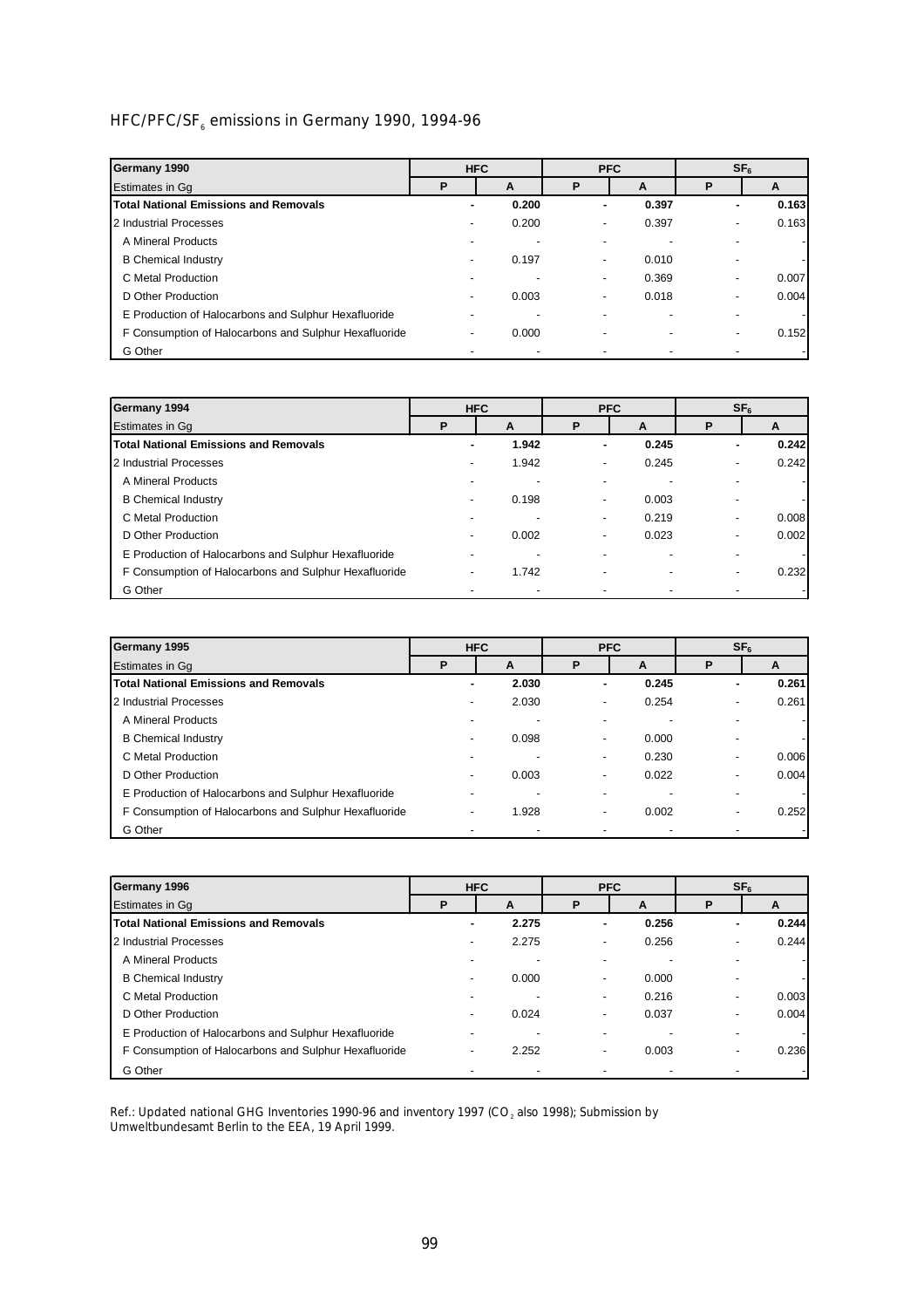| IPCC TABLE 7A - SUMMARY REPORT FOR NATIONAL GREENHOUSE GAS INVENTORIES |                 |                 |                          |                          |                                |                          |                          |                          |  |  |
|------------------------------------------------------------------------|-----------------|-----------------|--------------------------|--------------------------|--------------------------------|--------------------------|--------------------------|--------------------------|--|--|
| Greece 1990                                                            |                 |                 |                          |                          | <b>EMISSION ESTIMATES (Gg)</b> |                          |                          |                          |  |  |
|                                                                        | CO <sub>2</sub> | CO <sub>2</sub> |                          | CH <sub>4</sub>          | $N_2$ O                        | NO <sub>x</sub>          | CO                       | <b>NMVOC</b>             |  |  |
| Greenhouse Gas Source and Sink Categories                              |                 | <b>Removals</b> |                          |                          |                                |                          |                          |                          |  |  |
| <b>Total National Emissions and Removals</b>                           | 85,349          |                 | 0                        | 437.1                    | 29.9                           | 342.9                    | 1,337.5                  | 373.2                    |  |  |
| 1 Energy                                                               | 77,256          |                 | $\overline{\phantom{a}}$ | 57.5                     | 6.7                            | 305.8                    | 1,180.7                  | 252.5                    |  |  |
| A Fuel Combustion                                                      | 77,256          |                 | $\overline{\phantom{a}}$ | 13.3                     | 6.7                            | 305.3                    | 1,179.6                  | 225.9                    |  |  |
| 1 Energy Industries                                                    | 43,658          |                 | ÷,                       | 0.2                      | 2.7                            | 69.4                     | 5.3                      | 3.8                      |  |  |
| 2 Manufacturing Industries and Construction                            | 9,820           |                 | ÷,                       | 1.6                      | 1.5                            | 20.5                     | 18.5                     | 5.5                      |  |  |
| 3 Transport                                                            | 15,170          |                 | ÷,                       | 3.3                      | 0.6                            | 165.1                    | 918.1                    | 195.3                    |  |  |
| 4 Other Sectors                                                        | 8,168           |                 | $\overline{\phantom{a}}$ | 8.2                      | 2.0                            | 50.3                     | 237.6                    | 21.3                     |  |  |
| 5 Other                                                                | 440             |                 | $\overline{\phantom{a}}$ | 0.0                      | 0.0                            | 0.0                      | 0.0                      | 0.0                      |  |  |
| <b>B Fugitive Emissions from Fuels</b>                                 | 0               |                 | $\overline{\phantom{a}}$ | 44.2                     | 0.0                            | 0.5                      | 1.0                      | 26.6                     |  |  |
| 1 Solid Fuels                                                          | 0               |                 |                          | 44.1                     | 0.0                            | 0.0                      | 0.0                      | 0.0                      |  |  |
| 2 Oil and Natural Gas                                                  | 0               |                 |                          | 0.1                      | 0.0                            | 0.5                      | 1.0                      | 26.6                     |  |  |
| 2 Industrial Processes                                                 | 7,804           |                 | $\overline{a}$           | 0.0                      | 2.3                            | 30.9                     | 33.2                     | 2.5                      |  |  |
| A Mineral Products                                                     | 6,984           |                 | $\overline{\phantom{a}}$ | 0.0                      | 0.0                            | 29.1                     | 0.0                      | 0.2                      |  |  |
| <b>B</b> Chemical Industry                                             | 470             |                 | $\overline{\phantom{a}}$ | 0.0                      | 2.3                            | 1.3                      | 2.5                      | 1.7                      |  |  |
| C Metal Production                                                     | 350             |                 | $\overline{\phantom{a}}$ | 0.0                      | 0.0                            | 0.5                      | 30.5                     | 0.0                      |  |  |
| D Other Production                                                     | 0               |                 | $\overline{\phantom{a}}$ | 0.0                      | 0.0                            | 0.1                      | 0.2                      | 0.6                      |  |  |
| E Production of Halocarbons and Sulphur Hexafluoride                   |                 |                 | $\overline{\phantom{a}}$ | $\blacksquare$           | $\overline{\phantom{a}}$       | $\overline{\phantom{a}}$ | $\overline{a}$           | $\overline{\phantom{a}}$ |  |  |
| F Consumption of Halocarbons and Sulphur Hexafluoride                  | $\blacksquare$  |                 | $\overline{\phantom{a}}$ | $\blacksquare$           | $\overline{\phantom{a}}$       | $\blacksquare$           | $\blacksquare$           |                          |  |  |
| G Other                                                                | 0               |                 | $\blacksquare$           | 0.0                      | 0.0                            | 0.0                      | 0.0                      | 0.0                      |  |  |
| 3 Solvent and Other Product Use                                        | 186             |                 | $\blacksquare$           | $\overline{\phantom{a}}$ | 0.0                            | $\overline{\phantom{a}}$ | $\overline{\phantom{a}}$ | 59.7                     |  |  |
| 4 Agriculture                                                          | 0               |                 | $\blacksquare$           | 270.6                    | 20.6                           | 4.6                      | 111.9                    | 50.2                     |  |  |
| A Enteric Fermentation                                                 |                 |                 | $\overline{\phantom{a}}$ | 139.8                    | 0.0                            | 0.0                      | 0.0                      | 0.0                      |  |  |
| <b>B Manure Management</b>                                             |                 |                 | $\overline{\phantom{a}}$ | 23.7                     | 0.4                            | 0.0                      | 0.0                      | 0.0                      |  |  |
| C Rice Cultivation                                                     |                 |                 | $\blacksquare$           | 4.8                      | 0.1                            | 0.0                      | 0.0                      | 0.0                      |  |  |
| D Agricultural Soils                                                   |                 |                 | $\overline{\phantom{a}}$ | 97.0                     | 20.0                           | 0.0                      | 0.0                      | 29.7                     |  |  |
| E Prescribed Burning of Savannas                                       |                 |                 | $\blacksquare$           | 0.0                      | 0.0                            | 0.0                      | 0.0                      | 0.0                      |  |  |
| F Field Burning of Agricultural Residues                               |                 |                 | $\overline{\phantom{a}}$ | 5.3                      | 0.1                            | 4.6                      | 111.9                    | 20.6                     |  |  |
| G Other                                                                |                 |                 | $\overline{\phantom{a}}$ | 0.0                      | 0.0                            | 0.0                      | 0.0                      | 0.0                      |  |  |
| 5 Land-Use Change & Forestry                                           | 0               |                 | 0                        | 0.0                      | 0.0                            | 0.0                      | 0.0                      | 0.0                      |  |  |
| A Changes in Forest and Other Woody Biomass Stocks                     | 0               |                 | 0                        | 0.0                      | 0.0                            | 0.0                      | 0.0                      | 0.0                      |  |  |
| <b>B Forest and Grassland Conversion</b>                               | 0               |                 | 0                        | 0.0                      | 0.0                            | 0.0                      | 0.0                      | 0.0                      |  |  |
| C Abandonment of Managed Lands                                         | 0               |                 | 0                        | 0.0                      | 0.0                            | 0.0                      | 0.0                      | 0.0                      |  |  |
| D CO2 Emissions and Removals from Soil                                 | 0               |                 | 0                        | 0.0                      | 0.0                            | 0.0                      | 0.0                      | 0.0                      |  |  |
| E Other                                                                | 0               |                 | 0                        | 0.0                      | 0.0                            | 0.0                      | 0.0                      | 0.0                      |  |  |
| 6 Waste                                                                | 103             |                 | $\overline{\phantom{a}}$ | 109.0                    | 0.3                            | 1.7                      | 11.7                     | 8.3                      |  |  |
| A Solid Waste Disposal on Land                                         | 0               |                 |                          | 102.0                    | 0.0                            | 0.0                      | 0.0                      | 0.0                      |  |  |
| <b>B Wastewater Handling</b>                                           | 0               |                 |                          | 6.1                      | 0.0                            | 0.0                      | 0.0                      | 0.0                      |  |  |
| C Waste Incineration                                                   | 103             |                 |                          | 1.0                      | 0.3                            | 1.7                      | 11.7                     | 8.3                      |  |  |
| D Other                                                                | 0               |                 |                          | 0.0                      | 0.0                            | 0.0                      | 0.0                      | 0.0                      |  |  |
| 7 Other                                                                | 0               |                 |                          | 0.0                      | 0.0                            | 0.0                      | 0.0                      | 0.0                      |  |  |
| <b>Memo Items:</b>                                                     |                 |                 |                          |                          |                                |                          |                          |                          |  |  |
| <b>International Bunkers</b>                                           | 10,423          |                 |                          | 1.2                      | 0.6                            | 215.9                    | 55.7                     | 11.4                     |  |  |
| Aviation                                                               | 2,452           |                 |                          | 0.4                      | 0.1                            | 20.4                     | 32.5                     | 5.8                      |  |  |
| Marine                                                                 | 7,971           |                 |                          | 0.8                      | 0.5                            | 195.5                    | 23.2                     | 5.7                      |  |  |
| CO <sub>2</sub> Emissions from Biomass                                 |                 |                 |                          |                          |                                |                          |                          |                          |  |  |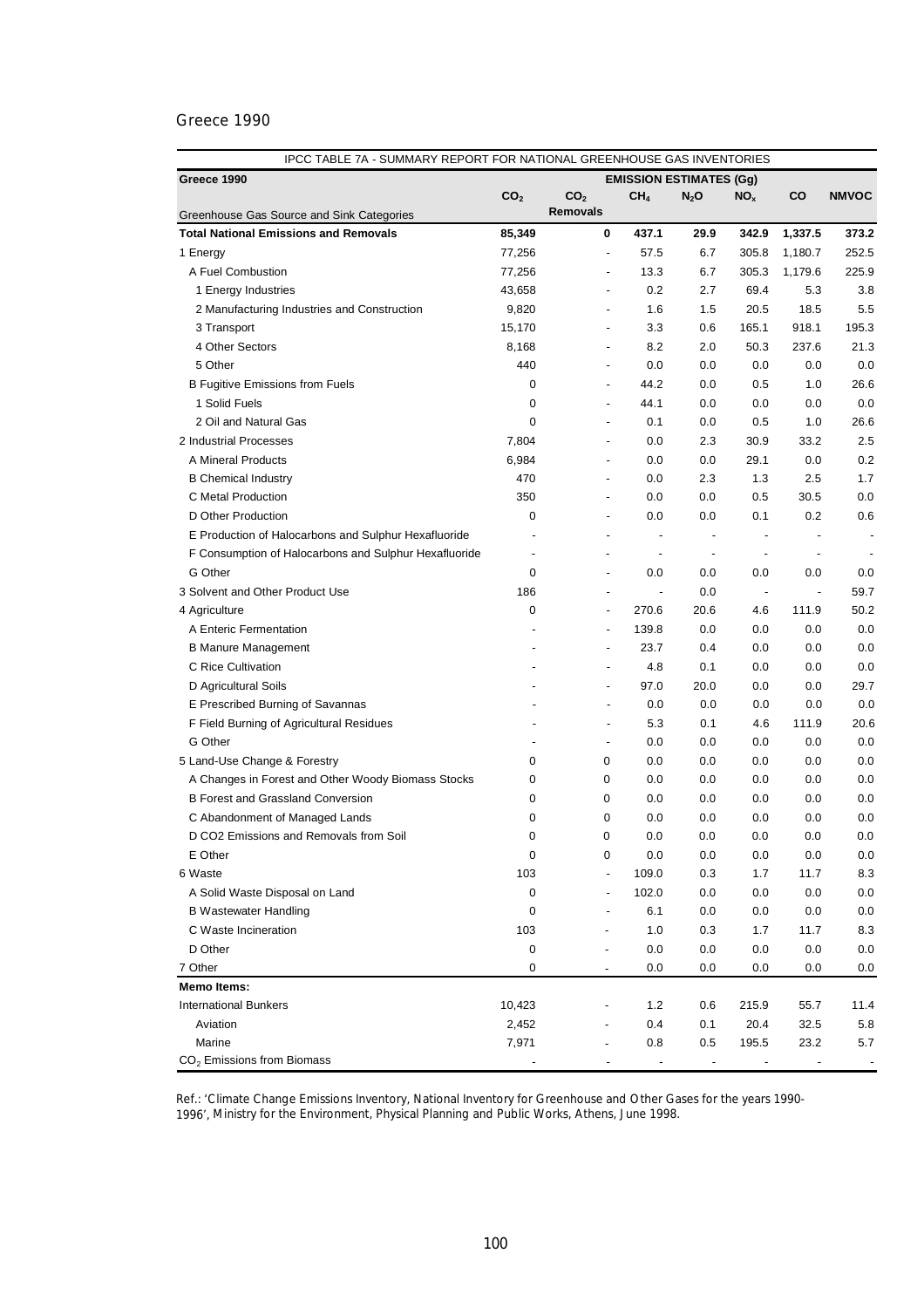| IPCC TABLE 7A - SUMMARY REPORT FOR NATIONAL GREENHOUSE GAS INVENTORIES |                 |                 |                          |                                |                          |                          |                          |              |  |  |
|------------------------------------------------------------------------|-----------------|-----------------|--------------------------|--------------------------------|--------------------------|--------------------------|--------------------------|--------------|--|--|
| Greece 1994                                                            |                 |                 |                          | <b>EMISSION ESTIMATES (Gg)</b> |                          |                          |                          |              |  |  |
|                                                                        | CO <sub>2</sub> | CO <sub>2</sub> |                          | CH <sub>4</sub>                | $N_2$ O                  | NO <sub>x</sub>          | CO                       | <b>NMVOC</b> |  |  |
| Greenhouse Gas Source and Sink Categories                              |                 | <b>Removals</b> |                          |                                |                          |                          |                          |              |  |  |
| <b>Total National Emissions and Removals</b>                           | 88,721          |                 | 0                        | 449.5                          | 28.9                     | 358.1                    | 1,295.8                  | 389.1        |  |  |
| 1 Energy                                                               | 81,111          |                 | $\overline{\phantom{a}}$ | 61.8                           | 7.1                      | 320.5                    | 1,124.5                  | 273.2        |  |  |
| A Fuel Combustion                                                      | 81,111          |                 | $\overline{\phantom{a}}$ | 13.6                           | 7.1                      | 319.9                    | 1,123.4                  | 245.6        |  |  |
| 1 Energy Industries                                                    | 47,119          |                 |                          | 0.2                            | 2.9                      | 80.3                     | 6.2                      | 4.1          |  |  |
| 2 Manufacturing Industries and Construction                            | 9,027           |                 |                          | 2.5                            | 1.3                      | 19.6                     | 13.2                     | 6.8          |  |  |
| 3 Transport                                                            | 16,728          |                 |                          | 3.7                            | 1.0                      | 172.5                    | 881.5                    | 215.3        |  |  |
| 4 Other Sectors                                                        | 8,046           |                 | $\overline{\phantom{a}}$ | 7.2                            | 1.9                      | 47.4                     | 222.4                    | 19.4         |  |  |
| 5 Other                                                                | 192             |                 | $\overline{\phantom{a}}$ | 0.0                            | 0.0                      | 0.0                      | 0.0                      | 0.0          |  |  |
| <b>B Fugitive Emissions from Fuels</b>                                 | 0               |                 | $\overline{\phantom{a}}$ | 48.2                           | 0.0                      | 0.6                      | 1.2                      | 27.7         |  |  |
| 1 Solid Fuels                                                          | 0               |                 | $\overline{\phantom{a}}$ | 48.2                           | 0.0                      | 0.0                      | 0.0                      | 0.0          |  |  |
| 2 Oil and Natural Gas                                                  | 0               |                 | $\overline{\phantom{a}}$ | 0.1                            | 0.0                      | 0.6                      | 1.2                      | 27.7         |  |  |
| 2 Industrial Processes                                                 | 7,325           |                 | $\overline{\phantom{a}}$ | 0.0                            | 1.8                      | 30.5                     | 24.4                     | 1.0          |  |  |
| A Mineral Products                                                     | 7,046           |                 | $\overline{\phantom{a}}$ | 0.0                            | 0.0                      | 29.1                     | 0.0                      | 0.0          |  |  |
| <b>B</b> Chemical Industry                                             | 0               |                 | $\overline{a}$           | 0.0                            | 1.8                      | 1.0                      | 0.0                      | 0.2          |  |  |
| C Metal Production                                                     | 279             |                 | $\overline{a}$           | 0.0                            | 0.0                      | 0.4                      | 24.3                     | 0.0          |  |  |
| D Other Production                                                     | $\mathbf 0$     |                 | $\overline{a}$           | 0.0                            | 0.0                      | 0.0                      | 0.1                      | 0.8          |  |  |
| E Production of Halocarbons and Sulphur Hexafluoride                   |                 |                 | $\overline{\phantom{a}}$ | $\overline{a}$                 |                          | $\overline{a}$           |                          | ٠            |  |  |
| F Consumption of Halocarbons and Sulphur Hexafluoride                  | $\overline{a}$  |                 | $\overline{\phantom{0}}$ | $\overline{\phantom{a}}$       | $\overline{\phantom{a}}$ | $\overline{\phantom{a}}$ |                          |              |  |  |
| G Other                                                                | $\mathbf 0$     |                 | $\overline{a}$           | 0.0                            | 0.0                      | 0.0                      | 0.0                      | 0.0          |  |  |
| 3 Solvent and Other Product Use                                        | 180             |                 | $\overline{\phantom{a}}$ | $\overline{a}$                 | 0.0                      | $\overline{\phantom{a}}$ | $\overline{\phantom{a}}$ | 57.7         |  |  |
| 4 Agriculture                                                          | 0               |                 | $\overline{a}$           | 275.7                          | 19.8                     | 5.4                      | 134.9                    | 48.6         |  |  |
| A Enteric Fermentation                                                 |                 |                 | $\blacksquare$           | 140.4                          | 0.0                      | 0.0                      | 0.0                      | 0.0          |  |  |
| <b>B Manure Management</b>                                             |                 |                 | ÷,                       | 26.1                           | 0.5                      | 0.0                      | 0.0                      | 0.0          |  |  |
| C Rice Cultivation                                                     |                 |                 | $\overline{\phantom{a}}$ | 6.8                            | 0.0                      | 0.0                      | 0.0                      | 0.0          |  |  |
| D Agricultural Soils                                                   |                 |                 | $\overline{\phantom{a}}$ | 96.0                           | 19.1                     | 0.0                      | 0.0                      | 29.4         |  |  |
| E Prescribed Burning of Savannas                                       |                 |                 | $\blacksquare$           | 0.0                            | 0.0                      | 0.0                      | 0.0                      | 0.0          |  |  |
| F Field Burning of Agricultural Residues                               |                 |                 | $\overline{\phantom{a}}$ | 6.4                            | 0.1                      | 5.4                      | 134.9                    | 19.2         |  |  |
| G Other                                                                |                 |                 | $\overline{\phantom{a}}$ | 0.0                            | 0.0                      | 0.0                      | 0.0                      | 0.0          |  |  |
| 5 Land-Use Change & Forestry                                           | 0               |                 | 0                        | 0.0                            | 0.0                      | $0.0\,$                  | 0.0                      | 0.0          |  |  |
| A Changes in Forest and Other Woody Biomass Stocks                     | 0               |                 | 0                        | 0.0                            | 0.0                      | 0.0                      | 0.0                      | 0.0          |  |  |
| <b>B Forest and Grassland Conversion</b>                               | 0               |                 | 0                        | 0.0                            | 0.0                      | 0.0                      | 0.0                      | 0.0          |  |  |
| C Abandonment of Managed Lands                                         | 0               |                 | 0                        | 0.0                            | 0.0                      | 0.0                      | 0.0                      | 0.0          |  |  |
| D CO2 Emissions and Removals from Soil                                 | 0               |                 | 0                        |                                | $\overline{a}$           | $\overline{\phantom{a}}$ | $\overline{a}$           |              |  |  |
| E Other                                                                | 0               |                 | 0                        | 0.0                            | 0.0                      | 0.0                      | 0.0                      | 0.0          |  |  |
| 6 Waste                                                                | 106             |                 | $\frac{1}{2}$            | 112.0                          | 0.3                      | 1.7                      | 12.0                     | 8.6          |  |  |
| A Solid Waste Disposal on Land                                         | 0               |                 |                          | 104.7                          | 0.0                      | 0.0                      | 0.0                      | 0.0          |  |  |
|                                                                        | 0               |                 |                          |                                |                          |                          |                          |              |  |  |
| <b>B</b> Wastewater Handling                                           |                 |                 |                          | 6.3                            | 0.0                      | 0.0                      | 0.0                      | 0.0          |  |  |
| C Waste Incineration                                                   | 106             |                 |                          | 1.0                            | 0.3                      | 1.7                      | 12.0                     | 8.6          |  |  |
| D Other                                                                | 0               |                 |                          | 0.0                            | 0.0                      | 0.0                      | 0.0                      | 0.0          |  |  |
| 7 Other                                                                |                 |                 |                          | $\overline{\phantom{a}}$       |                          |                          |                          |              |  |  |
| <b>Memo Items:</b>                                                     |                 |                 |                          |                                |                          |                          |                          |              |  |  |
| <b>International Bunkers</b>                                           | 13,203          |                 |                          | 1.6                            | 0.8                      | 279.5                    | 71.7                     | 14.5         |  |  |
| Aviation                                                               | 2,787           |                 |                          | 0.6                            | 0.1                      | 24.3                     | 41.5                     | 7.1          |  |  |
| Marine                                                                 | 10,416          |                 |                          | 1.0                            | 0.7                      | 255.2                    | 30.2                     | 7.4          |  |  |
| CO <sub>2</sub> Emissions from Biomass                                 |                 |                 |                          | $\overline{\phantom{a}}$       | $\overline{\phantom{a}}$ |                          |                          |              |  |  |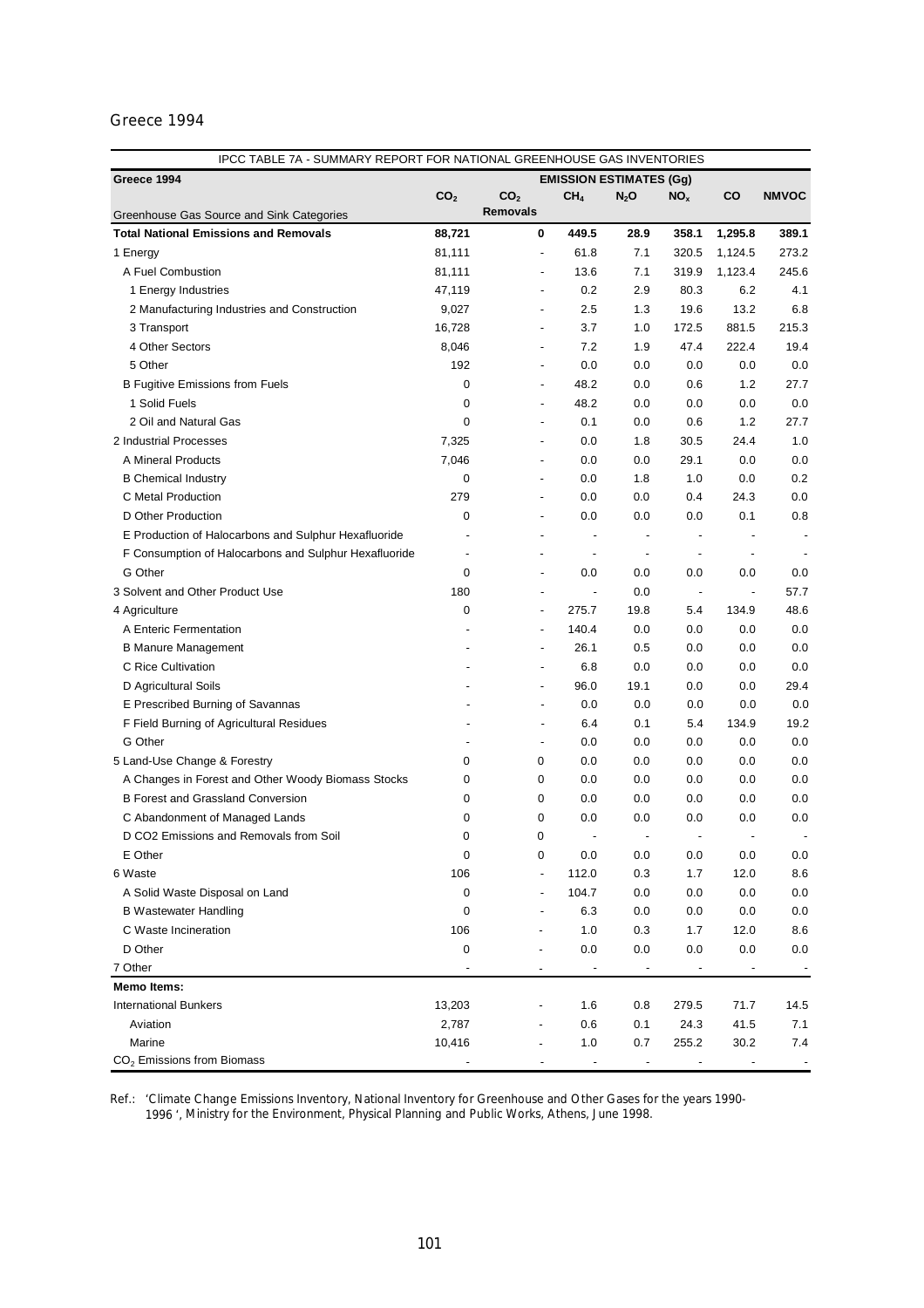| IPCC TABLE 7A - SUMMARY REPORT FOR NATIONAL GREENHOUSE GAS INVENTORIES |                 |                 |                          |                          |                                |                          |                          |                          |  |  |
|------------------------------------------------------------------------|-----------------|-----------------|--------------------------|--------------------------|--------------------------------|--------------------------|--------------------------|--------------------------|--|--|
| Greece 1995                                                            |                 |                 |                          |                          | <b>EMISSION ESTIMATES (Gg)</b> |                          |                          |                          |  |  |
|                                                                        | CO <sub>2</sub> | CO <sub>2</sub> |                          | CH <sub>4</sub>          | $N_2$ O                        | NO <sub>x</sub>          | CO                       | <b>NMVOC</b>             |  |  |
| Greenhouse Gas Source and Sink Categories                              |                 | <b>Removals</b> |                          |                          |                                |                          |                          |                          |  |  |
| <b>Total National Emissions and Removals</b>                           | 90,306          |                 | 0                        | 454.0                    | 28.1                           | 357.7                    | 1,317.5                  | 397.2                    |  |  |
| 1 Energy                                                               | 82,110          |                 | $\overline{\phantom{a}}$ | 62.8                     | 7.4                            | 319.0                    | 1,153.5                  | 281.7                    |  |  |
| A Fuel Combustion                                                      | 82,110          |                 |                          | 13.7                     | 7.4                            | 318.3                    | 1,152.1                  | 251.7                    |  |  |
| 1 Energy Industries                                                    | 47,148          |                 |                          | 0.2                      | 3.2                            | 79.3                     | 5.9                      | 4.1                      |  |  |
| 2 Manufacturing Industries and Construction                            | 9,781           |                 | ÷,                       | 2.5                      | 1.4                            | 21.2                     | 14.4                     | 6.8                      |  |  |
| 3 Transport                                                            | 16,850          |                 |                          | 3.9                      | 1.0                            | 173.0                    | 909.5                    | 221.9                    |  |  |
| 4 Other Sectors                                                        | 8,132           |                 | $\overline{\phantom{a}}$ | 7.2                      | 1.8                            | 44.8                     | 222.3                    | 19.0                     |  |  |
| 5 Other                                                                | 198             |                 |                          | 0.0                      | 0.0                            | 0.0                      | 0.0                      | 0.0                      |  |  |
| <b>B Fugitive Emissions from Fuels</b>                                 | 0               |                 | $\overline{\phantom{a}}$ | 49.1                     | 0.0                            | 0.7                      | 1.4                      | 29.9                     |  |  |
| 1 Solid Fuels                                                          | 0               |                 |                          | 49.0                     | 0.0                            | 0.0                      | 0.0                      | 0.0                      |  |  |
| 2 Oil and Natural Gas                                                  | 0               |                 |                          | 0.1                      | 0.0                            | 0.7                      | 1.4                      | 29.9                     |  |  |
| 2 Industrial Processes                                                 | 7,912           |                 |                          | 0.0                      | 1.8                            | 32.0                     | 24.8                     | 1.9                      |  |  |
| A Mineral Products                                                     | 7,392           |                 | $\overline{\phantom{a}}$ | 0.0                      | 0.0                            | 30.5                     | 0.0                      | 0.0                      |  |  |
| <b>B</b> Chemical Industry                                             | 251             |                 | $\overline{\phantom{a}}$ | 0.0                      | 1.8                            | 1.0                      | 1.3                      | 1.0                      |  |  |
| C Metal Production                                                     | 268             |                 | $\overline{\phantom{a}}$ | 0.0                      | 0.0                            | 0.4                      | 23.4                     | 0.0                      |  |  |
| D Other Production                                                     | 0               |                 | $\overline{\phantom{a}}$ | 0.0                      | 0.0                            | 0.0                      | 0.2                      | 0.9                      |  |  |
| E Production of Halocarbons and Sulphur Hexafluoride                   |                 |                 | $\overline{\phantom{a}}$ | $\blacksquare$           | $\overline{\phantom{a}}$       | $\overline{\phantom{a}}$ | $\overline{a}$           | $\overline{\phantom{a}}$ |  |  |
| F Consumption of Halocarbons and Sulphur Hexafluoride                  | $\blacksquare$  |                 | $\overline{\phantom{a}}$ | $\blacksquare$           | $\overline{\phantom{a}}$       | $\blacksquare$           | $\blacksquare$           |                          |  |  |
| G Other                                                                | 0               |                 | $\overline{\phantom{a}}$ | 0.0                      | 0.0                            | 0.0                      | 0.0                      | 0.0                      |  |  |
| 3 Solvent and Other Product Use                                        | 179             |                 | $\blacksquare$           | $\overline{\phantom{a}}$ | 0.0                            | $\overline{\phantom{a}}$ | $\overline{\phantom{a}}$ | 57.6                     |  |  |
| 4 Agriculture                                                          | 0               |                 | $\blacksquare$           | 279.0                    | 18.6                           | 5.0                      | 127.1                    | 47.4                     |  |  |
| A Enteric Fermentation                                                 |                 |                 | $\overline{\phantom{a}}$ | 142.3                    | 0.0                            | 0.0                      | 0.0                      | 0.0                      |  |  |
| <b>B Manure Management</b>                                             |                 |                 | $\overline{\phantom{a}}$ | 27.6                     | 0.5                            | 0.0                      | 0.0                      | 0.0                      |  |  |
| C Rice Cultivation                                                     |                 |                 | $\blacksquare$           | 7.4                      | 0.1                            | 0.0                      | 0.0                      | 0.0                      |  |  |
| D Agricultural Soils                                                   |                 |                 | $\overline{\phantom{a}}$ | 95.6                     | 17.9                           | 0.0                      | 0.0                      | 29.3                     |  |  |
| E Prescribed Burning of Savannas                                       |                 |                 | $\blacksquare$           | 0.0                      | 0.0                            | 0.0                      | 0.0                      | 0.0                      |  |  |
| F Field Burning of Agricultural Residues                               |                 |                 | $\overline{\phantom{a}}$ | 6.1                      | 0.1                            | 5.0                      | 127.1                    | 18.2                     |  |  |
| G Other                                                                |                 |                 | $\overline{\phantom{a}}$ | 0.0                      | 0.0                            | 0.0                      | 0.0                      | 0.0                      |  |  |
| 5 Land-Use Change & Forestry                                           | 0               |                 | 0                        | 0.0                      | 0.0                            | 0.0                      | 0.0                      | 0.0                      |  |  |
| A Changes in Forest and Other Woody Biomass Stocks                     | 0               |                 | 0                        | 0.0                      | 0.0                            | 0.0                      | 0.0                      | 0.0                      |  |  |
| <b>B Forest and Grassland Conversion</b>                               | 0               |                 | 0                        | 0.0                      | 0.0                            | 0.0                      | 0.0                      | 0.0                      |  |  |
| C Abandonment of Managed Lands                                         | 0               |                 | 0                        | 0.0                      | 0.0                            | 0.0                      | 0.0                      | 0.0                      |  |  |
| D CO2 Emissions and Removals from Soil                                 | 0               |                 | 0                        | $\blacksquare$           | $\overline{\phantom{a}}$       | $\blacksquare$           | $\blacksquare$           | $\overline{\phantom{a}}$ |  |  |
| E Other                                                                | 0               |                 | 0                        | 0.0                      | 0.0                            | 0.0                      | 0.0                      | 0.0                      |  |  |
| 6 Waste                                                                | 106             |                 | $\overline{\phantom{a}}$ | 112.2                    | 0.3                            | 1.7                      | 12.0                     | 8.6                      |  |  |
| A Solid Waste Disposal on Land                                         | 0               |                 |                          | 104.9                    | 0.0                            | 0.0                      | 0.0                      | 0.0                      |  |  |
| <b>B Wastewater Handling</b>                                           | 0               |                 |                          | 6.3                      | 0.0                            | 0.0                      | 0.0                      | 0.0                      |  |  |
| C Waste Incineration                                                   | 106             |                 |                          | 1.0                      | 0.3                            | 1.7                      | 12.0                     | 8.6                      |  |  |
| D Other                                                                | 0               |                 |                          | 0.0                      | 0.0                            | 0.0                      | 0.0                      | 0.0                      |  |  |
| 7 Other                                                                |                 |                 |                          |                          |                                |                          |                          |                          |  |  |
| <b>Memo Items:</b>                                                     |                 |                 |                          |                          |                                |                          |                          |                          |  |  |
| <b>International Bunkers</b>                                           | 13,812          |                 |                          | 1.7                      | 0.8                            | 297.3                    | 73.1                     | 14.8                     |  |  |
| Aviation                                                               | 2,613           |                 |                          | 0.6                      | 0.1                            | 23.2                     | 40.6                     | 6.9                      |  |  |
| Marine                                                                 | 11,199          |                 |                          | 1.1                      | 0.7                            | 274.1                    | 32.5                     | 7.9                      |  |  |
| CO <sub>2</sub> Emissions from Biomass                                 |                 |                 |                          |                          |                                |                          |                          |                          |  |  |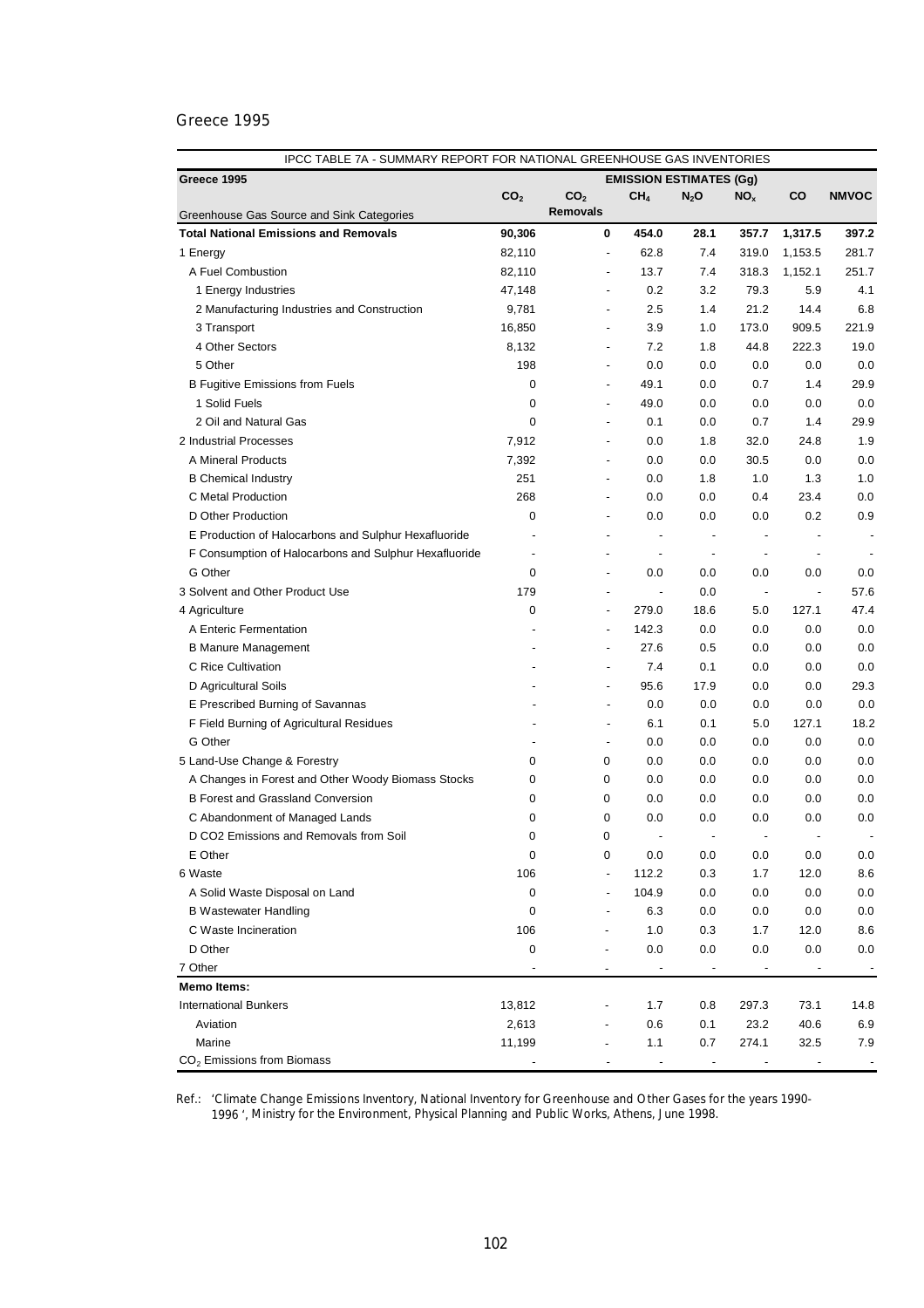| IPCC TABLE 7A - SUMMARY REPORT FOR NATIONAL GREENHOUSE GAS INVENTORIES   |                 |                 |                          |                                |                          |                                 |                          |              |  |
|--------------------------------------------------------------------------|-----------------|-----------------|--------------------------|--------------------------------|--------------------------|---------------------------------|--------------------------|--------------|--|
| Greece 1996                                                              |                 |                 |                          | <b>EMISSION ESTIMATES (Gg)</b> |                          |                                 |                          |              |  |
|                                                                          | CO <sub>2</sub> | CO <sub>2</sub> |                          | CH <sub>4</sub>                | $N_2$ O                  | NO <sub>x</sub>                 | CO                       | <b>NMVOC</b> |  |
| Greenhouse Gas Source and Sink Categories                                |                 | <b>Removals</b> |                          |                                |                          |                                 |                          |              |  |
| <b>Total National Emissions and Removals</b>                             | 91,978          |                 | 0                        | 457.0                          | 29.3                     | 373.5                           | 1,333.5                  | 409.0        |  |
| 1 Energy                                                                 | 83,582          |                 | $\overline{\phantom{a}}$ | 64.9                           | 7.8                      | 333.9                           | 1,169.5                  | 293.4        |  |
| A Fuel Combustion                                                        | 83,582          |                 |                          | 14.0                           | 7.8                      | 333.3                           | 1,168.3                  | 261.1        |  |
| 1 Energy Industries                                                      | 45,541          |                 | $\overline{\phantom{0}}$ | 0.2                            | 3.0                      | 82.9                            | 7.1                      | 4.0          |  |
| 2 Manufacturing Industries and Construction                              | 10,653          |                 | $\overline{\phantom{0}}$ | 2.5                            | 1.5                      | 23.3                            | 15.2                     | 7.4          |  |
| 3 Transport                                                              | 17,253          |                 | $\overline{\phantom{0}}$ | 4.0                            | 1.1                      | 171.7                           | 915.5                    | 229.3        |  |
| 4 Other Sectors                                                          | 10,039          |                 | $\overline{\phantom{0}}$ | 7.3                            | 2.2                      | 55.3                            | 230.5                    | 20.4         |  |
| 5 Other                                                                  | 96              |                 | $\overline{\phantom{0}}$ | 0.0                            | 0.0                      | 0.0                             | 0.0                      | 0.0          |  |
| <b>B Fugitive Emissions from Fuels</b>                                   | 0               |                 | $\overline{\phantom{0}}$ | 50.9                           | 0.0                      | 0.6                             | 1.2                      | 32.2         |  |
| 1 Solid Fuels                                                            | 0               |                 | $\overline{\phantom{0}}$ | 50.8                           | 0.0                      | 0.0                             | 0.0                      | 0.0          |  |
| 2 Oil and Natural Gas                                                    | 0               |                 | $\overline{\phantom{0}}$ | 0.1                            | 0.0                      | 0.6                             | 1.2                      | 32.2         |  |
| 2 Industrial Processes                                                   | 8,111           |                 | $\overline{\phantom{0}}$ | 0.0                            | 1.8                      | 32.8                            | 24.8                     | 1.9          |  |
| A Mineral Products                                                       | 7,592           |                 | $\overline{\phantom{0}}$ | 0.0                            | 0.0                      | 31.4                            | 0.0                      | 0.0          |  |
| <b>B</b> Chemical Industry                                               | 251             |                 | $\overline{\phantom{a}}$ | 0.0                            | 1.8                      | 1.0                             | 1.3                      | 1.0          |  |
| C Metal Production                                                       | 268             |                 | -                        | 0.0                            | 0.0                      | 0.4                             | 23.4                     | 0.0          |  |
| D Other Production                                                       | 0               |                 | $\overline{\phantom{0}}$ | 0.0                            | 0.0                      | 0.0                             | 0.2                      | 0.9          |  |
| E Production of Halocarbons and Sulphur Hexafluoride                     |                 |                 | $\overline{a}$           |                                | $\blacksquare$           |                                 |                          |              |  |
| F Consumption of Halocarbons and Sulphur Hexafluoride                    | $\overline{a}$  |                 | $\overline{\phantom{0}}$ | $\overline{\phantom{a}}$       | $\overline{\phantom{a}}$ | $\blacksquare$                  |                          |              |  |
| G Other                                                                  | 0               |                 | $\blacksquare$           | 0.0                            | 0.0                      | 0.0                             | 0.0                      | 0.0          |  |
| 3 Solvent and Other Product Use                                          | 180             |                 | $\blacksquare$           | $\overline{a}$                 | 0.0                      | $\overline{\phantom{a}}$        | $\overline{\phantom{a}}$ | 57.8         |  |
| 4 Agriculture                                                            | 0               |                 | $\blacksquare$           | 279.6                          | 19.5                     | 5.0                             | 127.1                    | 47.3         |  |
| A Enteric Fermentation                                                   |                 |                 | $\overline{\phantom{0}}$ | 142.3                          | 0.0                      | 0.0                             | 0.0                      | 0.0          |  |
| <b>B Manure Management</b>                                               |                 |                 | $\overline{\phantom{0}}$ | 27.6                           | 0.6                      | 0.0                             | 0.0                      | 0.0          |  |
| C Rice Cultivation                                                       |                 |                 | $\overline{\phantom{0}}$ | 8.4                            | 0.0                      | 0.0                             | 0.0                      | 0.0          |  |
| D Agricultural Soils                                                     |                 |                 | $\overline{\phantom{0}}$ | 95.2                           | 18.7                     | 0.0                             | 0.0                      | 29.2         |  |
| E Prescribed Burning of Savannas                                         |                 |                 | $\overline{a}$           | 0.0                            | 0.0                      | $0.0\,$                         | 0.0                      | 0.0          |  |
| F Field Burning of Agricultural Residues                                 |                 |                 | $\overline{a}$           | 6.1                            | 0.1                      | 5.0                             | 127.1                    | 18.2         |  |
| G Other                                                                  |                 |                 | $\overline{\phantom{0}}$ | 0.0                            | 0.0                      | 0.0                             | 0.0                      | 0.0          |  |
| 5 Land-Use Change & Forestry                                             | 0               |                 | 0                        | 0.0                            | 0.0                      | 0.0                             | 0.0                      | 0.0          |  |
| A Changes in Forest and Other Woody Biomass Stocks                       | 0               |                 | 0                        | 0.0                            | 0.0                      | 0.0                             | 0.0                      | 0.0          |  |
| <b>B Forest and Grassland Conversion</b>                                 | 0               |                 | 0                        | 0.0                            | 0.0                      | 0.0                             | 0.0                      | 0.0          |  |
|                                                                          | 0               |                 | 0                        | 0.0                            |                          |                                 |                          | 0.0          |  |
| C Abandonment of Managed Lands<br>D CO2 Emissions and Removals from Soil | 0               |                 | 0                        | ÷,                             | 0.0<br>$\blacksquare$    | 0.0<br>$\overline{\phantom{a}}$ | 0.0<br>$\overline{a}$    |              |  |
| E Other                                                                  | $\pmb{0}$       |                 |                          |                                |                          |                                 |                          |              |  |
|                                                                          |                 |                 | 0                        | 0.0                            | 0.0                      | 0.0                             | 0.0                      | 0.0          |  |
| 6 Waste                                                                  | 106             |                 |                          | 112.5                          | 0.3                      | 1.7                             | 12.1                     | 8.6          |  |
| A Solid Waste Disposal on Land                                           | 0               |                 |                          | 105.2                          | 0.0                      | 0.0                             | 0.0                      | 0.0          |  |
| <b>B Wastewater Handling</b>                                             | 0               |                 |                          | 6.3                            | 0.0                      | 0.0                             | 0.0                      | 0.0          |  |
| C Waste Incineration                                                     | 106             |                 |                          | 1.0                            | 0.3                      | 1.7                             | 12.1                     | 8.6          |  |
| D Other                                                                  | $\pmb{0}$       |                 |                          | 0.0                            | 0.0                      | 0.0                             | 0.0                      | 0.0          |  |
| 7 Other                                                                  | $\overline{a}$  |                 |                          | $\overline{\phantom{a}}$       |                          |                                 |                          |              |  |
| <b>Memo Items:</b>                                                       |                 |                 |                          |                                |                          |                                 |                          |              |  |
| <b>International Bunkers</b>                                             | 12,432          |                 |                          | $1.5$                          | 0.8                      | 263.6                           | 71.4                     | 13.5         |  |
| Aviation                                                                 | 2,582           |                 |                          | 0.5                            | 0.1                      | 22.3                            | 40.7                     | 6.5          |  |
| Marine                                                                   | 9,850           |                 |                          | 1.0                            | 0.6                      | 241.3                           | 30.8                     | 7.0          |  |
| $CO2$ Emissions from Biomass                                             |                 |                 |                          | $\overline{\phantom{a}}$       |                          |                                 |                          |              |  |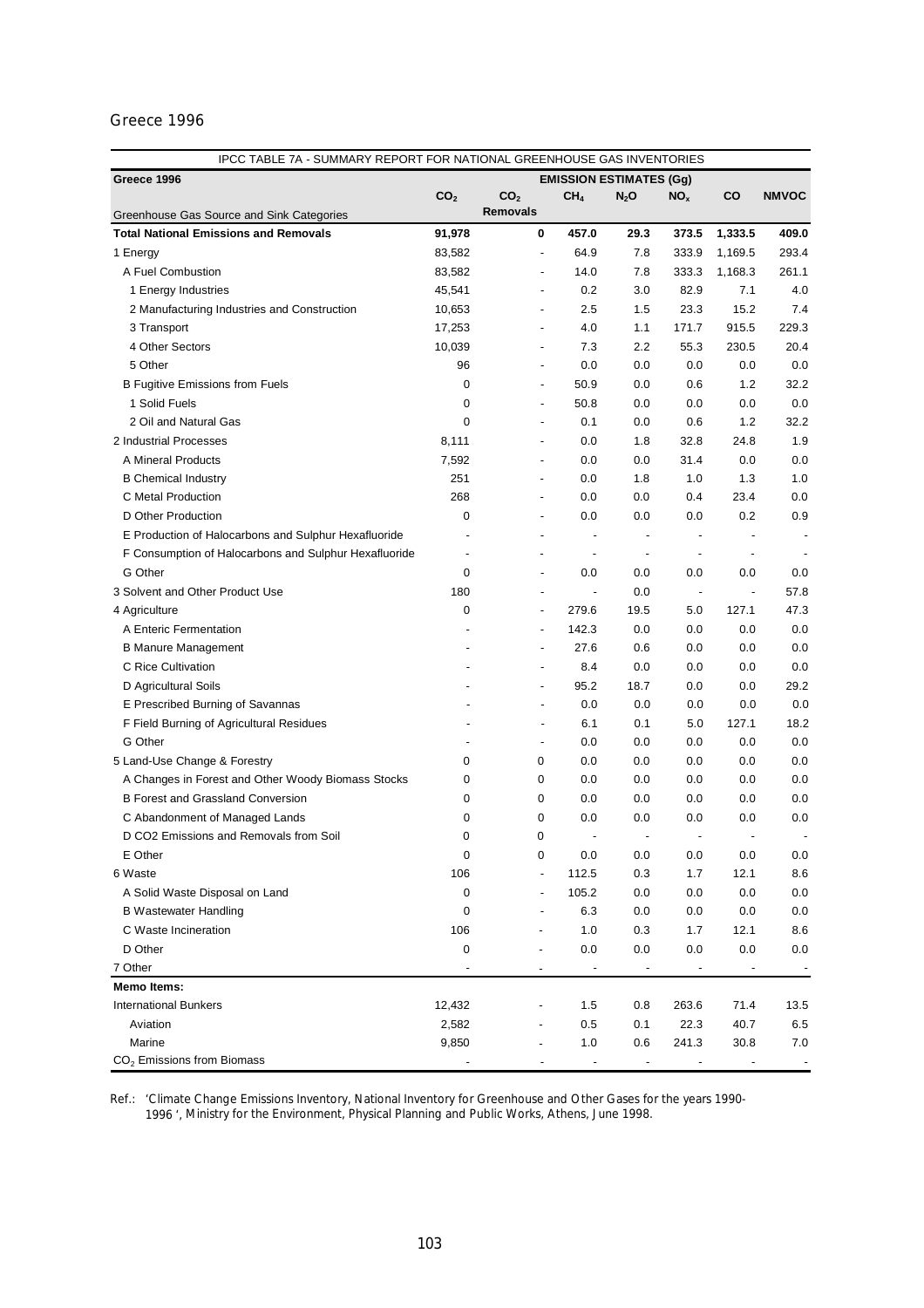# HFC/PFC/SF<sub>6</sub> emissions in Greece 1990, 1994-96

| Greece 1990                                           |   | <b>HFC</b> |   | <b>PFC</b> |                          | SF <sub>6</sub> |
|-------------------------------------------------------|---|------------|---|------------|--------------------------|-----------------|
| Estimates in Gq                                       | P | A          | Р | A          | P                        | A               |
| <b>Total National Emissions and Removals</b>          |   | 0.080      |   | 0.075      |                          | 0.000           |
| 2 Industrial Processes                                |   | 0.080      |   | 0.075      | $\overline{\phantom{a}}$ | 0.000           |
| A Mineral Products                                    |   |            |   |            |                          |                 |
| <b>B</b> Chemical Industry                            |   |            |   |            |                          |                 |
| C Metal Production                                    |   | 0.000      |   | 0.100      |                          |                 |
| D Other Production                                    |   |            |   |            |                          |                 |
| E Production of Halocarbons and Sulphur Hexafluoride  |   | 0.100      |   |            |                          |                 |
| F Consumption of Halocarbons and Sulphur Hexafluoride |   |            |   |            | $\overline{\phantom{0}}$ |                 |
| G Other                                               |   |            |   |            |                          | 0.000           |

| Greece 1994                                           |   | <b>HFC</b> |                          | <b>PFC</b> |   | SF <sub>6</sub> |
|-------------------------------------------------------|---|------------|--------------------------|------------|---|-----------------|
| <b>Estimates in Gq</b>                                | Ρ | A          | P                        | A          | Р | A               |
| Total National Emissions and Removals                 |   | 0.183      | ۰                        | 0.059      |   | 0.000           |
| 2 Industrial Processes                                |   | 0.183      | -                        | 0.059      |   | 0.000           |
| A Mineral Products                                    |   |            |                          |            |   |                 |
| <b>B</b> Chemical Industry                            |   |            |                          |            |   |                 |
| C Metal Production                                    |   | 0.000      | $\overline{\phantom{0}}$ | 0.100      |   | 0.000           |
| D Other Production                                    |   |            |                          |            |   |                 |
| E Production of Halocarbons and Sulphur Hexafluoride  |   | 0.200      |                          |            |   |                 |
| F Consumption of Halocarbons and Sulphur Hexafluoride |   |            |                          |            |   |                 |
| G Other                                               |   |            |                          |            |   | 0.000           |

| Greece 1995                                           | <b>HFC</b>               |       |   | <b>PFC</b> |                | SF <sub>6</sub> |  |  |
|-------------------------------------------------------|--------------------------|-------|---|------------|----------------|-----------------|--|--|
| <b>Estimates in Gq</b>                                | P                        | A     | P | A          | P              | A               |  |  |
| <b>Total National Emissions and Removals</b>          |                          | 0.278 |   | 0.057      |                | 0.000           |  |  |
| 2 Industrial Processes                                |                          | 0.278 | - | 0.057      | $\blacksquare$ | 0.000           |  |  |
| A Mineral Products                                    |                          |       |   |            |                |                 |  |  |
| <b>B</b> Chemical Industry                            |                          |       |   |            |                |                 |  |  |
| C Metal Production                                    |                          | 0.000 |   | 0.100      |                | 0.000           |  |  |
| D Other Production                                    |                          |       |   |            |                |                 |  |  |
| E Production of Halocarbons and Sulphur Hexafluoride  | $\overline{\phantom{a}}$ | 0.300 |   |            |                |                 |  |  |
| F Consumption of Halocarbons and Sulphur Hexafluoride |                          |       |   |            |                |                 |  |  |
| G Other                                               |                          |       |   |            |                | 0.000           |  |  |

| Greece 1996                                           |   | <b>HFC</b> | <b>PFC</b> |       | SF <sub>6</sub> |       |  |
|-------------------------------------------------------|---|------------|------------|-------|-----------------|-------|--|
| Estimates in Gq                                       | P | A          | P          | A     | P               | A     |  |
| <b>Total National Emissions and Removals</b>          |   | 0.320      | ۰          | 0.057 | ۰.              | 0.000 |  |
| 2 Industrial Processes                                |   | 0.320      |            | 0.057 |                 | 0.000 |  |
| A Mineral Products                                    |   |            |            |       |                 |       |  |
| <b>B</b> Chemical Industry                            |   |            |            |       |                 |       |  |
| C Metal Production                                    |   |            |            | 0.100 |                 | 0.000 |  |
| D Other Production                                    |   |            |            |       |                 |       |  |
| E Production of Halocarbons and Sulphur Hexafluoride  |   | 0.300      |            |       |                 |       |  |
| F Consumption of Halocarbons and Sulphur Hexafluoride |   |            |            |       |                 |       |  |
| G Other                                               |   |            |            |       |                 | 0.000 |  |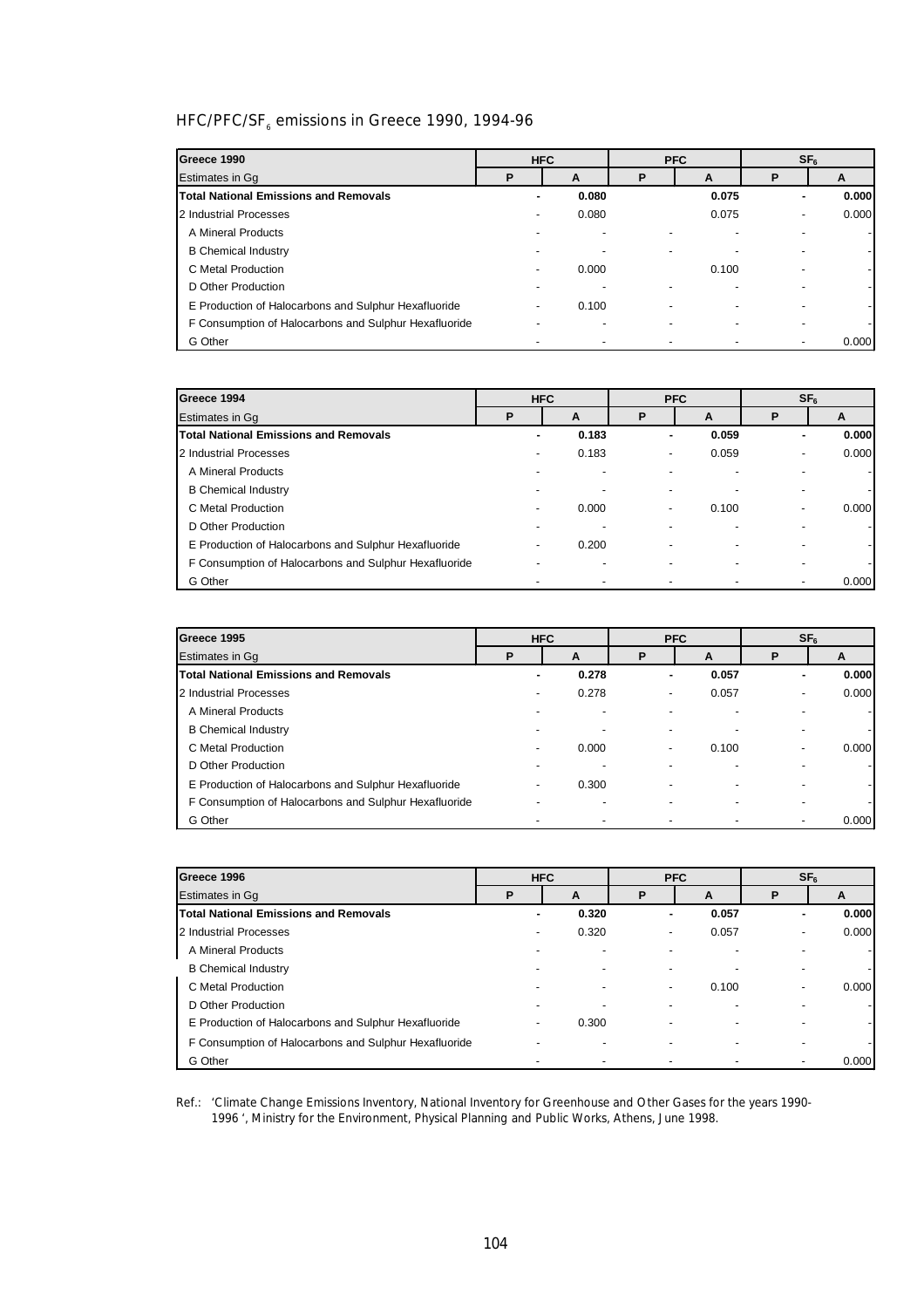| IPCC TABLE 7A - SUMMARY REPORT FOR NATIONAL GREENHOUSE GAS INVENTORIES |                 |                 |                                   |                          |                          |                |                |
|------------------------------------------------------------------------|-----------------|-----------------|-----------------------------------|--------------------------|--------------------------|----------------|----------------|
| Ireland 1990                                                           |                 |                 | <b>EMISSION ESTIMATES (Gg)</b>    |                          |                          |                |                |
|                                                                        | CO <sub>2</sub> | CO <sub>2</sub> | CH <sub>4</sub>                   | $N_2$ O                  | NO <sub>x</sub>          | CO             | <b>NMVOC</b>   |
| Greenhouse Gas Source and Sink Categories                              |                 | <b>Removals</b> |                                   |                          |                          |                |                |
| <b>Total National Emissions and Removals</b>                           | 30,719          | 5,160           | 811.3                             | 29.4                     | 114.6                    | 429.0          | 180.0          |
| 1 Energy                                                               | 29,038          |                 | 15.5<br>$\overline{\phantom{0}}$  | 2.8                      | 112.2                    | 390.1          | 74.7           |
| A Fuel Combustion                                                      | 29,038          |                 | 5.3<br>$\overline{a}$             | 2.8                      | 112.2                    | 390.1          | 71.6           |
| 1 Energy Industries                                                    | 10,863          |                 | 0.0<br>$\overline{\phantom{0}}$   | 1.4                      | 46.4                     | 3.3            | 0.3            |
| 2 Manufacturing Industries and Construction                            | 5,431           |                 | 0.2<br>$\overline{\phantom{0}}$   | 0.4                      | 11.3                     | 0.9            | 0.3            |
| 3 Transport                                                            | 4,885           |                 | 1.2<br>$\overline{\phantom{0}}$   | 0.2                      | 45.3                     | 305.3          | 62.6           |
| 4 Other Sectors                                                        | 7,859           |                 | 3.9                               | 0.8                      | 9.3                      | 80.6           | 8.4            |
| 5 Other                                                                | 0               |                 | 0.0                               | 0.0                      | 0.0                      | 0.0            | 0.0            |
| <b>B Fugitive Emissions from Fuels</b>                                 | 0               |                 | 10.2<br>$\overline{\phantom{0}}$  | 0.0                      | 0.0                      | 0.0            | 3.1            |
| 1 Solid Fuels                                                          | 0               |                 | 0.3<br>$\overline{\phantom{0}}$   | 0.0                      | 0.0                      | 0.0            | 0.0            |
| 2 Oil and Natural Gas                                                  | 0               |                 | 9.9<br>$\overline{\phantom{0}}$   | 0.0                      | 0.0                      | 0.0            | 3.1            |
| 2 Industrial Processes                                                 | 1,627           |                 | 0.0<br>$\overline{\phantom{0}}$   | 2.6                      | 1.7                      | 0.0            | 0.7            |
| A Mineral Products                                                     |                 |                 | ÷,<br>$\overline{\phantom{0}}$    | $\overline{a}$           |                          | $\overline{a}$ |                |
| <b>B</b> Chemical Industry                                             |                 |                 | $\overline{a}$                    | $\overline{\phantom{a}}$ |                          |                |                |
| C Metal Production                                                     |                 |                 | $\overline{\phantom{a}}$          | ٠                        |                          |                |                |
| D Other Production                                                     |                 |                 | $\overline{\phantom{a}}$          | $\overline{a}$           |                          |                |                |
| E Production of Halocarbons and Sulphur Hexafluoride                   |                 |                 | $\overline{a}$                    |                          |                          |                |                |
| F Consumption of Halocarbons and Sulphur Hexafluoride                  |                 |                 | $\overline{\phantom{a}}$          | ٠                        | $\overline{\phantom{a}}$ |                |                |
| G Other                                                                |                 |                 | $\overline{\phantom{a}}$          |                          | $\overline{\phantom{a}}$ |                |                |
| 3 Solvent and Other Product Use                                        | 0               |                 | 0.0<br>$\overline{\phantom{0}}$   | 0.0                      | 0.0                      | 0.0            | 21.4           |
| 4 Agriculture                                                          | 0               |                 | 640.3<br>$\overline{\phantom{0}}$ | 23.3                     | 0.7                      | 38.3           | 82.8           |
| A Enteric Fermentation                                                 | 0               |                 | 551.4<br>$\overline{\phantom{0}}$ | 0.0                      | 0.0                      | 0.0            | 0.0            |
| <b>B Manure Management</b>                                             | 0               |                 | 52.0<br>$\overline{\phantom{0}}$  | 0.0                      | 0.0                      | 0.0            | 0.0            |
| C Rice Cultivation                                                     | 0               |                 | 0.0<br>$\overline{\phantom{0}}$   | 0.0                      | 0.0                      | 0.0            | 0.0            |
| D Agricultural Soils                                                   | 0               |                 | 35.1<br>$\overline{\phantom{0}}$  | 23.3                     | 0.0                      | 0.0            | 78.5           |
| E Prescribed Burning of Savannas                                       | 0               |                 | 0.0<br>$\overline{\phantom{a}}$   | 0.0                      | 0.0                      | 0.0            | 0.0            |
| F Field Burning of Agricultural Residues                               | 0               |                 | 1.8<br>$\overline{a}$             | 0.0                      | 0.7                      | 38.3           | 4.3            |
| G Other                                                                | 0               |                 | 0.0<br>$\overline{\phantom{a}}$   | 0.0                      | 0.0                      | 0.0            | 0.0            |
| 5 Land-Use Change & Forestry                                           | 0               | 5,160           | 19.6                              | 0.6                      | 0.0                      | 0.0            | 0.0            |
| A Changes in Forest and Other Woody Biomass Stocks                     | 0               | 5,160           | 0.0                               | 0.0                      | 0.0                      | 0.0            | 0.0            |
| <b>B Forest and Grassland Conversion</b>                               | 0               |                 | 0.0<br>$\overline{\phantom{0}}$   | 0.0                      | 0.0                      | 0.0            | 0.0            |
| C Abandonment of Managed Lands                                         | 0               |                 | 0.0                               | 0.0                      | $0.0\,$                  | 0.0            | 0.0            |
| D CO2 Emissions and Removals from Soil                                 |                 |                 | $\overline{a}$<br>÷,              | $\blacksquare$           | $\overline{\phantom{a}}$ | $\overline{a}$ |                |
| E Other                                                                | 0               |                 | 19.6                              | 0.6                      | 0.0                      | $0.0\,$        | 0.0            |
|                                                                        |                 |                 |                                   |                          |                          | 0.6            |                |
| 6 Waste<br>A Solid Waste Disposal on Land                              | 54              |                 | 136.0                             | 0.0                      | 0.1                      | 0.0            | $0.5\,$<br>0.0 |
|                                                                        | 0               |                 | 136.0                             | 0.0                      | 0.0                      |                |                |
| <b>B Wastewater Handling</b><br>C Waste Incineration                   | 0               |                 | 0.0                               | 0.0                      | 0.0                      | 0.0            | 0.0            |
|                                                                        | 54              |                 | 0.0                               | 0.0                      | 0.1                      | 0.6            | 0.5            |
| D Other                                                                | 0               |                 | 0.0                               | 0.0                      | 0.0                      | 0.0            | 0.0            |
| 7 Other                                                                | 0               |                 | 0.0                               | 0.0                      | 0.0                      | 0.0            | 0.0            |
| <b>Memo Items:</b>                                                     |                 |                 |                                   |                          |                          |                |                |
| <b>International Bunkers</b>                                           | 1,172           |                 | 0.1                               | 0.0                      | 5.4                      | 2.2            | 0.4            |
| Aviation                                                               | 1,072           |                 | 0.1                               | 0.0                      | 5.3                      | 2.2            | 0.4            |
| Marine                                                                 | 100             |                 | 0.0                               | 0.0                      | 0.0                      | 0.0            | $0.0\,$        |
| CO <sub>2</sub> Emissions from Biomass                                 | 0               |                 |                                   |                          |                          |                |                |

Ref.: '*Ireland: Greenhouse Gas Inventories and Projections*', Department of the Environment and Local Government, 22 July 1998.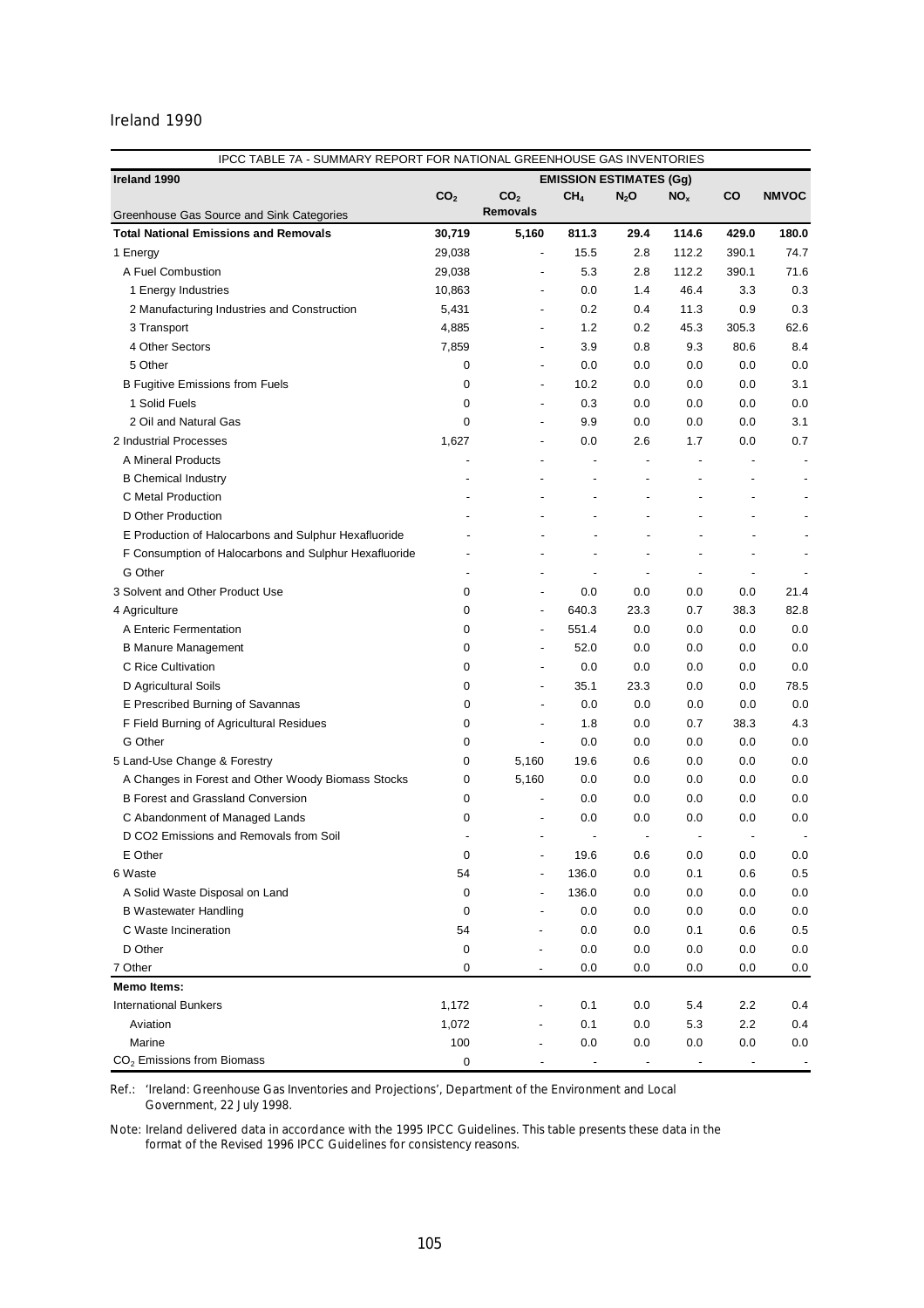| IPCC TABLE 7A - SUMMARY REPORT FOR NATIONAL GREENHOUSE GAS INVENTORIES |                 |                          |                                |                          |                          |                          |                          |
|------------------------------------------------------------------------|-----------------|--------------------------|--------------------------------|--------------------------|--------------------------|--------------------------|--------------------------|
| Ireland 1994                                                           |                 |                          | <b>EMISSION ESTIMATES (Gg)</b> |                          |                          |                          |                          |
|                                                                        | CO <sub>2</sub> | CO <sub>2</sub>          | CH <sub>4</sub>                | $N_2O$                   | NO <sub>x</sub>          | CO                       | <b>NMVOC</b>             |
| Greenhouse Gas Source and Sink Categories                              |                 | <b>Removals</b>          |                                |                          |                          |                          |                          |
| <b>Total National Emissions and Removals</b>                           | 33,324          | 5,970                    | 807.2                          | 26.0                     | 115.6                    | 329.6                    | 174.4                    |
| 1 Energy                                                               | 31,443          | 0                        | 14.8                           | 3.5                      | 115.2                    | 329.0                    | 69.8                     |
| A Fuel Combustion                                                      | 31,443          | 0                        | 4.1                            | 3.5                      | 115.2                    | 329.0                    | 65.4                     |
| 1 Energy Industries                                                    | 12,574          | 0                        | 0.0                            | 1.6                      | 45.4                     | 3.4                      | 0.3                      |
| 2 Manufacturing Industries and Construction                            | 3,640           | 0                        | 0.1                            | 0.4                      | 9.9                      | 1.6                      | 0.2                      |
| 3 Transport                                                            | 5,811           | 0                        | 1.2                            | 0.5                      | 47.7                     | 262.3                    | 58.7                     |
| 4 Other Sectors                                                        | 9,418           | 0                        | 2.7                            | 1.0                      | 12.2                     | 61.7                     | 6.3                      |
| 5 Other                                                                | 0               | 0                        | 0.0                            | 0.0                      | 0.0                      | 0.0                      | 0.0                      |
| <b>B Fugitive Emissions from Fuels</b>                                 | 0               | 0                        | 10.7                           | 0.0                      | 0.0                      | 0.0                      | 4.4                      |
| 1 Solid Fuels                                                          | 0               | 0                        | 0.0                            | 0.0                      | 0.0                      | 0.0                      | 0.0                      |
| 2 Oil and Natural Gas                                                  | 0               | 0                        | 10.7                           | 0.0                      | 0.0                      | 0.0                      | 4.4                      |
| 2 Industrial Processes                                                 | 1,827           | 0                        | 0.0                            | 2.6                      | 0.3                      | 0.0                      | 0.0                      |
| A Mineral Products                                                     |                 | $\blacksquare$           | ÷,                             | $\overline{\phantom{a}}$ |                          |                          | $\blacksquare$           |
| <b>B</b> Chemical Industry                                             |                 | $\overline{\phantom{a}}$ | $\overline{a}$                 | ÷,                       |                          | $\overline{a}$           | $\overline{\phantom{a}}$ |
| C Metal Production                                                     |                 |                          |                                | $\overline{a}$           |                          | $\overline{\phantom{a}}$ |                          |
| D Other Production                                                     |                 |                          |                                | $\overline{a}$           |                          | $\overline{\phantom{a}}$ |                          |
| E Production of Halocarbons and Sulphur Hexafluoride                   |                 |                          |                                | $\overline{a}$           |                          | $\overline{\phantom{a}}$ |                          |
| F Consumption of Halocarbons and Sulphur Hexafluoride                  |                 | $\blacksquare$           |                                | $\overline{a}$           | $\overline{\phantom{0}}$ | $\overline{\phantom{a}}$ | $\overline{\phantom{a}}$ |
| G Other                                                                |                 | $\overline{\phantom{a}}$ |                                | $\overline{a}$           | $\overline{\phantom{a}}$ | $\blacksquare$           |                          |
| 3 Solvent and Other Product Use                                        | 0               | 0                        | 0.0                            | 0.0                      | 0.0                      | 0.0                      | 22.0                     |
| 4 Agriculture                                                          | 0               | 0                        | 633.3                          | 19.1                     | 0.0                      | 0.0                      | 58.9                     |
| A Enteric Fermentation                                                 | 0               | 0                        | 548.2                          | 0.0                      | 0.0                      | 0.0                      | 0.0                      |
| <b>B Manure Management</b>                                             | 0               | $\mathbf 0$              | 55.6                           | 0.0                      | 0.0                      | 0.0                      | 0.0                      |
| C Rice Cultivation                                                     | 0               | 0                        | 0.0                            | 0.0                      | 0.0                      | 0.0                      | 0.0                      |
| D Agricultural Soils                                                   | 0               | 0                        | 29.5                           | 19.1                     | 0.0                      | 0.0                      | 58.9                     |
| E Prescribed Burning of Savannas                                       | 0               | 0                        | 0.0                            | 0.0                      | 0.0                      | 0.0                      | 0.0                      |
| F Field Burning of Agricultural Residues                               | 0               | 0                        | 0.0                            | 0.0                      | 0.0                      | 0.0                      | 0.0                      |
| G Other                                                                | 0               | 0                        | 0.0                            | 0.0                      | 0.0                      | 0.0                      | 0.0                      |
| 5 Land-Use Change & Forestry                                           | 0               | 5,970                    | 23.2                           | 0.8                      | 0.0                      | 0.0                      | 23.2                     |
| A Changes in Forest and Other Woody Biomass Stocks                     | 0               | 5,970                    | 0.0                            | 0.0                      | 0.0                      | 0.0                      | 0.0                      |
| <b>B Forest and Grassland Conversion</b>                               | 0               | 0                        | 0.0                            | 0.0                      | 0.0                      | 0.0                      | 0.0                      |
| C Abandonment of Managed Lands                                         | 0               | 0                        | 0.0                            | 0.0                      | 0.0                      | 0.0                      | 0.0                      |
| D CO2 Emissions and Removals from Soil                                 |                 |                          |                                | $\overline{\phantom{a}}$ | $\overline{\phantom{a}}$ | $\overline{\phantom{a}}$ |                          |
| E Other                                                                | 0               | 0                        | 23.2                           | 0.8                      | $0.0\,$                  | $0.0\,$                  | 23.2                     |
| 6 Waste                                                                | 54              | 0                        | 136.0                          | 0.0                      | 0.0                      | 0.0                      | 0.5                      |
| A Solid Waste Disposal on Land                                         | 0               | 0                        | 136.0                          | 0.0                      | 0.0                      | 0.0                      | 0.0                      |
| <b>B Wastewater Handling</b>                                           | 0               | 0                        | 0.0                            | 0.0                      | 0.0                      | 0.0                      | 0.0                      |
| C Waste Incineration                                                   | 54              | 0                        | 0.0                            | 0.0                      | 0.0                      | 0.0                      | 0.5                      |
| D Other                                                                | 0               | 0                        | 0.0                            | 0.0                      | 0.0                      | 0.0                      | 0.0                      |
| 7 Other                                                                | 0               | 0                        | 0.0                            | 0.0                      | 0.0                      | 0.0                      | 0.0                      |
| <b>Memo Items:</b>                                                     |                 |                          |                                |                          |                          |                          |                          |
| <b>International Bunkers</b>                                           | 1,350           |                          | 0.0                            | 0.0                      | 8.6                      | 4.4                      | 1.1                      |
| Aviation                                                               | 1,250           |                          | 0.0                            | 0.0                      | 1.8                      | 3.4                      | 0.8                      |
| Marine                                                                 | 100             |                          | 0.0                            | 0.0                      | 6.8                      | 1.1                      | 0.2                      |
| CO <sub>2</sub> Emissions from Biomass                                 | 0               |                          |                                |                          |                          |                          |                          |

Ref.: '*Ireland: Second Communication under the United Nations Framework Convention on Climate Change*'.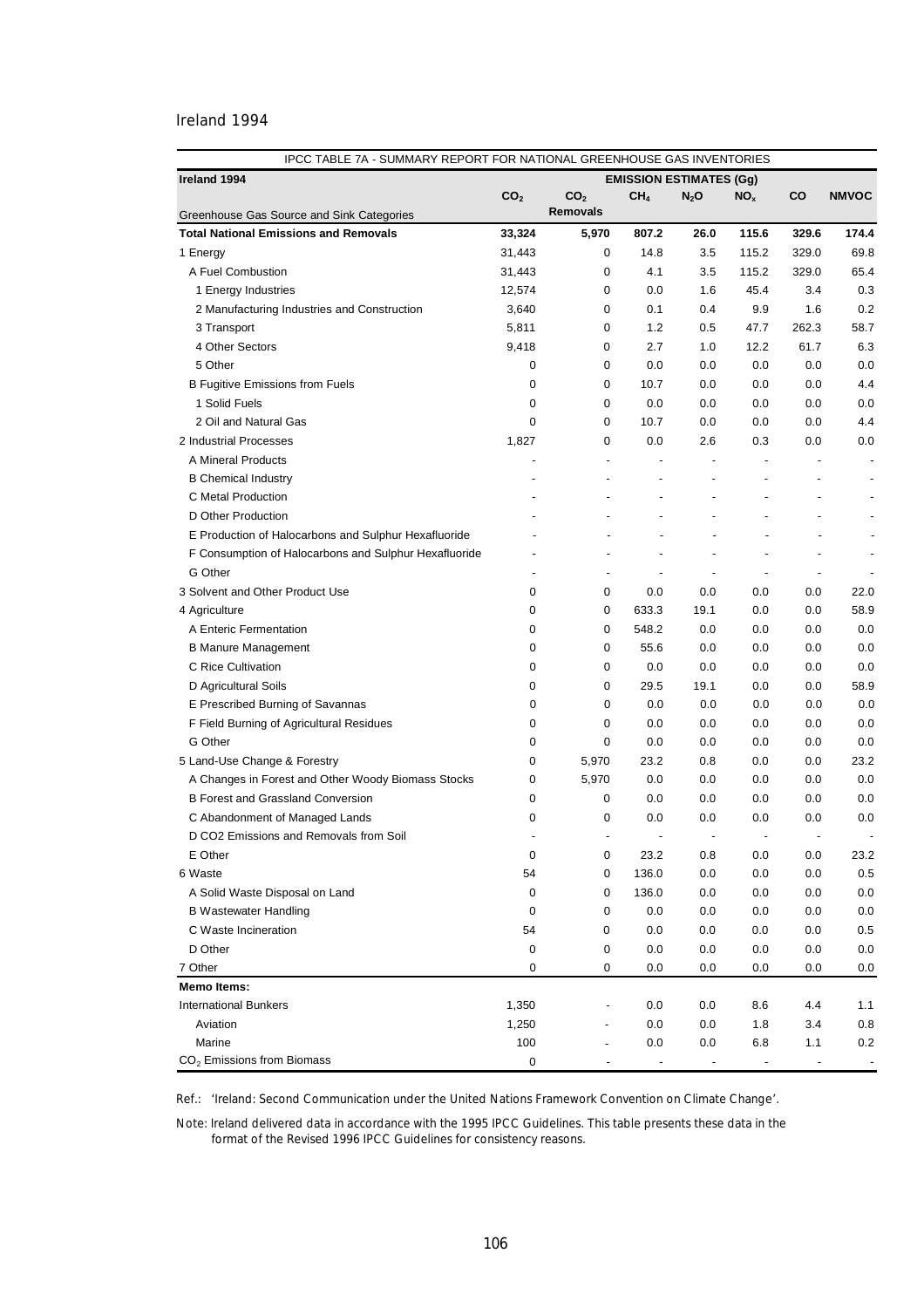| IPCC TABLE 7A - SUMMARY REPORT FOR NATIONAL GREENHOUSE GAS INVENTORIES |                 |                 |                                                      |                          |                          |                                |              |
|------------------------------------------------------------------------|-----------------|-----------------|------------------------------------------------------|--------------------------|--------------------------|--------------------------------|--------------|
| Ireland 1995                                                           |                 |                 | <b>EMISSION ESTIMATES (Gg)</b>                       |                          |                          |                                |              |
|                                                                        | CO <sub>2</sub> | CO <sub>2</sub> | CH <sub>4</sub>                                      | $N_2$ O                  | NO <sub>x</sub>          | CO                             | <b>NMVOC</b> |
| Greenhouse Gas Source and Sink Categories                              |                 | <b>Removals</b> |                                                      |                          |                          |                                |              |
| <b>Total National Emissions and Removals</b>                           | 34,116          | 6,230           | 814.2                                                | 26.2                     | 113.1                    | 302.4                          | 174.7        |
| 1 Energy                                                               | 32,290          |                 | 15.6<br>$\overline{\phantom{0}}$                     | 3.6                      | 112.8                    | 301.8                          | 69.8         |
| A Fuel Combustion                                                      | 32,290          |                 | 4.5<br>$\overline{a}$                                | 3.6                      | 112.8                    | 301.8                          | 65.2         |
| 1 Energy Industries                                                    | 13,374          |                 | 0.0                                                  | 1.7                      | 42.0                     | 3.6                            | 0.3          |
| 2 Manufacturing Industries and Construction                            | 3,452           |                 | 0.1                                                  | 0.4                      | 9.6                      | 1.5                            | 0.1          |
| 3 Transport                                                            | 6,198           |                 | 1.9                                                  | 0.6                      | 49.2                     | 238.9                          | 59.2         |
| 4 Other Sectors                                                        | 9,266           |                 | 2.5<br>$\overline{\phantom{0}}$                      | 1.0                      | 12.0                     | 57.9                           | 5.7          |
| 5 Other                                                                | 0               |                 | 0.0<br>$\overline{\phantom{0}}$                      | 0.0                      | 0.0                      | 0.0                            | 0.0          |
| <b>B Fugitive Emissions from Fuels</b>                                 | 0               |                 | 11.1<br>$\overline{\phantom{0}}$                     | 0.0                      | 0.0                      | 0.0                            | 4.5          |
| 1 Solid Fuels                                                          | 0               |                 | 0.0<br>-                                             | 0.0                      | 0.0                      | 0.0                            | 0.0          |
| 2 Oil and Natural Gas                                                  | 0               |                 | 11.1<br>$\overline{\phantom{0}}$                     | 0.0                      | 0.0                      | 0.0                            | 4.5          |
| 2 Industrial Processes                                                 | 1,772           |                 | 0.0<br>$\overline{\phantom{0}}$                      | 2.6                      | 0.3                      | 0.0                            | 0.0          |
| A Mineral Products                                                     |                 |                 | $\overline{\phantom{a}}$<br>$\overline{\phantom{0}}$ | $\overline{a}$           |                          |                                |              |
| <b>B</b> Chemical Industry                                             |                 |                 | $\overline{\phantom{a}}$<br>$\overline{\phantom{0}}$ | $\overline{\phantom{a}}$ |                          | $\overline{a}$                 |              |
| C Metal Production                                                     |                 |                 | $\overline{\phantom{a}}$                             |                          |                          | $\overline{\phantom{0}}$       |              |
| D Other Production                                                     |                 |                 |                                                      |                          |                          |                                |              |
| E Production of Halocarbons and Sulphur Hexafluoride                   |                 |                 |                                                      |                          |                          |                                |              |
| F Consumption of Halocarbons and Sulphur Hexafluoride                  |                 |                 |                                                      |                          | $\overline{a}$           |                                |              |
| G Other                                                                |                 |                 |                                                      | $\overline{a}$           | $\overline{\phantom{a}}$ |                                |              |
| 3 Solvent and Other Product Use                                        | 0               |                 | 0.0<br>$\overline{\phantom{0}}$                      | 0.0                      | 0.0                      | 0.0                            | 20.0         |
| 4 Agriculture                                                          | 0               |                 | 636.9<br>$\overline{\phantom{0}}$                    | 19.1                     | 0.0                      | 0.0                            | 58.9         |
| A Enteric Fermentation                                                 | 0               |                 | 551.5<br>$\overline{a}$                              | 0.0                      | 0.0                      | 0.0                            | 0.0          |
| <b>B Manure Management</b>                                             | 0               |                 | 55.9<br>$\overline{a}$                               | 0.0                      | 0.0                      | 0.0                            | 0.0          |
| C Rice Cultivation                                                     | 0               |                 | 0.0<br>$\overline{\phantom{0}}$                      | 0.0                      | 0.0                      | 0.0                            | 0.0          |
| D Agricultural Soils                                                   | 0               |                 | 29.5<br>$\overline{\phantom{0}}$                     | 19.1                     | 0.0                      | 0.0                            | 58.9         |
| E Prescribed Burning of Savannas                                       | 0               |                 | 0.0<br>$\overline{a}$                                | 0.0                      | 0.0                      | 0.0                            | 0.0          |
| F Field Burning of Agricultural Residues                               | 0               |                 | 0.0<br>$\overline{\phantom{0}}$                      | 0.0                      | 0.0                      | 0.0                            | 0.0          |
| G Other                                                                | 0               |                 | 0.0<br>$\overline{\phantom{0}}$                      | 0.0                      | 0.0                      | 0.0                            | 0.0          |
| 5 Land-Use Change & Forestry                                           | 0               | 6,230           | 25.8                                                 | 0.9                      | 0.0                      | 0.0                            | 25.5         |
| A Changes in Forest and Other Woody Biomass Stocks                     | 0               | 6,230           | 0.0                                                  | 0.0                      | 0.0                      | 0.0                            | 0.0          |
| <b>B Forest and Grassland Conversion</b>                               | 0               |                 | 0<br>0.0                                             | 0.0                      | 0.0                      | 0.0                            | 0.0          |
| C Abandonment of Managed Lands                                         | 0               |                 | 0<br>0.0                                             | 0.0                      | 0.0                      | 0.0                            | 0.0          |
| D CO2 Emissions and Removals from Soil                                 |                 |                 | $\overline{\phantom{a}}$                             | $\blacksquare$           | $\overline{\phantom{a}}$ |                                |              |
| E Other                                                                | 0               |                 | 0<br>25.8                                            | 0.9                      | 0.0                      | 0.0                            | 25.5         |
| 6 Waste                                                                | 54              |                 | 136.0                                                | 0.0                      | 0.1                      | 0.6                            | 0.5          |
| A Solid Waste Disposal on Land                                         | 0               |                 | 136.0                                                | 0.0                      | 0.0                      | 0.0                            | 0.0          |
| <b>B Wastewater Handling</b>                                           | 0               |                 | 0.0                                                  | 0.0                      | 0.0                      | 0.0                            | 0.0          |
| C Waste Incineration                                                   | 54              |                 | 0.0                                                  | 0.0                      | 0.1                      | 0.6                            | 0.5          |
|                                                                        |                 |                 |                                                      |                          |                          |                                |              |
| D Other                                                                | 0               |                 | 0.0                                                  | 0.0                      | 0.0                      | 0.0                            | 0.0          |
| 7 Other                                                                | 0               |                 | 0.0                                                  | 0.0                      | 0.0                      | 0.0                            | 0.0          |
| <b>Memo Items:</b>                                                     |                 |                 |                                                      |                          |                          |                                |              |
| <b>International Bunkers</b>                                           | 1,510           |                 | 0.0                                                  | 0.0                      | 12.3                     | 5.0                            | 1.2          |
| Aviation<br>Marine                                                     | 1,410           |                 | $\overline{\phantom{a}}$                             |                          | 12.3                     | 5.0                            | 1.2          |
| CO <sub>2</sub> Emissions from Biomass                                 | 100             |                 |                                                      |                          | IE                       | ΙE<br>$\overline{\phantom{a}}$ | IE           |
|                                                                        | 0               |                 |                                                      |                          |                          |                                |              |

Ref.: '*Ireland: Greenhouse Gas Inventories and Projections*', Department of the Environment and Local Government, 22 July 1998.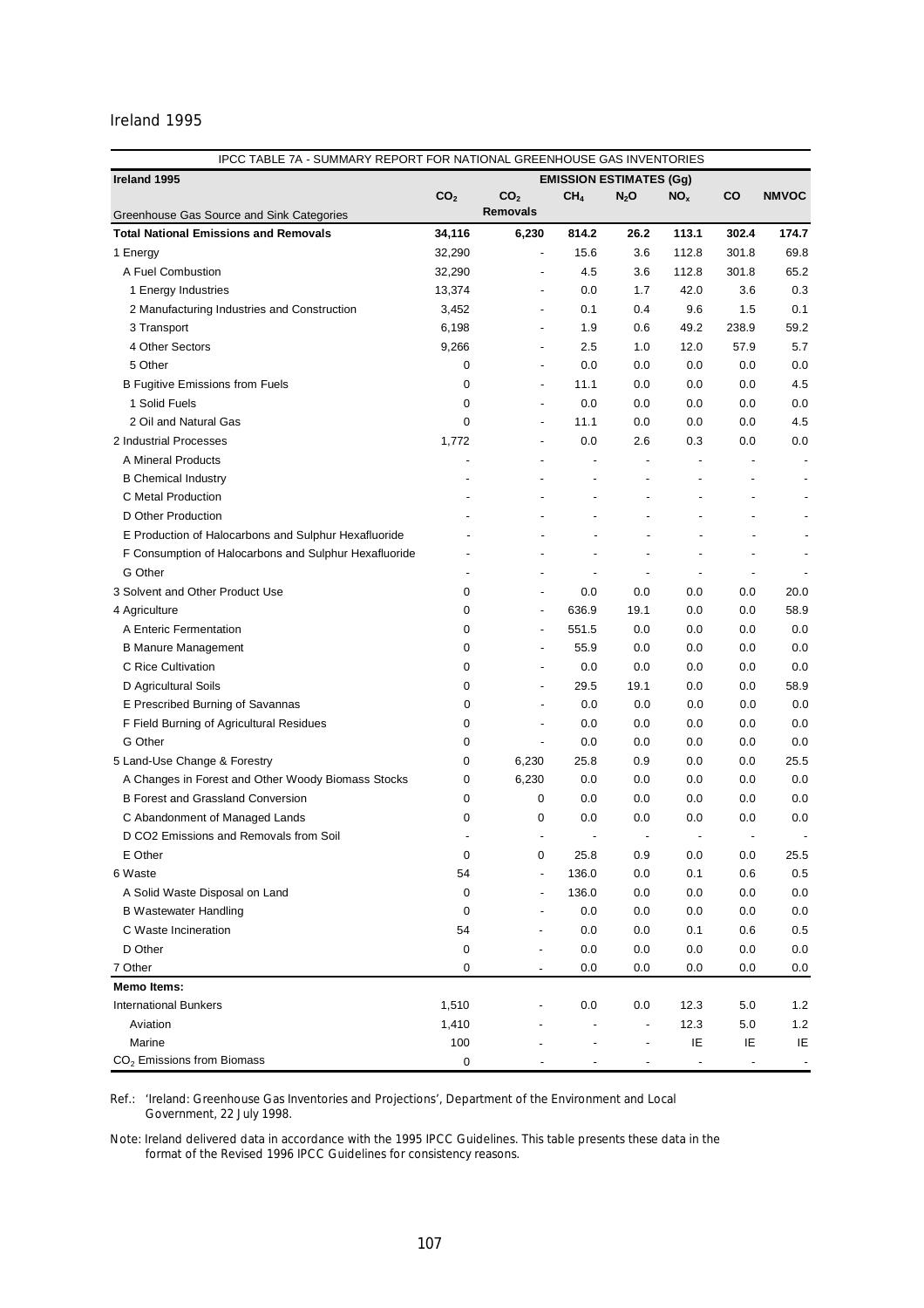| Ireland 1996                                          | <b>EMISSION ESTIMATES (Gg)</b> |                          |                 |                          |                 |                          |                          |
|-------------------------------------------------------|--------------------------------|--------------------------|-----------------|--------------------------|-----------------|--------------------------|--------------------------|
|                                                       | CO <sub>2</sub>                | CO <sub>2</sub>          | CH <sub>4</sub> | $N_2O$                   | NO <sub>x</sub> | <b>CO</b>                | <b>NMVOC</b>             |
| Greenhouse Gas Source and Sink Categories             |                                | <b>Removals</b>          |                 |                          |                 |                          |                          |
| <b>Total National Emissions and Removals</b>          | 34,819                         | 6,497                    | 799.7           | 26.2                     | ۰               | ٠                        |                          |
| 1 Energy                                              | 33,027                         | $\overline{\phantom{a}}$ | 16.1            | 3.7                      |                 |                          |                          |
| A Fuel Combustion                                     | 33,027                         | $\overline{\phantom{0}}$ | 3.9             | 3.7                      |                 |                          |                          |
| 1 Energy Industries                                   | 14,087                         | $\overline{\phantom{0}}$ | 0.0             | 1.8                      |                 |                          |                          |
| 2 Manufacturing Industries and Construction           | 3,446                          | $\overline{\phantom{0}}$ | 0.1             | 0.4                      |                 |                          |                          |
| 3 Transport                                           | 6,538                          | $\overline{\phantom{0}}$ | 1.9             | 0.6                      |                 |                          |                          |
| 4 Other Sectors                                       | 8,956                          | $\overline{\phantom{0}}$ | 1.9             | 1.0                      |                 |                          |                          |
| 5 Other                                               | 0                              | $\overline{\phantom{0}}$ | 0.0             | 0.0                      |                 |                          |                          |
| <b>B Fugitive Emissions from Fuels</b>                | 0                              | $\overline{\phantom{a}}$ | 12.2            | 0.0                      |                 |                          |                          |
| 1 Solid Fuels                                         | 0                              | $\overline{\phantom{a}}$ | 0.0             | 0.0                      |                 |                          |                          |
| 2 Oil and Natural Gas                                 | 0                              | $\overline{\phantom{0}}$ | 12.2            | 0.0                      |                 |                          |                          |
| 2 Industrial Processes                                | 1,738                          | $\overline{\phantom{0}}$ | 0.0             | 2.6                      |                 |                          |                          |
| A Mineral Products                                    |                                |                          | ÷,              |                          |                 |                          |                          |
| <b>B</b> Chemical Industry                            |                                |                          |                 |                          |                 |                          |                          |
| C Metal Production                                    |                                |                          |                 |                          |                 |                          |                          |
| D Other Production                                    |                                |                          |                 | $\overline{a}$           |                 |                          | $\overline{a}$           |
| E Production of Halocarbons and Sulphur Hexafluoride  |                                |                          |                 |                          |                 |                          |                          |
| F Consumption of Halocarbons and Sulphur Hexafluoride |                                |                          |                 | $\overline{\phantom{a}}$ |                 |                          | $\overline{a}$           |
| G Other                                               |                                |                          |                 | $\blacksquare$           |                 | $\overline{a}$           |                          |
| 3 Solvent and Other Product Use                       | 0                              | $\overline{\phantom{a}}$ | 0.0             | 0.0                      |                 |                          | $\overline{\phantom{a}}$ |
| 4 Agriculture                                         | 0                              | $\overline{\phantom{a}}$ | 654.7           | 19.0                     |                 | $\overline{\phantom{a}}$ |                          |
| A Enteric Fermentation                                | 0                              | $\overline{\phantom{a}}$ | 567.1           | 0.0                      |                 | $\overline{\phantom{a}}$ |                          |
| <b>B Manure Management</b>                            | 0                              | -                        | 58.3            | 0.0                      |                 |                          | $\overline{\phantom{a}}$ |
| C Rice Cultivation                                    | 0                              | -                        | 0.0             | 0.0                      |                 |                          | $\overline{\phantom{a}}$ |
| D Agricultural Soils                                  | 0                              | $\overline{\phantom{0}}$ | 29.3            | 19.0                     |                 |                          | $\overline{a}$           |
| E Prescribed Burning of Savannas                      | 0                              | $\overline{\phantom{0}}$ | 0.0             | 0.0                      |                 |                          | $\overline{a}$           |
| F Field Burning of Agricultural Residues              | 0                              |                          | 0.0             | 0.0                      |                 |                          | $\overline{\phantom{a}}$ |
| G Other                                               | 0                              | $\overline{\phantom{a}}$ | 0.0             | 0.0                      |                 |                          | $\overline{\phantom{a}}$ |
| 5 Land-Use Change & Forestry                          | 0                              | 6,497                    | 26.9            | 0.9                      |                 |                          | ÷,                       |
| A Changes in Forest and Other Woody Biomass Stocks    | 0                              | 6,497                    | 0.0             | 0.0                      |                 |                          | $\overline{a}$           |
| <b>B Forest and Grassland Conversion</b>              | 0                              | 0                        | 0.0             | 0.0                      |                 |                          |                          |
| C Abandonment of Managed Lands                        | 0                              | 0                        | 0.0             | 0.0                      |                 |                          |                          |
| D CO2 Emissions and Removals from Soil                |                                | $\overline{a}$           | $\overline{a}$  | $\overline{\phantom{a}}$ |                 | $\overline{a}$           |                          |
| E Other                                               | 0                              | 0                        | 26.9            | 0.9                      |                 |                          |                          |
| 6 Waste                                               | 54                             | $\overline{\phantom{a}}$ | 102.0           | 0.0                      |                 |                          |                          |
| A Solid Waste Disposal on Land                        | 0                              |                          | 102.0           | 0.0                      |                 |                          |                          |
| <b>B Wastewater Handling</b>                          | 0                              |                          | 0.0             | 0.0                      |                 |                          |                          |
| C Waste Incineration                                  | 54                             |                          | 0.0             | 0.0                      |                 |                          |                          |
| D Other                                               | 0                              |                          | 0.0             | 0.0                      |                 |                          |                          |
| 7 Other                                               | 0                              |                          | 0.0             | 0.0                      |                 |                          |                          |
| <b>Memo Items:</b>                                    |                                |                          |                 |                          |                 |                          |                          |
| <b>International Bunkers</b>                          | 1,605                          |                          | 0.0             | 0.0                      |                 |                          |                          |
| Aviation                                              | 1,605                          |                          |                 |                          |                 |                          |                          |
| Marine                                                | IE                             |                          |                 |                          |                 |                          |                          |
| CO <sub>2</sub> Emissions from Biomass                | 0                              |                          |                 |                          |                 |                          |                          |

Ref.: '*Ireland: Greenhouse Gas Inventories and Projections*', Department of the Environment and Local Government, 22 July 1998.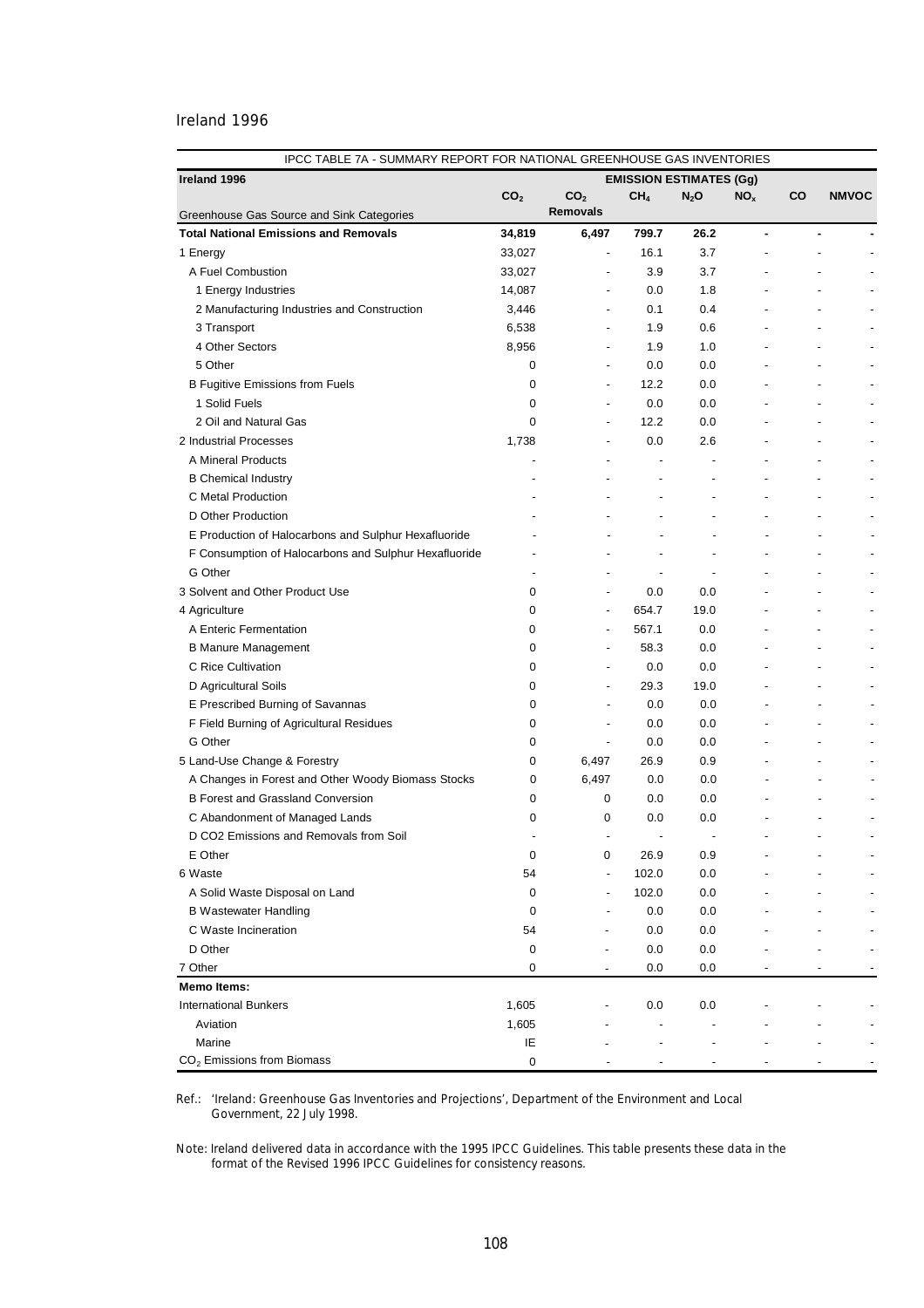# Italy 1990

| IPCC TABLE 7A - SUMMARY REPORT FOR NATIONAL GREENHOUSE GAS INVENTORIES                         |                 |                 |                                |                                                                                                                                                                                                                                                                                                                                                                                                                                                     |                          |                          |              |  |  |  |
|------------------------------------------------------------------------------------------------|-----------------|-----------------|--------------------------------|-----------------------------------------------------------------------------------------------------------------------------------------------------------------------------------------------------------------------------------------------------------------------------------------------------------------------------------------------------------------------------------------------------------------------------------------------------|--------------------------|--------------------------|--------------|--|--|--|
| Italy 1990                                                                                     |                 |                 | <b>EMISSION ESTIMATES (Gg)</b> |                                                                                                                                                                                                                                                                                                                                                                                                                                                     |                          |                          |              |  |  |  |
|                                                                                                | CO <sub>2</sub> | CO <sub>2</sub> | CH <sub>4</sub>                | $N_2$ O                                                                                                                                                                                                                                                                                                                                                                                                                                             | NO <sub>x</sub>          | CO                       | <b>NMVOC</b> |  |  |  |
| Greenhouse Gas Source and Sink Categories                                                      |                 | <b>Removals</b> |                                |                                                                                                                                                                                                                                                                                                                                                                                                                                                     |                          |                          |              |  |  |  |
| <b>Total National Emissions and Removals</b>                                                   | 441,653         | 35,891          | 2,328.7                        | 164.5                                                                                                                                                                                                                                                                                                                                                                                                                                               | 1,942.8                  | 7,892.2                  | 2,221.6      |  |  |  |
| 1 Energy                                                                                       | 400,504         |                 | 405.4                          | 44.6                                                                                                                                                                                                                                                                                                                                                                                                                                                | 1,922.5                  | 7,078.6                  | 1,325.9      |  |  |  |
| A Fuel Combustion                                                                              | 399,590         |                 | 96.5                           | 44.6                                                                                                                                                                                                                                                                                                                                                                                                                                                | 1,917.4                  | 7,069.8                  | 1,179.4      |  |  |  |
| 1 Energy Industries                                                                            | 148,445         |                 | 5.0                            | 19.9                                                                                                                                                                                                                                                                                                                                                                                                                                                | 458.6                    | 30.9                     | 5.2          |  |  |  |
| 2 Manufacturing Industries and Construction                                                    | 78,117          |                 | 8.1                            | 9.5                                                                                                                                                                                                                                                                                                                                                                                                                                                 | 295.5                    | 522.7                    | 15.4         |  |  |  |
| 3 Transport                                                                                    | 95,063          |                 | 61.7                           | 3.6                                                                                                                                                                                                                                                                                                                                                                                                                                                 | 965.9                    | 5,685.7                  | 1,048.9      |  |  |  |
| 4 Other Sectors                                                                                | 76,805          |                 | 21.4                           | 11.6                                                                                                                                                                                                                                                                                                                                                                                                                                                | 186.0                    | 806.6                    | 105.3        |  |  |  |
| 5 Other                                                                                        | 1,159           |                 | 0.2                            | 0.0                                                                                                                                                                                                                                                                                                                                                                                                                                                 | 11.4                     | 23.9                     | 4.7          |  |  |  |
| <b>B Fugitive Emissions from Fuels</b>                                                         | 914             |                 | 309.0                          | 0.0                                                                                                                                                                                                                                                                                                                                                                                                                                                 | 5.1                      | 8.8                      | 146.5        |  |  |  |
| 1 Solid Fuels                                                                                  |                 |                 | 5.0                            | $\overline{\phantom{a}}$                                                                                                                                                                                                                                                                                                                                                                                                                            | $\overline{\phantom{a}}$ | $\overline{\phantom{a}}$ | 3.0          |  |  |  |
| 2 Oil and Natural Gas                                                                          | 914             |                 | 304.0                          | $\overline{\phantom{a}}$                                                                                                                                                                                                                                                                                                                                                                                                                            | 5.1                      | 8.8                      | 143.5        |  |  |  |
| 2 Industrial Processes                                                                         | 27,520          |                 | 4.4                            | 23.5                                                                                                                                                                                                                                                                                                                                                                                                                                                | 7.2                      | 527.5                    | 72.5         |  |  |  |
| A Mineral Products                                                                             | 22,715          |                 | ÷,                             | $\centering \label{eq:reduced}$                                                                                                                                                                                                                                                                                                                                                                                                                     | $\overline{\phantom{a}}$ |                          |              |  |  |  |
| <b>B</b> Chemical Industry                                                                     | 2,350           |                 | 2.3                            | 23.5                                                                                                                                                                                                                                                                                                                                                                                                                                                | 3.8                      | 15.5                     | 49.6         |  |  |  |
| C Metal Production                                                                             | 1,977           |                 | 2.1                            | $\overline{\phantom{a}}$                                                                                                                                                                                                                                                                                                                                                                                                                            | 3.3                      | 512.0                    | 2.8          |  |  |  |
| D Other Production                                                                             | 478             |                 |                                | L,                                                                                                                                                                                                                                                                                                                                                                                                                                                  | 0.1                      |                          | 20.1         |  |  |  |
| E Production of Halocarbons and Sulphur Hexafluoride                                           |                 |                 |                                |                                                                                                                                                                                                                                                                                                                                                                                                                                                     |                          |                          |              |  |  |  |
| F Consumption of Halocarbons and Sulphur Hexafluoride                                          |                 |                 |                                |                                                                                                                                                                                                                                                                                                                                                                                                                                                     |                          |                          |              |  |  |  |
| G Other                                                                                        |                 |                 |                                |                                                                                                                                                                                                                                                                                                                                                                                                                                                     |                          |                          |              |  |  |  |
| 3 Solvent and Other Product Use                                                                | 1,999           |                 |                                |                                                                                                                                                                                                                                                                                                                                                                                                                                                     |                          | ÷,                       | 641.5        |  |  |  |
| 4 Agriculture                                                                                  | $\mathbf 0$     |                 | 909.1                          | 75.2                                                                                                                                                                                                                                                                                                                                                                                                                                                | 0.9                      | 24.9                     | 1.4          |  |  |  |
| A Enteric Fermentation                                                                         |                 |                 | 643.1                          | $\overline{\phantom{a}}$                                                                                                                                                                                                                                                                                                                                                                                                                            |                          |                          |              |  |  |  |
| <b>B Manure Management</b>                                                                     |                 |                 | 191.5                          | 12.9                                                                                                                                                                                                                                                                                                                                                                                                                                                |                          |                          | 0.7          |  |  |  |
| C Rice Cultivation                                                                             |                 |                 | 73.3                           |                                                                                                                                                                                                                                                                                                                                                                                                                                                     |                          |                          |              |  |  |  |
| D Agricultural Soils                                                                           |                 |                 | 0.0                            | 62.2                                                                                                                                                                                                                                                                                                                                                                                                                                                |                          |                          |              |  |  |  |
| E Prescribed Burning of Savannas                                                               |                 |                 |                                |                                                                                                                                                                                                                                                                                                                                                                                                                                                     |                          |                          |              |  |  |  |
| F Field Burning of Agricultural Residues                                                       |                 |                 | 1.2                            | 0.0                                                                                                                                                                                                                                                                                                                                                                                                                                                 | 0.9                      | 24.9                     | 0.8          |  |  |  |
| G Other                                                                                        |                 |                 |                                | $\overline{a}$                                                                                                                                                                                                                                                                                                                                                                                                                                      | $\overline{\phantom{a}}$ |                          |              |  |  |  |
| 5 Land-Use Change & Forestry                                                                   | 10,942          | 35,891          | 187.2                          | 20.9                                                                                                                                                                                                                                                                                                                                                                                                                                                | 1.9                      | 67.7                     | 159.9        |  |  |  |
|                                                                                                | 8,736           | 35,817          |                                |                                                                                                                                                                                                                                                                                                                                                                                                                                                     | $\overline{\phantom{a}}$ |                          |              |  |  |  |
| A Changes in Forest and Other Woody Biomass Stocks<br><b>B Forest and Grassland Conversion</b> | 2,154           |                 | 7.7                            | 0.1                                                                                                                                                                                                                                                                                                                                                                                                                                                 | 1.9                      | 67.7                     | 7.7          |  |  |  |
|                                                                                                |                 | 74              |                                |                                                                                                                                                                                                                                                                                                                                                                                                                                                     |                          |                          |              |  |  |  |
| C Abandonment of Managed Lands<br>D CO2 Emissions and Removals from Soil                       |                 |                 |                                |                                                                                                                                                                                                                                                                                                                                                                                                                                                     |                          |                          |              |  |  |  |
|                                                                                                | 52              |                 |                                |                                                                                                                                                                                                                                                                                                                                                                                                                                                     |                          |                          |              |  |  |  |
| E Other                                                                                        |                 |                 | 179.4                          | 20.9                                                                                                                                                                                                                                                                                                                                                                                                                                                |                          |                          | 152.2        |  |  |  |
| 6 Waste                                                                                        | 688             |                 | 822.7                          | 0.3                                                                                                                                                                                                                                                                                                                                                                                                                                                 | 10.2                     | 193.4                    | 20.4         |  |  |  |
| A Solid Waste Disposal on Land                                                                 | 0               |                 | 302.1                          | $\centering \label{eq:reduced} \begin{minipage}{0.5\linewidth} \begin{tabular}{l} \multicolumn{3}{c}{\textbf{1} & \textbf{1} & \textbf{1} & \textbf{1} & \textbf{1} & \textbf{1} & \textbf{1} & \textbf{1} & \textbf{1} & \textbf{1} & \textbf{1} & \textbf{1} & \textbf{1} & \textbf{1} & \textbf{1} & \textbf{1} & \textbf{1} & \textbf{1} & \textbf{1} & \textbf{1} & \textbf{1} & \textbf{1} & \textbf{1} & \textbf{1} & \textbf{1} & \textbf{$ |                          |                          | 6.1          |  |  |  |
| <b>B Wastewater Handling</b>                                                                   | 0               |                 | 511.4                          | $\overline{\phantom{a}}$                                                                                                                                                                                                                                                                                                                                                                                                                            |                          |                          | 1.3          |  |  |  |
| C Waste Incineration                                                                           | 688             |                 | 9.2                            | 0.3                                                                                                                                                                                                                                                                                                                                                                                                                                                 | 10.2                     | 193.4                    | 13.0         |  |  |  |
| D Other                                                                                        | 0               |                 |                                |                                                                                                                                                                                                                                                                                                                                                                                                                                                     |                          |                          |              |  |  |  |
| 7 Other                                                                                        |                 |                 |                                | $\overline{a}$                                                                                                                                                                                                                                                                                                                                                                                                                                      |                          |                          |              |  |  |  |
| <b>Memo Items:</b>                                                                             |                 |                 |                                |                                                                                                                                                                                                                                                                                                                                                                                                                                                     |                          |                          |              |  |  |  |
| <b>International Bunkers</b>                                                                   | 12,204          |                 | 1.1                            | 0.6                                                                                                                                                                                                                                                                                                                                                                                                                                                 | 206.3                    | 23.5                     | 8.2          |  |  |  |
| Aviation                                                                                       | 3,737           |                 | 0.3                            | 0.1                                                                                                                                                                                                                                                                                                                                                                                                                                                 | 12.0                     | 3.5                      | 2.5          |  |  |  |
| Marine                                                                                         | 8,467           |                 | 0.8                            | 0.5                                                                                                                                                                                                                                                                                                                                                                                                                                                 | 194.3                    | 20.0                     | 5.7          |  |  |  |
| $CO2$ Emissions from Biomass                                                                   | 3,100           |                 |                                |                                                                                                                                                                                                                                                                                                                                                                                                                                                     |                          |                          |              |  |  |  |

Ref.: *'Excerpt from the Second National Communication to the United Nations Framework Convention on Climate Change',* Ministry of Environment, Department for Air and Noise Pollution and Industrial Risk, submitted to Commission on 24 March 1998.

Note: The Second National Communication includes  $CO<sub>2</sub>$  emissions from geothermal activity (National Total: 443,092 Gg).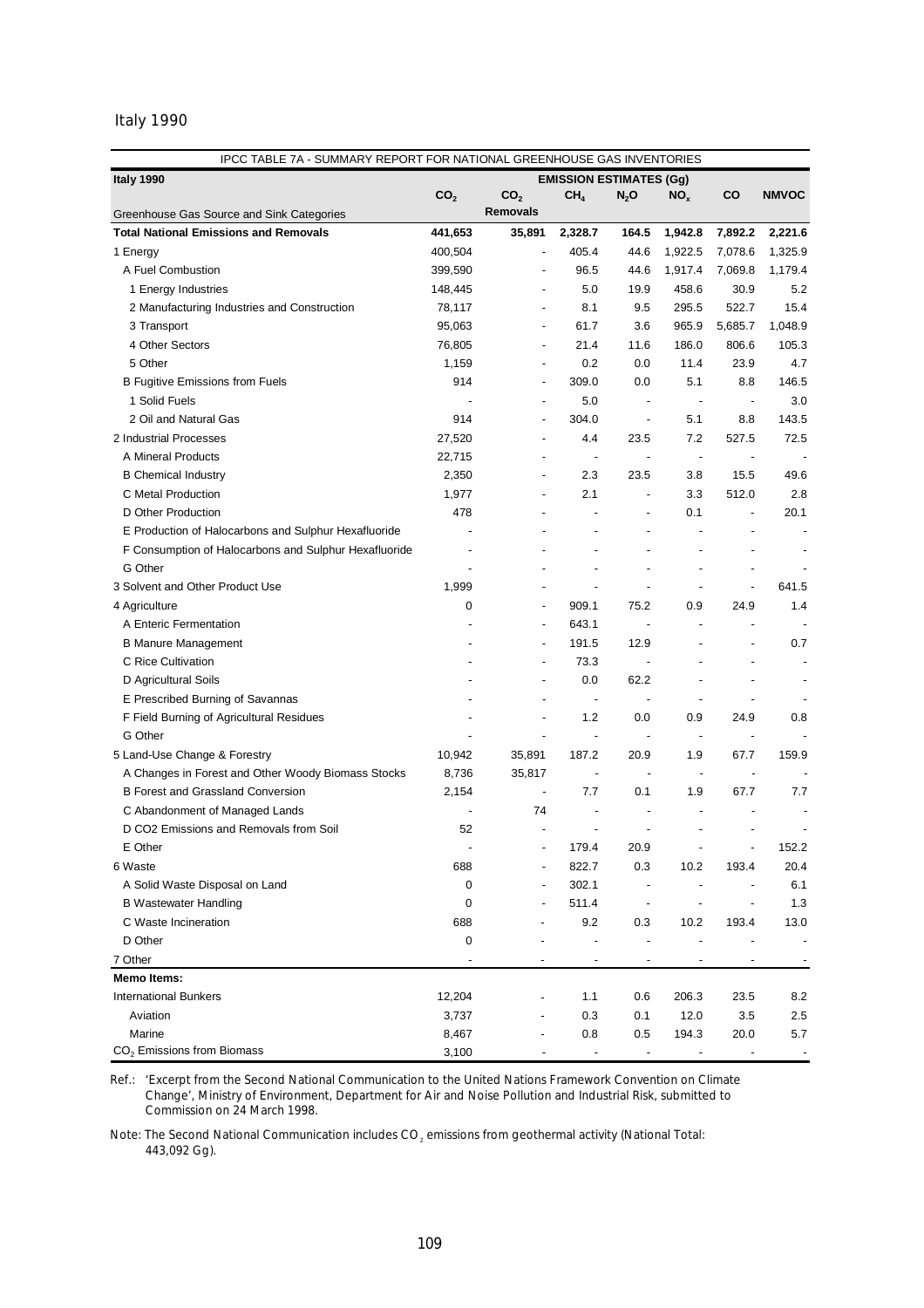# Italy 1994

| Italy 1994<br><b>EMISSION ESTIMATES (Gg)</b><br>CO <sub>2</sub><br>CO <sub>2</sub><br>CH <sub>4</sub><br>CO<br><b>NMVOC</b><br>$N_2$ O<br>NO <sub>x</sub><br><b>Removals</b><br>Greenhouse Gas Source and Sink Categories<br><b>Total National Emissions and Removals</b><br>2,354.7<br>422,365<br>36,395<br>2,557.6<br>160.4<br>1,791.1<br>7,570.6<br>458.5<br>41.7<br>1,769.9<br>6,951.3<br>1,458.1<br>1 Energy<br>385,395<br>÷,<br>A Fuel Combustion<br>384,232<br>106.2<br>41.7<br>1,764.2<br>6,942.9<br>1,303.7<br>129,069<br>4.6<br>18.7<br>346.6<br>27.9<br>4.6<br>1 Energy Industries<br>81,071<br>7.3<br>246.0<br>516.6<br>14.9<br>2 Manufacturing Industries and Construction<br>7.7<br>$\overline{\phantom{a}}$<br>3 Transport<br>102,221<br>70.4<br>5.4<br>961.4<br>5,656.4<br>1,180.3<br>$\overline{\phantom{a}}$<br>4 Other Sectors<br>69,717<br>23.7<br>9.8<br>189.5<br>711.5<br>96.6<br>$\overline{\phantom{a}}$<br>5 Other<br>2,153<br>0.3<br>0.1<br>20.7<br>30.5<br>7.3<br>$\overline{\phantom{a}}$<br><b>B Fugitive Emissions from Fuels</b><br>1,163<br>352.2<br>0.0<br>5.7<br>8.4<br>154.4<br>$\overline{\phantom{a}}$<br>1 Solid Fuels<br>3.4<br>2.7<br>$\overline{\phantom{a}}$<br>$\overline{\phantom{a}}$<br>$\overline{\phantom{a}}$<br>$\overline{\phantom{a}}$<br>2 Oil and Natural Gas<br>1,163<br>348.8<br>5.7<br>8.4<br>151.7<br>$\blacksquare$<br>÷,<br>2 Industrial Processes<br>22,852<br>4.5<br>20.6<br>290.5<br>70.5<br>4.8<br>A Mineral Products<br>19,077<br>$\overline{\phantom{a}}$<br>$\overline{\phantom{a}}$<br>$\overline{\phantom{a}}$<br>$\overline{a}$<br><b>B</b> Chemical Industry<br>2,214<br>2.3<br>20.6<br>1.4<br>11.1<br>47.9<br>÷,<br>C Metal Production<br>1,022<br>2.3<br>3.3<br>279.3<br>2.9<br>$\overline{\phantom{a}}$<br>÷,<br>539<br>D Other Production<br>0.0<br>19.7<br>$\overline{a}$<br>÷,<br>$\overline{a}$<br>E Production of Halocarbons and Sulphur Hexafluoride<br>L,<br>F Consumption of Halocarbons and Sulphur Hexafluoride<br>÷,<br>G Other<br>÷,<br>$\overline{a}$<br>634.1<br>3 Solvent and Other Product Use<br>1,976<br>÷,<br>$\overline{a}$<br>$\overline{a}$<br>4 Agriculture<br>0<br>915.1<br>75.9<br>0.9<br>25.2<br>1.9<br>$\overline{\phantom{a}}$<br>A Enteric Fermentation<br>607.2<br>$\overline{\phantom{a}}$<br>$\overline{\phantom{a}}$<br>$\overline{a}$<br>181.9<br>12.4<br>0.6<br><b>B Manure Management</b><br>C Rice Cultivation<br>124.8<br>$\overline{\phantom{a}}$<br>D Agricultural Soils<br>0.0<br>63.5<br>$\overline{a}$<br>E Prescribed Burning of Savannas<br>$\overline{a}$<br>$\blacksquare$<br>$\overline{a}$<br>F Field Burning of Agricultural Residues<br>1.2<br>0.0<br>0.9<br>25.2<br>1.2<br>G Other<br>÷,<br>$\overline{a}$<br>$\blacksquare$<br>$\overline{\phantom{a}}$<br>5 Land-Use Change & Forestry<br>11,421<br>36,395<br>192.4<br>21.6<br>0.7<br>23.1<br>163.9<br>A Changes in Forest and Other Woody Biomass Stocks<br>10,344<br>35,947<br>$\blacksquare$<br>$\overline{\phantom{a}}$<br>$\overline{\phantom{a}}$<br>÷,<br><b>B Forest and Grassland Conversion</b><br>1,077<br>2.6<br>0.0<br>0.7<br>23.1<br>2.6<br>$\overline{\phantom{a}}$<br>C Abandonment of Managed Lands<br>133<br>$\overline{a}$<br>D CO2 Emissions and Removals from Soil<br>316<br>÷,<br>E Other<br>161.3<br>21.6<br>189.7<br>6 Waste<br>721<br>987.1<br>26.2<br>0.5<br>14.9<br>280.5<br>426.5<br>A Solid Waste Disposal on Land<br>0<br>7.7<br><b>B Wastewater Handling</b><br>0<br>511.4<br>1.3<br>$\overline{\phantom{a}}$<br>C Waste Incineration<br>721<br>13.4<br>280.5<br>0.5<br>14.9<br>17.3<br>D Other<br>0<br>35.8<br>7 Other<br>$\overline{a}$<br><b>Memo Items:</b><br><b>International Bunkers</b><br>12,416<br>1.1<br>185.7<br>22.0<br>0.7<br>8.3<br>Aviation<br>4,926<br>0.4<br>0.2<br>15.6<br>4.5<br>3.3<br>Marine<br>0.7<br>0.5<br>170.1<br>17.5<br>7,491<br>5.0 | IPCC TABLE 7A - SUMMARY REPORT FOR NATIONAL GREENHOUSE GAS INVENTORIES |       |  |  |  |  |  |  |  |  |  |
|-----------------------------------------------------------------------------------------------------------------------------------------------------------------------------------------------------------------------------------------------------------------------------------------------------------------------------------------------------------------------------------------------------------------------------------------------------------------------------------------------------------------------------------------------------------------------------------------------------------------------------------------------------------------------------------------------------------------------------------------------------------------------------------------------------------------------------------------------------------------------------------------------------------------------------------------------------------------------------------------------------------------------------------------------------------------------------------------------------------------------------------------------------------------------------------------------------------------------------------------------------------------------------------------------------------------------------------------------------------------------------------------------------------------------------------------------------------------------------------------------------------------------------------------------------------------------------------------------------------------------------------------------------------------------------------------------------------------------------------------------------------------------------------------------------------------------------------------------------------------------------------------------------------------------------------------------------------------------------------------------------------------------------------------------------------------------------------------------------------------------------------------------------------------------------------------------------------------------------------------------------------------------------------------------------------------------------------------------------------------------------------------------------------------------------------------------------------------------------------------------------------------------------------------------------------------------------------------------------------------------------------------------------------------------------------------------------------------------------------------------------------------------------------------------------------------------------------------------------------------------------------------------------------------------------------------------------------------------------------------------------------------------------------------------------------------------------------------------------------------------------------------------------------------------------------------------------------------------------------------------------------------------------------------------------------------------------------------------------------------------------------------------------------------------------------------------------------------------------------------------------------------------------------------------------------------------------------------------------------------------------------------------------------------------------------------------------------------------------------------------------------------------------------------------------------------------------------------------------------------------------------|------------------------------------------------------------------------|-------|--|--|--|--|--|--|--|--|--|
|                                                                                                                                                                                                                                                                                                                                                                                                                                                                                                                                                                                                                                                                                                                                                                                                                                                                                                                                                                                                                                                                                                                                                                                                                                                                                                                                                                                                                                                                                                                                                                                                                                                                                                                                                                                                                                                                                                                                                                                                                                                                                                                                                                                                                                                                                                                                                                                                                                                                                                                                                                                                                                                                                                                                                                                                                                                                                                                                                                                                                                                                                                                                                                                                                                                                                                                                                                                                                                                                                                                                                                                                                                                                                                                                                                                                                                                                                   |                                                                        |       |  |  |  |  |  |  |  |  |  |
|                                                                                                                                                                                                                                                                                                                                                                                                                                                                                                                                                                                                                                                                                                                                                                                                                                                                                                                                                                                                                                                                                                                                                                                                                                                                                                                                                                                                                                                                                                                                                                                                                                                                                                                                                                                                                                                                                                                                                                                                                                                                                                                                                                                                                                                                                                                                                                                                                                                                                                                                                                                                                                                                                                                                                                                                                                                                                                                                                                                                                                                                                                                                                                                                                                                                                                                                                                                                                                                                                                                                                                                                                                                                                                                                                                                                                                                                                   |                                                                        |       |  |  |  |  |  |  |  |  |  |
|                                                                                                                                                                                                                                                                                                                                                                                                                                                                                                                                                                                                                                                                                                                                                                                                                                                                                                                                                                                                                                                                                                                                                                                                                                                                                                                                                                                                                                                                                                                                                                                                                                                                                                                                                                                                                                                                                                                                                                                                                                                                                                                                                                                                                                                                                                                                                                                                                                                                                                                                                                                                                                                                                                                                                                                                                                                                                                                                                                                                                                                                                                                                                                                                                                                                                                                                                                                                                                                                                                                                                                                                                                                                                                                                                                                                                                                                                   |                                                                        |       |  |  |  |  |  |  |  |  |  |
|                                                                                                                                                                                                                                                                                                                                                                                                                                                                                                                                                                                                                                                                                                                                                                                                                                                                                                                                                                                                                                                                                                                                                                                                                                                                                                                                                                                                                                                                                                                                                                                                                                                                                                                                                                                                                                                                                                                                                                                                                                                                                                                                                                                                                                                                                                                                                                                                                                                                                                                                                                                                                                                                                                                                                                                                                                                                                                                                                                                                                                                                                                                                                                                                                                                                                                                                                                                                                                                                                                                                                                                                                                                                                                                                                                                                                                                                                   |                                                                        |       |  |  |  |  |  |  |  |  |  |
|                                                                                                                                                                                                                                                                                                                                                                                                                                                                                                                                                                                                                                                                                                                                                                                                                                                                                                                                                                                                                                                                                                                                                                                                                                                                                                                                                                                                                                                                                                                                                                                                                                                                                                                                                                                                                                                                                                                                                                                                                                                                                                                                                                                                                                                                                                                                                                                                                                                                                                                                                                                                                                                                                                                                                                                                                                                                                                                                                                                                                                                                                                                                                                                                                                                                                                                                                                                                                                                                                                                                                                                                                                                                                                                                                                                                                                                                                   |                                                                        |       |  |  |  |  |  |  |  |  |  |
|                                                                                                                                                                                                                                                                                                                                                                                                                                                                                                                                                                                                                                                                                                                                                                                                                                                                                                                                                                                                                                                                                                                                                                                                                                                                                                                                                                                                                                                                                                                                                                                                                                                                                                                                                                                                                                                                                                                                                                                                                                                                                                                                                                                                                                                                                                                                                                                                                                                                                                                                                                                                                                                                                                                                                                                                                                                                                                                                                                                                                                                                                                                                                                                                                                                                                                                                                                                                                                                                                                                                                                                                                                                                                                                                                                                                                                                                                   |                                                                        |       |  |  |  |  |  |  |  |  |  |
|                                                                                                                                                                                                                                                                                                                                                                                                                                                                                                                                                                                                                                                                                                                                                                                                                                                                                                                                                                                                                                                                                                                                                                                                                                                                                                                                                                                                                                                                                                                                                                                                                                                                                                                                                                                                                                                                                                                                                                                                                                                                                                                                                                                                                                                                                                                                                                                                                                                                                                                                                                                                                                                                                                                                                                                                                                                                                                                                                                                                                                                                                                                                                                                                                                                                                                                                                                                                                                                                                                                                                                                                                                                                                                                                                                                                                                                                                   |                                                                        |       |  |  |  |  |  |  |  |  |  |
|                                                                                                                                                                                                                                                                                                                                                                                                                                                                                                                                                                                                                                                                                                                                                                                                                                                                                                                                                                                                                                                                                                                                                                                                                                                                                                                                                                                                                                                                                                                                                                                                                                                                                                                                                                                                                                                                                                                                                                                                                                                                                                                                                                                                                                                                                                                                                                                                                                                                                                                                                                                                                                                                                                                                                                                                                                                                                                                                                                                                                                                                                                                                                                                                                                                                                                                                                                                                                                                                                                                                                                                                                                                                                                                                                                                                                                                                                   |                                                                        |       |  |  |  |  |  |  |  |  |  |
|                                                                                                                                                                                                                                                                                                                                                                                                                                                                                                                                                                                                                                                                                                                                                                                                                                                                                                                                                                                                                                                                                                                                                                                                                                                                                                                                                                                                                                                                                                                                                                                                                                                                                                                                                                                                                                                                                                                                                                                                                                                                                                                                                                                                                                                                                                                                                                                                                                                                                                                                                                                                                                                                                                                                                                                                                                                                                                                                                                                                                                                                                                                                                                                                                                                                                                                                                                                                                                                                                                                                                                                                                                                                                                                                                                                                                                                                                   |                                                                        |       |  |  |  |  |  |  |  |  |  |
|                                                                                                                                                                                                                                                                                                                                                                                                                                                                                                                                                                                                                                                                                                                                                                                                                                                                                                                                                                                                                                                                                                                                                                                                                                                                                                                                                                                                                                                                                                                                                                                                                                                                                                                                                                                                                                                                                                                                                                                                                                                                                                                                                                                                                                                                                                                                                                                                                                                                                                                                                                                                                                                                                                                                                                                                                                                                                                                                                                                                                                                                                                                                                                                                                                                                                                                                                                                                                                                                                                                                                                                                                                                                                                                                                                                                                                                                                   |                                                                        |       |  |  |  |  |  |  |  |  |  |
|                                                                                                                                                                                                                                                                                                                                                                                                                                                                                                                                                                                                                                                                                                                                                                                                                                                                                                                                                                                                                                                                                                                                                                                                                                                                                                                                                                                                                                                                                                                                                                                                                                                                                                                                                                                                                                                                                                                                                                                                                                                                                                                                                                                                                                                                                                                                                                                                                                                                                                                                                                                                                                                                                                                                                                                                                                                                                                                                                                                                                                                                                                                                                                                                                                                                                                                                                                                                                                                                                                                                                                                                                                                                                                                                                                                                                                                                                   |                                                                        |       |  |  |  |  |  |  |  |  |  |
|                                                                                                                                                                                                                                                                                                                                                                                                                                                                                                                                                                                                                                                                                                                                                                                                                                                                                                                                                                                                                                                                                                                                                                                                                                                                                                                                                                                                                                                                                                                                                                                                                                                                                                                                                                                                                                                                                                                                                                                                                                                                                                                                                                                                                                                                                                                                                                                                                                                                                                                                                                                                                                                                                                                                                                                                                                                                                                                                                                                                                                                                                                                                                                                                                                                                                                                                                                                                                                                                                                                                                                                                                                                                                                                                                                                                                                                                                   |                                                                        |       |  |  |  |  |  |  |  |  |  |
|                                                                                                                                                                                                                                                                                                                                                                                                                                                                                                                                                                                                                                                                                                                                                                                                                                                                                                                                                                                                                                                                                                                                                                                                                                                                                                                                                                                                                                                                                                                                                                                                                                                                                                                                                                                                                                                                                                                                                                                                                                                                                                                                                                                                                                                                                                                                                                                                                                                                                                                                                                                                                                                                                                                                                                                                                                                                                                                                                                                                                                                                                                                                                                                                                                                                                                                                                                                                                                                                                                                                                                                                                                                                                                                                                                                                                                                                                   |                                                                        |       |  |  |  |  |  |  |  |  |  |
|                                                                                                                                                                                                                                                                                                                                                                                                                                                                                                                                                                                                                                                                                                                                                                                                                                                                                                                                                                                                                                                                                                                                                                                                                                                                                                                                                                                                                                                                                                                                                                                                                                                                                                                                                                                                                                                                                                                                                                                                                                                                                                                                                                                                                                                                                                                                                                                                                                                                                                                                                                                                                                                                                                                                                                                                                                                                                                                                                                                                                                                                                                                                                                                                                                                                                                                                                                                                                                                                                                                                                                                                                                                                                                                                                                                                                                                                                   |                                                                        |       |  |  |  |  |  |  |  |  |  |
|                                                                                                                                                                                                                                                                                                                                                                                                                                                                                                                                                                                                                                                                                                                                                                                                                                                                                                                                                                                                                                                                                                                                                                                                                                                                                                                                                                                                                                                                                                                                                                                                                                                                                                                                                                                                                                                                                                                                                                                                                                                                                                                                                                                                                                                                                                                                                                                                                                                                                                                                                                                                                                                                                                                                                                                                                                                                                                                                                                                                                                                                                                                                                                                                                                                                                                                                                                                                                                                                                                                                                                                                                                                                                                                                                                                                                                                                                   |                                                                        |       |  |  |  |  |  |  |  |  |  |
|                                                                                                                                                                                                                                                                                                                                                                                                                                                                                                                                                                                                                                                                                                                                                                                                                                                                                                                                                                                                                                                                                                                                                                                                                                                                                                                                                                                                                                                                                                                                                                                                                                                                                                                                                                                                                                                                                                                                                                                                                                                                                                                                                                                                                                                                                                                                                                                                                                                                                                                                                                                                                                                                                                                                                                                                                                                                                                                                                                                                                                                                                                                                                                                                                                                                                                                                                                                                                                                                                                                                                                                                                                                                                                                                                                                                                                                                                   |                                                                        |       |  |  |  |  |  |  |  |  |  |
|                                                                                                                                                                                                                                                                                                                                                                                                                                                                                                                                                                                                                                                                                                                                                                                                                                                                                                                                                                                                                                                                                                                                                                                                                                                                                                                                                                                                                                                                                                                                                                                                                                                                                                                                                                                                                                                                                                                                                                                                                                                                                                                                                                                                                                                                                                                                                                                                                                                                                                                                                                                                                                                                                                                                                                                                                                                                                                                                                                                                                                                                                                                                                                                                                                                                                                                                                                                                                                                                                                                                                                                                                                                                                                                                                                                                                                                                                   |                                                                        |       |  |  |  |  |  |  |  |  |  |
|                                                                                                                                                                                                                                                                                                                                                                                                                                                                                                                                                                                                                                                                                                                                                                                                                                                                                                                                                                                                                                                                                                                                                                                                                                                                                                                                                                                                                                                                                                                                                                                                                                                                                                                                                                                                                                                                                                                                                                                                                                                                                                                                                                                                                                                                                                                                                                                                                                                                                                                                                                                                                                                                                                                                                                                                                                                                                                                                                                                                                                                                                                                                                                                                                                                                                                                                                                                                                                                                                                                                                                                                                                                                                                                                                                                                                                                                                   |                                                                        |       |  |  |  |  |  |  |  |  |  |
|                                                                                                                                                                                                                                                                                                                                                                                                                                                                                                                                                                                                                                                                                                                                                                                                                                                                                                                                                                                                                                                                                                                                                                                                                                                                                                                                                                                                                                                                                                                                                                                                                                                                                                                                                                                                                                                                                                                                                                                                                                                                                                                                                                                                                                                                                                                                                                                                                                                                                                                                                                                                                                                                                                                                                                                                                                                                                                                                                                                                                                                                                                                                                                                                                                                                                                                                                                                                                                                                                                                                                                                                                                                                                                                                                                                                                                                                                   |                                                                        |       |  |  |  |  |  |  |  |  |  |
|                                                                                                                                                                                                                                                                                                                                                                                                                                                                                                                                                                                                                                                                                                                                                                                                                                                                                                                                                                                                                                                                                                                                                                                                                                                                                                                                                                                                                                                                                                                                                                                                                                                                                                                                                                                                                                                                                                                                                                                                                                                                                                                                                                                                                                                                                                                                                                                                                                                                                                                                                                                                                                                                                                                                                                                                                                                                                                                                                                                                                                                                                                                                                                                                                                                                                                                                                                                                                                                                                                                                                                                                                                                                                                                                                                                                                                                                                   |                                                                        |       |  |  |  |  |  |  |  |  |  |
|                                                                                                                                                                                                                                                                                                                                                                                                                                                                                                                                                                                                                                                                                                                                                                                                                                                                                                                                                                                                                                                                                                                                                                                                                                                                                                                                                                                                                                                                                                                                                                                                                                                                                                                                                                                                                                                                                                                                                                                                                                                                                                                                                                                                                                                                                                                                                                                                                                                                                                                                                                                                                                                                                                                                                                                                                                                                                                                                                                                                                                                                                                                                                                                                                                                                                                                                                                                                                                                                                                                                                                                                                                                                                                                                                                                                                                                                                   |                                                                        |       |  |  |  |  |  |  |  |  |  |
|                                                                                                                                                                                                                                                                                                                                                                                                                                                                                                                                                                                                                                                                                                                                                                                                                                                                                                                                                                                                                                                                                                                                                                                                                                                                                                                                                                                                                                                                                                                                                                                                                                                                                                                                                                                                                                                                                                                                                                                                                                                                                                                                                                                                                                                                                                                                                                                                                                                                                                                                                                                                                                                                                                                                                                                                                                                                                                                                                                                                                                                                                                                                                                                                                                                                                                                                                                                                                                                                                                                                                                                                                                                                                                                                                                                                                                                                                   |                                                                        |       |  |  |  |  |  |  |  |  |  |
|                                                                                                                                                                                                                                                                                                                                                                                                                                                                                                                                                                                                                                                                                                                                                                                                                                                                                                                                                                                                                                                                                                                                                                                                                                                                                                                                                                                                                                                                                                                                                                                                                                                                                                                                                                                                                                                                                                                                                                                                                                                                                                                                                                                                                                                                                                                                                                                                                                                                                                                                                                                                                                                                                                                                                                                                                                                                                                                                                                                                                                                                                                                                                                                                                                                                                                                                                                                                                                                                                                                                                                                                                                                                                                                                                                                                                                                                                   |                                                                        |       |  |  |  |  |  |  |  |  |  |
|                                                                                                                                                                                                                                                                                                                                                                                                                                                                                                                                                                                                                                                                                                                                                                                                                                                                                                                                                                                                                                                                                                                                                                                                                                                                                                                                                                                                                                                                                                                                                                                                                                                                                                                                                                                                                                                                                                                                                                                                                                                                                                                                                                                                                                                                                                                                                                                                                                                                                                                                                                                                                                                                                                                                                                                                                                                                                                                                                                                                                                                                                                                                                                                                                                                                                                                                                                                                                                                                                                                                                                                                                                                                                                                                                                                                                                                                                   |                                                                        |       |  |  |  |  |  |  |  |  |  |
|                                                                                                                                                                                                                                                                                                                                                                                                                                                                                                                                                                                                                                                                                                                                                                                                                                                                                                                                                                                                                                                                                                                                                                                                                                                                                                                                                                                                                                                                                                                                                                                                                                                                                                                                                                                                                                                                                                                                                                                                                                                                                                                                                                                                                                                                                                                                                                                                                                                                                                                                                                                                                                                                                                                                                                                                                                                                                                                                                                                                                                                                                                                                                                                                                                                                                                                                                                                                                                                                                                                                                                                                                                                                                                                                                                                                                                                                                   |                                                                        |       |  |  |  |  |  |  |  |  |  |
|                                                                                                                                                                                                                                                                                                                                                                                                                                                                                                                                                                                                                                                                                                                                                                                                                                                                                                                                                                                                                                                                                                                                                                                                                                                                                                                                                                                                                                                                                                                                                                                                                                                                                                                                                                                                                                                                                                                                                                                                                                                                                                                                                                                                                                                                                                                                                                                                                                                                                                                                                                                                                                                                                                                                                                                                                                                                                                                                                                                                                                                                                                                                                                                                                                                                                                                                                                                                                                                                                                                                                                                                                                                                                                                                                                                                                                                                                   |                                                                        |       |  |  |  |  |  |  |  |  |  |
|                                                                                                                                                                                                                                                                                                                                                                                                                                                                                                                                                                                                                                                                                                                                                                                                                                                                                                                                                                                                                                                                                                                                                                                                                                                                                                                                                                                                                                                                                                                                                                                                                                                                                                                                                                                                                                                                                                                                                                                                                                                                                                                                                                                                                                                                                                                                                                                                                                                                                                                                                                                                                                                                                                                                                                                                                                                                                                                                                                                                                                                                                                                                                                                                                                                                                                                                                                                                                                                                                                                                                                                                                                                                                                                                                                                                                                                                                   |                                                                        |       |  |  |  |  |  |  |  |  |  |
|                                                                                                                                                                                                                                                                                                                                                                                                                                                                                                                                                                                                                                                                                                                                                                                                                                                                                                                                                                                                                                                                                                                                                                                                                                                                                                                                                                                                                                                                                                                                                                                                                                                                                                                                                                                                                                                                                                                                                                                                                                                                                                                                                                                                                                                                                                                                                                                                                                                                                                                                                                                                                                                                                                                                                                                                                                                                                                                                                                                                                                                                                                                                                                                                                                                                                                                                                                                                                                                                                                                                                                                                                                                                                                                                                                                                                                                                                   |                                                                        |       |  |  |  |  |  |  |  |  |  |
|                                                                                                                                                                                                                                                                                                                                                                                                                                                                                                                                                                                                                                                                                                                                                                                                                                                                                                                                                                                                                                                                                                                                                                                                                                                                                                                                                                                                                                                                                                                                                                                                                                                                                                                                                                                                                                                                                                                                                                                                                                                                                                                                                                                                                                                                                                                                                                                                                                                                                                                                                                                                                                                                                                                                                                                                                                                                                                                                                                                                                                                                                                                                                                                                                                                                                                                                                                                                                                                                                                                                                                                                                                                                                                                                                                                                                                                                                   |                                                                        |       |  |  |  |  |  |  |  |  |  |
|                                                                                                                                                                                                                                                                                                                                                                                                                                                                                                                                                                                                                                                                                                                                                                                                                                                                                                                                                                                                                                                                                                                                                                                                                                                                                                                                                                                                                                                                                                                                                                                                                                                                                                                                                                                                                                                                                                                                                                                                                                                                                                                                                                                                                                                                                                                                                                                                                                                                                                                                                                                                                                                                                                                                                                                                                                                                                                                                                                                                                                                                                                                                                                                                                                                                                                                                                                                                                                                                                                                                                                                                                                                                                                                                                                                                                                                                                   |                                                                        |       |  |  |  |  |  |  |  |  |  |
|                                                                                                                                                                                                                                                                                                                                                                                                                                                                                                                                                                                                                                                                                                                                                                                                                                                                                                                                                                                                                                                                                                                                                                                                                                                                                                                                                                                                                                                                                                                                                                                                                                                                                                                                                                                                                                                                                                                                                                                                                                                                                                                                                                                                                                                                                                                                                                                                                                                                                                                                                                                                                                                                                                                                                                                                                                                                                                                                                                                                                                                                                                                                                                                                                                                                                                                                                                                                                                                                                                                                                                                                                                                                                                                                                                                                                                                                                   |                                                                        |       |  |  |  |  |  |  |  |  |  |
|                                                                                                                                                                                                                                                                                                                                                                                                                                                                                                                                                                                                                                                                                                                                                                                                                                                                                                                                                                                                                                                                                                                                                                                                                                                                                                                                                                                                                                                                                                                                                                                                                                                                                                                                                                                                                                                                                                                                                                                                                                                                                                                                                                                                                                                                                                                                                                                                                                                                                                                                                                                                                                                                                                                                                                                                                                                                                                                                                                                                                                                                                                                                                                                                                                                                                                                                                                                                                                                                                                                                                                                                                                                                                                                                                                                                                                                                                   |                                                                        |       |  |  |  |  |  |  |  |  |  |
|                                                                                                                                                                                                                                                                                                                                                                                                                                                                                                                                                                                                                                                                                                                                                                                                                                                                                                                                                                                                                                                                                                                                                                                                                                                                                                                                                                                                                                                                                                                                                                                                                                                                                                                                                                                                                                                                                                                                                                                                                                                                                                                                                                                                                                                                                                                                                                                                                                                                                                                                                                                                                                                                                                                                                                                                                                                                                                                                                                                                                                                                                                                                                                                                                                                                                                                                                                                                                                                                                                                                                                                                                                                                                                                                                                                                                                                                                   |                                                                        |       |  |  |  |  |  |  |  |  |  |
|                                                                                                                                                                                                                                                                                                                                                                                                                                                                                                                                                                                                                                                                                                                                                                                                                                                                                                                                                                                                                                                                                                                                                                                                                                                                                                                                                                                                                                                                                                                                                                                                                                                                                                                                                                                                                                                                                                                                                                                                                                                                                                                                                                                                                                                                                                                                                                                                                                                                                                                                                                                                                                                                                                                                                                                                                                                                                                                                                                                                                                                                                                                                                                                                                                                                                                                                                                                                                                                                                                                                                                                                                                                                                                                                                                                                                                                                                   |                                                                        |       |  |  |  |  |  |  |  |  |  |
|                                                                                                                                                                                                                                                                                                                                                                                                                                                                                                                                                                                                                                                                                                                                                                                                                                                                                                                                                                                                                                                                                                                                                                                                                                                                                                                                                                                                                                                                                                                                                                                                                                                                                                                                                                                                                                                                                                                                                                                                                                                                                                                                                                                                                                                                                                                                                                                                                                                                                                                                                                                                                                                                                                                                                                                                                                                                                                                                                                                                                                                                                                                                                                                                                                                                                                                                                                                                                                                                                                                                                                                                                                                                                                                                                                                                                                                                                   |                                                                        |       |  |  |  |  |  |  |  |  |  |
|                                                                                                                                                                                                                                                                                                                                                                                                                                                                                                                                                                                                                                                                                                                                                                                                                                                                                                                                                                                                                                                                                                                                                                                                                                                                                                                                                                                                                                                                                                                                                                                                                                                                                                                                                                                                                                                                                                                                                                                                                                                                                                                                                                                                                                                                                                                                                                                                                                                                                                                                                                                                                                                                                                                                                                                                                                                                                                                                                                                                                                                                                                                                                                                                                                                                                                                                                                                                                                                                                                                                                                                                                                                                                                                                                                                                                                                                                   |                                                                        |       |  |  |  |  |  |  |  |  |  |
|                                                                                                                                                                                                                                                                                                                                                                                                                                                                                                                                                                                                                                                                                                                                                                                                                                                                                                                                                                                                                                                                                                                                                                                                                                                                                                                                                                                                                                                                                                                                                                                                                                                                                                                                                                                                                                                                                                                                                                                                                                                                                                                                                                                                                                                                                                                                                                                                                                                                                                                                                                                                                                                                                                                                                                                                                                                                                                                                                                                                                                                                                                                                                                                                                                                                                                                                                                                                                                                                                                                                                                                                                                                                                                                                                                                                                                                                                   |                                                                        |       |  |  |  |  |  |  |  |  |  |
|                                                                                                                                                                                                                                                                                                                                                                                                                                                                                                                                                                                                                                                                                                                                                                                                                                                                                                                                                                                                                                                                                                                                                                                                                                                                                                                                                                                                                                                                                                                                                                                                                                                                                                                                                                                                                                                                                                                                                                                                                                                                                                                                                                                                                                                                                                                                                                                                                                                                                                                                                                                                                                                                                                                                                                                                                                                                                                                                                                                                                                                                                                                                                                                                                                                                                                                                                                                                                                                                                                                                                                                                                                                                                                                                                                                                                                                                                   |                                                                        |       |  |  |  |  |  |  |  |  |  |
|                                                                                                                                                                                                                                                                                                                                                                                                                                                                                                                                                                                                                                                                                                                                                                                                                                                                                                                                                                                                                                                                                                                                                                                                                                                                                                                                                                                                                                                                                                                                                                                                                                                                                                                                                                                                                                                                                                                                                                                                                                                                                                                                                                                                                                                                                                                                                                                                                                                                                                                                                                                                                                                                                                                                                                                                                                                                                                                                                                                                                                                                                                                                                                                                                                                                                                                                                                                                                                                                                                                                                                                                                                                                                                                                                                                                                                                                                   |                                                                        |       |  |  |  |  |  |  |  |  |  |
|                                                                                                                                                                                                                                                                                                                                                                                                                                                                                                                                                                                                                                                                                                                                                                                                                                                                                                                                                                                                                                                                                                                                                                                                                                                                                                                                                                                                                                                                                                                                                                                                                                                                                                                                                                                                                                                                                                                                                                                                                                                                                                                                                                                                                                                                                                                                                                                                                                                                                                                                                                                                                                                                                                                                                                                                                                                                                                                                                                                                                                                                                                                                                                                                                                                                                                                                                                                                                                                                                                                                                                                                                                                                                                                                                                                                                                                                                   |                                                                        |       |  |  |  |  |  |  |  |  |  |
|                                                                                                                                                                                                                                                                                                                                                                                                                                                                                                                                                                                                                                                                                                                                                                                                                                                                                                                                                                                                                                                                                                                                                                                                                                                                                                                                                                                                                                                                                                                                                                                                                                                                                                                                                                                                                                                                                                                                                                                                                                                                                                                                                                                                                                                                                                                                                                                                                                                                                                                                                                                                                                                                                                                                                                                                                                                                                                                                                                                                                                                                                                                                                                                                                                                                                                                                                                                                                                                                                                                                                                                                                                                                                                                                                                                                                                                                                   |                                                                        |       |  |  |  |  |  |  |  |  |  |
|                                                                                                                                                                                                                                                                                                                                                                                                                                                                                                                                                                                                                                                                                                                                                                                                                                                                                                                                                                                                                                                                                                                                                                                                                                                                                                                                                                                                                                                                                                                                                                                                                                                                                                                                                                                                                                                                                                                                                                                                                                                                                                                                                                                                                                                                                                                                                                                                                                                                                                                                                                                                                                                                                                                                                                                                                                                                                                                                                                                                                                                                                                                                                                                                                                                                                                                                                                                                                                                                                                                                                                                                                                                                                                                                                                                                                                                                                   |                                                                        |       |  |  |  |  |  |  |  |  |  |
|                                                                                                                                                                                                                                                                                                                                                                                                                                                                                                                                                                                                                                                                                                                                                                                                                                                                                                                                                                                                                                                                                                                                                                                                                                                                                                                                                                                                                                                                                                                                                                                                                                                                                                                                                                                                                                                                                                                                                                                                                                                                                                                                                                                                                                                                                                                                                                                                                                                                                                                                                                                                                                                                                                                                                                                                                                                                                                                                                                                                                                                                                                                                                                                                                                                                                                                                                                                                                                                                                                                                                                                                                                                                                                                                                                                                                                                                                   |                                                                        |       |  |  |  |  |  |  |  |  |  |
|                                                                                                                                                                                                                                                                                                                                                                                                                                                                                                                                                                                                                                                                                                                                                                                                                                                                                                                                                                                                                                                                                                                                                                                                                                                                                                                                                                                                                                                                                                                                                                                                                                                                                                                                                                                                                                                                                                                                                                                                                                                                                                                                                                                                                                                                                                                                                                                                                                                                                                                                                                                                                                                                                                                                                                                                                                                                                                                                                                                                                                                                                                                                                                                                                                                                                                                                                                                                                                                                                                                                                                                                                                                                                                                                                                                                                                                                                   |                                                                        |       |  |  |  |  |  |  |  |  |  |
|                                                                                                                                                                                                                                                                                                                                                                                                                                                                                                                                                                                                                                                                                                                                                                                                                                                                                                                                                                                                                                                                                                                                                                                                                                                                                                                                                                                                                                                                                                                                                                                                                                                                                                                                                                                                                                                                                                                                                                                                                                                                                                                                                                                                                                                                                                                                                                                                                                                                                                                                                                                                                                                                                                                                                                                                                                                                                                                                                                                                                                                                                                                                                                                                                                                                                                                                                                                                                                                                                                                                                                                                                                                                                                                                                                                                                                                                                   |                                                                        |       |  |  |  |  |  |  |  |  |  |
|                                                                                                                                                                                                                                                                                                                                                                                                                                                                                                                                                                                                                                                                                                                                                                                                                                                                                                                                                                                                                                                                                                                                                                                                                                                                                                                                                                                                                                                                                                                                                                                                                                                                                                                                                                                                                                                                                                                                                                                                                                                                                                                                                                                                                                                                                                                                                                                                                                                                                                                                                                                                                                                                                                                                                                                                                                                                                                                                                                                                                                                                                                                                                                                                                                                                                                                                                                                                                                                                                                                                                                                                                                                                                                                                                                                                                                                                                   |                                                                        |       |  |  |  |  |  |  |  |  |  |
|                                                                                                                                                                                                                                                                                                                                                                                                                                                                                                                                                                                                                                                                                                                                                                                                                                                                                                                                                                                                                                                                                                                                                                                                                                                                                                                                                                                                                                                                                                                                                                                                                                                                                                                                                                                                                                                                                                                                                                                                                                                                                                                                                                                                                                                                                                                                                                                                                                                                                                                                                                                                                                                                                                                                                                                                                                                                                                                                                                                                                                                                                                                                                                                                                                                                                                                                                                                                                                                                                                                                                                                                                                                                                                                                                                                                                                                                                   |                                                                        |       |  |  |  |  |  |  |  |  |  |
|                                                                                                                                                                                                                                                                                                                                                                                                                                                                                                                                                                                                                                                                                                                                                                                                                                                                                                                                                                                                                                                                                                                                                                                                                                                                                                                                                                                                                                                                                                                                                                                                                                                                                                                                                                                                                                                                                                                                                                                                                                                                                                                                                                                                                                                                                                                                                                                                                                                                                                                                                                                                                                                                                                                                                                                                                                                                                                                                                                                                                                                                                                                                                                                                                                                                                                                                                                                                                                                                                                                                                                                                                                                                                                                                                                                                                                                                                   | CO <sub>2</sub> Emissions from Biomass                                 | 4,178 |  |  |  |  |  |  |  |  |  |

Ref.: *'Excerpt from the Second National Communication to the United Nations Framework Convention on Climate Change',* Ministry of Environment, Department for Air and Noise Pollution and Industrial Risk, submitted to Commission on 24 March 1998.

Note: The Second National Communication includes  $CO<sub>2</sub>$  emissions from geothermal activity (National Total: 423,870 Gg).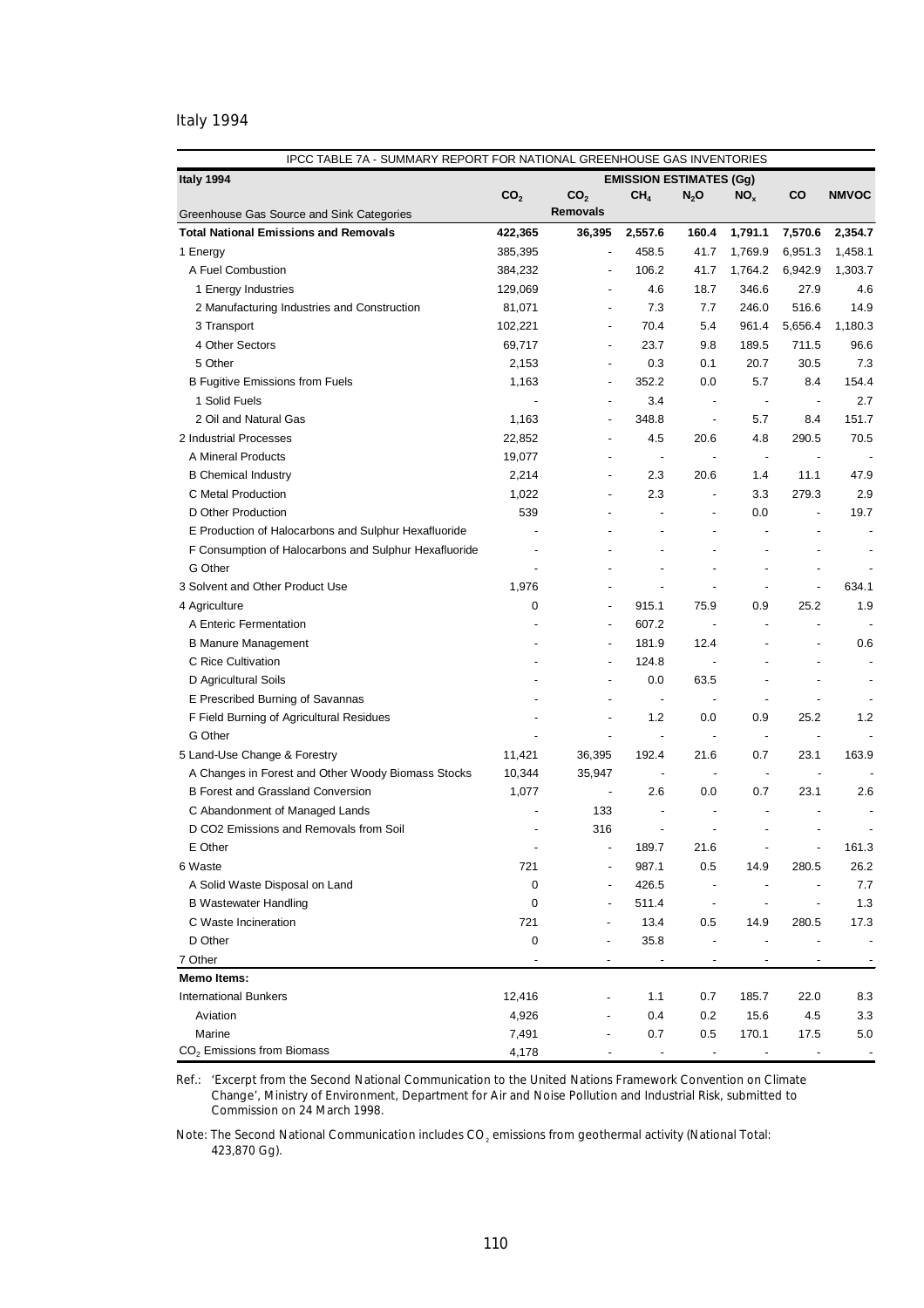# Italy 1995

| Italy 1995<br><b>EMISSION ESTIMATES (Gg)</b><br>co<br>CO <sub>2</sub><br>CO <sub>2</sub><br>CH <sub>4</sub><br><b>NMVOC</b><br>$N_2$ O<br>NO <sub>x</sub><br><b>Removals</b><br>Greenhouse Gas Source and Sink Categories<br><b>Total National Emissions and Removals</b><br>447,644<br>36,199<br>2,515.6<br>161.8<br>1,848.6<br>7,785.7<br>2,374.7<br>467.2<br>1,489.4<br>1 Energy<br>410,278<br>44.0<br>1,827.0<br>7,154.9<br>A Fuel Combustion<br>409,116<br>115.0<br>44.0<br>1,821.3<br>7,146.5<br>1,335.0<br>4.9<br>20.0<br>375.6<br>30.1<br>4.9<br>1 Energy Industries<br>139,180<br>7.3<br>7.9<br>252.9<br>519.7<br>15.2<br>2 Manufacturing Industries and Construction<br>83,043<br>108,842<br>77.1<br>5.5<br>990.7<br>5,894.2<br>1,217.3<br>3 Transport<br>4 Other Sectors<br>25.4<br>10.6<br>190.8<br>685.8<br>93.5<br>76,481<br>5 Other<br>1,569<br>0.1<br>0.1<br>11.3<br>16.7<br>4.1<br>352.2<br>0.0<br>5.7<br>8.4<br>154.4<br><b>B Fugitive Emissions from Fuels</b><br>1,163<br>1 Solid Fuels<br>3.4<br>2.7<br>$\overline{\phantom{a}}$<br>$\overline{\phantom{a}}$<br>$\overline{\phantom{a}}$<br>2 Oil and Natural Gas<br>1,163<br>348.8<br>5.7<br>8.4<br>151.7<br>$\overline{\phantom{a}}$<br>2 Industrial Processes<br>22,985<br>4.6<br>20.4<br>290.8<br>71.1<br>4.8<br>A Mineral Products<br>19,077<br>$\overline{\phantom{a}}$<br>$\blacksquare$<br>$\overline{\phantom{a}}$<br>$\overline{\phantom{a}}$<br>٠<br>2.3<br>20.4<br>11.4<br>48.0<br><b>B</b> Chemical Industry<br>2,335<br>1.4<br>$\overline{\phantom{a}}$<br>C Metal Production<br>1,034<br>2.3<br>279.3<br>2.9<br>3.3<br>$\overline{\phantom{a}}$<br>$\overline{\phantom{a}}$<br>539<br>D Other Production<br>0.0<br>20.2<br>÷,<br>$\overline{a}$<br>E Production of Halocarbons and Sulphur Hexafluoride<br>$\overline{a}$<br>F Consumption of Halocarbons and Sulphur Hexafluoride<br>$\overline{a}$<br>G Other<br>$\overline{a}$<br>٠<br>3 Solvent and Other Product Use<br>1,962<br>629.5<br>$\overline{a}$<br>÷,<br>$\overline{\phantom{a}}$<br>4 Agriculture<br>0<br>871.7<br>75.9<br>0.9<br>25.2<br>1.9<br>٠<br>607.2<br>A Enteric Fermentation<br>$\blacksquare$<br>181.9<br>12.4<br>0.6<br><b>B Manure Management</b><br>C Rice Cultivation<br>81.4<br>$\blacksquare$<br>0.0<br>63.5<br>D Agricultural Soils<br>E Prescribed Burning of Savannas<br>F Field Burning of Agricultural Residues<br>1.2<br>0.9<br>25.2<br>0.0<br>1.2<br>G Other<br>÷,<br>$\blacksquare$<br>$\overline{\phantom{a}}$<br>5 Land-Use Change & Forestry<br>11,692<br>36,199<br>183.3<br>20.9<br>34.2<br>156.1<br>1.0<br>10,344<br>35,947<br>A Changes in Forest and Other Woody Biomass Stocks<br>$\overline{a}$<br><b>B Forest and Grassland Conversion</b><br>1,348<br>3.9<br>0.0<br>1.0<br>34.2<br>3.9<br>$\centering \label{eq:reduced}$<br>C Abandonment of Managed Lands<br>157<br>$\overline{\phantom{a}}$<br>D CO2 Emissions and Removals from Soil<br>95<br>$\overline{a}$<br>E Other<br>179.4<br>20.9<br>152.2<br>727<br>988.8<br>6 Waste<br>0.5<br>14.9<br>280.5<br>26.8<br>464.0<br>A Solid Waste Disposal on Land<br>0<br>8.2<br>$\overline{\phantom{m}}$<br>511.4<br><b>B Wastewater Handling</b><br>1.3<br>0<br>$\overline{\phantom{a}}$<br>C Waste Incineration<br>727<br>13.4<br>280.5<br>17.3<br>0.5<br>14.9<br>D Other<br>0<br>7 Other<br>٠<br>$\overline{\phantom{a}}$<br>$\overline{\phantom{a}}$<br><b>Memo Items:</b><br>13,099<br>193.0<br>23.0<br>8.8<br><b>International Bunkers</b><br>1.1<br>0.7<br>0.4<br>0.2<br>17.5<br>5.0<br>3.7<br>Aviation<br>5,447<br>0.7<br>0.5<br>175.5<br>18.0<br>Marine<br>7,651<br>5.1<br>$CO2$ Emissions from Biomass<br>4,279<br>$\overline{\phantom{a}}$ | IPCC TABLE 7A - SUMMARY REPORT FOR NATIONAL GREENHOUSE GAS INVENTORIES |  |  |  |  |  |  |  |  |  |
|----------------------------------------------------------------------------------------------------------------------------------------------------------------------------------------------------------------------------------------------------------------------------------------------------------------------------------------------------------------------------------------------------------------------------------------------------------------------------------------------------------------------------------------------------------------------------------------------------------------------------------------------------------------------------------------------------------------------------------------------------------------------------------------------------------------------------------------------------------------------------------------------------------------------------------------------------------------------------------------------------------------------------------------------------------------------------------------------------------------------------------------------------------------------------------------------------------------------------------------------------------------------------------------------------------------------------------------------------------------------------------------------------------------------------------------------------------------------------------------------------------------------------------------------------------------------------------------------------------------------------------------------------------------------------------------------------------------------------------------------------------------------------------------------------------------------------------------------------------------------------------------------------------------------------------------------------------------------------------------------------------------------------------------------------------------------------------------------------------------------------------------------------------------------------------------------------------------------------------------------------------------------------------------------------------------------------------------------------------------------------------------------------------------------------------------------------------------------------------------------------------------------------------------------------------------------------------------------------------------------------------------------------------------------------------------------------------------------------------------------------------------------------------------------------------------------------------------------------------------------------------------------------------------------------------------------------------------------------------------------------------------------------------------------------------------------------------------------------------------------------------------------------------------------------------------------------------------------------------------------------------------------------------------------------------------------------------------------------------------------------------------------------------------------------------------------------------------------------------------------------------------------------------------------------------------------------------------------------------------------------------------------------------------------------------------|------------------------------------------------------------------------|--|--|--|--|--|--|--|--|--|
|                                                                                                                                                                                                                                                                                                                                                                                                                                                                                                                                                                                                                                                                                                                                                                                                                                                                                                                                                                                                                                                                                                                                                                                                                                                                                                                                                                                                                                                                                                                                                                                                                                                                                                                                                                                                                                                                                                                                                                                                                                                                                                                                                                                                                                                                                                                                                                                                                                                                                                                                                                                                                                                                                                                                                                                                                                                                                                                                                                                                                                                                                                                                                                                                                                                                                                                                                                                                                                                                                                                                                                                                                                                                                        |                                                                        |  |  |  |  |  |  |  |  |  |
|                                                                                                                                                                                                                                                                                                                                                                                                                                                                                                                                                                                                                                                                                                                                                                                                                                                                                                                                                                                                                                                                                                                                                                                                                                                                                                                                                                                                                                                                                                                                                                                                                                                                                                                                                                                                                                                                                                                                                                                                                                                                                                                                                                                                                                                                                                                                                                                                                                                                                                                                                                                                                                                                                                                                                                                                                                                                                                                                                                                                                                                                                                                                                                                                                                                                                                                                                                                                                                                                                                                                                                                                                                                                                        |                                                                        |  |  |  |  |  |  |  |  |  |
|                                                                                                                                                                                                                                                                                                                                                                                                                                                                                                                                                                                                                                                                                                                                                                                                                                                                                                                                                                                                                                                                                                                                                                                                                                                                                                                                                                                                                                                                                                                                                                                                                                                                                                                                                                                                                                                                                                                                                                                                                                                                                                                                                                                                                                                                                                                                                                                                                                                                                                                                                                                                                                                                                                                                                                                                                                                                                                                                                                                                                                                                                                                                                                                                                                                                                                                                                                                                                                                                                                                                                                                                                                                                                        |                                                                        |  |  |  |  |  |  |  |  |  |
|                                                                                                                                                                                                                                                                                                                                                                                                                                                                                                                                                                                                                                                                                                                                                                                                                                                                                                                                                                                                                                                                                                                                                                                                                                                                                                                                                                                                                                                                                                                                                                                                                                                                                                                                                                                                                                                                                                                                                                                                                                                                                                                                                                                                                                                                                                                                                                                                                                                                                                                                                                                                                                                                                                                                                                                                                                                                                                                                                                                                                                                                                                                                                                                                                                                                                                                                                                                                                                                                                                                                                                                                                                                                                        |                                                                        |  |  |  |  |  |  |  |  |  |
|                                                                                                                                                                                                                                                                                                                                                                                                                                                                                                                                                                                                                                                                                                                                                                                                                                                                                                                                                                                                                                                                                                                                                                                                                                                                                                                                                                                                                                                                                                                                                                                                                                                                                                                                                                                                                                                                                                                                                                                                                                                                                                                                                                                                                                                                                                                                                                                                                                                                                                                                                                                                                                                                                                                                                                                                                                                                                                                                                                                                                                                                                                                                                                                                                                                                                                                                                                                                                                                                                                                                                                                                                                                                                        |                                                                        |  |  |  |  |  |  |  |  |  |
|                                                                                                                                                                                                                                                                                                                                                                                                                                                                                                                                                                                                                                                                                                                                                                                                                                                                                                                                                                                                                                                                                                                                                                                                                                                                                                                                                                                                                                                                                                                                                                                                                                                                                                                                                                                                                                                                                                                                                                                                                                                                                                                                                                                                                                                                                                                                                                                                                                                                                                                                                                                                                                                                                                                                                                                                                                                                                                                                                                                                                                                                                                                                                                                                                                                                                                                                                                                                                                                                                                                                                                                                                                                                                        |                                                                        |  |  |  |  |  |  |  |  |  |
|                                                                                                                                                                                                                                                                                                                                                                                                                                                                                                                                                                                                                                                                                                                                                                                                                                                                                                                                                                                                                                                                                                                                                                                                                                                                                                                                                                                                                                                                                                                                                                                                                                                                                                                                                                                                                                                                                                                                                                                                                                                                                                                                                                                                                                                                                                                                                                                                                                                                                                                                                                                                                                                                                                                                                                                                                                                                                                                                                                                                                                                                                                                                                                                                                                                                                                                                                                                                                                                                                                                                                                                                                                                                                        |                                                                        |  |  |  |  |  |  |  |  |  |
|                                                                                                                                                                                                                                                                                                                                                                                                                                                                                                                                                                                                                                                                                                                                                                                                                                                                                                                                                                                                                                                                                                                                                                                                                                                                                                                                                                                                                                                                                                                                                                                                                                                                                                                                                                                                                                                                                                                                                                                                                                                                                                                                                                                                                                                                                                                                                                                                                                                                                                                                                                                                                                                                                                                                                                                                                                                                                                                                                                                                                                                                                                                                                                                                                                                                                                                                                                                                                                                                                                                                                                                                                                                                                        |                                                                        |  |  |  |  |  |  |  |  |  |
|                                                                                                                                                                                                                                                                                                                                                                                                                                                                                                                                                                                                                                                                                                                                                                                                                                                                                                                                                                                                                                                                                                                                                                                                                                                                                                                                                                                                                                                                                                                                                                                                                                                                                                                                                                                                                                                                                                                                                                                                                                                                                                                                                                                                                                                                                                                                                                                                                                                                                                                                                                                                                                                                                                                                                                                                                                                                                                                                                                                                                                                                                                                                                                                                                                                                                                                                                                                                                                                                                                                                                                                                                                                                                        |                                                                        |  |  |  |  |  |  |  |  |  |
|                                                                                                                                                                                                                                                                                                                                                                                                                                                                                                                                                                                                                                                                                                                                                                                                                                                                                                                                                                                                                                                                                                                                                                                                                                                                                                                                                                                                                                                                                                                                                                                                                                                                                                                                                                                                                                                                                                                                                                                                                                                                                                                                                                                                                                                                                                                                                                                                                                                                                                                                                                                                                                                                                                                                                                                                                                                                                                                                                                                                                                                                                                                                                                                                                                                                                                                                                                                                                                                                                                                                                                                                                                                                                        |                                                                        |  |  |  |  |  |  |  |  |  |
|                                                                                                                                                                                                                                                                                                                                                                                                                                                                                                                                                                                                                                                                                                                                                                                                                                                                                                                                                                                                                                                                                                                                                                                                                                                                                                                                                                                                                                                                                                                                                                                                                                                                                                                                                                                                                                                                                                                                                                                                                                                                                                                                                                                                                                                                                                                                                                                                                                                                                                                                                                                                                                                                                                                                                                                                                                                                                                                                                                                                                                                                                                                                                                                                                                                                                                                                                                                                                                                                                                                                                                                                                                                                                        |                                                                        |  |  |  |  |  |  |  |  |  |
|                                                                                                                                                                                                                                                                                                                                                                                                                                                                                                                                                                                                                                                                                                                                                                                                                                                                                                                                                                                                                                                                                                                                                                                                                                                                                                                                                                                                                                                                                                                                                                                                                                                                                                                                                                                                                                                                                                                                                                                                                                                                                                                                                                                                                                                                                                                                                                                                                                                                                                                                                                                                                                                                                                                                                                                                                                                                                                                                                                                                                                                                                                                                                                                                                                                                                                                                                                                                                                                                                                                                                                                                                                                                                        |                                                                        |  |  |  |  |  |  |  |  |  |
|                                                                                                                                                                                                                                                                                                                                                                                                                                                                                                                                                                                                                                                                                                                                                                                                                                                                                                                                                                                                                                                                                                                                                                                                                                                                                                                                                                                                                                                                                                                                                                                                                                                                                                                                                                                                                                                                                                                                                                                                                                                                                                                                                                                                                                                                                                                                                                                                                                                                                                                                                                                                                                                                                                                                                                                                                                                                                                                                                                                                                                                                                                                                                                                                                                                                                                                                                                                                                                                                                                                                                                                                                                                                                        |                                                                        |  |  |  |  |  |  |  |  |  |
|                                                                                                                                                                                                                                                                                                                                                                                                                                                                                                                                                                                                                                                                                                                                                                                                                                                                                                                                                                                                                                                                                                                                                                                                                                                                                                                                                                                                                                                                                                                                                                                                                                                                                                                                                                                                                                                                                                                                                                                                                                                                                                                                                                                                                                                                                                                                                                                                                                                                                                                                                                                                                                                                                                                                                                                                                                                                                                                                                                                                                                                                                                                                                                                                                                                                                                                                                                                                                                                                                                                                                                                                                                                                                        |                                                                        |  |  |  |  |  |  |  |  |  |
|                                                                                                                                                                                                                                                                                                                                                                                                                                                                                                                                                                                                                                                                                                                                                                                                                                                                                                                                                                                                                                                                                                                                                                                                                                                                                                                                                                                                                                                                                                                                                                                                                                                                                                                                                                                                                                                                                                                                                                                                                                                                                                                                                                                                                                                                                                                                                                                                                                                                                                                                                                                                                                                                                                                                                                                                                                                                                                                                                                                                                                                                                                                                                                                                                                                                                                                                                                                                                                                                                                                                                                                                                                                                                        |                                                                        |  |  |  |  |  |  |  |  |  |
|                                                                                                                                                                                                                                                                                                                                                                                                                                                                                                                                                                                                                                                                                                                                                                                                                                                                                                                                                                                                                                                                                                                                                                                                                                                                                                                                                                                                                                                                                                                                                                                                                                                                                                                                                                                                                                                                                                                                                                                                                                                                                                                                                                                                                                                                                                                                                                                                                                                                                                                                                                                                                                                                                                                                                                                                                                                                                                                                                                                                                                                                                                                                                                                                                                                                                                                                                                                                                                                                                                                                                                                                                                                                                        |                                                                        |  |  |  |  |  |  |  |  |  |
|                                                                                                                                                                                                                                                                                                                                                                                                                                                                                                                                                                                                                                                                                                                                                                                                                                                                                                                                                                                                                                                                                                                                                                                                                                                                                                                                                                                                                                                                                                                                                                                                                                                                                                                                                                                                                                                                                                                                                                                                                                                                                                                                                                                                                                                                                                                                                                                                                                                                                                                                                                                                                                                                                                                                                                                                                                                                                                                                                                                                                                                                                                                                                                                                                                                                                                                                                                                                                                                                                                                                                                                                                                                                                        |                                                                        |  |  |  |  |  |  |  |  |  |
|                                                                                                                                                                                                                                                                                                                                                                                                                                                                                                                                                                                                                                                                                                                                                                                                                                                                                                                                                                                                                                                                                                                                                                                                                                                                                                                                                                                                                                                                                                                                                                                                                                                                                                                                                                                                                                                                                                                                                                                                                                                                                                                                                                                                                                                                                                                                                                                                                                                                                                                                                                                                                                                                                                                                                                                                                                                                                                                                                                                                                                                                                                                                                                                                                                                                                                                                                                                                                                                                                                                                                                                                                                                                                        |                                                                        |  |  |  |  |  |  |  |  |  |
|                                                                                                                                                                                                                                                                                                                                                                                                                                                                                                                                                                                                                                                                                                                                                                                                                                                                                                                                                                                                                                                                                                                                                                                                                                                                                                                                                                                                                                                                                                                                                                                                                                                                                                                                                                                                                                                                                                                                                                                                                                                                                                                                                                                                                                                                                                                                                                                                                                                                                                                                                                                                                                                                                                                                                                                                                                                                                                                                                                                                                                                                                                                                                                                                                                                                                                                                                                                                                                                                                                                                                                                                                                                                                        |                                                                        |  |  |  |  |  |  |  |  |  |
|                                                                                                                                                                                                                                                                                                                                                                                                                                                                                                                                                                                                                                                                                                                                                                                                                                                                                                                                                                                                                                                                                                                                                                                                                                                                                                                                                                                                                                                                                                                                                                                                                                                                                                                                                                                                                                                                                                                                                                                                                                                                                                                                                                                                                                                                                                                                                                                                                                                                                                                                                                                                                                                                                                                                                                                                                                                                                                                                                                                                                                                                                                                                                                                                                                                                                                                                                                                                                                                                                                                                                                                                                                                                                        |                                                                        |  |  |  |  |  |  |  |  |  |
|                                                                                                                                                                                                                                                                                                                                                                                                                                                                                                                                                                                                                                                                                                                                                                                                                                                                                                                                                                                                                                                                                                                                                                                                                                                                                                                                                                                                                                                                                                                                                                                                                                                                                                                                                                                                                                                                                                                                                                                                                                                                                                                                                                                                                                                                                                                                                                                                                                                                                                                                                                                                                                                                                                                                                                                                                                                                                                                                                                                                                                                                                                                                                                                                                                                                                                                                                                                                                                                                                                                                                                                                                                                                                        |                                                                        |  |  |  |  |  |  |  |  |  |
|                                                                                                                                                                                                                                                                                                                                                                                                                                                                                                                                                                                                                                                                                                                                                                                                                                                                                                                                                                                                                                                                                                                                                                                                                                                                                                                                                                                                                                                                                                                                                                                                                                                                                                                                                                                                                                                                                                                                                                                                                                                                                                                                                                                                                                                                                                                                                                                                                                                                                                                                                                                                                                                                                                                                                                                                                                                                                                                                                                                                                                                                                                                                                                                                                                                                                                                                                                                                                                                                                                                                                                                                                                                                                        |                                                                        |  |  |  |  |  |  |  |  |  |
|                                                                                                                                                                                                                                                                                                                                                                                                                                                                                                                                                                                                                                                                                                                                                                                                                                                                                                                                                                                                                                                                                                                                                                                                                                                                                                                                                                                                                                                                                                                                                                                                                                                                                                                                                                                                                                                                                                                                                                                                                                                                                                                                                                                                                                                                                                                                                                                                                                                                                                                                                                                                                                                                                                                                                                                                                                                                                                                                                                                                                                                                                                                                                                                                                                                                                                                                                                                                                                                                                                                                                                                                                                                                                        |                                                                        |  |  |  |  |  |  |  |  |  |
|                                                                                                                                                                                                                                                                                                                                                                                                                                                                                                                                                                                                                                                                                                                                                                                                                                                                                                                                                                                                                                                                                                                                                                                                                                                                                                                                                                                                                                                                                                                                                                                                                                                                                                                                                                                                                                                                                                                                                                                                                                                                                                                                                                                                                                                                                                                                                                                                                                                                                                                                                                                                                                                                                                                                                                                                                                                                                                                                                                                                                                                                                                                                                                                                                                                                                                                                                                                                                                                                                                                                                                                                                                                                                        |                                                                        |  |  |  |  |  |  |  |  |  |
|                                                                                                                                                                                                                                                                                                                                                                                                                                                                                                                                                                                                                                                                                                                                                                                                                                                                                                                                                                                                                                                                                                                                                                                                                                                                                                                                                                                                                                                                                                                                                                                                                                                                                                                                                                                                                                                                                                                                                                                                                                                                                                                                                                                                                                                                                                                                                                                                                                                                                                                                                                                                                                                                                                                                                                                                                                                                                                                                                                                                                                                                                                                                                                                                                                                                                                                                                                                                                                                                                                                                                                                                                                                                                        |                                                                        |  |  |  |  |  |  |  |  |  |
|                                                                                                                                                                                                                                                                                                                                                                                                                                                                                                                                                                                                                                                                                                                                                                                                                                                                                                                                                                                                                                                                                                                                                                                                                                                                                                                                                                                                                                                                                                                                                                                                                                                                                                                                                                                                                                                                                                                                                                                                                                                                                                                                                                                                                                                                                                                                                                                                                                                                                                                                                                                                                                                                                                                                                                                                                                                                                                                                                                                                                                                                                                                                                                                                                                                                                                                                                                                                                                                                                                                                                                                                                                                                                        |                                                                        |  |  |  |  |  |  |  |  |  |
|                                                                                                                                                                                                                                                                                                                                                                                                                                                                                                                                                                                                                                                                                                                                                                                                                                                                                                                                                                                                                                                                                                                                                                                                                                                                                                                                                                                                                                                                                                                                                                                                                                                                                                                                                                                                                                                                                                                                                                                                                                                                                                                                                                                                                                                                                                                                                                                                                                                                                                                                                                                                                                                                                                                                                                                                                                                                                                                                                                                                                                                                                                                                                                                                                                                                                                                                                                                                                                                                                                                                                                                                                                                                                        |                                                                        |  |  |  |  |  |  |  |  |  |
|                                                                                                                                                                                                                                                                                                                                                                                                                                                                                                                                                                                                                                                                                                                                                                                                                                                                                                                                                                                                                                                                                                                                                                                                                                                                                                                                                                                                                                                                                                                                                                                                                                                                                                                                                                                                                                                                                                                                                                                                                                                                                                                                                                                                                                                                                                                                                                                                                                                                                                                                                                                                                                                                                                                                                                                                                                                                                                                                                                                                                                                                                                                                                                                                                                                                                                                                                                                                                                                                                                                                                                                                                                                                                        |                                                                        |  |  |  |  |  |  |  |  |  |
|                                                                                                                                                                                                                                                                                                                                                                                                                                                                                                                                                                                                                                                                                                                                                                                                                                                                                                                                                                                                                                                                                                                                                                                                                                                                                                                                                                                                                                                                                                                                                                                                                                                                                                                                                                                                                                                                                                                                                                                                                                                                                                                                                                                                                                                                                                                                                                                                                                                                                                                                                                                                                                                                                                                                                                                                                                                                                                                                                                                                                                                                                                                                                                                                                                                                                                                                                                                                                                                                                                                                                                                                                                                                                        |                                                                        |  |  |  |  |  |  |  |  |  |
|                                                                                                                                                                                                                                                                                                                                                                                                                                                                                                                                                                                                                                                                                                                                                                                                                                                                                                                                                                                                                                                                                                                                                                                                                                                                                                                                                                                                                                                                                                                                                                                                                                                                                                                                                                                                                                                                                                                                                                                                                                                                                                                                                                                                                                                                                                                                                                                                                                                                                                                                                                                                                                                                                                                                                                                                                                                                                                                                                                                                                                                                                                                                                                                                                                                                                                                                                                                                                                                                                                                                                                                                                                                                                        |                                                                        |  |  |  |  |  |  |  |  |  |
|                                                                                                                                                                                                                                                                                                                                                                                                                                                                                                                                                                                                                                                                                                                                                                                                                                                                                                                                                                                                                                                                                                                                                                                                                                                                                                                                                                                                                                                                                                                                                                                                                                                                                                                                                                                                                                                                                                                                                                                                                                                                                                                                                                                                                                                                                                                                                                                                                                                                                                                                                                                                                                                                                                                                                                                                                                                                                                                                                                                                                                                                                                                                                                                                                                                                                                                                                                                                                                                                                                                                                                                                                                                                                        |                                                                        |  |  |  |  |  |  |  |  |  |
|                                                                                                                                                                                                                                                                                                                                                                                                                                                                                                                                                                                                                                                                                                                                                                                                                                                                                                                                                                                                                                                                                                                                                                                                                                                                                                                                                                                                                                                                                                                                                                                                                                                                                                                                                                                                                                                                                                                                                                                                                                                                                                                                                                                                                                                                                                                                                                                                                                                                                                                                                                                                                                                                                                                                                                                                                                                                                                                                                                                                                                                                                                                                                                                                                                                                                                                                                                                                                                                                                                                                                                                                                                                                                        |                                                                        |  |  |  |  |  |  |  |  |  |
|                                                                                                                                                                                                                                                                                                                                                                                                                                                                                                                                                                                                                                                                                                                                                                                                                                                                                                                                                                                                                                                                                                                                                                                                                                                                                                                                                                                                                                                                                                                                                                                                                                                                                                                                                                                                                                                                                                                                                                                                                                                                                                                                                                                                                                                                                                                                                                                                                                                                                                                                                                                                                                                                                                                                                                                                                                                                                                                                                                                                                                                                                                                                                                                                                                                                                                                                                                                                                                                                                                                                                                                                                                                                                        |                                                                        |  |  |  |  |  |  |  |  |  |
|                                                                                                                                                                                                                                                                                                                                                                                                                                                                                                                                                                                                                                                                                                                                                                                                                                                                                                                                                                                                                                                                                                                                                                                                                                                                                                                                                                                                                                                                                                                                                                                                                                                                                                                                                                                                                                                                                                                                                                                                                                                                                                                                                                                                                                                                                                                                                                                                                                                                                                                                                                                                                                                                                                                                                                                                                                                                                                                                                                                                                                                                                                                                                                                                                                                                                                                                                                                                                                                                                                                                                                                                                                                                                        |                                                                        |  |  |  |  |  |  |  |  |  |
|                                                                                                                                                                                                                                                                                                                                                                                                                                                                                                                                                                                                                                                                                                                                                                                                                                                                                                                                                                                                                                                                                                                                                                                                                                                                                                                                                                                                                                                                                                                                                                                                                                                                                                                                                                                                                                                                                                                                                                                                                                                                                                                                                                                                                                                                                                                                                                                                                                                                                                                                                                                                                                                                                                                                                                                                                                                                                                                                                                                                                                                                                                                                                                                                                                                                                                                                                                                                                                                                                                                                                                                                                                                                                        |                                                                        |  |  |  |  |  |  |  |  |  |
|                                                                                                                                                                                                                                                                                                                                                                                                                                                                                                                                                                                                                                                                                                                                                                                                                                                                                                                                                                                                                                                                                                                                                                                                                                                                                                                                                                                                                                                                                                                                                                                                                                                                                                                                                                                                                                                                                                                                                                                                                                                                                                                                                                                                                                                                                                                                                                                                                                                                                                                                                                                                                                                                                                                                                                                                                                                                                                                                                                                                                                                                                                                                                                                                                                                                                                                                                                                                                                                                                                                                                                                                                                                                                        |                                                                        |  |  |  |  |  |  |  |  |  |
|                                                                                                                                                                                                                                                                                                                                                                                                                                                                                                                                                                                                                                                                                                                                                                                                                                                                                                                                                                                                                                                                                                                                                                                                                                                                                                                                                                                                                                                                                                                                                                                                                                                                                                                                                                                                                                                                                                                                                                                                                                                                                                                                                                                                                                                                                                                                                                                                                                                                                                                                                                                                                                                                                                                                                                                                                                                                                                                                                                                                                                                                                                                                                                                                                                                                                                                                                                                                                                                                                                                                                                                                                                                                                        |                                                                        |  |  |  |  |  |  |  |  |  |
|                                                                                                                                                                                                                                                                                                                                                                                                                                                                                                                                                                                                                                                                                                                                                                                                                                                                                                                                                                                                                                                                                                                                                                                                                                                                                                                                                                                                                                                                                                                                                                                                                                                                                                                                                                                                                                                                                                                                                                                                                                                                                                                                                                                                                                                                                                                                                                                                                                                                                                                                                                                                                                                                                                                                                                                                                                                                                                                                                                                                                                                                                                                                                                                                                                                                                                                                                                                                                                                                                                                                                                                                                                                                                        |                                                                        |  |  |  |  |  |  |  |  |  |
|                                                                                                                                                                                                                                                                                                                                                                                                                                                                                                                                                                                                                                                                                                                                                                                                                                                                                                                                                                                                                                                                                                                                                                                                                                                                                                                                                                                                                                                                                                                                                                                                                                                                                                                                                                                                                                                                                                                                                                                                                                                                                                                                                                                                                                                                                                                                                                                                                                                                                                                                                                                                                                                                                                                                                                                                                                                                                                                                                                                                                                                                                                                                                                                                                                                                                                                                                                                                                                                                                                                                                                                                                                                                                        |                                                                        |  |  |  |  |  |  |  |  |  |
|                                                                                                                                                                                                                                                                                                                                                                                                                                                                                                                                                                                                                                                                                                                                                                                                                                                                                                                                                                                                                                                                                                                                                                                                                                                                                                                                                                                                                                                                                                                                                                                                                                                                                                                                                                                                                                                                                                                                                                                                                                                                                                                                                                                                                                                                                                                                                                                                                                                                                                                                                                                                                                                                                                                                                                                                                                                                                                                                                                                                                                                                                                                                                                                                                                                                                                                                                                                                                                                                                                                                                                                                                                                                                        |                                                                        |  |  |  |  |  |  |  |  |  |
|                                                                                                                                                                                                                                                                                                                                                                                                                                                                                                                                                                                                                                                                                                                                                                                                                                                                                                                                                                                                                                                                                                                                                                                                                                                                                                                                                                                                                                                                                                                                                                                                                                                                                                                                                                                                                                                                                                                                                                                                                                                                                                                                                                                                                                                                                                                                                                                                                                                                                                                                                                                                                                                                                                                                                                                                                                                                                                                                                                                                                                                                                                                                                                                                                                                                                                                                                                                                                                                                                                                                                                                                                                                                                        |                                                                        |  |  |  |  |  |  |  |  |  |
|                                                                                                                                                                                                                                                                                                                                                                                                                                                                                                                                                                                                                                                                                                                                                                                                                                                                                                                                                                                                                                                                                                                                                                                                                                                                                                                                                                                                                                                                                                                                                                                                                                                                                                                                                                                                                                                                                                                                                                                                                                                                                                                                                                                                                                                                                                                                                                                                                                                                                                                                                                                                                                                                                                                                                                                                                                                                                                                                                                                                                                                                                                                                                                                                                                                                                                                                                                                                                                                                                                                                                                                                                                                                                        |                                                                        |  |  |  |  |  |  |  |  |  |
|                                                                                                                                                                                                                                                                                                                                                                                                                                                                                                                                                                                                                                                                                                                                                                                                                                                                                                                                                                                                                                                                                                                                                                                                                                                                                                                                                                                                                                                                                                                                                                                                                                                                                                                                                                                                                                                                                                                                                                                                                                                                                                                                                                                                                                                                                                                                                                                                                                                                                                                                                                                                                                                                                                                                                                                                                                                                                                                                                                                                                                                                                                                                                                                                                                                                                                                                                                                                                                                                                                                                                                                                                                                                                        |                                                                        |  |  |  |  |  |  |  |  |  |
|                                                                                                                                                                                                                                                                                                                                                                                                                                                                                                                                                                                                                                                                                                                                                                                                                                                                                                                                                                                                                                                                                                                                                                                                                                                                                                                                                                                                                                                                                                                                                                                                                                                                                                                                                                                                                                                                                                                                                                                                                                                                                                                                                                                                                                                                                                                                                                                                                                                                                                                                                                                                                                                                                                                                                                                                                                                                                                                                                                                                                                                                                                                                                                                                                                                                                                                                                                                                                                                                                                                                                                                                                                                                                        |                                                                        |  |  |  |  |  |  |  |  |  |
|                                                                                                                                                                                                                                                                                                                                                                                                                                                                                                                                                                                                                                                                                                                                                                                                                                                                                                                                                                                                                                                                                                                                                                                                                                                                                                                                                                                                                                                                                                                                                                                                                                                                                                                                                                                                                                                                                                                                                                                                                                                                                                                                                                                                                                                                                                                                                                                                                                                                                                                                                                                                                                                                                                                                                                                                                                                                                                                                                                                                                                                                                                                                                                                                                                                                                                                                                                                                                                                                                                                                                                                                                                                                                        |                                                                        |  |  |  |  |  |  |  |  |  |
|                                                                                                                                                                                                                                                                                                                                                                                                                                                                                                                                                                                                                                                                                                                                                                                                                                                                                                                                                                                                                                                                                                                                                                                                                                                                                                                                                                                                                                                                                                                                                                                                                                                                                                                                                                                                                                                                                                                                                                                                                                                                                                                                                                                                                                                                                                                                                                                                                                                                                                                                                                                                                                                                                                                                                                                                                                                                                                                                                                                                                                                                                                                                                                                                                                                                                                                                                                                                                                                                                                                                                                                                                                                                                        |                                                                        |  |  |  |  |  |  |  |  |  |
|                                                                                                                                                                                                                                                                                                                                                                                                                                                                                                                                                                                                                                                                                                                                                                                                                                                                                                                                                                                                                                                                                                                                                                                                                                                                                                                                                                                                                                                                                                                                                                                                                                                                                                                                                                                                                                                                                                                                                                                                                                                                                                                                                                                                                                                                                                                                                                                                                                                                                                                                                                                                                                                                                                                                                                                                                                                                                                                                                                                                                                                                                                                                                                                                                                                                                                                                                                                                                                                                                                                                                                                                                                                                                        |                                                                        |  |  |  |  |  |  |  |  |  |
|                                                                                                                                                                                                                                                                                                                                                                                                                                                                                                                                                                                                                                                                                                                                                                                                                                                                                                                                                                                                                                                                                                                                                                                                                                                                                                                                                                                                                                                                                                                                                                                                                                                                                                                                                                                                                                                                                                                                                                                                                                                                                                                                                                                                                                                                                                                                                                                                                                                                                                                                                                                                                                                                                                                                                                                                                                                                                                                                                                                                                                                                                                                                                                                                                                                                                                                                                                                                                                                                                                                                                                                                                                                                                        |                                                                        |  |  |  |  |  |  |  |  |  |

Ref.: *'Excerpt from the Second National Communication to the United Nations Framework Convention on Climate Change',* Ministry of Environment, Department for Air and Noise Pollution and Industrial Risk, submitted to Commission on 24 March 1998.

Note: The Second National Communication includes  $CO<sub>2</sub>$  emissions from geothermal activity (National Total: 449,159 Gg).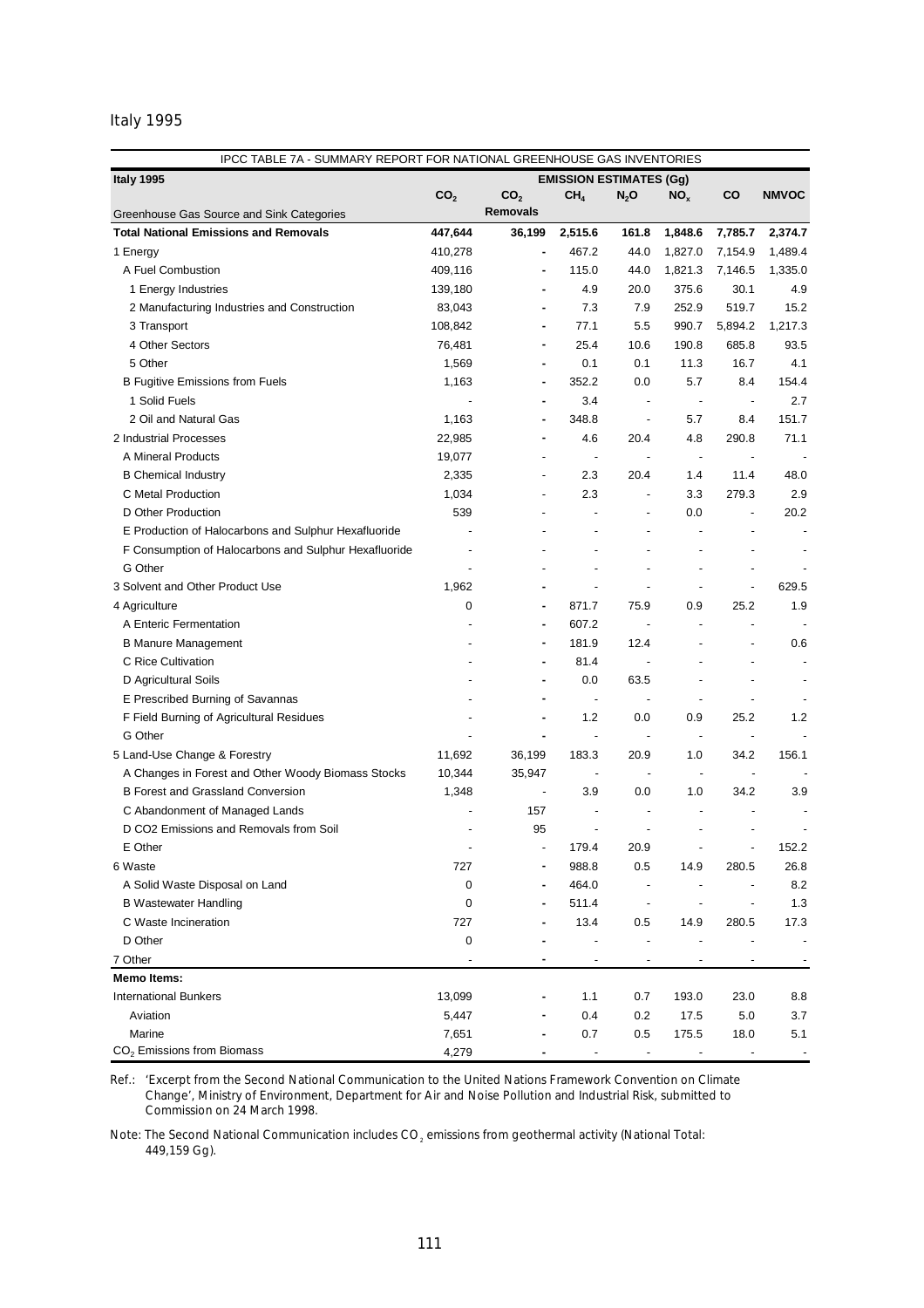| IPCC TABLE 7A - SUMMARY REPORT FOR NATIONAL GREENHOUSE GAS INVENTORIES |                 |                                |                                            |                          |                          |                          |                          |
|------------------------------------------------------------------------|-----------------|--------------------------------|--------------------------------------------|--------------------------|--------------------------|--------------------------|--------------------------|
| Luxembourg 1990                                                        |                 | <b>EMISSION ESTIMATES (Gg)</b> |                                            |                          |                          |                          |                          |
|                                                                        | CO <sub>2</sub> | CO <sub>2</sub>                | CH <sub>4</sub>                            | $N_2$ O                  | NO <sub>x</sub>          | CO                       | <b>NMVOC</b>             |
| Greenhouse Gas Source and Sink Categories                              |                 | <b>Removals</b>                |                                            |                          |                          |                          |                          |
| <b>Total National Emissions and Removals</b>                           | 13,300          | 0                              | 24.0                                       | 1.0                      | 23.0                     | 171.0                    | 19.0                     |
| 1 Energy                                                               | 12,600          |                                | 2.0<br>÷,                                  | $\overline{\phantom{a}}$ | 23.0                     | 154.0                    | 14.0                     |
| A Fuel Combustion                                                      | 12,600          |                                | 0.0                                        | $\overline{\phantom{a}}$ | 23.0                     | 154.0                    | 12.0                     |
| 1 Energy Industries                                                    | 1,900           |                                | 0.0<br>÷,                                  | $\overline{\phantom{a}}$ | 1.0                      | 1.0                      |                          |
| 2 Manufacturing Industries and Construction                            | 6,600           |                                |                                            | $\overline{\phantom{a}}$ | 11.0                     | 98.0                     | 1.0                      |
| 3 Transport                                                            | 2,900           |                                |                                            | $\overline{\phantom{a}}$ | 11.0                     | 48.0                     | 11.0                     |
| 4 Other Sectors                                                        | 1,100           |                                | $\overline{a}$                             | $\overline{a}$           | 1.0                      | 6.0                      | 1.0                      |
| 5 Other                                                                | 100             |                                | $\overline{\phantom{a}}$                   | $\overline{a}$           | $\overline{\phantom{a}}$ | 1.0                      |                          |
| <b>B Fugitive Emissions from Fuels</b>                                 | 0               |                                | 2.0<br>$\overline{a}$                      | 0.0                      | 0.0                      | 0.0                      | 2.0                      |
| 1 Solid Fuels                                                          |                 |                                | $\overline{\phantom{a}}$                   | 0.0                      | $\overline{\phantom{a}}$ |                          |                          |
| 2 Oil and Natural Gas                                                  |                 |                                | 2.0<br>$\overline{\phantom{a}}$            | 0.0                      | $\overline{\phantom{a}}$ | $\overline{a}$           | 2.0                      |
| 2 Industrial Processes                                                 | 600             |                                | 0.0<br>$\overline{\phantom{a}}$            | 1.0                      | 0.0                      | 17.0                     | 1.0                      |
| A Mineral Products                                                     |                 |                                | $\blacksquare$<br>$\overline{\phantom{a}}$ | ÷,                       | $\overline{a}$           |                          |                          |
| <b>B Chemical Industry</b>                                             |                 |                                |                                            | $\overline{\phantom{a}}$ |                          |                          |                          |
| C Metal Production                                                     |                 |                                | $\overline{\phantom{0}}$                   | $\overline{\phantom{a}}$ |                          |                          |                          |
| D Other Production                                                     |                 |                                |                                            | $\overline{a}$           |                          |                          |                          |
| E Production of Halocarbons and Sulphur Hexafluoride                   |                 |                                |                                            | $\overline{a}$           |                          |                          | $\blacksquare$           |
| F Consumption of Halocarbons and Sulphur Hexafluoride                  |                 |                                |                                            | $\overline{\phantom{a}}$ |                          | $\overline{\phantom{a}}$ | $\overline{\phantom{a}}$ |
| G Other                                                                |                 |                                | $\overline{\phantom{a}}$                   | $\overline{\phantom{a}}$ | $\overline{\phantom{a}}$ | $\overline{\phantom{a}}$ | $\overline{\phantom{a}}$ |
| 3 Solvent and Other Product Use                                        | 0               |                                | 0.0<br>$\overline{\phantom{a}}$            | $\overline{\phantom{a}}$ | 0.0                      | 0.0                      | 4.0                      |
| 4 Agriculture                                                          | 0               |                                | 18.0<br>$\blacksquare$                     | $\overline{a}$           | 0.0                      | 0.0                      | 1.0                      |
| A Enteric Fermentation                                                 |                 |                                | 16.0<br>$\overline{\phantom{a}}$           | $\overline{\phantom{a}}$ | $\overline{a}$           |                          | $\overline{\phantom{a}}$ |
| <b>B Manure Management</b>                                             |                 |                                | 2.0<br>$\overline{\phantom{a}}$            | $\overline{\phantom{a}}$ | -                        | $\overline{\phantom{a}}$ | $\blacksquare$           |
| C Rice Cultivation                                                     |                 |                                | $\overline{\phantom{a}}$                   |                          | $\overline{a}$           | $\overline{\phantom{a}}$ | $\blacksquare$           |
| D Agricultural Soils                                                   |                 |                                |                                            |                          |                          |                          |                          |
| E Prescribed Burning of Savannas                                       |                 |                                |                                            |                          |                          |                          |                          |
| F Field Burning of Agricultural Residues                               |                 |                                | ÷                                          |                          |                          |                          |                          |
| G Other                                                                |                 |                                |                                            |                          |                          |                          |                          |
| 5 Land-Use Change & Forestry                                           |                 |                                |                                            |                          |                          | $\overline{\phantom{a}}$ |                          |
| A Changes in Forest and Other Woody Biomass Stocks                     |                 |                                |                                            | $\overline{a}$           |                          |                          |                          |
| <b>B Forest and Grassland Conversion</b>                               |                 |                                |                                            |                          |                          |                          |                          |
| C Abandonment of Managed Lands                                         |                 |                                |                                            |                          |                          |                          |                          |
| D CO2 Emissions and Removals from Soil                                 |                 |                                |                                            | $\overline{\phantom{a}}$ | $\overline{a}$           | $\overline{a}$           |                          |
| E Other                                                                |                 |                                |                                            |                          |                          |                          |                          |
|                                                                        |                 |                                | $\overline{\phantom{a}}$                   | $\overline{\phantom{a}}$ |                          |                          | $\overline{\phantom{m}}$ |
| 6 Waste                                                                | 100             |                                | 4.0                                        | 0.0                      | 1.0                      | 0.0                      | 0.0                      |
| A Solid Waste Disposal on Land                                         | 1               |                                | 4.0                                        | $\overline{\phantom{a}}$ |                          |                          |                          |
| <b>B Wastewater Handling</b>                                           |                 |                                | 1.0                                        |                          |                          |                          |                          |
| C Waste Incineration                                                   |                 |                                | $\overline{\phantom{a}}$                   |                          |                          |                          |                          |
| D Other                                                                | 100             |                                | 1.0                                        |                          |                          |                          |                          |
| 7 Other                                                                |                 |                                |                                            |                          |                          |                          |                          |
| <b>Memo Items:</b>                                                     |                 |                                |                                            |                          |                          |                          |                          |
| <b>International Bunkers</b>                                           | 300             |                                |                                            |                          |                          |                          |                          |
| Aviation                                                               | 300             |                                |                                            |                          |                          |                          |                          |
| Marine                                                                 | 0               |                                |                                            |                          |                          |                          |                          |
| CO <sub>2</sub> Emissions from Biomass                                 |                 |                                |                                            |                          |                          |                          |                          |

Ref.: 'Rapport National du Luxembourg en vue de la 1<sup>e</sup> Conférence des Parties à la Convention-Cadre des Nations-*Unies sur les Changements Climatiques*', Ministère de l'Environnement, Mars 1995.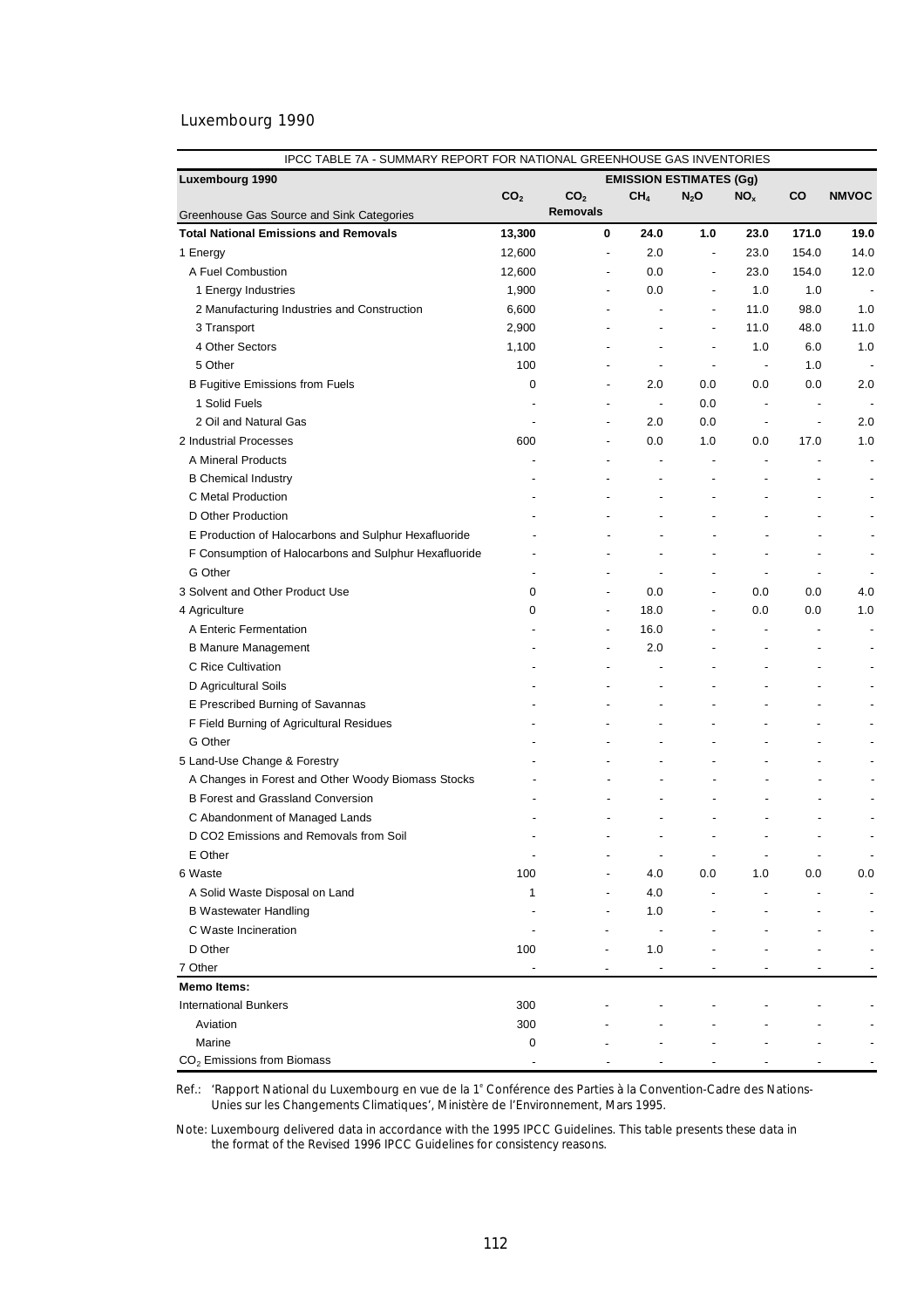| IPCC TABLE 7A - SUMMARY REPORT FOR NATIONAL GREENHOUSE GAS INVENTORIES |                 |                 |                          |                          |                                |                          |                          |              |
|------------------------------------------------------------------------|-----------------|-----------------|--------------------------|--------------------------|--------------------------------|--------------------------|--------------------------|--------------|
| Luxembourg 1994                                                        |                 |                 |                          |                          | <b>EMISSION ESTIMATES (Gg)</b> |                          |                          |              |
|                                                                        | CO <sub>2</sub> | CO <sub>2</sub> |                          | CH <sub>4</sub>          | $N_2$ O                        | NO <sub>x</sub>          | CO                       | <b>NMVOC</b> |
| Greenhouse Gas Source and Sink Categories                              |                 | Removals        |                          |                          |                                |                          |                          |              |
| <b>Total National Emissions and Removals</b>                           | 11,998          |                 | 0                        | 21.9                     | 0.7                            | 22.4                     | 144.7                    | 18.5         |
| 1 Energy                                                               | 11,520          |                 | $\blacksquare$           | 2.3                      | 0.2                            | 22.0                     | 131.0                    | 12.6         |
| A Fuel Combustion                                                      | 11,520          |                 | $\overline{\phantom{a}}$ | 0.8                      | 0.2                            | 22.0                     | 131.0                    | 10.8         |
| 1 Energy Industries                                                    | 1,064           |                 | $\overline{\phantom{a}}$ | 0.0                      | 0.0                            | 0.3                      | 0.0                      | 0.0          |
| 2 Manufacturing Industries and Construction                            | 5,475           |                 | $\overline{\phantom{a}}$ | 0.1                      | 0.0                            | 9.7                      | 76.3                     | 0.3          |
| 3 Transport                                                            | 3,685           |                 | $\overline{\phantom{a}}$ | 0.2                      | 0.1                            | 10.4                     | 44.0                     | 9.1          |
| 4 Other Sectors                                                        | 1,296           |                 | $\overline{a}$           | 0.5                      | 0.0                            | 1.6                      | 10.7                     | 1.3          |
| 5 Other                                                                |                 |                 | $\overline{a}$           | $\overline{\phantom{a}}$ | $\overline{\phantom{a}}$       | $\overline{\phantom{a}}$ |                          |              |
| <b>B Fugitive Emissions from Fuels</b>                                 | 0               |                 | $\overline{\phantom{a}}$ | 1.5                      | 0.0                            | 0.0                      | 0.0                      | 1.8          |
| 1 Solid Fuels                                                          | 0               |                 | $\overline{\phantom{a}}$ | 0.0                      | 0.0                            | 0.0                      | 0.0                      | 0.0          |
| 2 Oil and Natural Gas                                                  | $\mathbf 0$     |                 | $\overline{\phantom{a}}$ | 1.5                      | 0.0                            | 0.0                      | 0.0                      | 1.8          |
| 2 Industrial Processes                                                 | 447             |                 | $\overline{a}$           | 0.0                      | 0.0                            | 0.2                      | 13.7                     | 1.1          |
| A Mineral Products                                                     |                 |                 |                          |                          |                                |                          |                          |              |
| <b>B</b> Chemical Industry                                             |                 |                 |                          |                          |                                |                          |                          |              |
| C Metal Production                                                     |                 |                 |                          |                          |                                |                          |                          |              |
| D Other Production                                                     |                 |                 |                          |                          |                                |                          |                          |              |
| E Production of Halocarbons and Sulphur Hexafluoride                   |                 |                 |                          |                          |                                |                          |                          |              |
| F Consumption of Halocarbons and Sulphur Hexafluoride                  |                 |                 |                          |                          | $\overline{\phantom{a}}$       | $\overline{\phantom{a}}$ | $\overline{\phantom{a}}$ | ٠            |
| G Other                                                                |                 |                 |                          | $\overline{\phantom{a}}$ | $\overline{a}$                 | $\overline{\phantom{a}}$ | $\overline{a}$           |              |
| 3 Solvent and Other Product Use                                        | 12              |                 | $\overline{a}$           | 0.0                      | 0.0                            | 0.0                      | 0.0                      | 3.8          |
| 4 Agriculture                                                          | 0               |                 | $\overline{a}$           | 16.9                     | 0.5                            | 0.0                      | 0.0                      | 0.2          |
| A Enteric Fermentation                                                 | 0               |                 | $\overline{\phantom{a}}$ | 15.8                     | 0.0                            | 0.0                      | 0.0                      | 0.0          |
| <b>B Manure Management</b>                                             | 0               |                 | $\overline{\phantom{a}}$ | 1.1                      | 0.0                            | 0.0                      | 0.0                      | 0.0          |
| C Rice Cultivation                                                     | 0               |                 | $\overline{\phantom{a}}$ | 0.0                      | 0.0                            | 0.0                      | 0.0                      | 0.0          |
| D Agricultural Soils                                                   | 0               |                 | $\blacksquare$           | 0.0                      | 0.5                            | 0.0                      | 0.0                      | 0.2          |
| E Prescribed Burning of Savannas                                       | 0               |                 | $\overline{a}$           | 0.0                      | 0.0                            | 0.0                      | 0.0                      | 0.0          |
| F Field Burning of Agricultural Residues                               | 0               |                 | $\overline{\phantom{a}}$ | 0.0                      | 0.0                            | 0.0                      | 0.0                      | 0.0          |
| G Other                                                                | 0               |                 | $\overline{\phantom{a}}$ | 0.0                      | 0.0                            | 0.0                      | 0.0                      | 0.0          |
| 5 Land-Use Change & Forestry                                           | 0               |                 | $\overline{\phantom{a}}$ | 0.0                      | 0.0                            | 0.0                      | 0.0                      | 0.8          |
| A Changes in Forest and Other Woody Biomass Stocks                     | 0               |                 | $\overline{\phantom{a}}$ | 0.0                      | 0.0                            | 0.0                      | 0.0                      | 0.0          |
| <b>B Forest and Grassland Conversion</b>                               | 0               |                 | $\overline{\phantom{a}}$ | 0.0                      | 0.0                            | 0.0                      | 0.0                      | 0.0          |
| C Abandonment of Managed Lands                                         | 0               |                 | $\overline{\phantom{a}}$ | 0.0                      | 0.0                            | 0.0                      | 0.0                      | 0.0          |
| D CO2 Emissions and Removals from Soil                                 |                 |                 |                          | $\overline{a}$           | $\overline{\phantom{a}}$       |                          | $\overline{\phantom{a}}$ |              |
| E Other                                                                | 0               |                 |                          | 0.0                      | 0.0                            | 0.0                      | 0.0                      | $0.8\,$      |
| 6 Waste                                                                | 19              |                 |                          | 2.7                      | 0.0                            | 0.3                      | $0.0\,$                  | $0.0\,$      |
| A Solid Waste Disposal on Land                                         | 1               |                 |                          | 2.2                      | 0.0                            | $0.0\,$                  | 0.0                      | $0.0\,$      |
| <b>B Wastewater Handling</b>                                           | 0               |                 |                          | 0.2                      | 0.0                            | 0.0                      | 0.0                      | 0.0          |
| C Waste Incineration                                                   | 18              |                 |                          | 0.0                      | 0.0                            | 0.3                      | 0.0                      | 0.0          |
| D Other                                                                |                 |                 |                          |                          |                                |                          |                          |              |
|                                                                        | 0               |                 |                          | 0.2                      | 0.0                            | 0.0                      | 0.0                      | 0.0          |
| 7 Other<br><b>Memo Items:</b>                                          | 0               |                 |                          | 0.0                      | 0.0                            | 0.0                      | 0.0                      | 0.0          |
|                                                                        | 194             |                 |                          |                          |                                |                          |                          |              |
| <b>International Bunkers</b><br>Aviation                               | 194             |                 |                          | 0.0                      | 0.0                            | 0.1                      | 0.5                      | 0.2          |
| Marine                                                                 |                 |                 |                          | 0.0<br>0.0               | 0.0<br>0.0                     | 0.1<br>0.0               | 0.5<br>0.0               | 0.2<br>0.0   |
| CO <sub>2</sub> Emissions from Biomass                                 | 0               |                 |                          |                          |                                |                          |                          |              |
|                                                                        |                 |                 |                          |                          |                                |                          |                          |              |

Ref.: *'Luxembourg CO<sub>2</sub> emissions in 1994 and 1995',* Administration de l'Environment, Grand Duché de Luxembourg, 29 August 1996.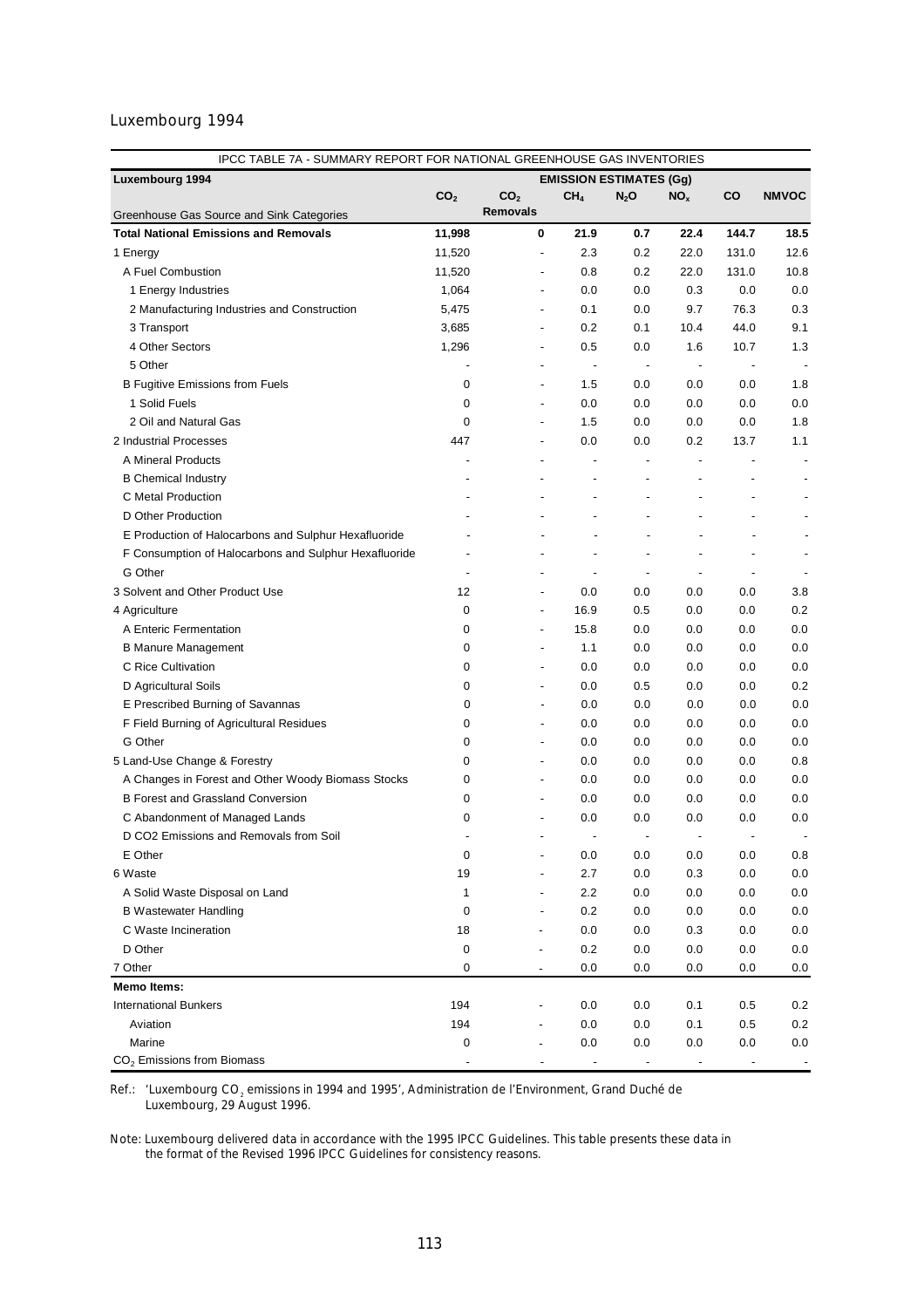| IPCC TABLE 7A - SUMMARY REPORT FOR NATIONAL GREENHOUSE GAS INVENTORIES                    |                          |                                    |                                |                          |                          |                                                                                                                                                                                                                                                                                                                                                                                                                                                     |                          |  |
|-------------------------------------------------------------------------------------------|--------------------------|------------------------------------|--------------------------------|--------------------------|--------------------------|-----------------------------------------------------------------------------------------------------------------------------------------------------------------------------------------------------------------------------------------------------------------------------------------------------------------------------------------------------------------------------------------------------------------------------------------------------|--------------------------|--|
| Luxembourg 1995                                                                           |                          |                                    | <b>EMISSION ESTIMATES (Gg)</b> |                          |                          |                                                                                                                                                                                                                                                                                                                                                                                                                                                     |                          |  |
|                                                                                           | CO <sub>2</sub>          | CO <sub>2</sub><br><b>Removals</b> | CH <sub>4</sub>                | $N_2O$                   | NO <sub>x</sub>          | CO                                                                                                                                                                                                                                                                                                                                                                                                                                                  | <b>NMVOC</b>             |  |
| Greenhouse Gas Source and Sink Categories<br><b>Total National Emissions and Removals</b> | 7,078                    | 0                                  | 22.1                           | 0.7                      | 20.0                     | 104.1                                                                                                                                                                                                                                                                                                                                                                                                                                               | 17.4                     |  |
| 1 Energy                                                                                  | 6,790                    | $\overline{\phantom{a}}$           | 2.4                            | 0.2                      | 19.5                     | 94.7                                                                                                                                                                                                                                                                                                                                                                                                                                                | 11.8                     |  |
| A Fuel Combustion                                                                         | 6,790                    | $\overline{a}$                     | 0.7                            | 0.2                      | 19.5                     | 94.7                                                                                                                                                                                                                                                                                                                                                                                                                                                | 10.0                     |  |
| 1 Energy Industries                                                                       | 820                      | $\overline{a}$                     | 0.0                            | 0.0                      | 0.2                      | 0.0                                                                                                                                                                                                                                                                                                                                                                                                                                                 | 0.0                      |  |
| 2 Manufacturing Industries and Construction                                               | 3,474                    | $\overline{a}$                     | 0.0                            | 0.0                      | 7.6                      | 43.9                                                                                                                                                                                                                                                                                                                                                                                                                                                | 0.2                      |  |
| 3 Transport                                                                               | 1,182                    | $\overline{a}$                     | 0.2                            | 0.1                      | 10.2                     | 41.4                                                                                                                                                                                                                                                                                                                                                                                                                                                | 8.6                      |  |
| 4 Other Sectors                                                                           | 1,236                    | $\overline{a}$                     | 0.5                            | 0.0                      | 1.5                      | 9.4                                                                                                                                                                                                                                                                                                                                                                                                                                                 | 1.2                      |  |
| 5 Other                                                                                   | 78                       | $\overline{\phantom{a}}$           |                                | $\overline{\phantom{a}}$ | $\overline{\phantom{a}}$ | $\overline{\phantom{a}}$                                                                                                                                                                                                                                                                                                                                                                                                                            |                          |  |
| <b>B Fugitive Emissions from Fuels</b>                                                    | 0                        | $\overline{\phantom{a}}$           | 1.8                            | 0.0                      | 0.0                      | 0.0                                                                                                                                                                                                                                                                                                                                                                                                                                                 | 1.8                      |  |
| 1 Solid Fuels                                                                             | 0                        | $\overline{\phantom{a}}$           | 0.0                            | 0.0                      |                          | 0.0                                                                                                                                                                                                                                                                                                                                                                                                                                                 | 0.0                      |  |
| 2 Oil and Natural Gas                                                                     | 0                        | $\overline{\phantom{0}}$           | 1.8                            | 0.0                      | 0.0                      |                                                                                                                                                                                                                                                                                                                                                                                                                                                     | 1.8                      |  |
| 2 Industrial Processes                                                                    | 271                      | $\overline{\phantom{0}}$           |                                |                          | 0.0                      | 0.0                                                                                                                                                                                                                                                                                                                                                                                                                                                 |                          |  |
| A Mineral Products                                                                        |                          |                                    | 0.0                            | 0.0                      | 0.2                      | 9.3                                                                                                                                                                                                                                                                                                                                                                                                                                                 | 0.9                      |  |
|                                                                                           | 0                        | $\overline{\phantom{0}}$           | $\overline{\phantom{a}}$       | $\overline{\phantom{a}}$ | $\overline{\phantom{a}}$ | $\overline{\phantom{a}}$                                                                                                                                                                                                                                                                                                                                                                                                                            |                          |  |
| <b>B Chemical Industry</b>                                                                |                          | $\overline{\phantom{a}}$           | 0.0                            | 0.0                      | 0.0                      | 0.0                                                                                                                                                                                                                                                                                                                                                                                                                                                 | 0.0                      |  |
| C Metal Production                                                                        | 266                      | $\overline{a}$                     | 0.0                            | 0.0                      | 0.2                      | 9.3                                                                                                                                                                                                                                                                                                                                                                                                                                                 | 0.7                      |  |
| D Other Production                                                                        | 0                        | $\overline{\phantom{0}}$           | 0.0                            | 0.0                      | 0.0                      | 0.0                                                                                                                                                                                                                                                                                                                                                                                                                                                 | 0.0                      |  |
| E Production of Halocarbons and Sulphur Hexafluoride                                      |                          | $\overline{\phantom{0}}$           | $\overline{\phantom{a}}$       | $\overline{\phantom{a}}$ | $\overline{\phantom{a}}$ | $\centering \label{eq:reduced} \begin{minipage}{0.5\linewidth} \begin{tabular}{l} \multicolumn{3}{c}{\textbf{1} & \textbf{1} & \textbf{1} & \textbf{1} & \textbf{1} & \textbf{1} & \textbf{1} & \textbf{1} & \textbf{1} & \textbf{1} & \textbf{1} & \textbf{1} & \textbf{1} & \textbf{1} & \textbf{1} & \textbf{1} & \textbf{1} & \textbf{1} & \textbf{1} & \textbf{1} & \textbf{1} & \textbf{1} & \textbf{1} & \textbf{1} & \textbf{1} & \textbf{$ | $\overline{\phantom{a}}$ |  |
| F Consumption of Halocarbons and Sulphur Hexafluoride                                     | $\overline{\phantom{a}}$ |                                    | $\overline{\phantom{a}}$       | $\overline{\phantom{a}}$ | $\overline{\phantom{a}}$ | $\overline{\phantom{a}}$                                                                                                                                                                                                                                                                                                                                                                                                                            | $\overline{\phantom{a}}$ |  |
| G Other                                                                                   | 5                        | $\blacksquare$                     | 0.0                            | 0.0                      | 0.0                      | 0.0                                                                                                                                                                                                                                                                                                                                                                                                                                                 | 0.1                      |  |
| 3 Solvent and Other Product Use                                                           | 11                       | $\blacksquare$                     | 0.0                            | 0.0                      | 0.0                      | 0.0                                                                                                                                                                                                                                                                                                                                                                                                                                                 | 3.8                      |  |
| 4 Agriculture                                                                             | 0                        | $\blacksquare$                     | 16.9                           | 0.5                      | 0.0                      | 0.0                                                                                                                                                                                                                                                                                                                                                                                                                                                 | 0.2                      |  |
| A Enteric Fermentation                                                                    | $\overline{\phantom{0}}$ | $\blacksquare$                     | 15.8                           | 0.0                      | 0.0                      | 0.0                                                                                                                                                                                                                                                                                                                                                                                                                                                 | 0.0                      |  |
| <b>B Manure Management</b>                                                                | $\overline{a}$           | $\overline{\phantom{0}}$           | 1.1                            | 0.0                      | 0.0                      | 0.0                                                                                                                                                                                                                                                                                                                                                                                                                                                 | 0.0                      |  |
| C Rice Cultivation                                                                        | 0                        | $\overline{\phantom{a}}$           | 0.0                            | 0.0                      | 0.0                      | 0.0                                                                                                                                                                                                                                                                                                                                                                                                                                                 | 0.0                      |  |
| D Agricultural Soils                                                                      | 0                        | $\overline{a}$                     | 0.0                            | 0.5                      | 0.0                      | 0.0                                                                                                                                                                                                                                                                                                                                                                                                                                                 | 0.2                      |  |
| E Prescribed Burning of Savannas                                                          |                          | $\overline{\phantom{0}}$           | 0.0                            | 0.0                      | 0.0                      | 0.0                                                                                                                                                                                                                                                                                                                                                                                                                                                 | 0.0                      |  |
| F Field Burning of Agricultural Residues                                                  |                          | $\overline{\phantom{a}}$           | 0.0                            | 0.0                      | 0.0                      | 0.0                                                                                                                                                                                                                                                                                                                                                                                                                                                 | 0.0                      |  |
| G Other                                                                                   | $\overline{a}$           | $\overline{\phantom{0}}$           | 0.0                            | 0.0                      | 0.0                      | 0.0                                                                                                                                                                                                                                                                                                                                                                                                                                                 | 0.0                      |  |
| 5 Land-Use Change & Forestry                                                              | 0                        | $\blacksquare$                     | 0.0                            | 0.0                      | 0.0                      | 0.0                                                                                                                                                                                                                                                                                                                                                                                                                                                 | 0.8                      |  |
| A Changes in Forest and Other Woody Biomass Stocks                                        | 0                        | $\blacksquare$                     | 0.0                            | 0.0                      | 0.0                      | 0.0                                                                                                                                                                                                                                                                                                                                                                                                                                                 | 0.0                      |  |
| <b>B Forest and Grassland Conversion</b>                                                  | 0                        | $\overline{\phantom{a}}$           | 0.0                            | 0.0                      | 0.0                      | 0.0                                                                                                                                                                                                                                                                                                                                                                                                                                                 | 0.0                      |  |
| C Abandonment of Managed Lands                                                            | 0                        | $\overline{\phantom{a}}$           | 0.0                            | 0.0                      | 0.0                      | 0.0                                                                                                                                                                                                                                                                                                                                                                                                                                                 | 0.0                      |  |
| D CO2 Emissions and Removals from Soil                                                    |                          | $\overline{\phantom{a}}$           | ÷,                             | $\overline{\phantom{a}}$ | $\blacksquare$           | $\overline{a}$                                                                                                                                                                                                                                                                                                                                                                                                                                      | $\overline{\phantom{a}}$ |  |
| E Other                                                                                   | 0                        |                                    | 0.0                            | 0.0                      | 0.0                      | 0.0                                                                                                                                                                                                                                                                                                                                                                                                                                                 | 0.8                      |  |
| 6 Waste                                                                                   | 6                        |                                    | 2.7                            | 0.0                      | 0.3                      | 0.0                                                                                                                                                                                                                                                                                                                                                                                                                                                 | 0.0                      |  |
| A Solid Waste Disposal on Land                                                            | 4                        |                                    | 2.2                            | 0.0                      | 0.0                      | 0.0                                                                                                                                                                                                                                                                                                                                                                                                                                                 | 0.0                      |  |
| <b>B Wastewater Handling</b>                                                              | 0                        |                                    | 0.2                            | 0.0                      | 0.0                      | 0.0                                                                                                                                                                                                                                                                                                                                                                                                                                                 | 0.0                      |  |
| C Waste Incineration                                                                      | 0                        |                                    | 0.0                            | 0.0                      | 0.3                      | 0.0                                                                                                                                                                                                                                                                                                                                                                                                                                                 | 0.0                      |  |
| D Other                                                                                   | 2                        |                                    | 0.3                            | 0.0                      | 0.0                      | 0.0                                                                                                                                                                                                                                                                                                                                                                                                                                                 | 0.0                      |  |
| 7 Other                                                                                   | 0                        |                                    | 0.0                            | 0.0                      | 0.0                      | 0.0                                                                                                                                                                                                                                                                                                                                                                                                                                                 | 0.8                      |  |
| <b>Memo Items:</b>                                                                        |                          |                                    |                                |                          |                          |                                                                                                                                                                                                                                                                                                                                                                                                                                                     |                          |  |
| <b>International Bunkers</b>                                                              | 194                      |                                    | 0.0                            | 0.0                      | 0.1                      | 0.5                                                                                                                                                                                                                                                                                                                                                                                                                                                 | 0.2                      |  |
| Aviation                                                                                  | 194                      |                                    | 0.0                            | 0.0                      | 0.1                      | 0.5                                                                                                                                                                                                                                                                                                                                                                                                                                                 | 0.2                      |  |
| Marine                                                                                    | 0                        |                                    | 0.0                            | 0.0                      | 0.0                      | 0.0                                                                                                                                                                                                                                                                                                                                                                                                                                                 | 0.0                      |  |
| $CO2$ Emissions from Biomass                                                              |                          |                                    |                                |                          |                          |                                                                                                                                                                                                                                                                                                                                                                                                                                                     |                          |  |

Ref.: 'Emissions de CO<sub>2</sub> et autres gaz à effet de serre du Grand-Duché de Luxembourg, informations fournies *conformément à la décision du Conseil N° 93/389/EEC*', Representation Permanente du Grand-Duché de Luxembourg aupres de l'Union Européenne, 4 August 1998'.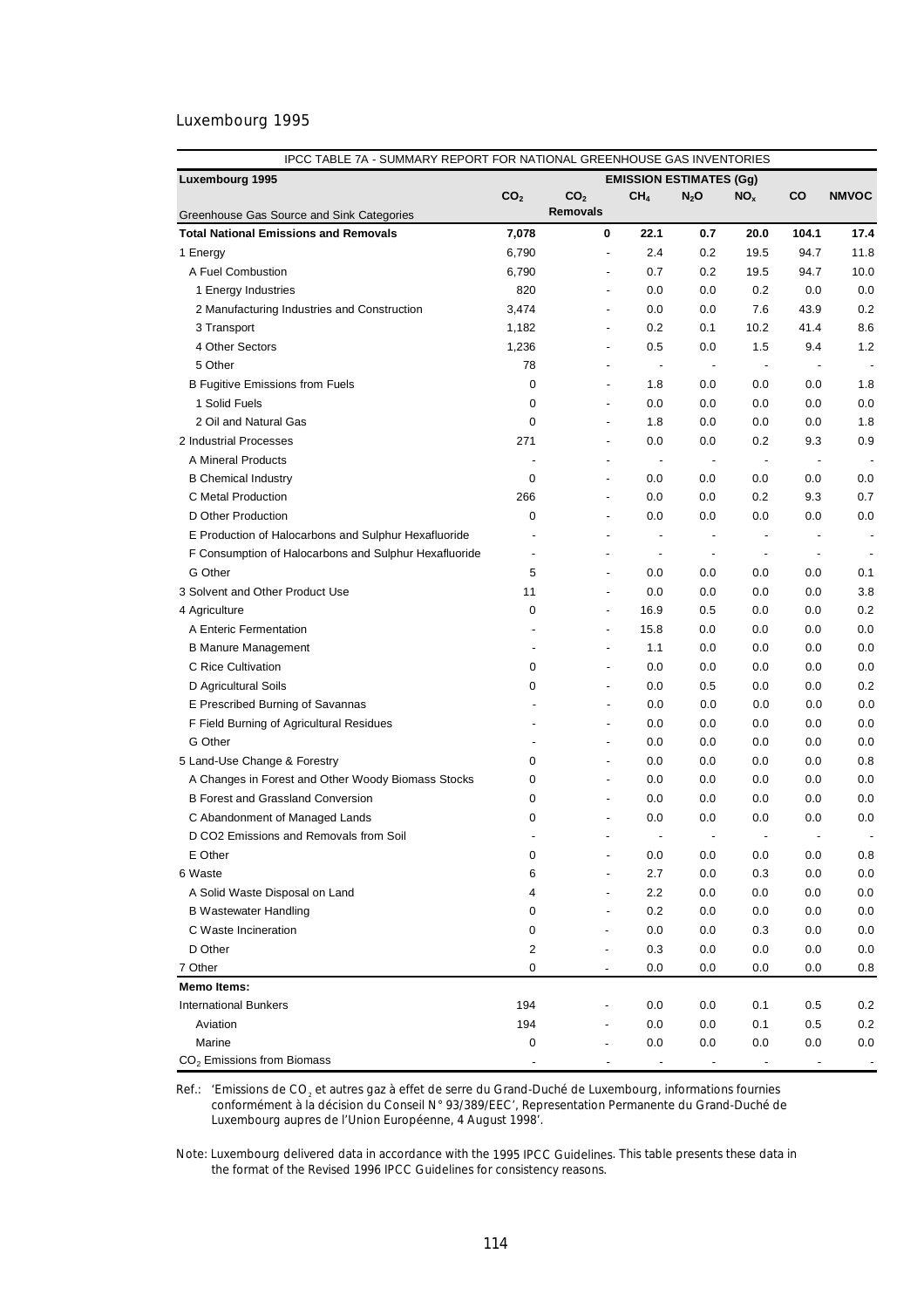| IPCC TABLE 7A - SUMMARY REPORT FOR NATIONAL GREENHOUSE GAS INVENTORIES |                 |                          |                                |                          |                                 |                          |              |  |  |
|------------------------------------------------------------------------|-----------------|--------------------------|--------------------------------|--------------------------|---------------------------------|--------------------------|--------------|--|--|
| Luxembourg 1996                                                        |                 |                          | <b>EMISSION ESTIMATES (Gg)</b> |                          |                                 |                          |              |  |  |
|                                                                        | CO <sub>2</sub> | CO <sub>2</sub>          | CH <sub>4</sub>                | $N_2$ O                  | NO <sub>x</sub>                 | CO                       | <b>NMVOC</b> |  |  |
| Greenhouse Gas Source and Sink Categories                              |                 | Removals                 |                                |                          |                                 |                          |              |  |  |
| <b>Total National Emissions and Removals</b>                           | 7,098           | 295                      | 23.9                           | 0.7                      | 21.9                            | 102.3                    | 17.4         |  |  |
| 1 Energy                                                               | 6,837           | $\frac{1}{2}$            | 2.6                            | 0.2                      | 21.7                            | 94.0                     | 12.0         |  |  |
| A Fuel Combustion                                                      | 6,837           |                          | 0.7                            | 0.2                      | 21.7                            | 94.0                     | 10.2         |  |  |
| 1 Energy Industries                                                    | 737             | $\overline{\phantom{a}}$ | 0.0                            | 0.0                      | 0.3                             | 0.0                      | 0.0          |  |  |
| 2 Manufacturing Industries and Construction                            | 3,409           | $\overline{\phantom{a}}$ | 0.0                            | 0.0                      | 9.4                             | 42.6                     | 0.2          |  |  |
| 3 Transport                                                            | 1,241           | $\overline{\phantom{a}}$ | 0.2                            | 0.1                      | 10.5                            | 41.2                     | 8.7          |  |  |
| 4 Other Sectors                                                        | 1,375           | $\overline{\phantom{a}}$ | 0.5                            | 0.0                      | 1.1                             | 9.0                      | 1.1          |  |  |
| 5 Other                                                                | 75              | $\overline{\phantom{a}}$ | $\overline{\phantom{a}}$       | $\overline{\phantom{a}}$ | $\centering \label{eq:reduced}$ |                          |              |  |  |
| <b>B Fugitive Emissions from Fuels</b>                                 | 0               | $\overline{\phantom{a}}$ | 1.9                            | 0.0                      | 0.0                             | 0.0                      | 1.8          |  |  |
| 1 Solid Fuels                                                          | $\mathbf 0$     | $\overline{\phantom{a}}$ | 0.0                            | 0.0                      | 0.0                             | 0.0                      | 0.0          |  |  |
| 2 Oil and Natural Gas                                                  | 0               | $\overline{\phantom{a}}$ | 1.9                            | 0.0                      | 0.0                             | 0.0                      | 1.8          |  |  |
| 2 Industrial Processes                                                 | 236             | $\overline{\phantom{a}}$ | 0.0                            | 0.0                      | 0.2                             | 8.4                      | 0.8          |  |  |
| A Mineral Products                                                     |                 | $\overline{\phantom{a}}$ | $\overline{\phantom{a}}$       | $\overline{\phantom{a}}$ | $\overline{\phantom{a}}$        | $\overline{\phantom{a}}$ |              |  |  |
| <b>B</b> Chemical Industry                                             | 0               |                          | 0.0                            | 0.0                      | 0.0                             | 0.0                      | 0.0          |  |  |
| C Metal Production                                                     | 231             |                          | 0.0                            | 0.0                      | 0.2                             | 8.4                      | 0.6          |  |  |
| D Other Production                                                     | 0               | $\overline{\phantom{a}}$ | 0.0                            | 0.0                      | 0.0                             | 0.0                      | 0.0          |  |  |
| E Production of Halocarbons and Sulphur Hexafluoride                   |                 | $\overline{\phantom{a}}$ | ÷,                             | $\overline{a}$           | $\overline{a}$                  | $\overline{a}$           |              |  |  |
| F Consumption of Halocarbons and Sulphur Hexafluoride                  | ÷,              | $\overline{\phantom{0}}$ | $\overline{\phantom{a}}$       | $\overline{\phantom{a}}$ | $\overline{\phantom{a}}$        | $\overline{\phantom{a}}$ |              |  |  |
| G Other                                                                | 5               | $\overline{\phantom{a}}$ | 0.0                            | 0.0                      | 0.0                             | 0.0                      | 0.1          |  |  |
| 3 Solvent and Other Product Use                                        | 11              | $\blacksquare$           | 0.0                            | 0.0                      | 0.0                             | 0.0                      | 3.7          |  |  |
| 4 Agriculture                                                          | 0               | $\overline{\phantom{a}}$ | 17.6                           | 0.5                      | 0.0                             | 0.0                      | 0.2          |  |  |
| A Enteric Fermentation                                                 |                 | $\overline{a}$           | 16.5                           | 0.0                      | 0.0                             | 0.0                      | 0.0          |  |  |
| <b>B Manure Management</b>                                             |                 | $\overline{\phantom{a}}$ | 1.1                            | 0.0                      | 0.0                             | 0.0                      | 0.0          |  |  |
| C Rice Cultivation                                                     | 0               | $\overline{\phantom{a}}$ | 0.0                            | 0.0                      | 0.0                             | 0.0                      | 0.0          |  |  |
| D Agricultural Soils                                                   | 0               | $\overline{a}$           | 0.0                            | 0.5                      | 0.0                             | 0.0                      | 0.2          |  |  |
| E Prescribed Burning of Savannas                                       |                 | ÷,                       | 0.0                            | 0.0                      | 0.0                             | 0.0                      | 0.0          |  |  |
| F Field Burning of Agricultural Residues                               |                 | $\overline{a}$           | 0.0                            | 0.0                      | 0.0                             | 0.0                      | 0.0          |  |  |
| G Other                                                                |                 | $\overline{a}$           | 0.0                            | 0.0                      | 0.0                             | 0.0                      | 0.0          |  |  |
| 5 Land-Use Change & Forestry                                           | 0               | 295                      | 0.0                            | 0.0                      | 0.0                             | 0.0                      | 0.8          |  |  |
| A Changes in Forest and Other Woody Biomass Stocks                     | 0               | 295                      | 0.0                            | 0.0                      | 0.0                             | 0.0                      | 0.0          |  |  |
| <b>B Forest and Grassland Conversion</b>                               | 0               | $\overline{a}$           | 0.0                            | 0.0                      | 0.0                             | 0.0                      | 0.0          |  |  |
| C Abandonment of Managed Lands                                         | 0               | $\overline{\phantom{a}}$ | 0.0                            | 0.0                      | 0.0                             | 0.0                      | 0.0          |  |  |
| D CO2 Emissions and Removals from Soil                                 |                 | $\overline{a}$           | $\overline{\phantom{a}}$       | $\blacksquare$           | $\blacksquare$                  | $\overline{\phantom{a}}$ |              |  |  |
| E Other                                                                | 0               |                          | 0.0                            | 0.0                      | 0.0                             | 0.0                      | $0.8\,$      |  |  |
|                                                                        |                 |                          |                                |                          |                                 |                          |              |  |  |
| 6 Waste                                                                | 14              |                          | 3.7                            | 0.0                      | 0.0                             | 0.0                      | $0.0\,$      |  |  |
| A Solid Waste Disposal on Land                                         | 1               |                          | 3.3                            | 0.0                      | 0.0                             | 0.0                      | 0.0          |  |  |
| <b>B Wastewater Handling</b>                                           | 0               |                          | 0.2                            | 0.0                      | 0.0                             | 0.0                      | 0.0          |  |  |
| C Waste Incineration                                                   | 13              |                          | 0.0                            | 0.0                      | 0.0                             | 0.0                      | 0.0          |  |  |
| D Other                                                                | 0               |                          | 0.2                            | 0.0                      | 0.0                             | 0.0                      | 0.0          |  |  |
| 7 Other                                                                | 0               |                          | 0.0                            | 0.0                      | 0.0                             | 0.0                      | 0.8          |  |  |
| <b>Memo Items:</b>                                                     |                 |                          |                                |                          |                                 |                          |              |  |  |
| <b>International Bunkers</b>                                           | 194             |                          | 0.0                            | 0.0                      | 0.1                             | 0.5                      | 0.2          |  |  |
| Aviation                                                               | 194             |                          | 0.0                            | 0.0                      | 0.1                             | 0.5                      | 0.2          |  |  |
| Marine                                                                 | 0               |                          | 0.0                            | 0.0                      | 0.0                             | 0.0                      | 0.0          |  |  |
| CO <sub>2</sub> Emissions from Biomass                                 |                 |                          |                                |                          |                                 |                          |              |  |  |

Ref.: '*Emissions de CO<sub>2</sub> et autres gaz à effet de serre du Grand-Duché de Luxembourg de 1996 et de 1997 (valeurs provisoires pour 1997)*', Representation Permanente du Grand-Duché de Luxembourg aupres de l'Union Européenne, 15 September 1998'.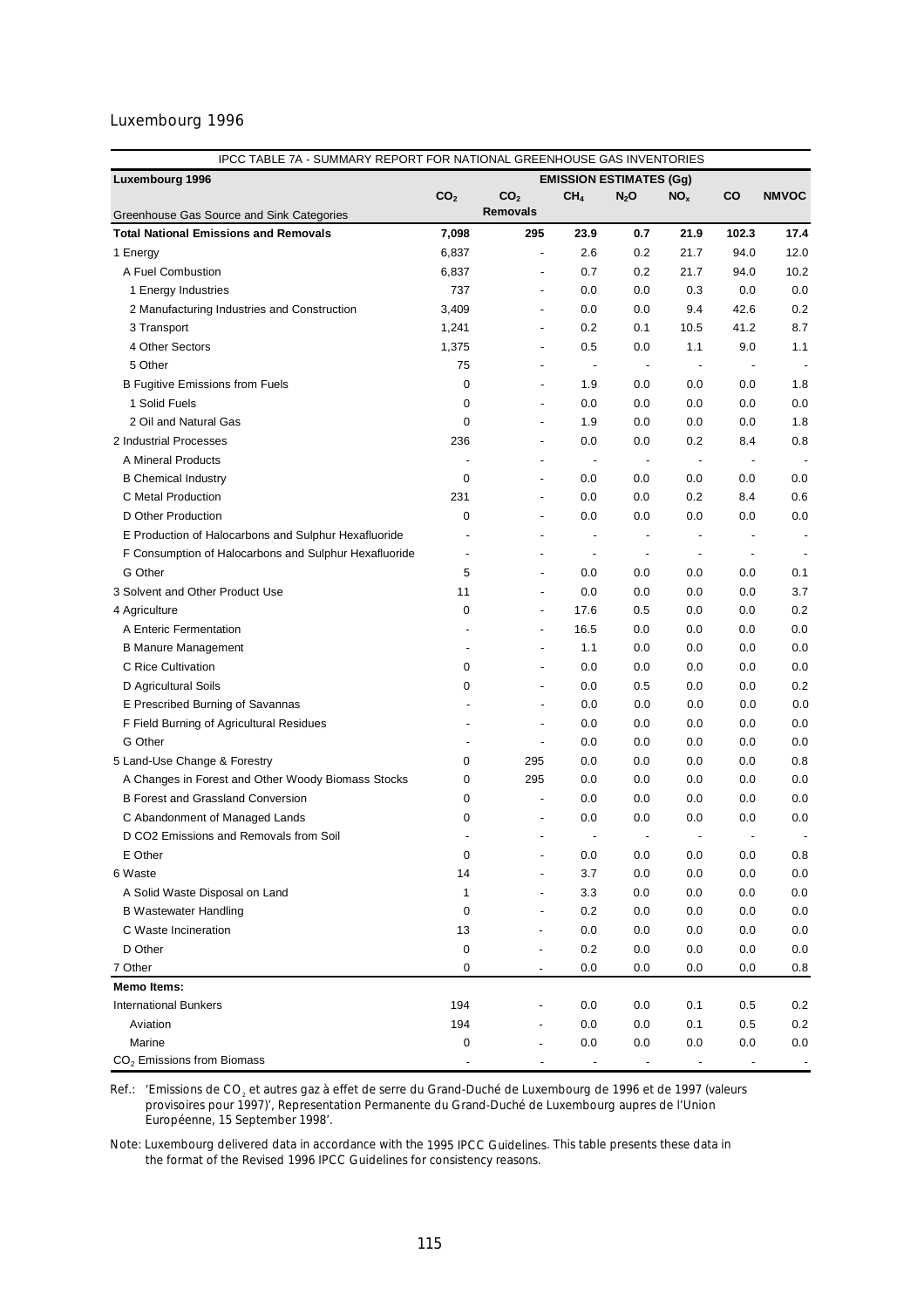| IPCC TABLE 7A - SUMMARY REPORT FOR NATIONAL GREENHOUSE GAS INVENTORIES |                 |                          |                                |                          |                                 |                          |              |  |  |
|------------------------------------------------------------------------|-----------------|--------------------------|--------------------------------|--------------------------|---------------------------------|--------------------------|--------------|--|--|
| <b>Netherlands 1990</b>                                                |                 |                          | <b>EMISSION ESTIMATES (Gg)</b> |                          |                                 |                          |              |  |  |
|                                                                        | CO <sub>2</sub> | CO <sub>2</sub>          | CH <sub>4</sub>                | $N_2$ O                  | NO <sub>x</sub>                 | co                       | <b>NMVOC</b> |  |  |
| Greenhouse Gas Source and Sink Categories                              |                 | <b>Removals</b>          |                                |                          |                                 |                          |              |  |  |
| <b>Total National Emissions and Removals</b>                           | 161,360         | 1,500                    | 1,292.3                        | 63.9                     | 563.2                           | 1,139.2                  | 499.8        |  |  |
| 1 Energy                                                               | 157,950         | $\blacksquare$           | 213.5                          | 5.3                      | 545.0                           | 979.7                    | 266.4        |  |  |
| A Fuel Combustion                                                      | 157,530         | $\overline{a}$           | 34.8                           | 5.3                      | 543.9                           | 973.5                    | 218.8        |  |  |
| 1 Energy Industries                                                    | 51,040          | $\overline{a}$           | 6.7                            | 0.5                      | 100.7                           | 99.3                     | 8.5          |  |  |
| 2 Manufacturing Industries and Construction                            | 41,440          | $\overline{a}$           | 4.0                            | 0.1                      | 65.7                            | 114.2                    | 4.7          |  |  |
| 3 Transport                                                            | 28,560          | $\overline{a}$           | 7.8                            | 4.6                      | 336.9                           | 748.9                    | 200.5        |  |  |
| 4 Other Sectors                                                        | 35,400          | $\overline{a}$           | 16.3                           | 0.1                      | 40.6                            | 11.1                     | 5.1          |  |  |
| 5 Other                                                                | 1,100           | ÷,                       | $\overline{\phantom{a}}$       | $\overline{\phantom{a}}$ | $\overline{\phantom{a}}$        | $\overline{\phantom{a}}$ |              |  |  |
| <b>B Fugitive Emissions from Fuels</b>                                 | 420             | $\overline{\phantom{a}}$ | 178.8                          | ÷,                       | 1.1                             | 6.2                      | 47.6         |  |  |
| 1 Solid Fuels                                                          |                 | $\overline{a}$           | $\overline{\phantom{a}}$       | $\overline{a}$           | $\overline{\phantom{a}}$        | $\overline{\phantom{a}}$ |              |  |  |
| 2 Oil and Natural Gas                                                  | 420             | ÷,                       | 178.8                          | L,                       | 1.1                             | 6.2                      | 47.6         |  |  |
| 2 Industrial Processes                                                 | 1,880           | ÷,                       | 3.4                            | 31.5                     | 13.5                            | 153.6                    | 130.4        |  |  |
| A Mineral Products                                                     |                 |                          | L,                             | L,                       | $\centering \label{eq:reduced}$ |                          |              |  |  |
| <b>B</b> Chemical Industry                                             |                 |                          | L,                             |                          |                                 |                          |              |  |  |
| C Metal Production                                                     |                 |                          | L,                             |                          |                                 |                          |              |  |  |
| D Other Production                                                     |                 |                          |                                |                          |                                 |                          |              |  |  |
| E Production of Halocarbons and Sulphur Hexafluoride                   |                 |                          |                                |                          |                                 |                          |              |  |  |
| F Consumption of Halocarbons and Sulphur Hexafluoride                  |                 |                          |                                |                          |                                 |                          |              |  |  |
| G Other                                                                |                 |                          |                                | $\overline{\phantom{a}}$ |                                 |                          |              |  |  |
| 3 Solvent and Other Product Use                                        | 10              | $\overline{\phantom{a}}$ | 0.0                            | 0.5                      | 0.1                             | 2.4                      | 101.4        |  |  |
| 4 Agriculture                                                          |                 | $\blacksquare$           | 505.0                          | 22.2                     | ÷,                              | $\overline{\phantom{a}}$ | 0.2          |  |  |
| A Enteric Fermentation                                                 |                 | $\overline{a}$           | 402.0                          | $\overline{\phantom{a}}$ |                                 |                          |              |  |  |
| <b>B Manure Management</b>                                             |                 | ÷,                       | 103.0                          | 0.7                      |                                 |                          |              |  |  |
| C Rice Cultivation                                                     |                 |                          | ÷,                             |                          |                                 |                          |              |  |  |
| D Agricultural Soils                                                   |                 |                          | ÷,                             | 21.5                     |                                 |                          | 0.2          |  |  |
| E Prescribed Burning of Savannas                                       |                 |                          | ÷,                             | L,                       |                                 |                          |              |  |  |
| F Field Burning of Agricultural Residues                               |                 |                          | $\overline{a}$                 |                          |                                 |                          |              |  |  |
| G Other                                                                |                 |                          |                                | ÷,                       |                                 |                          |              |  |  |
| 5 Land-Use Change & Forestry                                           |                 | 1,500                    |                                |                          |                                 |                          |              |  |  |
| A Changes in Forest and Other Woody Biomass Stocks                     |                 | 1,500                    |                                |                          |                                 |                          |              |  |  |
| <b>B Forest and Grassland Conversion</b>                               |                 |                          |                                |                          |                                 |                          |              |  |  |
| C Abandonment of Managed Lands                                         |                 |                          |                                |                          |                                 |                          |              |  |  |
| D CO2 Emissions and Removals from Soil                                 |                 |                          |                                |                          |                                 |                          |              |  |  |
| E Other                                                                |                 |                          |                                |                          |                                 |                          |              |  |  |
| 6 Waste                                                                | 1,520           |                          | 568.4                          | 0.5                      | 4.5                             | 3.5                      | 1.4          |  |  |
| A Solid Waste Disposal on Land                                         |                 |                          | 562.1                          | $\overline{\phantom{a}}$ | 0.3                             | 1.4                      | 0.2          |  |  |
| <b>B Wastewater Handling</b>                                           |                 |                          | 6.3                            | 0.5                      |                                 |                          |              |  |  |
| C Waste Incineration                                                   | 1,520           |                          | 0.0                            | 0.1                      | 4.2                             | 2.1                      | 1.3          |  |  |
| D Other                                                                |                 |                          |                                |                          |                                 |                          |              |  |  |
| 7 Other                                                                |                 |                          | 2.0                            | 3.8                      |                                 |                          |              |  |  |
| <b>Memo Items:</b>                                                     |                 |                          |                                |                          |                                 |                          |              |  |  |
| Nature                                                                 |                 |                          | 125.0                          | 2.4                      | 16.3                            | 26.7                     | 3.2          |  |  |
| <b>International Bunkers</b>                                           | 40,400          |                          |                                |                          |                                 |                          |              |  |  |
| Aviation                                                               | 4,500           |                          |                                |                          |                                 |                          |              |  |  |
| Marine                                                                 | 35,900          |                          |                                |                          |                                 |                          |              |  |  |
| CO <sub>2</sub> Emissions from Biomass                                 | 3,080           |                          |                                |                          |                                 |                          |              |  |  |

Ref.: '*Greenhouse gas emissions in the Netherlands 1990-1996: Updated methodology. A report on the International Commitments with respect to Greenhouse Gas Emission Inventories for the United Nations Framework Convention on Climate Change and the European Union's Greenhouse Gas Monitoring Mechanism',* National Institute of Public Health and the Environment, Bilthoven, The Netherlands, December 1997.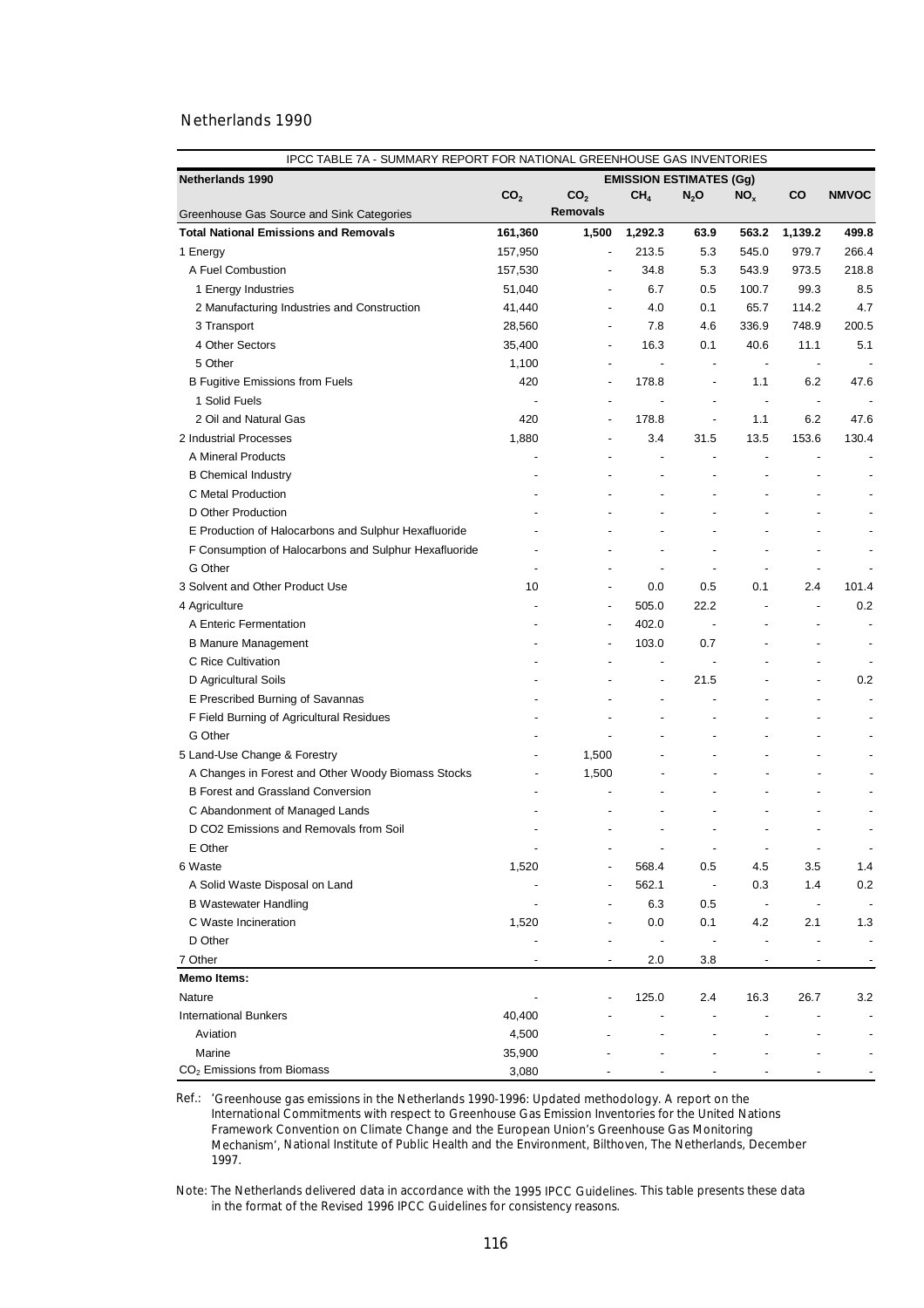| IPCC TABLE 7A - SUMMARY REPORT FOR NATIONAL GREENHOUSE GAS INVENTORIES |                 |                          |                                |                          |                          |                          |                          |  |
|------------------------------------------------------------------------|-----------------|--------------------------|--------------------------------|--------------------------|--------------------------|--------------------------|--------------------------|--|
| <b>Netherlands 1994</b>                                                |                 |                          | <b>EMISSION ESTIMATES (Gg)</b> |                          |                          |                          |                          |  |
|                                                                        | CO <sub>2</sub> | CO <sub>2</sub>          | CH <sub>4</sub>                | $N_2$ O                  | NO <sub>x</sub>          | <b>CO</b>                | <b>NMVOC</b>             |  |
| Greenhouse Gas Source and Sink Categories                              |                 | <b>Removals</b>          |                                |                          |                          |                          |                          |  |
| <b>Total National Emissions and Removals</b>                           | 168,390         | 1,700                    | 1,203.0                        | 70.1                     | 493.3                    | 905.1                    | 387.6                    |  |
| 1 Energy                                                               | 165,750         |                          | 202.3                          | 7.2                      | 479.6                    | 797.0                    | 215.8                    |  |
| A Fuel Combustion                                                      | 165,560         |                          | 33.7                           | 6.9                      | 479.1                    | 789.4                    | 173.5                    |  |
| 1 Energy Industries                                                    | 54,780          |                          | 7.6                            | 0.1                      | 80.7                     | 103.3                    | 9.1                      |  |
| 2 Manufacturing Industries and Construction                            | 40,950          |                          | 2.6                            | 0.1                      | 54.4                     | 114.3                    | 2.6                      |  |
| 3 Transport                                                            | 30,800          |                          | 6.3                            | 6.6                      | 304.4                    | 559.9                    | 156.5                    |  |
| 4 Other Sectors                                                        | 38,500          | ÷,                       | 17.3                           | 0.1                      | 39.5                     | 11.9                     | 5.3                      |  |
| 5 Other                                                                | 530             |                          |                                | $\overline{\phantom{a}}$ | $\overline{\phantom{a}}$ |                          |                          |  |
| <b>B Fugitive Emissions from Fuels</b>                                 | 190             | $\overline{\phantom{a}}$ | 168.5                          | 0.4                      | 0.5                      | 7.6                      | 42.3                     |  |
| 1 Solid Fuels                                                          |                 |                          | $\overline{\phantom{a}}$       | $\overline{\phantom{a}}$ | $\overline{\phantom{a}}$ | $\overline{\phantom{a}}$ |                          |  |
| 2 Oil and Natural Gas                                                  | 190             |                          | 168.5                          | 0.4                      | 0.5                      | 7.6                      | 42.3                     |  |
| 2 Industrial Processes                                                 | 1,430           |                          | 5.3                            | 31.6                     | 10.4                     | 101.7                    | 88.2                     |  |
| A Mineral Products                                                     |                 |                          |                                |                          |                          |                          |                          |  |
| <b>B</b> Chemical Industry                                             |                 |                          |                                |                          |                          |                          |                          |  |
| C Metal Production                                                     |                 |                          |                                |                          |                          |                          |                          |  |
| D Other Production                                                     |                 |                          |                                |                          |                          |                          |                          |  |
| E Production of Halocarbons and Sulphur Hexafluoride                   |                 |                          |                                |                          |                          |                          |                          |  |
| F Consumption of Halocarbons and Sulphur Hexafluoride                  |                 |                          |                                |                          |                          |                          |                          |  |
| G Other                                                                |                 |                          |                                | ÷,                       |                          |                          |                          |  |
| 3 Solvent and Other Product Use                                        | 10              |                          | 0.3                            | 0.5                      | 0.1                      | 2.1                      | 82.3                     |  |
| 4 Agriculture                                                          |                 |                          | 483.0                          | 26.4                     |                          |                          | 0.2                      |  |
| A Enteric Fermentation                                                 |                 |                          | 382.0                          | $\overline{\phantom{a}}$ |                          |                          |                          |  |
| <b>B Manure Management</b>                                             |                 |                          | 101.0                          | 0.8                      |                          |                          |                          |  |
| C Rice Cultivation                                                     |                 |                          |                                |                          |                          |                          |                          |  |
| D Agricultural Soils                                                   |                 |                          |                                | 25.6                     |                          |                          | 0.2                      |  |
| E Prescribed Burning of Savannas                                       |                 |                          | L                              |                          |                          |                          |                          |  |
| F Field Burning of Agricultural Residues                               |                 |                          |                                |                          |                          |                          |                          |  |
| G Other                                                                |                 |                          |                                |                          |                          |                          |                          |  |
| 5 Land-Use Change & Forestry                                           |                 | 1,700                    |                                |                          |                          |                          |                          |  |
| A Changes in Forest and Other Woody Biomass Stocks                     |                 | 1,700                    |                                |                          |                          |                          |                          |  |
| <b>B Forest and Grassland Conversion</b>                               |                 |                          |                                |                          |                          |                          |                          |  |
| C Abandonment of Managed Lands                                         |                 |                          |                                |                          |                          |                          |                          |  |
| D CO2 Emissions and Removals from Soil                                 |                 |                          |                                |                          |                          |                          |                          |  |
| E Other                                                                |                 |                          |                                | $\overline{\phantom{a}}$ | $\overline{\phantom{a}}$ | $\overline{\phantom{a}}$ | $\overline{\phantom{a}}$ |  |
| 6 Waste                                                                | 1,200           |                          | 510.2                          | 0.5                      | 3.2                      | 4.3                      | 1.2                      |  |
| A Solid Waste Disposal on Land                                         |                 |                          | 505.1                          | $\overline{\phantom{a}}$ | 0.3                      | 1.4                      | 0.2                      |  |
| <b>B Wastewater Handling</b>                                           |                 |                          | 5.1                            | 0.5                      | $\overline{\phantom{m}}$ |                          |                          |  |
| C Waste Incineration                                                   | 1,200           |                          | 0.0                            | 0.1                      | 2.9                      | 2.9                      | 1.0                      |  |
| D Other                                                                |                 |                          |                                |                          |                          |                          |                          |  |
| 7 Other                                                                |                 |                          | 2.0                            | 3.8                      |                          |                          |                          |  |
| <b>Memo Items:</b>                                                     |                 |                          |                                |                          |                          |                          |                          |  |
| Nature                                                                 |                 |                          | 125.0                          | 2.4                      | 16.3                     | 26.7                     | 3.2                      |  |
| <b>International Bunkers</b>                                           | 43,200          |                          |                                |                          |                          |                          |                          |  |
| Aviation                                                               | 6,700           |                          |                                |                          |                          |                          |                          |  |
| Marine                                                                 | 36,500          |                          |                                |                          |                          |                          |                          |  |
| CO <sub>2</sub> Emissions from Biomass                                 | 3,500           |                          |                                |                          |                          |                          |                          |  |

Ref.: '*Greenhouse gas emissions in the Netherlands 1990-1996: Updated methodology. A report on the International Commitments with respect to Greenhouse Gas Emission Inventories for the United Nations Framework Convention on Climate Change and the European Union's Greenhouse Gas Monitoring Mechanism',* National Institute of Public Health and the Environment, Bilthoven, The Netherlands, December 1997.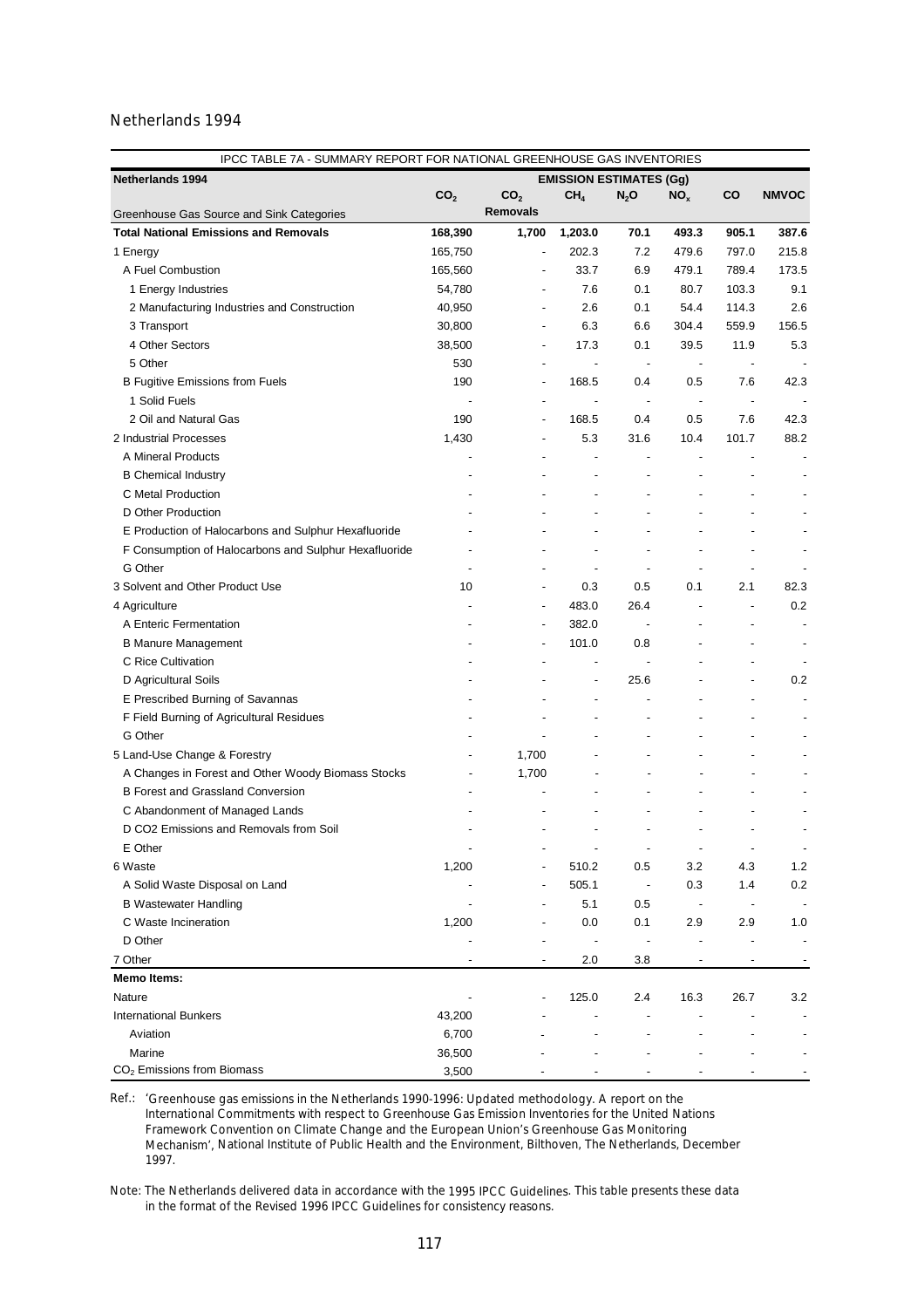|                                                       | IPCC TABLE 7A - SUMMARY REPORT FOR NATIONAL GREENHOUSE GAS INVENTORIES |                          |                                |                          |                |                          |                          |  |  |
|-------------------------------------------------------|------------------------------------------------------------------------|--------------------------|--------------------------------|--------------------------|----------------|--------------------------|--------------------------|--|--|
| <b>Netherlands 1995</b>                               |                                                                        |                          | <b>EMISSION ESTIMATES (Gg)</b> |                          |                |                          |                          |  |  |
|                                                       | CO <sub>2</sub>                                                        | CO <sub>2</sub>          | CH <sub>4</sub>                | $N_2$ O                  | $NO_{x}$       | co                       | <b>NMVOC</b>             |  |  |
| Greenhouse Gas Source and Sink Categories             |                                                                        | <b>Removals</b>          |                                |                          |                |                          |                          |  |  |
| <b>Total National Emissions and Removals</b>          | 176,910                                                                | 1,700                    | 1,173.0                        | 71.9                     | 481.0          | 890.0                    | 363.0                    |  |  |
| 1 Energy                                              | 173,730                                                                | ÷,                       | 209.0                          | 7.9                      | 468.0          | 788.0                    | 215.0                    |  |  |
| A Fuel Combustion                                     | 173,530                                                                | $\overline{\phantom{a}}$ | 35.2                           | 7.9                      | 467.3          | 778.9                    | 170.0                    |  |  |
| 1 Energy Industries                                   | 56,700                                                                 | $\overline{a}$           | 8.7                            | 0.5                      | 77.5           | 105.9                    | 11.0                     |  |  |
| 2 Manufacturing Industries and Construction           | 42,710                                                                 | $\overline{a}$           | 2.7                            | 0.1                      | 52.0           | 117.9                    | 2.7                      |  |  |
| 3 Transport                                           | 31,860                                                                 | ÷,                       | 6.2                            | 7.2                      | 297.4          | 541.2                    | 150.8                    |  |  |
| 4 Other Sectors                                       | 39,780                                                                 | ÷,                       | 17.6                           | 0.1                      | 40.4           | 13.8                     | 5.5                      |  |  |
| 5 Other                                               | 2,490                                                                  | $\overline{a}$           | $\overline{\phantom{a}}$       | $\overline{\phantom{a}}$ | $\blacksquare$ | $\overline{\phantom{a}}$ |                          |  |  |
| <b>B Fugitive Emissions from Fuels</b>                | 200                                                                    | ÷,                       | 174.0                          | $\overline{\phantom{a}}$ | 0.6            | 9.5                      | 44.7                     |  |  |
| 1 Solid Fuels                                         |                                                                        | $\overline{a}$           |                                | $\overline{\phantom{a}}$ | $\blacksquare$ | $\overline{\phantom{a}}$ |                          |  |  |
| 2 Oil and Natural Gas                                 | 200                                                                    | ÷,                       | 174.0                          | $\overline{a}$           | 0.6            | 9.5                      | 44.7                     |  |  |
| 2 Industrial Processes                                | 1,750                                                                  | ÷,                       | 5.0                            | 31.6                     | 10.5           | 98.0                     | 76.3                     |  |  |
| A Mineral Products                                    |                                                                        |                          | $\overline{a}$                 | $\overline{a}$           |                |                          |                          |  |  |
| <b>B</b> Chemical Industry                            |                                                                        |                          | ÷,                             |                          |                |                          |                          |  |  |
| C Metal Production                                    |                                                                        |                          |                                |                          |                |                          |                          |  |  |
| D Other Production                                    |                                                                        |                          |                                |                          |                |                          |                          |  |  |
| E Production of Halocarbons and Sulphur Hexafluoride  |                                                                        |                          |                                |                          |                |                          |                          |  |  |
| F Consumption of Halocarbons and Sulphur Hexafluoride |                                                                        |                          |                                |                          |                |                          |                          |  |  |
| G Other                                               |                                                                        |                          |                                | ÷,                       | ÷,             |                          |                          |  |  |
| 3 Solvent and Other Product Use                       | 50                                                                     | ÷,                       | 0.0                            | 0.4                      | 0.1            | 2.1                      | 70.5                     |  |  |
| 4 Agriculture                                         |                                                                        | $\overline{\phantom{a}}$ | 476.0                          | 27.6                     | ÷,             | $\blacksquare$           | 0.2                      |  |  |
| A Enteric Fermentation                                |                                                                        | $\overline{a}$           | 377.0                          | $\overline{\phantom{a}}$ |                |                          |                          |  |  |
| <b>B Manure Management</b>                            |                                                                        |                          | 99.0                           | 0.8                      |                |                          | $\overline{\phantom{a}}$ |  |  |
| C Rice Cultivation                                    |                                                                        |                          | $\overline{a}$                 | $\overline{a}$           |                |                          |                          |  |  |
| D Agricultural Soils                                  |                                                                        |                          | $\overline{a}$                 | 26.8                     |                |                          | 0.2                      |  |  |
| E Prescribed Burning of Savannas                      |                                                                        |                          | ÷,                             | L,                       |                |                          |                          |  |  |
| F Field Burning of Agricultural Residues              |                                                                        |                          | ÷,                             |                          |                |                          |                          |  |  |
| G Other                                               |                                                                        |                          |                                |                          |                |                          |                          |  |  |
| 5 Land-Use Change & Forestry                          |                                                                        | 1,700                    |                                |                          |                |                          |                          |  |  |
| A Changes in Forest and Other Woody Biomass Stocks    |                                                                        | 1,700                    |                                |                          | ÷,             |                          |                          |  |  |
| <b>B Forest and Grassland Conversion</b>              |                                                                        |                          |                                |                          |                |                          |                          |  |  |
| C Abandonment of Managed Lands                        |                                                                        |                          |                                |                          |                |                          |                          |  |  |
| D CO2 Emissions and Removals from Soil                |                                                                        |                          |                                |                          |                |                          |                          |  |  |
| E Other                                               |                                                                        |                          |                                |                          |                |                          |                          |  |  |
| 6 Waste                                               | 1,380                                                                  |                          | 480.6                          | 0.5                      | 2.8            | 1.8                      | 1.2                      |  |  |
| A Solid Waste Disposal on Land                        |                                                                        |                          | 479.1                          | $\overline{\phantom{a}}$ | 0.3            | 1.4                      | 0.2                      |  |  |
| <b>B Wastewater Handling</b>                          | 130                                                                    |                          | 1.5                            | 0.5                      |                |                          |                          |  |  |
| C Waste Incineration                                  | 1,250                                                                  |                          | 0.0                            | 0.0                      | 2.4            | 0.4                      | 1.1                      |  |  |
| D Other                                               |                                                                        |                          |                                | $\overline{\phantom{a}}$ |                |                          | $\overline{\phantom{a}}$ |  |  |
| 7 Other                                               |                                                                        |                          | 2.0                            | 3.8                      |                |                          |                          |  |  |
| <b>Memo Items:</b>                                    |                                                                        |                          |                                |                          |                |                          |                          |  |  |
| Nature                                                |                                                                        |                          | 125.0                          | 2.4                      | 16.3           | 26.7                     | 3.2                      |  |  |
| <b>International Bunkers</b>                          | 44,600                                                                 |                          |                                |                          |                |                          |                          |  |  |
| Aviation                                              | 7,100                                                                  |                          |                                |                          |                |                          |                          |  |  |
| Marine                                                | 37,500                                                                 |                          |                                |                          |                |                          |                          |  |  |
| CO <sub>2</sub> Emissions from Biomass                | 3,630                                                                  |                          |                                |                          |                |                          |                          |  |  |

Ref.: '*Greenhouse gas emissions in the Netherlands 1990-1996: Updated methodology. A report on the International Commitments with respect to Greenhouse Gas Emission Inventories for the United Nations Framework Convention on Climate Change and the European Union's Greenhouse Gas Monitoring Mechanism',* National Institute of Public Health and the Environment, Bilthoven, The Netherlands, December 1997.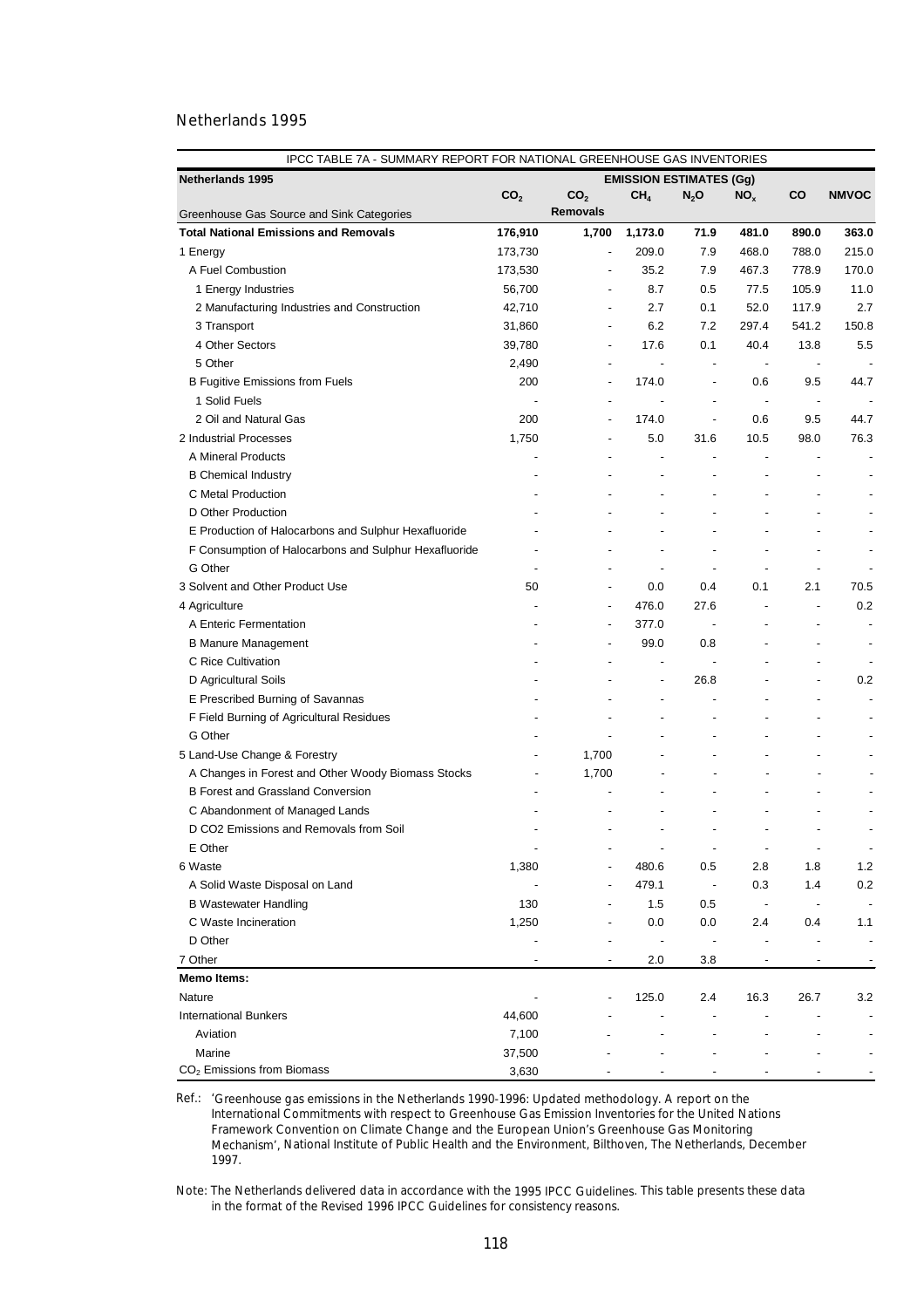| IPCC TABLE 7A - SUMMARY REPORT FOR NATIONAL GREENHOUSE GAS INVENTORIES |                 |                          |                                |                          |                          |                                                                                                                                                                                                                            |                          |  |
|------------------------------------------------------------------------|-----------------|--------------------------|--------------------------------|--------------------------|--------------------------|----------------------------------------------------------------------------------------------------------------------------------------------------------------------------------------------------------------------------|--------------------------|--|
| <b>Netherlands 1996</b>                                                |                 |                          | <b>EMISSION ESTIMATES (Gg)</b> |                          |                          |                                                                                                                                                                                                                            |                          |  |
|                                                                        | CO <sub>2</sub> | CO <sub>2</sub>          | CH <sub>4</sub>                | $N_2$ O                  | NO <sub>x</sub>          | <b>CO</b>                                                                                                                                                                                                                  | <b>NMVOC</b>             |  |
| Greenhouse Gas Source and Sink Categories                              |                 | <b>Removals</b>          |                                |                          |                          |                                                                                                                                                                                                                            |                          |  |
| <b>Total National Emissions and Removals</b>                           | 184,870         | 1,700                    | 1,178.9                        | 72.4                     | 471.4                    | 860.3                                                                                                                                                                                                                      | 347.3                    |  |
| 1 Energy                                                               | 181,870         | ÷,                       | 230.8                          | 8.5                      | 460.0                    | 761.2                                                                                                                                                                                                                      | 208.3                    |  |
| A Fuel Combustion                                                      | 181,730         |                          | 39.3                           | 8.5                      | 459.5                    | 754.1                                                                                                                                                                                                                      | 167.2                    |  |
| 1 Energy Industries                                                    | 56,340          |                          | 10.2                           | 0.5                      | 77.4                     | 107.3                                                                                                                                                                                                                      | 13.5                     |  |
| 2 Manufacturing Industries and Construction                            | 42,680          |                          | 2.7                            | 0.1                      | 51.4                     | 116.6                                                                                                                                                                                                                      | 2.9                      |  |
| 3 Transport                                                            | 33,370          |                          | 6.0                            | 7.8                      | 284.3                    | 515.2                                                                                                                                                                                                                      | 144.3                    |  |
| 4 Other Sectors                                                        | 45,880          | ÷,                       | 20.4                           | 0.1                      | 46.4                     | 15.1                                                                                                                                                                                                                       | 6.5                      |  |
| 5 Other                                                                | 3,460           |                          |                                | $\overline{a}$           | $\overline{\phantom{a}}$ |                                                                                                                                                                                                                            |                          |  |
| <b>B Fugitive Emissions from Fuels</b>                                 | 140             | $\overline{\phantom{a}}$ | 191.6                          | $\overline{a}$           | 0.4                      | 7.1                                                                                                                                                                                                                        | 41.1                     |  |
| 1 Solid Fuels                                                          |                 |                          |                                | $\overline{a}$           | $\overline{\phantom{a}}$ | $\centering \label{eq:reduced} \begin{minipage}{0.5\linewidth} \begin{tabular}{l} \includegraphics[width=0.5\linewidth]{pss-1} \end{tabular} \end{minipage} \caption{Example of the proposed method.} \label{fig:reduced}$ |                          |  |
| 2 Oil and Natural Gas                                                  | 140             |                          | 191.6                          | ÷,                       | 0.4                      | 7.1                                                                                                                                                                                                                        | 41.1                     |  |
| 2 Industrial Processes                                                 | 1,740           |                          | 4.5                            | 31.6                     | 9.7                      | 95.1                                                                                                                                                                                                                       | 71.3                     |  |
| A Mineral Products                                                     |                 |                          |                                |                          |                          |                                                                                                                                                                                                                            |                          |  |
| <b>B</b> Chemical Industry                                             |                 |                          |                                |                          |                          |                                                                                                                                                                                                                            |                          |  |
| C Metal Production                                                     |                 |                          |                                |                          |                          |                                                                                                                                                                                                                            |                          |  |
| D Other Production                                                     |                 |                          |                                |                          |                          |                                                                                                                                                                                                                            |                          |  |
| E Production of Halocarbons and Sulphur Hexafluoride                   |                 |                          |                                |                          |                          |                                                                                                                                                                                                                            |                          |  |
| F Consumption of Halocarbons and Sulphur Hexafluoride                  |                 |                          |                                |                          |                          |                                                                                                                                                                                                                            |                          |  |
| G Other                                                                |                 |                          |                                | ÷,                       |                          |                                                                                                                                                                                                                            |                          |  |
| 3 Solvent and Other Product Use                                        | 10              |                          | 0.0                            | 0.4                      | 0.1                      | 2.1                                                                                                                                                                                                                        | 66.7                     |  |
| 4 Agriculture                                                          |                 |                          | 476.0                          | 27.5                     |                          |                                                                                                                                                                                                                            | 0.2                      |  |
| A Enteric Fermentation                                                 |                 |                          | 377.0                          | $\overline{\phantom{a}}$ |                          |                                                                                                                                                                                                                            |                          |  |
| <b>B Manure Management</b>                                             |                 |                          | 99.0                           | 0.8                      |                          |                                                                                                                                                                                                                            |                          |  |
| C Rice Cultivation                                                     |                 |                          |                                |                          |                          |                                                                                                                                                                                                                            |                          |  |
| D Agricultural Soils                                                   |                 |                          |                                | 26.7                     |                          |                                                                                                                                                                                                                            | 0.2                      |  |
| E Prescribed Burning of Savannas                                       |                 |                          | L                              |                          |                          |                                                                                                                                                                                                                            |                          |  |
| F Field Burning of Agricultural Residues                               |                 |                          |                                |                          |                          |                                                                                                                                                                                                                            |                          |  |
| G Other                                                                |                 |                          |                                |                          |                          |                                                                                                                                                                                                                            |                          |  |
| 5 Land-Use Change & Forestry                                           |                 | 1,700                    |                                |                          |                          |                                                                                                                                                                                                                            |                          |  |
| A Changes in Forest and Other Woody Biomass Stocks                     |                 | 1,700                    |                                |                          |                          |                                                                                                                                                                                                                            |                          |  |
| <b>B Forest and Grassland Conversion</b>                               |                 |                          |                                |                          |                          |                                                                                                                                                                                                                            |                          |  |
| C Abandonment of Managed Lands                                         |                 |                          |                                |                          |                          |                                                                                                                                                                                                                            |                          |  |
| D CO2 Emissions and Removals from Soil                                 |                 |                          |                                |                          |                          |                                                                                                                                                                                                                            |                          |  |
| E Other                                                                |                 |                          |                                | $\overline{\phantom{a}}$ | $\overline{\phantom{a}}$ | $\overline{\phantom{a}}$                                                                                                                                                                                                   | $\overline{\phantom{a}}$ |  |
| 6 Waste                                                                | 1,250           |                          | 465.6                          | 0.6                      | 1.7                      | 1.9                                                                                                                                                                                                                        | 0.8                      |  |
| A Solid Waste Disposal on Land                                         |                 |                          | 464.1                          | $\overline{\phantom{a}}$ | 0.3                      | 1.4                                                                                                                                                                                                                        | 0.2                      |  |
| <b>B Wastewater Handling</b>                                           |                 |                          | 1.5                            | 0.5                      |                          |                                                                                                                                                                                                                            |                          |  |
| C Waste Incineration                                                   | 1,250           |                          |                                | 0.1                      | 1.4                      | 0.5                                                                                                                                                                                                                        | 0.7                      |  |
| D Other                                                                |                 |                          |                                |                          |                          |                                                                                                                                                                                                                            |                          |  |
| 7 Other                                                                |                 |                          | 2.0                            | 3.8                      |                          |                                                                                                                                                                                                                            |                          |  |
| <b>Memo Items:</b>                                                     |                 |                          |                                |                          |                          |                                                                                                                                                                                                                            |                          |  |
| Nature                                                                 |                 |                          | 125.0                          | 2.4                      | 16.3                     | 26.7                                                                                                                                                                                                                       | 3.2                      |  |
| <b>International Bunkers</b>                                           | 45,800          |                          |                                |                          |                          |                                                                                                                                                                                                                            |                          |  |
| Aviation                                                               | 8,200           |                          |                                |                          |                          |                                                                                                                                                                                                                            |                          |  |
| Marine                                                                 | 37,600          |                          |                                |                          |                          |                                                                                                                                                                                                                            |                          |  |
| CO <sub>2</sub> Emissions from Biomass                                 | 4,280           |                          |                                |                          |                          |                                                                                                                                                                                                                            |                          |  |

Ref.: '*Greenhouse gas emissions in the Netherlands 1990-1996: Updated methodology. A report on the International Commitments with respect to Greenhouse Gas Emission Inventories for the United Nations Framework Convention on Climate Change and the European Union's Greenhouse Gas Monitoring Mechanism',* National Institute of Public Health and the Environment, Bilthoven, The Netherlands, December 1997.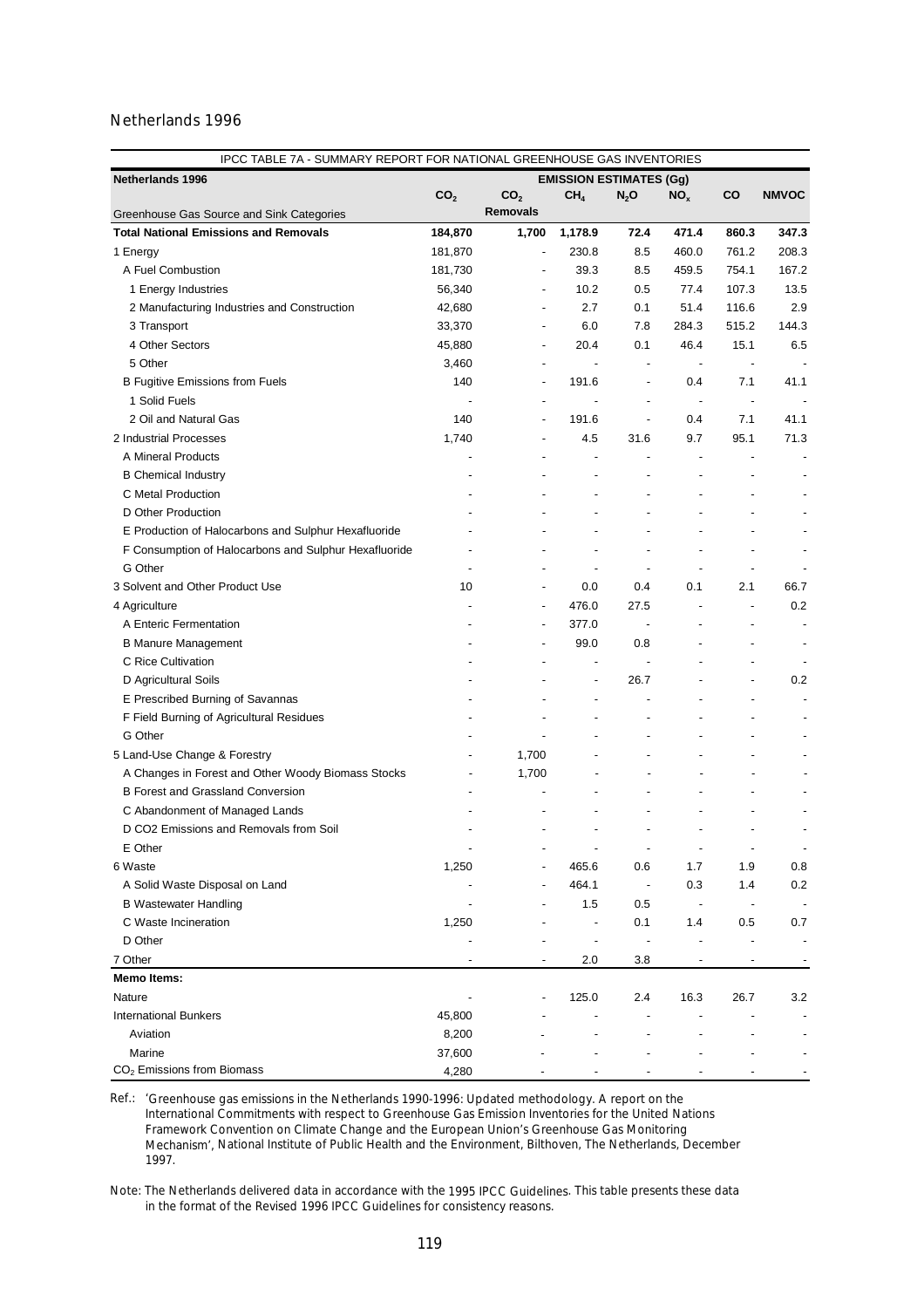# HFC/PFC/SF $_{6}$  emissions in the Netherlands 1990, 1994-96

| Netherlands 1990                                      |   | <b>HFC</b> |   | <b>PFC</b> |                          | SF <sub>6</sub> |
|-------------------------------------------------------|---|------------|---|------------|--------------------------|-----------------|
| Estimates in Gq                                       | P | A          | P | A          | P                        | A               |
| <b>Total National Emissions and Removals</b>          | ۰ | 0.489      | ٠ | 0.363      | 0.058                    |                 |
| 2 Industrial Processes                                |   |            |   |            |                          |                 |
| A Mineral Products                                    |   |            |   |            |                          |                 |
| <b>B</b> Chemical Industry                            |   |            |   |            |                          |                 |
| C Metal Production                                    |   |            |   |            | $\overline{\phantom{0}}$ |                 |
| D Other Production                                    |   |            |   |            |                          |                 |
| E Production of Halocarbons and Sulphur Hexafluoride  |   |            |   |            |                          |                 |
| F Consumption of Halocarbons and Sulphur Hexafluoride |   |            |   |            |                          |                 |
| G Other                                               |   |            |   |            |                          |                 |

| Netherlands 1994                                      | <b>PFC</b><br><b>HFC</b> |       |   |       | SF <sub>6</sub> |   |
|-------------------------------------------------------|--------------------------|-------|---|-------|-----------------|---|
| <b>Estimates in Gg</b>                                | Р                        | A     | P | A     | Р               | A |
| <b>Total National Emissions and Removals</b>          |                          | 0.711 | ۰ | 0.353 | 0.061           |   |
| 2 Industrial Processes                                |                          |       |   |       |                 |   |
| A Mineral Products                                    |                          |       |   |       |                 |   |
| <b>B</b> Chemical Industry                            |                          |       |   |       |                 |   |
| C Metal Production                                    |                          |       |   |       |                 |   |
| D Other Production                                    |                          |       |   |       |                 |   |
| E Production of Halocarbons and Sulphur Hexafluoride  |                          |       |   |       |                 |   |
| F Consumption of Halocarbons and Sulphur Hexafluoride |                          |       |   |       |                 |   |
| G Other                                               |                          |       |   |       |                 |   |

| Netherlands 1995                                      |   | <b>HFC</b> |   | <b>PFC</b> |       | SF <sub>6</sub> |
|-------------------------------------------------------|---|------------|---|------------|-------|-----------------|
| <b>Estimates in Gq</b>                                | P | A          | P | A          | P     | A               |
| <b>Total National Emissions and Removals</b>          |   | 0.855      |   | 0.353      | 0.061 |                 |
| 2 Industrial Processes                                |   |            |   |            |       |                 |
| A Mineral Products                                    |   |            |   |            |       |                 |
| <b>B</b> Chemical Industry                            |   |            |   |            |       |                 |
| C Metal Production                                    |   |            |   |            |       |                 |
| D Other Production                                    |   |            |   |            |       |                 |
| E Production of Halocarbons and Sulphur Hexafluoride  |   |            |   |            |       |                 |
| F Consumption of Halocarbons and Sulphur Hexafluoride |   |            |   |            |       |                 |
| G Other                                               |   |            |   |            |       |                 |

| Netherlands 1996                                      |   | <b>HFC</b><br><b>PFC</b> |    |       | SF <sub>6</sub> |   |  |
|-------------------------------------------------------|---|--------------------------|----|-------|-----------------|---|--|
| Estimates in Gq                                       | P | А                        | P  | A     | Р               | A |  |
| <b>Total National Emissions and Removals</b>          |   | 1.187                    | ۰. | 0.343 | 0.061           |   |  |
| 2 Industrial Processes                                |   |                          |    |       |                 |   |  |
| A Mineral Products                                    |   |                          |    |       |                 |   |  |
| <b>B</b> Chemical Industry                            |   |                          |    |       |                 |   |  |
| C Metal Production                                    |   |                          |    |       |                 |   |  |
| D Other Production                                    |   |                          |    |       |                 |   |  |
| E Production of Halocarbons and Sulphur Hexafluoride  |   |                          |    |       |                 |   |  |
| F Consumption of Halocarbons and Sulphur Hexafluoride |   |                          |    |       |                 |   |  |
| G Other                                               |   |                          |    |       |                 |   |  |

Ref.: 'Greenhouse gas emissions in the Netherlands 1990-1996: Updated methodology. A report on the International Commitments with respect to Greenhouse Gas Emission Inventories for the United Nations Framework Convention on Climate Change and the European Union's Greenhouse Gas Monitoring Mechanism', National Institute of Public Health and the Environment, Bilthoven, The Netherlands, December 1997.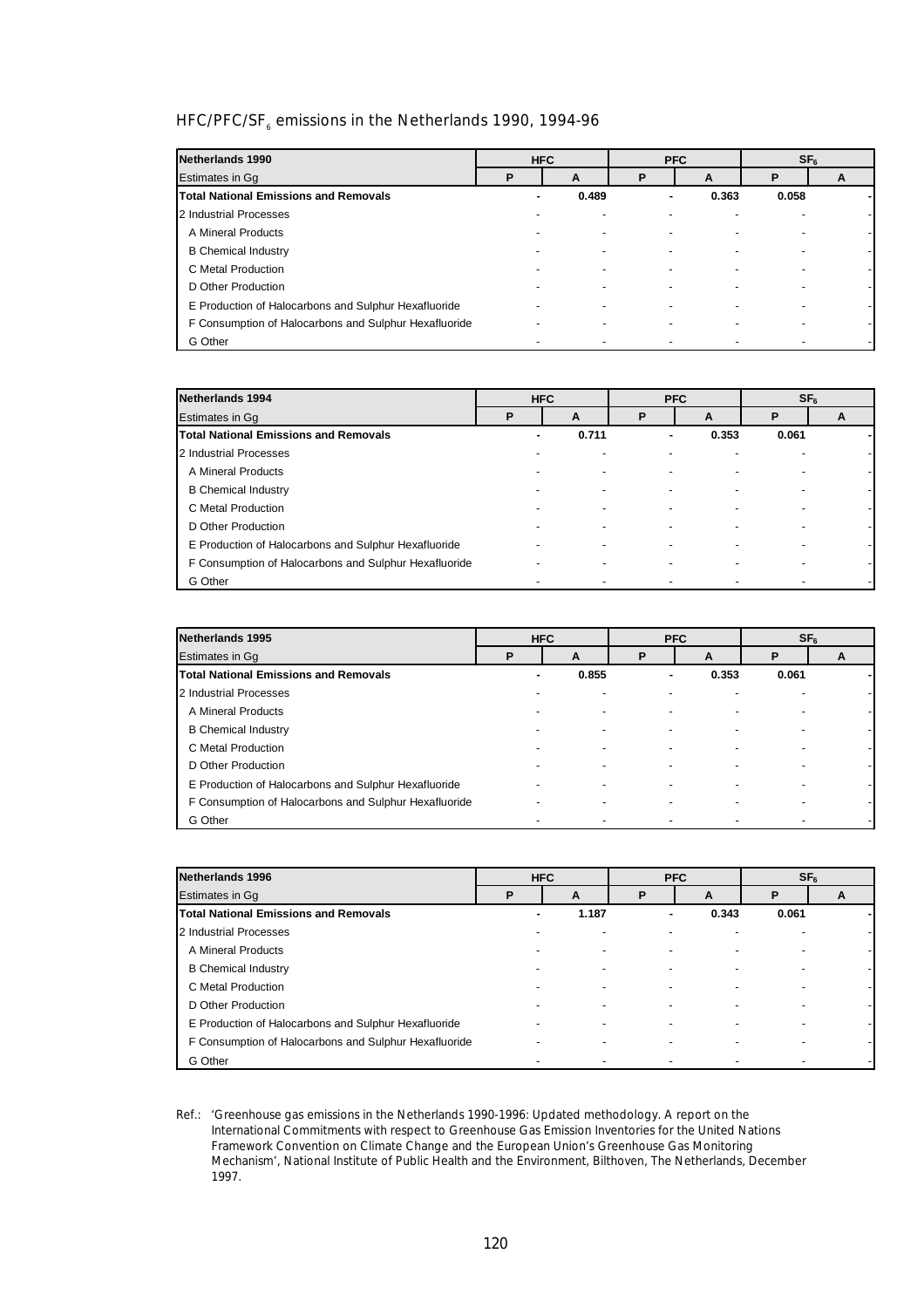# Portugal 1990

| IPCC TABLE 7A - SUMMARY REPORT FOR NATIONAL GREENHOUSE GAS INVENTORIES |                 |                 |                                                      |                          |                          |                          |                          |  |  |
|------------------------------------------------------------------------|-----------------|-----------------|------------------------------------------------------|--------------------------|--------------------------|--------------------------|--------------------------|--|--|
| Portugal 1990                                                          |                 |                 | <b>EMISSION ESTIMATES (Gg)</b>                       |                          |                          |                          |                          |  |  |
|                                                                        | CO <sub>2</sub> | CO <sub>2</sub> | CH <sub>4</sub>                                      | $N_2$ O                  | NO <sub>x</sub>          | CO                       | <b>NMVOC</b>             |  |  |
| Greenhouse Gas Source and Sink Categories                              |                 | <b>Removals</b> |                                                      |                          |                          |                          |                          |  |  |
| <b>Total National Emissions and Removals</b>                           | 47,123          | 1,152           | 815.8                                                | 14.4                     | 346.2                    | 1,254.5                  | 282.1                    |  |  |
| 1 Energy                                                               | 43,440          |                 | 26.5<br>$\overline{\phantom{a}}$                     | 2.1                      | 341.7                    | 1,223.1                  | 173.2                    |  |  |
| A Fuel Combustion                                                      | 43,281          |                 | 22.2<br>$\overline{\phantom{a}}$                     | 2.1                      | 341.7                    | 1,223.1                  | 126.0                    |  |  |
| 1 Energy Industries                                                    | 17,015          |                 | 8.6                                                  | 0.6                      | 77.9                     | 277.7                    | 26.6                     |  |  |
| 2 Manufacturing Industries and Construction                            | 7,225           |                 | 1.6                                                  | 0.2                      | 18.2                     | 25.3                     | 7.6                      |  |  |
| 3 Transport                                                            | 14,060          |                 | 4.8                                                  | 0.5                      | 196.9                    | 646.7                    | 66.7                     |  |  |
| 4 Other Sectors                                                        | 4,468           |                 | 7.1<br>$\overline{\phantom{a}}$                      | 0.8                      | 45.2                     | 273.3                    | 24.7                     |  |  |
| 5 Other                                                                | 512             |                 | 0.2<br>$\overline{\phantom{a}}$                      | 0.0                      | 3.6                      | 0.2                      | 0.3                      |  |  |
| <b>B Fugitive Emissions from Fuels</b>                                 | 159             |                 | 4.3<br>$\overline{\phantom{a}}$                      | NA                       | NA                       | NA                       | 47.1                     |  |  |
| 1 Solid Fuels                                                          | 9               |                 | 3.1<br>$\overline{\phantom{a}}$                      | NA.                      | NA                       | <b>NA</b>                | 0.0                      |  |  |
| 2 Oil and Natural Gas                                                  | 150             |                 | 1.1<br>$\overline{\phantom{a}}$                      | NA.                      | NA                       | <b>NA</b>                | 47.1                     |  |  |
| 2 Industrial Processes                                                 | 3,421           |                 | 0.4<br>$\overline{\phantom{a}}$                      | 1.9                      | 4.5                      | 30.8                     | 17.6                     |  |  |
| A Mineral Products                                                     |                 |                 | $\overline{\phantom{a}}$<br>$\overline{\phantom{a}}$ | $\overline{a}$           | $\overline{a}$           |                          |                          |  |  |
| <b>B</b> Chemical Industry                                             |                 |                 | $\overline{a}$<br>$\overline{\phantom{a}}$           | $\overline{\phantom{a}}$ |                          | $\overline{a}$           |                          |  |  |
| C Metal Production                                                     |                 |                 | $\overline{\phantom{a}}$                             | -                        |                          |                          |                          |  |  |
| D Other Production                                                     |                 |                 |                                                      |                          |                          |                          |                          |  |  |
| E Production of Halocarbons and Sulphur Hexafluoride                   |                 |                 |                                                      |                          | $\overline{a}$           |                          |                          |  |  |
| F Consumption of Halocarbons and Sulphur Hexafluoride                  | ÷,              |                 | ÷,                                                   |                          | ÷,                       |                          | ٠                        |  |  |
| G Other                                                                |                 |                 | ÷,                                                   | $\overline{a}$           | $\overline{\phantom{a}}$ | $\overline{a}$           |                          |  |  |
| 3 Solvent and Other Product Use                                        | 262             |                 | NA<br>$\overline{\phantom{a}}$                       | NA                       | NA                       | NА                       | 84.1                     |  |  |
| 4 Agriculture                                                          | <b>NE</b>       |                 | 210.7                                                | 7.4                      | NE                       | <b>NE</b>                | <b>NE</b>                |  |  |
| A Enteric Fermentation                                                 | <b>NA</b>       |                 | 123.9<br>$\blacksquare$                              | NE                       | NE                       | <b>NA</b>                | <b>NA</b>                |  |  |
| <b>B Manure Management</b>                                             | <b>NA</b>       |                 | 67.8<br>$\overline{\phantom{a}}$                     | IE                       | <b>NE</b>                | <b>NA</b>                | <b>NA</b>                |  |  |
| C Rice Cultivation                                                     | <b>NA</b>       |                 | 19.0<br>$\overline{\phantom{a}}$                     | 0.0                      | NA                       | <b>NA</b>                | <b>NA</b>                |  |  |
| D Agricultural Soils                                                   | <b>NA</b>       |                 | <b>NE</b><br>$\overline{\phantom{a}}$                | 7.4                      | <b>NE</b>                | NA                       | <b>NE</b>                |  |  |
| E Prescribed Burning of Savannas                                       | <b>NA</b>       |                 | <b>NA</b><br>$\overline{\phantom{a}}$                | NA                       | $\blacksquare$           | $\overline{\phantom{0}}$ | 0.0                      |  |  |
| F Field Burning of Agricultural Residues                               | NE              |                 | <b>NE</b><br>$\overline{\phantom{0}}$                | NE                       | $\overline{a}$           | $\overline{\phantom{a}}$ | 0.0                      |  |  |
| G Other                                                                |                 |                 | $\overline{\phantom{a}}$<br>$\overline{\phantom{a}}$ | $\overline{\phantom{a}}$ | $\overline{\phantom{a}}$ | $\overline{\phantom{0}}$ |                          |  |  |
| 5 Land-Use Change & Forestry                                           | ÷,              | 1,152           | <b>NA</b>                                            | NA                       | <b>NA</b>                | <b>NA</b>                | <b>NA</b>                |  |  |
| A Changes in Forest and Other Woody Biomass Stocks                     |                 | IE              | $\overline{\phantom{a}}$                             | ÷,                       | ÷,                       |                          |                          |  |  |
| <b>B Forest and Grassland Conversion</b>                               |                 | ΙE              | $\overline{a}$                                       |                          |                          |                          |                          |  |  |
| C Abandonment of Managed Lands                                         |                 | ΙE              |                                                      |                          |                          |                          |                          |  |  |
| D CO2 Emissions and Removals from Soil                                 |                 |                 |                                                      |                          |                          |                          |                          |  |  |
| E Other                                                                | $\overline{a}$  | 1,152           |                                                      | $\overline{\phantom{a}}$ | $\overline{\phantom{a}}$ | $\overline{\phantom{a}}$ | $\overline{\phantom{m}}$ |  |  |
| 6 Waste                                                                | 0               |                 | 578.3                                                | 2.9                      | 0.0                      | 0.6                      | 7.3                      |  |  |
| A Solid Waste Disposal on Land                                         |                 |                 | IE                                                   | IE                       | IE                       | IE                       | IE                       |  |  |
|                                                                        |                 |                 | IE                                                   | IE                       | IE                       | IE                       | IE                       |  |  |
| <b>B</b> Wastewater Handling<br>C Waste Incineration                   |                 |                 | IE                                                   | IE                       | IE                       | IE                       | IE                       |  |  |
| D Other                                                                |                 |                 |                                                      | 2.9                      | 0.0                      | 0.6                      | 7.3                      |  |  |
| 7 Other                                                                | 0               |                 | 578.3<br>0.0                                         | 0.0                      | 0.0                      | 0.0                      |                          |  |  |
| <b>Memo Items:</b>                                                     |                 |                 |                                                      |                          |                          |                          | 0.0                      |  |  |
|                                                                        |                 |                 |                                                      |                          |                          |                          |                          |  |  |
| <b>International Bunkers</b><br>Aviation                               | 2,062<br>158    |                 | 2.1                                                  | 0.0                      | 36.5                     | 2.4<br>IE                | 0.1                      |  |  |
| Marine                                                                 | 1,904           |                 | IE<br>2.1                                            | IE<br>0.0                | IE                       | 2.4                      | IE<br>0.1                |  |  |
| CO <sub>2</sub> Emissions from Biomass                                 | 10,866          |                 |                                                      |                          | 36.5                     |                          |                          |  |  |
|                                                                        |                 |                 |                                                      |                          |                          |                          |                          |  |  |

Ref.: *'Portugal's Second Report to be submitted to the Conference of the Parties to the Framework Convention on Climate Change',* Ministry of the Environment, 1997.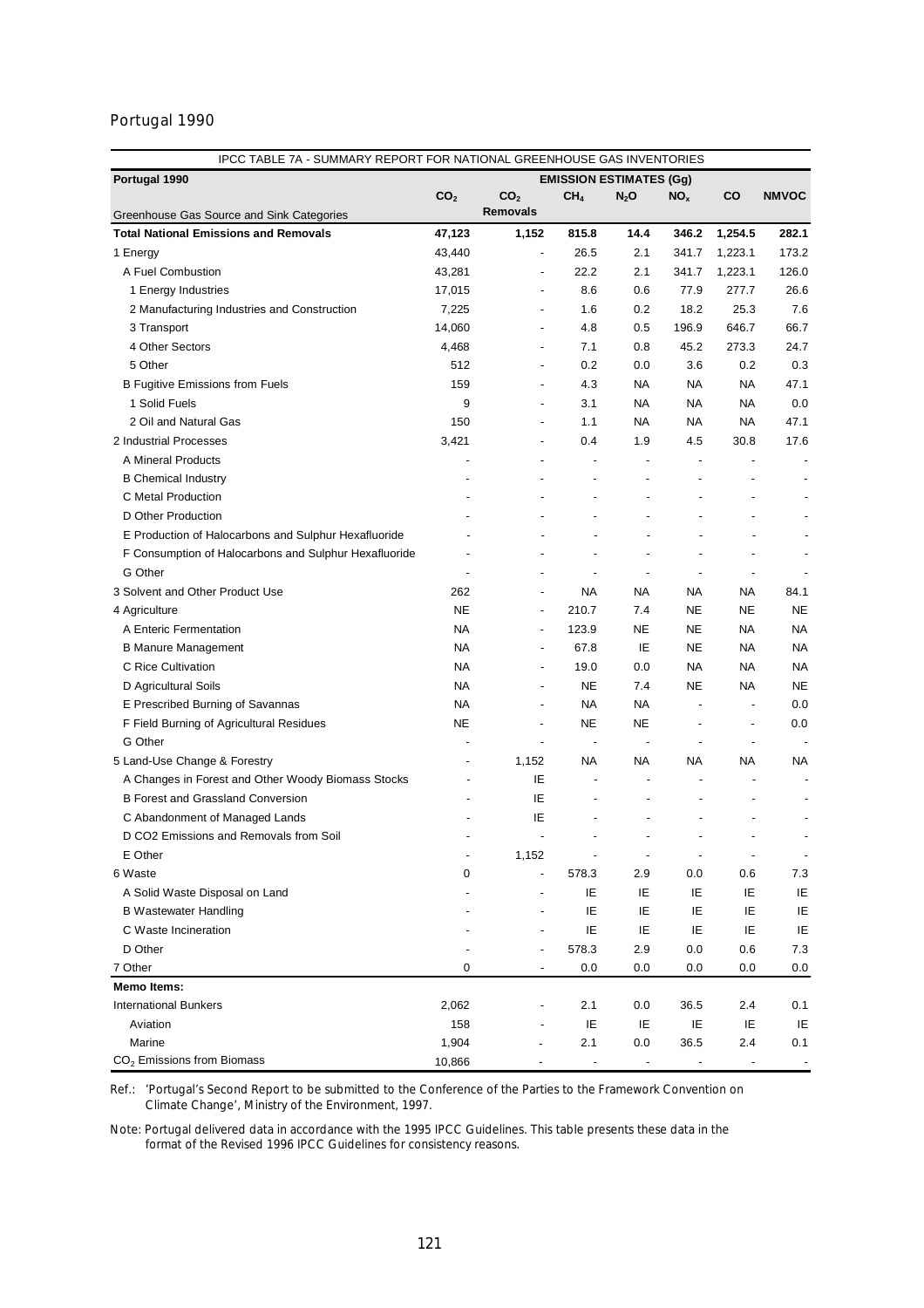# Portugal 1994

| IPCC TABLE 7A - SUMMARY REPORT FOR NATIONAL GREENHOUSE GAS INVENTORIES |                 |                                |                                |                          |                          |                                 |                          |
|------------------------------------------------------------------------|-----------------|--------------------------------|--------------------------------|--------------------------|--------------------------|---------------------------------|--------------------------|
| Portugal 1994                                                          |                 |                                | <b>EMISSION ESTIMATES (Gg)</b> |                          |                          |                                 |                          |
|                                                                        | CO <sub>2</sub> | CO <sub>2</sub>                | CH <sub>4</sub>                | $N_2$ O                  | NO <sub>x</sub>          | co                              | <b>NMVOC</b>             |
| Greenhouse Gas Source and Sink Categories                              |                 | <b>Removals</b>                |                                |                          |                          |                                 |                          |
| <b>Total National Emissions and Removals</b>                           | 50,841          | 1,152                          | 834.3                          | 14.5                     | 379.2                    | 1,462.4                         | 318.6                    |
| 1 Energy                                                               | 47,154          | $\overline{\phantom{a}}$       | 25.6                           | 2.4                      | 374.6                    | 1,428.9                         | 208.0                    |
| A Fuel Combustion                                                      | 46,953          |                                | 22.2                           | 2.4                      | 374.6                    | 1,428.9                         | 146.5                    |
| 1 Energy Industries                                                    | 17,150          |                                | 8.6                            | 0.6                      | 78.5                     | 277.9                           | 26.5                     |
| 2 Manufacturing Industries and Construction                            | 7,178           |                                | 1.7                            | 0.2                      | 19.0                     | 28.3                            | 7.8                      |
| 3 Transport                                                            | 16,849          | ÷,                             | 4.7                            | 0.8                      | 226.3                    | 847.8                           | 87.0                     |
| 4 Other Sectors                                                        | 5,074           | $\overline{\phantom{a}}$       | 7.1                            | 0.8                      | 46.0                     | 274.8                           | 24.8                     |
| 5 Other                                                                | 701             | $\overline{\phantom{0}}$       | 0.2                            | 0.0                      | 4.9                      | 0.2                             | 0.4                      |
| B Fugitive Emissions from Fuels                                        | 201             | $\overline{\phantom{a}}$       | 3.4                            | <b>NA</b>                | NA                       | <b>NA</b>                       | 61.5                     |
| 1 Solid Fuels                                                          | 5               | $\overline{a}$                 | 2.0                            | NA                       | <b>NA</b>                | <b>NA</b>                       | 0.0                      |
| 2 Oil and Natural Gas                                                  | 196             | ÷                              | 1.4                            | NA                       | NA                       | <b>NA</b>                       | 61.5                     |
| 2 Industrial Processes                                                 | 3,421           | -                              | 0.4                            | 1.9                      | 4.5                      | 32.9                            | 17.7                     |
| A Mineral Products                                                     |                 | ÷                              | $\overline{\phantom{a}}$       | $\overline{a}$           | $\overline{\phantom{a}}$ |                                 |                          |
| <b>B</b> Chemical Industry                                             |                 |                                | $\blacksquare$                 | $\overline{a}$           | $\overline{a}$           | $\overline{a}$                  |                          |
| C Metal Production                                                     |                 |                                |                                | L,                       |                          |                                 |                          |
| D Other Production                                                     |                 |                                |                                | L,                       |                          | ÷,                              |                          |
| E Production of Halocarbons and Sulphur Hexafluoride                   |                 |                                |                                | ÷,                       |                          | $\overline{\phantom{a}}$        |                          |
| F Consumption of Halocarbons and Sulphur Hexafluoride                  |                 |                                |                                | $\overline{\phantom{a}}$ | ÷                        | $\overline{\phantom{a}}$        | $\overline{\phantom{a}}$ |
| G Other                                                                | $\overline{a}$  | $\blacksquare$                 | $\overline{a}$                 | $\overline{\phantom{a}}$ | $\overline{\phantom{a}}$ | $\overline{\phantom{a}}$        | ٠                        |
| 3 Solvent and Other Product Use                                        | 266             | $\blacksquare$                 | NА                             | NА                       | NA                       | NA.                             | 85.2                     |
| 4 Agriculture                                                          | <b>NE</b>       | $\blacksquare$                 | 194.8                          | 7.2                      | NE.                      | <b>NE</b>                       | <b>NE</b>                |
| A Enteric Fermentation                                                 | <b>NA</b>       | $\overline{\phantom{a}}$       | 118.6                          | <b>NE</b>                | NE                       | <b>NA</b>                       | <b>NA</b>                |
| <b>B Manure Management</b>                                             | <b>NA</b>       | $\overline{\phantom{a}}$       | 63.0                           | IE                       | NE.                      | <b>NA</b>                       | <b>NA</b>                |
| C Rice Cultivation                                                     | <b>NA</b>       | $\overline{\phantom{a}}$       | 13.2                           | 0.0                      | NA                       | <b>NA</b>                       | <b>NA</b>                |
| D Agricultural Soils                                                   | <b>NA</b>       | $\overline{\phantom{a}}$       | <b>NE</b>                      | 7.2                      | <b>NE</b>                | <b>NA</b>                       | <b>NE</b>                |
| E Prescribed Burning of Savannas                                       | <b>NA</b>       | $\overline{\phantom{a}}$       | <b>NA</b>                      | <b>NA</b>                | $\overline{\phantom{a}}$ | $\centering \label{eq:reduced}$ | 0.0                      |
| F Field Burning of Agricultural Residues                               | <b>NE</b>       | $\overline{a}$                 | NE                             | NE                       | $\overline{\phantom{a}}$ | $\overline{\phantom{a}}$        | 0.0                      |
| G Other                                                                |                 | ÷,                             | $\overline{\phantom{a}}$       | $\overline{\phantom{a}}$ | $\overline{\phantom{a}}$ | $\overline{\phantom{a}}$        |                          |
| 5 Land-Use Change & Forestry                                           |                 | 1,152                          | NA                             | NA.                      | NА                       | NA                              | NA                       |
| A Changes in Forest and Other Woody Biomass Stocks                     |                 | IE                             |                                | $\overline{\phantom{a}}$ | ÷,                       | $\overline{\phantom{a}}$        |                          |
| <b>B Forest and Grassland Conversion</b>                               |                 | ΙE                             |                                | ÷,                       |                          | ÷,                              |                          |
|                                                                        |                 |                                |                                |                          |                          |                                 |                          |
| C Abandonment of Managed Lands                                         |                 | ΙE<br>$\overline{\phantom{a}}$ |                                | ٠<br>$\overline{a}$      | $\overline{a}$           | ٠<br>$\overline{\phantom{a}}$   |                          |
| D CO2 Emissions and Removals from Soil<br>E Other                      |                 |                                |                                |                          |                          |                                 |                          |
|                                                                        |                 | 1,152                          |                                | $\overline{\phantom{a}}$ | $\overline{\phantom{a}}$ | $\overline{\phantom{a}}$        | $\overline{\phantom{a}}$ |
| 6 Waste                                                                | 0               |                                | 613.5                          | 2.9                      | 0.0                      | 0.6                             | 7.8                      |
| A Solid Waste Disposal on Land                                         | 0               | $\overline{a}$                 | 528.3                          | 0.0                      | 0.0                      | 0.6                             | 6.7                      |
| <b>B Wastewater Handling</b>                                           | 0               |                                | 85.2                           | 2.9                      | 0.0                      | 0.0                             | 1.1                      |
| C Waste Incineration                                                   | 0               |                                | 0.0                            | 0.0                      | 0.0                      | 0.0                             | 0.0                      |
| D Other                                                                | 0               |                                | 0.0                            | 0.0                      | 0.0                      | 0.0                             | 0.0                      |
| 7 Other                                                                | 0               |                                | 0.0                            | 0.0                      | 0.0                      | 0.0                             | 0.0                      |
| Memo Items:                                                            |                 |                                |                                |                          |                          |                                 |                          |
| <b>International Bunkers</b>                                           | 3,300           |                                | 1,850.0                        | 1.7                      | 0.0                      | 30.1                            | 2.3                      |
| Aviation                                                               | 1,800           |                                | 1,850.0                        | 1.7                      | 0.0                      | 30.1                            | 2.3                      |
| Marine                                                                 | 1,500           |                                | IE                             | IE                       | IE                       | IE                              | IE                       |
| $CO2$ Emissions from Biomass                                           | 11,052          |                                |                                |                          |                          |                                 | $\overline{\phantom{a}}$ |

Ref.: *'Portugal's Second Report to be submitted to the Conference of the Parties to the Framework Convention on Climate Change',* Ministry of the Environment, 1997.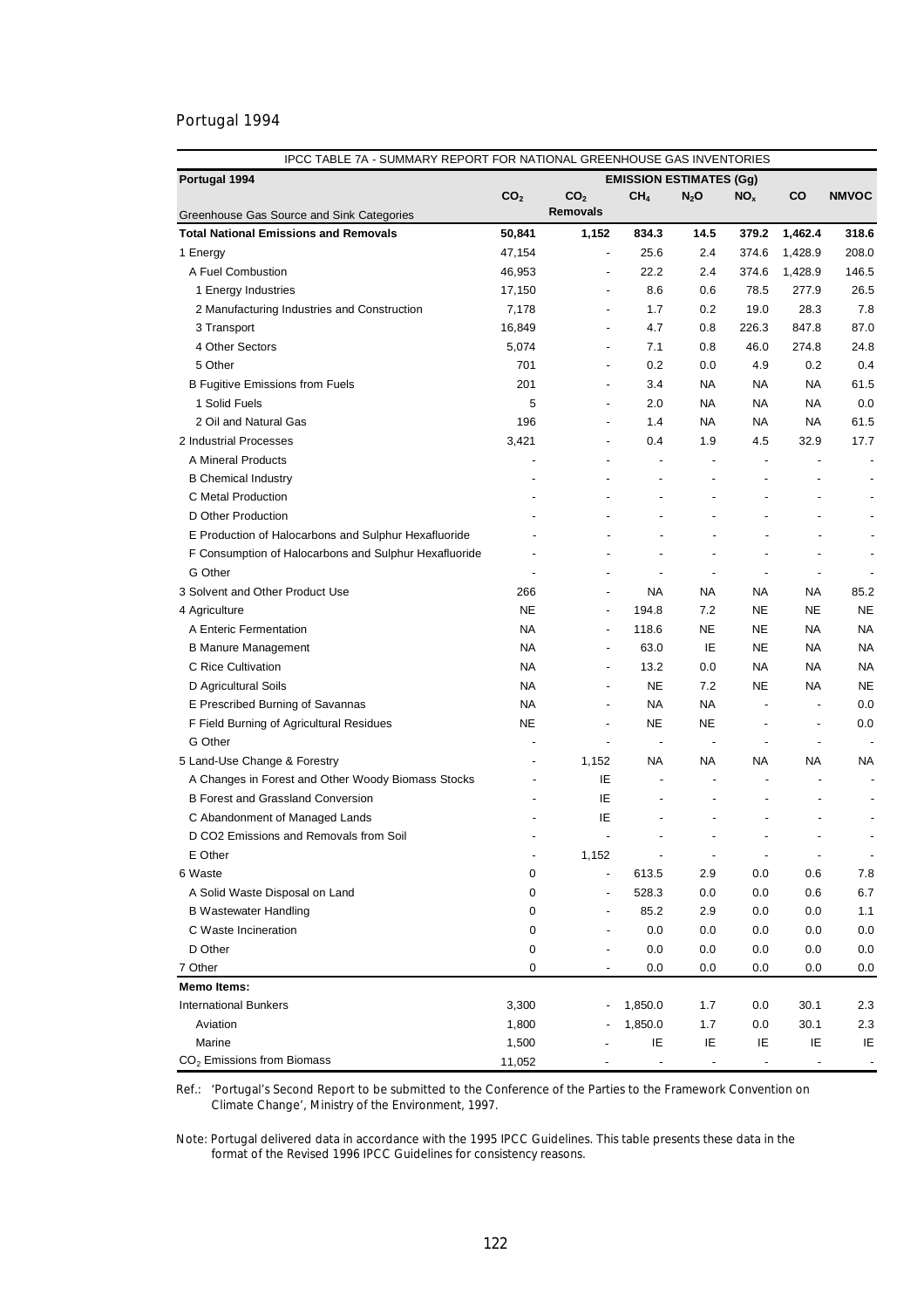#### Spain 1990

| Spain 1990<br><b>EMISSION ESTIMATES (Gg)</b><br>co<br>CO <sub>2</sub><br>CO <sub>2</sub><br>CH <sub>4</sub><br>NO <sub>x</sub><br><b>NMVOC</b><br>$N_2$ O<br><b>Removals</b><br>Greenhouse Gas Source and Sink Categories<br><b>Total National Emissions and Removals</b><br>226,423<br>2,181.2<br>94.2<br>1,164.4<br>4,733.8<br>1,123.3<br>28,970<br>762.4<br>20.2<br>639.4<br>1 Energy<br>208,006<br>1,140.5<br>4,019.7<br>÷,<br>A Fuel Combustion<br>207,592<br>75.6<br>20.2<br>1,140.5<br>4,019.7<br>450.5<br>75,184<br>12.4<br>10.2<br>274.2<br>21.6<br>29.6<br>1 Energy Industries<br>6.0<br>5.2<br>187.5<br>432.7<br>17.5<br>2 Manufacturing Industries and Construction<br>47,971<br>$\overline{\phantom{a}}$<br>12.2<br>2.0<br>566.0<br>2,620.5<br>327.5<br>3 Transport<br>58,260<br>$\overline{\phantom{a}}$<br>4 Other Sectors<br>26,177<br>45.1<br>2.8<br>112.7<br>944.9<br>75.9<br>$\overline{\phantom{a}}$<br>5 Other<br>$\overline{a}$<br>$\overline{\phantom{a}}$<br>$\overline{\phantom{a}}$<br>$\overline{\phantom{m}}$<br>$\overline{\phantom{m}}$<br>414<br>686.7<br>0.0<br>0.0<br>188.9<br><b>B Fugitive Emissions from Fuels</b><br>0.0<br>$\blacksquare$<br>1 Solid Fuels<br>612.5<br>0.0<br>0.0<br>0.0<br>0.0<br>2 Oil and Natural Gas<br>414<br>74.3<br>0.0<br>0.0<br>0.0<br>188.9<br>$\overline{\phantom{a}}$<br>2 Industrial Processes<br>17,690<br>2.0<br>10.4<br>11.8<br>247.4<br>52.1<br>$\overline{\phantom{a}}$<br>A Mineral Products<br>15,067<br>0.0<br>0.0<br>0.0<br>0.0<br>0.0<br>$\overline{\phantom{a}}$<br>688<br>0.6<br>10.4<br>8.2<br>0.0<br>18.7<br><b>B</b> Chemical Industry<br>$\overline{\phantom{a}}$<br>C Metal Production<br>1,417<br>1.3<br>0.0<br>1.8<br>247.4<br>1.5<br>D Other Production<br>$\overline{a}$<br>$\overline{\phantom{a}}$<br>E Production of Halocarbons and Sulphur Hexafluoride<br>$\overline{\phantom{a}}$<br>F Consumption of Halocarbons and Sulphur Hexafluoride<br>$\overline{\phantom{a}}$<br>$\overline{\phantom{a}}$<br>G Other<br>518<br>0.0<br>0.0<br>1.9<br>0.0<br>31.9<br>$\overline{\phantom{a}}$<br>3 Solvent and Other Product Use<br>0<br>0.0<br>0.0<br>0.0<br>0.0<br>309.5<br>$\overline{\phantom{a}}$<br>4 Agriculture<br>0<br>925.6<br>63.5<br>5.8<br>396.7<br>96.3<br>$\overline{\phantom{a}}$<br>0<br>345.6<br>0.0<br>0.0<br>0.0<br>0.0<br>A Enteric Fermentation<br>$\overline{\phantom{a}}$<br>0<br>464.6<br>0.0<br>0.0<br>0.0<br>0.0<br><b>B Manure Management</b><br>$\overline{\phantom{a}}$<br>C Rice Cultivation<br>0<br>10.8<br>0.4<br>0.0<br>0.0<br>0.0<br>0<br>82.7<br>63.2<br>0.0<br>74.4<br>D Agricultural Soils<br>0.0<br>E Prescribed Burning of Savannas<br>$\overline{\phantom{a}}$<br>$\overline{\phantom{m}}$<br>0<br>21.9<br>0.0<br>5.8<br>396.7<br>21.9<br>F Field Burning of Agricultural Residues<br>$\overline{\phantom{a}}$<br>G Other<br>$\overline{\phantom{a}}$<br>$\overline{a}$<br>5 Land-Use Change & Forestry<br>28,970<br>$\overline{a}$<br>٠<br>A Changes in Forest and Other Woody Biomass Stocks<br>$\overline{a}$<br><b>B Forest and Grassland Conversion</b><br>÷,<br>C Abandonment of Managed Lands<br>D CO2 Emissions and Removals from Soil<br>E Other<br>28,970<br>6 Waste<br>0<br>491.3<br>69.9<br>0.1<br>6.4<br>26.1<br>471.5<br>A Solid Waste Disposal on Land<br>0<br>0.0<br>5.2<br>57.8<br>20.7<br><b>B Wastewater Handling</b><br>0<br>0.0<br>0.0<br>0.0<br>0.0<br>0.3<br>C Waste Incineration<br>$\overline{\phantom{a}}$<br>D Other<br>0<br>1.2<br>12.1<br>5.1<br>19.8<br>0.1<br>$\overline{\phantom{a}}$<br>727<br>0.0<br>0.0<br>0.0<br>7 Other<br>0.0<br>0.0<br>$\overline{\phantom{a}}$<br><b>Memo Items:</b><br><b>International Bunkers</b><br>18,024<br>2.0<br>272.9<br>0.3<br>17.0<br>11.4<br>5,948<br>1.5<br>23.6<br>9.8<br>Aviation<br>0.2<br>$\overline{\phantom{a}}$<br>12,076<br>0.6<br>0.3<br>249.3<br>11.2<br>Marine<br>7.2 | IPCC TABLE 7A - SUMMARY REPORT FOR NATIONAL GREENHOUSE GAS INVENTORIES |        |  |  |  |
|--------------------------------------------------------------------------------------------------------------------------------------------------------------------------------------------------------------------------------------------------------------------------------------------------------------------------------------------------------------------------------------------------------------------------------------------------------------------------------------------------------------------------------------------------------------------------------------------------------------------------------------------------------------------------------------------------------------------------------------------------------------------------------------------------------------------------------------------------------------------------------------------------------------------------------------------------------------------------------------------------------------------------------------------------------------------------------------------------------------------------------------------------------------------------------------------------------------------------------------------------------------------------------------------------------------------------------------------------------------------------------------------------------------------------------------------------------------------------------------------------------------------------------------------------------------------------------------------------------------------------------------------------------------------------------------------------------------------------------------------------------------------------------------------------------------------------------------------------------------------------------------------------------------------------------------------------------------------------------------------------------------------------------------------------------------------------------------------------------------------------------------------------------------------------------------------------------------------------------------------------------------------------------------------------------------------------------------------------------------------------------------------------------------------------------------------------------------------------------------------------------------------------------------------------------------------------------------------------------------------------------------------------------------------------------------------------------------------------------------------------------------------------------------------------------------------------------------------------------------------------------------------------------------------------------------------------------------------------------------------------------------------------------------------------------------------------------------------------------------------------------------------------------------------------------------------------------------------------------------------------------------------------------------------------------------------------------------------------------------------------------------------------------------------------------------------------------------------------------------------------------------------------------------------------------------------------------------------------------------------------------------------------------------------------------------------------------------------------------------------------------------------------------------------------------------------------------------------------------------------------------------|------------------------------------------------------------------------|--------|--|--|--|
|                                                                                                                                                                                                                                                                                                                                                                                                                                                                                                                                                                                                                                                                                                                                                                                                                                                                                                                                                                                                                                                                                                                                                                                                                                                                                                                                                                                                                                                                                                                                                                                                                                                                                                                                                                                                                                                                                                                                                                                                                                                                                                                                                                                                                                                                                                                                                                                                                                                                                                                                                                                                                                                                                                                                                                                                                                                                                                                                                                                                                                                                                                                                                                                                                                                                                                                                                                                                                                                                                                                                                                                                                                                                                                                                                                                                                                                                                      |                                                                        |        |  |  |  |
|                                                                                                                                                                                                                                                                                                                                                                                                                                                                                                                                                                                                                                                                                                                                                                                                                                                                                                                                                                                                                                                                                                                                                                                                                                                                                                                                                                                                                                                                                                                                                                                                                                                                                                                                                                                                                                                                                                                                                                                                                                                                                                                                                                                                                                                                                                                                                                                                                                                                                                                                                                                                                                                                                                                                                                                                                                                                                                                                                                                                                                                                                                                                                                                                                                                                                                                                                                                                                                                                                                                                                                                                                                                                                                                                                                                                                                                                                      |                                                                        |        |  |  |  |
|                                                                                                                                                                                                                                                                                                                                                                                                                                                                                                                                                                                                                                                                                                                                                                                                                                                                                                                                                                                                                                                                                                                                                                                                                                                                                                                                                                                                                                                                                                                                                                                                                                                                                                                                                                                                                                                                                                                                                                                                                                                                                                                                                                                                                                                                                                                                                                                                                                                                                                                                                                                                                                                                                                                                                                                                                                                                                                                                                                                                                                                                                                                                                                                                                                                                                                                                                                                                                                                                                                                                                                                                                                                                                                                                                                                                                                                                                      |                                                                        |        |  |  |  |
|                                                                                                                                                                                                                                                                                                                                                                                                                                                                                                                                                                                                                                                                                                                                                                                                                                                                                                                                                                                                                                                                                                                                                                                                                                                                                                                                                                                                                                                                                                                                                                                                                                                                                                                                                                                                                                                                                                                                                                                                                                                                                                                                                                                                                                                                                                                                                                                                                                                                                                                                                                                                                                                                                                                                                                                                                                                                                                                                                                                                                                                                                                                                                                                                                                                                                                                                                                                                                                                                                                                                                                                                                                                                                                                                                                                                                                                                                      |                                                                        |        |  |  |  |
|                                                                                                                                                                                                                                                                                                                                                                                                                                                                                                                                                                                                                                                                                                                                                                                                                                                                                                                                                                                                                                                                                                                                                                                                                                                                                                                                                                                                                                                                                                                                                                                                                                                                                                                                                                                                                                                                                                                                                                                                                                                                                                                                                                                                                                                                                                                                                                                                                                                                                                                                                                                                                                                                                                                                                                                                                                                                                                                                                                                                                                                                                                                                                                                                                                                                                                                                                                                                                                                                                                                                                                                                                                                                                                                                                                                                                                                                                      |                                                                        |        |  |  |  |
|                                                                                                                                                                                                                                                                                                                                                                                                                                                                                                                                                                                                                                                                                                                                                                                                                                                                                                                                                                                                                                                                                                                                                                                                                                                                                                                                                                                                                                                                                                                                                                                                                                                                                                                                                                                                                                                                                                                                                                                                                                                                                                                                                                                                                                                                                                                                                                                                                                                                                                                                                                                                                                                                                                                                                                                                                                                                                                                                                                                                                                                                                                                                                                                                                                                                                                                                                                                                                                                                                                                                                                                                                                                                                                                                                                                                                                                                                      |                                                                        |        |  |  |  |
|                                                                                                                                                                                                                                                                                                                                                                                                                                                                                                                                                                                                                                                                                                                                                                                                                                                                                                                                                                                                                                                                                                                                                                                                                                                                                                                                                                                                                                                                                                                                                                                                                                                                                                                                                                                                                                                                                                                                                                                                                                                                                                                                                                                                                                                                                                                                                                                                                                                                                                                                                                                                                                                                                                                                                                                                                                                                                                                                                                                                                                                                                                                                                                                                                                                                                                                                                                                                                                                                                                                                                                                                                                                                                                                                                                                                                                                                                      |                                                                        |        |  |  |  |
|                                                                                                                                                                                                                                                                                                                                                                                                                                                                                                                                                                                                                                                                                                                                                                                                                                                                                                                                                                                                                                                                                                                                                                                                                                                                                                                                                                                                                                                                                                                                                                                                                                                                                                                                                                                                                                                                                                                                                                                                                                                                                                                                                                                                                                                                                                                                                                                                                                                                                                                                                                                                                                                                                                                                                                                                                                                                                                                                                                                                                                                                                                                                                                                                                                                                                                                                                                                                                                                                                                                                                                                                                                                                                                                                                                                                                                                                                      |                                                                        |        |  |  |  |
|                                                                                                                                                                                                                                                                                                                                                                                                                                                                                                                                                                                                                                                                                                                                                                                                                                                                                                                                                                                                                                                                                                                                                                                                                                                                                                                                                                                                                                                                                                                                                                                                                                                                                                                                                                                                                                                                                                                                                                                                                                                                                                                                                                                                                                                                                                                                                                                                                                                                                                                                                                                                                                                                                                                                                                                                                                                                                                                                                                                                                                                                                                                                                                                                                                                                                                                                                                                                                                                                                                                                                                                                                                                                                                                                                                                                                                                                                      |                                                                        |        |  |  |  |
|                                                                                                                                                                                                                                                                                                                                                                                                                                                                                                                                                                                                                                                                                                                                                                                                                                                                                                                                                                                                                                                                                                                                                                                                                                                                                                                                                                                                                                                                                                                                                                                                                                                                                                                                                                                                                                                                                                                                                                                                                                                                                                                                                                                                                                                                                                                                                                                                                                                                                                                                                                                                                                                                                                                                                                                                                                                                                                                                                                                                                                                                                                                                                                                                                                                                                                                                                                                                                                                                                                                                                                                                                                                                                                                                                                                                                                                                                      |                                                                        |        |  |  |  |
|                                                                                                                                                                                                                                                                                                                                                                                                                                                                                                                                                                                                                                                                                                                                                                                                                                                                                                                                                                                                                                                                                                                                                                                                                                                                                                                                                                                                                                                                                                                                                                                                                                                                                                                                                                                                                                                                                                                                                                                                                                                                                                                                                                                                                                                                                                                                                                                                                                                                                                                                                                                                                                                                                                                                                                                                                                                                                                                                                                                                                                                                                                                                                                                                                                                                                                                                                                                                                                                                                                                                                                                                                                                                                                                                                                                                                                                                                      |                                                                        |        |  |  |  |
|                                                                                                                                                                                                                                                                                                                                                                                                                                                                                                                                                                                                                                                                                                                                                                                                                                                                                                                                                                                                                                                                                                                                                                                                                                                                                                                                                                                                                                                                                                                                                                                                                                                                                                                                                                                                                                                                                                                                                                                                                                                                                                                                                                                                                                                                                                                                                                                                                                                                                                                                                                                                                                                                                                                                                                                                                                                                                                                                                                                                                                                                                                                                                                                                                                                                                                                                                                                                                                                                                                                                                                                                                                                                                                                                                                                                                                                                                      |                                                                        |        |  |  |  |
|                                                                                                                                                                                                                                                                                                                                                                                                                                                                                                                                                                                                                                                                                                                                                                                                                                                                                                                                                                                                                                                                                                                                                                                                                                                                                                                                                                                                                                                                                                                                                                                                                                                                                                                                                                                                                                                                                                                                                                                                                                                                                                                                                                                                                                                                                                                                                                                                                                                                                                                                                                                                                                                                                                                                                                                                                                                                                                                                                                                                                                                                                                                                                                                                                                                                                                                                                                                                                                                                                                                                                                                                                                                                                                                                                                                                                                                                                      |                                                                        |        |  |  |  |
|                                                                                                                                                                                                                                                                                                                                                                                                                                                                                                                                                                                                                                                                                                                                                                                                                                                                                                                                                                                                                                                                                                                                                                                                                                                                                                                                                                                                                                                                                                                                                                                                                                                                                                                                                                                                                                                                                                                                                                                                                                                                                                                                                                                                                                                                                                                                                                                                                                                                                                                                                                                                                                                                                                                                                                                                                                                                                                                                                                                                                                                                                                                                                                                                                                                                                                                                                                                                                                                                                                                                                                                                                                                                                                                                                                                                                                                                                      |                                                                        |        |  |  |  |
|                                                                                                                                                                                                                                                                                                                                                                                                                                                                                                                                                                                                                                                                                                                                                                                                                                                                                                                                                                                                                                                                                                                                                                                                                                                                                                                                                                                                                                                                                                                                                                                                                                                                                                                                                                                                                                                                                                                                                                                                                                                                                                                                                                                                                                                                                                                                                                                                                                                                                                                                                                                                                                                                                                                                                                                                                                                                                                                                                                                                                                                                                                                                                                                                                                                                                                                                                                                                                                                                                                                                                                                                                                                                                                                                                                                                                                                                                      |                                                                        |        |  |  |  |
|                                                                                                                                                                                                                                                                                                                                                                                                                                                                                                                                                                                                                                                                                                                                                                                                                                                                                                                                                                                                                                                                                                                                                                                                                                                                                                                                                                                                                                                                                                                                                                                                                                                                                                                                                                                                                                                                                                                                                                                                                                                                                                                                                                                                                                                                                                                                                                                                                                                                                                                                                                                                                                                                                                                                                                                                                                                                                                                                                                                                                                                                                                                                                                                                                                                                                                                                                                                                                                                                                                                                                                                                                                                                                                                                                                                                                                                                                      |                                                                        |        |  |  |  |
|                                                                                                                                                                                                                                                                                                                                                                                                                                                                                                                                                                                                                                                                                                                                                                                                                                                                                                                                                                                                                                                                                                                                                                                                                                                                                                                                                                                                                                                                                                                                                                                                                                                                                                                                                                                                                                                                                                                                                                                                                                                                                                                                                                                                                                                                                                                                                                                                                                                                                                                                                                                                                                                                                                                                                                                                                                                                                                                                                                                                                                                                                                                                                                                                                                                                                                                                                                                                                                                                                                                                                                                                                                                                                                                                                                                                                                                                                      |                                                                        |        |  |  |  |
|                                                                                                                                                                                                                                                                                                                                                                                                                                                                                                                                                                                                                                                                                                                                                                                                                                                                                                                                                                                                                                                                                                                                                                                                                                                                                                                                                                                                                                                                                                                                                                                                                                                                                                                                                                                                                                                                                                                                                                                                                                                                                                                                                                                                                                                                                                                                                                                                                                                                                                                                                                                                                                                                                                                                                                                                                                                                                                                                                                                                                                                                                                                                                                                                                                                                                                                                                                                                                                                                                                                                                                                                                                                                                                                                                                                                                                                                                      |                                                                        |        |  |  |  |
|                                                                                                                                                                                                                                                                                                                                                                                                                                                                                                                                                                                                                                                                                                                                                                                                                                                                                                                                                                                                                                                                                                                                                                                                                                                                                                                                                                                                                                                                                                                                                                                                                                                                                                                                                                                                                                                                                                                                                                                                                                                                                                                                                                                                                                                                                                                                                                                                                                                                                                                                                                                                                                                                                                                                                                                                                                                                                                                                                                                                                                                                                                                                                                                                                                                                                                                                                                                                                                                                                                                                                                                                                                                                                                                                                                                                                                                                                      |                                                                        |        |  |  |  |
|                                                                                                                                                                                                                                                                                                                                                                                                                                                                                                                                                                                                                                                                                                                                                                                                                                                                                                                                                                                                                                                                                                                                                                                                                                                                                                                                                                                                                                                                                                                                                                                                                                                                                                                                                                                                                                                                                                                                                                                                                                                                                                                                                                                                                                                                                                                                                                                                                                                                                                                                                                                                                                                                                                                                                                                                                                                                                                                                                                                                                                                                                                                                                                                                                                                                                                                                                                                                                                                                                                                                                                                                                                                                                                                                                                                                                                                                                      |                                                                        |        |  |  |  |
|                                                                                                                                                                                                                                                                                                                                                                                                                                                                                                                                                                                                                                                                                                                                                                                                                                                                                                                                                                                                                                                                                                                                                                                                                                                                                                                                                                                                                                                                                                                                                                                                                                                                                                                                                                                                                                                                                                                                                                                                                                                                                                                                                                                                                                                                                                                                                                                                                                                                                                                                                                                                                                                                                                                                                                                                                                                                                                                                                                                                                                                                                                                                                                                                                                                                                                                                                                                                                                                                                                                                                                                                                                                                                                                                                                                                                                                                                      |                                                                        |        |  |  |  |
|                                                                                                                                                                                                                                                                                                                                                                                                                                                                                                                                                                                                                                                                                                                                                                                                                                                                                                                                                                                                                                                                                                                                                                                                                                                                                                                                                                                                                                                                                                                                                                                                                                                                                                                                                                                                                                                                                                                                                                                                                                                                                                                                                                                                                                                                                                                                                                                                                                                                                                                                                                                                                                                                                                                                                                                                                                                                                                                                                                                                                                                                                                                                                                                                                                                                                                                                                                                                                                                                                                                                                                                                                                                                                                                                                                                                                                                                                      |                                                                        |        |  |  |  |
|                                                                                                                                                                                                                                                                                                                                                                                                                                                                                                                                                                                                                                                                                                                                                                                                                                                                                                                                                                                                                                                                                                                                                                                                                                                                                                                                                                                                                                                                                                                                                                                                                                                                                                                                                                                                                                                                                                                                                                                                                                                                                                                                                                                                                                                                                                                                                                                                                                                                                                                                                                                                                                                                                                                                                                                                                                                                                                                                                                                                                                                                                                                                                                                                                                                                                                                                                                                                                                                                                                                                                                                                                                                                                                                                                                                                                                                                                      |                                                                        |        |  |  |  |
|                                                                                                                                                                                                                                                                                                                                                                                                                                                                                                                                                                                                                                                                                                                                                                                                                                                                                                                                                                                                                                                                                                                                                                                                                                                                                                                                                                                                                                                                                                                                                                                                                                                                                                                                                                                                                                                                                                                                                                                                                                                                                                                                                                                                                                                                                                                                                                                                                                                                                                                                                                                                                                                                                                                                                                                                                                                                                                                                                                                                                                                                                                                                                                                                                                                                                                                                                                                                                                                                                                                                                                                                                                                                                                                                                                                                                                                                                      |                                                                        |        |  |  |  |
|                                                                                                                                                                                                                                                                                                                                                                                                                                                                                                                                                                                                                                                                                                                                                                                                                                                                                                                                                                                                                                                                                                                                                                                                                                                                                                                                                                                                                                                                                                                                                                                                                                                                                                                                                                                                                                                                                                                                                                                                                                                                                                                                                                                                                                                                                                                                                                                                                                                                                                                                                                                                                                                                                                                                                                                                                                                                                                                                                                                                                                                                                                                                                                                                                                                                                                                                                                                                                                                                                                                                                                                                                                                                                                                                                                                                                                                                                      |                                                                        |        |  |  |  |
|                                                                                                                                                                                                                                                                                                                                                                                                                                                                                                                                                                                                                                                                                                                                                                                                                                                                                                                                                                                                                                                                                                                                                                                                                                                                                                                                                                                                                                                                                                                                                                                                                                                                                                                                                                                                                                                                                                                                                                                                                                                                                                                                                                                                                                                                                                                                                                                                                                                                                                                                                                                                                                                                                                                                                                                                                                                                                                                                                                                                                                                                                                                                                                                                                                                                                                                                                                                                                                                                                                                                                                                                                                                                                                                                                                                                                                                                                      |                                                                        |        |  |  |  |
|                                                                                                                                                                                                                                                                                                                                                                                                                                                                                                                                                                                                                                                                                                                                                                                                                                                                                                                                                                                                                                                                                                                                                                                                                                                                                                                                                                                                                                                                                                                                                                                                                                                                                                                                                                                                                                                                                                                                                                                                                                                                                                                                                                                                                                                                                                                                                                                                                                                                                                                                                                                                                                                                                                                                                                                                                                                                                                                                                                                                                                                                                                                                                                                                                                                                                                                                                                                                                                                                                                                                                                                                                                                                                                                                                                                                                                                                                      |                                                                        |        |  |  |  |
|                                                                                                                                                                                                                                                                                                                                                                                                                                                                                                                                                                                                                                                                                                                                                                                                                                                                                                                                                                                                                                                                                                                                                                                                                                                                                                                                                                                                                                                                                                                                                                                                                                                                                                                                                                                                                                                                                                                                                                                                                                                                                                                                                                                                                                                                                                                                                                                                                                                                                                                                                                                                                                                                                                                                                                                                                                                                                                                                                                                                                                                                                                                                                                                                                                                                                                                                                                                                                                                                                                                                                                                                                                                                                                                                                                                                                                                                                      |                                                                        |        |  |  |  |
|                                                                                                                                                                                                                                                                                                                                                                                                                                                                                                                                                                                                                                                                                                                                                                                                                                                                                                                                                                                                                                                                                                                                                                                                                                                                                                                                                                                                                                                                                                                                                                                                                                                                                                                                                                                                                                                                                                                                                                                                                                                                                                                                                                                                                                                                                                                                                                                                                                                                                                                                                                                                                                                                                                                                                                                                                                                                                                                                                                                                                                                                                                                                                                                                                                                                                                                                                                                                                                                                                                                                                                                                                                                                                                                                                                                                                                                                                      |                                                                        |        |  |  |  |
|                                                                                                                                                                                                                                                                                                                                                                                                                                                                                                                                                                                                                                                                                                                                                                                                                                                                                                                                                                                                                                                                                                                                                                                                                                                                                                                                                                                                                                                                                                                                                                                                                                                                                                                                                                                                                                                                                                                                                                                                                                                                                                                                                                                                                                                                                                                                                                                                                                                                                                                                                                                                                                                                                                                                                                                                                                                                                                                                                                                                                                                                                                                                                                                                                                                                                                                                                                                                                                                                                                                                                                                                                                                                                                                                                                                                                                                                                      |                                                                        |        |  |  |  |
|                                                                                                                                                                                                                                                                                                                                                                                                                                                                                                                                                                                                                                                                                                                                                                                                                                                                                                                                                                                                                                                                                                                                                                                                                                                                                                                                                                                                                                                                                                                                                                                                                                                                                                                                                                                                                                                                                                                                                                                                                                                                                                                                                                                                                                                                                                                                                                                                                                                                                                                                                                                                                                                                                                                                                                                                                                                                                                                                                                                                                                                                                                                                                                                                                                                                                                                                                                                                                                                                                                                                                                                                                                                                                                                                                                                                                                                                                      |                                                                        |        |  |  |  |
|                                                                                                                                                                                                                                                                                                                                                                                                                                                                                                                                                                                                                                                                                                                                                                                                                                                                                                                                                                                                                                                                                                                                                                                                                                                                                                                                                                                                                                                                                                                                                                                                                                                                                                                                                                                                                                                                                                                                                                                                                                                                                                                                                                                                                                                                                                                                                                                                                                                                                                                                                                                                                                                                                                                                                                                                                                                                                                                                                                                                                                                                                                                                                                                                                                                                                                                                                                                                                                                                                                                                                                                                                                                                                                                                                                                                                                                                                      |                                                                        |        |  |  |  |
|                                                                                                                                                                                                                                                                                                                                                                                                                                                                                                                                                                                                                                                                                                                                                                                                                                                                                                                                                                                                                                                                                                                                                                                                                                                                                                                                                                                                                                                                                                                                                                                                                                                                                                                                                                                                                                                                                                                                                                                                                                                                                                                                                                                                                                                                                                                                                                                                                                                                                                                                                                                                                                                                                                                                                                                                                                                                                                                                                                                                                                                                                                                                                                                                                                                                                                                                                                                                                                                                                                                                                                                                                                                                                                                                                                                                                                                                                      |                                                                        |        |  |  |  |
|                                                                                                                                                                                                                                                                                                                                                                                                                                                                                                                                                                                                                                                                                                                                                                                                                                                                                                                                                                                                                                                                                                                                                                                                                                                                                                                                                                                                                                                                                                                                                                                                                                                                                                                                                                                                                                                                                                                                                                                                                                                                                                                                                                                                                                                                                                                                                                                                                                                                                                                                                                                                                                                                                                                                                                                                                                                                                                                                                                                                                                                                                                                                                                                                                                                                                                                                                                                                                                                                                                                                                                                                                                                                                                                                                                                                                                                                                      |                                                                        |        |  |  |  |
|                                                                                                                                                                                                                                                                                                                                                                                                                                                                                                                                                                                                                                                                                                                                                                                                                                                                                                                                                                                                                                                                                                                                                                                                                                                                                                                                                                                                                                                                                                                                                                                                                                                                                                                                                                                                                                                                                                                                                                                                                                                                                                                                                                                                                                                                                                                                                                                                                                                                                                                                                                                                                                                                                                                                                                                                                                                                                                                                                                                                                                                                                                                                                                                                                                                                                                                                                                                                                                                                                                                                                                                                                                                                                                                                                                                                                                                                                      |                                                                        |        |  |  |  |
|                                                                                                                                                                                                                                                                                                                                                                                                                                                                                                                                                                                                                                                                                                                                                                                                                                                                                                                                                                                                                                                                                                                                                                                                                                                                                                                                                                                                                                                                                                                                                                                                                                                                                                                                                                                                                                                                                                                                                                                                                                                                                                                                                                                                                                                                                                                                                                                                                                                                                                                                                                                                                                                                                                                                                                                                                                                                                                                                                                                                                                                                                                                                                                                                                                                                                                                                                                                                                                                                                                                                                                                                                                                                                                                                                                                                                                                                                      |                                                                        |        |  |  |  |
|                                                                                                                                                                                                                                                                                                                                                                                                                                                                                                                                                                                                                                                                                                                                                                                                                                                                                                                                                                                                                                                                                                                                                                                                                                                                                                                                                                                                                                                                                                                                                                                                                                                                                                                                                                                                                                                                                                                                                                                                                                                                                                                                                                                                                                                                                                                                                                                                                                                                                                                                                                                                                                                                                                                                                                                                                                                                                                                                                                                                                                                                                                                                                                                                                                                                                                                                                                                                                                                                                                                                                                                                                                                                                                                                                                                                                                                                                      |                                                                        |        |  |  |  |
|                                                                                                                                                                                                                                                                                                                                                                                                                                                                                                                                                                                                                                                                                                                                                                                                                                                                                                                                                                                                                                                                                                                                                                                                                                                                                                                                                                                                                                                                                                                                                                                                                                                                                                                                                                                                                                                                                                                                                                                                                                                                                                                                                                                                                                                                                                                                                                                                                                                                                                                                                                                                                                                                                                                                                                                                                                                                                                                                                                                                                                                                                                                                                                                                                                                                                                                                                                                                                                                                                                                                                                                                                                                                                                                                                                                                                                                                                      |                                                                        |        |  |  |  |
|                                                                                                                                                                                                                                                                                                                                                                                                                                                                                                                                                                                                                                                                                                                                                                                                                                                                                                                                                                                                                                                                                                                                                                                                                                                                                                                                                                                                                                                                                                                                                                                                                                                                                                                                                                                                                                                                                                                                                                                                                                                                                                                                                                                                                                                                                                                                                                                                                                                                                                                                                                                                                                                                                                                                                                                                                                                                                                                                                                                                                                                                                                                                                                                                                                                                                                                                                                                                                                                                                                                                                                                                                                                                                                                                                                                                                                                                                      |                                                                        |        |  |  |  |
|                                                                                                                                                                                                                                                                                                                                                                                                                                                                                                                                                                                                                                                                                                                                                                                                                                                                                                                                                                                                                                                                                                                                                                                                                                                                                                                                                                                                                                                                                                                                                                                                                                                                                                                                                                                                                                                                                                                                                                                                                                                                                                                                                                                                                                                                                                                                                                                                                                                                                                                                                                                                                                                                                                                                                                                                                                                                                                                                                                                                                                                                                                                                                                                                                                                                                                                                                                                                                                                                                                                                                                                                                                                                                                                                                                                                                                                                                      |                                                                        |        |  |  |  |
|                                                                                                                                                                                                                                                                                                                                                                                                                                                                                                                                                                                                                                                                                                                                                                                                                                                                                                                                                                                                                                                                                                                                                                                                                                                                                                                                                                                                                                                                                                                                                                                                                                                                                                                                                                                                                                                                                                                                                                                                                                                                                                                                                                                                                                                                                                                                                                                                                                                                                                                                                                                                                                                                                                                                                                                                                                                                                                                                                                                                                                                                                                                                                                                                                                                                                                                                                                                                                                                                                                                                                                                                                                                                                                                                                                                                                                                                                      |                                                                        |        |  |  |  |
|                                                                                                                                                                                                                                                                                                                                                                                                                                                                                                                                                                                                                                                                                                                                                                                                                                                                                                                                                                                                                                                                                                                                                                                                                                                                                                                                                                                                                                                                                                                                                                                                                                                                                                                                                                                                                                                                                                                                                                                                                                                                                                                                                                                                                                                                                                                                                                                                                                                                                                                                                                                                                                                                                                                                                                                                                                                                                                                                                                                                                                                                                                                                                                                                                                                                                                                                                                                                                                                                                                                                                                                                                                                                                                                                                                                                                                                                                      |                                                                        |        |  |  |  |
|                                                                                                                                                                                                                                                                                                                                                                                                                                                                                                                                                                                                                                                                                                                                                                                                                                                                                                                                                                                                                                                                                                                                                                                                                                                                                                                                                                                                                                                                                                                                                                                                                                                                                                                                                                                                                                                                                                                                                                                                                                                                                                                                                                                                                                                                                                                                                                                                                                                                                                                                                                                                                                                                                                                                                                                                                                                                                                                                                                                                                                                                                                                                                                                                                                                                                                                                                                                                                                                                                                                                                                                                                                                                                                                                                                                                                                                                                      |                                                                        |        |  |  |  |
|                                                                                                                                                                                                                                                                                                                                                                                                                                                                                                                                                                                                                                                                                                                                                                                                                                                                                                                                                                                                                                                                                                                                                                                                                                                                                                                                                                                                                                                                                                                                                                                                                                                                                                                                                                                                                                                                                                                                                                                                                                                                                                                                                                                                                                                                                                                                                                                                                                                                                                                                                                                                                                                                                                                                                                                                                                                                                                                                                                                                                                                                                                                                                                                                                                                                                                                                                                                                                                                                                                                                                                                                                                                                                                                                                                                                                                                                                      |                                                                        |        |  |  |  |
|                                                                                                                                                                                                                                                                                                                                                                                                                                                                                                                                                                                                                                                                                                                                                                                                                                                                                                                                                                                                                                                                                                                                                                                                                                                                                                                                                                                                                                                                                                                                                                                                                                                                                                                                                                                                                                                                                                                                                                                                                                                                                                                                                                                                                                                                                                                                                                                                                                                                                                                                                                                                                                                                                                                                                                                                                                                                                                                                                                                                                                                                                                                                                                                                                                                                                                                                                                                                                                                                                                                                                                                                                                                                                                                                                                                                                                                                                      |                                                                        |        |  |  |  |
|                                                                                                                                                                                                                                                                                                                                                                                                                                                                                                                                                                                                                                                                                                                                                                                                                                                                                                                                                                                                                                                                                                                                                                                                                                                                                                                                                                                                                                                                                                                                                                                                                                                                                                                                                                                                                                                                                                                                                                                                                                                                                                                                                                                                                                                                                                                                                                                                                                                                                                                                                                                                                                                                                                                                                                                                                                                                                                                                                                                                                                                                                                                                                                                                                                                                                                                                                                                                                                                                                                                                                                                                                                                                                                                                                                                                                                                                                      |                                                                        |        |  |  |  |
|                                                                                                                                                                                                                                                                                                                                                                                                                                                                                                                                                                                                                                                                                                                                                                                                                                                                                                                                                                                                                                                                                                                                                                                                                                                                                                                                                                                                                                                                                                                                                                                                                                                                                                                                                                                                                                                                                                                                                                                                                                                                                                                                                                                                                                                                                                                                                                                                                                                                                                                                                                                                                                                                                                                                                                                                                                                                                                                                                                                                                                                                                                                                                                                                                                                                                                                                                                                                                                                                                                                                                                                                                                                                                                                                                                                                                                                                                      |                                                                        |        |  |  |  |
|                                                                                                                                                                                                                                                                                                                                                                                                                                                                                                                                                                                                                                                                                                                                                                                                                                                                                                                                                                                                                                                                                                                                                                                                                                                                                                                                                                                                                                                                                                                                                                                                                                                                                                                                                                                                                                                                                                                                                                                                                                                                                                                                                                                                                                                                                                                                                                                                                                                                                                                                                                                                                                                                                                                                                                                                                                                                                                                                                                                                                                                                                                                                                                                                                                                                                                                                                                                                                                                                                                                                                                                                                                                                                                                                                                                                                                                                                      | CO <sub>2</sub> Emissions from Biomass                                 | 12,304 |  |  |  |

Ref.: '*Inventario de gases de effecto invernadero 1990-1995',* Submission to the Commission under the Monitoring Mechanism, 5 March 1999

Note (1): The national communication excludes CO<sub>2</sub> emissions from sector 4 and 6 for the national total as they are considered to be from renewable sources (sector 4: 18 725 Gg and sector 6: 2 161 Gg CO<sub>2</sub>).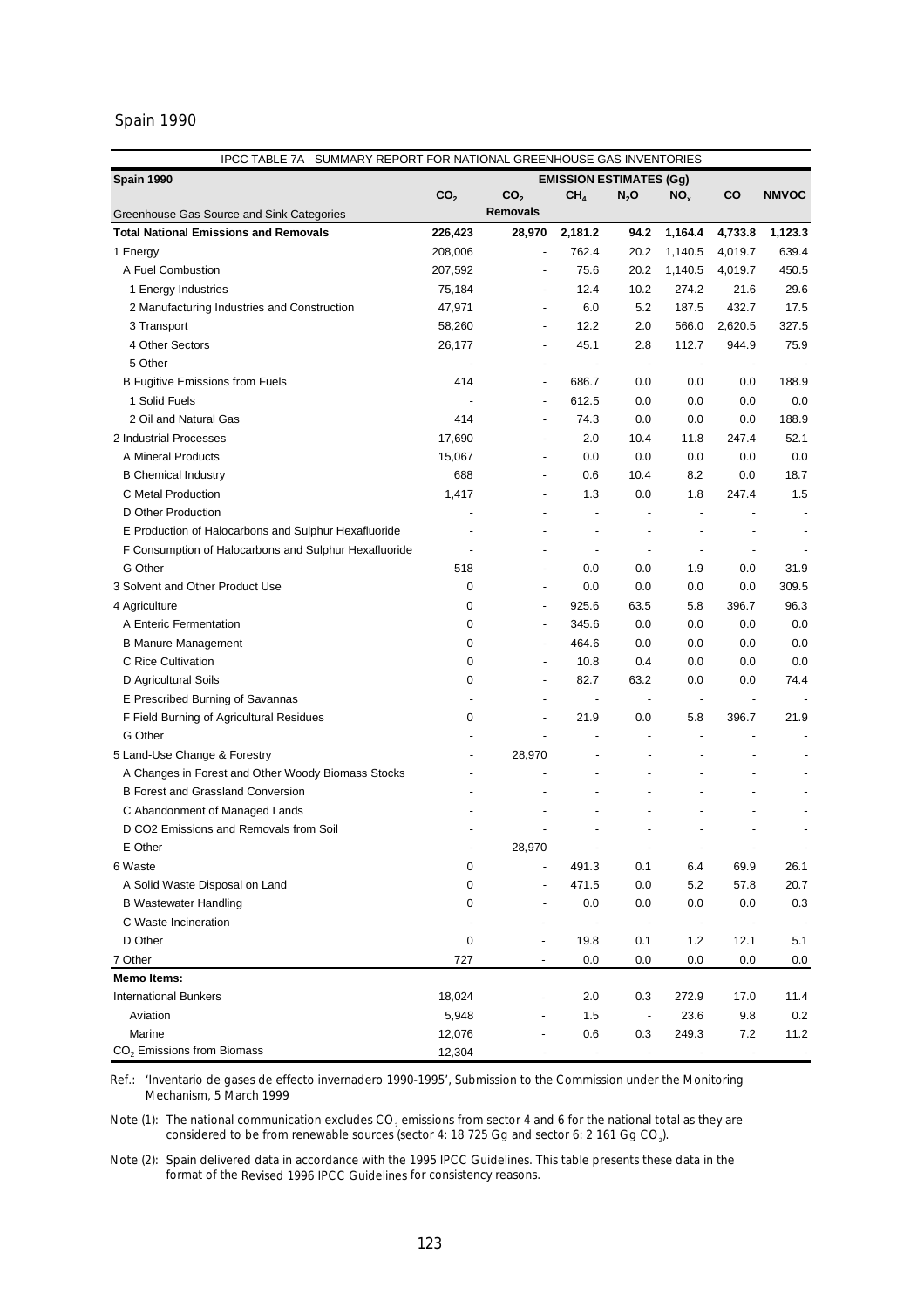# Spain 1994

| Spain 1994<br><b>EMISSION ESTIMATES (Gg)</b><br>CO <sub>2</sub><br>CO <sub>2</sub><br>CH <sub>4</sub><br><b>CO</b><br><b>NMVOC</b><br>$N_2$ O<br>NO <sub>x</sub><br><b>Removals</b><br>Greenhouse Gas Source and Sink Categories<br><b>Total National Emissions and Removals</b><br>237,446<br>28,970<br>2,331.5<br>87.5<br>1,205.8<br>4,624.2<br>1,186.3<br>220,168<br>696.3<br>21.8<br>1,181.9<br>3,959.8<br>669.0<br>1 Energy<br>$\overline{a}$<br>A Fuel Combustion<br>219,730<br>75.1<br>21.8<br>1,181.9<br>3,959.8<br>467.2<br>12.5<br>10.6<br>278.8<br>26.1<br>31.4<br>1 Energy Industries<br>77,645<br>$\overline{a}$<br>422.0<br>6.3<br>198.3<br>19.3<br>2 Manufacturing Industries and Construction<br>52,657<br>5.7<br>$\overline{a}$<br>3 Transport<br>61,625<br>13.1<br>2.7<br>592.8<br>2,582.4<br>343.1<br>$\overline{a}$<br>4 Other Sectors<br>27,803<br>43.2<br>2.9<br>112.0<br>929.3<br>73.4<br>$\overline{a}$<br>5 Other<br>$\overline{\phantom{a}}$<br>$\overline{\phantom{a}}$<br>$\overline{a}$<br>$\overline{\phantom{a}}$<br>$\overline{\phantom{a}}$<br>438<br>621.3<br>0.0<br>0.0<br>0.0<br>201.8<br><b>B Fugitive Emissions from Fuels</b><br>$\overline{a}$<br>1 Solid Fuels<br>0<br>528.1<br>0.0<br>0.0<br>0.0<br>0.0<br>$\overline{a}$<br>438<br>2 Oil and Natural Gas<br>93.2<br>0.0<br>0.0<br>0.0<br>201.8<br>$\overline{a}$<br>2 Industrial Processes<br>16,469<br>2.3<br>8.0<br>8.8<br>242.0<br>48.1<br>$\overline{a}$<br>A Mineral Products<br>14,215<br>0.0<br>0.0<br>0.0<br>0.0<br>0.0<br>$\overline{a}$<br>643<br>1.0<br>8.0<br>5.4<br>0.0<br>22.0<br><b>B</b> Chemical Industry<br>$\overline{a}$<br>C Metal Production<br>1,304<br>1.3<br>0.0<br>1.9<br>242.0<br>1.5<br>D Other Production<br>$\overline{\phantom{a}}$<br>$\overline{\phantom{a}}$<br>÷,<br>E Production of Halocarbons and Sulphur Hexafluoride<br>$\overline{a}$<br>÷,<br>÷,<br>F Consumption of Halocarbons and Sulphur Hexafluoride<br>$\overline{\phantom{a}}$<br>÷,<br>$\overline{a}$<br>G Other<br>307<br>0.0<br>0.0<br>1.6<br>0.0<br>24.6<br>$\overline{a}$<br>341.9<br>3 Solvent and Other Product Use<br>0<br>0.0<br>0.0<br>0.0<br>0.0<br>$\overline{\phantom{a}}$<br>949.4<br>4 Agriculture<br>0<br>57.5<br>5.1<br>346.0<br>90.1<br>$\overline{\phantom{a}}$<br>0<br>345.2<br>0.0<br>0.0<br>0.0<br>0.0<br>A Enteric Fermentation<br>$\overline{a}$<br>0<br>499.3<br>0.0<br>0.0<br>0.0<br>0.0<br><b>B Manure Management</b><br>$\overline{a}$<br>C Rice Cultivation<br>0<br>8.0<br>0.3<br>0.0<br>0.0<br>0.0<br>÷,<br>D Agricultural Soils<br>0<br>78.2<br>57.2<br>0.0<br>0.0<br>71.1<br>$\overline{a}$<br>E Prescribed Burning of Savannas<br>$\overline{a}$<br>$\blacksquare$<br>$\overline{\phantom{a}}$<br>$\overline{\phantom{a}}$<br>$\overline{\phantom{a}}$<br>F Field Burning of Agricultural Residues<br>0<br>18.9<br>0.0<br>5.1<br>346.0<br>18.9<br>$\overline{a}$<br>G Other<br>$\overline{a}$<br>$\overline{a}$<br>$\overline{\phantom{a}}$<br>5 Land-Use Change & Forestry<br>28,970<br>÷,<br>÷,<br>A Changes in Forest and Other Woody Biomass Stocks<br>÷,<br>÷,<br><b>B Forest and Grassland Conversion</b><br>$\overline{a}$<br>C Abandonment of Managed Lands<br>D CO2 Emissions and Removals from Soil<br>E Other<br>28,970<br>$\overline{\phantom{a}}$<br>6 Waste<br>0<br>683.4<br>9.9<br>76.4<br>0.1<br>37.3<br>A Solid Waste Disposal on Land<br>0<br>655.6<br>0.0<br>5.5<br>61.8<br>22.1<br><b>B Wastewater Handling</b><br>0<br>0.0<br>0.0<br>0.0<br>0.0<br>0.6<br>C Waste Incineration<br>$\overline{\phantom{a}}$<br>$\overline{\phantom{a}}$<br>D Other<br>0<br>27.8<br>4.4<br>14.5<br>14.6<br>0.1<br>7 Other<br>809<br>0.0<br>0.0<br>0.0<br>$_{0.0}$<br>0.0<br>Memo Items:<br><b>International Bunkers</b><br>19,144<br>286.9<br>18.5<br>2.,3<br>0.3<br>12.2<br>Aviation<br>1.7<br>26.7<br>11.1<br>0.2<br>6,726<br>$\overline{\phantom{a}}$<br>Marine<br>12,418<br>260.2<br>7.4<br>12.0 | IPCC TABLE 7A - SUMMARY REPORT FOR NATIONAL GREENHOUSE GAS INVENTORIES |  |     |     |  |  |  |  |
|--------------------------------------------------------------------------------------------------------------------------------------------------------------------------------------------------------------------------------------------------------------------------------------------------------------------------------------------------------------------------------------------------------------------------------------------------------------------------------------------------------------------------------------------------------------------------------------------------------------------------------------------------------------------------------------------------------------------------------------------------------------------------------------------------------------------------------------------------------------------------------------------------------------------------------------------------------------------------------------------------------------------------------------------------------------------------------------------------------------------------------------------------------------------------------------------------------------------------------------------------------------------------------------------------------------------------------------------------------------------------------------------------------------------------------------------------------------------------------------------------------------------------------------------------------------------------------------------------------------------------------------------------------------------------------------------------------------------------------------------------------------------------------------------------------------------------------------------------------------------------------------------------------------------------------------------------------------------------------------------------------------------------------------------------------------------------------------------------------------------------------------------------------------------------------------------------------------------------------------------------------------------------------------------------------------------------------------------------------------------------------------------------------------------------------------------------------------------------------------------------------------------------------------------------------------------------------------------------------------------------------------------------------------------------------------------------------------------------------------------------------------------------------------------------------------------------------------------------------------------------------------------------------------------------------------------------------------------------------------------------------------------------------------------------------------------------------------------------------------------------------------------------------------------------------------------------------------------------------------------------------------------------------------------------------------------------------------------------------------------------------------------------------------------------------------------------------------------------------------------------------------------------------------------------------------------------------------------------------------------------------------------------------------------------------------------------------------------------------------------------------------------------------------------------------------------------------------------------------------------------------------------------------------------------------------|------------------------------------------------------------------------|--|-----|-----|--|--|--|--|
|                                                                                                                                                                                                                                                                                                                                                                                                                                                                                                                                                                                                                                                                                                                                                                                                                                                                                                                                                                                                                                                                                                                                                                                                                                                                                                                                                                                                                                                                                                                                                                                                                                                                                                                                                                                                                                                                                                                                                                                                                                                                                                                                                                                                                                                                                                                                                                                                                                                                                                                                                                                                                                                                                                                                                                                                                                                                                                                                                                                                                                                                                                                                                                                                                                                                                                                                                                                                                                                                                                                                                                                                                                                                                                                                                                                                                                                                                                                                      |                                                                        |  |     |     |  |  |  |  |
|                                                                                                                                                                                                                                                                                                                                                                                                                                                                                                                                                                                                                                                                                                                                                                                                                                                                                                                                                                                                                                                                                                                                                                                                                                                                                                                                                                                                                                                                                                                                                                                                                                                                                                                                                                                                                                                                                                                                                                                                                                                                                                                                                                                                                                                                                                                                                                                                                                                                                                                                                                                                                                                                                                                                                                                                                                                                                                                                                                                                                                                                                                                                                                                                                                                                                                                                                                                                                                                                                                                                                                                                                                                                                                                                                                                                                                                                                                                                      |                                                                        |  |     |     |  |  |  |  |
|                                                                                                                                                                                                                                                                                                                                                                                                                                                                                                                                                                                                                                                                                                                                                                                                                                                                                                                                                                                                                                                                                                                                                                                                                                                                                                                                                                                                                                                                                                                                                                                                                                                                                                                                                                                                                                                                                                                                                                                                                                                                                                                                                                                                                                                                                                                                                                                                                                                                                                                                                                                                                                                                                                                                                                                                                                                                                                                                                                                                                                                                                                                                                                                                                                                                                                                                                                                                                                                                                                                                                                                                                                                                                                                                                                                                                                                                                                                                      |                                                                        |  |     |     |  |  |  |  |
|                                                                                                                                                                                                                                                                                                                                                                                                                                                                                                                                                                                                                                                                                                                                                                                                                                                                                                                                                                                                                                                                                                                                                                                                                                                                                                                                                                                                                                                                                                                                                                                                                                                                                                                                                                                                                                                                                                                                                                                                                                                                                                                                                                                                                                                                                                                                                                                                                                                                                                                                                                                                                                                                                                                                                                                                                                                                                                                                                                                                                                                                                                                                                                                                                                                                                                                                                                                                                                                                                                                                                                                                                                                                                                                                                                                                                                                                                                                                      |                                                                        |  |     |     |  |  |  |  |
|                                                                                                                                                                                                                                                                                                                                                                                                                                                                                                                                                                                                                                                                                                                                                                                                                                                                                                                                                                                                                                                                                                                                                                                                                                                                                                                                                                                                                                                                                                                                                                                                                                                                                                                                                                                                                                                                                                                                                                                                                                                                                                                                                                                                                                                                                                                                                                                                                                                                                                                                                                                                                                                                                                                                                                                                                                                                                                                                                                                                                                                                                                                                                                                                                                                                                                                                                                                                                                                                                                                                                                                                                                                                                                                                                                                                                                                                                                                                      |                                                                        |  |     |     |  |  |  |  |
|                                                                                                                                                                                                                                                                                                                                                                                                                                                                                                                                                                                                                                                                                                                                                                                                                                                                                                                                                                                                                                                                                                                                                                                                                                                                                                                                                                                                                                                                                                                                                                                                                                                                                                                                                                                                                                                                                                                                                                                                                                                                                                                                                                                                                                                                                                                                                                                                                                                                                                                                                                                                                                                                                                                                                                                                                                                                                                                                                                                                                                                                                                                                                                                                                                                                                                                                                                                                                                                                                                                                                                                                                                                                                                                                                                                                                                                                                                                                      |                                                                        |  |     |     |  |  |  |  |
|                                                                                                                                                                                                                                                                                                                                                                                                                                                                                                                                                                                                                                                                                                                                                                                                                                                                                                                                                                                                                                                                                                                                                                                                                                                                                                                                                                                                                                                                                                                                                                                                                                                                                                                                                                                                                                                                                                                                                                                                                                                                                                                                                                                                                                                                                                                                                                                                                                                                                                                                                                                                                                                                                                                                                                                                                                                                                                                                                                                                                                                                                                                                                                                                                                                                                                                                                                                                                                                                                                                                                                                                                                                                                                                                                                                                                                                                                                                                      |                                                                        |  |     |     |  |  |  |  |
|                                                                                                                                                                                                                                                                                                                                                                                                                                                                                                                                                                                                                                                                                                                                                                                                                                                                                                                                                                                                                                                                                                                                                                                                                                                                                                                                                                                                                                                                                                                                                                                                                                                                                                                                                                                                                                                                                                                                                                                                                                                                                                                                                                                                                                                                                                                                                                                                                                                                                                                                                                                                                                                                                                                                                                                                                                                                                                                                                                                                                                                                                                                                                                                                                                                                                                                                                                                                                                                                                                                                                                                                                                                                                                                                                                                                                                                                                                                                      |                                                                        |  |     |     |  |  |  |  |
|                                                                                                                                                                                                                                                                                                                                                                                                                                                                                                                                                                                                                                                                                                                                                                                                                                                                                                                                                                                                                                                                                                                                                                                                                                                                                                                                                                                                                                                                                                                                                                                                                                                                                                                                                                                                                                                                                                                                                                                                                                                                                                                                                                                                                                                                                                                                                                                                                                                                                                                                                                                                                                                                                                                                                                                                                                                                                                                                                                                                                                                                                                                                                                                                                                                                                                                                                                                                                                                                                                                                                                                                                                                                                                                                                                                                                                                                                                                                      |                                                                        |  |     |     |  |  |  |  |
|                                                                                                                                                                                                                                                                                                                                                                                                                                                                                                                                                                                                                                                                                                                                                                                                                                                                                                                                                                                                                                                                                                                                                                                                                                                                                                                                                                                                                                                                                                                                                                                                                                                                                                                                                                                                                                                                                                                                                                                                                                                                                                                                                                                                                                                                                                                                                                                                                                                                                                                                                                                                                                                                                                                                                                                                                                                                                                                                                                                                                                                                                                                                                                                                                                                                                                                                                                                                                                                                                                                                                                                                                                                                                                                                                                                                                                                                                                                                      |                                                                        |  |     |     |  |  |  |  |
|                                                                                                                                                                                                                                                                                                                                                                                                                                                                                                                                                                                                                                                                                                                                                                                                                                                                                                                                                                                                                                                                                                                                                                                                                                                                                                                                                                                                                                                                                                                                                                                                                                                                                                                                                                                                                                                                                                                                                                                                                                                                                                                                                                                                                                                                                                                                                                                                                                                                                                                                                                                                                                                                                                                                                                                                                                                                                                                                                                                                                                                                                                                                                                                                                                                                                                                                                                                                                                                                                                                                                                                                                                                                                                                                                                                                                                                                                                                                      |                                                                        |  |     |     |  |  |  |  |
|                                                                                                                                                                                                                                                                                                                                                                                                                                                                                                                                                                                                                                                                                                                                                                                                                                                                                                                                                                                                                                                                                                                                                                                                                                                                                                                                                                                                                                                                                                                                                                                                                                                                                                                                                                                                                                                                                                                                                                                                                                                                                                                                                                                                                                                                                                                                                                                                                                                                                                                                                                                                                                                                                                                                                                                                                                                                                                                                                                                                                                                                                                                                                                                                                                                                                                                                                                                                                                                                                                                                                                                                                                                                                                                                                                                                                                                                                                                                      |                                                                        |  |     |     |  |  |  |  |
|                                                                                                                                                                                                                                                                                                                                                                                                                                                                                                                                                                                                                                                                                                                                                                                                                                                                                                                                                                                                                                                                                                                                                                                                                                                                                                                                                                                                                                                                                                                                                                                                                                                                                                                                                                                                                                                                                                                                                                                                                                                                                                                                                                                                                                                                                                                                                                                                                                                                                                                                                                                                                                                                                                                                                                                                                                                                                                                                                                                                                                                                                                                                                                                                                                                                                                                                                                                                                                                                                                                                                                                                                                                                                                                                                                                                                                                                                                                                      |                                                                        |  |     |     |  |  |  |  |
|                                                                                                                                                                                                                                                                                                                                                                                                                                                                                                                                                                                                                                                                                                                                                                                                                                                                                                                                                                                                                                                                                                                                                                                                                                                                                                                                                                                                                                                                                                                                                                                                                                                                                                                                                                                                                                                                                                                                                                                                                                                                                                                                                                                                                                                                                                                                                                                                                                                                                                                                                                                                                                                                                                                                                                                                                                                                                                                                                                                                                                                                                                                                                                                                                                                                                                                                                                                                                                                                                                                                                                                                                                                                                                                                                                                                                                                                                                                                      |                                                                        |  |     |     |  |  |  |  |
|                                                                                                                                                                                                                                                                                                                                                                                                                                                                                                                                                                                                                                                                                                                                                                                                                                                                                                                                                                                                                                                                                                                                                                                                                                                                                                                                                                                                                                                                                                                                                                                                                                                                                                                                                                                                                                                                                                                                                                                                                                                                                                                                                                                                                                                                                                                                                                                                                                                                                                                                                                                                                                                                                                                                                                                                                                                                                                                                                                                                                                                                                                                                                                                                                                                                                                                                                                                                                                                                                                                                                                                                                                                                                                                                                                                                                                                                                                                                      |                                                                        |  |     |     |  |  |  |  |
|                                                                                                                                                                                                                                                                                                                                                                                                                                                                                                                                                                                                                                                                                                                                                                                                                                                                                                                                                                                                                                                                                                                                                                                                                                                                                                                                                                                                                                                                                                                                                                                                                                                                                                                                                                                                                                                                                                                                                                                                                                                                                                                                                                                                                                                                                                                                                                                                                                                                                                                                                                                                                                                                                                                                                                                                                                                                                                                                                                                                                                                                                                                                                                                                                                                                                                                                                                                                                                                                                                                                                                                                                                                                                                                                                                                                                                                                                                                                      |                                                                        |  |     |     |  |  |  |  |
|                                                                                                                                                                                                                                                                                                                                                                                                                                                                                                                                                                                                                                                                                                                                                                                                                                                                                                                                                                                                                                                                                                                                                                                                                                                                                                                                                                                                                                                                                                                                                                                                                                                                                                                                                                                                                                                                                                                                                                                                                                                                                                                                                                                                                                                                                                                                                                                                                                                                                                                                                                                                                                                                                                                                                                                                                                                                                                                                                                                                                                                                                                                                                                                                                                                                                                                                                                                                                                                                                                                                                                                                                                                                                                                                                                                                                                                                                                                                      |                                                                        |  |     |     |  |  |  |  |
|                                                                                                                                                                                                                                                                                                                                                                                                                                                                                                                                                                                                                                                                                                                                                                                                                                                                                                                                                                                                                                                                                                                                                                                                                                                                                                                                                                                                                                                                                                                                                                                                                                                                                                                                                                                                                                                                                                                                                                                                                                                                                                                                                                                                                                                                                                                                                                                                                                                                                                                                                                                                                                                                                                                                                                                                                                                                                                                                                                                                                                                                                                                                                                                                                                                                                                                                                                                                                                                                                                                                                                                                                                                                                                                                                                                                                                                                                                                                      |                                                                        |  |     |     |  |  |  |  |
|                                                                                                                                                                                                                                                                                                                                                                                                                                                                                                                                                                                                                                                                                                                                                                                                                                                                                                                                                                                                                                                                                                                                                                                                                                                                                                                                                                                                                                                                                                                                                                                                                                                                                                                                                                                                                                                                                                                                                                                                                                                                                                                                                                                                                                                                                                                                                                                                                                                                                                                                                                                                                                                                                                                                                                                                                                                                                                                                                                                                                                                                                                                                                                                                                                                                                                                                                                                                                                                                                                                                                                                                                                                                                                                                                                                                                                                                                                                                      |                                                                        |  |     |     |  |  |  |  |
|                                                                                                                                                                                                                                                                                                                                                                                                                                                                                                                                                                                                                                                                                                                                                                                                                                                                                                                                                                                                                                                                                                                                                                                                                                                                                                                                                                                                                                                                                                                                                                                                                                                                                                                                                                                                                                                                                                                                                                                                                                                                                                                                                                                                                                                                                                                                                                                                                                                                                                                                                                                                                                                                                                                                                                                                                                                                                                                                                                                                                                                                                                                                                                                                                                                                                                                                                                                                                                                                                                                                                                                                                                                                                                                                                                                                                                                                                                                                      |                                                                        |  |     |     |  |  |  |  |
|                                                                                                                                                                                                                                                                                                                                                                                                                                                                                                                                                                                                                                                                                                                                                                                                                                                                                                                                                                                                                                                                                                                                                                                                                                                                                                                                                                                                                                                                                                                                                                                                                                                                                                                                                                                                                                                                                                                                                                                                                                                                                                                                                                                                                                                                                                                                                                                                                                                                                                                                                                                                                                                                                                                                                                                                                                                                                                                                                                                                                                                                                                                                                                                                                                                                                                                                                                                                                                                                                                                                                                                                                                                                                                                                                                                                                                                                                                                                      |                                                                        |  |     |     |  |  |  |  |
|                                                                                                                                                                                                                                                                                                                                                                                                                                                                                                                                                                                                                                                                                                                                                                                                                                                                                                                                                                                                                                                                                                                                                                                                                                                                                                                                                                                                                                                                                                                                                                                                                                                                                                                                                                                                                                                                                                                                                                                                                                                                                                                                                                                                                                                                                                                                                                                                                                                                                                                                                                                                                                                                                                                                                                                                                                                                                                                                                                                                                                                                                                                                                                                                                                                                                                                                                                                                                                                                                                                                                                                                                                                                                                                                                                                                                                                                                                                                      |                                                                        |  |     |     |  |  |  |  |
|                                                                                                                                                                                                                                                                                                                                                                                                                                                                                                                                                                                                                                                                                                                                                                                                                                                                                                                                                                                                                                                                                                                                                                                                                                                                                                                                                                                                                                                                                                                                                                                                                                                                                                                                                                                                                                                                                                                                                                                                                                                                                                                                                                                                                                                                                                                                                                                                                                                                                                                                                                                                                                                                                                                                                                                                                                                                                                                                                                                                                                                                                                                                                                                                                                                                                                                                                                                                                                                                                                                                                                                                                                                                                                                                                                                                                                                                                                                                      |                                                                        |  |     |     |  |  |  |  |
|                                                                                                                                                                                                                                                                                                                                                                                                                                                                                                                                                                                                                                                                                                                                                                                                                                                                                                                                                                                                                                                                                                                                                                                                                                                                                                                                                                                                                                                                                                                                                                                                                                                                                                                                                                                                                                                                                                                                                                                                                                                                                                                                                                                                                                                                                                                                                                                                                                                                                                                                                                                                                                                                                                                                                                                                                                                                                                                                                                                                                                                                                                                                                                                                                                                                                                                                                                                                                                                                                                                                                                                                                                                                                                                                                                                                                                                                                                                                      |                                                                        |  |     |     |  |  |  |  |
|                                                                                                                                                                                                                                                                                                                                                                                                                                                                                                                                                                                                                                                                                                                                                                                                                                                                                                                                                                                                                                                                                                                                                                                                                                                                                                                                                                                                                                                                                                                                                                                                                                                                                                                                                                                                                                                                                                                                                                                                                                                                                                                                                                                                                                                                                                                                                                                                                                                                                                                                                                                                                                                                                                                                                                                                                                                                                                                                                                                                                                                                                                                                                                                                                                                                                                                                                                                                                                                                                                                                                                                                                                                                                                                                                                                                                                                                                                                                      |                                                                        |  |     |     |  |  |  |  |
|                                                                                                                                                                                                                                                                                                                                                                                                                                                                                                                                                                                                                                                                                                                                                                                                                                                                                                                                                                                                                                                                                                                                                                                                                                                                                                                                                                                                                                                                                                                                                                                                                                                                                                                                                                                                                                                                                                                                                                                                                                                                                                                                                                                                                                                                                                                                                                                                                                                                                                                                                                                                                                                                                                                                                                                                                                                                                                                                                                                                                                                                                                                                                                                                                                                                                                                                                                                                                                                                                                                                                                                                                                                                                                                                                                                                                                                                                                                                      |                                                                        |  |     |     |  |  |  |  |
|                                                                                                                                                                                                                                                                                                                                                                                                                                                                                                                                                                                                                                                                                                                                                                                                                                                                                                                                                                                                                                                                                                                                                                                                                                                                                                                                                                                                                                                                                                                                                                                                                                                                                                                                                                                                                                                                                                                                                                                                                                                                                                                                                                                                                                                                                                                                                                                                                                                                                                                                                                                                                                                                                                                                                                                                                                                                                                                                                                                                                                                                                                                                                                                                                                                                                                                                                                                                                                                                                                                                                                                                                                                                                                                                                                                                                                                                                                                                      |                                                                        |  |     |     |  |  |  |  |
|                                                                                                                                                                                                                                                                                                                                                                                                                                                                                                                                                                                                                                                                                                                                                                                                                                                                                                                                                                                                                                                                                                                                                                                                                                                                                                                                                                                                                                                                                                                                                                                                                                                                                                                                                                                                                                                                                                                                                                                                                                                                                                                                                                                                                                                                                                                                                                                                                                                                                                                                                                                                                                                                                                                                                                                                                                                                                                                                                                                                                                                                                                                                                                                                                                                                                                                                                                                                                                                                                                                                                                                                                                                                                                                                                                                                                                                                                                                                      |                                                                        |  |     |     |  |  |  |  |
|                                                                                                                                                                                                                                                                                                                                                                                                                                                                                                                                                                                                                                                                                                                                                                                                                                                                                                                                                                                                                                                                                                                                                                                                                                                                                                                                                                                                                                                                                                                                                                                                                                                                                                                                                                                                                                                                                                                                                                                                                                                                                                                                                                                                                                                                                                                                                                                                                                                                                                                                                                                                                                                                                                                                                                                                                                                                                                                                                                                                                                                                                                                                                                                                                                                                                                                                                                                                                                                                                                                                                                                                                                                                                                                                                                                                                                                                                                                                      |                                                                        |  |     |     |  |  |  |  |
|                                                                                                                                                                                                                                                                                                                                                                                                                                                                                                                                                                                                                                                                                                                                                                                                                                                                                                                                                                                                                                                                                                                                                                                                                                                                                                                                                                                                                                                                                                                                                                                                                                                                                                                                                                                                                                                                                                                                                                                                                                                                                                                                                                                                                                                                                                                                                                                                                                                                                                                                                                                                                                                                                                                                                                                                                                                                                                                                                                                                                                                                                                                                                                                                                                                                                                                                                                                                                                                                                                                                                                                                                                                                                                                                                                                                                                                                                                                                      |                                                                        |  |     |     |  |  |  |  |
|                                                                                                                                                                                                                                                                                                                                                                                                                                                                                                                                                                                                                                                                                                                                                                                                                                                                                                                                                                                                                                                                                                                                                                                                                                                                                                                                                                                                                                                                                                                                                                                                                                                                                                                                                                                                                                                                                                                                                                                                                                                                                                                                                                                                                                                                                                                                                                                                                                                                                                                                                                                                                                                                                                                                                                                                                                                                                                                                                                                                                                                                                                                                                                                                                                                                                                                                                                                                                                                                                                                                                                                                                                                                                                                                                                                                                                                                                                                                      |                                                                        |  |     |     |  |  |  |  |
|                                                                                                                                                                                                                                                                                                                                                                                                                                                                                                                                                                                                                                                                                                                                                                                                                                                                                                                                                                                                                                                                                                                                                                                                                                                                                                                                                                                                                                                                                                                                                                                                                                                                                                                                                                                                                                                                                                                                                                                                                                                                                                                                                                                                                                                                                                                                                                                                                                                                                                                                                                                                                                                                                                                                                                                                                                                                                                                                                                                                                                                                                                                                                                                                                                                                                                                                                                                                                                                                                                                                                                                                                                                                                                                                                                                                                                                                                                                                      |                                                                        |  |     |     |  |  |  |  |
|                                                                                                                                                                                                                                                                                                                                                                                                                                                                                                                                                                                                                                                                                                                                                                                                                                                                                                                                                                                                                                                                                                                                                                                                                                                                                                                                                                                                                                                                                                                                                                                                                                                                                                                                                                                                                                                                                                                                                                                                                                                                                                                                                                                                                                                                                                                                                                                                                                                                                                                                                                                                                                                                                                                                                                                                                                                                                                                                                                                                                                                                                                                                                                                                                                                                                                                                                                                                                                                                                                                                                                                                                                                                                                                                                                                                                                                                                                                                      |                                                                        |  |     |     |  |  |  |  |
|                                                                                                                                                                                                                                                                                                                                                                                                                                                                                                                                                                                                                                                                                                                                                                                                                                                                                                                                                                                                                                                                                                                                                                                                                                                                                                                                                                                                                                                                                                                                                                                                                                                                                                                                                                                                                                                                                                                                                                                                                                                                                                                                                                                                                                                                                                                                                                                                                                                                                                                                                                                                                                                                                                                                                                                                                                                                                                                                                                                                                                                                                                                                                                                                                                                                                                                                                                                                                                                                                                                                                                                                                                                                                                                                                                                                                                                                                                                                      |                                                                        |  |     |     |  |  |  |  |
|                                                                                                                                                                                                                                                                                                                                                                                                                                                                                                                                                                                                                                                                                                                                                                                                                                                                                                                                                                                                                                                                                                                                                                                                                                                                                                                                                                                                                                                                                                                                                                                                                                                                                                                                                                                                                                                                                                                                                                                                                                                                                                                                                                                                                                                                                                                                                                                                                                                                                                                                                                                                                                                                                                                                                                                                                                                                                                                                                                                                                                                                                                                                                                                                                                                                                                                                                                                                                                                                                                                                                                                                                                                                                                                                                                                                                                                                                                                                      |                                                                        |  |     |     |  |  |  |  |
|                                                                                                                                                                                                                                                                                                                                                                                                                                                                                                                                                                                                                                                                                                                                                                                                                                                                                                                                                                                                                                                                                                                                                                                                                                                                                                                                                                                                                                                                                                                                                                                                                                                                                                                                                                                                                                                                                                                                                                                                                                                                                                                                                                                                                                                                                                                                                                                                                                                                                                                                                                                                                                                                                                                                                                                                                                                                                                                                                                                                                                                                                                                                                                                                                                                                                                                                                                                                                                                                                                                                                                                                                                                                                                                                                                                                                                                                                                                                      |                                                                        |  |     |     |  |  |  |  |
|                                                                                                                                                                                                                                                                                                                                                                                                                                                                                                                                                                                                                                                                                                                                                                                                                                                                                                                                                                                                                                                                                                                                                                                                                                                                                                                                                                                                                                                                                                                                                                                                                                                                                                                                                                                                                                                                                                                                                                                                                                                                                                                                                                                                                                                                                                                                                                                                                                                                                                                                                                                                                                                                                                                                                                                                                                                                                                                                                                                                                                                                                                                                                                                                                                                                                                                                                                                                                                                                                                                                                                                                                                                                                                                                                                                                                                                                                                                                      |                                                                        |  |     |     |  |  |  |  |
|                                                                                                                                                                                                                                                                                                                                                                                                                                                                                                                                                                                                                                                                                                                                                                                                                                                                                                                                                                                                                                                                                                                                                                                                                                                                                                                                                                                                                                                                                                                                                                                                                                                                                                                                                                                                                                                                                                                                                                                                                                                                                                                                                                                                                                                                                                                                                                                                                                                                                                                                                                                                                                                                                                                                                                                                                                                                                                                                                                                                                                                                                                                                                                                                                                                                                                                                                                                                                                                                                                                                                                                                                                                                                                                                                                                                                                                                                                                                      |                                                                        |  |     |     |  |  |  |  |
|                                                                                                                                                                                                                                                                                                                                                                                                                                                                                                                                                                                                                                                                                                                                                                                                                                                                                                                                                                                                                                                                                                                                                                                                                                                                                                                                                                                                                                                                                                                                                                                                                                                                                                                                                                                                                                                                                                                                                                                                                                                                                                                                                                                                                                                                                                                                                                                                                                                                                                                                                                                                                                                                                                                                                                                                                                                                                                                                                                                                                                                                                                                                                                                                                                                                                                                                                                                                                                                                                                                                                                                                                                                                                                                                                                                                                                                                                                                                      |                                                                        |  |     |     |  |  |  |  |
|                                                                                                                                                                                                                                                                                                                                                                                                                                                                                                                                                                                                                                                                                                                                                                                                                                                                                                                                                                                                                                                                                                                                                                                                                                                                                                                                                                                                                                                                                                                                                                                                                                                                                                                                                                                                                                                                                                                                                                                                                                                                                                                                                                                                                                                                                                                                                                                                                                                                                                                                                                                                                                                                                                                                                                                                                                                                                                                                                                                                                                                                                                                                                                                                                                                                                                                                                                                                                                                                                                                                                                                                                                                                                                                                                                                                                                                                                                                                      |                                                                        |  |     |     |  |  |  |  |
|                                                                                                                                                                                                                                                                                                                                                                                                                                                                                                                                                                                                                                                                                                                                                                                                                                                                                                                                                                                                                                                                                                                                                                                                                                                                                                                                                                                                                                                                                                                                                                                                                                                                                                                                                                                                                                                                                                                                                                                                                                                                                                                                                                                                                                                                                                                                                                                                                                                                                                                                                                                                                                                                                                                                                                                                                                                                                                                                                                                                                                                                                                                                                                                                                                                                                                                                                                                                                                                                                                                                                                                                                                                                                                                                                                                                                                                                                                                                      |                                                                        |  |     |     |  |  |  |  |
|                                                                                                                                                                                                                                                                                                                                                                                                                                                                                                                                                                                                                                                                                                                                                                                                                                                                                                                                                                                                                                                                                                                                                                                                                                                                                                                                                                                                                                                                                                                                                                                                                                                                                                                                                                                                                                                                                                                                                                                                                                                                                                                                                                                                                                                                                                                                                                                                                                                                                                                                                                                                                                                                                                                                                                                                                                                                                                                                                                                                                                                                                                                                                                                                                                                                                                                                                                                                                                                                                                                                                                                                                                                                                                                                                                                                                                                                                                                                      |                                                                        |  |     |     |  |  |  |  |
|                                                                                                                                                                                                                                                                                                                                                                                                                                                                                                                                                                                                                                                                                                                                                                                                                                                                                                                                                                                                                                                                                                                                                                                                                                                                                                                                                                                                                                                                                                                                                                                                                                                                                                                                                                                                                                                                                                                                                                                                                                                                                                                                                                                                                                                                                                                                                                                                                                                                                                                                                                                                                                                                                                                                                                                                                                                                                                                                                                                                                                                                                                                                                                                                                                                                                                                                                                                                                                                                                                                                                                                                                                                                                                                                                                                                                                                                                                                                      |                                                                        |  |     |     |  |  |  |  |
|                                                                                                                                                                                                                                                                                                                                                                                                                                                                                                                                                                                                                                                                                                                                                                                                                                                                                                                                                                                                                                                                                                                                                                                                                                                                                                                                                                                                                                                                                                                                                                                                                                                                                                                                                                                                                                                                                                                                                                                                                                                                                                                                                                                                                                                                                                                                                                                                                                                                                                                                                                                                                                                                                                                                                                                                                                                                                                                                                                                                                                                                                                                                                                                                                                                                                                                                                                                                                                                                                                                                                                                                                                                                                                                                                                                                                                                                                                                                      |                                                                        |  |     |     |  |  |  |  |
|                                                                                                                                                                                                                                                                                                                                                                                                                                                                                                                                                                                                                                                                                                                                                                                                                                                                                                                                                                                                                                                                                                                                                                                                                                                                                                                                                                                                                                                                                                                                                                                                                                                                                                                                                                                                                                                                                                                                                                                                                                                                                                                                                                                                                                                                                                                                                                                                                                                                                                                                                                                                                                                                                                                                                                                                                                                                                                                                                                                                                                                                                                                                                                                                                                                                                                                                                                                                                                                                                                                                                                                                                                                                                                                                                                                                                                                                                                                                      |                                                                        |  |     |     |  |  |  |  |
|                                                                                                                                                                                                                                                                                                                                                                                                                                                                                                                                                                                                                                                                                                                                                                                                                                                                                                                                                                                                                                                                                                                                                                                                                                                                                                                                                                                                                                                                                                                                                                                                                                                                                                                                                                                                                                                                                                                                                                                                                                                                                                                                                                                                                                                                                                                                                                                                                                                                                                                                                                                                                                                                                                                                                                                                                                                                                                                                                                                                                                                                                                                                                                                                                                                                                                                                                                                                                                                                                                                                                                                                                                                                                                                                                                                                                                                                                                                                      |                                                                        |  |     |     |  |  |  |  |
|                                                                                                                                                                                                                                                                                                                                                                                                                                                                                                                                                                                                                                                                                                                                                                                                                                                                                                                                                                                                                                                                                                                                                                                                                                                                                                                                                                                                                                                                                                                                                                                                                                                                                                                                                                                                                                                                                                                                                                                                                                                                                                                                                                                                                                                                                                                                                                                                                                                                                                                                                                                                                                                                                                                                                                                                                                                                                                                                                                                                                                                                                                                                                                                                                                                                                                                                                                                                                                                                                                                                                                                                                                                                                                                                                                                                                                                                                                                                      |                                                                        |  |     |     |  |  |  |  |
| $CO2$ Emissions from Biomass<br>12,631<br>$\overline{\phantom{a}}$<br>$\overline{\phantom{a}}$<br>$\overline{\phantom{a}}$                                                                                                                                                                                                                                                                                                                                                                                                                                                                                                                                                                                                                                                                                                                                                                                                                                                                                                                                                                                                                                                                                                                                                                                                                                                                                                                                                                                                                                                                                                                                                                                                                                                                                                                                                                                                                                                                                                                                                                                                                                                                                                                                                                                                                                                                                                                                                                                                                                                                                                                                                                                                                                                                                                                                                                                                                                                                                                                                                                                                                                                                                                                                                                                                                                                                                                                                                                                                                                                                                                                                                                                                                                                                                                                                                                                                           |                                                                        |  | 0.6 | 0.3 |  |  |  |  |

Ref.: '*Inventario de gases de effecto invernadero 1990-1995',* Submission to the Commission under the Monitoring Mechanism, 5 March 1999

Note (1): The national communication excludes CO<sub>2</sub> emissions from sector 4 and 6 for the national total as they are considered to be from renewable sources (sector 4: 18 400 Gg and sector 6: 2 562 Gg CO $_{2}$ ).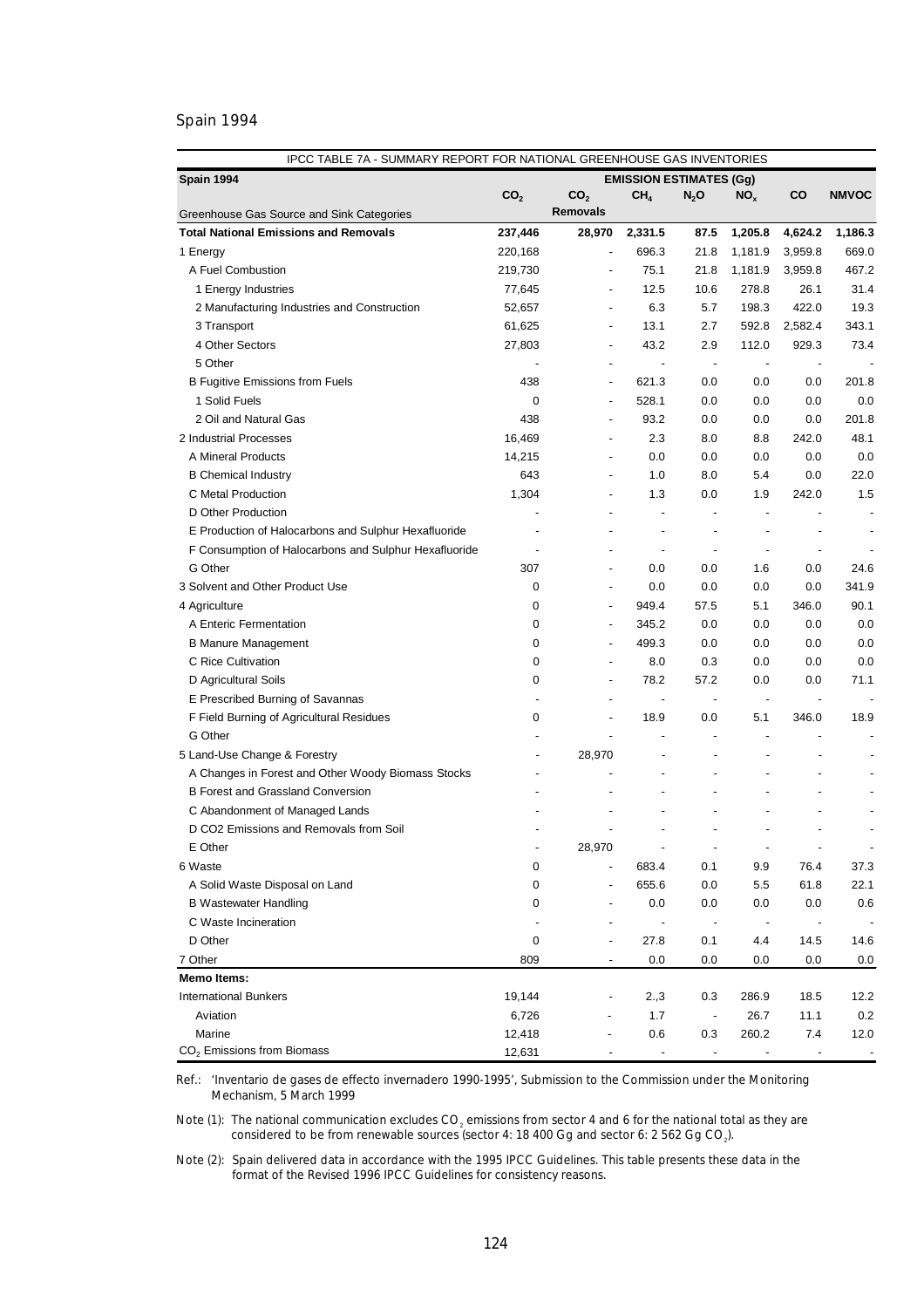# Spain 1995

|                                                                                                | IPCC TABLE 7A - SUMMARY REPORT FOR NATIONAL GREENHOUSE GAS INVENTORIES |                          |                                |                          |                |                          |              |  |
|------------------------------------------------------------------------------------------------|------------------------------------------------------------------------|--------------------------|--------------------------------|--------------------------|----------------|--------------------------|--------------|--|
| Spain 1995                                                                                     |                                                                        |                          | <b>EMISSION ESTIMATES (Gg)</b> |                          |                |                          |              |  |
|                                                                                                | CO <sub>2</sub>                                                        | CO <sub>2</sub>          | CH <sub>4</sub>                | $N_2$ O                  | $NO_{x}$       | CO                       | <b>NMVOC</b> |  |
| Greenhouse Gas Source and Sink Categories                                                      |                                                                        | <b>Removals</b>          |                                |                          |                |                          |              |  |
| <b>Total National Emissions and Removals</b>                                                   | 247,703                                                                |                          | 2,370.4                        | 90.5                     | 1,221.6        | 4,356.8                  | 1,152.0      |  |
| 1 Energy                                                                                       | 230,093                                                                |                          | 700.6                          | 23.3                     | 1,200.1        | 3,732.8                  | 643.0        |  |
| A Fuel Combustion                                                                              | 229,675                                                                |                          | 71.9                           | 23.3                     | 1,200.1        | 3,732.8                  | 445.2        |  |
| 1 Energy Industries                                                                            | 84,330                                                                 |                          | 12.9                           | 11.8                     | 293.6          | 29.8                     | 31.4         |  |
| 2 Manufacturing Industries and Construction                                                    | 52,968                                                                 | $\overline{\phantom{a}}$ | 5.3                            | 5.5                      | 194.1          | 357.5                    | 16.7         |  |
| 3 Transport                                                                                    | 64,268                                                                 | $\overline{\phantom{a}}$ | 11.8                           | 3.0                      | 598.3          | 2,433.6                  | 324.2        |  |
| 4 Other Sectors                                                                                | 28,110                                                                 | $\overline{\phantom{a}}$ | 41.9                           | 3.0                      | 114.0          | 911.9                    | 72.9         |  |
| 5 Other                                                                                        |                                                                        | $\overline{\phantom{a}}$ | $\overline{a}$                 | $\overline{\phantom{a}}$ |                | $\overline{\phantom{a}}$ |              |  |
| <b>B Fugitive Emissions from Fuels</b>                                                         | 418                                                                    | $\overline{\phantom{a}}$ | 628.7                          | 0.0                      | 0.0            | 0.0                      | 197.8        |  |
| 1 Solid Fuels                                                                                  | 0                                                                      | $\overline{\phantom{a}}$ | 520.1                          | 0.0                      | 0.0            | 0.0                      | 0.0          |  |
| 2 Oil and Natural Gas                                                                          | 418                                                                    | $\overline{\phantom{a}}$ | 108.6                          | 0.0                      | 0.0            | 0.0                      | 197.8        |  |
| 2 Industrial Processes                                                                         | 17,278                                                                 | $\overline{\phantom{a}}$ | 2.0                            | 8.4                      | 9.2            | 244.4                    | 49.7         |  |
| A Mineral Products                                                                             | 14,806                                                                 | $\overline{\phantom{a}}$ | 0.0                            | 0.0                      | 0.0            | 0.0                      | 0.0          |  |
| <b>B</b> Chemical Industry                                                                     | 656                                                                    | $\overline{\phantom{a}}$ | 0.9                            | 8.4                      | 5.6            | 0.0                      | 22.3         |  |
| C Metal Production                                                                             | 1,503                                                                  |                          | 1.1                            | 0.0                      | 1.9            | 244.4                    | 1.6          |  |
| D Other Production                                                                             |                                                                        |                          | $\overline{a}$                 | $\blacksquare$           | $\overline{a}$ |                          |              |  |
| E Production of Halocarbons and Sulphur Hexafluoride                                           |                                                                        |                          |                                | $\overline{\phantom{a}}$ | L,             |                          |              |  |
| F Consumption of Halocarbons and Sulphur Hexafluoride                                          |                                                                        |                          | $\overline{a}$                 | $\overline{\phantom{a}}$ | $\overline{a}$ |                          |              |  |
| G Other                                                                                        | 313                                                                    | ÷,                       | 0.0                            | 0.0                      | 1.7            | 0.0                      | 25.8         |  |
| 3 Solvent and Other Product Use                                                                | 0                                                                      | $\overline{\phantom{a}}$ | 0.0                            | 0.0                      | 0.0            | 0.0                      | 331.9        |  |
| 4 Agriculture                                                                                  | 0                                                                      | $\blacksquare$           | 949.3                          | 58.6                     | 4.5            | 302.8                    | 87.6         |  |
| A Enteric Fermentation                                                                         | 0                                                                      | $\overline{\phantom{a}}$ | 342.9                          | 0.0                      | 0.0            | 0.0                      | 0.0          |  |
| <b>B Manure Management</b>                                                                     | 0                                                                      | $\overline{\phantom{a}}$ | 504.7                          | 0.0                      | 0.0            | 0.0                      | 0.0          |  |
| C Rice Cultivation                                                                             | 0                                                                      | $\overline{\phantom{a}}$ | 6.5                            | 0.2                      | 0.0            | 0.0                      | 0.0          |  |
| D Agricultural Soils                                                                           | 0                                                                      | $\overline{\phantom{a}}$ | 78.8                           | 58.4                     | 0.0            | 0.0                      | 71.2         |  |
| E Prescribed Burning of Savannas                                                               |                                                                        |                          | $\overline{a}$                 | $\overline{\phantom{a}}$ |                |                          |              |  |
| F Field Burning of Agricultural Residues                                                       | 0                                                                      |                          | 16.4                           | 0.0                      | 4.5            | 302.8                    | 16.4         |  |
| G Other                                                                                        |                                                                        |                          | $\overline{a}$                 | $\overline{\phantom{a}}$ | ÷,             |                          |              |  |
| 5 Land-Use Change & Forestry                                                                   |                                                                        |                          | $\overline{a}$                 | ÷,                       |                |                          |              |  |
|                                                                                                |                                                                        |                          | $\overline{a}$                 | L,                       |                |                          |              |  |
| A Changes in Forest and Other Woody Biomass Stocks<br><b>B Forest and Grassland Conversion</b> |                                                                        |                          |                                | L,                       |                |                          |              |  |
|                                                                                                |                                                                        |                          |                                |                          |                |                          |              |  |
| C Abandonment of Managed Lands                                                                 |                                                                        |                          |                                |                          |                |                          |              |  |
| D CO2 Emissions and Removals from Soil                                                         |                                                                        |                          |                                |                          |                |                          |              |  |
| E Other                                                                                        |                                                                        |                          |                                |                          |                |                          |              |  |
| 6 Waste                                                                                        | 0                                                                      |                          | 718.5                          | 0.2                      | 7.9            | 76.9                     | 39.7         |  |
| A Solid Waste Disposal on Land                                                                 | 0                                                                      |                          | 659.2                          | 0.0                      | 5.5            | 61.8                     | 22.1         |  |
| <b>B Wastewater Handling</b>                                                                   | 0                                                                      |                          | 0.0                            | 0.0                      | 0.0            | 0.0                      | 0.6          |  |
| C Waste Incineration                                                                           |                                                                        |                          |                                | $\overline{\phantom{a}}$ |                | $\overline{a}$           |              |  |
| D Other                                                                                        | 0                                                                      |                          | 59.3                           | 0.2                      | 2.3            | 15.1                     | 17.0         |  |
| 7 Other                                                                                        | 332                                                                    | $\overline{\phantom{a}}$ | 0.0                            | 0.0                      | 0.0            | 0.0                      | 0.0          |  |
| <b>Memo Items:</b>                                                                             |                                                                        |                          |                                |                          |                |                          |              |  |
| <b>International Bunkers</b>                                                                   | 19,144                                                                 |                          | 2.,3                           | 0.3                      | 286.9          | 18.5                     | 12.2         |  |
| Aviation                                                                                       | 6,726                                                                  |                          | 1.7                            | $\overline{\phantom{a}}$ | 26.7           | 11.1                     | 0.2          |  |
| Marine                                                                                         | 12,418                                                                 |                          | 0.6                            | 0.3                      | 260.2          | 7.4                      | 12.0         |  |
| CO <sub>2</sub> Emissions from Biomass                                                         | 12,438                                                                 |                          |                                |                          |                |                          |              |  |

Ref.: '*Inventario de gases de effecto invernadero 1990-1995',* Submission to the Commission under the Monitoring Mechanism, 5 March 1999.

Note (1): The national communication excludes CO<sub>2</sub> emissions from sector 4 and 6 for the national total as they are considered to be from renewable sources (sector 4: 17 386 Gg and sector 6: 2 623 Gg CO<sub>2</sub>).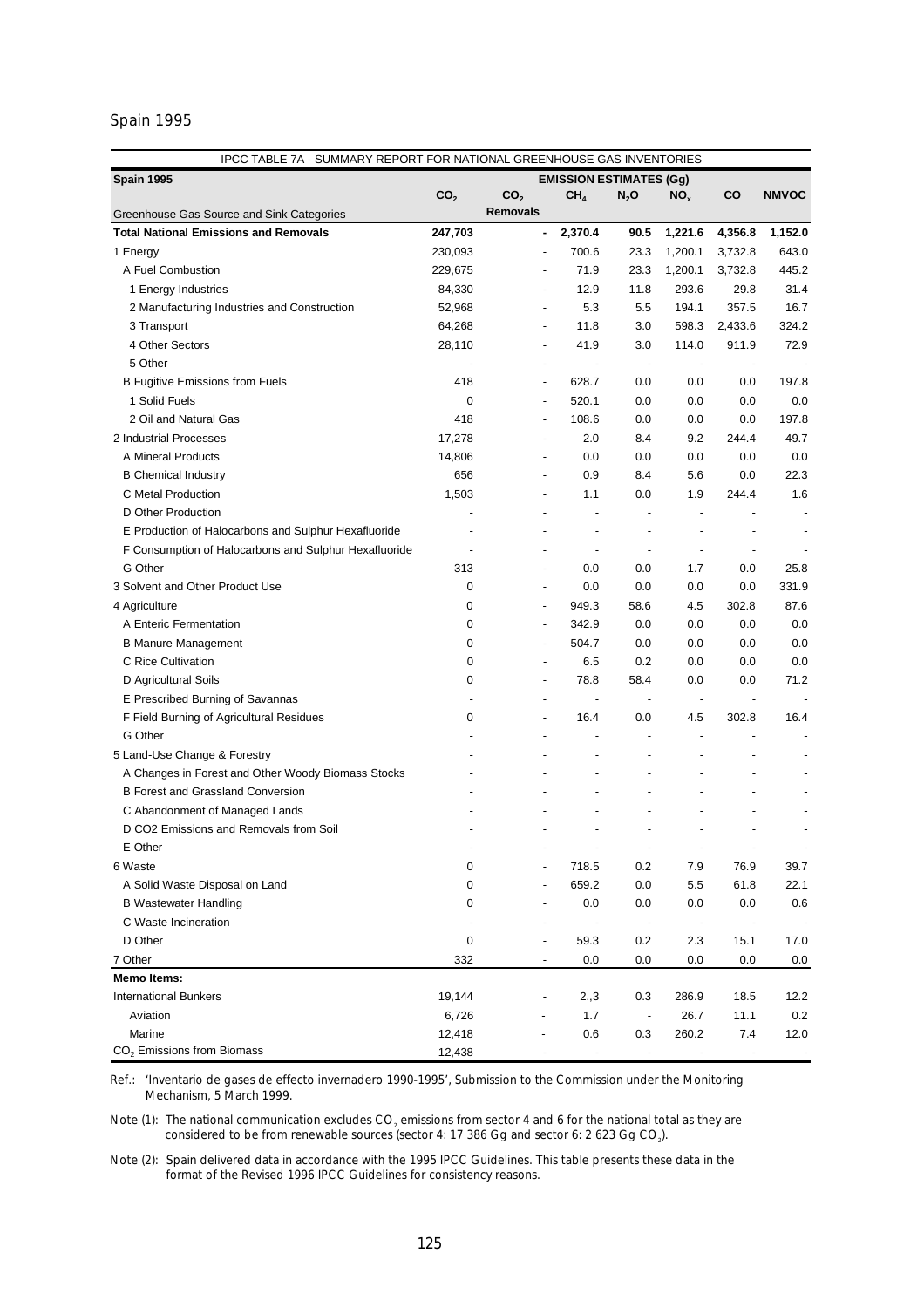| IPCC TABLE 7A - SUMMARY REPORT FOR NATIONAL GREENHOUSE GAS INVENTORIES |                 |                          |                          |                                |                          |                          |                          |  |
|------------------------------------------------------------------------|-----------------|--------------------------|--------------------------|--------------------------------|--------------------------|--------------------------|--------------------------|--|
| Sweden 1990                                                            |                 |                          |                          | <b>EMISSION ESTIMATES (Gg)</b> |                          |                          |                          |  |
|                                                                        | CO <sub>2</sub> | CO <sub>2</sub>          | CH <sub>4</sub>          | $N_2$ O                        | NO <sub>x</sub>          | CO                       | <b>NMVOC</b>             |  |
| Greenhouse Gas Source and Sink Categories                              |                 | <b>Removals</b>          |                          |                                |                          |                          |                          |  |
| <b>Total National Emissions and Removals</b>                           | 55,443          | 34,368                   | 284.0                    | 26.0                           | 336.0                    | 1,211.0                  | 516.0                    |  |
| 1 Energy                                                               | 51,381          | $\overline{\phantom{a}}$ | 40.0                     | 6.0                            | 313.0                    | 1,205.0                  | 382.0                    |  |
| A Fuel Combustion                                                      | 51,328          | ÷,                       | 40.0                     | 6.0                            | 313.0                    | 1,205.0                  | 356.0                    |  |
| 1 Energy Industries                                                    | 8,849           |                          | 1.0                      | 1.0                            | 16.0                     | 6.0                      | 3.0                      |  |
| 2 Manufacturing Industries and Construction                            | 13,050          | $\overline{\phantom{a}}$ | 5.0                      | 2.0                            | 23.0                     | 28.0                     | 6.0                      |  |
| 3 Transport                                                            | 18,650          | $\overline{\phantom{a}}$ | 23.0                     | 3.0                            | 261.0                    | 1,046.0                  | 216.0                    |  |
| 4 Other Sectors                                                        | 10,672          | ÷,                       | 10.0                     | 1.0                            | 12.0                     | 124.0                    | 131.0                    |  |
| 5 Other                                                                | 107             |                          | 0.0                      | 0.0                            | 0.0                      | 0.0                      | 0.0                      |  |
| <b>B Fugitive Emissions from Fuels</b>                                 | 53              |                          | 0.0                      | $\overline{\phantom{a}}$       | 0.0                      | 0.0                      | 26.0                     |  |
| 1 Solid Fuels                                                          |                 | $\overline{\phantom{a}}$ | 0.0                      | $\overline{\phantom{a}}$       | $\overline{\phantom{a}}$ | $\overline{\phantom{a}}$ |                          |  |
| 2 Oil and Natural Gas                                                  | 53              | $\overline{\phantom{a}}$ | 0.0                      | $\overline{\phantom{a}}$       | 0.0                      | 0.0                      | 26.0                     |  |
| 2 Industrial Processes                                                 | 3,786           | $\overline{\phantom{a}}$ | 0.0                      | 3.0                            | 23.0                     | 6.0                      | 42.0                     |  |
| A Mineral Products                                                     | 2,018           | $\overline{a}$           | $\overline{\phantom{a}}$ | $\overline{\phantom{a}}$       | $\overline{\phantom{a}}$ | 0.0                      | 6.0                      |  |
| <b>B Chemical Industry</b>                                             | 0               | ÷,                       | 0.0                      | 3.0                            | 5.0                      | 0.0                      | 5.0                      |  |
| C Metal Production                                                     | 396             | $\overline{\phantom{a}}$ | 0.0                      | 0.0                            | 2.0                      | 2.0                      | 0.0                      |  |
| D Other Production                                                     | 31              | $\overline{\phantom{a}}$ |                          |                                | 0.0                      | 0.0                      | 0.0                      |  |
| E Production of Halocarbons and Sulphur Hexafluoride                   |                 | $\overline{\phantom{a}}$ | $\overline{\phantom{a}}$ |                                | $\overline{\phantom{a}}$ | $\overline{\phantom{m}}$ | $\overline{a}$           |  |
| F Consumption of Halocarbons and Sulphur Hexafluoride                  |                 | $\overline{\phantom{a}}$ | $\overline{\phantom{a}}$ | $\overline{\phantom{a}}$       | $\overline{\phantom{a}}$ | $\overline{\phantom{a}}$ |                          |  |
| G Other                                                                | 1,341           | $\overline{\phantom{a}}$ | 0.0                      | 0.0                            | 10.0                     | 4.0                      | 30.0                     |  |
| 3 Solvent and Other Product Use                                        | 276             | $\overline{\phantom{a}}$ | $\overline{\phantom{a}}$ | 0.0                            | $\overline{\phantom{a}}$ | $\overline{\phantom{a}}$ | 92.0                     |  |
| 4 Agriculture                                                          |                 | $\blacksquare$           | 160.0                    | 17.0                           | 0.0                      | 0.0                      | $\blacksquare$           |  |
| A Enteric Fermentation                                                 |                 | $\overline{\phantom{a}}$ | 147.0                    | $\overline{\phantom{a}}$       | $\overline{a}$           | $\overline{\phantom{a}}$ | $\blacksquare$           |  |
| <b>B Manure Management</b>                                             |                 | $\overline{\phantom{a}}$ | 13.0                     | 2.0                            | $\overline{\phantom{0}}$ | $\overline{\phantom{a}}$ |                          |  |
| C Rice Cultivation                                                     |                 | $\overline{\phantom{a}}$ | 0.0                      | $\blacksquare$                 | $\overline{\phantom{0}}$ | $\overline{\phantom{a}}$ |                          |  |
| D Agricultural Soils                                                   |                 | ٠                        | $\overline{\phantom{a}}$ | 15.0                           | $\overline{\phantom{a}}$ | $\overline{a}$           |                          |  |
| E Prescribed Burning of Savannas                                       |                 | $\overline{\phantom{a}}$ | 0.0                      | 0.0                            | 0.0                      | 0.0                      |                          |  |
| F Field Burning of Agricultural Residues                               |                 | ٠                        | 0.0                      | 0.0                            | 0.0                      | 0.0                      |                          |  |
| G Other                                                                |                 | $\overline{\phantom{a}}$ | 0.0                      | 0.0                            | $\overline{a}$           | $\overline{a}$           |                          |  |
| 5 Land-Use Change & Forestry                                           | 0               | 34,368                   |                          |                                | $\overline{a}$           | $\overline{\phantom{a}}$ |                          |  |
| A Changes in Forest and Other Woody Biomass Stocks                     | 0               | 34,368                   | ÷,                       |                                |                          | $\overline{\phantom{a}}$ |                          |  |
| <b>B Forest and Grassland Conversion</b>                               | 0               | $\overline{\phantom{a}}$ |                          |                                |                          |                          |                          |  |
| C Abandonment of Managed Lands                                         |                 | 0                        |                          |                                |                          |                          |                          |  |
| D CO2 Emissions and Removals from Soil                                 | 0               | 0                        |                          | $\overline{a}$                 | $\overline{a}$           | $\overline{\phantom{a}}$ |                          |  |
| E Other                                                                | 0               | 0                        | $\overline{\phantom{a}}$ | $\overline{\phantom{a}}$       | $\overline{\phantom{a}}$ |                          | $\overline{\phantom{a}}$ |  |
| 6 Waste                                                                |                 |                          | 85.0                     | 0.0                            | 0.0                      | 0.0                      | 0.0                      |  |
| A Solid Waste Disposal on Land                                         |                 |                          | 85.0                     | $\overline{\phantom{a}}$       |                          |                          |                          |  |
| <b>B Wastewater Handling</b>                                           |                 |                          | 0.0                      | 0.0                            |                          |                          |                          |  |
| C Waste Incineration                                                   |                 |                          | $\overline{\phantom{a}}$ | $\overline{\phantom{a}}$       |                          |                          |                          |  |
| D Other                                                                |                 |                          | 0.0                      | 0.0                            |                          |                          |                          |  |
| 7 Other                                                                |                 |                          |                          |                                |                          |                          |                          |  |
| <b>Memo Items:</b>                                                     |                 |                          |                          |                                |                          |                          |                          |  |
| <b>International Bunkers</b>                                           | 4,207           |                          | 0.0                      | 0.0                            | 52.0                     | 6.0                      | 2.0                      |  |
| Aviation                                                               | 2,045           |                          | 0.0                      | NE                             | 4.0                      | 4.0                      | 1.0                      |  |
| Marine                                                                 | 2,162           |                          | NE                       | <b>NE</b>                      | 48.0                     | 3.0                      | 1.0                      |  |
| $CO2$ Emissions from Biomass                                           | 21,450          |                          |                          |                                |                          |                          |                          |  |

Ref.: Updated national GHG inventories 1990, 1996, and inventory 1997; Submission by the Swedish EPA to the EEA, 1 April 1999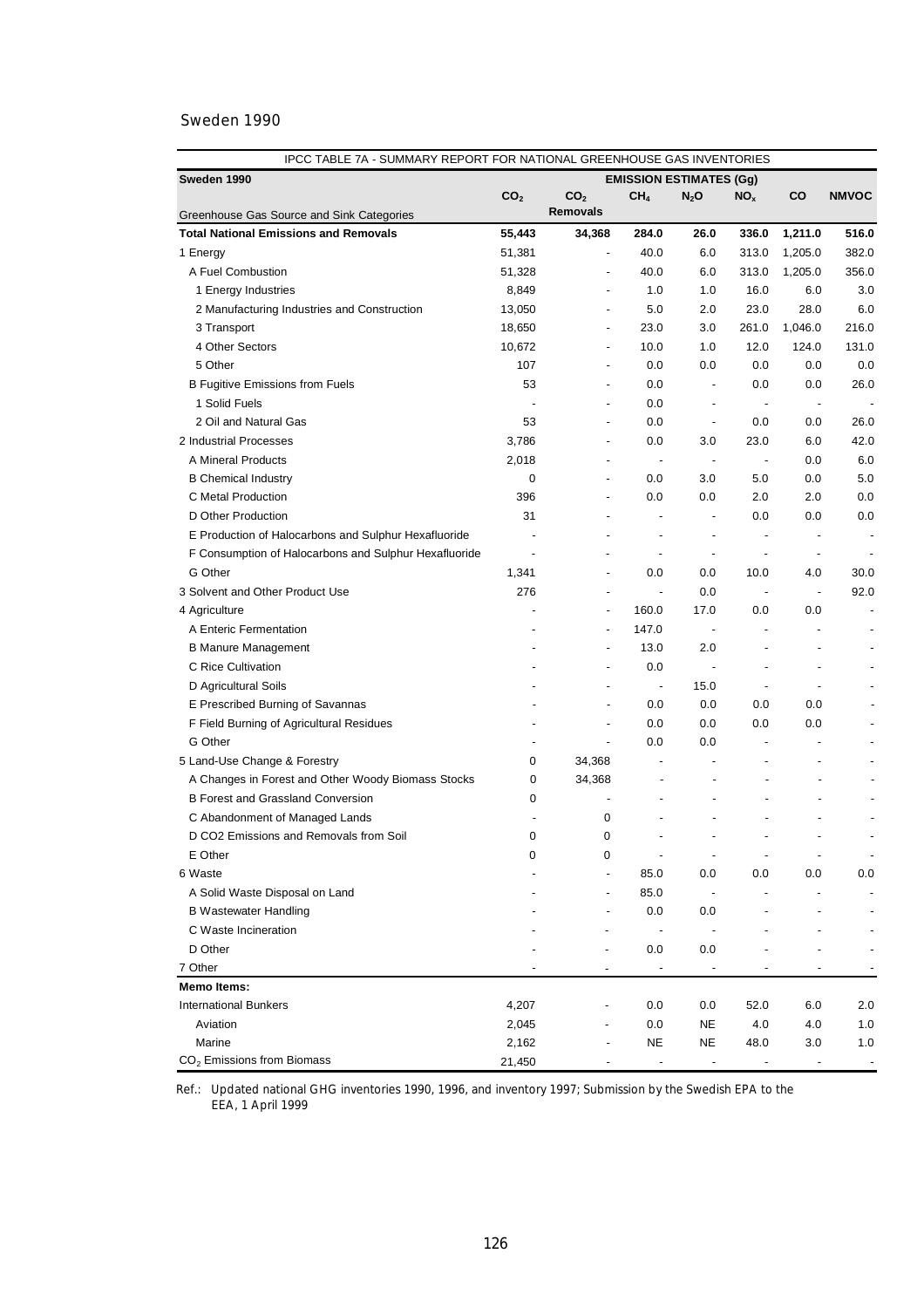| IPCC TABLE 7A - SUMMARY REPORT FOR NATIONAL GREENHOUSE GAS INVENTORIES |                 |                          |                                |                |                          |                          |                          |  |
|------------------------------------------------------------------------|-----------------|--------------------------|--------------------------------|----------------|--------------------------|--------------------------|--------------------------|--|
| Sweden 1994                                                            |                 |                          | <b>EMISSION ESTIMATES (Gg)</b> |                |                          |                          |                          |  |
|                                                                        | CO <sub>2</sub> | CO <sub>2</sub>          | CH <sub>4</sub>                | $N_2$ O        | NO <sub>x</sub>          | CO                       | <b>NMVOC</b>             |  |
| Greenhouse Gas Source and Sink Categories                              |                 | Removals                 |                                |                |                          |                          |                          |  |
| <b>Total National Emissions and Removals</b>                           | 58,438          | 30,000                   | 302.4                          | 9.3            | 329.5                    | 1,142.4                  | 477.5                    |  |
| 1 Energy                                                               | 53,962          | $\overline{\phantom{a}}$ | 39.0                           | 6.8            | 302.5                    | 1,088.4                  | 358.1                    |  |
| A Fuel Combustion                                                      | 53,946          | $\overline{\phantom{a}}$ | 39.0                           | 6.8            | 302.5                    | 1,088.4                  | 343.4                    |  |
| 1 Energy Industries                                                    | 11,068          | $\overline{\phantom{a}}$ | 1.7                            | 1.2            | 14.2                     | 7.4                      | 4.6                      |  |
| 2 Manufacturing Industries and Construction                            | 13,938          | $\overline{\phantom{a}}$ | 5.4                            | 2.2            | 18.1                     | 30.1                     | 5.5                      |  |
| 3 Transport                                                            | 18,685          | $\overline{\phantom{a}}$ | 20.8                           | 2.9            | 260.3                    | 914.6                    | 187.5                    |  |
| 4 Other Sectors                                                        | 10,148          | $\overline{\phantom{a}}$ | 11.1                           | 0.5            | 9.9                      | 136.3                    | 145.8                    |  |
| 5 Other                                                                | 107             | $\overline{\phantom{a}}$ | ÷,                             | $\overline{a}$ | $\overline{a}$           | $\overline{a}$           |                          |  |
| <b>B Fugitive Emissions from Fuels</b>                                 | 16              | $\overline{\phantom{a}}$ | $\overline{\phantom{a}}$       | -              |                          | $\overline{a}$           | 14.7                     |  |
| 1 Solid Fuels                                                          |                 | $\overline{\phantom{a}}$ | $\overline{\phantom{a}}$       | $\overline{a}$ |                          |                          |                          |  |
| 2 Oil and Natural Gas                                                  | 16              | $\overline{\phantom{a}}$ | ٠                              | $\blacksquare$ | $\overline{\phantom{a}}$ | $\overline{a}$           | 14.7                     |  |
| 2 Industrial Processes                                                 | 4,227           |                          | $\overline{\phantom{a}}$       | 2.3            | 27.0                     | 54.0                     | 36.0                     |  |
| A Mineral Products                                                     |                 |                          | ٠                              | $\overline{a}$ | ÷,                       |                          |                          |  |
| <b>B Chemical Industry</b>                                             |                 |                          |                                |                |                          |                          |                          |  |
| C Metal Production                                                     |                 |                          |                                |                |                          |                          | $\overline{\phantom{a}}$ |  |
| D Other Production                                                     |                 |                          |                                |                |                          |                          |                          |  |
| E Production of Halocarbons and Sulphur Hexafluoride                   |                 |                          |                                |                |                          |                          |                          |  |
| F Consumption of Halocarbons and Sulphur Hexafluoride                  |                 |                          |                                |                |                          |                          |                          |  |
| G Other                                                                |                 |                          |                                |                |                          |                          |                          |  |
| 3 Solvent and Other Product Use                                        | 249             |                          | $\overline{a}$                 | $\blacksquare$ |                          | $\overline{a}$           | 83.4                     |  |
| 4 Agriculture                                                          |                 | $\overline{a}$           | 202.3                          | 0.2            |                          | $\overline{a}$           |                          |  |
| A Enteric Fermentation                                                 |                 | $\overline{a}$           | 183.7                          | $\overline{a}$ |                          |                          |                          |  |
| <b>B Manure Management</b>                                             |                 | $\overline{\phantom{a}}$ | 18.7                           | $\blacksquare$ |                          |                          |                          |  |
| C Rice Cultivation                                                     |                 | $\overline{\phantom{a}}$ | $\overline{\phantom{a}}$       | 0.2            |                          |                          |                          |  |
| D Agricultural Soils                                                   |                 |                          | ÷,                             |                |                          |                          |                          |  |
| E Prescribed Burning of Savannas                                       |                 |                          | ÷,                             |                |                          |                          |                          |  |
| F Field Burning of Agricultural Residues                               |                 |                          |                                | ÷,             |                          |                          |                          |  |
| G Other                                                                |                 |                          |                                |                |                          |                          |                          |  |
| 5 Land-Use Change & Forestry                                           |                 | 30,000                   |                                |                |                          |                          |                          |  |
| A Changes in Forest and Other Woody Biomass Stocks                     |                 | 30,000                   |                                |                |                          |                          |                          |  |
| <b>B Forest and Grassland Conversion</b>                               |                 |                          |                                |                |                          |                          |                          |  |
|                                                                        |                 |                          |                                |                |                          |                          |                          |  |
| C Abandonment of Managed Lands                                         |                 |                          |                                |                |                          |                          |                          |  |
| D CO2 Emissions and Removals from Soil                                 |                 |                          |                                |                |                          |                          |                          |  |
| E Other                                                                |                 |                          |                                |                |                          |                          |                          |  |
| 6 Waste                                                                |                 |                          | 61.0                           |                |                          |                          |                          |  |
| A Solid Waste Disposal on Land                                         |                 |                          | 61.0                           |                |                          |                          |                          |  |
| <b>B</b> Wastewater Handling                                           |                 |                          |                                |                |                          |                          |                          |  |
| C Waste Incineration                                                   |                 |                          |                                |                |                          |                          |                          |  |
| D Other                                                                |                 |                          |                                |                |                          |                          |                          |  |
| 7 Other                                                                |                 |                          |                                |                |                          |                          |                          |  |
| <b>Memo Items:</b>                                                     |                 |                          |                                |                |                          |                          |                          |  |
| <b>International Bunkers</b>                                           | 5,400           |                          | 0.1                            | NE             | 54.0                     | 6.2                      | 1.6                      |  |
| Aviation                                                               | 2,100           |                          | ΙE                             |                | IE                       | IE                       | IE                       |  |
| Marine                                                                 | 3,300           |                          | 0.1                            |                | 54.0                     | 6.2                      | 1.6                      |  |
| $CO2$ Emissions from Biomass                                           |                 |                          |                                |                |                          | $\overline{\phantom{a}}$ |                          |  |

Ref.: *'Swedish submission of annual inventories of greenhouse gases for 1996 (preliminary) and revisions for the years 1990 through 1995'*, Ministry of the Environment, 9 March 1998.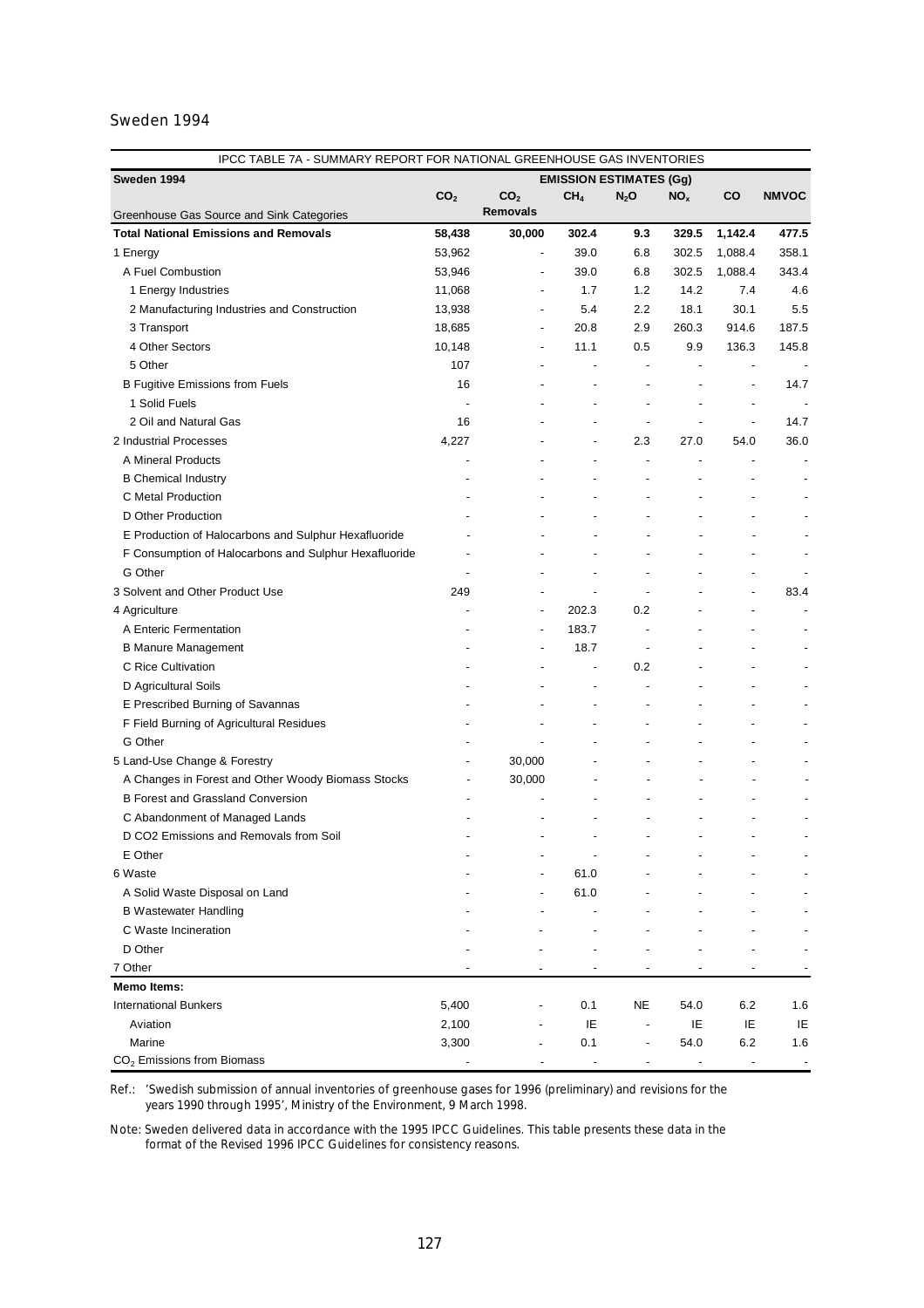| IPCC TABLE 7A - SUMMARY REPORT FOR NATIONAL GREENHOUSE GAS INVENTORIES |                          |                          |                                |                          |                          |                          |                          |  |  |
|------------------------------------------------------------------------|--------------------------|--------------------------|--------------------------------|--------------------------|--------------------------|--------------------------|--------------------------|--|--|
| Sweden 1995                                                            |                          |                          | <b>EMISSION ESTIMATES (Gg)</b> |                          |                          |                          |                          |  |  |
|                                                                        | CO <sub>2</sub>          | CO <sub>2</sub>          | CH <sub>4</sub>                | $N_2$ O                  | NO <sub>x</sub>          | CO                       | <b>NMVOC</b>             |  |  |
| Greenhouse Gas Source and Sink Categories                              |                          | <b>Removals</b>          |                                |                          |                          |                          |                          |  |  |
| <b>Total National Emissions and Removals</b>                           | 58,108                   | 30,000                   | 297.0                          | 9.2                      | 309.0                    | 1,089.0                  | 457.0                    |  |  |
| 1 Energy                                                               | 53,401                   | $\blacksquare$           | 38.0                           | 6.8                      | 281.0                    | 1,040.0                  | 337.0                    |  |  |
| A Fuel Combustion                                                      | 53,385                   |                          | 38.0                           | 6.8                      | 281.0                    | 1,040.0                  | 322.0                    |  |  |
| 1 Energy Industries                                                    | 10,493                   | $\overline{\phantom{a}}$ | 2.0                            | 1.1                      | 11.8                     | 10.7                     | 5.2                      |  |  |
| 2 Manufacturing Industries and Construction                            | 13,541                   | $\overline{\phantom{a}}$ | 5.7                            | 2.3                      | 20.0                     | 32.2                     | 6.2                      |  |  |
| 3 Transport                                                            | 19,341                   | $\overline{\phantom{a}}$ | 20.2                           | 2.9                      | 241.0                    | 873.1                    | 178.9                    |  |  |
| 4 Other Sectors                                                        | 9,903                    | $\overline{a}$           | 10.1                           | 0.5                      | 8.6                      | 124.2                    | 132.2                    |  |  |
| 5 Other                                                                | 107                      | $\overline{\phantom{a}}$ | <b>NE</b>                      | <b>NE</b>                | <b>NE</b>                | <b>NE</b>                | <b>NE</b>                |  |  |
| <b>B Fugitive Emissions from Fuels</b>                                 | 16                       | $\overline{\phantom{a}}$ | NE.                            | $\overline{\phantom{a}}$ | $\overline{a}$           | $\overline{a}$           | 14.7                     |  |  |
| 1 Solid Fuels                                                          | NO.                      | $\overline{\phantom{a}}$ | NO.                            | $\overline{\phantom{a}}$ | $\blacksquare$           | $\overline{a}$           | <b>NO</b>                |  |  |
| 2 Oil and Natural Gas                                                  | 16                       | $\overline{\phantom{a}}$ | <b>NE</b>                      | $\overline{\phantom{a}}$ | $\overline{a}$           | $\overline{a}$           | 14.7                     |  |  |
| 2 Industrial Processes                                                 | 4,458                    | $\overline{\phantom{a}}$ | <b>NE</b>                      | 2.3                      | 27.5                     | 49.0                     | 36.1                     |  |  |
| A Mineral Products                                                     | $\overline{a}$           | $\overline{\phantom{a}}$ | $\blacksquare$                 | $\overline{\phantom{a}}$ | L                        | $\overline{\phantom{a}}$ | $\blacksquare$           |  |  |
| <b>B</b> Chemical Industry                                             | $\overline{\phantom{a}}$ | $\overline{\phantom{a}}$ | $\blacksquare$                 | ÷,                       |                          | $\overline{\phantom{a}}$ |                          |  |  |
| C Metal Production                                                     |                          |                          | $\overline{a}$                 | $\overline{a}$           | $\overline{a}$           |                          |                          |  |  |
| D Other Production                                                     |                          |                          | $\overline{\phantom{0}}$       | $\overline{\phantom{a}}$ | $\overline{\phantom{0}}$ | $\overline{\phantom{a}}$ |                          |  |  |
| E Production of Halocarbons and Sulphur Hexafluoride                   |                          | $\overline{\phantom{0}}$ |                                | $\overline{a}$           | $\overline{\phantom{0}}$ | $\overline{\phantom{a}}$ |                          |  |  |
| F Consumption of Halocarbons and Sulphur Hexafluoride                  | $\overline{\phantom{0}}$ |                          |                                | $\overline{\phantom{a}}$ | $\overline{a}$           |                          | $\overline{\phantom{a}}$ |  |  |
| G Other                                                                |                          |                          |                                | ÷,                       | $\overline{a}$           |                          | ٠                        |  |  |
| 3 Solvent and Other Product Use                                        | 249                      | $\overline{\phantom{a}}$ | $\overline{a}$                 | <b>NE</b>                | $\overline{a}$           | $\overline{\phantom{a}}$ | 83.4                     |  |  |
| 4 Agriculture                                                          |                          | $\overline{\phantom{a}}$ | 198.0                          | 0.2                      | $\overline{a}$           |                          | $\overline{a}$           |  |  |
| A Enteric Fermentation                                                 |                          |                          | 179.3                          | ÷,                       |                          |                          |                          |  |  |
| <b>B Manure Management</b>                                             |                          | $\overline{\phantom{a}}$ | 19.1                           | $\overline{\phantom{a}}$ | $\overline{a}$           |                          | $\blacksquare$           |  |  |
| C Rice Cultivation                                                     | NO.                      | $\overline{\phantom{a}}$ | <b>NO</b>                      | NO                       |                          | $\overline{a}$           | $\overline{\phantom{a}}$ |  |  |
| D Agricultural Soils                                                   | <b>NE</b>                | $\overline{\phantom{a}}$ | $\overline{\phantom{a}}$       | 0.2                      | $\overline{\phantom{a}}$ | $\overline{\phantom{a}}$ |                          |  |  |
| E Prescribed Burning of Savannas                                       | <b>NO</b>                | ÷,                       | NO                             | NO                       | NO.                      | NO                       | NO.                      |  |  |
| F Field Burning of Agricultural Residues                               | NO                       | $\overline{\phantom{a}}$ | NO                             | <b>NO</b>                | NO                       | <b>NO</b>                | NO                       |  |  |
| G Other                                                                |                          | $\overline{a}$           |                                |                          | $\overline{a}$           | $\overline{\phantom{a}}$ |                          |  |  |
| 5 Land-Use Change & Forestry                                           | $\overline{\phantom{a}}$ | 30,000                   | $\overline{a}$                 | $\overline{\phantom{a}}$ | ÷                        | $\overline{\phantom{a}}$ |                          |  |  |
| A Changes in Forest and Other Woody Biomass Stocks                     | $\overline{\phantom{a}}$ | 30,000                   |                                | $\overline{a}$           | $\overline{a}$           | $\overline{a}$           |                          |  |  |
| <b>B Forest and Grassland Conversion</b>                               | NE                       |                          |                                | $\overline{a}$           |                          |                          |                          |  |  |
| C Abandonment of Managed Lands                                         | NE                       |                          |                                |                          |                          |                          |                          |  |  |
| D CO2 Emissions and Removals from Soil                                 |                          |                          |                                | L,                       | $\overline{a}$           |                          |                          |  |  |
| E Other                                                                |                          |                          |                                |                          |                          |                          |                          |  |  |
|                                                                        |                          |                          | 61.0                           |                          |                          |                          |                          |  |  |
| 6 Waste                                                                |                          |                          |                                |                          |                          |                          |                          |  |  |
| A Solid Waste Disposal on Land                                         |                          |                          | 61.0                           |                          |                          |                          |                          |  |  |
| <b>B Wastewater Handling</b>                                           |                          |                          | <b>NE</b>                      |                          |                          |                          |                          |  |  |
| C Waste Incineration                                                   | ΙE                       |                          | ΙE                             | ΙE                       | IE                       | IE                       | IE                       |  |  |
| D Other                                                                |                          |                          | $\overline{a}$                 | L,                       |                          |                          | $\blacksquare$           |  |  |
| 7 Other                                                                |                          |                          |                                |                          |                          |                          |                          |  |  |
| <b>Memo Items:</b>                                                     |                          |                          |                                |                          |                          |                          |                          |  |  |
| <b>International Bunkers</b>                                           | 5,367                    |                          | 0.1                            | NE                       | 54.0                     | 6.0                      | 1.5                      |  |  |
| Aviation                                                               | 2,067                    |                          | IE                             | $\blacksquare$           | IE                       | IE                       | IE                       |  |  |
| Marine<br>CO <sub>2</sub> Emissions from Biomass                       | 3,300                    |                          | 0.1                            | $\overline{a}$           | 54.0                     | 6.0                      | 1.5                      |  |  |
|                                                                        | IE                       |                          | IE                             | IE                       | IE                       | IE                       | IE                       |  |  |

Ref.: *'Swedish submission of annual inventories of greenhouse gases for 1996 (preliminary) and revisions for the years 1990 through 1995'*, Ministry of the Environment, 9 March 1998.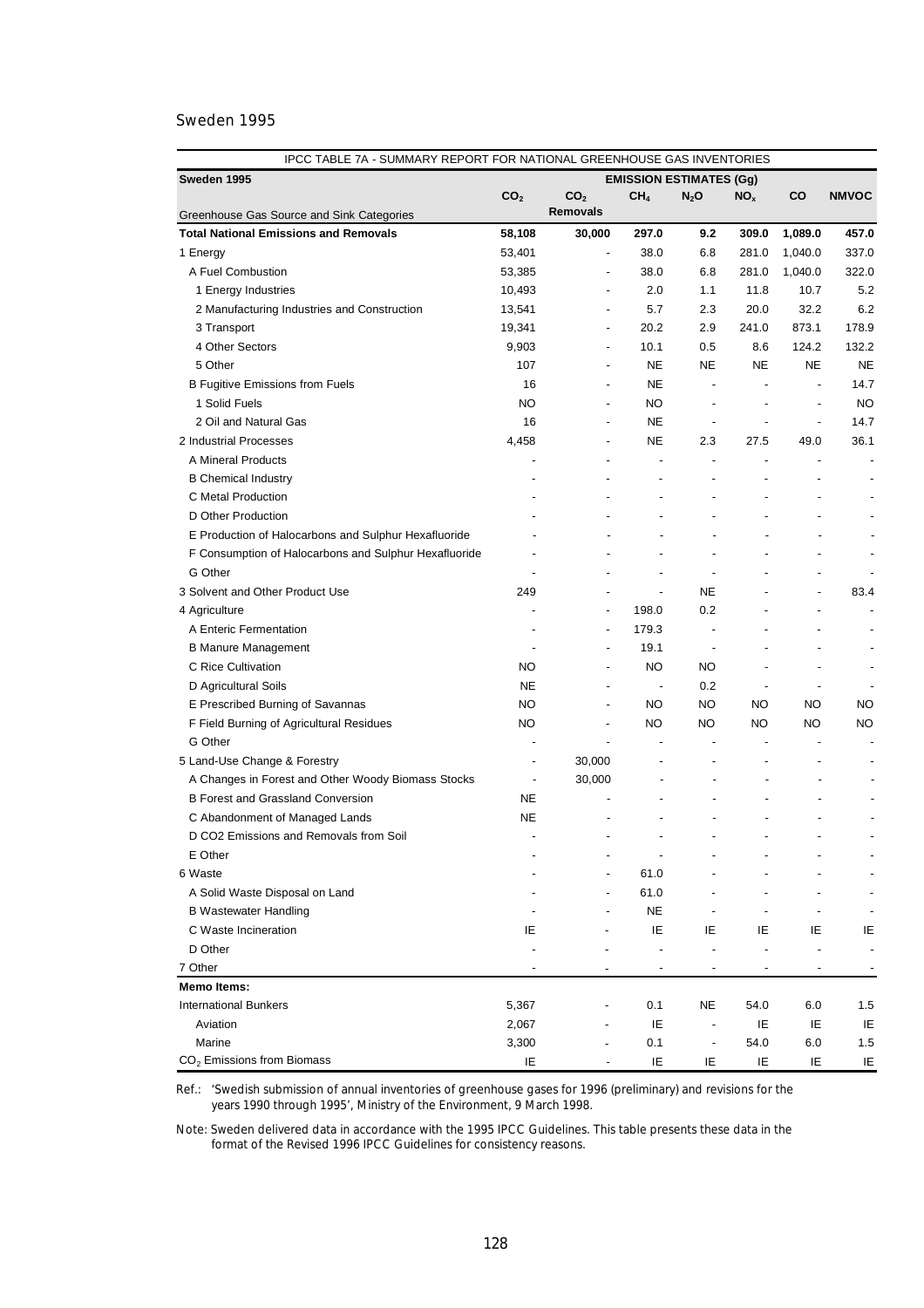| IPCC TABLE 7A - SUMMARY REPORT FOR NATIONAL GREENHOUSE GAS INVENTORIES |                 |                          |                                |                                                                                                                                                                                                                                                                                                                                                                                                                                                     |                          |                          |                          |  |  |
|------------------------------------------------------------------------|-----------------|--------------------------|--------------------------------|-----------------------------------------------------------------------------------------------------------------------------------------------------------------------------------------------------------------------------------------------------------------------------------------------------------------------------------------------------------------------------------------------------------------------------------------------------|--------------------------|--------------------------|--------------------------|--|--|
| Sweden 1996                                                            |                 |                          | <b>EMISSION ESTIMATES (Gg)</b> |                                                                                                                                                                                                                                                                                                                                                                                                                                                     |                          |                          |                          |  |  |
|                                                                        | CO <sub>2</sub> | CO <sub>2</sub>          | CH <sub>4</sub>                | $N_2$ O                                                                                                                                                                                                                                                                                                                                                                                                                                             | NO <sub>x</sub>          | CO                       | <b>NMVOC</b>             |  |  |
| Greenhouse Gas Source and Sink Categories                              |                 | <b>Removals</b>          |                                |                                                                                                                                                                                                                                                                                                                                                                                                                                                     |                          |                          |                          |  |  |
| <b>Total National Emissions and Removals</b>                           | 63,352          | 31,774                   | 261.0                          | 26.0                                                                                                                                                                                                                                                                                                                                                                                                                                                | 301.0                    | 1,082.0                  | 458.0                    |  |  |
| 1 Energy                                                               | 59,391          | $\overline{a}$           | 38.0                           | 7.0                                                                                                                                                                                                                                                                                                                                                                                                                                                 | 273.0                    | 1,033.0                  | 338.0                    |  |  |
| A Fuel Combustion                                                      | 59,391          | $\overline{\phantom{a}}$ | 38.0                           | 7.0                                                                                                                                                                                                                                                                                                                                                                                                                                                 | 273.0                    | 1,033.0                  | 323.0                    |  |  |
| 1 Energy Industries                                                    | 14,295          |                          | 2.0                            | 2.0                                                                                                                                                                                                                                                                                                                                                                                                                                                 | 15.0                     | 13.0                     | 5.0                      |  |  |
| 2 Manufacturing Industries and Construction                            | 14,400          |                          | 5.0                            | 3.0                                                                                                                                                                                                                                                                                                                                                                                                                                                 | 48.0                     | 40.0                     | 10.0                     |  |  |
| 3 Transport                                                            | 19,573          | $\overline{a}$           | 19.0                           | 2.0                                                                                                                                                                                                                                                                                                                                                                                                                                                 | 172.0                    | 829.0                    | 160.0                    |  |  |
| 4 Other Sectors                                                        | 11,016          | $\overline{\phantom{a}}$ | 11.0                           | 1.0                                                                                                                                                                                                                                                                                                                                                                                                                                                 | 38.0                     | 151.0                    | 149.0                    |  |  |
| 5 Other                                                                | 107             | $\overline{\phantom{a}}$ | 0.0                            | 0.0                                                                                                                                                                                                                                                                                                                                                                                                                                                 | 0.0                      | 0.0                      | 0.0                      |  |  |
| <b>B Fugitive Emissions from Fuels</b>                                 | $\mathbf 0$     | $\overline{\phantom{a}}$ | 0.0                            | $\overline{\phantom{a}}$                                                                                                                                                                                                                                                                                                                                                                                                                            | 0.0                      | 0.0                      | 15.0                     |  |  |
| 1 Solid Fuels                                                          |                 | $\overline{\phantom{a}}$ | 0.0                            | $\overline{\phantom{a}}$                                                                                                                                                                                                                                                                                                                                                                                                                            | $\overline{\phantom{a}}$ | $\blacksquare$           |                          |  |  |
| 2 Oil and Natural Gas                                                  | $\overline{a}$  | $\overline{\phantom{a}}$ | 0.0                            | $\overline{\phantom{a}}$                                                                                                                                                                                                                                                                                                                                                                                                                            | 0.0                      | 0.0                      | 15.0                     |  |  |
| 2 Industrial Processes                                                 | 3,711           | $\overline{\phantom{a}}$ | 0.0                            | 3.0                                                                                                                                                                                                                                                                                                                                                                                                                                                 | 27.0                     | 49.0                     | 36.0                     |  |  |
| A Mineral Products                                                     | 1,953           | $\overline{\phantom{a}}$ | $\overline{\phantom{a}}$       | $\overline{\phantom{a}}$                                                                                                                                                                                                                                                                                                                                                                                                                            | $\overline{\phantom{a}}$ | 0.0                      | 0.0                      |  |  |
| <b>B</b> Chemical Industry                                             | 0               | $\overline{a}$           | 0.0                            | 3.0                                                                                                                                                                                                                                                                                                                                                                                                                                                 | 4.0                      | 0.0                      | 3.0                      |  |  |
| C Metal Production                                                     | 457             | $\overline{a}$           | 0.0                            | 0.0                                                                                                                                                                                                                                                                                                                                                                                                                                                 | 4.0                      | 49.0                     | 1.0                      |  |  |
| D Other Production                                                     | 31              | $\overline{\phantom{a}}$ | ÷,                             | $\overline{\phantom{a}}$                                                                                                                                                                                                                                                                                                                                                                                                                            | 0.0                      | 0.0                      | 33.0                     |  |  |
| E Production of Halocarbons and Sulphur Hexafluoride                   |                 | $\overline{\phantom{a}}$ | ÷,                             | $\centering \label{eq:reduced} \begin{minipage}{0.5\linewidth} \begin{tabular}{l} \multicolumn{3}{c}{\textbf{1} & \textbf{1} & \textbf{1} & \textbf{1} & \textbf{1} & \textbf{1} & \textbf{1} & \textbf{1} & \textbf{1} & \textbf{1} & \textbf{1} & \textbf{1} & \textbf{1} & \textbf{1} & \textbf{1} & \textbf{1} & \textbf{1} & \textbf{1} & \textbf{1} & \textbf{1} & \textbf{1} & \textbf{1} & \textbf{1} & \textbf{1} & \textbf{1} & \textbf{$ | $\overline{\phantom{a}}$ | $\overline{\phantom{0}}$ | ٠                        |  |  |
| F Consumption of Halocarbons and Sulphur Hexafluoride                  | $\overline{a}$  | $\overline{\phantom{0}}$ | ÷,                             | $\overline{\phantom{a}}$                                                                                                                                                                                                                                                                                                                                                                                                                            | $\overline{\phantom{a}}$ | $\overline{\phantom{a}}$ |                          |  |  |
| G Other                                                                | 1,271           | $\overline{a}$           | 0.0                            | 0.0                                                                                                                                                                                                                                                                                                                                                                                                                                                 | 13.0                     | 0.0                      | 0.0                      |  |  |
| 3 Solvent and Other Product Use                                        | 250             | $\overline{\phantom{a}}$ | $\overline{\phantom{a}}$       | 0.0                                                                                                                                                                                                                                                                                                                                                                                                                                                 | $\overline{\phantom{a}}$ | $\overline{\phantom{a}}$ | 83.0                     |  |  |
| 4 Agriculture                                                          |                 | $\overline{\phantom{a}}$ | 163.0                          | 17.0                                                                                                                                                                                                                                                                                                                                                                                                                                                | 0.0                      | 0.0                      |                          |  |  |
| A Enteric Fermentation                                                 |                 | $\overline{\phantom{a}}$ | 146.0                          | $\overline{\phantom{a}}$                                                                                                                                                                                                                                                                                                                                                                                                                            |                          | $\blacksquare$           |                          |  |  |
| <b>B Manure Management</b>                                             |                 | ÷,                       | 16.0                           | 2.0                                                                                                                                                                                                                                                                                                                                                                                                                                                 |                          | $\overline{a}$           |                          |  |  |
| C Rice Cultivation                                                     |                 | $\overline{\phantom{a}}$ | 0.0                            | $\overline{\phantom{a}}$                                                                                                                                                                                                                                                                                                                                                                                                                            | ÷,                       | $\overline{a}$           |                          |  |  |
| D Agricultural Soils                                                   |                 | $\overline{\phantom{a}}$ | $\overline{\phantom{a}}$       | 15.0                                                                                                                                                                                                                                                                                                                                                                                                                                                | $\overline{\phantom{a}}$ | $\overline{\phantom{a}}$ |                          |  |  |
| E Prescribed Burning of Savannas                                       |                 | ٠                        | 0.0                            | 0.0                                                                                                                                                                                                                                                                                                                                                                                                                                                 | 0.0                      | 0.0                      |                          |  |  |
| F Field Burning of Agricultural Residues                               |                 | $\overline{\phantom{a}}$ | 0.0                            | 0.0                                                                                                                                                                                                                                                                                                                                                                                                                                                 | 0.0                      | 0.0                      |                          |  |  |
| G Other                                                                |                 | ÷,                       | 0.0                            | 0.0                                                                                                                                                                                                                                                                                                                                                                                                                                                 | $\overline{\phantom{a}}$ |                          |                          |  |  |
| 5 Land-Use Change & Forestry                                           | 0               | 31,774                   | $\overline{\phantom{a}}$       |                                                                                                                                                                                                                                                                                                                                                                                                                                                     |                          |                          |                          |  |  |
| A Changes in Forest and Other Woody Biomass Stocks                     | 0               | 31,774                   |                                |                                                                                                                                                                                                                                                                                                                                                                                                                                                     |                          |                          |                          |  |  |
| <b>B Forest and Grassland Conversion</b>                               | 0               |                          |                                |                                                                                                                                                                                                                                                                                                                                                                                                                                                     |                          |                          |                          |  |  |
|                                                                        |                 |                          |                                |                                                                                                                                                                                                                                                                                                                                                                                                                                                     |                          |                          |                          |  |  |
| C Abandonment of Managed Lands                                         |                 | 0                        |                                |                                                                                                                                                                                                                                                                                                                                                                                                                                                     |                          |                          |                          |  |  |
| D CO2 Emissions and Removals from Soil                                 | $\mathbf 0$     | 0                        |                                |                                                                                                                                                                                                                                                                                                                                                                                                                                                     |                          |                          |                          |  |  |
| E Other                                                                | 0               | 0                        | $\overline{\phantom{a}}$       | $\overline{\phantom{a}}$                                                                                                                                                                                                                                                                                                                                                                                                                            |                          |                          | $\overline{\phantom{m}}$ |  |  |
| 6 Waste                                                                |                 |                          | 61.0                           | 0.0                                                                                                                                                                                                                                                                                                                                                                                                                                                 | 0.0                      | 0.0                      | 0.0                      |  |  |
| A Solid Waste Disposal on Land                                         |                 |                          | 61.0                           | $\overline{\phantom{a}}$                                                                                                                                                                                                                                                                                                                                                                                                                            |                          |                          |                          |  |  |
| <b>B Wastewater Handling</b>                                           |                 |                          | 0.0                            | 0.0                                                                                                                                                                                                                                                                                                                                                                                                                                                 |                          |                          |                          |  |  |
| C Waste Incineration                                                   |                 |                          | $\overline{\phantom{a}}$       | $\overline{\phantom{a}}$                                                                                                                                                                                                                                                                                                                                                                                                                            |                          |                          |                          |  |  |
| D Other                                                                |                 |                          | 0.0                            | 0.0                                                                                                                                                                                                                                                                                                                                                                                                                                                 |                          |                          |                          |  |  |
| 7 Other                                                                |                 |                          | $\overline{\phantom{a}}$       |                                                                                                                                                                                                                                                                                                                                                                                                                                                     |                          |                          |                          |  |  |
| <b>Memo Items:</b>                                                     |                 |                          |                                |                                                                                                                                                                                                                                                                                                                                                                                                                                                     |                          |                          |                          |  |  |
| <b>International Bunkers</b>                                           | 4,899           |                          | 0.0                            | 0.0                                                                                                                                                                                                                                                                                                                                                                                                                                                 | 53.0                     | 3.0                      | 0.0                      |  |  |
| Aviation                                                               | 1,302           |                          | 0.0                            | 0.0                                                                                                                                                                                                                                                                                                                                                                                                                                                 | 4.0                      | 1.0                      | 0.0                      |  |  |
| Marine                                                                 | 3,597           |                          | 0.0                            | 0.0                                                                                                                                                                                                                                                                                                                                                                                                                                                 | 50.0                     | 3.0                      | 0.0                      |  |  |
| CO <sub>2</sub> Emissions from Biomass                                 | 25,833          |                          |                                |                                                                                                                                                                                                                                                                                                                                                                                                                                                     |                          |                          |                          |  |  |

Ref.: Updated national GHG inventories 1990, 1996, and inventory 1997; Submission by the Swedish EPA to the EEA, 1 April 1999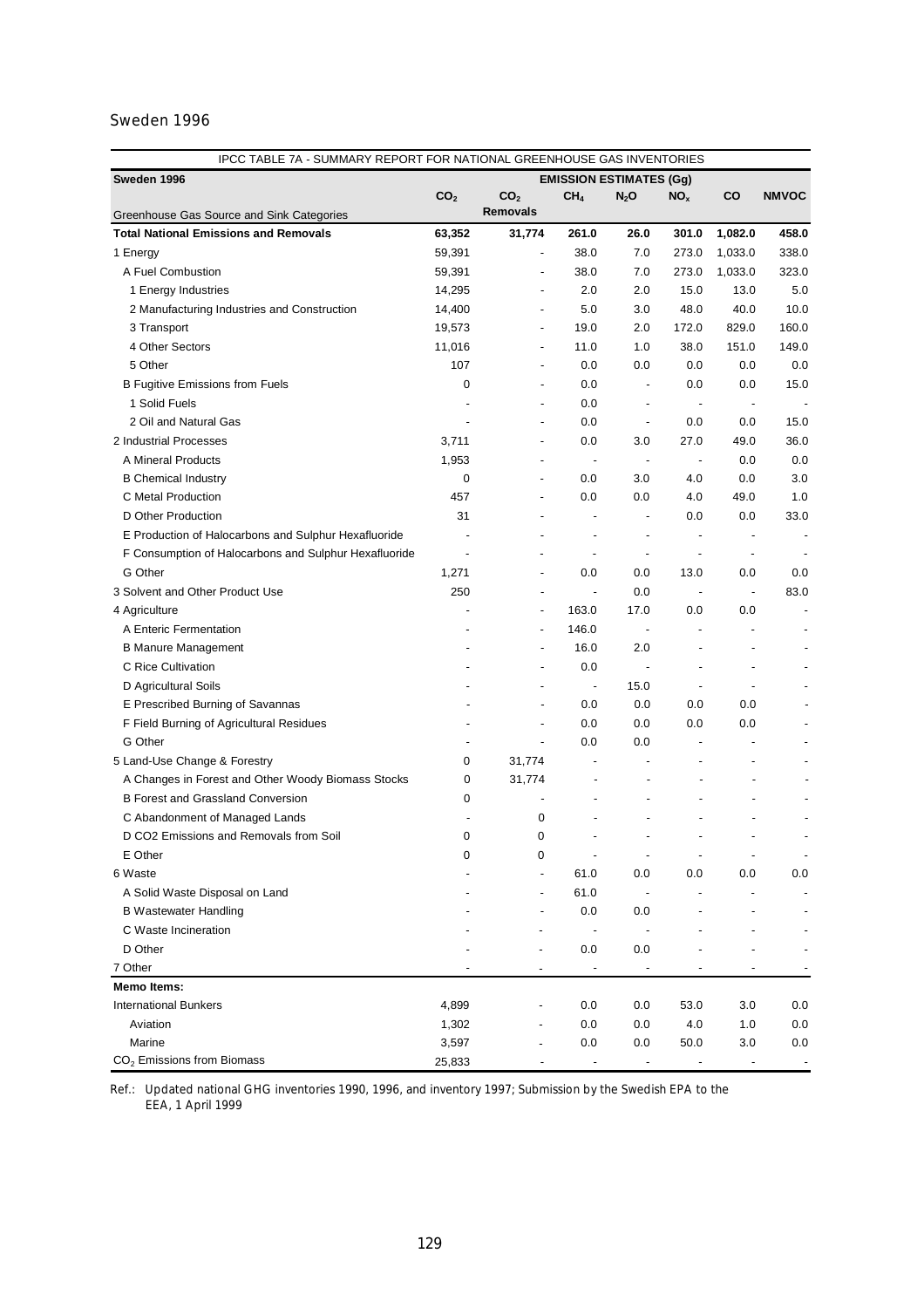# HFC/PFC/SF<sub>6</sub> emissions in Sweden 1990, 1994-96

| Sweden 1990                                           |       | <b>HFC</b> |       | <b>PFC</b> |       | SF <sub>6</sub> |
|-------------------------------------------------------|-------|------------|-------|------------|-------|-----------------|
| Estimates in Gq                                       | Р     | A          | P     | A          | Р     | A               |
| <b>Total National Emissions and Removals</b>          | 0.000 | 0.000      | 0.000 | <b>NE</b>  | 0.000 | <b>NE</b>       |
| 2 Industrial Processes                                |       |            |       |            |       |                 |
| A Mineral Products                                    |       |            |       |            |       |                 |
| <b>B</b> Chemical Industry                            |       |            |       |            |       |                 |
| C Metal Production                                    |       |            |       |            |       |                 |
| D Other Production                                    |       |            |       |            |       |                 |
| E Production of Halocarbons and Sulphur Hexafluoride  |       |            |       |            |       |                 |
| F Consumption of Halocarbons and Sulphur Hexafluoride |       |            |       |            |       |                 |
| G Other                                               |       |            |       |            |       |                 |

| Sweden 1994                                           |   | <b>HFC</b> |   | <b>PFC</b> | SF <sub>6</sub> |       |
|-------------------------------------------------------|---|------------|---|------------|-----------------|-------|
| Estimates in Gg                                       | P | A          | P | A          | Р               | A     |
| <b>Total National Emissions and Removals</b>          |   | 0.150      |   | 0.060      |                 | 0.052 |
| 2 Industrial Processes                                |   |            |   |            |                 |       |
| A Mineral Products                                    |   |            |   |            |                 |       |
| <b>B</b> Chemical Industry                            |   |            |   |            |                 |       |
| C Metal Production                                    |   |            |   |            |                 |       |
| D Other Production                                    |   |            |   |            |                 |       |
| E Production of Halocarbons and Sulphur Hexafluoride  |   |            |   |            |                 |       |
| F Consumption of Halocarbons and Sulphur Hexafluoride |   |            |   |            |                 |       |
| G Other                                               |   |            |   |            |                 |       |

| Sweden 1995                                           | <b>HFC</b> |       |   | <b>PFC</b> | SF <sub>6</sub> |       |
|-------------------------------------------------------|------------|-------|---|------------|-----------------|-------|
| Estimates in Gq                                       | P          | A     | P | A          | D               | A     |
| <b>Total National Emissions and Removals</b>          |            | 0.150 |   | 0.060      |                 | 0.050 |
| 2 Industrial Processes                                |            |       |   |            |                 |       |
| A Mineral Products                                    |            |       |   |            |                 |       |
| <b>B</b> Chemical Industry                            |            |       |   |            |                 |       |
| C Metal Production                                    |            |       |   |            |                 |       |
| D Other Production                                    |            |       |   |            |                 |       |
| E Production of Halocarbons and Sulphur Hexafluoride  |            |       |   |            |                 |       |
| F Consumption of Halocarbons and Sulphur Hexafluoride |            |       |   |            |                 |       |
| G Other                                               |            |       |   |            |                 |       |

| Sweden 1996                                           |       | <b>HFC</b> | <b>PFC</b>               |       |       | SF <sub>6</sub> |
|-------------------------------------------------------|-------|------------|--------------------------|-------|-------|-----------------|
| Estimates in Gq                                       | P     | A          | P                        | A     | Р     | A               |
| <b>Total National Emissions and Removals</b>          | 0.000 | 0.000      | 0.000                    | 0.000 | 0.000 | 0.000           |
| 2 Industrial Processes                                |       |            |                          |       |       |                 |
| A Mineral Products                                    |       |            | $\overline{\phantom{a}}$ |       |       |                 |
| <b>B</b> Chemical Industry                            |       |            |                          |       |       |                 |
| C Metal Production                                    |       |            |                          |       |       |                 |
| D Other Production                                    |       |            |                          |       |       |                 |
| E Production of Halocarbons and Sulphur Hexafluoride  |       |            | $\overline{\phantom{a}}$ |       |       |                 |
| F Consumption of Halocarbons and Sulphur Hexafluoride |       |            |                          |       |       |                 |
| G Other                                               |       |            |                          |       |       |                 |

Ref.: *'Swedish submission of annual inventories of greenhouse gases for 1996 (preliminary) and revisions for the years 1990 through 1995'*, Ministry of the Environment, 9 March 1998 and Updated national GHG Inventories 1990, 1996, and inventory 1997; Submission by the Swedish EPA to the EEA, 1 April 1999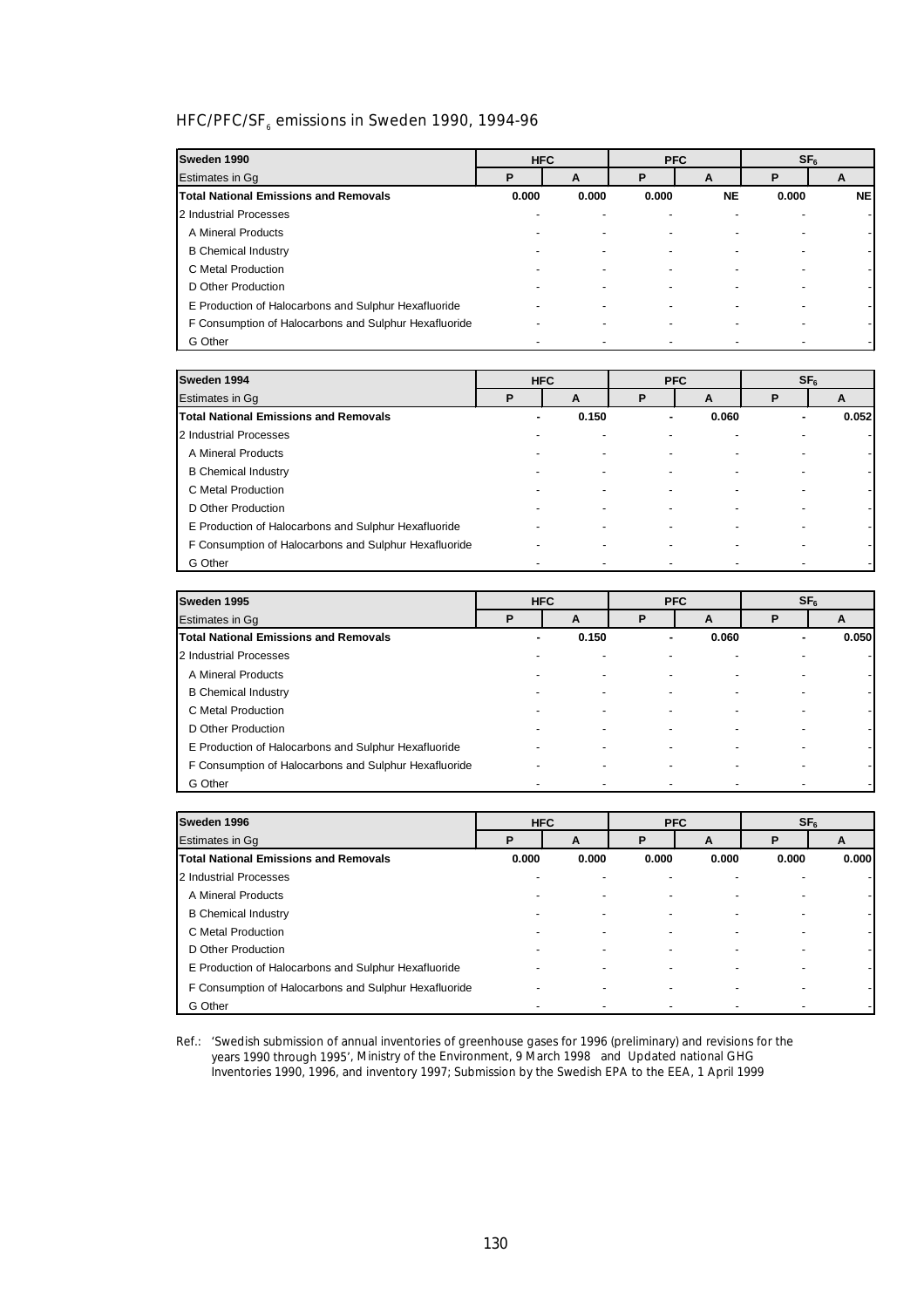| IPCC TABLE 7A - SUMMARY REPORT FOR NATIONAL GREENHOUSE GAS INVENTORIES |                          |                          |                                |           |                 |           |              |  |
|------------------------------------------------------------------------|--------------------------|--------------------------|--------------------------------|-----------|-----------------|-----------|--------------|--|
| <b>United Kingdom 1990</b>                                             |                          |                          | <b>EMISSION ESTIMATES (Gg)</b> |           |                 |           |              |  |
|                                                                        | CO <sub>2</sub>          | CO <sub>2</sub>          | CH <sub>4</sub>                | $N_2$ O   | NO <sub>x</sub> | CO        | <b>NMVOC</b> |  |
| Greenhouse Gas Source and Sink Categories                              |                          | <b>Removals</b>          |                                |           |                 |           |              |  |
| <b>Total National Emissions and Removals</b>                           | 614,825                  | 11,453                   | 4,438.0                        | 215.0     | 2,747.0         | 6,685.0   | 2,550.0      |  |
| 1 Energy                                                               | 568,589                  | $\overline{\phantom{a}}$ | 1,424.8                        | 15.5      | 2,722.6         | 6,366.7   | 1,571.3      |  |
| A Fuel Combustion                                                      | 558,774                  | $\overline{\phantom{a}}$ | 105.3                          | 15.5      | 2,715.1         | 6,331.4   | 1,148.5      |  |
| 1 Energy Industries                                                    | 230,775                  | $\overline{\phantom{a}}$ | 7.5                            | 6.3       | 885.0           | 315.8     | 6.9          |  |
| 2 Manufacturing Industries and Construction                            | 94,627                   | $\overline{a}$           | 13.1                           | 3.1       | 245.4           | 690.6     | 46.9         |  |
| 3 Transport                                                            | 115,901                  | $\overline{a}$           | 31.5                           | 4.2       | 1,389.5         | 4,852.9   | 979.2        |  |
| 4 Other Sectors                                                        | 112,207                  | $\overline{a}$           | 53.0                           | 1.7       | 141.0           | 463.9     | 113.7        |  |
| 5 Other                                                                | 5,264                    | $\overline{\phantom{a}}$ | 0.2                            | 0.2       | 54.3            | 8.2       | 1.8          |  |
| <b>B Fugitive Emissions from Fuels</b>                                 | 9,815                    | $\overline{\phantom{a}}$ | 1,319.5                        | <b>NE</b> | 7.4             | 35.3      | 422.8        |  |
| 1 Solid Fuels                                                          | 907                      |                          | 818.6                          | NO        | 2.3             | 1.6       | 3.6          |  |
| 2 Oil and Natural Gas                                                  | 8,908                    | ÷,                       | 500.9                          | <b>NE</b> | 5.2             | 33.7      | 419.3        |  |
| 2 Industrial Processes                                                 | 13,916                   | $\overline{a}$           | 0.8                            | 95.3      | 11.0            | 49.7      | 244.3        |  |
| A Mineral Products                                                     | 8,132                    | $\overline{a}$           | NO                             | NO.       | NO.             | NO        | 9.8          |  |
| <b>B</b> Chemical Industry                                             | 1,365                    | $\overline{a}$           | ΝO                             | 95.2      | 8.1             | <b>NE</b> | 150.4        |  |
| C Metal Production                                                     | 4,420                    | $\overline{a}$           | 0.8                            | 0.0       | 3.0             | 49.7      | 5.2          |  |
| D Other Production                                                     | NO.                      | $\overline{a}$           | NO                             | <b>NO</b> | NO.             | NO.       | 78.9         |  |
| E Production of Halocarbons and Sulphur Hexafluoride                   | NO.                      | $\overline{a}$           | NO                             | <b>NO</b> | NO.             | NO        | <b>NO</b>    |  |
| F Consumption of Halocarbons and Sulphur Hexafluoride                  | NO.                      | $\overline{a}$           | NO.                            | <b>NO</b> | NO.             | <b>NO</b> | <b>NO</b>    |  |
| G Other                                                                | NO.                      | $\overline{a}$           | NO.                            | <b>NO</b> | NO.             | NO        | <b>NO</b>    |  |
| 3 Solvent and Other Product Use                                        | NO.                      | $\overline{\phantom{a}}$ | NO.                            | NO.       | NO.             | NO        | 680.5        |  |
| 4 Agriculture                                                          | NO.                      | $\overline{\phantom{a}}$ | 1,089.6                        | 103.8     | 9.1             | 266.0     | 35.0         |  |
| A Enteric Fermentation                                                 | NO.                      | $\overline{\phantom{a}}$ | 953.0                          | NO        | NO.             | NO        | <b>NO</b>    |  |
| <b>B Manure Management</b>                                             | NO.                      | ÷,                       | 124.0                          | 5.2       | NO.             | NO        | <b>NO</b>    |  |
| C Rice Cultivation                                                     | NO.                      | $\overline{a}$           | NO                             | NO        | NO.             | NO        | <b>NO</b>    |  |
| D Agricultural Soils                                                   | NO.                      | ÷,                       | NO                             | 98.4      | NO.             | NO        | <b>NO</b>    |  |
| E Prescribed Burning of Savannas                                       | <b>NO</b>                | $\overline{a}$           | NO                             | NO        | NO.             | NO        | <b>NO</b>    |  |
| F Field Burning of Agricultural Residues                               | NO.                      | $\overline{a}$           | 13.0                           | 0.3       | 9.1             | 266.0     | 35.0         |  |
| G Other                                                                | NO.                      | ÷,                       | NO                             | NO        | NO.             | NO        | <b>NO</b>    |  |
| 5 Land-Use Change & Forestry                                           | 31,660                   | 11,453                   | <b>NE</b>                      | NO        | NO.             | NO        | <b>NO</b>    |  |
| A Changes in Forest and Other Woody Biomass Stocks                     | $\overline{\phantom{m}}$ | 9,685                    | <b>NE</b>                      | <b>NO</b> | NO.             | NO.       | <b>NO</b>    |  |
| <b>B Forest and Grassland Conversion</b>                               | 26,563                   |                          | <b>NE</b>                      | <b>NO</b> | NO.             | NO        | <b>NO</b>    |  |
| C Abandonment of Managed Lands                                         |                          | 1,402                    | NO.                            | <b>NO</b> | NO              | NO        | <b>NO</b>    |  |
| D CO2 Emissions and Removals from Soil                                 | 1,430                    | $\overline{a}$           | <b>NE</b>                      | <b>NO</b> | NO              | <b>NO</b> | <b>NO</b>    |  |
| E Other                                                                | 3,667                    | 367                      | <b>NE</b>                      | <b>NO</b> | <b>NO</b>       | <b>NO</b> | <b>NO</b>    |  |
| 6 Waste                                                                | 660                      | ÷,                       | 1,923.0                        | 0.4       | 4.5             | 2.9       | 19.0         |  |
| A Solid Waste Disposal on Land                                         | 0                        |                          | 1,890.0                        | NO        | NO              | <b>NO</b> | 18.9         |  |
| <b>B Wastewater Handling</b>                                           | 0                        |                          | 33.0                           | NE        | NO              | NO        | NO           |  |
| C Waste Incineration                                                   | 660                      |                          | 0.0                            | 0.4       | 4.5             | 2.9       | 0.1          |  |
| D Other                                                                |                          |                          |                                |           |                 |           |              |  |
| 7 Other                                                                | <b>NO</b>                | $\overline{\phantom{a}}$ | ΝO                             | NO        | NO              | ΝO        | 0.0          |  |
| <b>Memo Items:</b>                                                     |                          |                          |                                |           |                 |           |              |  |
| <b>International Bunkers</b>                                           | 21,349                   |                          | 3.5                            | 0.9       | 192.4           | 75.6      | 41.3         |  |
| Aviation                                                               | 14,790                   | $\overline{a}$           | 2.9                            | 0.5       | 72.8            | 60.1      | 36.9         |  |
| Marine                                                                 | 6,559                    |                          | 0.6                            | 0.4       | 119.6           | 15.5      | 4.4          |  |
| CO <sub>2</sub> Emissions from Biomass                                 | 1,136                    |                          |                                |           |                 |           |              |  |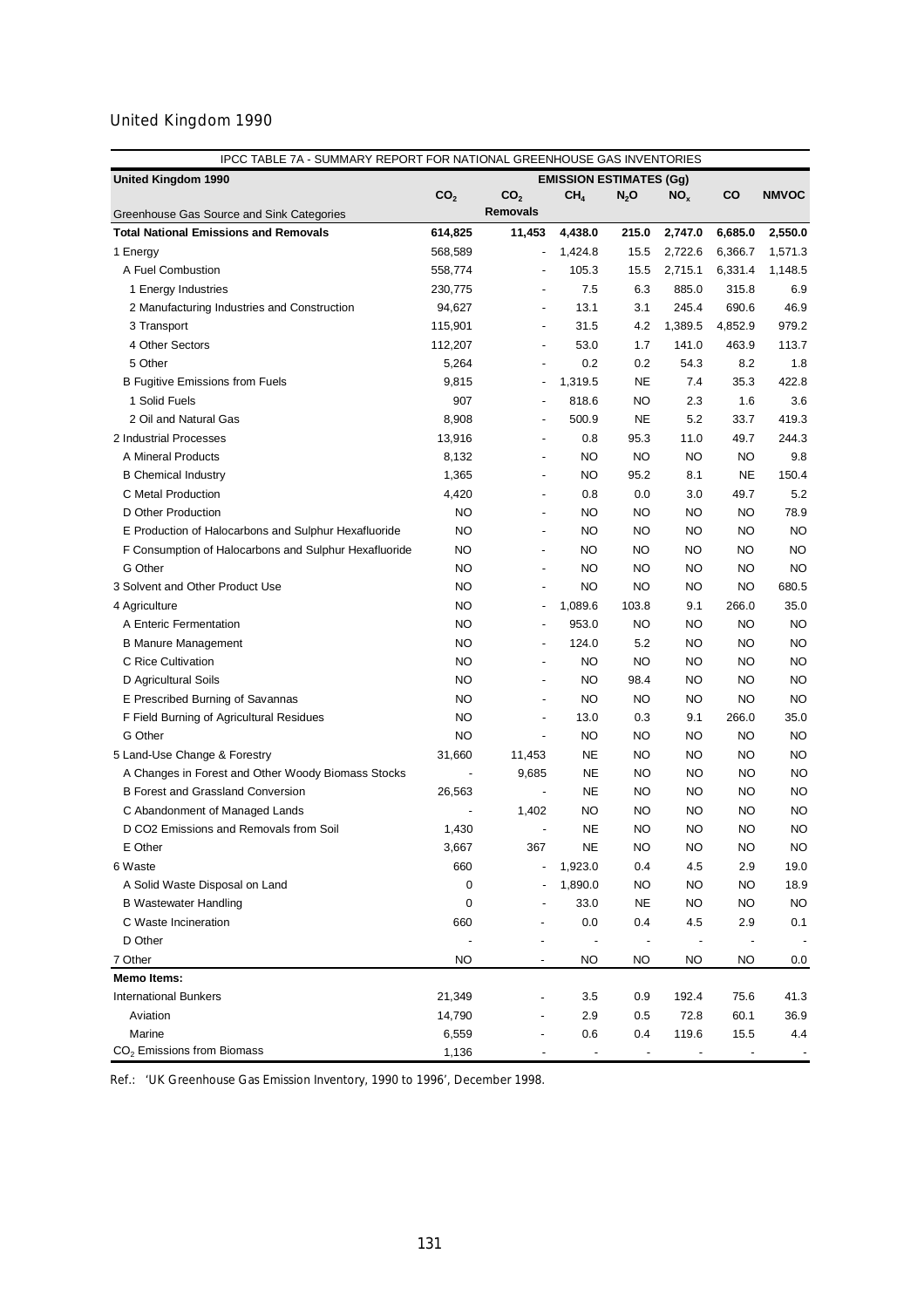| IPCC TABLE 7A - SUMMARY REPORT FOR NATIONAL GREENHOUSE GAS INVENTORIES |                 |                              |                                |                              |                 |           |              |  |  |
|------------------------------------------------------------------------|-----------------|------------------------------|--------------------------------|------------------------------|-----------------|-----------|--------------|--|--|
| <b>United Kingdom 1994</b>                                             |                 |                              | <b>EMISSION ESTIMATES (Gg)</b> |                              |                 |           |              |  |  |
|                                                                        | CO <sub>2</sub> | CO <sub>2</sub>              | CH <sub>4</sub>                | $N_2$ O                      | NO <sub>x</sub> | CO        | <b>NMVOC</b> |  |  |
| Greenhouse Gas Source and Sink Categories                              |                 | <b>Removals</b>              |                                |                              |                 |           |              |  |  |
| <b>Total National Emissions and Removals</b>                           | 583,502         | 18,040                       | 3,785.0                        | 188.0                        | 2,289.0         | 5,359.0   | 2,248.0      |  |  |
| 1 Energy                                                               | 540,873         | $\overline{a}$               | 894.9                          | 17.8                         | 2,279.0         | 5,313.5   | 1,385.0      |  |  |
| A Fuel Combustion                                                      | 531,436         |                              | 100.1                          | 17.8                         | 2,273.2         | 5,279.0   | 947.6        |  |  |
| 1 Energy Industries                                                    | 198,905         | $\overline{a}$               | 12.8                           | 5.7                          | 647.1           | 240.5     | 8.9          |  |  |
| 2 Manufacturing Industries and Construction                            | 92,249          | $\overline{\phantom{a}}$     | 12.9                           | 2.9                          | 234.0           | 687.0     | 46.3         |  |  |
| 3 Transport                                                            | 118,353         | $\overline{\phantom{a}}$     | 26.9                           | 7.3                          | 1,210.5         | 3,922.9   | 790.7        |  |  |
| 4 Other Sectors                                                        | 118,221         | $\overline{\phantom{a}}$     | 47.2                           | 1.6                          | 142.1           | 422.8     | 100.5        |  |  |
| 5 Other                                                                | 3,707           | $\blacksquare$               | 0.2                            | 0.2                          | 39.5            | 5.9       | 1.3          |  |  |
| <b>B Fugitive Emissions from Fuels</b>                                 | 9,437           | $\overline{\phantom{a}}$     | 794.8                          | <b>NE</b>                    | 5.8             | 34.5      | 437.4        |  |  |
| 1 Solid Fuels                                                          | 208             | $\overline{\phantom{a}}$     | 326.7                          | <b>NO</b>                    | 0.8             | 0.5       | 2.7          |  |  |
| 2 Oil and Natural Gas                                                  | 9,228           | $\blacksquare$               | 468.2                          | <b>NE</b>                    | 5.0             | 34.0      | 434.7        |  |  |
| 2 Industrial Processes                                                 | 11,836          | $\overline{\phantom{a}}$     | 0.5                            | 72.6                         | 7.2             | 43.2      | 225.1        |  |  |
| A Mineral Products                                                     | 7,057           | $\overline{\phantom{a}}$     | NO                             | NO                           | NO.             | <b>NO</b> | 10.2         |  |  |
| <b>B</b> Chemical Industry                                             | 1,095           | $\overline{\phantom{a}}$     | NO                             | 72.5                         | 4.6             | <b>NE</b> | 129.5        |  |  |
| C Metal Production                                                     | 3,685           | $\overline{\phantom{a}}$     | 0.5                            | 0.0                          | 2.6             | 43.2      | 5.0          |  |  |
| D Other Production                                                     | <b>NO</b>       | $\overline{\phantom{a}}$     | NO                             | NO                           | NO              | <b>NO</b> | 80.4         |  |  |
| E Production of Halocarbons and Sulphur Hexafluoride                   | <b>NO</b>       | $\overline{\phantom{a}}$     | NO                             | NO                           | NO              | <b>NO</b> | <b>NO</b>    |  |  |
| F Consumption of Halocarbons and Sulphur Hexafluoride                  | <b>NO</b>       | $\overline{\phantom{a}}$     | NO                             | NO                           | NO              | <b>NO</b> | <b>NO</b>    |  |  |
| G Other                                                                | <b>NO</b>       | $\blacksquare$               | NO                             | <b>NO</b>                    | NO              | <b>NO</b> | <b>NO</b>    |  |  |
| 3 Solvent and Other Product Use                                        | <b>NO</b>       | $\blacksquare$               | NO                             | NO                           | NO              | <b>NO</b> | 620.3        |  |  |
| 4 Agriculture                                                          | <b>NO</b>       | $\overline{\phantom{a}}$     | 1,063.6                        | 97.6                         | 0.0             | 0.0       | 0.0          |  |  |
| A Enteric Fermentation                                                 | <b>NO</b>       |                              | 939.8                          | <b>NO</b>                    | NO              | NO        | <b>NO</b>    |  |  |
| <b>B Manure Management</b>                                             | <b>NO</b>       | $\blacksquare$               | 123.8                          | 5.1                          | NO              | <b>NO</b> | <b>NO</b>    |  |  |
| C Rice Cultivation                                                     | <b>NO</b>       | $\blacksquare$               | NO                             | <b>NO</b>                    | NO              | NO        | <b>NO</b>    |  |  |
| D Agricultural Soils                                                   | <b>NO</b>       | $\blacksquare$               | NO                             | 92.6                         | NO              | <b>NO</b> | <b>NO</b>    |  |  |
| E Prescribed Burning of Savannas                                       | <b>NO</b>       | $\overline{\phantom{a}}$     | <b>NO</b>                      | <b>NO</b>                    | NO              | <b>NO</b> | <b>NO</b>    |  |  |
| F Field Burning of Agricultural Residues                               | <b>NO</b>       | $\blacksquare$               | 0.0                            | 0.0                          | 0.0             | 0.0       | 0.0          |  |  |
| G Other                                                                | <b>NO</b>       | $\overline{\phantom{a}}$     | NO                             | <b>NO</b>                    | NO              | NO        | <b>NO</b>    |  |  |
| 5 Land-Use Change & Forestry                                           | 30,355          | 18,040                       | <b>NE</b>                      | NE                           | NO              | <b>NO</b> | <b>NO</b>    |  |  |
| A Changes in Forest and Other Woody Biomass Stocks                     | $\overline{a}$  | 10,495                       | <b>NE</b>                      | <b>NE</b>                    | NO              | NO        | <b>NO</b>    |  |  |
| <b>B Forest and Grassland Conversion</b>                               | 25,418          | $\overline{a}$               | <b>NE</b>                      | NO                           | NO              | NO        | <b>NO</b>    |  |  |
| C Abandonment of Managed Lands                                         |                 | 7,179                        | <b>NE</b>                      | <b>NO</b>                    | NO              | NO        | <b>NO</b>    |  |  |
| D CO2 Emissions and Removals from Soil                                 | 1,270           |                              | <b>NO</b>                      | <b>NO</b>                    | NO              | <b>NO</b> | <b>NO</b>    |  |  |
| E Other                                                                | 3,667           | 367                          | <b>NE</b>                      | <b>NO</b>                    | <b>NO</b>       | <b>NO</b> | <b>NO</b>    |  |  |
| 6 Waste                                                                | 439             |                              | 1,826.0                        | 0.3                          | 3.1             | 2.3       | 18.0         |  |  |
| A Solid Waste Disposal on Land                                         | $\mathbf 0$     |                              | 1,790.0                        | NO                           | <b>NO</b>       | NO        | 17.9         |  |  |
| <b>B Wastewater Handling</b>                                           | 0               |                              | 36.0                           | NE                           | ΝO              | NO        | NO           |  |  |
| C Waste Incineration                                                   | 439             |                              | 0.0                            | 0.3                          | 3.1             | 2.3       | 0.1          |  |  |
| D Other                                                                |                 |                              |                                | $\qquad \qquad \blacksquare$ |                 |           |              |  |  |
| 7 Other                                                                | <b>NO</b>       | $\qquad \qquad \blacksquare$ | NO                             | <b>NO</b>                    | ΝO              | NO        | 0.0          |  |  |
| <b>Memo Items:</b>                                                     |                 |                              |                                |                              |                 |           |              |  |  |
| <b>International Bunkers</b>                                           | 24,243          |                              | 3.8                            | 1.0                          | 201.7           | 84.9      | 47.2         |  |  |
| Aviation                                                               | 18,094          |                              | 3.2                            | 0.6                          | 89.6            | 70.3      | 43.0         |  |  |
| Marine                                                                 | 6,150           |                              | 0.6                            | 0.4                          | 112.1           | 14.5      | 4.2          |  |  |
| CO <sub>2</sub> Emissions from Biomass                                 | 1,136           |                              |                                |                              |                 |           |              |  |  |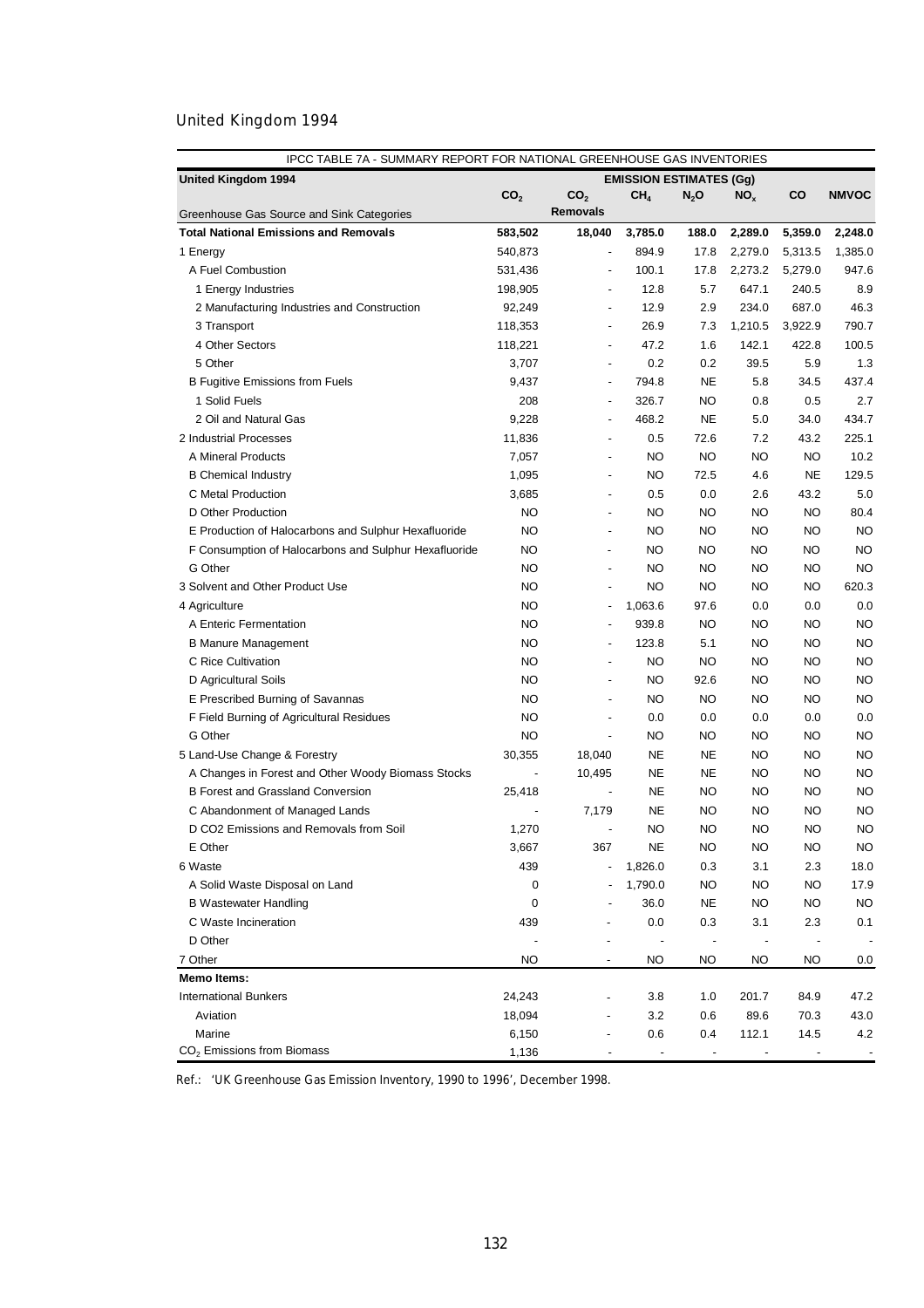| IPCC TABLE 7A - SUMMARY REPORT FOR NATIONAL GREENHOUSE GAS INVENTORIES |                 |                          |                                |           |           |           |              |
|------------------------------------------------------------------------|-----------------|--------------------------|--------------------------------|-----------|-----------|-----------|--------------|
| United Kingdom 1995                                                    |                 |                          | <b>EMISSION ESTIMATES (Gg)</b> |           |           |           |              |
|                                                                        | CO <sub>2</sub> | CO <sub>2</sub>          | CH <sub>4</sub>                | $N_2$ O   | $NO_{x}$  | CO        | <b>NMVOC</b> |
| Greenhouse Gas Source and Sink Categories                              |                 | <b>Removals</b>          |                                |           |           |           |              |
| <b>Total National Emissions and Removals</b>                           | 574,054         | 18,826                   | 3,751.0                        | 183.0     | 2,137.0   | 4,935.0   | 2,117.0      |
| 1 Energy                                                               | 531,977         | $\overline{a}$           | 912.5                          | 18.9      | 2,129.5   | 4,888.6   | 1,262.7      |
| A Fuel Combustion                                                      | 524,887         | $\overline{\phantom{a}}$ | 90.0                           | 18.9      | 2,123.7   | 4,863.9   | 861.8        |
| 1 Energy Industries                                                    | 199,905         | $\overline{\phantom{a}}$ | 14.5                           | 5.9       | 595.0     | 229.8     | 7.2          |
| 2 Manufacturing Industries and Construction                            | 90,142          | $\overline{\phantom{a}}$ | 12.9                           | 2.7       | 224.1     | 640.5     | 43.4         |
| 3 Transport                                                            | 117,288         | $\overline{\phantom{a}}$ | 25.4                           | 8.8       | 1,128.2   | 3,628.7   | 718.0        |
| 4 Other Sectors                                                        | 114,156         | $\overline{\phantom{a}}$ | 37.1                           | 1.4       | 139.0     | 359.3     | 91.9         |
| 5 Other                                                                | 3,396           | $\overline{\phantom{a}}$ | 0.2                            | 0.1       | 37.4      | 5.5       | 1.2          |
| <b>B Fugitive Emissions from Fuels</b>                                 | 7,091           | $\overline{\phantom{a}}$ | 822.5                          | <b>NE</b> | 5.8       | 24.7      | 400.9        |
| 1 Solid Fuels                                                          | 185             | $\overline{\phantom{a}}$ | 360.6                          | <b>NO</b> | 0.7       | 0.5       | 2.7          |
| 2 Oil and Natural Gas                                                  | 6,905           | $\overline{\phantom{a}}$ | 461.9                          | <b>NE</b> | 5.1       | 24.2      | 398.1        |
| 2 Industrial Processes                                                 | 11,344          | $\overline{\phantom{a}}$ | 0.7                            | 66.1      | 4.5       | 44.4      | 221.2        |
| A Mineral Products                                                     | 7,173           | $\overline{\phantom{a}}$ | <b>NO</b>                      | <b>NO</b> | NO        | <b>NO</b> | 9.6          |
| <b>B</b> Chemical Industry                                             | 786             | $\overline{a}$           | NO                             | 66.1      | 1.7       | NE        | 125.6        |
| C Metal Production                                                     | 3,385           | $\overline{\phantom{a}}$ | 0.7                            | 0.0       | 2.8       | 44.4      | 5.0          |
| D Other Production                                                     | NO              | $\overline{\phantom{a}}$ | <b>NO</b>                      | NO        | NO        | <b>NO</b> | 81.0         |
| E Production of Halocarbons and Sulphur Hexafluoride                   | NO              | $\overline{\phantom{a}}$ | <b>NO</b>                      | NO        | <b>NO</b> | <b>NO</b> | <b>NO</b>    |
| F Consumption of Halocarbons and Sulphur Hexafluoride                  | NO              | $\blacksquare$           | NO                             | <b>NO</b> | NO.       | <b>NO</b> | <b>NO</b>    |
| G Other                                                                | NO              | $\overline{\phantom{a}}$ | <b>NO</b>                      | <b>NO</b> | <b>NO</b> | NO        | <b>NO</b>    |
| 3 Solvent and Other Product Use                                        | NO              | $\overline{\phantom{a}}$ | <b>NO</b>                      | NO        | NO        | NO        | 615.5        |
| 4 Agriculture                                                          | NO              | $\overline{\phantom{a}}$ | 1,054.0                        | 98.0      | 0.0       | 0.0       | <b>NO</b>    |
| A Enteric Fermentation                                                 | NO              |                          | 931.6                          | NO        | <b>NO</b> | NO        | <b>NO</b>    |
| <b>B Manure Management</b>                                             | NO              | $\overline{\phantom{a}}$ | 122.4                          | 5.0       | <b>NO</b> | NO        | <b>NO</b>    |
| C Rice Cultivation                                                     | NO              |                          | <b>NO</b>                      | <b>NO</b> | <b>NO</b> | NO        | <b>NO</b>    |
| D Agricultural Soils                                                   | NO              |                          | NO                             | 93.0      | <b>NO</b> | NO        | <b>NO</b>    |
| E Prescribed Burning of Savannas                                       | <b>NO</b>       |                          | <b>NE</b>                      | NO        | NO        | NO        | <b>NO</b>    |
| F Field Burning of Agricultural Residues                               | <b>NO</b>       | ÷,                       | 0.0                            | 0.0       | 0.0       | 0.0       | 0.0          |
| G Other                                                                | <b>NO</b>       |                          | <b>NO</b>                      | <b>NO</b> | NO        | NO        | <b>NO</b>    |
| 5 Land-Use Change & Forestry                                           | 30,300          | 18,826                   | <b>NE</b>                      | NO        | <b>NO</b> | NO        | <b>NO</b>    |
| A Changes in Forest and Other Woody Biomass Stocks                     |                 | 10,584                   | <b>NE</b>                      | NO        | <b>NO</b> | NO        | <b>NO</b>    |
| <b>B Forest and Grassland Conversion</b>                               | 25,104          |                          | <b>NE</b>                      | NO        | <b>NO</b> | NO        | <b>NO</b>    |
| C Abandonment of Managed Lands                                         |                 | 7,876                    | <b>NE</b>                      | NO        | NO        | NO        | <b>NO</b>    |
| D CO2 Emissions and Removals from Soil                                 | 1,529           |                          | NO                             | <b>NO</b> | <b>NO</b> | NO        | <b>NO</b>    |
|                                                                        |                 |                          |                                |           |           |           |              |
| E Other                                                                | 3,667           | 367<br>$\overline{a}$    | <b>NE</b><br>1,784.0           | NO        | NO        | ΝO        | NO           |
| 6 Waste                                                                | 432             |                          |                                | 0.3       | 3.0       | 2.0       | 16.6         |
| A Solid Waste Disposal on Land                                         | 0               |                          | 1,750.0                        | <b>NO</b> | NO        | ΝO        | 17.5         |
| <b>B</b> Wastewater Handling                                           | 0               |                          | 34.0                           | NO        | NO        | NO        | <b>NO</b>    |
| C Waste Incineration                                                   | 432             |                          | 0.0                            | 0.3       | 3.0       | 2.0       | 0.1          |
| D Other                                                                |                 |                          |                                |           |           |           |              |
| 7 Other                                                                | <b>NO</b>       | $\frac{1}{2}$            | ΝO                             | NO        | NO        | NO        | 0.0          |
| <b>Memo Items:</b>                                                     |                 |                          |                                |           |           |           |              |
| <b>International Bunkers</b>                                           | 26,086          |                          | 4.0                            | 1.0       | 217.2     | 89.8      | 49.8         |
| Aviation                                                               | 19,487          |                          | 3.4                            | 0.6       | 96.8      | 74.2      | 45.3         |
| Marine                                                                 | 6,599           |                          | 0.6                            | 0.4       | 120.3     | 15.6      | 4.5          |
| $CO2$ Emissions from Biomass                                           | 1,136           |                          |                                |           |           |           |              |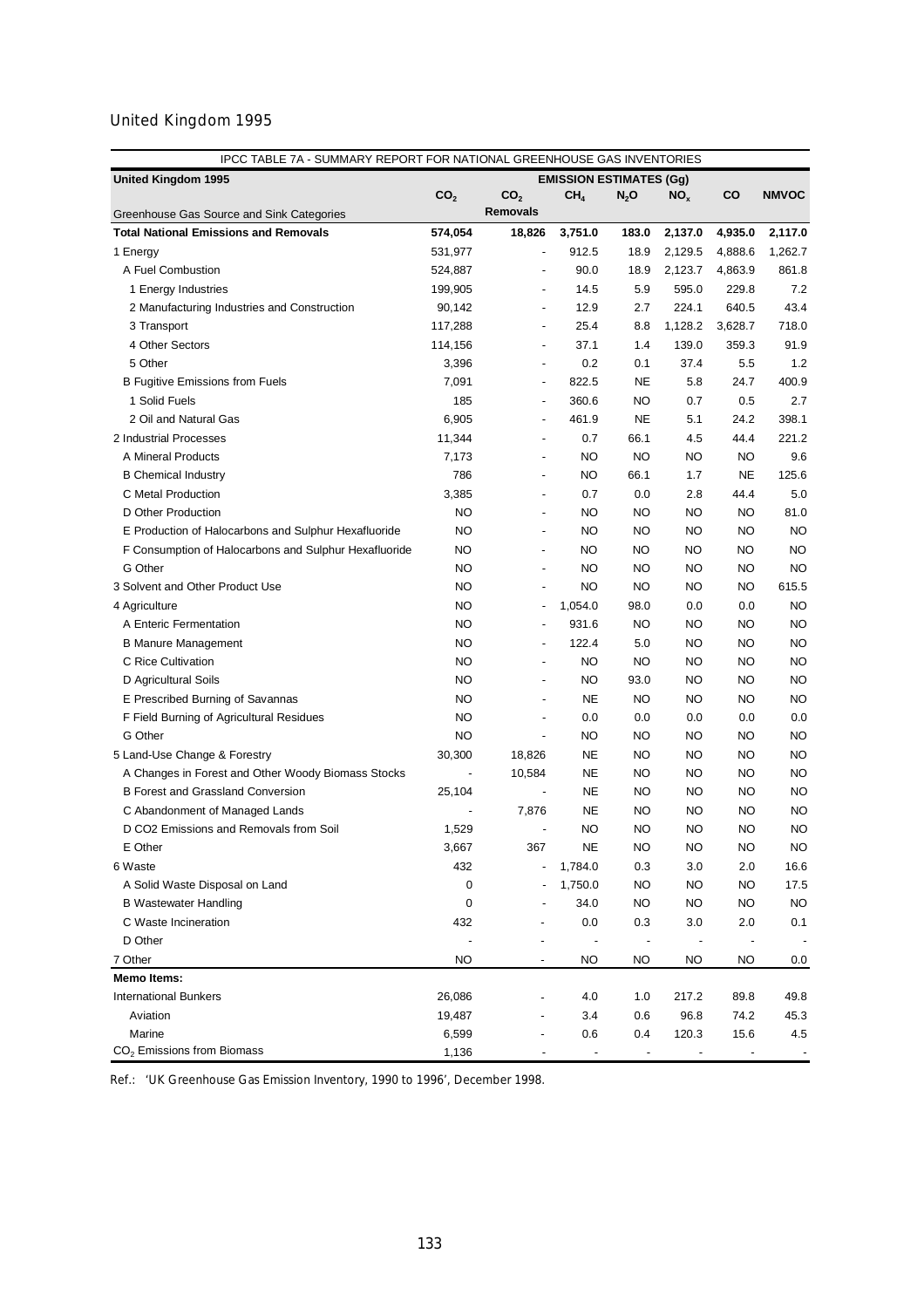| IPCC TABLE 7A - SUMMARY REPORT FOR NATIONAL GREENHOUSE GAS INVENTORIES |                 |                              |                                |                              |                 |           |              |  |  |
|------------------------------------------------------------------------|-----------------|------------------------------|--------------------------------|------------------------------|-----------------|-----------|--------------|--|--|
| <b>United Kingdom 1996</b>                                             |                 |                              | <b>EMISSION ESTIMATES (Gg)</b> |                              |                 |           |              |  |  |
|                                                                        | CO <sub>2</sub> | CO <sub>2</sub>              | CH <sub>4</sub>                | $N_2$ O                      | NO <sub>x</sub> | CO        | <b>NMVOC</b> |  |  |
| Greenhouse Gas Source and Sink Categories                              |                 | <b>Removals</b>              |                                |                              |                 |           |              |  |  |
| <b>Total National Emissions and Removals</b>                           | 593,422         | 18,672                       | 3,712.0                        | 189.0                        | 2,052.0         | 4,641.0   | 2,028.0      |  |  |
| 1 Energy                                                               | 551,369         | $\overline{a}$               | 893.5                          | 20.5                         | 2,044.6         | 4,594.1   | 1,199.6      |  |  |
| A Fuel Combustion                                                      | 543,880         |                              | 93.5                           | 20.5                         | 2,038.7         | 4,567.7   | 800.4        |  |  |
| 1 Energy Industries                                                    | 199,698         | $\overline{\phantom{a}}$     | 17.0                           | 6.1                          | 556.1           | 207.0     | 8.0          |  |  |
| 2 Manufacturing Industries and Construction                            | 91,742          | $\overline{\phantom{a}}$     | 13.2                           | 2.6                          | 223.7           | 656.1     | 44.4         |  |  |
| 3 Transport                                                            | 121,882         | $\overline{\phantom{a}}$     | 24.2                           | 10.2                         | 1,070.7         | 3,330.2   | 651.9        |  |  |
| 4 Other Sectors                                                        | 127,481         | $\overline{\phantom{a}}$     | 39.0                           | 1.6                          | 153.2           | 369.3     | 94.9         |  |  |
| 5 Other                                                                | 3,077           | $\overline{\phantom{a}}$     | 0.2                            | 0.1                          | 35.1            | 5.1       | 1.2          |  |  |
| <b>B Fugitive Emissions from Fuels</b>                                 | 7,488           | $\overline{\phantom{a}}$     | 800.0                          | <b>NE</b>                    | 5.9             | 26.4      | 399.2        |  |  |
| 1 Solid Fuels                                                          | 50              | $\overline{\phantom{a}}$     | 338.4                          | <b>NO</b>                    | 0.4             | 0.2       | 2.7          |  |  |
| 2 Oil and Natural Gas                                                  | 7,438           | $\overline{\phantom{a}}$     | 461.6                          | <b>NE</b>                    | 5.5             | 26.2      | 396.5        |  |  |
| 2 Industrial Processes                                                 | 11,703          | $\overline{\phantom{a}}$     | 0.7                            | 70.3                         | 4.4             | 45.2      | 207.8        |  |  |
| A Mineral Products                                                     | 7,036           | $\overline{\phantom{a}}$     | NO                             | NO                           | NO.             | <b>NO</b> | 8.5          |  |  |
| <b>B</b> Chemical Industry                                             | 862             | $\overline{\phantom{a}}$     | NO                             | 70.3                         | 1.6             | <b>NE</b> | 113.3        |  |  |
| C Metal Production                                                     | 3,805           | $\overline{\phantom{a}}$     | 0.7                            | 0.0                          | 2.8             | 45.2      | 5.1          |  |  |
| D Other Production                                                     | <b>NO</b>       | $\overline{\phantom{a}}$     | NO                             | NO                           | NO              | NO        | 81.0         |  |  |
| E Production of Halocarbons and Sulphur Hexafluoride                   | <b>NO</b>       | $\overline{\phantom{a}}$     | NO                             | NO                           | NO              | <b>NO</b> | <b>NO</b>    |  |  |
| F Consumption of Halocarbons and Sulphur Hexafluoride                  | <b>NO</b>       | $\overline{\phantom{a}}$     | NO                             | NO                           | NO              | <b>NO</b> | <b>NO</b>    |  |  |
| G Other                                                                | <b>NO</b>       | $\blacksquare$               | NO                             | <b>NO</b>                    | NO              | <b>NO</b> | <b>NO</b>    |  |  |
| 3 Solvent and Other Product Use                                        | <b>NO</b>       | $\blacksquare$               | NO                             | <b>NO</b>                    | NO              | <b>NO</b> | 603.7        |  |  |
| 4 Agriculture                                                          | <b>NO</b>       | $\overline{\phantom{a}}$     | 1,063.6                        | 98.3                         | 0.0             | 0.0       | 0.0          |  |  |
| A Enteric Fermentation                                                 | <b>NO</b>       |                              | 939.9                          | <b>NO</b>                    | NO              | NO        | <b>NO</b>    |  |  |
| <b>B Manure Management</b>                                             | <b>NO</b>       | $\overline{a}$               | 123.7                          | 5.1                          | NO              | <b>NO</b> | <b>NO</b>    |  |  |
| C Rice Cultivation                                                     | <b>NO</b>       | $\blacksquare$               | NO                             | <b>NO</b>                    | NO              | NO        | <b>NO</b>    |  |  |
| D Agricultural Soils                                                   | <b>NO</b>       | $\blacksquare$               | NO                             | 93.2                         | NO              | <b>NO</b> | <b>NO</b>    |  |  |
| E Prescribed Burning of Savannas                                       | <b>NO</b>       | $\overline{a}$               | <b>NO</b>                      | <b>NO</b>                    | NO              | <b>NO</b> | <b>NO</b>    |  |  |
| F Field Burning of Agricultural Residues                               | <b>NO</b>       | $\blacksquare$               | 0.0                            | 0.0                          | 0.0             | 0.0       | 0.0          |  |  |
| G Other                                                                | <b>NO</b>       | ÷,                           | NO                             | <b>NO</b>                    | NO              | NO        | <b>NO</b>    |  |  |
| 5 Land-Use Change & Forestry                                           | 29,971          | 18,672                       | <b>NE</b>                      | <b>NO</b>                    | NO              | NO        | <b>NO</b>    |  |  |
| A Changes in Forest and Other Woody Biomass Stocks                     | $\overline{a}$  | 10,624                       | <b>NE</b>                      | <b>NO</b>                    | NO              | NO        | <b>NO</b>    |  |  |
| <b>B Forest and Grassland Conversion</b>                               | 24,789          | $\overline{a}$               | <b>NE</b>                      | <b>NO</b>                    | NO              | NO        | <b>NO</b>    |  |  |
| C Abandonment of Managed Lands                                         |                 | 7,681                        | <b>NE</b>                      | NO                           | NO              | NO        | <b>NO</b>    |  |  |
| D CO2 Emissions and Removals from Soil                                 | 1,515           |                              | <b>NO</b>                      | <b>NO</b>                    | NO              | <b>NO</b> | <b>NO</b>    |  |  |
| E Other                                                                | 3,667           |                              | <b>NE</b>                      | <b>NO</b>                    | <b>NO</b>       | <b>NO</b> | <b>NO</b>    |  |  |
| 6 Waste                                                                | 378             | 367                          | 1,754.0                        | 0.2                          | 2.7             | 1.9       |              |  |  |
|                                                                        |                 |                              |                                |                              |                 |           | 17.3         |  |  |
| A Solid Waste Disposal on Land                                         | 0               |                              | 1,720.0                        | NO                           | <b>NO</b>       | NO        | 17.2         |  |  |
| <b>B Wastewater Handling</b>                                           | 0               |                              | 34.0                           | NO                           | ΝO              | NO        | NO           |  |  |
| C Waste Incineration<br>D Other                                        | 378             |                              | 0.0                            | 0.2                          | 2.7             | 1.9       | 0.1          |  |  |
|                                                                        |                 |                              |                                | $\qquad \qquad \blacksquare$ |                 |           |              |  |  |
| 7 Other                                                                | <b>NO</b>       | $\qquad \qquad \blacksquare$ | NO                             | NO                           | ΝO              | NO        | 0.0          |  |  |
| <b>Memo Items:</b>                                                     |                 |                              |                                |                              |                 |           |              |  |  |
| <b>International Bunkers</b>                                           | 28,163          |                              | 4.2                            | 1.1                          | 235.8           | 95.8      | 52.9         |  |  |
| Aviation                                                               | 20,950          |                              | 3.6                            | 0.6                          | 104.3           | 78.8      | 48.1         |  |  |
| Marine<br>CO <sub>2</sub> Emissions from Biomass                       | 7,213           |                              | 0.7                            | 0.5                          | 131.5           | 17.1      | 4.9          |  |  |
|                                                                        | 1,136           |                              |                                |                              |                 |           |              |  |  |